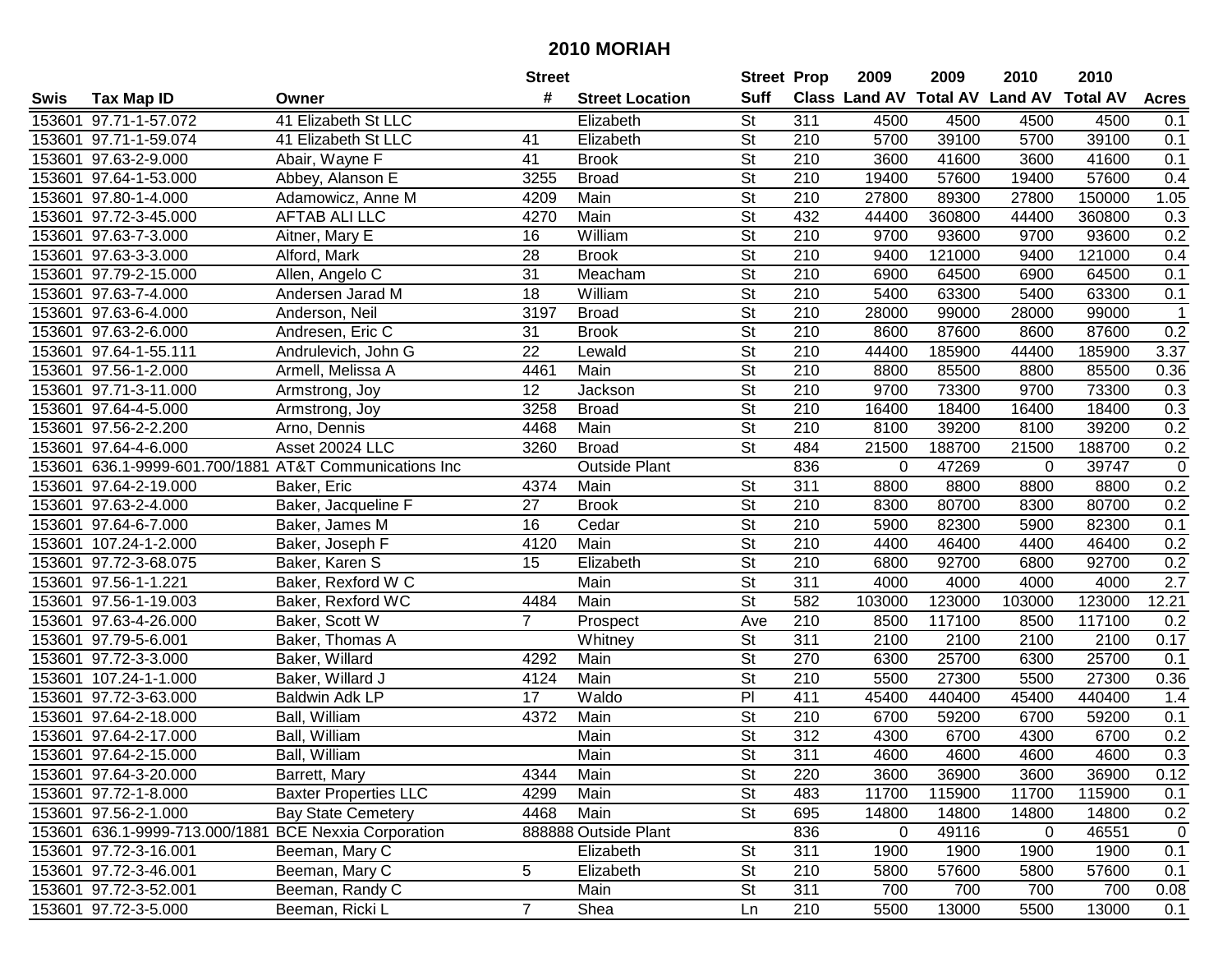|        |                       |                       | <b>Street</b>   |                        | <b>Street Prop</b>       |                  | 2009          | 2009            | 2010           | 2010            |              |
|--------|-----------------------|-----------------------|-----------------|------------------------|--------------------------|------------------|---------------|-----------------|----------------|-----------------|--------------|
| Swis   | <b>Tax Map ID</b>     | Owner                 | #               | <b>Street Location</b> | <b>Suff</b>              |                  | Class Land AV | <b>Total AV</b> | <b>Land AV</b> | <b>Total AV</b> | <b>Acres</b> |
|        | 153601 97.72-3-48.046 | Belden & Edwards Inc  | 4264            | Main                   | <b>St</b>                | 421              | 70000         | 296200          | 70000          | 296200          | 3.71         |
|        | 153601 97.72-3-53.001 | Belden & Edwards Inc  | 4263            | Main                   | <b>St</b>                | 483              | 11200         | 32700           | 11200          | 32700           | 0.1          |
|        | 153601 97.72-3-33.000 | Belden, Charles       | 11              | Greeley                | Ln                       | 210              | 5700          | 60200           | 5700           | 60200           | 0.1          |
|        | 153601 97.72-1-6.001  | Belzer, Peter         |                 | Grove                  | $\overline{\mathsf{St}}$ | 311              | 16600         | 16600           | 16600          | 16600           | 1.2          |
|        | 153601 97.72-1-16.000 | Belzer, Peter R       | 19              | Grove                  | <b>St</b>                | 210              | 9100          | 99600           | 9100           | 99600           | 0.3          |
|        | 153601 97.71-1-44.000 | Benedict, Violet R    | 15              | Second                 | Ln                       | 210              | 6800          | 67700           | 6800           | 67700           | 0.1          |
|        | 153601 97.71-1-45.000 | Benedict, Violet R    |                 | Second                 | Ln                       | 311              | 5200          | 5200            | 5200           | 5200            | 0.1          |
|        | 153601 97.79-1-5.200  | Bergeron, Andre       | 49              | <b>Bridge</b>          | $\overline{\mathsf{St}}$ | 210              | 20800         | 118000          | 20800          | 118000          | 0.76         |
|        | 153601 97.79-2-8.000  | Bezon, Frank M Jr     | 18              | Tobey                  | $\overline{\mathsf{St}}$ | $\overline{210}$ | 10500         | 66700           | 10500          | 66700           | 0.4          |
|        | 153601 97.79-4-2.000  | Bezon, Frank M Jr     | 23              | Haven                  | Ln                       | 210              | 10600         | 62400           | 10600          | 62400           | 0.5          |
|        | 153601 107.23-1-2.000 | Bezon, Frank M Jr     | 4133            | Main                   | $\overline{\mathsf{St}}$ | 484              | 11000         | 41600           | 11000          | 41600           | 0.9          |
|        | 153601 97.79-2-17.000 | Bezon, Martin Jr      | 19              | Tobey                  | <b>St</b>                | 210              | 9700          | 91700           | 9700           | 91700           | 0.49         |
|        | 153601 97.71-2-1.000  | Bezon, Michael G      |                 | College                | $\overline{\mathsf{St}}$ | $\overline{312}$ | 5700          | 9400            | 5700           | 9400            | 0.3          |
|        | 153601 97.71-1-40.000 | Bezon, Michael G      | 21              | College                | $\overline{\mathsf{St}}$ | 220              | 8000          | 54700           | 8000           | 54700           | 0.2          |
|        | 153601 97.72-3-50.110 | Bigelow, Rene         | 21              | Elizabeth              | $\overline{\mathsf{St}}$ | 270              | 16100         | 76600           | 16100          | 94850           | 5.75         |
|        | 153601 97.64-6-21.000 | Blais, Justin         | 4322            | Main                   | $\overline{\mathsf{St}}$ | 481              | 12000         | 122100          | 12000          | 122100          | 0.1          |
|        | 153601 97.79-4-3.000  | Blaise, Frank         | 21              | Haven                  | Ln                       | $\overline{210}$ | 11000         | 64200           | 11000          | 64200           | 0.5          |
|        | 153601 97.63-3-2.000  | Blaise, Linda         | 26              | <b>Brook</b>           | $\overline{\mathsf{St}}$ | 210              | 9100          | 48800           | 9100           | 48800           | 0.3          |
|        | 153601 97.64-4-15.000 | Bodette, Joseph A     | 9               | Church                 | St                       | 210              | 9000          | 115300          | 9000           | 115300          | 0.1          |
|        | 153601 97.79-2-23.000 | Bolton, Kateri L      | 9               | Meacham                | <b>St</b>                | 210              | 11200         | 122400          | 11200          | 122400          | 0.5          |
|        | 153601 97.79-3-3.110  | Boucher, Michael E    | $\overline{24}$ | Meacham                | St                       | 210              | 49900         | 154800          | 49900          | 154800          | 6.21         |
| 153601 | 97.71-1-42.000        | Boucher, Michael E    | 9               | Second                 | Ln                       | 210              | 5500          | 93400           | 5500           | 93400           | 0.1          |
| 153601 | 97.63-3-1.000         | Boucher, William J    | 14              | <b>Brook</b>           | St                       | 210              | 10200         | 82500           | 10200          | 82500           | 0.4          |
| 153601 | 97.79-5-3.000         | Boutilier, Randall W  | 232             | Whitney                | <b>St</b>                | 210              | 13600         | 60300           | 13600          | 60300           | 1.1          |
|        | 153601 97.64-1-42.000 | Boyle, Ralph A        | 3               | Star                   | Way                      | 210              | 6200          | 66400           | 6200           | 66400           | 0.2          |
|        | 153601 97.56-2-15.000 | Boyle, Richard A      | 24              | Tunnel                 | Ave                      | 210              | 8200          | 31400           | 8200           | 31400           | 0.2          |
|        | 153601 97.64-3-16.000 | Boyle, Robert         | 4338            | Main                   | $\overline{\mathsf{St}}$ | 210              | 22300         | 77000           | 22300          | 77000           | 0.5          |
|        | 153601 97.64-3-4.000  | Boyle, Thomas J       | $\overline{7}$  | Lookout                | Ln                       | 210              | 26000         | 73000           | 26000          | 73000           | 0.5          |
|        | 153601 97.63-5-4.000  | Boyle, William F Jr   | 18              | Spring                 | $\overline{\mathsf{St}}$ | 210              | 14000         | 115000          | 14000          | 115000          | 0.3          |
|        | 153601 97.64-6-11.000 | Brace, Leonard J      | $\overline{26}$ | Cedar                  | $\overline{St}$          | $\overline{210}$ | 23600         | 86200           | 23600          | 86200           | 0.25         |
|        | 153601 97.79-3-5.000  | Brassard, Bruce       | $\overline{38}$ | Meacham                | $\overline{St}$          | $\overline{210}$ | 9200          | 63500           | 9200           | 63500           | 0.4          |
|        | 153601 97.79-3-4.000  | Brassard, Bruce       |                 | Meacham                | $\overline{\mathsf{St}}$ | 311              | 4900          | 4900            | 4900           | 4900            | 0.1          |
|        | 153601 97.79-5-12.002 | Breen, James L        | 292             | Whitney                | $\overline{\mathsf{St}}$ | $\overline{210}$ | 14400         | 66800           | 14400          | 66800           | 1.86         |
|        | 153601 97.79-2-24.000 | Breeyear, Timothy R   | 5               | Meacham                | $\overline{\mathsf{St}}$ | $\overline{210}$ | 9300          | 74000           | 9300           | 74000           | 0.3          |
|        | 153601 97.64-1-45.200 | Brislin, William      | 3269            | <b>Broad</b>           | <b>St</b>                | 220              | 4600          | 50300           | 4600           | 50300           | 0.23         |
|        | 153601 97.72-4-5.000  | Brooks, James         | 4217            | Main                   | <b>St</b>                | 210              | 24000         | 105200          | 24000          | 105200          | 0.4          |
|        | 153601 97.63-3-4.000  | Brooks, Kathleen      | 32              | <b>Brook</b>           | <b>St</b>                | 210              | 6600          | 53900           | 6600           | 53900           | 0.1          |
|        | 153601 97.63-2-5.000  | Brown, Theodore F III | 29              | <b>Brook</b>           | <b>St</b>                | 210              | 8600          | 50100           | 8600           | 50100           | 0.2          |
|        | 153601 97.72-1-1.200  | Bryant, Charles M Sr  | 8               | Henry                  | <b>St</b>                | 411              | 9400          | 105500          | 9400           | 105500          | 0.14         |
|        | 153601 97.63-1-4.000  | Bryant, Charles M Sr  | 11              | William                | <b>St</b>                | 220              | 7300          | 73000           | 7300           | 73000           | 0.2          |
|        | 153601 97.63-7-7.000  | Bryant, Colleen A     | 28              | William                | <b>St</b>                | 210              | 28800         | 168900          | 28800          | 168900          | 0.7          |
|        | 153601 97.63-8-3.000  | Bryant, Daniel        | 3208            | <b>Broad</b>           | $\overline{\mathsf{St}}$ | 210              | 25800         | 100500          | 25800          | 100500          | 1.7          |
|        |                       |                       |                 |                        |                          |                  |               |                 |                |                 |              |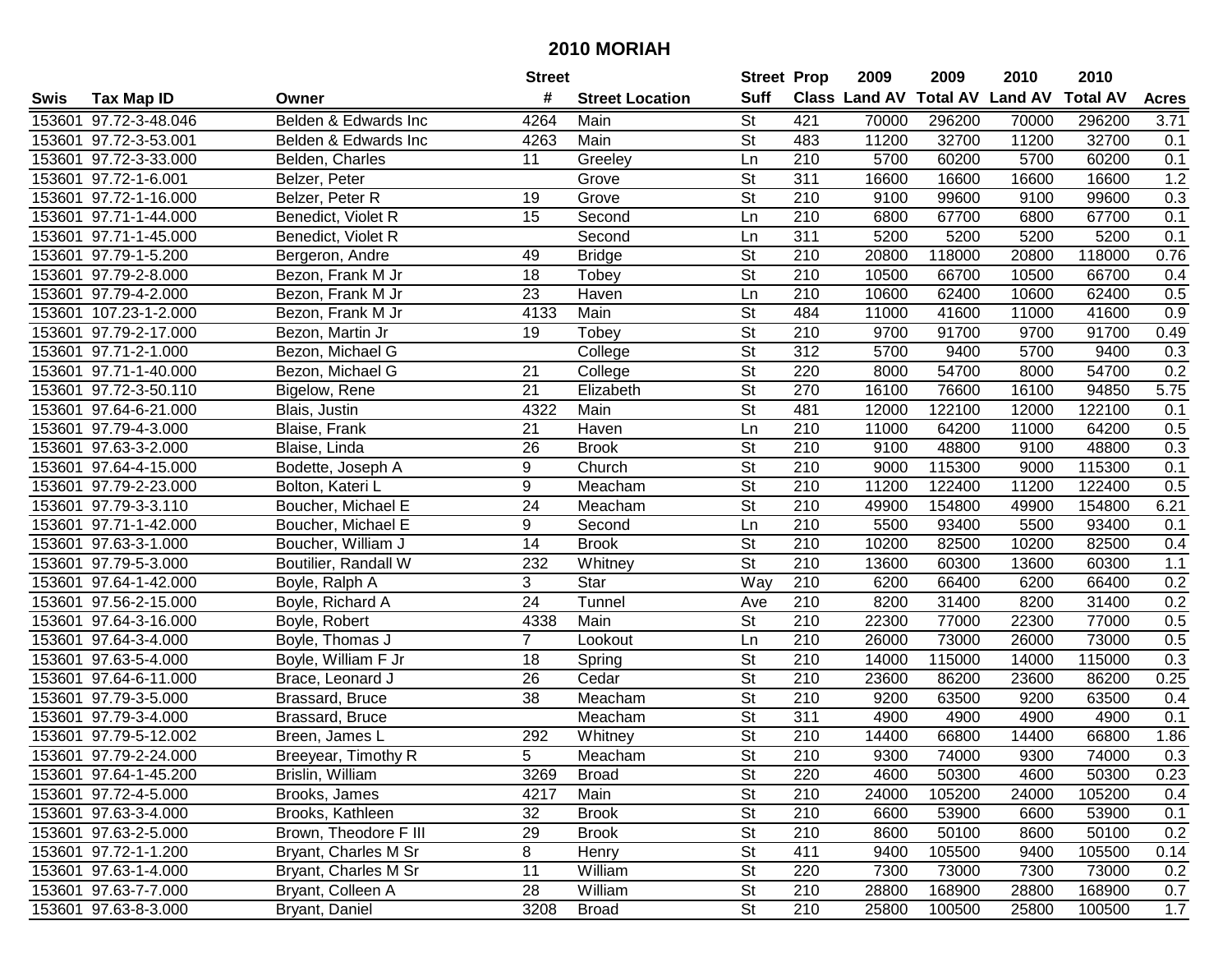|        |                                |                             | <b>Street</b>   |                        | <b>Street Prop</b>       |                  | 2009                          | 2009   | 2010           | 2010            |              |
|--------|--------------------------------|-----------------------------|-----------------|------------------------|--------------------------|------------------|-------------------------------|--------|----------------|-----------------|--------------|
| Swis   | <b>Tax Map ID</b>              | Owner                       | #               | <b>Street Location</b> | <b>Suff</b>              |                  | <b>Class Land AV Total AV</b> |        | <b>Land AV</b> | <b>Total AV</b> | <b>Acres</b> |
|        | 153601 97.63-4-3.000           | Bryant, Edward T            | 48              | <b>Brook</b>           | <b>St</b>                | 210              | 8400                          | 53200  | 8400           | 53200           | 0.3          |
|        | 153601 97.64-1-3.000           | Bryant, Timothy             | 65              | Spring                 | <b>St</b>                | 210              | 49000                         | 181900 | 49000          | 181900          | 2.86         |
|        | 153601 97.64-2-21.211          | Bryant, William C           | 6               | <b>Dock</b>            | Ln                       | 311              | 36500                         | 36500  | 36500          | 36500           | 1.75         |
|        | 153601 97.64-1-8.000           | Bryant, William C           | $\overline{34}$ | Spring                 | $\overline{\mathsf{St}}$ | 210              | 31200                         | 159800 | 31200          | 159800          | 0.6          |
|        | 153601 97.64-2-2.120           | Bryant, William C           | 4394            | Main                   | <b>St</b>                | 484              | 45700                         | 115600 | 45700          | 115600          | 1.04         |
|        | 153601 97.71-1-67.000          | Bullock, John Jr            |                 | Elizabeth              | $\overline{\mathsf{St}}$ | 311              | 5700                          | 5700   | 5700           | 5700            | 0.2          |
|        | 153601 97.71-1-68.000          | Bullock, John Jr            | 33              | Elizabeth              | <b>St</b>                | 210              | 6700                          | 47700  | 6700           | 47700           | 0.1          |
|        | 153601 97.72-1-15.000          | Burke, Russell              | $\overline{18}$ | Henry                  | $\overline{St}$          | 210              | 7400                          | 54700  | 7400           | 54700           | 0.2          |
|        | 153601 97.71-1-58.073          | Burlingame, Charles         | 45              | Elizabeth              | $\overline{\mathsf{St}}$ | $\overline{210}$ | 5800                          | 48000  | 5800           | 48000           | 0.1          |
|        | 153601 97.72-3-60.000          | Burlingame, Raymond J Sr    | 5               | Park                   | $\overline{P}$           | 210              | 8000                          | 20400  | 8000           | 20400           | 0.2          |
|        | 153601 97.71-1-60.075          | Burlingame, Robert          | 51              | Elizabeth              | $\overline{\mathsf{St}}$ | 210              | 9300                          | 44300  | 9300           | 44300           | 0.32         |
|        | 153601 97.72-1-3.000           | Burns, Thomas M Jr          | 10              | Henry                  | St                       | 210              | 13500                         | 27800  | 13500          | 27800           | 0.2          |
|        | 153601 97.72-2-9.000           | <b>Burton Darlene F</b>     | $\overline{16}$ | Elizabeth              | $\overline{\mathsf{St}}$ | $\overline{210}$ | 7900                          | 59400  | 7900           | 59400           | 0.2          |
| 153601 | 107.24-1-3.000                 | Burton, Robert              | 4118            | Main                   | $\overline{\mathsf{St}}$ | 210              | 8200                          | 64700  | 8200           | 64700           | 0.2          |
|        | 153601 636.1-9999-705.820/1881 | Cable & Wireless Inc        |                 | <b>Outside Plant</b>   |                          | 836              | 0                             | 3094   | 0              | 2978            | $\mathbf 0$  |
|        | 153601 97.72-3-66.000          | Capuano, Joseph             | 4239            | Main                   | <b>St</b>                | 210              | 14200                         | 91900  | 14200          | 91900           | 1.6          |
|        | 153601 97.63-4-19.000          | Capuano, Joseph P           | 3229            | <b>Broad</b>           | $\overline{St}$          | 270              | 6400                          | 36300  | 6400           | 36300           | 0.2          |
|        | 153601 97.63-2-3.000           | Capuano, Michael            | 25              | <b>Brook</b>           | $\overline{\mathsf{St}}$ | 210              | 8400                          | 95200  | 8400           | 95200           | 0.2          |
|        | 153601 97.79-5-13.000          | Carpenter, William T        | 4147            | Main                   | St                       | 210              | 10800                         | 139800 | 10800          | 158100          | 0.45         |
|        | 153601 97.63-4-15.000          | Carr, James                 | $\overline{7}$  | Spring                 | St                       | 210              | 7900                          | 48700  | 7900           | 48700           | 0.2          |
|        | 153601 97.71-1-47.000          | Carr, Rollin E Jr           | 24              | First                  | Ln                       | 210              | 6900                          | 37000  | 6900           | 37000           | 0.14         |
| 153601 | 97.71-1-39.000                 | Carson, Spring              | 6               | Second                 | Ln                       | 210              | 8200                          | 96200  | 8200           | 96200           | 0.2          |
| 153601 | 97.79-3-8.000                  | <b>Cedar Point Cemetery</b> | 289             | Whitney                | St                       | 695              | 26300                         | 26300  | 26300          | 26300           | 0.6          |
| 153601 | 97.64-1-20.000                 | Celotti, George             |                 | Locke                  | St                       | 311              | 6500                          | 6500   | 6500           | 6500            | 0.3          |
|        | 153601 97.63-7-6.000           | Celotti, Joseph R           | 26              | William                | $\overline{\mathsf{St}}$ | 210              | 21500                         | 95300  | 21500          | 95300           | 0.47         |
|        | 153601 97.64-1-5.000           | Celotti, Michael            | 50              | Spring                 | $\overline{\mathsf{St}}$ | 210              | 38900                         | 133800 | 38900          | 133800          | 0.33         |
|        | 153601 97.64-1-22.000          | Celotti, Michael J          |                 | Locke                  | $\overline{\mathsf{St}}$ | $\overline{311}$ | 3000                          | 3000   | 3000           | 3000            | 0.1          |
|        | 153601 97.64-1-21.000          | Celotti, Michael J          | 4359            | Main                   | St                       | 220              | 5500                          | 87400  | 5500           | 87400           | 0.1          |
|        | 153601 97.72-3-11.000          | Champ 2000.com Inc          | 19              | Rice                   | Ln                       | $\overline{210}$ | 4200                          | 57300  | 4200           | 57300           | 0.09         |
|        | 153601 97.64-5-3.000           | Cheney, David P             | 6               | Church                 | $\overline{\mathsf{St}}$ | 421              | 11300                         | 125000 | 11300          | 125000          | 0.2          |
|        | 153601 97.63-2-11.000          | Childs, Norman A            | 45              | <b>Brook</b>           | $\overline{St}$          | 210              | 9400                          | 54700  | 9400           | 54700           | 0.23         |
|        | 153601 97.79-4-6.000           | Childs, Raymond             | 9               | Haven                  | Ln                       | 210              | 10200                         | 53700  | 10200          | 53700           | 0.5          |
|        | 153601 97.72-3-28.000          | Chilton, Dale W             | 20              | <b>Rice</b>            | Ln                       | 210              | 6600                          | 78400  | 6600           | 78400           | 0.1          |
|        | 153601 97.79-2-6.000           | Clark, Angie                | $\overline{24}$ | Jackson                | $\overline{\mathsf{St}}$ | $\overline{210}$ | 8400                          | 41000  | 8400           | 41000           | 0.2          |
|        | 153601 97.63-1-2.003           | Clark, Mark                 | 9               | William                | <b>St</b>                | 210              | 24200                         | 93500  | 24200          | 93500           | 4.3          |
|        | 153601 97.71-2-5.200           | Clark, Thomas               | 8               | Oak                    | Ln                       | 270              | 6600                          | 27900  | 6600           | 27900           | 0.1          |
|        | 153601 97.79-1-11.000          | Clarke, Karen L             | 39              | <b>Bridge</b>          | <b>St</b>                | 210              | 7400                          | 52400  | 7400           | 52400           | 0.2          |
|        | 153601 97.71-1-6.100           | Clodgo, Steve               | 3140            | <b>Broad</b>           | <b>St</b>                | 210              | 12900                         | 111700 | 12900          | 111700          | 0.86         |
|        | 153601 97.79-3-14.000          | Cochran, Kevin N            | 263             | Whitney                | <b>St</b>                | 210              | 11000                         | 80900  | 11000          | 80900           | 0.5          |
|        | 153601 97.64-1-55.112          | Collins, Frederick          | 21              | Lewald                 | <b>St</b>                | 210              | 18900                         | 112400 | 18900          | 120100          | 0.38         |
|        | 153601 97.71-3-7.000/1         | Condon, James               |                 | Waldo                  | PI                       | 210              | 0                             | 89700  | 0              | 89700           | 0            |
|        | 153601 97.71-3-7.000           | Condon, James E             | 12              | Waldo                  | P <sub>1</sub>           | 210              | 10900                         | 61200  | 10900          | 61200           | 0.41         |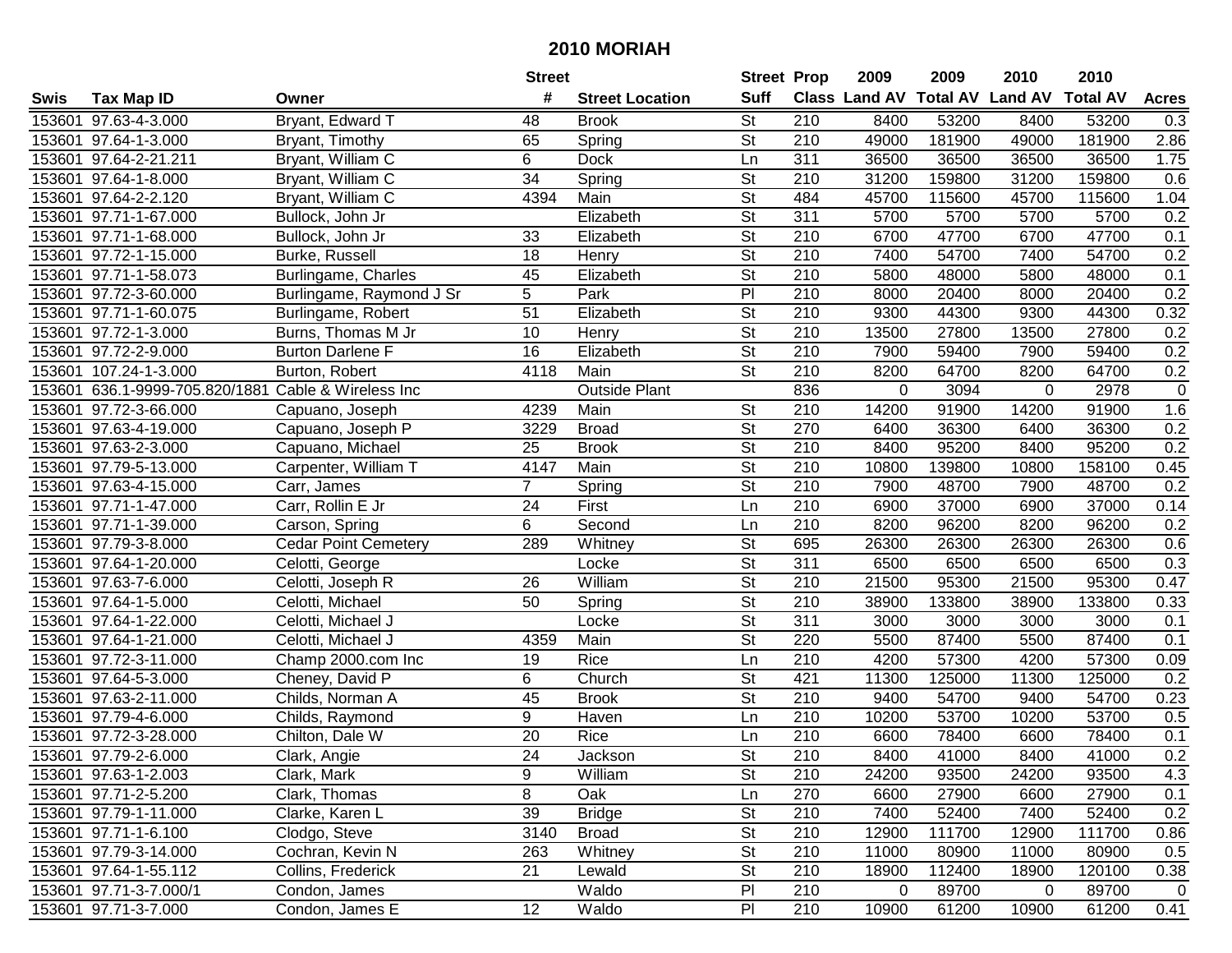|        |                         |                          | <b>Street</b>   |                        | <b>Street Prop</b>       |                  | 2009                          | 2009   | 2010           | 2010            |              |
|--------|-------------------------|--------------------------|-----------------|------------------------|--------------------------|------------------|-------------------------------|--------|----------------|-----------------|--------------|
| Swis   | <b>Tax Map ID</b>       | Owner                    | #               | <b>Street Location</b> | <b>Suff</b>              |                  | <b>Class Land AV Total AV</b> |        | <b>Land AV</b> | <b>Total AV</b> | <b>Acres</b> |
|        | 153601 107.23-1-7.000   | Conley, Lincoln H        |                 | Edgemont               | Rd                       | 311              | 2200                          | 2200   | 2200           | 2200            | 2.7          |
|        | 153601 97.72-1-18.000   | Considine, Thomas G Jr   | 12              | Henry                  | <b>St</b>                | 210              | 7300                          | 49300  | 7300           | 49300           | 0.2          |
|        | 153601 97.64-6-13.000   | Cook, James T            | 30              | Cedar                  | St                       | 210              | 26700                         | 82300  | 26700          | 82300           | 0.4          |
|        | 153601 97.79-4-11.000   | Cook, James T            | 229             | Whitney                | $\overline{\mathsf{St}}$ | 210              | 12000                         | 72700  | 12000          | 72700           | 0.8          |
|        | 153601 97.72-2-2.000    | Cook, Susan G            |                 | Grove                  | <b>St</b>                | $\overline{311}$ | 6400                          | 6400   | 6400           | 6400            | 0.2          |
|        | 153601 97.72-2-3.000    | Cook, Susan G            | $\overline{22}$ | Grove                  | $\overline{\mathsf{St}}$ | 210              | 6100                          | 108500 | 6100           | 130200          | 0.1          |
|        | 153601 97.72-1-17.000   | Cooke, Charles           | 14              | Henry                  | <b>St</b>                | 210              | 9200                          | 76700  | 9200           | 76700           | 0.3          |
|        | 153601 97.71-1-35.000   | Cooke, Gary              | $\overline{19}$ | Third                  | Ln                       | 210              | 10500                         | 80800  | 10500          | 80800           | 0.7          |
|        | 153601 97.71-1-25.200   | Cooke, Gary              |                 | Third                  | Ln                       | 311              | 4900                          | 4900   | 4900           | 4900            | 0.3          |
|        | 153601 97.71-1-34.000   | Cooke, Gary S            | 15              | <b>Third</b>           | Ln                       | 210              | 6300                          | 45000  | 6300           | 45000           | 0.1          |
|        | 153601 97.64-1-49.000   | Cooke, Gary S            | 3265            | <b>Broad</b>           | $\overline{\mathsf{St}}$ | 482              | 19900                         | 131200 | 19900          | 131200          | 0.2          |
|        | 153601 97.72-2-18.000   | Craig, Jeffrey           | 10              | Ridge                  | Ln                       | 210              | 5600                          | 38800  | 5600           | 38800           | 0.1          |
|        | 153601 97.64-2-13.000   | Crisan, Dusan            | 4364            | Main                   | $\overline{\mathsf{St}}$ | 220              | 13000                         | 133300 | 13000          | 133300          | 0.88         |
|        | 153601 97.71-1-56.061   | Crosby, Casey            | 23              | First                  | Ln                       | 210              | 27800                         | 144900 | 27800          | 144900          | 1.04         |
|        | 153601 97.64-4-3.100    | Curran James R           | 3252            | <b>Broad</b>           | $\overline{\mathsf{St}}$ | 220              | 15000                         | 118000 | 15000          | 118000          | 0.22         |
|        | 153601 107.23-1-5.122   | Curran, James R          | 435             | Edgemont               | Rd                       | 210              | 15700                         | 149800 | 15700          | 149800          | 1.2          |
|        | 153601 107.23-1-9.000   | Curran, James R          |                 | Edgemont               | Rd                       | 311              | 700                           | 700    | 700            | 700             | 0.25         |
|        | 153601 107.23-1-5.112   | Curran, Richard J        |                 | Edgemont               | Rd                       | 311              | 700                           | 700    | 700            | 700             | 0.24         |
|        | 153601 97.71-1-43.000   | Curtis, Amy              | 13              | Second                 | Ln                       | 210              | 6900                          | 60800  | 6900           | 60800           | 0.1          |
|        | 153601 97.63-3-11.000   | Cutting, Peter           | 25              | William                | St                       | 210              | 9200                          | 68600  | 9200           | 68600           | 0.3          |
|        | 153601 97.72-3-51.000/1 | D&H Railway Co           |                 | Main                   | $\overline{\mathsf{St}}$ | 843              | 2500                          | 2500   | 2500           | 2500            | 1.2          |
| 153601 | 97.79-1-8.000           | Daby-Merrill Fawn M      | 43              | <b>Bridge</b>          | <b>St</b>                | 210              | 8500                          | 96100  | 8500           | 96100           | 0.81         |
| 153601 | 97.72-3-1.000           | Dake Bros Inc            | 4300            | Main                   | St                       | 486              | 43700                         | 576500 | 43700          | 576500          | 0.4          |
| 153601 | 97.79-2-3.000           | Daly, George C           | 30              | Tobey                  | St                       | 210              | 11600                         | 103700 | 11600          | 103700          | 0.6          |
|        | 153601 97.63-1-1.000    | Danforth, Toby W         |                 | William                | $\overline{\mathsf{St}}$ | 311              | 1000                          | 1000   | 1000           | 1000            | 0.2          |
|        | 153601 97.64-3-14.000   | Danforth, Toby W         | 4336            | Main                   | $\overline{\mathsf{St}}$ | 312              | 10800                         | 12200  | 10800          | 12200           | 0.1          |
|        | 153601 97.64-3-13.000   | Danforth, Toby W         | 4334            | Main                   | $\overline{\mathsf{St}}$ | 210              | 4300                          | 63000  | 4300           | 63000           | 0.03         |
|        | 153601 97.64-2-6.000    | Darcy, Kevin             | 4               | Lookout                | Ln                       | 210              | 25500                         | 74700  | 25500          | 74700           | 0.3          |
|        | 153601 97.63-6-6.000    | Dattilio, Daniel L       | 3185            | <b>Broad</b>           | $\overline{\mathsf{St}}$ | 210              | 8200                          | 98100  | 8200           | 98100           | 0.2          |
|        | 153601 97.64-6-5.000    | Davenport, Mark          | 14              | Cedar                  | $\overline{St}$          | $\overline{210}$ | 8800                          | 122400 | 8800           | 122400          | 0.17         |
|        | 153601 97.71-1-19.000   | Davis, Richard H         | 3184            | <b>Broad</b>           | $\overline{\mathsf{St}}$ | 210              | 11400                         | 62200  | 11400          | 62200           | 0.69         |
|        | 153601 97.72-3-43.000   | deAvila, Michael J       | 8               | Greeley                | Ln                       | 210              | 6800                          | 79800  | 6800           | 79800           | 0.16         |
|        | 153601 97.71-1-31.000   | Decker, Althea W         | $\overline{9}$  | <b>Third</b>           | Ln                       | 210              | 6500                          | 46800  | 6500           | 46800           | 0.1          |
|        | 153601 97.71-1-32.000   | Decker, Terrie L         | 11              | <b>Third</b>           | Ln                       | $\overline{210}$ | 6700                          | 95900  | 6700           | 95900           | 0.1          |
|        | 153601 97.71-3-5.000    | DeFelice, John M         | 5               | Waldo                  | PI                       | 210              | 8800                          | 126500 | 8800           | 126500          | 0.24         |
|        | 153601 97.72-3-12.000   | DeFelice, Mary E         | 21              | Rice                   | Ln                       | 210              | 5300                          | 53800  | 5300           | 53800           | 0.13         |
|        | 153601 97.71-3-15.000   | DeFelice, Rebecca J      | 71              | <b>Bridge</b>          | <b>St</b>                | 210              | 5700                          | 52800  | 5700           | 52800           | 0.1          |
|        | 153601 97.63-8-11.000   | DeFelice, Robert T       | 61              | College                | <b>St</b>                | 210              | 10900                         | 72800  | 10900          | 72800           | 0.5          |
|        | 153601 97.64-1-17.000   | DeMarais, David J        | 4367            | Main                   | <b>St</b>                | 210              | 6500                          | 70800  | 6500           | 70800           | 0.2          |
|        | 153601 97.56-1-11.000   | DePaoli, Charles M       | 4391            | Main                   | <b>St</b>                | 210              | 12800                         | 92900  | 12800          | 92900           | 0.85         |
|        | 153601 97.71-1-70.000   | DeSany, Peter L          |                 | Elizabeth              | <b>St</b>                | 311              | 4600                          | 4600   | 4600           | 4600            | 0.1          |
|        | 153601 97.64-6-18.000   | Design Directors JAW LLC | 4314            | Main                   | $\overline{\mathsf{St}}$ | 482              | 14000                         | 137800 | 14000          | 137800          | 0.1          |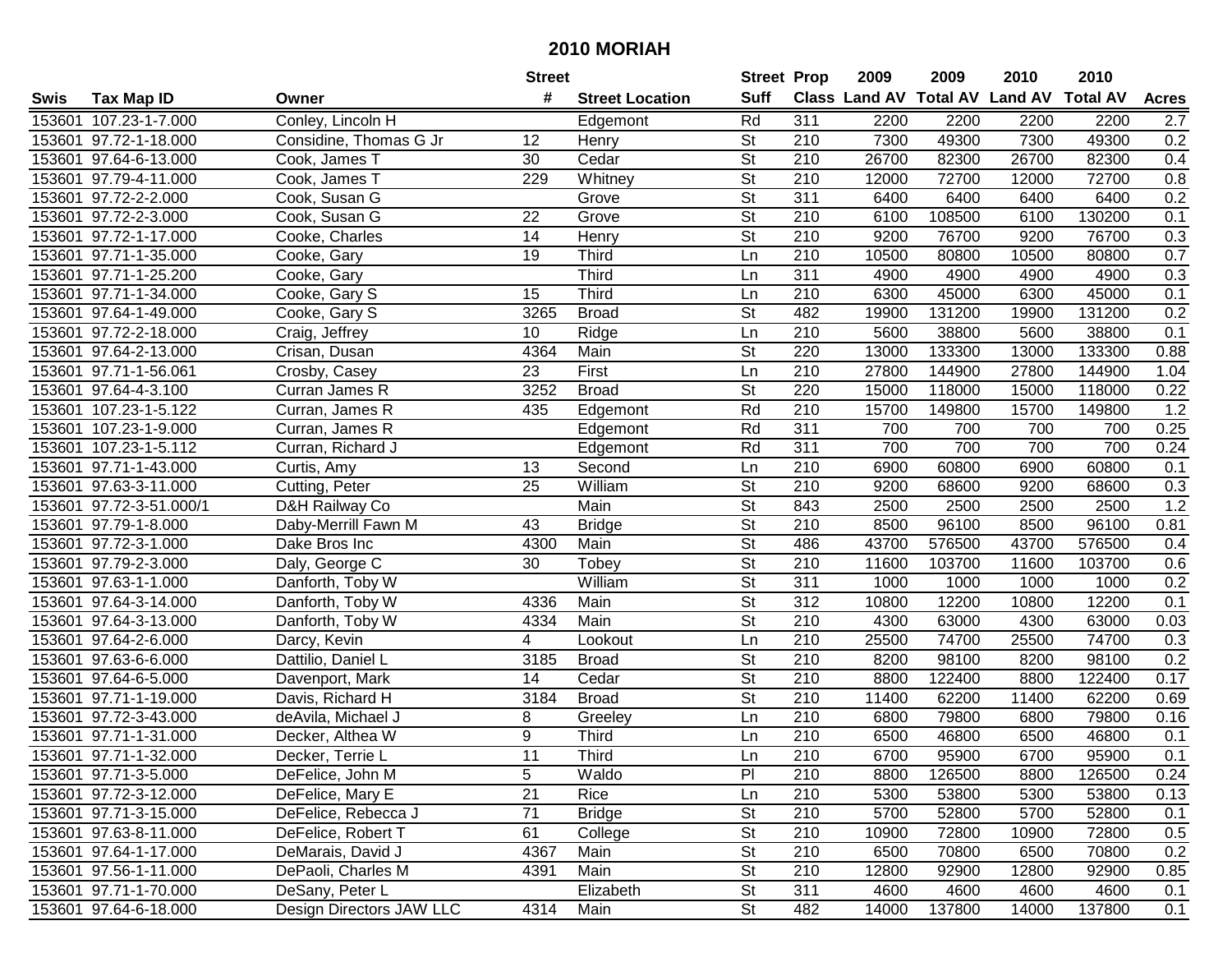| #<br><b>Suff</b><br>Class Land AV<br><b>Total AV</b><br><b>Land AV</b><br><b>Total AV</b><br><b>Tax Map ID</b><br><b>Street Location</b><br><b>Acres</b><br>Swis<br>Owner<br>Devito, Donald A II<br>St<br>153601 97.56-1-14.000<br>72<br>210<br>36000<br>132100<br>36000<br>132100<br>Spring<br>0.6<br>$\overline{\mathsf{St}}$<br>452<br>817200<br>1.2<br>153601 97.64-1-15.000<br>DG Port Henry LLC<br>4375<br>Main<br>199200<br>199200<br>817200<br><b>St</b><br>0.5<br>153601 97.63-6-5.000<br>DiMattia, Steven<br>3191<br><b>Broad</b><br>210<br>16200<br>158700<br>16200<br>162900<br>Star<br>Way<br>482<br>15200<br>47700<br>15200<br>47700<br>0.1<br>153601 97.64-1-43.000<br>Dossantos, Ana<br>1<br>$\overline{37}$<br>0.2<br>153601 97.64-1-54.000<br>Dragoon, Rita<br>Lewald<br><b>St</b><br>210<br>7500<br>106400<br>7500<br>106400<br>$\overline{\mathsf{St}}$<br>270<br>7600<br>0.2<br>153601 97.80-1-6.008<br>Drake, James F Jr<br>44<br>Meacham<br>27400<br>7600<br>27400<br>0.5<br>153601 97.79-3-7.000<br>297<br><b>St</b><br>210<br>11300<br>73000<br>11300<br>73000<br>Drake, James F Jr<br>Whitney<br>$\overline{\mathsf{St}}$<br>220<br>0.2<br>153601 97.64-6-8.000<br>$\overline{18}$<br>Cedar<br>7400<br>78600<br>7400<br>78600<br>Duncan Hermanson Corp<br>$\overline{7}$<br>Star<br>$\overline{210}$<br>5200<br>42200<br>0.15<br>153601 97.64-1-46.000<br>Way<br>42200<br>5200<br>Duncan Hermanson Corp<br>$\overline{\mathsf{St}}$<br>482<br>Main<br>16200<br>226800<br>0.2<br>153601 97.64-3-11.000<br>4326<br>16200<br>226800<br>Duncan Hermanson Corp<br>$\overline{\mathsf{St}}$<br>330<br>153601 97.64-3-12.000<br>Main<br>8000<br>8000<br>8000<br>8000<br>0.06<br>Duncan Hermanson Corp<br>Star<br>42200<br>153601 97.64-1-37.000<br>6<br>Way<br>210<br>5200<br>42200<br>5200<br>0.1<br>Duncan Hermanson Corp<br>Main<br>$\overline{\mathsf{St}}$<br>481<br>0.1<br>153601 97.64-1-35.000<br>4329<br>12700<br>187300<br>12700<br>187300<br>Duncan Hermanson Corp<br>Main<br><b>St</b><br>220<br>153601 97.64-1-29.000<br>4343<br>6600<br>35000<br>35000<br>0.1<br>Duncan Hermanson Corp<br>6600<br>PI<br>$\overline{7}$<br>Waldo<br>210<br>0.2<br>153601 97.71-3-4.000<br>Dupuis, Carol A<br>8500<br>69600<br>8500<br>69600<br>28<br><b>St</b><br>210<br>0.2<br>153601 97.79-2-9.000<br>Dupuis, Esther F<br>8400<br>74900<br>8400<br>74900<br>Jackson<br>$\overline{St}$<br>$\overline{210}$<br>0.3<br>Main<br>153601 97.64-1-25.000<br>Duross, Ernest T<br>4349<br>17000<br>156400<br>17000<br>156400<br>33<br>Rice<br>210<br>0.16<br>153601 97.72-3-15.000<br>Ln<br>20000<br>133800<br>133800<br>Dziedziul, Augustin<br>20000<br>Main<br><b>St</b><br>210<br>2.1<br>153601 97.64-2-16.002<br>Easter, John S<br>4378<br>9600<br>59100<br>9600<br>59100<br>311<br>5300<br>0.2<br>153601 97.72-3-32.000<br>Edwards, Thomas F<br>5300<br>5300<br>5300<br>Greeley<br>Ln<br>153601 97.72-3-41.000<br>12<br>210<br>6500<br>6500<br>72000<br>0.1<br>Edwards, Thomas F<br>Greeley<br>Ln<br>72000<br>4242<br><b>St</b><br>431<br>0.7<br>153601 97.72-3-58.000<br>Edwards, Wallace<br>Main<br>35600<br>118000<br>35600<br>118000<br><b>St</b><br>330<br>0.5<br>97.72-3-61.000<br>Edwards, Wallace<br>Main<br>7000<br>7000<br>7000<br>7000<br>153601<br><b>St</b><br>105700<br>105700<br>1.5<br>97.79-5-11.000<br>286<br>Whitney<br>210<br>14900<br>14900<br>153601<br>Edwards, Wallace M<br>3<br>$\overline{210}$<br>0.2<br>153601 97.63-4-27.000<br>Ave<br>8500<br>57600<br>Eisenberg, John H<br>57600<br>8500<br>Prospect<br>$\overline{\mathsf{St}}$<br>153601 97.63-9-2.000<br>311<br>0.82<br>Eliopoulos, Thomas<br>College<br>25000<br>25000<br>$\overline{\mathsf{St}}$<br>311<br>Eliopoulos, Thomas<br>153601 97.63-9-3.000<br>College<br>10000<br>10000<br>0.43<br>$\overline{\mathsf{St}}$<br>311<br>153601 97.63-9-1.000<br>Eliopoulos, Thomas<br>47<br>30000<br>30000<br>2.34<br>College<br>311<br>$\overline{\mathsf{St}}$<br>153601 97.63-9-4.000<br>25000<br>25000<br>Eliopoulos, Thomas<br>College<br>$\overline{P}$<br>210<br>99600<br>1.3<br>153601 97.71-3-2.000<br>11<br>Waldo<br>14000<br>99600<br>14000<br>Emru, Stephen<br>$\overline{P}$<br>311<br>153601 97.72-3-64.000<br>Waldo<br>2700<br>2700<br>2700<br>2700<br>0.1<br>Ess, John O<br>PI<br>$\overline{210}$<br>0.7<br>153601 97.72-3-65.000<br>Waldo<br>66900<br>11400<br>66900<br>Ess, John O<br>15<br>11400<br>5<br>Way<br>$\overline{210}$<br>0.94<br>153601 97.63-6-8.000<br><b>Essex Co ARC Facilities Inc</b><br>15900<br>180500<br>15900<br>180500<br>Hummingbird<br>8<br>PI<br>614<br>153601 97.64-6-15.200<br><b>Essex Co Facilities Inc</b><br>Saint Patricks<br>22200<br>677800<br>22200<br>677800<br>0.4<br>153601 97.64-6-15.120<br>Essex Co Facilities Inc<br>8<br><b>Saint Patricks</b><br>PI<br>614<br>70000 1392500<br>1392500<br>2.9<br>70000<br><b>St</b><br>153601 97.79-3-2.000<br>14<br>614<br>158400<br>1.1<br>Essex Co Facilities Inc<br>Meacham<br>25000<br>25000<br>158400<br><b>St</b><br>153601 97.64-6-1.000<br><b>Essex Co Facilities Inc.</b><br>Main<br>481<br>20000<br>256200<br>20000<br>256200<br>0.1<br><b>St</b><br>614<br>13100<br>13100<br>153601 97.56-3-1.200<br><b>Essex Co Facilities Inc.</b><br>Main<br>13100<br>13100<br>0.07<br>Saint Patricks<br>PI<br>153601 97.64-6-15.130<br><b>Essex Co Facilities Inc.</b><br>330<br>47700<br>47700<br>47700<br>47700<br>1.6<br><b>St</b><br>153601 97.56-2-7.200<br><b>Essex Co Facilities Inc.</b><br>4450<br>Main<br>614<br>43100<br>235000<br>43100<br>235000<br>1.34<br>153601 97.56-1-13.000<br>74<br><b>St</b><br>42000<br>162600<br>162600<br>Essex Co Facilities Inc<br>210<br>42000<br>Spring<br>-1<br>153601 97.56-1-12.000 |  |                         | <b>Street</b> |      | <b>Street Prop</b> |     | 2009  | 2009  | 2010  | 2010  |      |
|---------------------------------------------------------------------------------------------------------------------------------------------------------------------------------------------------------------------------------------------------------------------------------------------------------------------------------------------------------------------------------------------------------------------------------------------------------------------------------------------------------------------------------------------------------------------------------------------------------------------------------------------------------------------------------------------------------------------------------------------------------------------------------------------------------------------------------------------------------------------------------------------------------------------------------------------------------------------------------------------------------------------------------------------------------------------------------------------------------------------------------------------------------------------------------------------------------------------------------------------------------------------------------------------------------------------------------------------------------------------------------------------------------------------------------------------------------------------------------------------------------------------------------------------------------------------------------------------------------------------------------------------------------------------------------------------------------------------------------------------------------------------------------------------------------------------------------------------------------------------------------------------------------------------------------------------------------------------------------------------------------------------------------------------------------------------------------------------------------------------------------------------------------------------------------------------------------------------------------------------------------------------------------------------------------------------------------------------------------------------------------------------------------------------------------------------------------------------------------------------------------------------------------------------------------------------------------------------------------------------------------------------------------------------------------------------------------------------------------------------------------------------------------------------------------------------------------------------------------------------------------------------------------------------------------------------------------------------------------------------------------------------------------------------------------------------------------------------------------------------------------------------------------------------------------------------------------------------------------------------------------------------------------------------------------------------------------------------------------------------------------------------------------------------------------------------------------------------------------------------------------------------------------------------------------------------------------------------------------------------------------------------------------------------------------------------------------------------------------------------------------------------------------------------------------------------------------------------------------------------------------------------------------------------------------------------------------------------------------------------------------------------------------------------------------------------------------------------------------------------------------------------------------------------------------------------------------------------------------------------------------------------------------------------------------------------------------------------------------------------------------------------------------------------------------------------------------------------------------------------------------------------------------------------------------------------------------------------------------------------------------------------------------------------------------------------------------------------------------------------------------------------------------------------------------------------------------------------------------------------------------------------------------------------------------------------------------------------------------------------------------------------------------------------------------------------------------------------------------------------------------------------------------------------------------------------------------------------------------------------------------------------------------------------------------------------------------------------------------------------------------------------------------------------------------------------------------------------------------------------------------------------------------------------------------------------------------------------------------------------------------------------------------------------------------------------------------------------------------|--|-------------------------|---------------|------|--------------------|-----|-------|-------|-------|-------|------|
|                                                                                                                                                                                                                                                                                                                                                                                                                                                                                                                                                                                                                                                                                                                                                                                                                                                                                                                                                                                                                                                                                                                                                                                                                                                                                                                                                                                                                                                                                                                                                                                                                                                                                                                                                                                                                                                                                                                                                                                                                                                                                                                                                                                                                                                                                                                                                                                                                                                                                                                                                                                                                                                                                                                                                                                                                                                                                                                                                                                                                                                                                                                                                                                                                                                                                                                                                                                                                                                                                                                                                                                                                                                                                                                                                                                                                                                                                                                                                                                                                                                                                                                                                                                                                                                                                                                                                                                                                                                                                                                                                                                                                                                                                                                                                                                                                                                                                                                                                                                                                                                                                                                                                                                                                                                                                                                                                                                                                                                                                                                                                                                                                                                                                                                                 |  |                         |               |      |                    |     |       |       |       |       |      |
|                                                                                                                                                                                                                                                                                                                                                                                                                                                                                                                                                                                                                                                                                                                                                                                                                                                                                                                                                                                                                                                                                                                                                                                                                                                                                                                                                                                                                                                                                                                                                                                                                                                                                                                                                                                                                                                                                                                                                                                                                                                                                                                                                                                                                                                                                                                                                                                                                                                                                                                                                                                                                                                                                                                                                                                                                                                                                                                                                                                                                                                                                                                                                                                                                                                                                                                                                                                                                                                                                                                                                                                                                                                                                                                                                                                                                                                                                                                                                                                                                                                                                                                                                                                                                                                                                                                                                                                                                                                                                                                                                                                                                                                                                                                                                                                                                                                                                                                                                                                                                                                                                                                                                                                                                                                                                                                                                                                                                                                                                                                                                                                                                                                                                                                                 |  |                         |               |      |                    |     |       |       |       |       |      |
|                                                                                                                                                                                                                                                                                                                                                                                                                                                                                                                                                                                                                                                                                                                                                                                                                                                                                                                                                                                                                                                                                                                                                                                                                                                                                                                                                                                                                                                                                                                                                                                                                                                                                                                                                                                                                                                                                                                                                                                                                                                                                                                                                                                                                                                                                                                                                                                                                                                                                                                                                                                                                                                                                                                                                                                                                                                                                                                                                                                                                                                                                                                                                                                                                                                                                                                                                                                                                                                                                                                                                                                                                                                                                                                                                                                                                                                                                                                                                                                                                                                                                                                                                                                                                                                                                                                                                                                                                                                                                                                                                                                                                                                                                                                                                                                                                                                                                                                                                                                                                                                                                                                                                                                                                                                                                                                                                                                                                                                                                                                                                                                                                                                                                                                                 |  |                         |               |      |                    |     |       |       |       |       |      |
|                                                                                                                                                                                                                                                                                                                                                                                                                                                                                                                                                                                                                                                                                                                                                                                                                                                                                                                                                                                                                                                                                                                                                                                                                                                                                                                                                                                                                                                                                                                                                                                                                                                                                                                                                                                                                                                                                                                                                                                                                                                                                                                                                                                                                                                                                                                                                                                                                                                                                                                                                                                                                                                                                                                                                                                                                                                                                                                                                                                                                                                                                                                                                                                                                                                                                                                                                                                                                                                                                                                                                                                                                                                                                                                                                                                                                                                                                                                                                                                                                                                                                                                                                                                                                                                                                                                                                                                                                                                                                                                                                                                                                                                                                                                                                                                                                                                                                                                                                                                                                                                                                                                                                                                                                                                                                                                                                                                                                                                                                                                                                                                                                                                                                                                                 |  |                         |               |      |                    |     |       |       |       |       |      |
|                                                                                                                                                                                                                                                                                                                                                                                                                                                                                                                                                                                                                                                                                                                                                                                                                                                                                                                                                                                                                                                                                                                                                                                                                                                                                                                                                                                                                                                                                                                                                                                                                                                                                                                                                                                                                                                                                                                                                                                                                                                                                                                                                                                                                                                                                                                                                                                                                                                                                                                                                                                                                                                                                                                                                                                                                                                                                                                                                                                                                                                                                                                                                                                                                                                                                                                                                                                                                                                                                                                                                                                                                                                                                                                                                                                                                                                                                                                                                                                                                                                                                                                                                                                                                                                                                                                                                                                                                                                                                                                                                                                                                                                                                                                                                                                                                                                                                                                                                                                                                                                                                                                                                                                                                                                                                                                                                                                                                                                                                                                                                                                                                                                                                                                                 |  |                         |               |      |                    |     |       |       |       |       |      |
|                                                                                                                                                                                                                                                                                                                                                                                                                                                                                                                                                                                                                                                                                                                                                                                                                                                                                                                                                                                                                                                                                                                                                                                                                                                                                                                                                                                                                                                                                                                                                                                                                                                                                                                                                                                                                                                                                                                                                                                                                                                                                                                                                                                                                                                                                                                                                                                                                                                                                                                                                                                                                                                                                                                                                                                                                                                                                                                                                                                                                                                                                                                                                                                                                                                                                                                                                                                                                                                                                                                                                                                                                                                                                                                                                                                                                                                                                                                                                                                                                                                                                                                                                                                                                                                                                                                                                                                                                                                                                                                                                                                                                                                                                                                                                                                                                                                                                                                                                                                                                                                                                                                                                                                                                                                                                                                                                                                                                                                                                                                                                                                                                                                                                                                                 |  |                         |               |      |                    |     |       |       |       |       |      |
|                                                                                                                                                                                                                                                                                                                                                                                                                                                                                                                                                                                                                                                                                                                                                                                                                                                                                                                                                                                                                                                                                                                                                                                                                                                                                                                                                                                                                                                                                                                                                                                                                                                                                                                                                                                                                                                                                                                                                                                                                                                                                                                                                                                                                                                                                                                                                                                                                                                                                                                                                                                                                                                                                                                                                                                                                                                                                                                                                                                                                                                                                                                                                                                                                                                                                                                                                                                                                                                                                                                                                                                                                                                                                                                                                                                                                                                                                                                                                                                                                                                                                                                                                                                                                                                                                                                                                                                                                                                                                                                                                                                                                                                                                                                                                                                                                                                                                                                                                                                                                                                                                                                                                                                                                                                                                                                                                                                                                                                                                                                                                                                                                                                                                                                                 |  |                         |               |      |                    |     |       |       |       |       |      |
|                                                                                                                                                                                                                                                                                                                                                                                                                                                                                                                                                                                                                                                                                                                                                                                                                                                                                                                                                                                                                                                                                                                                                                                                                                                                                                                                                                                                                                                                                                                                                                                                                                                                                                                                                                                                                                                                                                                                                                                                                                                                                                                                                                                                                                                                                                                                                                                                                                                                                                                                                                                                                                                                                                                                                                                                                                                                                                                                                                                                                                                                                                                                                                                                                                                                                                                                                                                                                                                                                                                                                                                                                                                                                                                                                                                                                                                                                                                                                                                                                                                                                                                                                                                                                                                                                                                                                                                                                                                                                                                                                                                                                                                                                                                                                                                                                                                                                                                                                                                                                                                                                                                                                                                                                                                                                                                                                                                                                                                                                                                                                                                                                                                                                                                                 |  |                         |               |      |                    |     |       |       |       |       |      |
|                                                                                                                                                                                                                                                                                                                                                                                                                                                                                                                                                                                                                                                                                                                                                                                                                                                                                                                                                                                                                                                                                                                                                                                                                                                                                                                                                                                                                                                                                                                                                                                                                                                                                                                                                                                                                                                                                                                                                                                                                                                                                                                                                                                                                                                                                                                                                                                                                                                                                                                                                                                                                                                                                                                                                                                                                                                                                                                                                                                                                                                                                                                                                                                                                                                                                                                                                                                                                                                                                                                                                                                                                                                                                                                                                                                                                                                                                                                                                                                                                                                                                                                                                                                                                                                                                                                                                                                                                                                                                                                                                                                                                                                                                                                                                                                                                                                                                                                                                                                                                                                                                                                                                                                                                                                                                                                                                                                                                                                                                                                                                                                                                                                                                                                                 |  |                         |               |      |                    |     |       |       |       |       |      |
|                                                                                                                                                                                                                                                                                                                                                                                                                                                                                                                                                                                                                                                                                                                                                                                                                                                                                                                                                                                                                                                                                                                                                                                                                                                                                                                                                                                                                                                                                                                                                                                                                                                                                                                                                                                                                                                                                                                                                                                                                                                                                                                                                                                                                                                                                                                                                                                                                                                                                                                                                                                                                                                                                                                                                                                                                                                                                                                                                                                                                                                                                                                                                                                                                                                                                                                                                                                                                                                                                                                                                                                                                                                                                                                                                                                                                                                                                                                                                                                                                                                                                                                                                                                                                                                                                                                                                                                                                                                                                                                                                                                                                                                                                                                                                                                                                                                                                                                                                                                                                                                                                                                                                                                                                                                                                                                                                                                                                                                                                                                                                                                                                                                                                                                                 |  |                         |               |      |                    |     |       |       |       |       |      |
|                                                                                                                                                                                                                                                                                                                                                                                                                                                                                                                                                                                                                                                                                                                                                                                                                                                                                                                                                                                                                                                                                                                                                                                                                                                                                                                                                                                                                                                                                                                                                                                                                                                                                                                                                                                                                                                                                                                                                                                                                                                                                                                                                                                                                                                                                                                                                                                                                                                                                                                                                                                                                                                                                                                                                                                                                                                                                                                                                                                                                                                                                                                                                                                                                                                                                                                                                                                                                                                                                                                                                                                                                                                                                                                                                                                                                                                                                                                                                                                                                                                                                                                                                                                                                                                                                                                                                                                                                                                                                                                                                                                                                                                                                                                                                                                                                                                                                                                                                                                                                                                                                                                                                                                                                                                                                                                                                                                                                                                                                                                                                                                                                                                                                                                                 |  |                         |               |      |                    |     |       |       |       |       |      |
|                                                                                                                                                                                                                                                                                                                                                                                                                                                                                                                                                                                                                                                                                                                                                                                                                                                                                                                                                                                                                                                                                                                                                                                                                                                                                                                                                                                                                                                                                                                                                                                                                                                                                                                                                                                                                                                                                                                                                                                                                                                                                                                                                                                                                                                                                                                                                                                                                                                                                                                                                                                                                                                                                                                                                                                                                                                                                                                                                                                                                                                                                                                                                                                                                                                                                                                                                                                                                                                                                                                                                                                                                                                                                                                                                                                                                                                                                                                                                                                                                                                                                                                                                                                                                                                                                                                                                                                                                                                                                                                                                                                                                                                                                                                                                                                                                                                                                                                                                                                                                                                                                                                                                                                                                                                                                                                                                                                                                                                                                                                                                                                                                                                                                                                                 |  |                         |               |      |                    |     |       |       |       |       |      |
|                                                                                                                                                                                                                                                                                                                                                                                                                                                                                                                                                                                                                                                                                                                                                                                                                                                                                                                                                                                                                                                                                                                                                                                                                                                                                                                                                                                                                                                                                                                                                                                                                                                                                                                                                                                                                                                                                                                                                                                                                                                                                                                                                                                                                                                                                                                                                                                                                                                                                                                                                                                                                                                                                                                                                                                                                                                                                                                                                                                                                                                                                                                                                                                                                                                                                                                                                                                                                                                                                                                                                                                                                                                                                                                                                                                                                                                                                                                                                                                                                                                                                                                                                                                                                                                                                                                                                                                                                                                                                                                                                                                                                                                                                                                                                                                                                                                                                                                                                                                                                                                                                                                                                                                                                                                                                                                                                                                                                                                                                                                                                                                                                                                                                                                                 |  |                         |               |      |                    |     |       |       |       |       |      |
|                                                                                                                                                                                                                                                                                                                                                                                                                                                                                                                                                                                                                                                                                                                                                                                                                                                                                                                                                                                                                                                                                                                                                                                                                                                                                                                                                                                                                                                                                                                                                                                                                                                                                                                                                                                                                                                                                                                                                                                                                                                                                                                                                                                                                                                                                                                                                                                                                                                                                                                                                                                                                                                                                                                                                                                                                                                                                                                                                                                                                                                                                                                                                                                                                                                                                                                                                                                                                                                                                                                                                                                                                                                                                                                                                                                                                                                                                                                                                                                                                                                                                                                                                                                                                                                                                                                                                                                                                                                                                                                                                                                                                                                                                                                                                                                                                                                                                                                                                                                                                                                                                                                                                                                                                                                                                                                                                                                                                                                                                                                                                                                                                                                                                                                                 |  |                         |               |      |                    |     |       |       |       |       |      |
|                                                                                                                                                                                                                                                                                                                                                                                                                                                                                                                                                                                                                                                                                                                                                                                                                                                                                                                                                                                                                                                                                                                                                                                                                                                                                                                                                                                                                                                                                                                                                                                                                                                                                                                                                                                                                                                                                                                                                                                                                                                                                                                                                                                                                                                                                                                                                                                                                                                                                                                                                                                                                                                                                                                                                                                                                                                                                                                                                                                                                                                                                                                                                                                                                                                                                                                                                                                                                                                                                                                                                                                                                                                                                                                                                                                                                                                                                                                                                                                                                                                                                                                                                                                                                                                                                                                                                                                                                                                                                                                                                                                                                                                                                                                                                                                                                                                                                                                                                                                                                                                                                                                                                                                                                                                                                                                                                                                                                                                                                                                                                                                                                                                                                                                                 |  |                         |               |      |                    |     |       |       |       |       |      |
|                                                                                                                                                                                                                                                                                                                                                                                                                                                                                                                                                                                                                                                                                                                                                                                                                                                                                                                                                                                                                                                                                                                                                                                                                                                                                                                                                                                                                                                                                                                                                                                                                                                                                                                                                                                                                                                                                                                                                                                                                                                                                                                                                                                                                                                                                                                                                                                                                                                                                                                                                                                                                                                                                                                                                                                                                                                                                                                                                                                                                                                                                                                                                                                                                                                                                                                                                                                                                                                                                                                                                                                                                                                                                                                                                                                                                                                                                                                                                                                                                                                                                                                                                                                                                                                                                                                                                                                                                                                                                                                                                                                                                                                                                                                                                                                                                                                                                                                                                                                                                                                                                                                                                                                                                                                                                                                                                                                                                                                                                                                                                                                                                                                                                                                                 |  |                         |               |      |                    |     |       |       |       |       |      |
|                                                                                                                                                                                                                                                                                                                                                                                                                                                                                                                                                                                                                                                                                                                                                                                                                                                                                                                                                                                                                                                                                                                                                                                                                                                                                                                                                                                                                                                                                                                                                                                                                                                                                                                                                                                                                                                                                                                                                                                                                                                                                                                                                                                                                                                                                                                                                                                                                                                                                                                                                                                                                                                                                                                                                                                                                                                                                                                                                                                                                                                                                                                                                                                                                                                                                                                                                                                                                                                                                                                                                                                                                                                                                                                                                                                                                                                                                                                                                                                                                                                                                                                                                                                                                                                                                                                                                                                                                                                                                                                                                                                                                                                                                                                                                                                                                                                                                                                                                                                                                                                                                                                                                                                                                                                                                                                                                                                                                                                                                                                                                                                                                                                                                                                                 |  |                         |               |      |                    |     |       |       |       |       |      |
|                                                                                                                                                                                                                                                                                                                                                                                                                                                                                                                                                                                                                                                                                                                                                                                                                                                                                                                                                                                                                                                                                                                                                                                                                                                                                                                                                                                                                                                                                                                                                                                                                                                                                                                                                                                                                                                                                                                                                                                                                                                                                                                                                                                                                                                                                                                                                                                                                                                                                                                                                                                                                                                                                                                                                                                                                                                                                                                                                                                                                                                                                                                                                                                                                                                                                                                                                                                                                                                                                                                                                                                                                                                                                                                                                                                                                                                                                                                                                                                                                                                                                                                                                                                                                                                                                                                                                                                                                                                                                                                                                                                                                                                                                                                                                                                                                                                                                                                                                                                                                                                                                                                                                                                                                                                                                                                                                                                                                                                                                                                                                                                                                                                                                                                                 |  |                         |               |      |                    |     |       |       |       |       |      |
|                                                                                                                                                                                                                                                                                                                                                                                                                                                                                                                                                                                                                                                                                                                                                                                                                                                                                                                                                                                                                                                                                                                                                                                                                                                                                                                                                                                                                                                                                                                                                                                                                                                                                                                                                                                                                                                                                                                                                                                                                                                                                                                                                                                                                                                                                                                                                                                                                                                                                                                                                                                                                                                                                                                                                                                                                                                                                                                                                                                                                                                                                                                                                                                                                                                                                                                                                                                                                                                                                                                                                                                                                                                                                                                                                                                                                                                                                                                                                                                                                                                                                                                                                                                                                                                                                                                                                                                                                                                                                                                                                                                                                                                                                                                                                                                                                                                                                                                                                                                                                                                                                                                                                                                                                                                                                                                                                                                                                                                                                                                                                                                                                                                                                                                                 |  |                         |               |      |                    |     |       |       |       |       |      |
|                                                                                                                                                                                                                                                                                                                                                                                                                                                                                                                                                                                                                                                                                                                                                                                                                                                                                                                                                                                                                                                                                                                                                                                                                                                                                                                                                                                                                                                                                                                                                                                                                                                                                                                                                                                                                                                                                                                                                                                                                                                                                                                                                                                                                                                                                                                                                                                                                                                                                                                                                                                                                                                                                                                                                                                                                                                                                                                                                                                                                                                                                                                                                                                                                                                                                                                                                                                                                                                                                                                                                                                                                                                                                                                                                                                                                                                                                                                                                                                                                                                                                                                                                                                                                                                                                                                                                                                                                                                                                                                                                                                                                                                                                                                                                                                                                                                                                                                                                                                                                                                                                                                                                                                                                                                                                                                                                                                                                                                                                                                                                                                                                                                                                                                                 |  |                         |               |      |                    |     |       |       |       |       |      |
|                                                                                                                                                                                                                                                                                                                                                                                                                                                                                                                                                                                                                                                                                                                                                                                                                                                                                                                                                                                                                                                                                                                                                                                                                                                                                                                                                                                                                                                                                                                                                                                                                                                                                                                                                                                                                                                                                                                                                                                                                                                                                                                                                                                                                                                                                                                                                                                                                                                                                                                                                                                                                                                                                                                                                                                                                                                                                                                                                                                                                                                                                                                                                                                                                                                                                                                                                                                                                                                                                                                                                                                                                                                                                                                                                                                                                                                                                                                                                                                                                                                                                                                                                                                                                                                                                                                                                                                                                                                                                                                                                                                                                                                                                                                                                                                                                                                                                                                                                                                                                                                                                                                                                                                                                                                                                                                                                                                                                                                                                                                                                                                                                                                                                                                                 |  |                         |               |      |                    |     |       |       |       |       |      |
|                                                                                                                                                                                                                                                                                                                                                                                                                                                                                                                                                                                                                                                                                                                                                                                                                                                                                                                                                                                                                                                                                                                                                                                                                                                                                                                                                                                                                                                                                                                                                                                                                                                                                                                                                                                                                                                                                                                                                                                                                                                                                                                                                                                                                                                                                                                                                                                                                                                                                                                                                                                                                                                                                                                                                                                                                                                                                                                                                                                                                                                                                                                                                                                                                                                                                                                                                                                                                                                                                                                                                                                                                                                                                                                                                                                                                                                                                                                                                                                                                                                                                                                                                                                                                                                                                                                                                                                                                                                                                                                                                                                                                                                                                                                                                                                                                                                                                                                                                                                                                                                                                                                                                                                                                                                                                                                                                                                                                                                                                                                                                                                                                                                                                                                                 |  |                         |               |      |                    |     |       |       |       |       |      |
|                                                                                                                                                                                                                                                                                                                                                                                                                                                                                                                                                                                                                                                                                                                                                                                                                                                                                                                                                                                                                                                                                                                                                                                                                                                                                                                                                                                                                                                                                                                                                                                                                                                                                                                                                                                                                                                                                                                                                                                                                                                                                                                                                                                                                                                                                                                                                                                                                                                                                                                                                                                                                                                                                                                                                                                                                                                                                                                                                                                                                                                                                                                                                                                                                                                                                                                                                                                                                                                                                                                                                                                                                                                                                                                                                                                                                                                                                                                                                                                                                                                                                                                                                                                                                                                                                                                                                                                                                                                                                                                                                                                                                                                                                                                                                                                                                                                                                                                                                                                                                                                                                                                                                                                                                                                                                                                                                                                                                                                                                                                                                                                                                                                                                                                                 |  |                         |               |      |                    |     |       |       |       |       |      |
|                                                                                                                                                                                                                                                                                                                                                                                                                                                                                                                                                                                                                                                                                                                                                                                                                                                                                                                                                                                                                                                                                                                                                                                                                                                                                                                                                                                                                                                                                                                                                                                                                                                                                                                                                                                                                                                                                                                                                                                                                                                                                                                                                                                                                                                                                                                                                                                                                                                                                                                                                                                                                                                                                                                                                                                                                                                                                                                                                                                                                                                                                                                                                                                                                                                                                                                                                                                                                                                                                                                                                                                                                                                                                                                                                                                                                                                                                                                                                                                                                                                                                                                                                                                                                                                                                                                                                                                                                                                                                                                                                                                                                                                                                                                                                                                                                                                                                                                                                                                                                                                                                                                                                                                                                                                                                                                                                                                                                                                                                                                                                                                                                                                                                                                                 |  |                         |               |      |                    |     |       |       |       |       |      |
|                                                                                                                                                                                                                                                                                                                                                                                                                                                                                                                                                                                                                                                                                                                                                                                                                                                                                                                                                                                                                                                                                                                                                                                                                                                                                                                                                                                                                                                                                                                                                                                                                                                                                                                                                                                                                                                                                                                                                                                                                                                                                                                                                                                                                                                                                                                                                                                                                                                                                                                                                                                                                                                                                                                                                                                                                                                                                                                                                                                                                                                                                                                                                                                                                                                                                                                                                                                                                                                                                                                                                                                                                                                                                                                                                                                                                                                                                                                                                                                                                                                                                                                                                                                                                                                                                                                                                                                                                                                                                                                                                                                                                                                                                                                                                                                                                                                                                                                                                                                                                                                                                                                                                                                                                                                                                                                                                                                                                                                                                                                                                                                                                                                                                                                                 |  |                         |               |      |                    |     |       |       |       |       |      |
|                                                                                                                                                                                                                                                                                                                                                                                                                                                                                                                                                                                                                                                                                                                                                                                                                                                                                                                                                                                                                                                                                                                                                                                                                                                                                                                                                                                                                                                                                                                                                                                                                                                                                                                                                                                                                                                                                                                                                                                                                                                                                                                                                                                                                                                                                                                                                                                                                                                                                                                                                                                                                                                                                                                                                                                                                                                                                                                                                                                                                                                                                                                                                                                                                                                                                                                                                                                                                                                                                                                                                                                                                                                                                                                                                                                                                                                                                                                                                                                                                                                                                                                                                                                                                                                                                                                                                                                                                                                                                                                                                                                                                                                                                                                                                                                                                                                                                                                                                                                                                                                                                                                                                                                                                                                                                                                                                                                                                                                                                                                                                                                                                                                                                                                                 |  |                         |               |      |                    |     |       |       |       |       |      |
|                                                                                                                                                                                                                                                                                                                                                                                                                                                                                                                                                                                                                                                                                                                                                                                                                                                                                                                                                                                                                                                                                                                                                                                                                                                                                                                                                                                                                                                                                                                                                                                                                                                                                                                                                                                                                                                                                                                                                                                                                                                                                                                                                                                                                                                                                                                                                                                                                                                                                                                                                                                                                                                                                                                                                                                                                                                                                                                                                                                                                                                                                                                                                                                                                                                                                                                                                                                                                                                                                                                                                                                                                                                                                                                                                                                                                                                                                                                                                                                                                                                                                                                                                                                                                                                                                                                                                                                                                                                                                                                                                                                                                                                                                                                                                                                                                                                                                                                                                                                                                                                                                                                                                                                                                                                                                                                                                                                                                                                                                                                                                                                                                                                                                                                                 |  |                         |               |      |                    |     |       |       |       |       |      |
|                                                                                                                                                                                                                                                                                                                                                                                                                                                                                                                                                                                                                                                                                                                                                                                                                                                                                                                                                                                                                                                                                                                                                                                                                                                                                                                                                                                                                                                                                                                                                                                                                                                                                                                                                                                                                                                                                                                                                                                                                                                                                                                                                                                                                                                                                                                                                                                                                                                                                                                                                                                                                                                                                                                                                                                                                                                                                                                                                                                                                                                                                                                                                                                                                                                                                                                                                                                                                                                                                                                                                                                                                                                                                                                                                                                                                                                                                                                                                                                                                                                                                                                                                                                                                                                                                                                                                                                                                                                                                                                                                                                                                                                                                                                                                                                                                                                                                                                                                                                                                                                                                                                                                                                                                                                                                                                                                                                                                                                                                                                                                                                                                                                                                                                                 |  |                         |               |      |                    |     |       |       |       |       |      |
|                                                                                                                                                                                                                                                                                                                                                                                                                                                                                                                                                                                                                                                                                                                                                                                                                                                                                                                                                                                                                                                                                                                                                                                                                                                                                                                                                                                                                                                                                                                                                                                                                                                                                                                                                                                                                                                                                                                                                                                                                                                                                                                                                                                                                                                                                                                                                                                                                                                                                                                                                                                                                                                                                                                                                                                                                                                                                                                                                                                                                                                                                                                                                                                                                                                                                                                                                                                                                                                                                                                                                                                                                                                                                                                                                                                                                                                                                                                                                                                                                                                                                                                                                                                                                                                                                                                                                                                                                                                                                                                                                                                                                                                                                                                                                                                                                                                                                                                                                                                                                                                                                                                                                                                                                                                                                                                                                                                                                                                                                                                                                                                                                                                                                                                                 |  |                         |               |      |                    |     |       |       |       |       |      |
|                                                                                                                                                                                                                                                                                                                                                                                                                                                                                                                                                                                                                                                                                                                                                                                                                                                                                                                                                                                                                                                                                                                                                                                                                                                                                                                                                                                                                                                                                                                                                                                                                                                                                                                                                                                                                                                                                                                                                                                                                                                                                                                                                                                                                                                                                                                                                                                                                                                                                                                                                                                                                                                                                                                                                                                                                                                                                                                                                                                                                                                                                                                                                                                                                                                                                                                                                                                                                                                                                                                                                                                                                                                                                                                                                                                                                                                                                                                                                                                                                                                                                                                                                                                                                                                                                                                                                                                                                                                                                                                                                                                                                                                                                                                                                                                                                                                                                                                                                                                                                                                                                                                                                                                                                                                                                                                                                                                                                                                                                                                                                                                                                                                                                                                                 |  |                         |               |      |                    |     |       |       |       |       |      |
|                                                                                                                                                                                                                                                                                                                                                                                                                                                                                                                                                                                                                                                                                                                                                                                                                                                                                                                                                                                                                                                                                                                                                                                                                                                                                                                                                                                                                                                                                                                                                                                                                                                                                                                                                                                                                                                                                                                                                                                                                                                                                                                                                                                                                                                                                                                                                                                                                                                                                                                                                                                                                                                                                                                                                                                                                                                                                                                                                                                                                                                                                                                                                                                                                                                                                                                                                                                                                                                                                                                                                                                                                                                                                                                                                                                                                                                                                                                                                                                                                                                                                                                                                                                                                                                                                                                                                                                                                                                                                                                                                                                                                                                                                                                                                                                                                                                                                                                                                                                                                                                                                                                                                                                                                                                                                                                                                                                                                                                                                                                                                                                                                                                                                                                                 |  |                         |               |      |                    |     |       |       |       |       |      |
|                                                                                                                                                                                                                                                                                                                                                                                                                                                                                                                                                                                                                                                                                                                                                                                                                                                                                                                                                                                                                                                                                                                                                                                                                                                                                                                                                                                                                                                                                                                                                                                                                                                                                                                                                                                                                                                                                                                                                                                                                                                                                                                                                                                                                                                                                                                                                                                                                                                                                                                                                                                                                                                                                                                                                                                                                                                                                                                                                                                                                                                                                                                                                                                                                                                                                                                                                                                                                                                                                                                                                                                                                                                                                                                                                                                                                                                                                                                                                                                                                                                                                                                                                                                                                                                                                                                                                                                                                                                                                                                                                                                                                                                                                                                                                                                                                                                                                                                                                                                                                                                                                                                                                                                                                                                                                                                                                                                                                                                                                                                                                                                                                                                                                                                                 |  |                         |               |      |                    |     |       |       |       |       |      |
|                                                                                                                                                                                                                                                                                                                                                                                                                                                                                                                                                                                                                                                                                                                                                                                                                                                                                                                                                                                                                                                                                                                                                                                                                                                                                                                                                                                                                                                                                                                                                                                                                                                                                                                                                                                                                                                                                                                                                                                                                                                                                                                                                                                                                                                                                                                                                                                                                                                                                                                                                                                                                                                                                                                                                                                                                                                                                                                                                                                                                                                                                                                                                                                                                                                                                                                                                                                                                                                                                                                                                                                                                                                                                                                                                                                                                                                                                                                                                                                                                                                                                                                                                                                                                                                                                                                                                                                                                                                                                                                                                                                                                                                                                                                                                                                                                                                                                                                                                                                                                                                                                                                                                                                                                                                                                                                                                                                                                                                                                                                                                                                                                                                                                                                                 |  |                         |               |      |                    |     |       |       |       |       |      |
|                                                                                                                                                                                                                                                                                                                                                                                                                                                                                                                                                                                                                                                                                                                                                                                                                                                                                                                                                                                                                                                                                                                                                                                                                                                                                                                                                                                                                                                                                                                                                                                                                                                                                                                                                                                                                                                                                                                                                                                                                                                                                                                                                                                                                                                                                                                                                                                                                                                                                                                                                                                                                                                                                                                                                                                                                                                                                                                                                                                                                                                                                                                                                                                                                                                                                                                                                                                                                                                                                                                                                                                                                                                                                                                                                                                                                                                                                                                                                                                                                                                                                                                                                                                                                                                                                                                                                                                                                                                                                                                                                                                                                                                                                                                                                                                                                                                                                                                                                                                                                                                                                                                                                                                                                                                                                                                                                                                                                                                                                                                                                                                                                                                                                                                                 |  |                         |               |      |                    |     |       |       |       |       |      |
|                                                                                                                                                                                                                                                                                                                                                                                                                                                                                                                                                                                                                                                                                                                                                                                                                                                                                                                                                                                                                                                                                                                                                                                                                                                                                                                                                                                                                                                                                                                                                                                                                                                                                                                                                                                                                                                                                                                                                                                                                                                                                                                                                                                                                                                                                                                                                                                                                                                                                                                                                                                                                                                                                                                                                                                                                                                                                                                                                                                                                                                                                                                                                                                                                                                                                                                                                                                                                                                                                                                                                                                                                                                                                                                                                                                                                                                                                                                                                                                                                                                                                                                                                                                                                                                                                                                                                                                                                                                                                                                                                                                                                                                                                                                                                                                                                                                                                                                                                                                                                                                                                                                                                                                                                                                                                                                                                                                                                                                                                                                                                                                                                                                                                                                                 |  |                         |               |      |                    |     |       |       |       |       |      |
|                                                                                                                                                                                                                                                                                                                                                                                                                                                                                                                                                                                                                                                                                                                                                                                                                                                                                                                                                                                                                                                                                                                                                                                                                                                                                                                                                                                                                                                                                                                                                                                                                                                                                                                                                                                                                                                                                                                                                                                                                                                                                                                                                                                                                                                                                                                                                                                                                                                                                                                                                                                                                                                                                                                                                                                                                                                                                                                                                                                                                                                                                                                                                                                                                                                                                                                                                                                                                                                                                                                                                                                                                                                                                                                                                                                                                                                                                                                                                                                                                                                                                                                                                                                                                                                                                                                                                                                                                                                                                                                                                                                                                                                                                                                                                                                                                                                                                                                                                                                                                                                                                                                                                                                                                                                                                                                                                                                                                                                                                                                                                                                                                                                                                                                                 |  |                         |               |      |                    |     |       |       |       |       |      |
|                                                                                                                                                                                                                                                                                                                                                                                                                                                                                                                                                                                                                                                                                                                                                                                                                                                                                                                                                                                                                                                                                                                                                                                                                                                                                                                                                                                                                                                                                                                                                                                                                                                                                                                                                                                                                                                                                                                                                                                                                                                                                                                                                                                                                                                                                                                                                                                                                                                                                                                                                                                                                                                                                                                                                                                                                                                                                                                                                                                                                                                                                                                                                                                                                                                                                                                                                                                                                                                                                                                                                                                                                                                                                                                                                                                                                                                                                                                                                                                                                                                                                                                                                                                                                                                                                                                                                                                                                                                                                                                                                                                                                                                                                                                                                                                                                                                                                                                                                                                                                                                                                                                                                                                                                                                                                                                                                                                                                                                                                                                                                                                                                                                                                                                                 |  |                         |               |      |                    |     |       |       |       |       |      |
|                                                                                                                                                                                                                                                                                                                                                                                                                                                                                                                                                                                                                                                                                                                                                                                                                                                                                                                                                                                                                                                                                                                                                                                                                                                                                                                                                                                                                                                                                                                                                                                                                                                                                                                                                                                                                                                                                                                                                                                                                                                                                                                                                                                                                                                                                                                                                                                                                                                                                                                                                                                                                                                                                                                                                                                                                                                                                                                                                                                                                                                                                                                                                                                                                                                                                                                                                                                                                                                                                                                                                                                                                                                                                                                                                                                                                                                                                                                                                                                                                                                                                                                                                                                                                                                                                                                                                                                                                                                                                                                                                                                                                                                                                                                                                                                                                                                                                                                                                                                                                                                                                                                                                                                                                                                                                                                                                                                                                                                                                                                                                                                                                                                                                                                                 |  |                         |               |      |                    |     |       |       |       |       |      |
|                                                                                                                                                                                                                                                                                                                                                                                                                                                                                                                                                                                                                                                                                                                                                                                                                                                                                                                                                                                                                                                                                                                                                                                                                                                                                                                                                                                                                                                                                                                                                                                                                                                                                                                                                                                                                                                                                                                                                                                                                                                                                                                                                                                                                                                                                                                                                                                                                                                                                                                                                                                                                                                                                                                                                                                                                                                                                                                                                                                                                                                                                                                                                                                                                                                                                                                                                                                                                                                                                                                                                                                                                                                                                                                                                                                                                                                                                                                                                                                                                                                                                                                                                                                                                                                                                                                                                                                                                                                                                                                                                                                                                                                                                                                                                                                                                                                                                                                                                                                                                                                                                                                                                                                                                                                                                                                                                                                                                                                                                                                                                                                                                                                                                                                                 |  |                         |               |      |                    |     |       |       |       |       |      |
|                                                                                                                                                                                                                                                                                                                                                                                                                                                                                                                                                                                                                                                                                                                                                                                                                                                                                                                                                                                                                                                                                                                                                                                                                                                                                                                                                                                                                                                                                                                                                                                                                                                                                                                                                                                                                                                                                                                                                                                                                                                                                                                                                                                                                                                                                                                                                                                                                                                                                                                                                                                                                                                                                                                                                                                                                                                                                                                                                                                                                                                                                                                                                                                                                                                                                                                                                                                                                                                                                                                                                                                                                                                                                                                                                                                                                                                                                                                                                                                                                                                                                                                                                                                                                                                                                                                                                                                                                                                                                                                                                                                                                                                                                                                                                                                                                                                                                                                                                                                                                                                                                                                                                                                                                                                                                                                                                                                                                                                                                                                                                                                                                                                                                                                                 |  |                         |               |      |                    |     |       |       |       |       |      |
|                                                                                                                                                                                                                                                                                                                                                                                                                                                                                                                                                                                                                                                                                                                                                                                                                                                                                                                                                                                                                                                                                                                                                                                                                                                                                                                                                                                                                                                                                                                                                                                                                                                                                                                                                                                                                                                                                                                                                                                                                                                                                                                                                                                                                                                                                                                                                                                                                                                                                                                                                                                                                                                                                                                                                                                                                                                                                                                                                                                                                                                                                                                                                                                                                                                                                                                                                                                                                                                                                                                                                                                                                                                                                                                                                                                                                                                                                                                                                                                                                                                                                                                                                                                                                                                                                                                                                                                                                                                                                                                                                                                                                                                                                                                                                                                                                                                                                                                                                                                                                                                                                                                                                                                                                                                                                                                                                                                                                                                                                                                                                                                                                                                                                                                                 |  |                         |               |      |                    |     |       |       |       |       |      |
|                                                                                                                                                                                                                                                                                                                                                                                                                                                                                                                                                                                                                                                                                                                                                                                                                                                                                                                                                                                                                                                                                                                                                                                                                                                                                                                                                                                                                                                                                                                                                                                                                                                                                                                                                                                                                                                                                                                                                                                                                                                                                                                                                                                                                                                                                                                                                                                                                                                                                                                                                                                                                                                                                                                                                                                                                                                                                                                                                                                                                                                                                                                                                                                                                                                                                                                                                                                                                                                                                                                                                                                                                                                                                                                                                                                                                                                                                                                                                                                                                                                                                                                                                                                                                                                                                                                                                                                                                                                                                                                                                                                                                                                                                                                                                                                                                                                                                                                                                                                                                                                                                                                                                                                                                                                                                                                                                                                                                                                                                                                                                                                                                                                                                                                                 |  |                         |               |      |                    |     |       |       |       |       |      |
|                                                                                                                                                                                                                                                                                                                                                                                                                                                                                                                                                                                                                                                                                                                                                                                                                                                                                                                                                                                                                                                                                                                                                                                                                                                                                                                                                                                                                                                                                                                                                                                                                                                                                                                                                                                                                                                                                                                                                                                                                                                                                                                                                                                                                                                                                                                                                                                                                                                                                                                                                                                                                                                                                                                                                                                                                                                                                                                                                                                                                                                                                                                                                                                                                                                                                                                                                                                                                                                                                                                                                                                                                                                                                                                                                                                                                                                                                                                                                                                                                                                                                                                                                                                                                                                                                                                                                                                                                                                                                                                                                                                                                                                                                                                                                                                                                                                                                                                                                                                                                                                                                                                                                                                                                                                                                                                                                                                                                                                                                                                                                                                                                                                                                                                                 |  | Essex Co Facilities Inc |               | Main | St                 | 311 | 19000 | 19000 | 19000 | 19000 | 5.05 |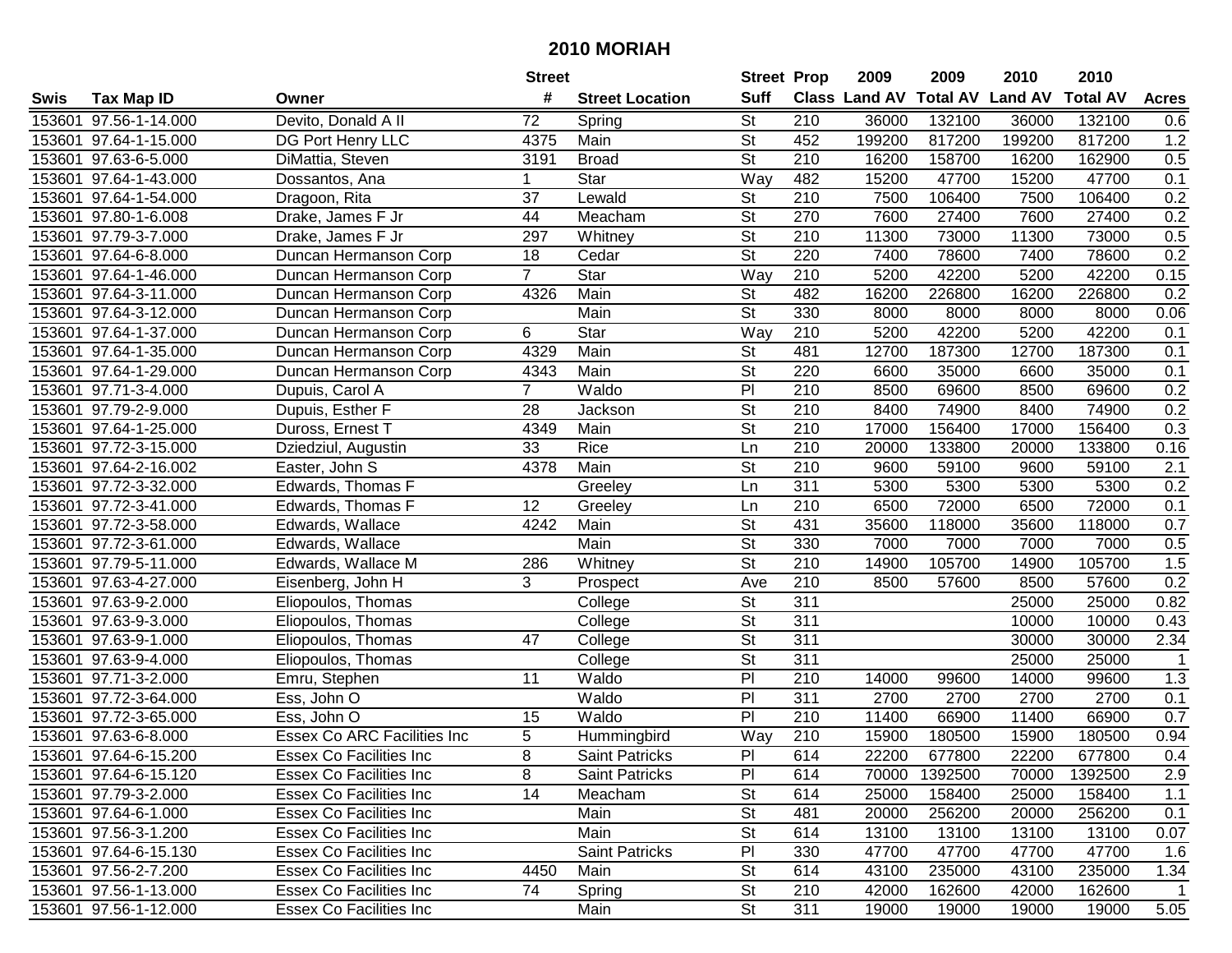|        |                              |                                | <b>Street</b>   |                        |                          | <b>Street Prop</b> | 2009          | 2009            | 2010           | 2010            |              |
|--------|------------------------------|--------------------------------|-----------------|------------------------|--------------------------|--------------------|---------------|-----------------|----------------|-----------------|--------------|
| Swis   | <b>Tax Map ID</b>            | Owner                          | #               | <b>Street Location</b> | <b>Suff</b>              |                    | Class Land AV | <b>Total AV</b> | <b>Land AV</b> | <b>Total AV</b> | <b>Acres</b> |
|        | 153601 97.56-2-7.120         | <b>Essex Co Facilities Inc</b> | 4452            | Main                   | <b>St</b>                | 230                | 25100         | 127100          | 25100          | 127100          | 1.1          |
|        | 153601 97.64-4-1.000         | Essex Co Facilities Inc        | 3248            | <b>Broad</b>           | St                       | 614                | 15900         | 124300          | 15900          | 124300          | 0.2          |
|        | 153601 97.79-1-4.000         | Evens, Mark J                  | 59              | <b>Bridge</b>          | St                       | 220                | 18400         | 61100           | 18400          | 61100           | 0.5          |
|        | 153601 97.72-3-8.000         | Fahy, Maureen L                | 9               | Shea                   | Ln                       | 210                | 4900          | 72100           | 4900           | 72100           | 0.16         |
|        | 153601 97.56-1-5.000         | Favino, Martin J               | 4449            | Main                   | St                       | 210                | 8100          | 74500           | 8100           | 74500           | 0.3          |
| 153601 | 97.64-7-5.000                | <b>Federal Property</b>        |                 | Dock                   | Ln                       | 330                | 600360        | 600360          | 600360         | 600360          | 1.2          |
|        | 153601 97.79-4-9.000         | Feith, Christopher J           | 235             | Whitney                | St                       | 210                | 13100         | 70500           | 13100          | 33100           | $\mathbf{1}$ |
|        | 153601 97.71-1-66.000        | Ferguson, Linda C              |                 | Elizabeth              | $\overline{\mathsf{St}}$ | 311                | 31400         | 31400           | 31400          | 31400           | 0.3          |
|        | 153601 97.64-1-10.000        | Ferguson, Robert A             | $\overline{25}$ | Lewald                 | $\overline{\mathsf{St}}$ | $\overline{210}$   | 33300         | 210900          | 33300          | 210900          | 1.53         |
|        | 153601 97.63-8-2.000         | Ferguson, Thomas N             |                 | <b>Broad</b>           | $\overline{\mathsf{St}}$ | 311                | 1000          | 1000            | 1000           | 1000            | 0.5          |
|        | 153601 97.63-8-1.000         | Ferguson, Thomas N             | 3               | Ledgetop               | Ln                       | 210                | 21000         | 147500          | 21000          | 147500          | 0.4          |
|        | 153601 97.63-4-11.000        | Fessler, Scott C               | 15              | Spring                 | <b>St</b>                | 210                | 8000          | 52400           | 8000           | 52400           | 0.2          |
|        | 153601 97.71-3-21.100        | Fields, Charles                | 11              | Jackson                | $\overline{\mathsf{St}}$ | 210                | 14500         | 85100           | 14500          | 85100           | 1.65         |
|        | 153601 97.72-3-25.076        | Fields, Pamela J               | 25              | Elizabeth              | $\overline{\mathsf{St}}$ | 270                | 7000          | 20500           | 7000           | 20500           | 0.2          |
|        | 153601 97.64-3-10.000        | Fields, Pamela J               | $\overline{7}$  | Cedar                  | $\overline{\mathsf{St}}$ | 411                | 9500          | 87500           | 9500           | 87500           | 0.2          |
|        | 153601 97.56-2-13.100        | Finnessey, Richard             | 10              | Tunnel                 | Ave                      | 210                | 18200         | 98100           | 18200          | 98100           | 0.92         |
|        | 153601 97.72-3-10.000        | Finnessey, Thomas J            | 18              | Rice                   | Ln                       | $\overline{210}$   | 4600          | 32000           | 4600           | 32000           | 0.1          |
|        | 153601 97.72-3-7.000         | Finnessey, Thomas J Jr         | 10              | Rice                   | Ln                       | 210                | 3600          | 73300           | 3600           | 73300           | 0.3          |
|        | 153601 97.63-3-6.000         | Firlik, James                  | 6               | Prospect               | Ave                      | 210                | 8600          | 61700           | 8600           | 61700           | 0.2          |
|        | 153601 97.64-4-13.000        | First Presbyterian Church      | 19              | Church                 | <b>St</b>                | 620                | 35300         | 379400          | 35300          | 379400          | 0.5          |
|        | 153601 97.56-2-4.000         | Fisher, Evangeline J           | 4462            | Main                   | $\overline{\mathsf{St}}$ | 210                | 9200          | 49300           | 9200           | 49300           | 0.3          |
| 153601 | 97.71-1-37.000               | Flanigan, Kevin M              | 14              | Second                 | Ln                       | 210                | 6800          | 58500           | 6800           | 62700           | 0.1          |
| 153601 | 97.63-6-1.000                | Flanigan, Michelle             | 42              | Hummingbird            | Way                      | 421                | 55400         | 280300          | 55400          | 280300          | 11.9         |
| 153601 | 107.24-2-4.000               | Fleming, Linda F               |                 | NYS Route 9N           |                          | 311                | 900           | 900             | 900            | 900             | -1           |
| 153601 | $\overline{107.24}$ -1-6.000 | Fleming, Linda F               |                 | Main                   | St                       | 312                | 10000         | 12400           | 10000          | 12400           | 0.4          |
|        | 153601 107.24-1-5.000        | Fleming, Linda F               |                 | Main                   | $\overline{\mathsf{St}}$ | $\overline{312}$   | 5900          | 8000            | 5900           | 8000            | 0.7          |
|        | 153601 107.24-1-4.000        | Fleming, Linda F               | 4104            | Main                   | $\overline{\mathsf{St}}$ | 210                | 11800         | 88200           | 11800          | 88200           | 0.6          |
|        | 153601 97.72-4-3.000         | Fleming, Randy                 | 4223            | Main                   | <b>St</b>                | 435                | 23600         | 109400          | 23600          | 109400          | 0.4          |
| 153601 | 107.23-1-3.000               | <b>FMB Holdings LLC</b>        | 4113            | Main                   | $\overline{\mathsf{St}}$ | 449                | 19800         | 27800           | 19800          | 27800           | 0.9          |
| 153601 | 107.23-1-4.000               | <b>FMB Holdings LLC</b>        | 4123            | Main                   | $\overline{St}$          | 411                | 26600         | 157600          | 26600          | 157600          | 0.7          |
|        | 153601 97.64-1-31.002        | Fowlkes, James C               | $\overline{17}$ | Lewald                 | $\overline{\mathsf{St}}$ | $\overline{210}$   | 11000         | 118400          | 11000          | 118400          | 0.24         |
|        | 153601 97.79-2-10.000        | Fuller, John W                 | 32              | Jackson                | $\overline{\mathsf{St}}$ | 210                | 10700         | 57900           | 10700          | 57900           | 0.4          |
|        | 153601 97.72-4-1.000         | Gajewski, Joseph A             | 20              | Waldo                  | $\overline{P}$           | $\overline{210}$   | 9800          | 104600          | 9800           | 104600          | 0.4          |
|        | 153601 97.71-1-53.000        | Gajewski, William              | 9               | First                  | Ln                       | 270                | 9400          | 28300           | 9400           | 28300           | 0.4          |
|        | 153601 97.71-1-55.000        | Gajewski, William J            | 17              | First                  | Ln                       | 210                | 8500          | 60800           | 8500           | 60800           | 0.27         |
|        | 153601 97.71-1-1.000         | Garneau, Danny A               |                 | <b>Broad</b>           | <b>St</b>                | 720                | 2300          | 2300            | 2300           | 2300            | 0.1          |
|        | 153601 97.63-2-14.000        | Garnica, Luis M                | 55              | <b>Brook</b>           | <b>St</b>                | 210                | 12500         | 125800          | 12500          | 125800          | 0.71         |
|        | 153601 97.71-1-69.000        | Garrison, Christine            | 35              | Elizabeth              | <b>St</b>                | 210                | 6000          | 71300           | 6000           | 71300           | 0.1          |
|        | 153601 97.56-4-1.000         | Generous Ralph E               |                 | Main                   | <b>St</b>                | 312                | 18200         | 22900           | 18200          | 22900           | 0.7          |
|        | 153601 97.56-1-18.000        | Genier, Francis W              |                 | Main                   | St                       | 311                | 1300          | 1300            | 1300           | 1300            | 0.6          |
|        | 153601 97.56-1-3.000         | Genier, Francis W              | 4457            | Main                   | <b>St</b>                | 210                | 9000          | 29600           | 9000           | 29600           | 0.3          |
|        | 153601 97.56-2-2.100         | Genier, Francis W              |                 | Main                   | $\overline{St}$          | 220                | 8800          | 37400           | 8800           | 37400           | 0.3          |
|        |                              |                                |                 |                        |                          |                    |               |                 |                |                 |              |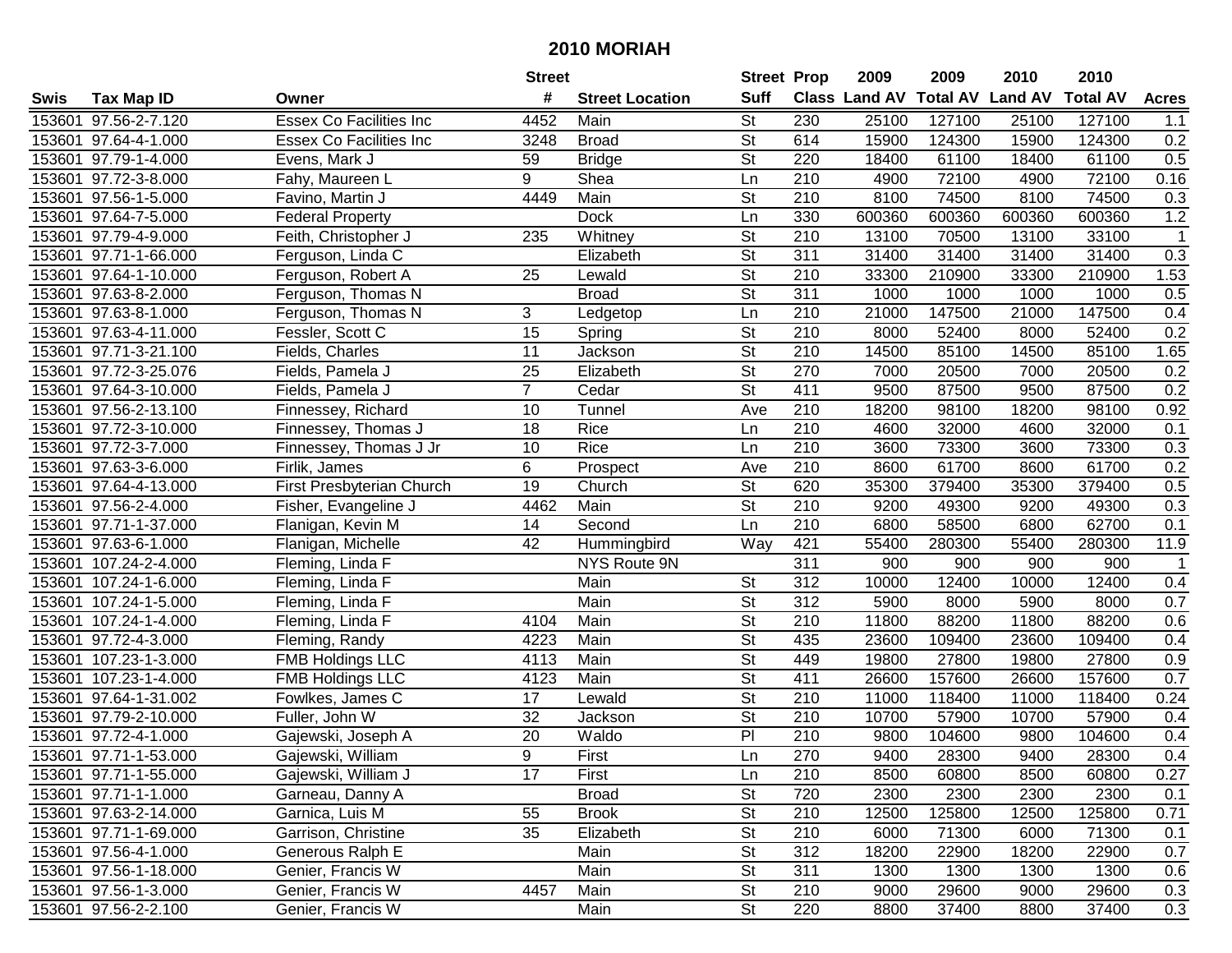|      |                         |                          | <b>Street</b>   |                        | <b>Street Prop</b>       |                  | 2009                          | 2009   | 2010           | 2010            |                  |
|------|-------------------------|--------------------------|-----------------|------------------------|--------------------------|------------------|-------------------------------|--------|----------------|-----------------|------------------|
| Swis | <b>Tax Map ID</b>       | Owner                    | #               | <b>Street Location</b> | <b>Suff</b>              |                  | <b>Class Land AV Total AV</b> |        | <b>Land AV</b> | <b>Total AV</b> | <b>Acres</b>     |
|      | 153601 97.63-5-1.000    | Genier, Kevin            | 26              | Spring                 | <b>St</b>                | 210              | 12600                         | 135400 | 12600          | 135400          | 0.4              |
|      | 153601 97.56-2-3.000    | Genier, Madeline         | 4464            | Main                   | $\overline{\mathsf{St}}$ | 311              | 400                           | 400    | 400            | 400             | 0.3              |
|      | 153601 97.72-1-9.000    | Genier, Patrick          | 24              | Henry                  | <b>St</b>                | 270              | 10300                         | 77100  | 10300          | 77100           | 0.2              |
|      | 153601 97.79-2-4.000    | Gibbs, Stephen           | 26              | Tobey                  | $\overline{\mathsf{St}}$ | 210              | 9100                          | 62800  | 9100           | 62800           | 0.3              |
|      | 153601 97.72-2-6.000    | Gifaldi, Carl A Jr       | 4273            | Main                   | <b>St</b>                | 230              | 12200                         | 114800 | 12200          | 114800          | 0.7              |
|      | 153601 97.71-1-16.000   | Gilbo, Elizabeth         | 19              | <b>Sherman Park</b>    | PI                       | $\overline{210}$ | 14900                         | 116400 | 14900          | 116400          | $\overline{2.9}$ |
|      | 153601 97.71-1-12.000   | Gilbo, Frank S           | 18              | <b>Sherman Park</b>    | PI                       | 210              | 10400                         | 93900  | 10400          | 93900           | 0.5              |
|      | 153601 97.71-1-17.000   | Gilbo, James             | $\overline{11}$ | Sherman Park           | $\overline{P}$           | 270              | 11700                         | 35900  | 11700          | 35900           | 1.4              |
|      | 153601 97.71-1-10.000   | Gilbo, Joseph            | 6               | Sherman Park           | PI                       | $\overline{210}$ | 9900                          | 123700 | 9900           | 123700          | 0.5              |
|      | 153601 97.63-6-7.000    | Gilbo, Lila A            | 3183            | <b>Broad</b>           | <b>St</b>                | 210              | 8200                          | 76600  | 8200           | 76600           | 0.2              |
|      | 153601 97.71-1-18.000   | Gilbo, Mary G            |                 | <b>Broad</b>           | $\overline{\mathsf{St}}$ | 311              | 8200                          | 8200   | 8200           | 8200            | 0.9              |
|      | 153601 97.64-4-7.108    | Gilbo, Peter J           | 3264            | <b>Broad</b>           | <b>St</b>                | 481              | 27700                         | 217500 | 27700          | 217500          | 0.4              |
|      | 153601 97.71-1-16.000/1 | Gilbo, Stanley III       | 17              | Sherman Park           | PI                       | 270              | 400                           | 5600   | 400            | 5600            | $\mathbf 0$      |
|      | 153601 97.71-1-28.000   | Ginocchio, Louis F       | 5               | <b>Third</b>           | Ln                       | 210              | 9500                          | 74500  | 9500           | 74500           | 0.35             |
|      | 153601 97.72-4-7.000    | Glebus, Matthew J        | 35              | Jackson                | <b>St</b>                | 210              | 8000                          | 74700  | 8000           | 74700           | 0.2              |
|      | 153601 97.72-4-8.000    | Glebus, Matthew J        |                 | Jackson                | $\overline{\mathsf{St}}$ | 311              | 6000                          | 6000   | 6000           | 6000            | 0.2              |
|      | 153601 97.64-5-10.000   | Glens Falls Ntnl Bank Co | 4307            | Main                   | $\overline{St}$          | 462              | 28000                         | 548900 | 28000          | 548900          | 0.1              |
|      | 153601 97.64-1-45.100   | Gonyo, Douglas           | 3266            | <b>Broad</b>           | $\overline{\mathsf{St}}$ | 482              | 7100                          | 119200 | 7100           | 119200          | 0.03             |
|      | 153601 97.64-1-47.001   | Goralczyk, Aaron D       | 46              | Spring                 | $\overline{\mathsf{St}}$ | 210              | 38900                         | 139800 | 38900          | 139800          | 0.95             |
|      | 153601 97.63-3-5.000    | Goyette, Timothy         | 36              | <b>Brook</b>           | <b>St</b>                | 210              | 9400                          | 93100  | 9400           | 93100           | 0.3              |
|      | 153601 97.79-3-6.000    | Grant, Harold R          |                 | Main                   | $\overline{\mathsf{St}}$ | 311              | 8500                          | 8500   | 8500           | 8500            | $\mathbf{1}$     |
|      | 153601 97.63-3-8.000    | Grant, Henry P IV        | 14              | Prospect               | Ave                      | 210              | 11700                         | 127700 | 11700          | 127700          | 0.6              |
|      | 153601 97.64-7-3.000    | Griffith Energy Inc      |                 | Dock                   | Ln                       | 330              | 25100                         | 25100  | 25100          | 25100           | 0.6              |
|      | 153601 97.64-7-2.000    | Griffith Energy Inc      |                 | <b>Dock</b>            | Ln                       | 441              | 140000                        | 355000 | 140000         | 355000          | 6.4              |
|      | 153601 97.79-3-3.130    | Guerin Ernest            |                 | <b>Bridge</b>          | $\overline{\mathsf{St}}$ | 311              | 18900                         | 23300  | 23300          | 23300           | 2.8              |
|      | 153601 97.79-3-16.000   | Guerin, Ernest G         | 30              | <b>Bridge</b>          | $\overline{\mathsf{St}}$ | 220              | 13200                         | 89700  | 13200          | 89700           | $\mathbf 1$      |
|      | 153601 97.72-3-27.000   | Hamilton, John P         | 22              | Rice                   | Ln                       | 210              | 6400                          | 55500  | 6400           | 55500           | 0.1              |
|      | 153601 97.71-2-9.000    | Hanchett, Ward           | 12              | College                | <b>St</b>                | 220              | 6600                          | 80700  | 6600           | 80700           | 0.1              |
|      | 153601 97.64-1-61.000   | Hansen, Erik R           | 3245            | <b>Broad</b>           | $\overline{\mathsf{St}}$ | $\overline{210}$ | 7300                          | 49500  | 7300           | 49500           | 0.1              |
|      | 153601 97.56-2-5.000    | Hanson, Raymond B        | 4458            | Main                   | $\overline{\mathsf{St}}$ | 210              | 6100                          | 51400  | 6100           | 51400           | 0.1              |
|      | 153601 97.72-2-5.000    | Harland, John J          |                 | Main                   | $\overline{\mathsf{St}}$ | 483              | 24000                         | 277500 | 24000          | 277500          | 0.5              |
|      | 153601 97.72-2-1.000    | Harland, John J          | 4277            | Main                   | $\overline{\mathsf{St}}$ | 471              | 36100                         | 139200 | 36100          | 139200          | $\overline{3.6}$ |
|      | 153601 97.79-3-13.000   | Harrington, John R       | 267             | Whitney                | $\overline{\mathsf{St}}$ | $\overline{210}$ | 10600                         | 106100 | 10600          | 106100          | 0.5              |
|      | 153601 97.63-4-10.000   | Harris, Aaron            |                 | Spring                 | $\overline{\mathsf{St}}$ | 311              | 38800                         | 38800  | 38800          | 38800           | 0.4              |
|      | 153601 97.64-1-19.000   | Hayat, Saleem            | 12              | Locke                  | <b>St</b>                | 210              | 9600                          | 32100  | 9600           | 32100           | 0.3              |
|      | 153601 97.72-3-4.000    | Hayat, Saleem            | 4290            | Main                   | <b>St</b>                | 230              | 6600                          | 44000  | 6600           | 44000           | 0.13             |
|      | 153601 97.72-3-6.000    | Hayat, Saleem            | 6               | Rice                   | Ln                       | 210              | 2900                          | 12500  | 4600           | 33400           | 0.1              |
|      | 153601 97.71-3-3.000    | Henderson Ryan M         | 9               | Waldo                  | PI                       | 210              | 7400                          | 102100 | 7400           | 102100          | 0.2              |
|      | 153601 97.64-1-2.000    | Henry, Deborah           | 53              | Spring                 | <b>St</b>                | 210              | 45000                         | 163200 | 45000          | 163200          | 2.1              |
|      | 153601 97.63-4-24.000   | Hickey, John W           | 11              | Prospect               | Ave                      | 210              | 7700                          | 53300  | 7700           | 53300           | 0.2              |
|      | 153601 97.64-2-22.000   | Horton, Frank W          | 4388            | Main                   | <b>St</b>                | 210              | 8400                          | 37900  | 8400           | 37900           | 0.2              |
|      | 153601 97.63-8-13.000   | Hoyenski, William J      | 51              | College                | $\overline{\mathsf{St}}$ | 220              | 9900                          | 108700 | 9900           | 108700          | 0.3              |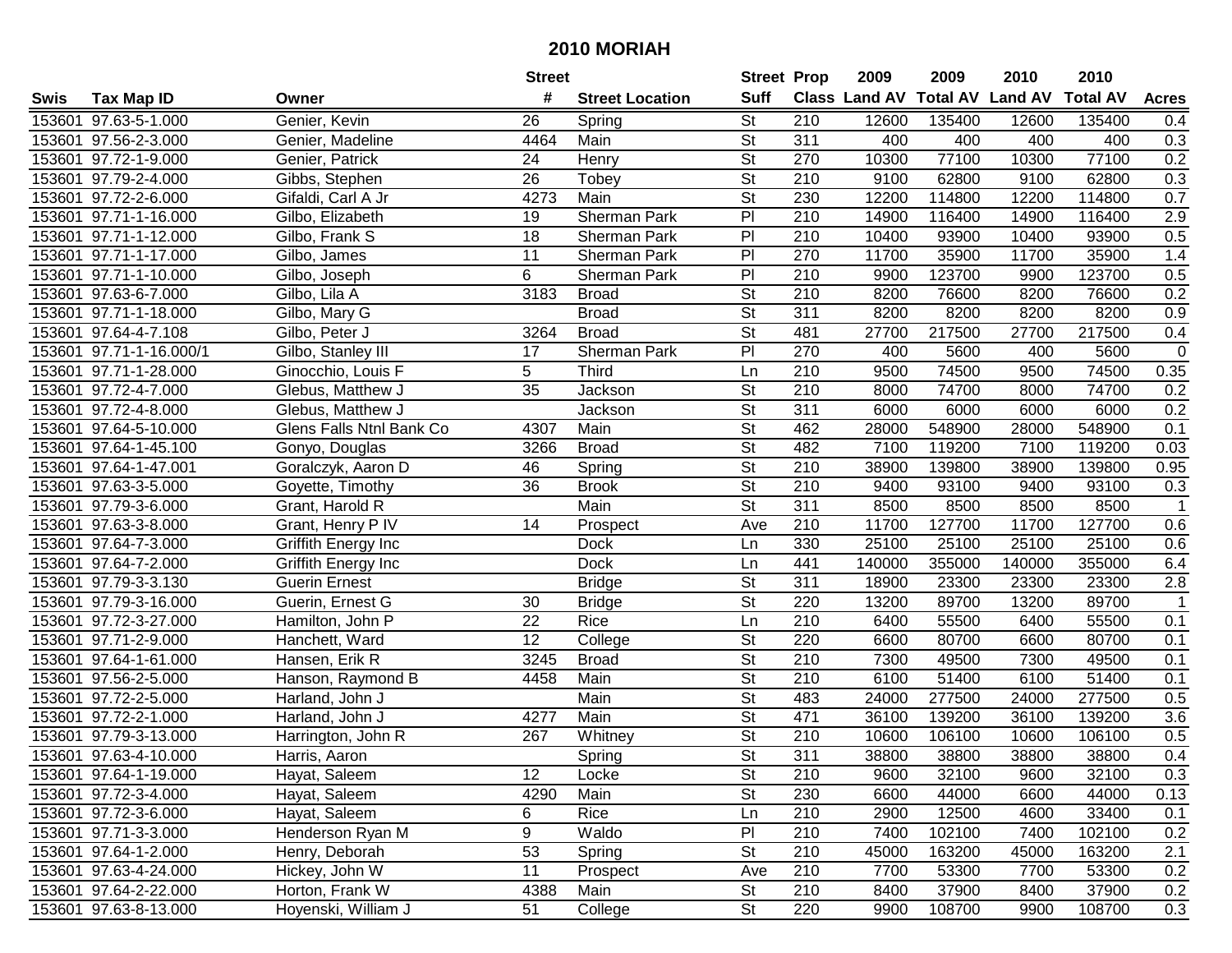|        |                       |                               | <b>Street</b>   |                        | <b>Street Prop</b>       |                  | 2009          | 2009            | 2010           | 2010            |                  |
|--------|-----------------------|-------------------------------|-----------------|------------------------|--------------------------|------------------|---------------|-----------------|----------------|-----------------|------------------|
| Swis   | <b>Tax Map ID</b>     | Owner                         | #               | <b>Street Location</b> | <b>Suff</b>              |                  | Class Land AV | <b>Total AV</b> | <b>Land AV</b> | <b>Total AV</b> | <b>Acres</b>     |
|        | 153601 97.79-2-21.001 | Hubbard, William R            | 3               | Meacham                | <b>St</b>                | 210              | 11300         | 100900          | 11300          | 100900          | 0.5              |
|        | 153601 97.72-3-30.000 | Hughes James A                | 4280            | Main                   | St                       | 210              | 18700         | 159100          | 18700          | 159100          | 0.6              |
|        | 153601 97.71-1-41.000 | Hughes, Oscar                 | 15              | College                | St                       | 220              | 5900          | 63800           | 5900           | 63800           | 0.1              |
|        | 153601 97.71-1-52.000 | Hyatt, Melvin K               | 5               | College                | $\overline{\mathsf{St}}$ | 210              | 6600          | 58200           | 6600           | 58200           | 0.1              |
|        | 153601 97.71-3-18.000 | Ingleston, Theresa M          | 73              | <b>Bridge</b>          | St                       | 210              | 8500          | 101500          | 8500           | 101500          | 0.4              |
| 153601 | 97.79-1-7.152         | <b>Ivey Deandre</b>           | 21              | <b>Bridge</b>          | $\overline{\mathsf{St}}$ | 270              | 8000          | 38600           | 8000           | 38600           | 0.23             |
|        | 153601 97.79-5-9.000  | Jacques, Lawrence             | 268             | Whitney                | St                       | 210              | 17500         | 87500           | 17500          | 87500           | 1.2              |
|        | 153601 97.64-4-7.208  | Jarvis, George T              | 3262            | <b>Broad</b>           | $\overline{\mathsf{St}}$ | 422              | 9600          | 88200           | 9600           | 88200           | 0.1              |
|        | 153601 97.63-2-2.000  | Jerdo Stewart S               | $\overline{21}$ | <b>Brook</b>           | $\overline{\mathsf{St}}$ | $\overline{210}$ | 8400          | 52600           | 8400           | 52600           | 0.2              |
|        | 153601 97.72-2-10.000 | Jerdo, Stewart S              | 22              | Elizabeth              | $\overline{\mathsf{St}}$ | 210              | 7800          | 37100           | 7800           | 37100           | 0.2              |
|        | 153601 97.63-8-6.000  | Jones, Charles E              | 3216            | <b>Broad</b>           | $\overline{\mathsf{St}}$ | 483              | 29100         | 195900          | 29100          | 195900          | 0.4              |
|        | 153601 97.64-5-7.000  | Jurkiewicz, Walt              | 16              | Church                 | St                       | 210              | 11000         | 129600          | 11000          | 129600          | 0.2              |
|        | 153601 97.64-1-11.000 | Kadric, Mumin                 | 13              | Locke                  | $\overline{\mathsf{St}}$ | 220              | 26800         | 156300          | 26800          | 120000          | 0.8              |
|        | 153601 97.80-1-5.002  | Karkoski, Emil F              | 4201            | Main                   | $\overline{\mathsf{St}}$ | 423              | 21900         | 65600           | 21900          | 65600           | 0.4              |
|        | 153601 97.63-2-15.100 | Karkoski, Emil F              | 47              | Spring                 | $\overline{\mathsf{St}}$ | 210              | 27800         | 88900           | 27800          | 88900           | 0.7              |
|        | 153601 97.79-1-3.001  | Kazlo, Joseph D               |                 | Whitney                | $\overline{\mathsf{St}}$ | 311              | 15500         | 15500           | 15500          | 15500           | 7.9              |
|        | 153601 97.64-1-1.000  | Kelly, Jeffrey G              | 51              | Spring                 | $\overline{St}$          | 210              | 29700         | 156700          | 29700          | 156700          | 0.3              |
|        | 153601 97.63-8-4.000  | Ketchum, George               | 3212            | <b>Broad</b>           | $\overline{St}$          | 210              | 29500         | 119500          | 29500          | 119500          | 0.5              |
|        | 153601 97.63-4-1.000  | Kimball, Earl F               | 40              | <b>Brook</b>           | $\overline{\mathsf{St}}$ | 210              | 6900          | 81000           | 6900           | 81000           | 0.15             |
|        | 153601 97.71-3-14.000 | King, Arnold                  | $\overline{2}$  | Jackson                | <b>St</b>                | 210              | 6500          | 58100           | 6500           | 58100           | 0.1              |
|        | 153601 97.79-2-1.000  | King, Edward A                | 70              | <b>Bridge</b>          | $\overline{\mathsf{St}}$ | 210              | 10100         | 73500           | 10100          | 73500           | 0.3              |
| 153601 | 97.79-1-14.000        | King, John J                  | 29              | <b>Bridge</b>          | <b>St</b>                | 312              | 15400         | 32600           | 15400          | 32600           | 4.4              |
| 153601 | 97.71-3-17.000        | King, Ralph                   | $\overline{7}$  | Pine                   | Ln                       | 210              | 6900          | 31500           | 6900           | 31500           | 0.2              |
| 153601 | 97.63-2-10.000        | Knepp, Lester J Jr            | 43              | <b>Brook</b>           | St                       | 220              | 7600          | 118800          | 7600           | 118800          | 0.2              |
| 153601 | 97.72-3-67.002        | Knights Of Columbus           | 4253            | Main                   | $\overline{\mathsf{St}}$ | 534              | 33100         | 149400          | 33100          | 149400          | 1.92             |
|        | 153601 97.71-3-12.000 | Knof, Hazel M                 | 6               | Jackson                | $\overline{\mathsf{St}}$ | 210              | 10800         | 57600           | 10800          | 57600           | 0.5              |
|        | 153601 97.72-3-17.002 | Koch, Bruce E                 | 37              | Rice                   | Ln                       | 210              | 25000         | 98600           | 25000          | 98600           | 0.2              |
|        | 153601 97.72-3-20.000 | Koch, Edward                  | 36              | Rice                   | Ln                       | 210              | 17000         | 60000           | 17000          | 110200          | 0.1              |
|        | 153601 97.56-3-2.103  | Koch, William S               | $\overline{38}$ | Tunnel                 | Ave                      | 210              | 35500         | 197600          | 35500          | 197600          | 1.14             |
|        | 153601 97.56-2-8.100  | Koch, William S               | $\overline{37}$ | Tunnel                 | Ave                      | $\overline{210}$ | 14700         | 57400           | 14700          | 57400           | 0.85             |
|        | 153601 97.56-2-8.200  | Koch, William S               |                 | Tunnel                 | Ave                      | 311              | 17500         | 17500           | 17500          | 17500           | 0.78             |
|        | 153601 97.79-5-10.000 | Kolodzey, Charles J           | 274             | Whitney                | $\overline{\mathsf{St}}$ | 210              | 14400         | 120200          | 14400          | 120200          | 0.8              |
|        | 153601 97.79-5-5.002  | Kolodzey, Patricia A          | 244             | Whitney                | $\overline{\mathsf{St}}$ | $\overline{210}$ | 17000         | 93200           | 17000          | 93200           | 1.4              |
|        | 153601 97.79-5-7.000  | Kolodzey, Timothy F           | 252             | Whitney                | $\overline{\mathsf{St}}$ | 270              | 25000         | 63000           | 25000          | 63000           | $\overline{3.1}$ |
|        | 153601 97.56-1-1.222  | Kottmann, Markus              |                 | Main                   | <b>St</b>                | 311              | 11500         | 11500           | 11500          | 11500           | 0.89             |
|        | 153601 107.23-1-1.000 | Kudlacik, Edward              |                 | Main                   | <b>St</b>                | 311              | 19500         | 19500           | 19500          | 19500           | 28.24            |
|        | 153601 97.79-4-1.000  | Kudlacik, Edward              |                 | Whitney                | <b>St</b>                | 311              | 6500          | 6500            | 6500           | 6500            | $\overline{2}$   |
|        | 153601 97.79-5-2.000  | Kudlacik, Edward              |                 | Whitney                | <b>St</b>                | 311              | 23000         | 23000           | 23000          | 23000           | 3.8              |
|        | 153601 97.79-1-10.000 | Kuzminski, Steve              | 45              | <b>Bridge</b>          | <b>St</b>                | 210              | 12200         | 97000           | 12200          | 97000           | 0.35             |
|        | 153601 97.72-3-62.000 | Laduc, Michael C              | 4235            | Main                   | St                       | 210              | 19300         | 126000          | 19300          | 126000          | 0.5              |
|        | 153601 97.72-2-15.000 | LaFountain, John              | 9               | Oak                    | Ln                       | 210              | 6400          | 117500          | 6400           | 117500          | 0.1              |
|        | 153601 97.79-5-8.000  | Lake Champlain Fish Game Club | 264             | Whitney                | St                       | 534              | 39700         | 55200           | 39700          | 55200           | 4.5              |
|        |                       |                               |                 |                        |                          |                  |               |                 |                |                 |                  |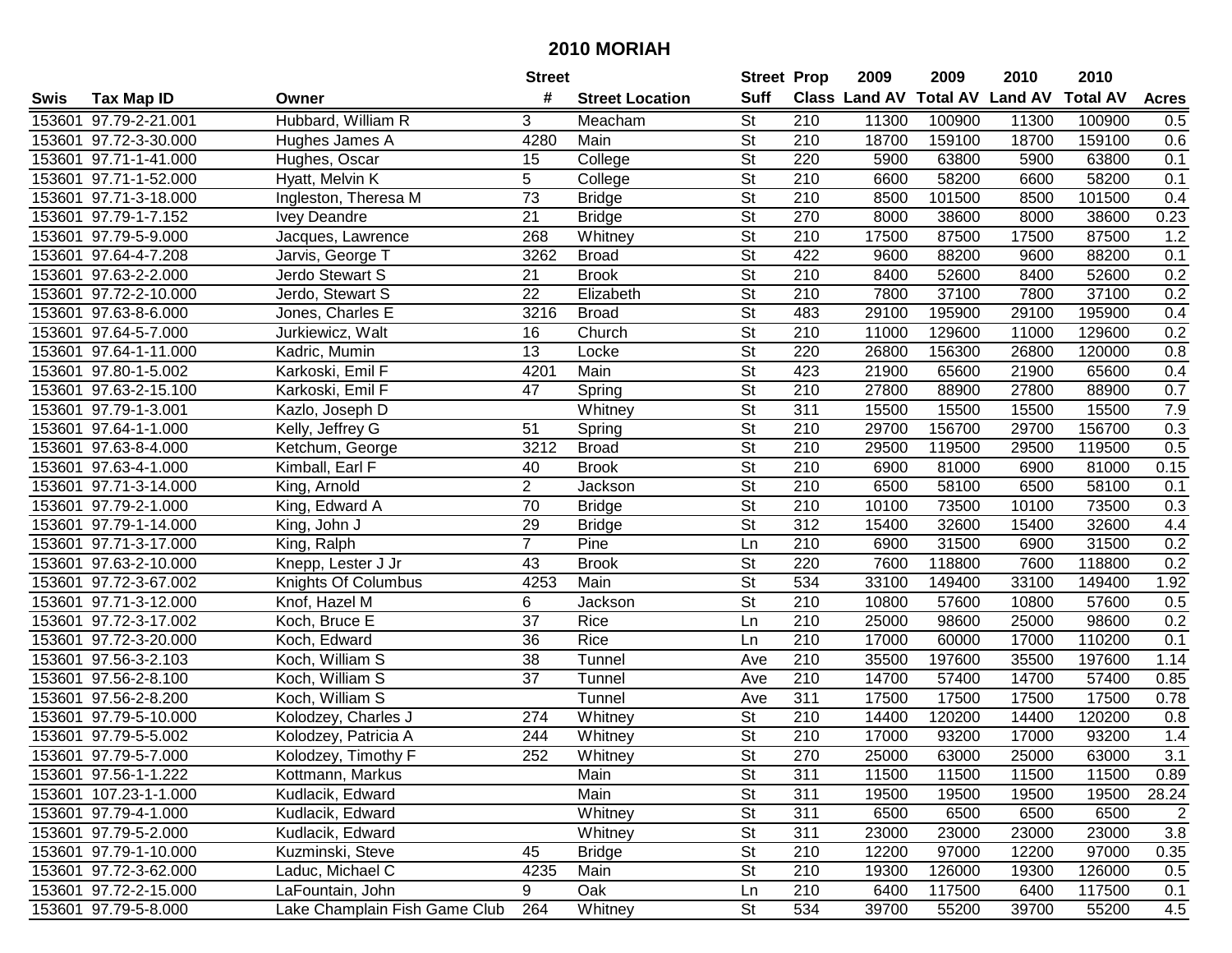|      |                                                       |                           | <b>Street</b>   |                        | <b>Street Prop</b>       |                  | 2009                          | 2009   | 2010           | 2010            |                |
|------|-------------------------------------------------------|---------------------------|-----------------|------------------------|--------------------------|------------------|-------------------------------|--------|----------------|-----------------|----------------|
| Swis | <b>Tax Map ID</b>                                     | Owner                     | #               | <b>Street Location</b> | <b>Suff</b>              |                  | <b>Class Land AV Total AV</b> |        | <b>Land AV</b> | <b>Total AV</b> | <b>Acres</b>   |
|      | 153601 97.64-1-56.000                                 | Langey, Eileen M          | 14              | Lewald                 | St                       | 210              | 8000                          | 83600  | 8000           | 83600           | 0.2            |
|      | 153601 97.63-8-5.000                                  | Langey, Michael P         | 3214            | <b>Broad</b>           | <b>St</b>                | 210              | 29100                         | 185800 | 29100          | 185800          | 0.4            |
|      | 153601 97.63-6-2.000                                  | Lapier Cheryl F           | 4               | Wine Cliff             | Way                      | 210              | 9800                          | 133000 | 9800           | 133000          | 0.3            |
|      | 153601 97.63-7-1.002                                  | Lapier James E            | 4               | William                | <b>St</b>                | 210              | 20800                         | 149700 | 20800          | 154000          | 1.3            |
|      | 153601 97.63-5-7.002                                  | LaPier, Joanne            | 6               | Spring                 | <b>St</b>                | 210              | 5100                          | 36500  | 5100           | 36500           | 0.12           |
|      | 153601 97.79-3-12.000                                 | LaPointe, Desiree         | 269             | Whitney                | $\overline{\mathsf{St}}$ | 210              | 10600                         | 68000  | 10600          | 68000           | 0.4            |
|      | 153601 97.64-2-8.000                                  | Laport, Larry P           | 9               | Lookout                | Ln                       | 210              | 25500                         | 73000  | 25500          | 73000           | 0.3            |
|      | 153601 97.72-4-6.000                                  | Larmore, Linda N          | $\overline{37}$ | <b>Jackson</b>         | $\overline{\mathsf{St}}$ | 210              | 8300                          | 47700  | 8300           | 47700           | 0.2            |
|      | 153601 97.79-2-11.000                                 | Larmore, Mary I           | 14              | Tobey                  | $\overline{\mathsf{St}}$ | $\overline{210}$ | 8000                          | 58700  | 8000           | 58700           | 0.2            |
|      | 153601 97.71-3-9.000                                  | Larmore, Ralph R          | 22              | Jackson                | $\overline{\mathsf{St}}$ | 210              | 9000                          | 54100  | 9000           | 54100           | 0.3            |
|      | 153601 97.71-1-26.000                                 | LaTour Victor             | 6               | <b>Third</b>           | Ln                       | 210              | 12100                         | 93200  | 12100          | 93200           | 0.6            |
|      | 153601 97.72-1-14.000                                 | Launderville Benjamin T   | 20              | Henry                  | <b>St</b>                | 210              | 6600                          | 62700  | 6600           | 62700           | 0.2            |
|      | 153601 97.72-3-14.000                                 | Laware, James R           | $\overline{31}$ | Rice                   | Ln                       | 210              | 6800                          | 42000  | 6800           | 42000           | 0.1            |
|      | 153601 97.72-3-44.000                                 | Leavy, George             | 4274            | Main                   | <b>St</b>                | 210              | 7200                          | 79800  | 7200           | 79800           | 0.22           |
|      | 153601 97.64-6-19.000                                 | Lee House Dev Corp Inc    | 4316            | Main                   | $\overline{\mathsf{St}}$ | 482              | 16000                         | 130700 | 16000          | 130700          | 0.2            |
|      | 153601 97.64-6-20.000                                 | Lee House Ltd Partnership | 4318            | Main                   | $\overline{\mathsf{St}}$ | 411              | 28000                         | 317500 | 28000          | 317500          | 0.44           |
|      | 153601 97.64-1-18.000                                 | Leise, Shirley A          | 4365            | Main                   | $\overline{St}$          | $\overline{210}$ | 6400                          | 112400 | 6400           | 112400          | 0.2            |
|      | 153601 97.63-3-10.000                                 | Lentze, Monika            | 29              | William                | $\overline{\mathsf{St}}$ | 210              | 9500                          | 127900 | 9500           | 127900          | 0.3            |
|      | 153601 97.64-1-59.001                                 | Leveille, Robert          | 9               | Lewald                 | <b>St</b>                | 210              | 9400                          | 95000  | 9400           | 95000           | 0.33           |
|      | 153601 636.1-9999-760.700/1881 Level 3 Communications |                           |                 | <b>Outside Plant</b>   |                          | 836              | $\Omega$                      | 141025 | $\Omega$       | 140219          | $\mathbf 0$    |
|      | 153601 97.72-2-7.000                                  | Ligotino, Kathleen M      | 4267            | Main                   | <b>St</b>                | 210              | 9100                          | 106700 | 9100           | 106700          | 0.5            |
|      | 153601 97.63-4-2.000                                  | Longo, Deborah F          | 46              | <b>Brook</b>           | <b>St</b>                | 210              | 7700                          | 76600  | 7700           | 76600           | 0.2            |
|      | 153601 97.56-1-6.000                                  | Lovell, Sandra B          |                 | Main                   | <b>St</b>                | 311              | 27500                         | 27500  | 27500          | 27500           | $\overline{2}$ |
|      | 153601 97.56-1-7.000                                  | Lovell, Sandra B          | 4433            | Main                   | <b>St</b>                | 220              | 17900                         | 50100  | 17900          | 50100           | 0.6            |
|      | 153601 97.64-1-30.333                                 | Lowther, Conrad B         | 4341            | Main                   | $\overline{\mathsf{St}}$ | 210              | 10300                         | 94500  | 10300          | 94500           | 0.4            |
|      | 153601 97.79-2-7.000                                  | Mandy, Donald C           | 26              | Jackson                | $\overline{\mathsf{St}}$ | 210              | 8300                          | 67500  | 8300           | 67500           | 0.2            |
|      | 153601 97.71-1-33.000                                 | Manfred, Amy M            | 13              | Third                  | Ln                       | 210              | 6800                          | 61900  | 6800           | 61900           | 0.2            |
|      | 153601 97.72-1-7.000                                  | Manfred, Maria K          | 4301            | Main                   | <b>St</b>                | 210              | 20400                         | 78000  | 20400          | 78000           | 0.2            |
|      | 153601 97.72-3-34.000                                 | Manley, Morris            | 13              | Greeley                | Ln                       | $\overline{210}$ | 6200                          | 53900  | 6200           | 53900           | 0.1            |
|      | 153601 97.72-2-16.000                                 | Manley, Raymond C         | $\overline{7}$  | Oak                    | Ln                       | 210              | 6600                          | 37200  | 6600           | 37200           | 0.1            |
|      | 153601 97.63-4-4.100                                  | Manley, Rebecca J         | 50              | <b>Brook</b>           | $\overline{\mathsf{St}}$ | 210              | 10300                         | 107600 | 10300          | 107600          | 0.42           |
|      | 153601 97.71-1-20.000                                 | Manley, Thomas            | 3190            | <b>Broad</b>           | $\overline{\mathsf{St}}$ | 210              | 16900                         | 85800  | 16900          | 85800           | 2.5            |
|      | 153601 97.72-2-14.000                                 | Manley, Thomas J          | $\overline{11}$ | Oak                    | Ln                       | $\overline{210}$ | 7700                          | 38800  | 7700           | 38800           | 0.2            |
|      | 153601 97.79-5-4.000                                  | Martin, Frank             | 236             | Whitney                | $\overline{\mathsf{St}}$ | $\overline{210}$ | 14400                         | 99900  | 14400          | 99900           | 1.7            |
|      | 153601 97.71-3-8.000                                  | Masterson, Colleen        | 25              | Jackson                | St                       | 210              | 11400                         | 68400  | 11400          | 68400           | 0.4            |
|      | 153601 97.71-1-46.000                                 | Maye, Alfred H            |                 | Second                 | Ln                       | 311              | 5600                          | 5600   | 5600           | 5600            | 0.1            |
|      | 153601 97.72-3-2.000                                  | Maye, Deborah A           | 4294            | Main                   | <b>St</b>                | 210              | 6000                          | 52400  | 6000           | 52400           | 0.1            |
|      | 153601 97.72-3-21.000                                 | Maye, Suzanne P           | 34              | Rice                   | Ln                       | 210              | 17000                         | 62100  | 17000          | 62100           | 0.1            |
|      | 153601 97.56-1-10.000                                 | Mayer, Albert             | 4389            | Main                   | <b>St</b>                | 210              | 10300                         | 65500  | 10300          | 65500           | 0.44           |
|      | 153601 97.71-1-6.200                                  | Mayer, Bernice A          | 3142            | <b>Broad</b>           | <b>St</b>                | 210              | 12600                         | 70700  | 12600          | 70700           | 0.9            |
|      | 153601 97.64-3-8.021                                  | McCaughin, Patricia       | 4346            | Main                   | <b>St</b>                | 210              | 6400                          | 26500  | 6400           | 26500           | 0.12           |
|      | 153601 97.72-3-13.000                                 | McCaughin, Timothy C      | 27              | Rice                   | Ln                       | 210              | 8200                          | 40800  | 8200           | 40800           | 0.16           |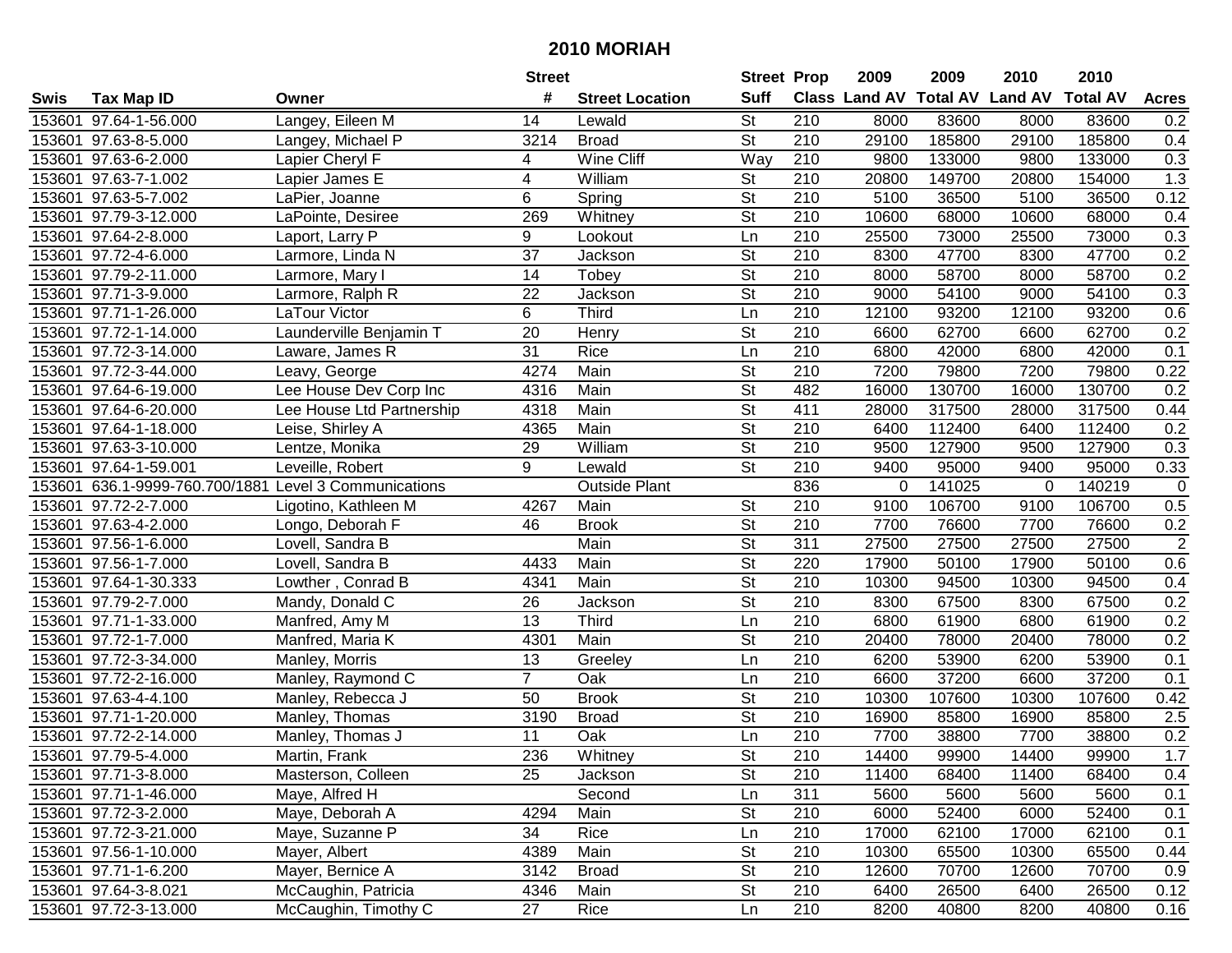|      |                                              |                       | <b>Street</b>    |                        |                          | <b>Street Prop</b> | 2009                          | 2009   | 2010           | 2010            |                  |
|------|----------------------------------------------|-----------------------|------------------|------------------------|--------------------------|--------------------|-------------------------------|--------|----------------|-----------------|------------------|
| Swis | <b>Tax Map ID</b>                            | Owner                 | #                | <b>Street Location</b> | <b>Suff</b>              |                    | <b>Class Land AV Total AV</b> |        | <b>Land AV</b> | <b>Total AV</b> | <b>Acres</b>     |
|      | 153601 97.71-1-8.000                         | McDonald, Thomas W Jr | 3160             | <b>Broad</b>           | St                       | 210                | 25500                         | 134300 | 25500          | 134300          | 4.2              |
|      | 153601 97.72-4-2.000                         | McDonough, Ruth       | 22               | Waldo                  | PI                       | 210                | 7900                          | 73300  | 7900           | 73300           | 0.2              |
|      | 153601 97.72-3-29.000                        | McEvilla, Greg A      | 4286             | Main                   | <b>St</b>                | 210                | 11500                         | 77800  | 11500          | 77800           | 0.6              |
|      | 153601 97.72-2-8.000                         | McGrath, Jennifer C   | 14               | Elizabeth              | <b>St</b>                | 210                | 8200                          | 64500  | 8200           | 64500           | 0.3              |
|      | 153601 97.79-2-2.100                         | McGuiness, Mrs George | 66               | <b>Bridge</b>          | <b>St</b>                | 311                | 5700                          | 5700   | 5700           | 5700            | 1.39             |
|      | 153601 97.72-2-4.000                         | McKinstry, Lohr       | 4283             | Main                   | $\overline{\mathsf{St}}$ | $\overline{210}$   | 12000                         | 135000 | 12000          | 135000          | $\overline{0.3}$ |
|      | 153601 97.63-2-1.000                         | McLaughlin, Deborah A | 19               | <b>Brook</b>           | <b>St</b>                | 210                | 10600                         | 43100  | 10600          | 43100           | 0.4              |
|      | 153601 97.79-3-11.000                        | McLaughlin, Joan      | $\overline{273}$ | Whitney                | $\overline{\mathsf{St}}$ | 210                | 10200                         | 70100  | 10200          | 70100           | 0.3              |
|      | 153601 97.63-4-6.000                         | McLaughlin, Judy      | $\overline{29}$  | Spring                 | $\overline{\mathsf{St}}$ | $\overline{210}$   | 11100                         | 82500  | 11100          | 82500           | 0.7              |
|      | 153601 97.56-2-7.110                         | McLean Judson P       | 4454             | Main                   | $\overline{\mathsf{St}}$ | 210                | 32000                         | 109500 | 32000          | 113000          | 1.96             |
|      | 153601 97.56-3-1.100                         | McLean Judson P       |                  | Main                   | $\overline{\mathsf{St}}$ | 311                | 1300                          | 1300   | 1300           | 1300            | 0.06             |
|      | 153601 97.72-2-11.000                        | McMurtry, Dorothy     | 24               | Elizabeth              | <b>St</b>                | 220                | 6100                          | 41700  | 6100           | 41700           | 0.1              |
|      | 153601 97.72-2-12.000                        | McMurtry, Dorothy     | $\overline{12}$  | Oak                    | Ln                       | 270                | 9300                          | 28200  | 9300           | 28200           | 0.4              |
|      | 153601 97.64-5-4.000                         | McMurtry, Dorothy J   | 12               | Church                 | <b>St</b>                | 230                | 5600                          | 89200  | 5600           | 89200           | 0.1              |
|      | 153601 97.72-3-40.000                        | Michener, Gary J      | 16               | Greeley                | Ln                       | 220                | 7900                          | 58100  | 7900           | 58100           | 0.21             |
|      | 153601 97.72-3-37.038                        | Mimas, Walter J       | 23               | Greeley                | Ln                       | 210                | 25300                         | 140900 | 25300          | 140900          | 0.7              |
|      | 153601 97.63-4-17.000                        | Minogue, Seamus       | 3235             | <b>Broad</b>           | $\overline{St}$          | 330                | 6300                          | 6300   | 6300           | 6300            | 0.1              |
|      | 153601 97.63-4-25.000                        | Miron, Edward D       | 9                | Prospect               | Ave                      | 210                | 8500                          | 87500  | 8500           | 87500           | 0.2              |
|      | 153601 97.63-6-3.000                         | Mitchell, William N   | 13               | Stone                  | <b>St</b>                | 210                | 48000                         | 156700 | 48000          | 156700          | 2.3              |
|      | 153601 97.71-1-5.000                         | Montagnola, Helen     | 57               | Elizabeth              | <b>St</b>                | 210                | 13200                         | 81700  | 13200          | 81700           | 1.05             |
|      | 153601 97.64-1-48.001                        | Montbriand, Alan Jr   | 13               | Lewald                 | <b>St</b>                | 210                | 8900                          | 87000  | 8900           | 87000           | 0.3              |
|      | 153601 97.79-1-2.002                         | Moorby, Glenn         | 63               | <b>Bridge</b>          | <b>St</b>                | 210                | 10300                         | 66800  | 10300          | 66800           | 0.8              |
|      | 153601 97.71-1-21.000                        | Moore, Ilyes M        | 3196             | <b>Broad</b>           | <b>St</b>                | 210                | 8900                          | 75700  | 8900           | 75700           | 0.3              |
|      | 153601 97.64-6-17.000                        | Moore Greg            | 5                | Saint Patricks         | PI                       | 422                | 12700                         | 95000  | 12700          | 95000           | 0.1              |
|      | 153601 97.56-1-17.100                        | Moore, Margaret M     | 59               | Spring                 | $\overline{\mathsf{St}}$ | $\overline{210}$   | 37000                         | 176400 | 37000          | 176400          | 0.46             |
|      | 153601 97.71-1-27.000                        | Morin, Jan P          | 29               | College                | $\overline{\mathsf{St}}$ | 210                | 9900                          | 100600 | 9900           | 100600          | 0.4              |
|      | 153601 97.71-1-25.100                        | Morrissey, Richard    | 16               | <b>Third</b>           | Ln                       | 210                | 10900                         | 79900  | 10900          | 79900           | 0.55             |
|      | 153601 97.72-3-36.000                        | Munson, Clyde D       | 21               | Greeley                | Ln                       | 210                | 7800                          | 78000  | 7800           | 78000           | 0.2              |
|      | 153601 97.79-2-16.000                        | Mydlarz, Mary         | $\overline{15}$  | Tobey                  | $\overline{\mathsf{St}}$ | 210                | 12200                         | 63000  | 12200          | 63000           | 0.72             |
|      | 153601 636.1-9999-132.350/1001 National Grid |                       |                  | Ticonderoga Republic 2 |                          | 882                | 0                             | 1808   | 0              | 1922            | $\mathbf{0}$     |
|      | 153601 97.56-2-12.000                        | <b>National Grid</b>  |                  | Main                   | $\overline{\mathsf{St}}$ | 311                | 9000                          | 9000   | 9000           | 9000            | 0.65             |
|      | 153601 636.1-9999-132.350/1881 National Grid |                       |                  | <b>Outside Plant</b>   |                          | 884                | $\mathbf{0}$                  | 151853 | 0              | 159086          | $\mathbf 0$      |
|      | 153601 97.79-5-1.000                         | <b>National Grid</b>  |                  | Whitney                | $\overline{\mathsf{St}}$ | 884                | 2446                          | 2446   | 2446           | 2446            | 0.1              |
|      | 153601 97.72-3-35.000                        | Nesbitt, Ronald       | 17               | Greeley                | Ln                       | $\overline{210}$   | 6700                          | 59900  | 6700           | 59900           | 0.2              |
|      | 153601 97.72-3-26.000                        | Newell, David         | 24               | Rice                   | Ln                       | 210                | 7300                          | 82000  | 7300           | 82000           | 0.2              |
|      | 153601 97.63-6-12.000                        | Nolan, George J       | 31               | Hummingbird            | Way                      | 210                | 15600                         | 105700 | 15600          | 105700          | 1.5              |
|      | 153601 97.63-5-2.000                         | OBanion, Jennifer L   | 24               | Spring                 | <b>St</b>                | 210                | 8400                          | 99900  | 8400           | 99900           | 0.2              |
|      | 153601 97.79-2-5.000                         | OConnor, Elizabeth    | 22               | Tobey                  | <b>St</b>                | 210                | 9100                          | 86500  | 9100           | 86500           | 0.3              |
|      | 153601 97.64-1-58.002                        | Old Chimney LLC       |                  | <b>Broad</b>           | <b>St</b>                | 311                | 5000                          | 5000   | 5000           | 5000            | 0.3              |
|      | 153601 97.71-3-1.000                         | Old Chimney LLC       |                  | Main                   | <b>St</b>                | 311                | 55400                         | 55400  | 55400          | 55400           | 8.4              |
|      | 153601 97.80-2-1.003                         | Old Chimney LLC       | 5                | Harbour                | Ln                       | 570                | 670000                        | 820000 | 670000         | 820000          | 33.05            |
|      | 153601 97.80-1-3.003                         | Old Chimney LLC       |                  | Main                   | $\overline{\mathsf{St}}$ | 311                | 14400                         | 14400  | 14400          | 14400           | 1.1              |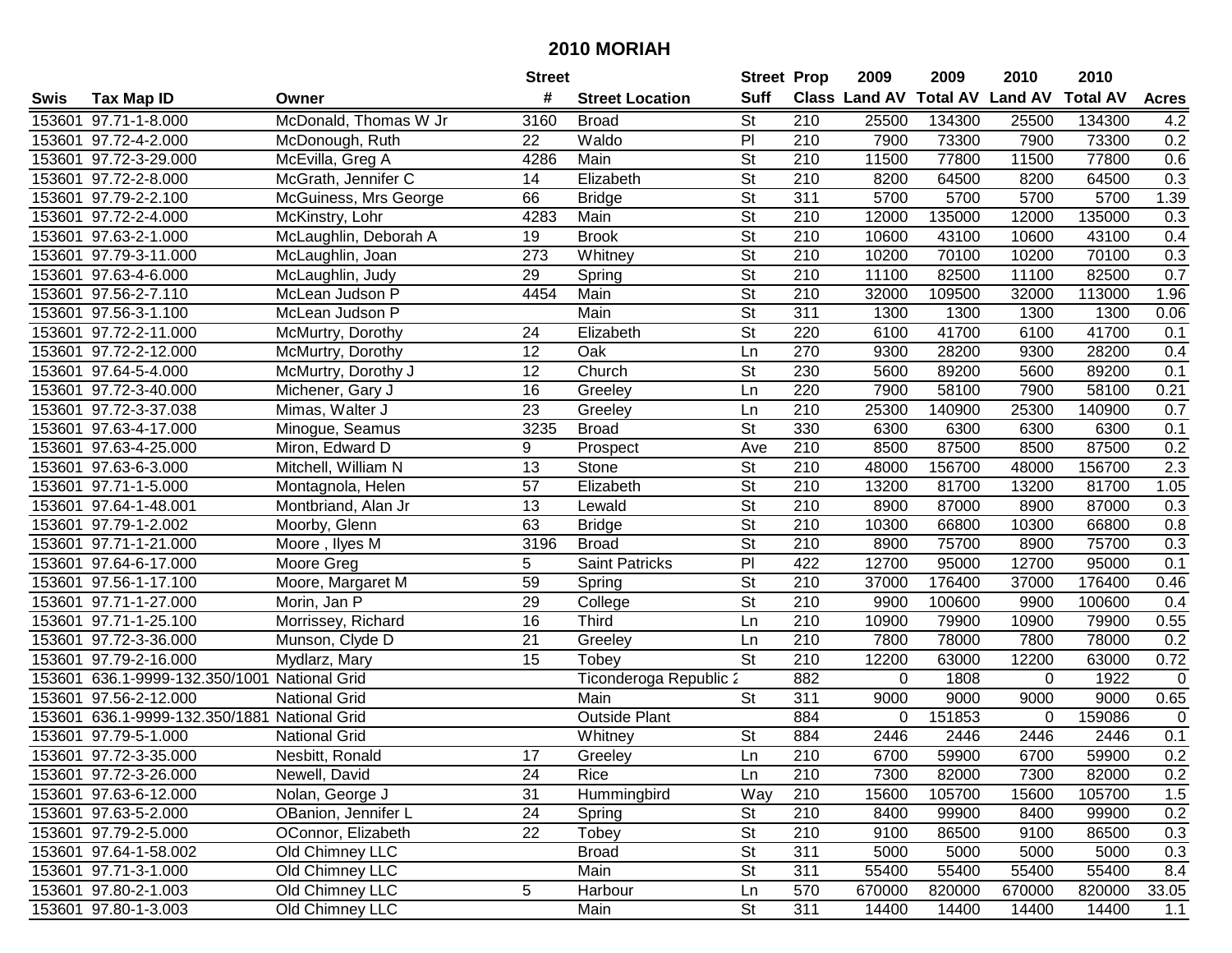|        |                       |                             | <b>Street</b>   |                        | <b>Street Prop</b>       |                  | 2009          | 2009            | 2010           | 2010            |              |
|--------|-----------------------|-----------------------------|-----------------|------------------------|--------------------------|------------------|---------------|-----------------|----------------|-----------------|--------------|
| Swis   | <b>Tax Map ID</b>     | Owner                       | #               | <b>Street Location</b> | <b>Suff</b>              |                  | Class Land AV | <b>Total AV</b> | <b>Land AV</b> | <b>Total AV</b> | <b>Acres</b> |
|        | 153601 97.71-2-10.000 | Paquette, Lawrence          | 14              | College                | <b>St</b>                | 280              | 9300          | 139500          | 9300           | 139500          | 0.3          |
|        | 153601 97.64-4-12.000 | <b>Paradox Partners LLC</b> | 4315            | Main                   | St                       | 482              | 19700         | 125400          | 19700          | 125400          | 0.2          |
|        | 153601 97.64-4-14.000 | Parah, Charles E            | 11              | Church                 | St                       | 210              | 16400         | 135700          | 16400          | 135700          | 0.3          |
|        | 153601 97.72-3-47.000 | Pare, John                  | 4258            | Main                   | $\overline{\mathsf{St}}$ | 454              | 45600         | 128300          | 45600          | 128300          | 1.47         |
|        | 153601 97.79-3-15.000 | Patch, Andrew               | 22              | <b>Bridge</b>          | <b>St</b>                | 270              | 9900          | 21300           | 9900           | 21300           | 0.4          |
|        | 153601 97.63-3-9.000  | Patenaude, Rae              | 20              | Prospect               | Ave                      | 210              | 13100         | 90200           | 13100          | 90200           | 0.4          |
|        | 153601 97.63-4-22.000 | Peck, Michael F             | 19              | Prospect               | Ave                      | 210              | 29200         | 144200          | 29200          | 144200          | 0.6          |
|        | 153601 97.63-5-5.000  | Pelkey, Philip J            | $\overline{14}$ | Spring                 | $\overline{\mathsf{St}}$ | 210              | 16000         | 139500          | 16000          | 139500          | 0.6          |
|        | 153601 97.64-6-3.000  | <b>PENSCO Trust Company</b> |                 | Champlain              | Dr                       | 311              | 4100          | 4100            | 4100           | 4100            | 0.1          |
|        | 153601 97.64-6-2.000  | PENSCO Trust Company        | 6               | Cedar                  | $\overline{\mathsf{St}}$ | 411              | 15600         | 130000          | 15600          | 130000          | 0.1          |
|        | 153601 97.63-5-9.000  | PENSCO Trust Company        | 3243            | <b>Broad</b>           | $\overline{\mathsf{St}}$ | 482              | 21400         | 230000          | 21400          | 160000          | 0.6          |
|        | 153601 107.23-1-6.000 | Pereau, Clarence            |                 | Main                   | St                       | 311              | 200           | 200             | 200            | 200             | 0.1          |
|        | 153601 97.64-2-12.000 | Petro, Adam J               | 4356            | Main                   | $\overline{\mathsf{St}}$ | 411              | 29400         | 112300          | 29400          | 112300          | 0.5          |
|        | 153601 97.64-4-3.200  | Petro, Adam J Jr            |                 | <b>Broad</b>           | $\overline{\mathsf{St}}$ | 311              | 2800          | 2800            | 2800           | 2800            | 0.12         |
|        | 153601 97.64-4-16.000 | Petro, Adam J Jr            | $\overline{7}$  | Church                 | $\overline{\mathsf{St}}$ | 210              | 14300         | 113400          | 14300          | 113400          | 0.24         |
|        | 153601 97.64-1-40.000 | Petro, William H Sr         | 11              | Star                   | Way                      | 270              | 6200          | 20300           | 6200           | 20300           | 0.3          |
|        | 153601 97.64-1-39.000 | Petro, William Sr           | 17              | Star                   | Way                      | 312              | 5400          | 29400           | 5400           | 29400           | 0.1          |
|        | 153601 97.63-6-13.000 | Pilger, Margaret G          | 25              | Hummingbird            | Way                      | 210              | 12400         | 72800           | 12400          | 72800           | 1.2          |
|        | 153601 97.79-4-10.000 | <b>Plouffe Gerard</b>       | 233             | Whitney                | <b>St</b>                | 210              | 11100         | 58900           | 11100          | 58900           | 0.9          |
|        | 153601 97.79-4-5.000  | Pockette, Charlene A        | 11              | Haven                  | Ln                       | 210              | 9400          | 71300           | 9400           | 71300           | 0.3          |
|        | 153601 97.79-1-6.151  | Pockette, Charlene A        |                 | Haven                  | Ln                       | 312              | 10900         | 22400           | 10900          | 22400           | 1.1          |
| 153601 | 97.56-1-1.240         | Polinsky, Andrew Jr         |                 | Main                   | St                       | 311              | 400           | 400             | 400            | 400             | 0.3          |
| 153601 | 97.64-7-1.000         | Port Henry Beach            | 54              | <b>Dock</b>            | Ln                       | 582              | 1584000       | 1680000         | 1584000        | 1680000         | 13.2         |
| 153601 | 97.64-5-6.000         | Port Henry Fire Dept        | 14              | Church                 | <b>St</b>                | 662              | 13600         | 223400          | 13600          | 223400          | 0.3          |
| 153601 | $97.64 - 2 - 1.000$   | Port Henry Oil Corp         | 24              | <b>Dock</b>            | Ln                       | 330              | 7200          | 7200            | 7200           | 7200            | 0.1          |
|        | 153601 97.71-3-13.000 | Porter, Margaret M          | 4               | Jackson                | $\overline{\mathsf{St}}$ | 210              | 8600          | 146000          | 8600           | 146000          | 0.2          |
|        | 153601 97.64-4-17.019 | Potskowski, Janice          | 56              | College                | $\overline{\mathsf{St}}$ | 220              | 8400          | 66600           | 8400           | 66600           | 0.2          |
|        | 153601 97.64-3-9.008  | Potskowski, William J       |                 | Champlain              | Dr                       | 311              | 5700          | 5700            | 5700           | 5700            | 0.12         |
|        | 153601 97.64-4-8.018  | Potskowski, William J       | 3               | Church                 | $\overline{\mathsf{St}}$ | $\overline{210}$ | 13100         | 121000          | 13100          | 121000          | 0.22         |
| 153601 | 107.23-1-8.000        | Potter, George A            |                 | Edgemont               | Rd                       | 311              | 600           | 600             | 600            | 600             | 0.2          |
|        | 153601 97.72-1-1.100  | Pratt, Linda                | 42              | College                | $\overline{St}$          | 271              | 9600          | 32700           | 9600           | 32700           | 0.38         |
|        | 153601 97.64-5-2.000  | Pratt, Linda                | 4               | Henry                  | $\overline{\mathsf{St}}$ | 270              | 7400          | 30900           | 7400           | 30900           | 0.2          |
|        | 153601 97.72-1-2.000  | Pratt, Linda                | 40              | College                | $\overline{\mathsf{St}}$ | 270              | 8000          | 19500           | 8000           | 19500           | 0.2          |
|        | 153601 97.79-1-13.000 | Pray, Rebecca A             | $\overline{37}$ | <b>Bridge</b>          | $\overline{\mathsf{St}}$ | $\overline{210}$ | 11200         | 97300           | 11200          | 97300           | 0.5          |
|        | 153601 97.79-3-3.142  | Prouty, Edwin C             | 251             | Whitney                | <b>St</b>                | 210              | 16700         | 117200          | 16700          | 117200          | 2.56         |
|        | 153601 97.79-3-3.141  | Prouty, Edwin H             | 255             | Whitney                | <b>St</b>                | 210              | 15000         | 173900          | 15000          | 173900          | 1.57         |
|        | 153601 97.71-2-2.000  | Provoncha, Richard T        | 20              | College                | <b>St</b>                | 210              | 8200          | 74700           | 8200           | 74700           | 0.2          |
|        | 153601 97.79-4-4.000  | Putnam, Charles J Jr        | 15              | Haven                  | Ln                       | 210              | 10700         | 64800           | 10700          | 64800           | 0.4          |
|        | 153601 97.56-1-4.000  | Raymond, Guy                | 4455            | Main                   | <b>St</b>                | 210              | 7800          | 58300           | 7800           | 58300           | 0.2          |
|        | 153601 97.71-1-54.002 | Raynor, Jane T              | 48              | Elizabeth              | <b>St</b>                | 210              | 9600          | 58700           | 9600           | 58700           | 0.33         |
|        | 153601 97.63-1-3.005  | Reed, Kristie E             | 3               | <b>Brook</b>           | <b>St</b>                | 210              | 13200         | 67000           | 13200          | 67000           | 0.9          |
|        | 153601 97.56-1-15.000 | Reed, Paul W                | 69              | Spring                 | $\overline{\mathsf{St}}$ | 210              | 42200         | 153700          | 42200          | 153700          | 1.1          |
|        |                       |                             |                 |                        |                          |                  |               |                 |                |                 |              |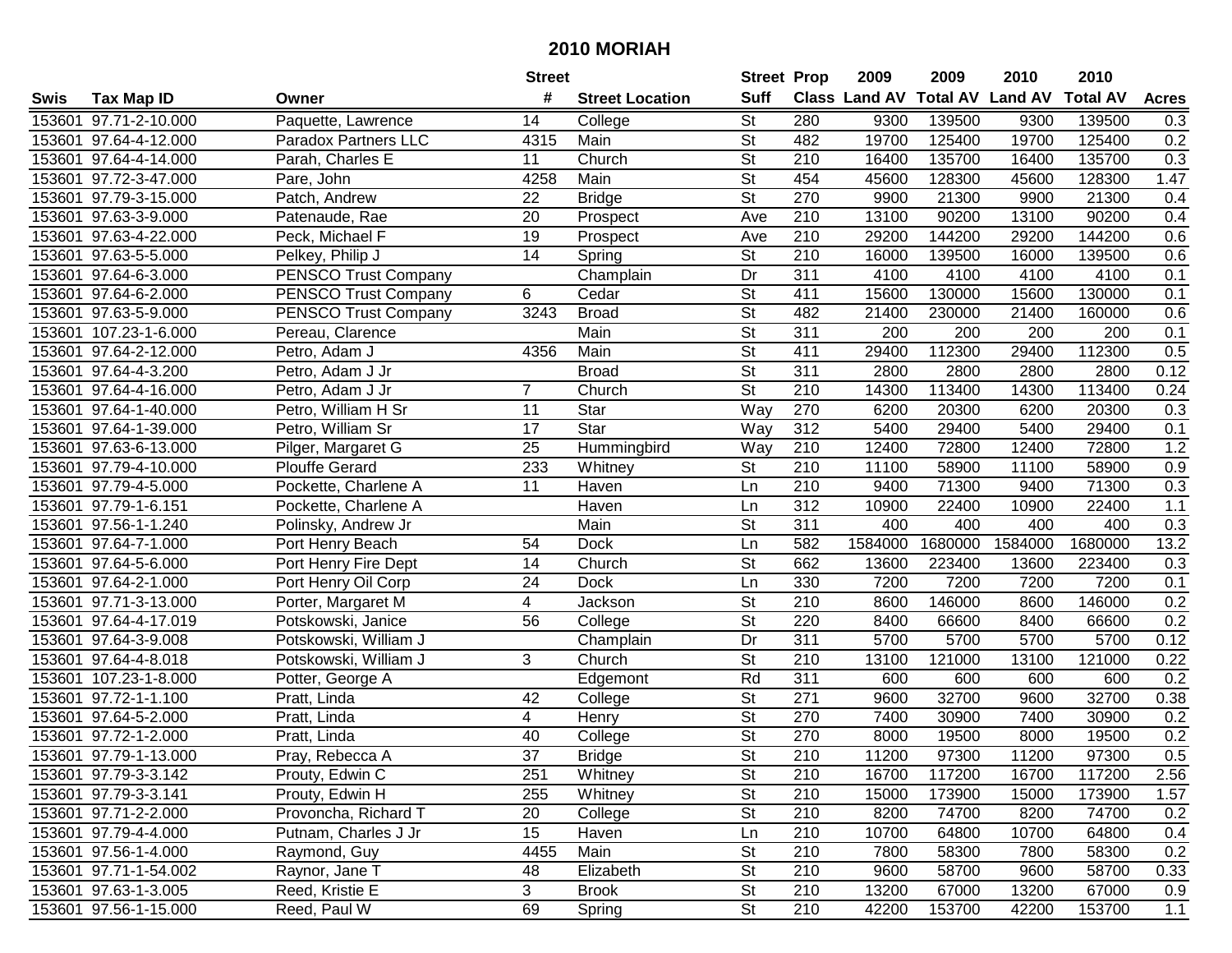|        |                       |                        | <b>Street</b>   |                        | <b>Street Prop</b>       |                  | 2009          | 2009            | 2010           | 2010            |              |
|--------|-----------------------|------------------------|-----------------|------------------------|--------------------------|------------------|---------------|-----------------|----------------|-----------------|--------------|
| Swis   | <b>Tax Map ID</b>     | Owner                  | #               | <b>Street Location</b> | <b>Suff</b>              |                  | Class Land AV | <b>Total AV</b> | <b>Land AV</b> | <b>Total AV</b> | <b>Acres</b> |
|        | 153601 97.63-8-8.910  | Reeder, Charles E III  | 3226            | <b>Broad</b>           | <b>St</b>                | 210              | 13100         | 114100          | 13100          | 114100          | 1.63         |
|        | 153601 97.64-1-14.000 | Reisner Austin D       | 4381            | Main                   | <b>St</b>                | 280              | 10400         | 128300          | 10400          | 128300          | 0.3          |
|        | 153601 97.63-4-9.000  | Rice Norma J           | 21              | Spring                 | <b>St</b>                | 210              | 15000         | 73700           | 15000          | 73700           | 0.5          |
|        | 153601 97.63-8-7.000  | Rice, Arthur L         | 3220            | <b>Broad</b>           | $\overline{\mathsf{St}}$ | 210              | 14600         | 97600           | 14600          | 97600           | 0.3          |
|        | 153601 97.71-1-9.000  | Rich, Dallas A III     | 3170            | <b>Broad</b>           | <b>St</b>                | 210              | 10300         | 119300          | 10300          | 119300          | 0.4          |
|        | 153601 97.71-1-22.000 | Rich, Dallas A IV      | 13              | Ledgetop               | Ln                       | 210              | 33000         | 121600          | 33000          | 121600          | 1.5          |
|        | 153601 97.64-1-9.000  | Ritchey, Robert        | 32              | Spring                 | $\overline{\mathsf{St}}$ | 210              | 13500         | 119900          | 13500          | 119900          | 0.6          |
|        | 153601 97.72-3-38.100 | Robbins, Kenneth M     | $\overline{9}$  | Elizabeth              | $\overline{\mathsf{St}}$ | 210              | 11900         | 76600           | 11900          | 76600           | 0.22         |
|        | 153601 97.63-5-3.000  | Robertson, Inez        | $\overline{22}$ | Spring                 | $\overline{\mathsf{St}}$ | $\overline{210}$ | 8700          | 62400           | 8700           | 62400           | 0.2          |
|        | 153601 97.72-1-12.000 | Robinson, James A      | 4289            | Main                   | $\overline{\mathsf{St}}$ | 210              | 9000          | 122000          | 9000           | 122000          | 0.27         |
|        | 153601 97.71-2-5.100  | Rochon, Joseph         | 6               | Oak                    | Ln                       | 210              | 7900          | 109700          | 7900           | 109700          | 0.2          |
|        | 153601 97.64-3-6.000  | Rock, Barry W          |                 | Cedar                  | <b>St</b>                | 311              | 9900          | 9900            | 9900           | 9900            | 0.1          |
|        | 153601 97.64-3-2.000  | Rock, Paul K           | 19              | Cedar                  | $\overline{\mathsf{St}}$ | 210              | 10600         | 39650           | 10600          | 39650           | 0.1          |
|        | 153601 97.63-4-14.000 | Rock, Timothy          | 9               | Spring                 | $\overline{\mathsf{St}}$ | 210              | 2800          | 21900           | 2800           | 21900           | 0.1          |
|        | 153601 97.63-2-13.000 | Rockey, John W Jr      | 53              | <b>Brook</b>           | $\overline{\mathsf{St}}$ | 210              | 9700          | 65600           | 9700           | 65600           | 0.3          |
|        | 153601 97.71-1-14.000 | Rockville Pictures Inc |                 | <b>Broad</b>           | $\overline{\mathsf{St}}$ | 322              | 162500        | 162500          | 162500         | 162500          | 65           |
|        | 153601 97.63-4-5.000  | Rodriguez, Mary        | 33              | Spring                 | $\overline{\mathsf{St}}$ | 210              | 10400         | 72200           | 10400          | 72200           | 0.5          |
|        | 153601 97.63-4-4.200  | Rodriguez, Mary A      |                 | Spring                 | $\overline{\mathsf{St}}$ | 311              | 3400          | 3400            | 3400           | 3400            | 0.16         |
|        | 153601 97.79-3-3.200  | Rodriguez, Nestor D    | 8               | Meacham                | <b>St</b>                | 210              | 19700         | 120700          | 19700          | 120700          | 0.98         |
|        | 153601 97.79-3-1.000  | Rodriguez, Nestor D    | $\overline{2}$  | Meacham                | <b>St</b>                | 270              | 8700          | 20100           | 8700           | 20100           | 0.2          |
|        | 153601 107.23-1-5.300 | Rodriguez, Nestor D    | 4109            | Main                   | $\overline{\mathsf{St}}$ | 210              | 10600         | 27000           | 10600          | 27000           | 0.4          |
|        | 153601 97.71-1-48.000 | Rollins, Brian G       | 18              | First                  | Ln                       | 210              | 10100         | 140000          | 10100          | 140000          | 0.28         |
| 153601 | 97.63-3-13.000        | Rollins, Wesley A      | 19              | William                | <b>St</b>                | 210              | 8400          | 98200           | 8400           | 98200           | 0.5          |
| 153601 | 97.56-1-8.000         | Romanoff, Harvey F     | 4427            | Main                   | <b>St</b>                | 210              | 22500         | 124200          | 22500          | 124200          | 0.66         |
|        | 153601 97.64-6-10.000 | Rootes, David          | 36              | Cedar                  | $\overline{\mathsf{St}}$ | $\overline{210}$ | 5200          | 50300           | 5200           | 50300           | 0.1          |
|        | 153601 97.64-5-5.000  | Ross, lan              | 3               | Henry                  | $\overline{\mathsf{St}}$ | 210              | 6600          | 96000           | 6600           | 96000           | 0.1          |
|        | 153601 97.64-1-23.001 | Ross, Laurie           | 15              | Lewald                 | $\overline{\mathsf{St}}$ | 210              | 6200          | 82500           | 6200           | 82500           | 0.1          |
|        | 153601 97.64-1-16.000 | Ross, Wallace G        | 4371            | Main                   | St                       | 220              | 12500         | 73900           | 12500          | 73900           | 0.6          |
|        | 153601 97.63-5-8.000  | Ross, Wallace G        | 3239            | <b>Broad</b>           | $\overline{\mathsf{St}}$ | $\overline{210}$ | 4700          | 27800           | 4700           | 27800           | 0.1          |
|        | 153601 97.79-1-5.100  | Rowe, John F           | 51              | <b>Bridge</b>          | $\overline{\mathsf{St}}$ | $\overline{210}$ | 8400          | 66800           | 8400           | 66800           | 0.31         |
|        | 153601 97.64-1-6.000  | Roy, Roberta M         | 48              | Spring                 | $\overline{\mathsf{St}}$ | 210              | 35900         | 140500          | 35900          | 140500          | 0.25         |
|        | 153601 97.63-2-12.000 | Rushby, Walter T       | 49              | <b>Brook</b>           | $\overline{\mathsf{St}}$ | $\overline{210}$ | 9500          | 79900           | 9500           | 79900           | 0.42         |
|        | 153601 97.72-2-13.000 | Ryan, Eric             | $\overline{12}$ | Ridge                  | Ln                       | $\overline{210}$ | 4500          | 41500           | 4500           | 41500           | 0.1          |
|        | 153601 97.64-1-33.067 | Saba, Lesley           | 4325            | Main                   | $\overline{\mathsf{St}}$ | 481              | 6800          | 169700          | 6800           | 169700          | 0.1          |
|        | 153601 97.72-3-49.000 | Salerno, Paul J Jr     |                 | Greeley                | Ln                       | 311              | 28800         | 28800           | 28800          | 28800           | 4            |
|        | 153601 97.72-3-39.000 | Salerno, Paul J Jr     | 20              | Greeley                | Ln                       | 210              | 29100         | 135600          | 29100          | 135600          | 0.78         |
|        | 153601 97.72-3-55.000 | Salerno, Paul J Jr     | 32              | Park                   | P <sub>1</sub>           | 210              | 38000         | 132200          | 38000          | 132200          | 1.3          |
|        | 153601 97.72-3-50.210 | Salerno, Paul J Jr     |                 | Main                   | <b>St</b>                | 311              | 28800         | 28800           | 28800          | 28800           | 3.96         |
|        | 153601 97.72-3-38.200 | Salerno, Paul J Sr     |                 | Elizabeth              | <b>St</b>                | 311              | 200           | 200             | 200            | 200             | 0.08         |
|        | 153601 97.72-1-5.002  | Saunders Jeffrey W     | 17              | Henry                  | <b>St</b>                | 210              | 6900          | 94000           | 6900           | 94000           | 0.2          |
|        | 153601 97.79-1-1.000  | Saunders, Charles E    | 67              | <b>Bridge</b>          | <b>St</b>                | 210              | 6100          | 27500           | 6100           | 27500           | 0.24         |
|        | 153601 97.71-3-16.100 | Saunders, Charles E    | 5               | Pine                   | Ln                       | 210              |               |                 | 6000           | 22400           | 0.07         |
|        |                       |                        |                 |                        |                          |                  |               |                 |                |                 |              |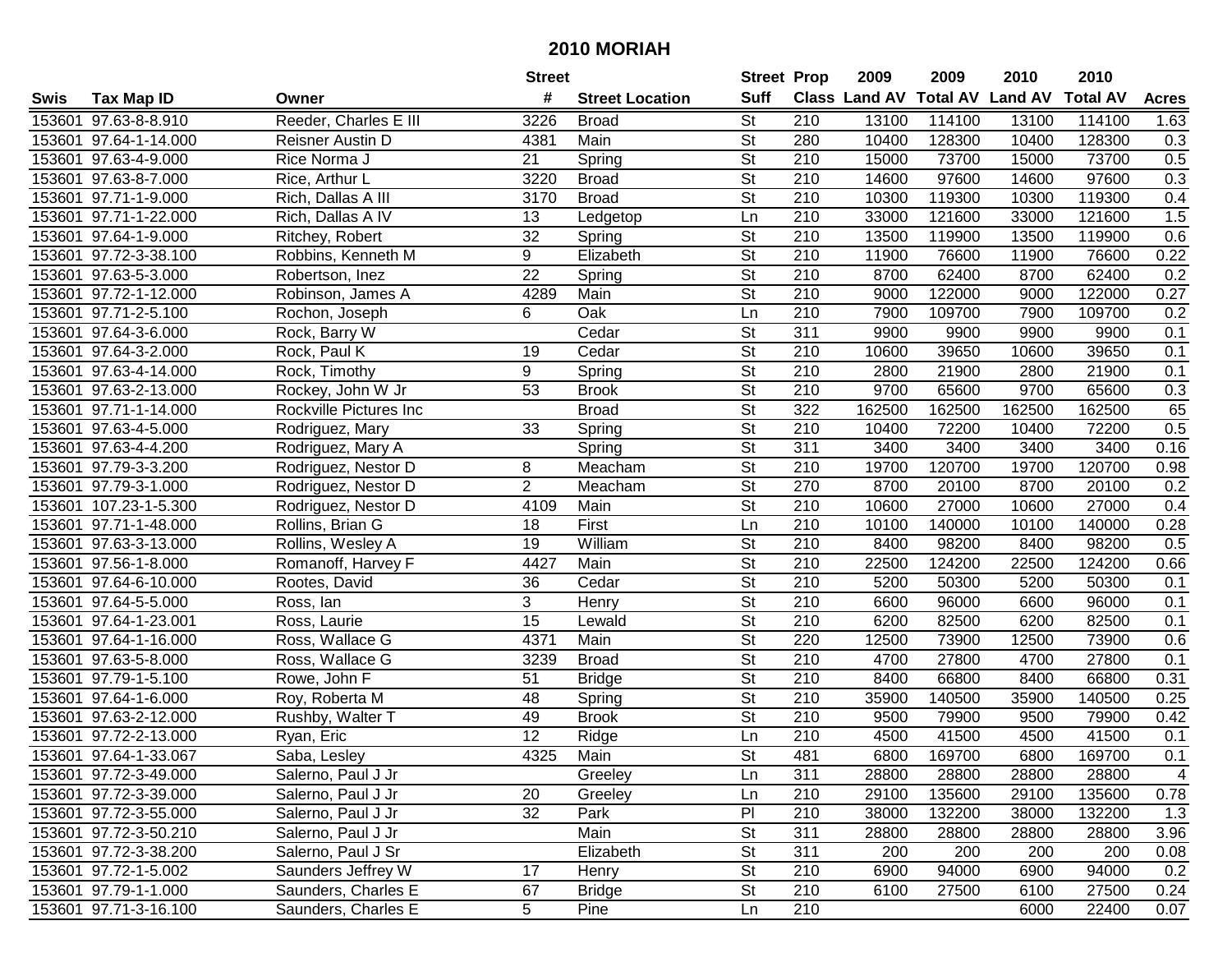|      |                       |                           | <b>Street</b>   |                        | <b>Street Prop</b>       |                  | 2009  | 2009    | 2010                           | 2010            |                  |
|------|-----------------------|---------------------------|-----------------|------------------------|--------------------------|------------------|-------|---------|--------------------------------|-----------------|------------------|
| Swis | <b>Tax Map ID</b>     | Owner                     | #               | <b>Street Location</b> | <b>Suff</b>              |                  |       |         | Class Land AV Total AV Land AV | <b>Total AV</b> | <b>Acres</b>     |
|      | 153601 97.71-3-16.200 | Saunders, Charles E       |                 | <b>Bridge</b>          | <b>St</b>                | 311              |       |         | 500                            | 500             | 0.18             |
|      | 153601 97.79-3-9.000  | Schaefer, Odean D         | 281             | Whitney                | <b>St</b>                | 210              | 15300 | 113500  | 15300                          | 113500          | $\mathbf{1}$     |
|      | 153601 97.63-4-12.000 | Scorsome, Lorraine        | 13              | Spring                 | <b>St</b>                | 210              | 5000  | 37000   | 5000                           | 37000           | 0.1              |
|      | 153601 97.79-2-19.000 | Scott, Gary A             | 3               | Ormsbee                | Rd                       | 210              | 13300 | 133700  | 13300                          | 133700          | 0.3              |
|      | 153601 97.64-1-50.000 | Scozzafava, James J       | 3263            | <b>Broad</b>           | <b>St</b>                | 483              | 12000 | 101500  | 12000                          | 101500          | 0.1              |
|      | 153601 97.64-5-1.000  | Scozzafava, James J       | $\overline{2}$  | Church                 | $\overline{\mathsf{St}}$ | 210              | 10100 | 116900  | 10100                          | 116900          | 0.1              |
|      | 153601 97.64-1-51.003 | Scozzafava, James J       | 3261            | <b>Broad</b>           | <b>St</b>                | 210              | 25000 | 114400  | 25000                          | 114400          | 1.12             |
|      | 153601 97.72-3-69.100 | Scozzafava, Thomas R      | 4261            | Main                   | $\overline{St}$          | 220              | 20500 | 110000  | 20500                          | 110000          | 0.52             |
|      | 153601 97.71-1-23.100 | Sheffer, Richard A        | $\overline{21}$ | Third                  | Ln                       | $\overline{210}$ | 39500 | 136700  | 39500                          | 136700          | 5.8              |
|      | 153601 97.63-3-7.000  | Sheldon, John T           | 10              | Prospect               | Ave                      | 210              | 8600  | 64600   | 8600                           | 64600           | 0.2              |
|      | 153601 97.64-5-9.000  | Sherman Free Library      | 20              | Church                 | $\overline{\mathsf{St}}$ | 611              | 17800 | 186900  | 17800                          | 186900          | 0.1              |
|      | 153601 97.64-6-16.000 | Sherman V Allen RE LLC    | 4308            | Main                   | St                       | 454              | 45400 | 1037100 | 45400                          | 1037100         | 1.4              |
|      | 153601 97.71-1-13.000 | Shpur, Timothy            |                 | <b>Broad</b>           | $\overline{\mathsf{St}}$ | $\overline{311}$ | 9700  | 9700    | 9700                           | 9700            | 0.7              |
|      | 153601 97.71-1-15.000 | Shpur, Timothy E          | 32              | Sherman Park           | $\overline{P}$           | 210              | 12700 | 76700   | 12700                          | 76700           | 1.7              |
|      | 153601 97.71-1-49.000 | Shutts, James W Jr        | 16              | First                  | Ln                       | 210              | 6700  | 88000   | 6700                           | 88000           | 0.14             |
|      | 153601 97.72-3-24.025 | Sieger, Debra             | 26              | Rice                   | Ln                       | 210              | 7100  | 65900   | 7100                           | 65900           | 0.2              |
|      | 153601 97.71-1-38.000 | Siili, Alan T             | $\overline{10}$ | Second                 | Ln                       | $\overline{210}$ | 6800  | 36000   | 6800                           | 36000           | 0.1              |
|      | 153601 97.63-4-13.000 | Simpson, Johanne M        | 11              | Spring                 | $\overline{\mathsf{St}}$ | 210              | 3000  | 19000   | 3000                           | 19000           | 0.1              |
|      | 153601 97.71-1-64.001 | Simpson, Johanne M        | 39              | Elizabeth              | St                       | 210              | 4300  | 43100   | 4300                           | 43100           | 0.1              |
|      | 153601 97.64-1-12.000 | Slattery, Andrew M        | 4363            | Main                   | St                       | 210              | 23500 | 122000  | 23500                          | 122000          | 3                |
|      | 153601 97.64-1-34.000 | Slycord, Frank C          | 4331            | Main                   | $\overline{\mathsf{St}}$ | 483              | 5500  | 101800  | 5500                           | 101800          | 0.1              |
|      | 153601 97.64-1-32.000 | Slycord, Frank C          |                 | Main                   | St                       | 431              | 1400  | 2800    | 1400                           | 2800            | 0.1              |
|      | 153601 97.64-1-38.000 | Slycord, Frank C          |                 | Main                   | St                       | 311              | 2100  | 2100    | 2100                           | 2100            | 0.3              |
|      | 153601 97.71-1-36.000 | Slycord, Frank C          | 16              | Second                 | Ln                       | 210              | 7800  | 40200   | 7800                           | 40200           | 0.3              |
|      | 153601 97.71-1-11.000 | Smith, Brendan A          | $\overline{12}$ | Sherman Park           | $\overline{P}$           | $\overline{210}$ | 10300 | 86600   | 10300                          | 86600           | 0.6              |
|      | 153601 97.71-1-63.000 | Smith, Jennifer           | 56              | Elizabeth              | $\overline{\mathsf{St}}$ | 210              | 8000  | 51000   | 8000                           | 44000           | 0.3              |
|      | 153601 97.71-2-3.000  | Smith, Phillip D          | 6               | Ridge                  | Ln                       | 210              | 4500  | 49600   | 4500                           | 49600           | 0.1              |
|      | 153601 97.63-4-20.000 | Snow, Benjamin J          |                 | Prospect               | Ave                      | 311              | 5700  | 5700    | 5700                           | 5700            | 0.2              |
|      | 153601 97.63-4-21.000 | Snow, Benjamin L          | 23              | Prospect               | Ave                      | 210              | 15100 | 94400   | 15100                          | 94400           | 0.4              |
|      | 153601 97.64-1-44.000 | Spitzer, Lesley           | 4325            | Main                   | $\overline{\mathsf{St}}$ | 481              | 7300  | 24100   | 7300                           | 24100           | 0.03             |
|      | 153601 97.63-6-9.000  | Sprague, Karen            | 3167            | <b>Broad</b>           | $\overline{St}$          | 210              | 12400 | 113700  | 12400                          | 113700          | $\overline{0.7}$ |
|      | 153601 97.71-1-61.076 | Sprague, Sandra           | 53              | Elizabeth              | $\overline{\mathsf{St}}$ | $\overline{210}$ | 6100  | 57700   | 6100                           | 57700           | 0.12             |
|      | 153601 97.72-1-4.000  | Sprinkle Virginia         | $\overline{11}$ | Henry                  | $\overline{\mathsf{St}}$ | 210              | 6600  | 62400   | 6600                           | 62400           | 0.2              |
|      | 153601 97.64-6-6.000  | <b>St Patricks Church</b> |                 | Cedar                  | $\overline{\mathsf{St}}$ | 330              | 13200 | 13200   | 13200                          | 13200           | 0.1              |
|      | 153601 97.64-6-9.000  | <b>St Patricks Church</b> |                 | Cedar                  | <b>St</b>                | 330              | 14500 | 14500   | 14500                          | 14500           | 0.1              |
|      | 153601 97.64-6-15.110 | <b>St Patricks Church</b> | 12              | Saint Patricks         | P <sub>1</sub>           | 620              | 73600 | 1045000 | 73600                          | 1045000         | 3.5              |
|      | 153601 97.64-6-15.300 | <b>St Patricks Church</b> |                 | Cedar                  | <b>St</b>                | 210              | 31400 | 195200  | 31400                          | 195200          | 0.2              |
|      | 153601 97.64-1-60.000 | St Pierre, Gary A         | 3249            | <b>Broad</b>           | <b>St</b>                | 210              | 7300  | 77500   | 7300                           | 77500           | 0.1              |
|      | 153601 97.79-2-2.200  | St Pierre, James N        | 62              | <b>Bridge</b>          | <b>St</b>                | 210              | 12600 | 117300  | 12600                          | 117300          | 0.8              |
|      | 153601 97.63-7-9.200  | Stafford, Richard         |                 | Stone                  | <b>St</b>                | 311              |       |         | 30000                          | 30000           | $\mathbf{1}$     |
|      | 153601 97.63-7-9.100  | Stafford, Richard         | 10              | Stone                  | <b>St</b>                | 418              |       |         | 105500                         | 230000          | 4.13             |
|      | 153601 97.64-4-11.000 | Stahl, Robert J           | 4317            | Main                   | $\overline{\mathsf{St}}$ | 482              | 15000 | 120200  | 15000                          | 120200          | 0.1              |
|      |                       |                           |                 |                        |                          |                  |       |         |                                |                 |                  |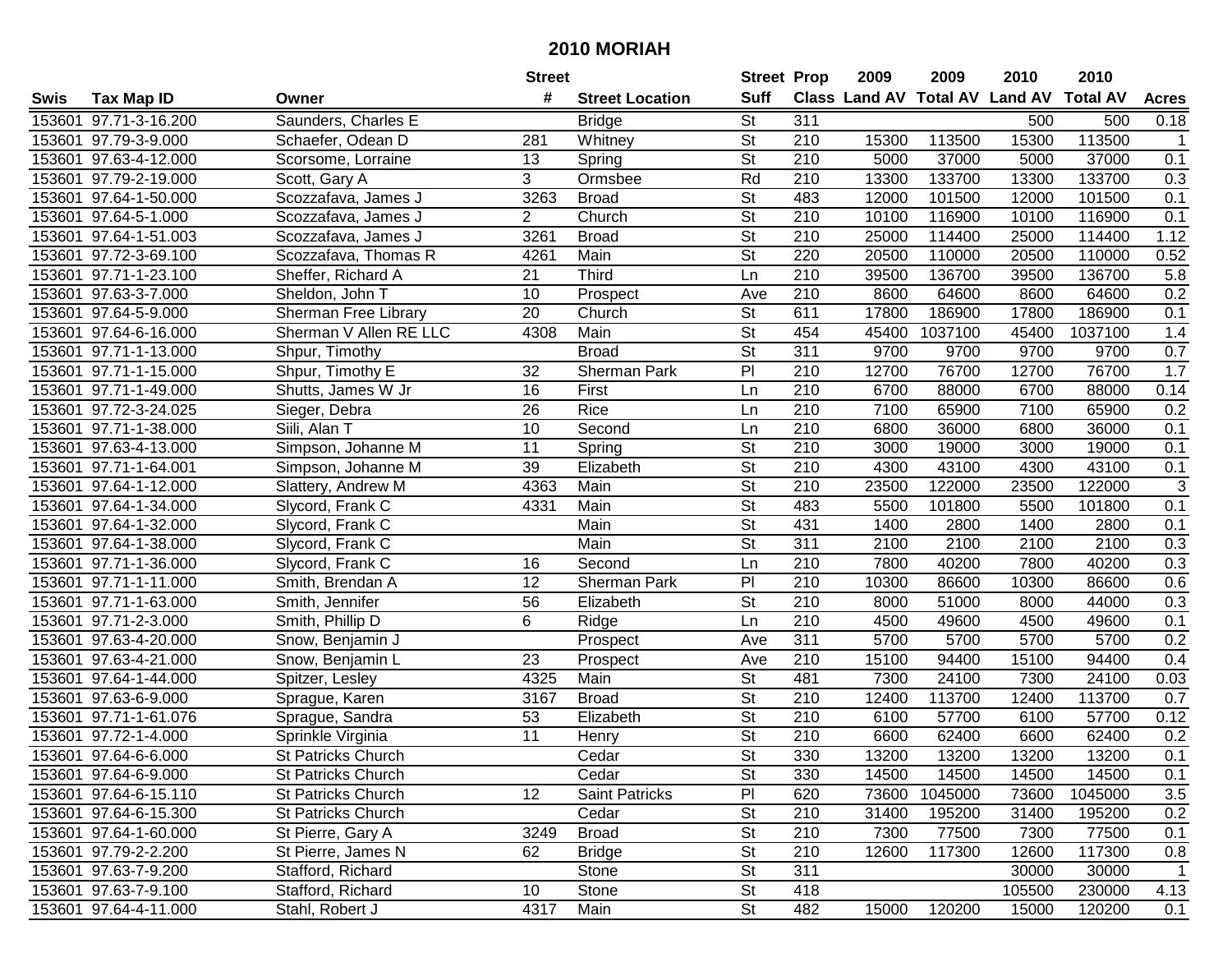| #<br><b>Suff</b><br><b>Total AV</b><br>Class Land AV<br><b>Land AV</b><br><b>Total AV</b><br><b>Tax Map ID</b><br><b>Street Location</b><br><b>Acres</b><br>Swis<br>Owner<br>153601 97.56-6-1.000<br><b>State Of New York</b><br>330<br>245900<br>245900<br>245900<br>245900<br>0.3<br>Dock<br>Ln<br>153601 97.56-5-2.001<br>35<br><b>Dock</b><br>330<br>274900<br>274900<br>274900<br>274900<br>0.5<br><b>State Of New York</b><br>Ln<br>153601 97.64-7-4.000<br>State Of New York<br><b>Dock</b><br>682<br>391400<br>400800<br>391400<br>400800<br>4.6<br>Ln<br>0.12<br>153601 97.72-3-42.000<br>210<br>74900<br>74900<br>Stoddard, Terry A<br>10<br>Ln<br>6300<br>6300<br>Greeley<br>153601 97.64-1-13.000<br>4385<br>St<br>210<br>10200<br>86000<br>10200<br>86000<br>0.6<br>Supernault, Clarence<br>Main<br>97200<br>0.74<br>153601 97.56-2-13.200<br><b>Dock</b><br>484<br>51400<br>97200<br>51400<br>Swan, Kristina<br>15<br>Ln<br>153601 97.71-1-65.000<br>Sweet, Janice M<br>44<br>Elizabeth<br>St<br>210<br>65300<br>65300<br>0.2<br>7900<br>7900<br>280<br>0.2<br>153601 97.72-3-23.000<br><b>Taft Properties LLC</b><br>$\overline{28}$<br><b>Rice</b><br>7600<br>110100<br>7600<br>110100<br>Ln<br>$\overline{12}$<br>First<br>$\overline{210}$<br>6700<br>153601 97.71-1-50.000<br>Tatro-Grant, Wendy<br>61800<br>6700<br>61800<br>0.1<br>Ln<br>153601 97.64-2-20.000<br>Tellefsen, Erik<br>St<br>210<br>1.5<br>4380<br>Main<br>19900<br>95600<br>19900<br>108800<br>153601 636.1-9999-701.800/1881 Telus Communications Inc<br>888888 Outside Plant<br>831<br>3916<br>0<br>0<br>3778<br>$\mathbf 0$<br>100200<br>153601 97.56-1-1.210<br>Main<br>St<br>910<br>100200<br>100200<br>100200<br>81.77<br><b>Terra Mountain LLC</b><br>$\overline{\mathsf{St}}$<br>$\overline{311}$<br>153601 97.56-1-9.000<br>4421<br>Main<br>13500<br>27400<br>27400<br><b>Terra Mountain LLC</b><br>27400<br>1.3<br>$\overline{\mathsf{St}}$<br>Main<br>21.1<br>153601 97.56-1-1.100<br><b>Terra Mountain LLC</b><br>910<br>37700<br>37700<br>37700<br>37700<br>$\overline{\mathsf{St}}$<br>210<br>95300<br>153601 97.63-8-12.000<br>55<br>12400<br>95300<br>12400<br>0.8<br>Tesar, Ann G<br>College<br>$\overline{\mathsf{St}}$<br>210<br>153601 97.79-4-8.000<br>241<br>16700<br>225800<br>16700<br>225800<br>1.1<br>Tesar, Donald B<br>Whitney<br>$\overline{St}$<br>43<br>462<br>0.78<br>153601 97.80-1-7.000<br>160000<br>1050000<br>1050000<br>Ticonderoga Federal Credit<br>Meacham<br>160000<br>$\overline{\mathsf{St}}$<br>16<br>210<br>153601 97.71-3-10.000<br>Jackson<br>11200<br>82900<br>11200<br>0.5<br>Tom, Pasquel<br>82900<br>60<br>Dr<br>312<br>153601 97.80-2-3.000<br>Town Of Moriah<br>131900<br>222100<br>131900<br>222100<br>10.3<br>Bulwagga<br>St<br>153601 97.72-3-57.000<br>Town Of Moriah<br>Cedar<br>652<br>52500<br>346400<br>52500<br>346400<br>0.9<br>$\overline{\mathsf{St}}$<br>153601 97.72-3-50.220<br>Main<br>311<br>11100<br>11100<br>0.74<br>Town Of Moriah<br>11100<br>11100<br>107.24-2-2.000<br>Town Of Moriah<br>NYS Route 9N<br>330<br>13200<br>13200<br>13200<br>13200<br>0.8<br>153601<br>107.24-2-3.000<br>330<br>520600<br>3.4<br>153601<br>Town Of Moriah<br><b>NYS Route 9N</b><br>520600<br>520600<br>520600<br>7.5<br>153601<br>107.24-3-1.000<br>Town Of Moriah<br>NYS Route 9N<br>312<br>171900<br>486000<br>171900<br>486000<br>$\overline{312}$<br>107.24-3-2.000<br>Main<br>St<br>1720500<br>2197800<br>1720500<br>2197800<br>13.3<br>153601<br>Town Of Moriah<br>$\overline{P}$<br>153601 97.72-3-56.000<br>652<br>44700<br>183200<br>Town Of Moriah<br>14<br>Park<br>44700<br>183200<br>1.7<br>$\overline{312}$<br>153601 107.24-2-1.000<br>37900<br>43500<br>2.6<br>Town Of Moriah<br>NYS Route 9N<br>43500<br>37900<br>55900<br>153601 97.63-3-15.000<br>Treadway, Steve<br>8<br>St<br>210<br>11300<br>55900<br>11300<br>0.5<br><b>Brook</b><br>$\overline{\mathsf{St}}$<br>1.3<br>153601 97.63-6-11.000<br>3153<br>210<br>14000<br>103500<br>14000<br>103500<br>Trembley, Alfred A<br><b>Broad</b><br>$\overline{St}$<br>$\overline{210}$<br>153601 97.63-6-10.000<br>Tromblee, Joseph M<br>3161<br><b>Broad</b><br>13900<br>80300<br>13900<br>80300<br>1.1<br>$\overline{\mathsf{St}}$<br>153601 97.64-4-2.000<br>$\overline{210}$<br>133600<br>0.2<br>Tromblee, Laura<br>3250<br><b>Broad</b><br>15000<br>15000<br>133600<br>$\overline{\mathsf{St}}$<br>153601 97.71-2-7.000<br>0.7<br>Trow, Lucille M<br>28<br>Elizabeth<br>210<br>92700<br>117200<br>92700<br>117200<br>$\overline{\mathsf{St}}$<br>Main<br>311<br>4300<br>4300<br>0.1<br>153601 97.64-1-41.000<br>Trow, Thomas<br>4300<br>4300<br>$\overline{\mathsf{St}}$<br>220<br>0.1<br>153601 97.64-1-36.000<br>4327<br>Main<br>5900<br>66300<br>5900<br>66300<br>Trow, Thomas<br>153601 97.71-1-51.000<br>Turgeon, Lorraine P<br>8<br>First<br>Ln<br>210<br>12600<br>105000<br>12600<br>105000<br>0.84<br><b>St</b><br>0.2<br>153601 97.71-1-2.000<br>Urban, Joseph<br>3141<br><b>Broad</b><br>210<br>13300<br>72200<br>13300<br>72200<br><b>St</b><br>210<br>65000<br>153601 97.79-2-12.000<br>VanBuren, Gregory<br>12<br>Tobey<br>7400<br>65000<br>7400<br>0.2<br>153601 97.56-2-10.016<br>26<br>210<br>10600<br>28400<br>10600<br>28400<br>0.4<br>Vanderhoof, Edward L<br>Tunnel<br>Ave<br>153601 97.56-2-14.000<br>20<br>311<br>0.3<br>Vanderhoof, Joseph A<br>Tunnel<br>9200<br>9200<br>9200<br>9200<br>Ave<br>17<br>210<br>1.3<br>153601 97.56-2-11.010<br>Vanderhoof, Joseph A<br>Tunnel<br>10500<br>100600<br>10500<br>100600<br>Ave<br>102300<br>153601 97.56-2-9.100<br>Vanderhoof, Rosemarie<br>29<br>210<br>14500<br>14500<br>102300<br>1.28<br>Tunnel<br>Ave<br>153601 97.63-4-7.000<br>27<br>St<br>Vanderhoof, Thomas<br>210<br>12000<br>120000<br>12000<br>Spring<br>120000<br>0.3 |  | <b>Street</b> | <b>Street Prop</b> | 2009 | 2009 | 2010 | 2010 |  |
|---------------------------------------------------------------------------------------------------------------------------------------------------------------------------------------------------------------------------------------------------------------------------------------------------------------------------------------------------------------------------------------------------------------------------------------------------------------------------------------------------------------------------------------------------------------------------------------------------------------------------------------------------------------------------------------------------------------------------------------------------------------------------------------------------------------------------------------------------------------------------------------------------------------------------------------------------------------------------------------------------------------------------------------------------------------------------------------------------------------------------------------------------------------------------------------------------------------------------------------------------------------------------------------------------------------------------------------------------------------------------------------------------------------------------------------------------------------------------------------------------------------------------------------------------------------------------------------------------------------------------------------------------------------------------------------------------------------------------------------------------------------------------------------------------------------------------------------------------------------------------------------------------------------------------------------------------------------------------------------------------------------------------------------------------------------------------------------------------------------------------------------------------------------------------------------------------------------------------------------------------------------------------------------------------------------------------------------------------------------------------------------------------------------------------------------------------------------------------------------------------------------------------------------------------------------------------------------------------------------------------------------------------------------------------------------------------------------------------------------------------------------------------------------------------------------------------------------------------------------------------------------------------------------------------------------------------------------------------------------------------------------------------------------------------------------------------------------------------------------------------------------------------------------------------------------------------------------------------------------------------------------------------------------------------------------------------------------------------------------------------------------------------------------------------------------------------------------------------------------------------------------------------------------------------------------------------------------------------------------------------------------------------------------------------------------------------------------------------------------------------------------------------------------------------------------------------------------------------------------------------------------------------------------------------------------------------------------------------------------------------------------------------------------------------------------------------------------------------------------------------------------------------------------------------------------------------------------------------------------------------------------------------------------------------------------------------------------------------------------------------------------------------------------------------------------------------------------------------------------------------------------------------------------------------------------------------------------------------------------------------------------------------------------------------------------------------------------------------------------------------------------------------------------------------------------------------------------------------------------------------------------------------------------------------------------------------------------------------------------------------------------------------------------------------------------------------------------------------------------------------------------------------------------------------------------------------------------------------------------------------------------------------------------------------------------------------------------------------------------------------------------------------------------------------------------------------------------------------------------------------------------------------------------------------------------------------------------------------------------------------------------------------------------------------------------------------------------------------------------------------------------------------------------------------------------------------|--|---------------|--------------------|------|------|------|------|--|
|                                                                                                                                                                                                                                                                                                                                                                                                                                                                                                                                                                                                                                                                                                                                                                                                                                                                                                                                                                                                                                                                                                                                                                                                                                                                                                                                                                                                                                                                                                                                                                                                                                                                                                                                                                                                                                                                                                                                                                                                                                                                                                                                                                                                                                                                                                                                                                                                                                                                                                                                                                                                                                                                                                                                                                                                                                                                                                                                                                                                                                                                                                                                                                                                                                                                                                                                                                                                                                                                                                                                                                                                                                                                                                                                                                                                                                                                                                                                                                                                                                                                                                                                                                                                                                                                                                                                                                                                                                                                                                                                                                                                                                                                                                                                                                                                                                                                                                                                                                                                                                                                                                                                                                                                                                                                                                                                                                                                                                                                                                                                                                                                                                                                                                                                                                                                                           |  |               |                    |      |      |      |      |  |
|                                                                                                                                                                                                                                                                                                                                                                                                                                                                                                                                                                                                                                                                                                                                                                                                                                                                                                                                                                                                                                                                                                                                                                                                                                                                                                                                                                                                                                                                                                                                                                                                                                                                                                                                                                                                                                                                                                                                                                                                                                                                                                                                                                                                                                                                                                                                                                                                                                                                                                                                                                                                                                                                                                                                                                                                                                                                                                                                                                                                                                                                                                                                                                                                                                                                                                                                                                                                                                                                                                                                                                                                                                                                                                                                                                                                                                                                                                                                                                                                                                                                                                                                                                                                                                                                                                                                                                                                                                                                                                                                                                                                                                                                                                                                                                                                                                                                                                                                                                                                                                                                                                                                                                                                                                                                                                                                                                                                                                                                                                                                                                                                                                                                                                                                                                                                                           |  |               |                    |      |      |      |      |  |
|                                                                                                                                                                                                                                                                                                                                                                                                                                                                                                                                                                                                                                                                                                                                                                                                                                                                                                                                                                                                                                                                                                                                                                                                                                                                                                                                                                                                                                                                                                                                                                                                                                                                                                                                                                                                                                                                                                                                                                                                                                                                                                                                                                                                                                                                                                                                                                                                                                                                                                                                                                                                                                                                                                                                                                                                                                                                                                                                                                                                                                                                                                                                                                                                                                                                                                                                                                                                                                                                                                                                                                                                                                                                                                                                                                                                                                                                                                                                                                                                                                                                                                                                                                                                                                                                                                                                                                                                                                                                                                                                                                                                                                                                                                                                                                                                                                                                                                                                                                                                                                                                                                                                                                                                                                                                                                                                                                                                                                                                                                                                                                                                                                                                                                                                                                                                                           |  |               |                    |      |      |      |      |  |
|                                                                                                                                                                                                                                                                                                                                                                                                                                                                                                                                                                                                                                                                                                                                                                                                                                                                                                                                                                                                                                                                                                                                                                                                                                                                                                                                                                                                                                                                                                                                                                                                                                                                                                                                                                                                                                                                                                                                                                                                                                                                                                                                                                                                                                                                                                                                                                                                                                                                                                                                                                                                                                                                                                                                                                                                                                                                                                                                                                                                                                                                                                                                                                                                                                                                                                                                                                                                                                                                                                                                                                                                                                                                                                                                                                                                                                                                                                                                                                                                                                                                                                                                                                                                                                                                                                                                                                                                                                                                                                                                                                                                                                                                                                                                                                                                                                                                                                                                                                                                                                                                                                                                                                                                                                                                                                                                                                                                                                                                                                                                                                                                                                                                                                                                                                                                                           |  |               |                    |      |      |      |      |  |
|                                                                                                                                                                                                                                                                                                                                                                                                                                                                                                                                                                                                                                                                                                                                                                                                                                                                                                                                                                                                                                                                                                                                                                                                                                                                                                                                                                                                                                                                                                                                                                                                                                                                                                                                                                                                                                                                                                                                                                                                                                                                                                                                                                                                                                                                                                                                                                                                                                                                                                                                                                                                                                                                                                                                                                                                                                                                                                                                                                                                                                                                                                                                                                                                                                                                                                                                                                                                                                                                                                                                                                                                                                                                                                                                                                                                                                                                                                                                                                                                                                                                                                                                                                                                                                                                                                                                                                                                                                                                                                                                                                                                                                                                                                                                                                                                                                                                                                                                                                                                                                                                                                                                                                                                                                                                                                                                                                                                                                                                                                                                                                                                                                                                                                                                                                                                                           |  |               |                    |      |      |      |      |  |
|                                                                                                                                                                                                                                                                                                                                                                                                                                                                                                                                                                                                                                                                                                                                                                                                                                                                                                                                                                                                                                                                                                                                                                                                                                                                                                                                                                                                                                                                                                                                                                                                                                                                                                                                                                                                                                                                                                                                                                                                                                                                                                                                                                                                                                                                                                                                                                                                                                                                                                                                                                                                                                                                                                                                                                                                                                                                                                                                                                                                                                                                                                                                                                                                                                                                                                                                                                                                                                                                                                                                                                                                                                                                                                                                                                                                                                                                                                                                                                                                                                                                                                                                                                                                                                                                                                                                                                                                                                                                                                                                                                                                                                                                                                                                                                                                                                                                                                                                                                                                                                                                                                                                                                                                                                                                                                                                                                                                                                                                                                                                                                                                                                                                                                                                                                                                                           |  |               |                    |      |      |      |      |  |
|                                                                                                                                                                                                                                                                                                                                                                                                                                                                                                                                                                                                                                                                                                                                                                                                                                                                                                                                                                                                                                                                                                                                                                                                                                                                                                                                                                                                                                                                                                                                                                                                                                                                                                                                                                                                                                                                                                                                                                                                                                                                                                                                                                                                                                                                                                                                                                                                                                                                                                                                                                                                                                                                                                                                                                                                                                                                                                                                                                                                                                                                                                                                                                                                                                                                                                                                                                                                                                                                                                                                                                                                                                                                                                                                                                                                                                                                                                                                                                                                                                                                                                                                                                                                                                                                                                                                                                                                                                                                                                                                                                                                                                                                                                                                                                                                                                                                                                                                                                                                                                                                                                                                                                                                                                                                                                                                                                                                                                                                                                                                                                                                                                                                                                                                                                                                                           |  |               |                    |      |      |      |      |  |
|                                                                                                                                                                                                                                                                                                                                                                                                                                                                                                                                                                                                                                                                                                                                                                                                                                                                                                                                                                                                                                                                                                                                                                                                                                                                                                                                                                                                                                                                                                                                                                                                                                                                                                                                                                                                                                                                                                                                                                                                                                                                                                                                                                                                                                                                                                                                                                                                                                                                                                                                                                                                                                                                                                                                                                                                                                                                                                                                                                                                                                                                                                                                                                                                                                                                                                                                                                                                                                                                                                                                                                                                                                                                                                                                                                                                                                                                                                                                                                                                                                                                                                                                                                                                                                                                                                                                                                                                                                                                                                                                                                                                                                                                                                                                                                                                                                                                                                                                                                                                                                                                                                                                                                                                                                                                                                                                                                                                                                                                                                                                                                                                                                                                                                                                                                                                                           |  |               |                    |      |      |      |      |  |
|                                                                                                                                                                                                                                                                                                                                                                                                                                                                                                                                                                                                                                                                                                                                                                                                                                                                                                                                                                                                                                                                                                                                                                                                                                                                                                                                                                                                                                                                                                                                                                                                                                                                                                                                                                                                                                                                                                                                                                                                                                                                                                                                                                                                                                                                                                                                                                                                                                                                                                                                                                                                                                                                                                                                                                                                                                                                                                                                                                                                                                                                                                                                                                                                                                                                                                                                                                                                                                                                                                                                                                                                                                                                                                                                                                                                                                                                                                                                                                                                                                                                                                                                                                                                                                                                                                                                                                                                                                                                                                                                                                                                                                                                                                                                                                                                                                                                                                                                                                                                                                                                                                                                                                                                                                                                                                                                                                                                                                                                                                                                                                                                                                                                                                                                                                                                                           |  |               |                    |      |      |      |      |  |
|                                                                                                                                                                                                                                                                                                                                                                                                                                                                                                                                                                                                                                                                                                                                                                                                                                                                                                                                                                                                                                                                                                                                                                                                                                                                                                                                                                                                                                                                                                                                                                                                                                                                                                                                                                                                                                                                                                                                                                                                                                                                                                                                                                                                                                                                                                                                                                                                                                                                                                                                                                                                                                                                                                                                                                                                                                                                                                                                                                                                                                                                                                                                                                                                                                                                                                                                                                                                                                                                                                                                                                                                                                                                                                                                                                                                                                                                                                                                                                                                                                                                                                                                                                                                                                                                                                                                                                                                                                                                                                                                                                                                                                                                                                                                                                                                                                                                                                                                                                                                                                                                                                                                                                                                                                                                                                                                                                                                                                                                                                                                                                                                                                                                                                                                                                                                                           |  |               |                    |      |      |      |      |  |
|                                                                                                                                                                                                                                                                                                                                                                                                                                                                                                                                                                                                                                                                                                                                                                                                                                                                                                                                                                                                                                                                                                                                                                                                                                                                                                                                                                                                                                                                                                                                                                                                                                                                                                                                                                                                                                                                                                                                                                                                                                                                                                                                                                                                                                                                                                                                                                                                                                                                                                                                                                                                                                                                                                                                                                                                                                                                                                                                                                                                                                                                                                                                                                                                                                                                                                                                                                                                                                                                                                                                                                                                                                                                                                                                                                                                                                                                                                                                                                                                                                                                                                                                                                                                                                                                                                                                                                                                                                                                                                                                                                                                                                                                                                                                                                                                                                                                                                                                                                                                                                                                                                                                                                                                                                                                                                                                                                                                                                                                                                                                                                                                                                                                                                                                                                                                                           |  |               |                    |      |      |      |      |  |
|                                                                                                                                                                                                                                                                                                                                                                                                                                                                                                                                                                                                                                                                                                                                                                                                                                                                                                                                                                                                                                                                                                                                                                                                                                                                                                                                                                                                                                                                                                                                                                                                                                                                                                                                                                                                                                                                                                                                                                                                                                                                                                                                                                                                                                                                                                                                                                                                                                                                                                                                                                                                                                                                                                                                                                                                                                                                                                                                                                                                                                                                                                                                                                                                                                                                                                                                                                                                                                                                                                                                                                                                                                                                                                                                                                                                                                                                                                                                                                                                                                                                                                                                                                                                                                                                                                                                                                                                                                                                                                                                                                                                                                                                                                                                                                                                                                                                                                                                                                                                                                                                                                                                                                                                                                                                                                                                                                                                                                                                                                                                                                                                                                                                                                                                                                                                                           |  |               |                    |      |      |      |      |  |
|                                                                                                                                                                                                                                                                                                                                                                                                                                                                                                                                                                                                                                                                                                                                                                                                                                                                                                                                                                                                                                                                                                                                                                                                                                                                                                                                                                                                                                                                                                                                                                                                                                                                                                                                                                                                                                                                                                                                                                                                                                                                                                                                                                                                                                                                                                                                                                                                                                                                                                                                                                                                                                                                                                                                                                                                                                                                                                                                                                                                                                                                                                                                                                                                                                                                                                                                                                                                                                                                                                                                                                                                                                                                                                                                                                                                                                                                                                                                                                                                                                                                                                                                                                                                                                                                                                                                                                                                                                                                                                                                                                                                                                                                                                                                                                                                                                                                                                                                                                                                                                                                                                                                                                                                                                                                                                                                                                                                                                                                                                                                                                                                                                                                                                                                                                                                                           |  |               |                    |      |      |      |      |  |
|                                                                                                                                                                                                                                                                                                                                                                                                                                                                                                                                                                                                                                                                                                                                                                                                                                                                                                                                                                                                                                                                                                                                                                                                                                                                                                                                                                                                                                                                                                                                                                                                                                                                                                                                                                                                                                                                                                                                                                                                                                                                                                                                                                                                                                                                                                                                                                                                                                                                                                                                                                                                                                                                                                                                                                                                                                                                                                                                                                                                                                                                                                                                                                                                                                                                                                                                                                                                                                                                                                                                                                                                                                                                                                                                                                                                                                                                                                                                                                                                                                                                                                                                                                                                                                                                                                                                                                                                                                                                                                                                                                                                                                                                                                                                                                                                                                                                                                                                                                                                                                                                                                                                                                                                                                                                                                                                                                                                                                                                                                                                                                                                                                                                                                                                                                                                                           |  |               |                    |      |      |      |      |  |
|                                                                                                                                                                                                                                                                                                                                                                                                                                                                                                                                                                                                                                                                                                                                                                                                                                                                                                                                                                                                                                                                                                                                                                                                                                                                                                                                                                                                                                                                                                                                                                                                                                                                                                                                                                                                                                                                                                                                                                                                                                                                                                                                                                                                                                                                                                                                                                                                                                                                                                                                                                                                                                                                                                                                                                                                                                                                                                                                                                                                                                                                                                                                                                                                                                                                                                                                                                                                                                                                                                                                                                                                                                                                                                                                                                                                                                                                                                                                                                                                                                                                                                                                                                                                                                                                                                                                                                                                                                                                                                                                                                                                                                                                                                                                                                                                                                                                                                                                                                                                                                                                                                                                                                                                                                                                                                                                                                                                                                                                                                                                                                                                                                                                                                                                                                                                                           |  |               |                    |      |      |      |      |  |
|                                                                                                                                                                                                                                                                                                                                                                                                                                                                                                                                                                                                                                                                                                                                                                                                                                                                                                                                                                                                                                                                                                                                                                                                                                                                                                                                                                                                                                                                                                                                                                                                                                                                                                                                                                                                                                                                                                                                                                                                                                                                                                                                                                                                                                                                                                                                                                                                                                                                                                                                                                                                                                                                                                                                                                                                                                                                                                                                                                                                                                                                                                                                                                                                                                                                                                                                                                                                                                                                                                                                                                                                                                                                                                                                                                                                                                                                                                                                                                                                                                                                                                                                                                                                                                                                                                                                                                                                                                                                                                                                                                                                                                                                                                                                                                                                                                                                                                                                                                                                                                                                                                                                                                                                                                                                                                                                                                                                                                                                                                                                                                                                                                                                                                                                                                                                                           |  |               |                    |      |      |      |      |  |
|                                                                                                                                                                                                                                                                                                                                                                                                                                                                                                                                                                                                                                                                                                                                                                                                                                                                                                                                                                                                                                                                                                                                                                                                                                                                                                                                                                                                                                                                                                                                                                                                                                                                                                                                                                                                                                                                                                                                                                                                                                                                                                                                                                                                                                                                                                                                                                                                                                                                                                                                                                                                                                                                                                                                                                                                                                                                                                                                                                                                                                                                                                                                                                                                                                                                                                                                                                                                                                                                                                                                                                                                                                                                                                                                                                                                                                                                                                                                                                                                                                                                                                                                                                                                                                                                                                                                                                                                                                                                                                                                                                                                                                                                                                                                                                                                                                                                                                                                                                                                                                                                                                                                                                                                                                                                                                                                                                                                                                                                                                                                                                                                                                                                                                                                                                                                                           |  |               |                    |      |      |      |      |  |
|                                                                                                                                                                                                                                                                                                                                                                                                                                                                                                                                                                                                                                                                                                                                                                                                                                                                                                                                                                                                                                                                                                                                                                                                                                                                                                                                                                                                                                                                                                                                                                                                                                                                                                                                                                                                                                                                                                                                                                                                                                                                                                                                                                                                                                                                                                                                                                                                                                                                                                                                                                                                                                                                                                                                                                                                                                                                                                                                                                                                                                                                                                                                                                                                                                                                                                                                                                                                                                                                                                                                                                                                                                                                                                                                                                                                                                                                                                                                                                                                                                                                                                                                                                                                                                                                                                                                                                                                                                                                                                                                                                                                                                                                                                                                                                                                                                                                                                                                                                                                                                                                                                                                                                                                                                                                                                                                                                                                                                                                                                                                                                                                                                                                                                                                                                                                                           |  |               |                    |      |      |      |      |  |
|                                                                                                                                                                                                                                                                                                                                                                                                                                                                                                                                                                                                                                                                                                                                                                                                                                                                                                                                                                                                                                                                                                                                                                                                                                                                                                                                                                                                                                                                                                                                                                                                                                                                                                                                                                                                                                                                                                                                                                                                                                                                                                                                                                                                                                                                                                                                                                                                                                                                                                                                                                                                                                                                                                                                                                                                                                                                                                                                                                                                                                                                                                                                                                                                                                                                                                                                                                                                                                                                                                                                                                                                                                                                                                                                                                                                                                                                                                                                                                                                                                                                                                                                                                                                                                                                                                                                                                                                                                                                                                                                                                                                                                                                                                                                                                                                                                                                                                                                                                                                                                                                                                                                                                                                                                                                                                                                                                                                                                                                                                                                                                                                                                                                                                                                                                                                                           |  |               |                    |      |      |      |      |  |
|                                                                                                                                                                                                                                                                                                                                                                                                                                                                                                                                                                                                                                                                                                                                                                                                                                                                                                                                                                                                                                                                                                                                                                                                                                                                                                                                                                                                                                                                                                                                                                                                                                                                                                                                                                                                                                                                                                                                                                                                                                                                                                                                                                                                                                                                                                                                                                                                                                                                                                                                                                                                                                                                                                                                                                                                                                                                                                                                                                                                                                                                                                                                                                                                                                                                                                                                                                                                                                                                                                                                                                                                                                                                                                                                                                                                                                                                                                                                                                                                                                                                                                                                                                                                                                                                                                                                                                                                                                                                                                                                                                                                                                                                                                                                                                                                                                                                                                                                                                                                                                                                                                                                                                                                                                                                                                                                                                                                                                                                                                                                                                                                                                                                                                                                                                                                                           |  |               |                    |      |      |      |      |  |
|                                                                                                                                                                                                                                                                                                                                                                                                                                                                                                                                                                                                                                                                                                                                                                                                                                                                                                                                                                                                                                                                                                                                                                                                                                                                                                                                                                                                                                                                                                                                                                                                                                                                                                                                                                                                                                                                                                                                                                                                                                                                                                                                                                                                                                                                                                                                                                                                                                                                                                                                                                                                                                                                                                                                                                                                                                                                                                                                                                                                                                                                                                                                                                                                                                                                                                                                                                                                                                                                                                                                                                                                                                                                                                                                                                                                                                                                                                                                                                                                                                                                                                                                                                                                                                                                                                                                                                                                                                                                                                                                                                                                                                                                                                                                                                                                                                                                                                                                                                                                                                                                                                                                                                                                                                                                                                                                                                                                                                                                                                                                                                                                                                                                                                                                                                                                                           |  |               |                    |      |      |      |      |  |
|                                                                                                                                                                                                                                                                                                                                                                                                                                                                                                                                                                                                                                                                                                                                                                                                                                                                                                                                                                                                                                                                                                                                                                                                                                                                                                                                                                                                                                                                                                                                                                                                                                                                                                                                                                                                                                                                                                                                                                                                                                                                                                                                                                                                                                                                                                                                                                                                                                                                                                                                                                                                                                                                                                                                                                                                                                                                                                                                                                                                                                                                                                                                                                                                                                                                                                                                                                                                                                                                                                                                                                                                                                                                                                                                                                                                                                                                                                                                                                                                                                                                                                                                                                                                                                                                                                                                                                                                                                                                                                                                                                                                                                                                                                                                                                                                                                                                                                                                                                                                                                                                                                                                                                                                                                                                                                                                                                                                                                                                                                                                                                                                                                                                                                                                                                                                                           |  |               |                    |      |      |      |      |  |
|                                                                                                                                                                                                                                                                                                                                                                                                                                                                                                                                                                                                                                                                                                                                                                                                                                                                                                                                                                                                                                                                                                                                                                                                                                                                                                                                                                                                                                                                                                                                                                                                                                                                                                                                                                                                                                                                                                                                                                                                                                                                                                                                                                                                                                                                                                                                                                                                                                                                                                                                                                                                                                                                                                                                                                                                                                                                                                                                                                                                                                                                                                                                                                                                                                                                                                                                                                                                                                                                                                                                                                                                                                                                                                                                                                                                                                                                                                                                                                                                                                                                                                                                                                                                                                                                                                                                                                                                                                                                                                                                                                                                                                                                                                                                                                                                                                                                                                                                                                                                                                                                                                                                                                                                                                                                                                                                                                                                                                                                                                                                                                                                                                                                                                                                                                                                                           |  |               |                    |      |      |      |      |  |
|                                                                                                                                                                                                                                                                                                                                                                                                                                                                                                                                                                                                                                                                                                                                                                                                                                                                                                                                                                                                                                                                                                                                                                                                                                                                                                                                                                                                                                                                                                                                                                                                                                                                                                                                                                                                                                                                                                                                                                                                                                                                                                                                                                                                                                                                                                                                                                                                                                                                                                                                                                                                                                                                                                                                                                                                                                                                                                                                                                                                                                                                                                                                                                                                                                                                                                                                                                                                                                                                                                                                                                                                                                                                                                                                                                                                                                                                                                                                                                                                                                                                                                                                                                                                                                                                                                                                                                                                                                                                                                                                                                                                                                                                                                                                                                                                                                                                                                                                                                                                                                                                                                                                                                                                                                                                                                                                                                                                                                                                                                                                                                                                                                                                                                                                                                                                                           |  |               |                    |      |      |      |      |  |
|                                                                                                                                                                                                                                                                                                                                                                                                                                                                                                                                                                                                                                                                                                                                                                                                                                                                                                                                                                                                                                                                                                                                                                                                                                                                                                                                                                                                                                                                                                                                                                                                                                                                                                                                                                                                                                                                                                                                                                                                                                                                                                                                                                                                                                                                                                                                                                                                                                                                                                                                                                                                                                                                                                                                                                                                                                                                                                                                                                                                                                                                                                                                                                                                                                                                                                                                                                                                                                                                                                                                                                                                                                                                                                                                                                                                                                                                                                                                                                                                                                                                                                                                                                                                                                                                                                                                                                                                                                                                                                                                                                                                                                                                                                                                                                                                                                                                                                                                                                                                                                                                                                                                                                                                                                                                                                                                                                                                                                                                                                                                                                                                                                                                                                                                                                                                                           |  |               |                    |      |      |      |      |  |
|                                                                                                                                                                                                                                                                                                                                                                                                                                                                                                                                                                                                                                                                                                                                                                                                                                                                                                                                                                                                                                                                                                                                                                                                                                                                                                                                                                                                                                                                                                                                                                                                                                                                                                                                                                                                                                                                                                                                                                                                                                                                                                                                                                                                                                                                                                                                                                                                                                                                                                                                                                                                                                                                                                                                                                                                                                                                                                                                                                                                                                                                                                                                                                                                                                                                                                                                                                                                                                                                                                                                                                                                                                                                                                                                                                                                                                                                                                                                                                                                                                                                                                                                                                                                                                                                                                                                                                                                                                                                                                                                                                                                                                                                                                                                                                                                                                                                                                                                                                                                                                                                                                                                                                                                                                                                                                                                                                                                                                                                                                                                                                                                                                                                                                                                                                                                                           |  |               |                    |      |      |      |      |  |
|                                                                                                                                                                                                                                                                                                                                                                                                                                                                                                                                                                                                                                                                                                                                                                                                                                                                                                                                                                                                                                                                                                                                                                                                                                                                                                                                                                                                                                                                                                                                                                                                                                                                                                                                                                                                                                                                                                                                                                                                                                                                                                                                                                                                                                                                                                                                                                                                                                                                                                                                                                                                                                                                                                                                                                                                                                                                                                                                                                                                                                                                                                                                                                                                                                                                                                                                                                                                                                                                                                                                                                                                                                                                                                                                                                                                                                                                                                                                                                                                                                                                                                                                                                                                                                                                                                                                                                                                                                                                                                                                                                                                                                                                                                                                                                                                                                                                                                                                                                                                                                                                                                                                                                                                                                                                                                                                                                                                                                                                                                                                                                                                                                                                                                                                                                                                                           |  |               |                    |      |      |      |      |  |
|                                                                                                                                                                                                                                                                                                                                                                                                                                                                                                                                                                                                                                                                                                                                                                                                                                                                                                                                                                                                                                                                                                                                                                                                                                                                                                                                                                                                                                                                                                                                                                                                                                                                                                                                                                                                                                                                                                                                                                                                                                                                                                                                                                                                                                                                                                                                                                                                                                                                                                                                                                                                                                                                                                                                                                                                                                                                                                                                                                                                                                                                                                                                                                                                                                                                                                                                                                                                                                                                                                                                                                                                                                                                                                                                                                                                                                                                                                                                                                                                                                                                                                                                                                                                                                                                                                                                                                                                                                                                                                                                                                                                                                                                                                                                                                                                                                                                                                                                                                                                                                                                                                                                                                                                                                                                                                                                                                                                                                                                                                                                                                                                                                                                                                                                                                                                                           |  |               |                    |      |      |      |      |  |
|                                                                                                                                                                                                                                                                                                                                                                                                                                                                                                                                                                                                                                                                                                                                                                                                                                                                                                                                                                                                                                                                                                                                                                                                                                                                                                                                                                                                                                                                                                                                                                                                                                                                                                                                                                                                                                                                                                                                                                                                                                                                                                                                                                                                                                                                                                                                                                                                                                                                                                                                                                                                                                                                                                                                                                                                                                                                                                                                                                                                                                                                                                                                                                                                                                                                                                                                                                                                                                                                                                                                                                                                                                                                                                                                                                                                                                                                                                                                                                                                                                                                                                                                                                                                                                                                                                                                                                                                                                                                                                                                                                                                                                                                                                                                                                                                                                                                                                                                                                                                                                                                                                                                                                                                                                                                                                                                                                                                                                                                                                                                                                                                                                                                                                                                                                                                                           |  |               |                    |      |      |      |      |  |
|                                                                                                                                                                                                                                                                                                                                                                                                                                                                                                                                                                                                                                                                                                                                                                                                                                                                                                                                                                                                                                                                                                                                                                                                                                                                                                                                                                                                                                                                                                                                                                                                                                                                                                                                                                                                                                                                                                                                                                                                                                                                                                                                                                                                                                                                                                                                                                                                                                                                                                                                                                                                                                                                                                                                                                                                                                                                                                                                                                                                                                                                                                                                                                                                                                                                                                                                                                                                                                                                                                                                                                                                                                                                                                                                                                                                                                                                                                                                                                                                                                                                                                                                                                                                                                                                                                                                                                                                                                                                                                                                                                                                                                                                                                                                                                                                                                                                                                                                                                                                                                                                                                                                                                                                                                                                                                                                                                                                                                                                                                                                                                                                                                                                                                                                                                                                                           |  |               |                    |      |      |      |      |  |
|                                                                                                                                                                                                                                                                                                                                                                                                                                                                                                                                                                                                                                                                                                                                                                                                                                                                                                                                                                                                                                                                                                                                                                                                                                                                                                                                                                                                                                                                                                                                                                                                                                                                                                                                                                                                                                                                                                                                                                                                                                                                                                                                                                                                                                                                                                                                                                                                                                                                                                                                                                                                                                                                                                                                                                                                                                                                                                                                                                                                                                                                                                                                                                                                                                                                                                                                                                                                                                                                                                                                                                                                                                                                                                                                                                                                                                                                                                                                                                                                                                                                                                                                                                                                                                                                                                                                                                                                                                                                                                                                                                                                                                                                                                                                                                                                                                                                                                                                                                                                                                                                                                                                                                                                                                                                                                                                                                                                                                                                                                                                                                                                                                                                                                                                                                                                                           |  |               |                    |      |      |      |      |  |
|                                                                                                                                                                                                                                                                                                                                                                                                                                                                                                                                                                                                                                                                                                                                                                                                                                                                                                                                                                                                                                                                                                                                                                                                                                                                                                                                                                                                                                                                                                                                                                                                                                                                                                                                                                                                                                                                                                                                                                                                                                                                                                                                                                                                                                                                                                                                                                                                                                                                                                                                                                                                                                                                                                                                                                                                                                                                                                                                                                                                                                                                                                                                                                                                                                                                                                                                                                                                                                                                                                                                                                                                                                                                                                                                                                                                                                                                                                                                                                                                                                                                                                                                                                                                                                                                                                                                                                                                                                                                                                                                                                                                                                                                                                                                                                                                                                                                                                                                                                                                                                                                                                                                                                                                                                                                                                                                                                                                                                                                                                                                                                                                                                                                                                                                                                                                                           |  |               |                    |      |      |      |      |  |
|                                                                                                                                                                                                                                                                                                                                                                                                                                                                                                                                                                                                                                                                                                                                                                                                                                                                                                                                                                                                                                                                                                                                                                                                                                                                                                                                                                                                                                                                                                                                                                                                                                                                                                                                                                                                                                                                                                                                                                                                                                                                                                                                                                                                                                                                                                                                                                                                                                                                                                                                                                                                                                                                                                                                                                                                                                                                                                                                                                                                                                                                                                                                                                                                                                                                                                                                                                                                                                                                                                                                                                                                                                                                                                                                                                                                                                                                                                                                                                                                                                                                                                                                                                                                                                                                                                                                                                                                                                                                                                                                                                                                                                                                                                                                                                                                                                                                                                                                                                                                                                                                                                                                                                                                                                                                                                                                                                                                                                                                                                                                                                                                                                                                                                                                                                                                                           |  |               |                    |      |      |      |      |  |
|                                                                                                                                                                                                                                                                                                                                                                                                                                                                                                                                                                                                                                                                                                                                                                                                                                                                                                                                                                                                                                                                                                                                                                                                                                                                                                                                                                                                                                                                                                                                                                                                                                                                                                                                                                                                                                                                                                                                                                                                                                                                                                                                                                                                                                                                                                                                                                                                                                                                                                                                                                                                                                                                                                                                                                                                                                                                                                                                                                                                                                                                                                                                                                                                                                                                                                                                                                                                                                                                                                                                                                                                                                                                                                                                                                                                                                                                                                                                                                                                                                                                                                                                                                                                                                                                                                                                                                                                                                                                                                                                                                                                                                                                                                                                                                                                                                                                                                                                                                                                                                                                                                                                                                                                                                                                                                                                                                                                                                                                                                                                                                                                                                                                                                                                                                                                                           |  |               |                    |      |      |      |      |  |
|                                                                                                                                                                                                                                                                                                                                                                                                                                                                                                                                                                                                                                                                                                                                                                                                                                                                                                                                                                                                                                                                                                                                                                                                                                                                                                                                                                                                                                                                                                                                                                                                                                                                                                                                                                                                                                                                                                                                                                                                                                                                                                                                                                                                                                                                                                                                                                                                                                                                                                                                                                                                                                                                                                                                                                                                                                                                                                                                                                                                                                                                                                                                                                                                                                                                                                                                                                                                                                                                                                                                                                                                                                                                                                                                                                                                                                                                                                                                                                                                                                                                                                                                                                                                                                                                                                                                                                                                                                                                                                                                                                                                                                                                                                                                                                                                                                                                                                                                                                                                                                                                                                                                                                                                                                                                                                                                                                                                                                                                                                                                                                                                                                                                                                                                                                                                                           |  |               |                    |      |      |      |      |  |
|                                                                                                                                                                                                                                                                                                                                                                                                                                                                                                                                                                                                                                                                                                                                                                                                                                                                                                                                                                                                                                                                                                                                                                                                                                                                                                                                                                                                                                                                                                                                                                                                                                                                                                                                                                                                                                                                                                                                                                                                                                                                                                                                                                                                                                                                                                                                                                                                                                                                                                                                                                                                                                                                                                                                                                                                                                                                                                                                                                                                                                                                                                                                                                                                                                                                                                                                                                                                                                                                                                                                                                                                                                                                                                                                                                                                                                                                                                                                                                                                                                                                                                                                                                                                                                                                                                                                                                                                                                                                                                                                                                                                                                                                                                                                                                                                                                                                                                                                                                                                                                                                                                                                                                                                                                                                                                                                                                                                                                                                                                                                                                                                                                                                                                                                                                                                                           |  |               |                    |      |      |      |      |  |
|                                                                                                                                                                                                                                                                                                                                                                                                                                                                                                                                                                                                                                                                                                                                                                                                                                                                                                                                                                                                                                                                                                                                                                                                                                                                                                                                                                                                                                                                                                                                                                                                                                                                                                                                                                                                                                                                                                                                                                                                                                                                                                                                                                                                                                                                                                                                                                                                                                                                                                                                                                                                                                                                                                                                                                                                                                                                                                                                                                                                                                                                                                                                                                                                                                                                                                                                                                                                                                                                                                                                                                                                                                                                                                                                                                                                                                                                                                                                                                                                                                                                                                                                                                                                                                                                                                                                                                                                                                                                                                                                                                                                                                                                                                                                                                                                                                                                                                                                                                                                                                                                                                                                                                                                                                                                                                                                                                                                                                                                                                                                                                                                                                                                                                                                                                                                                           |  |               |                    |      |      |      |      |  |
|                                                                                                                                                                                                                                                                                                                                                                                                                                                                                                                                                                                                                                                                                                                                                                                                                                                                                                                                                                                                                                                                                                                                                                                                                                                                                                                                                                                                                                                                                                                                                                                                                                                                                                                                                                                                                                                                                                                                                                                                                                                                                                                                                                                                                                                                                                                                                                                                                                                                                                                                                                                                                                                                                                                                                                                                                                                                                                                                                                                                                                                                                                                                                                                                                                                                                                                                                                                                                                                                                                                                                                                                                                                                                                                                                                                                                                                                                                                                                                                                                                                                                                                                                                                                                                                                                                                                                                                                                                                                                                                                                                                                                                                                                                                                                                                                                                                                                                                                                                                                                                                                                                                                                                                                                                                                                                                                                                                                                                                                                                                                                                                                                                                                                                                                                                                                                           |  |               |                    |      |      |      |      |  |
|                                                                                                                                                                                                                                                                                                                                                                                                                                                                                                                                                                                                                                                                                                                                                                                                                                                                                                                                                                                                                                                                                                                                                                                                                                                                                                                                                                                                                                                                                                                                                                                                                                                                                                                                                                                                                                                                                                                                                                                                                                                                                                                                                                                                                                                                                                                                                                                                                                                                                                                                                                                                                                                                                                                                                                                                                                                                                                                                                                                                                                                                                                                                                                                                                                                                                                                                                                                                                                                                                                                                                                                                                                                                                                                                                                                                                                                                                                                                                                                                                                                                                                                                                                                                                                                                                                                                                                                                                                                                                                                                                                                                                                                                                                                                                                                                                                                                                                                                                                                                                                                                                                                                                                                                                                                                                                                                                                                                                                                                                                                                                                                                                                                                                                                                                                                                                           |  |               |                    |      |      |      |      |  |
|                                                                                                                                                                                                                                                                                                                                                                                                                                                                                                                                                                                                                                                                                                                                                                                                                                                                                                                                                                                                                                                                                                                                                                                                                                                                                                                                                                                                                                                                                                                                                                                                                                                                                                                                                                                                                                                                                                                                                                                                                                                                                                                                                                                                                                                                                                                                                                                                                                                                                                                                                                                                                                                                                                                                                                                                                                                                                                                                                                                                                                                                                                                                                                                                                                                                                                                                                                                                                                                                                                                                                                                                                                                                                                                                                                                                                                                                                                                                                                                                                                                                                                                                                                                                                                                                                                                                                                                                                                                                                                                                                                                                                                                                                                                                                                                                                                                                                                                                                                                                                                                                                                                                                                                                                                                                                                                                                                                                                                                                                                                                                                                                                                                                                                                                                                                                                           |  |               |                    |      |      |      |      |  |
|                                                                                                                                                                                                                                                                                                                                                                                                                                                                                                                                                                                                                                                                                                                                                                                                                                                                                                                                                                                                                                                                                                                                                                                                                                                                                                                                                                                                                                                                                                                                                                                                                                                                                                                                                                                                                                                                                                                                                                                                                                                                                                                                                                                                                                                                                                                                                                                                                                                                                                                                                                                                                                                                                                                                                                                                                                                                                                                                                                                                                                                                                                                                                                                                                                                                                                                                                                                                                                                                                                                                                                                                                                                                                                                                                                                                                                                                                                                                                                                                                                                                                                                                                                                                                                                                                                                                                                                                                                                                                                                                                                                                                                                                                                                                                                                                                                                                                                                                                                                                                                                                                                                                                                                                                                                                                                                                                                                                                                                                                                                                                                                                                                                                                                                                                                                                                           |  |               |                    |      |      |      |      |  |
|                                                                                                                                                                                                                                                                                                                                                                                                                                                                                                                                                                                                                                                                                                                                                                                                                                                                                                                                                                                                                                                                                                                                                                                                                                                                                                                                                                                                                                                                                                                                                                                                                                                                                                                                                                                                                                                                                                                                                                                                                                                                                                                                                                                                                                                                                                                                                                                                                                                                                                                                                                                                                                                                                                                                                                                                                                                                                                                                                                                                                                                                                                                                                                                                                                                                                                                                                                                                                                                                                                                                                                                                                                                                                                                                                                                                                                                                                                                                                                                                                                                                                                                                                                                                                                                                                                                                                                                                                                                                                                                                                                                                                                                                                                                                                                                                                                                                                                                                                                                                                                                                                                                                                                                                                                                                                                                                                                                                                                                                                                                                                                                                                                                                                                                                                                                                                           |  |               |                    |      |      |      |      |  |
|                                                                                                                                                                                                                                                                                                                                                                                                                                                                                                                                                                                                                                                                                                                                                                                                                                                                                                                                                                                                                                                                                                                                                                                                                                                                                                                                                                                                                                                                                                                                                                                                                                                                                                                                                                                                                                                                                                                                                                                                                                                                                                                                                                                                                                                                                                                                                                                                                                                                                                                                                                                                                                                                                                                                                                                                                                                                                                                                                                                                                                                                                                                                                                                                                                                                                                                                                                                                                                                                                                                                                                                                                                                                                                                                                                                                                                                                                                                                                                                                                                                                                                                                                                                                                                                                                                                                                                                                                                                                                                                                                                                                                                                                                                                                                                                                                                                                                                                                                                                                                                                                                                                                                                                                                                                                                                                                                                                                                                                                                                                                                                                                                                                                                                                                                                                                                           |  |               |                    |      |      |      |      |  |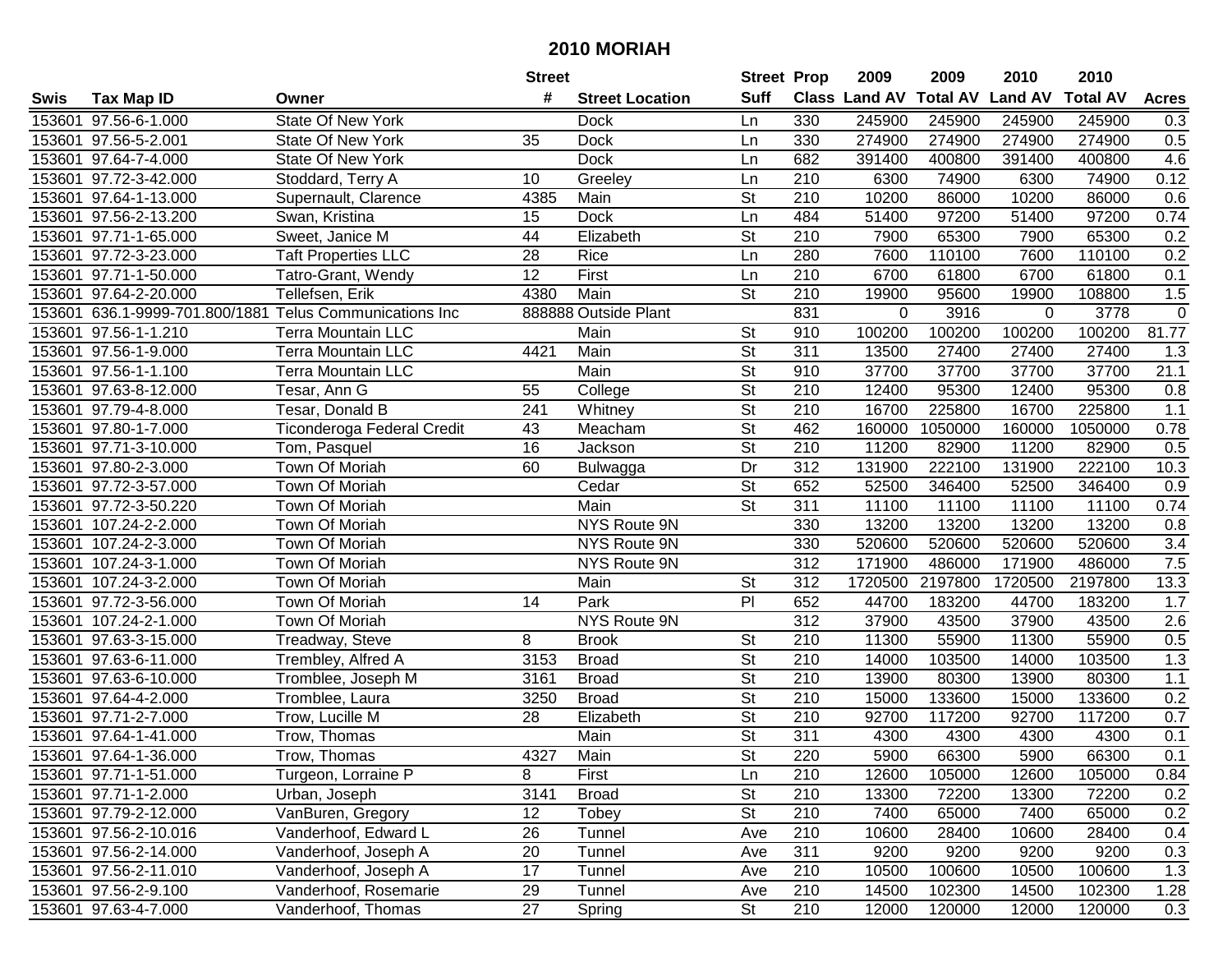|        |                                              |                              | <b>Street</b>   |                        | <b>Street Prop</b>       |                  | 2009   | 2009    | 2010                           | 2010            |                  |
|--------|----------------------------------------------|------------------------------|-----------------|------------------------|--------------------------|------------------|--------|---------|--------------------------------|-----------------|------------------|
| Swis   | <b>Tax Map ID</b>                            | Owner                        | #               | <b>Street Location</b> | <b>Suff</b>              |                  |        |         | Class Land AV Total AV Land AV | <b>Total AV</b> | <b>Acres</b>     |
| 153601 | 97.63-2-8.000                                | Vargo, Philip                | 39              | <b>Brook</b>           | $\overline{\mathsf{St}}$ | 210              | 5500   | 33000   | 5500                           | 33000           | 0.1              |
| 153601 | 97.79-4-7.000                                | Vargo, Preston               | 11              | <b>Bridge</b>          | <b>St</b>                | 210              | 10300  | 91000   | 10300                          | 91000           | 0.5              |
|        | 153601 97.72-1-11.000                        | Vaughan, Richard A           | 4293            | Main                   | St                       | 220              | 7300   | 71300   | 7300                           | 71300           | 0.3              |
|        | 153601 97.56-5-1.004                         | Velez Marina LLC             | 40              | Velez                  | Ln                       | 570              | 492000 | 610500  | 410000                         | 450000          | 10.07            |
|        | 153601 97.71-1-3.000                         | Velsini, Maria R             | 3147            | <b>Broad</b>           | $\overline{\mathsf{St}}$ | 210              | 13500  | 110800  | 13500                          | 110800          | 1.1              |
|        | 153601 97.63-3-16.000                        | Veneto, Joseph               | $\overline{12}$ | <b>Brook</b>           | $\overline{\mathsf{St}}$ | 210              | 4000   | 39500   | 4000                           | 39500           | 0.2              |
|        | 153601 97.64-1-55.120                        | Venne, Brian J               | 19              | Lewald                 | $\overline{\mathsf{St}}$ | $\overline{210}$ | 8000   | 71400   | 8000                           | 71400           | 0.55             |
|        | 153601 97.63-7-5.000                         | Venne, Laura                 | $\overline{22}$ | William                | $\overline{\mathsf{St}}$ | 210              | 8200   | 88900   | 8200                           | 88900           | 0.3              |
|        | 153601 97.64-1-52.000                        | <b>VER-NY Properties LLC</b> | 3259            | <b>Broad</b>           | $\overline{\mathsf{St}}$ | 483              | 15000  | 116400  | 15000                          | 116400          | 0.1              |
|        | 153601 97.72-3-31.000                        | Verizon New York Inc         | 4278            | Main                   | $\overline{\mathsf{St}}$ | 831              | 9000   | 51776   | 9000                           | 51776           | 0.4              |
| 153601 | 636.1-9999-631.900/1881 Verizon New York Inc |                              |                 | <b>Outside Plant</b>   |                          | 836              | 0      | 25757   | 0                              | 21907           | $\mathbf 0$      |
|        | 153601 97.79-2-13.100                        | Vickner, Michael             | $\overline{7}$  | Tobey                  | <b>St</b>                | 210              | 9300   | 59800   | 9300                           | 59800           | 0.25             |
|        | 153601 97.64-1-7.000                         | Viestenz, Jacqueline A       | 38              | Spring                 | <b>St</b>                | 210              | 44000  | 185600  | 44000                          | 185600          | $\mathbf{1}$     |
| 153601 | 97.56-1-20.000                               | Village Of Port Henry        |                 | Main                   | $\overline{\mathsf{St}}$ | $\overline{311}$ | 9000   | 9000    | 9000                           | 9000            | 0.14             |
| 153601 | 97.64-5-11.000                               | Village Of Port Henry        | 4303            | Main                   | <b>St</b>                | 652              | 33000  | 139900  | 33000                          | 139900          | 0.4              |
| 153601 | 97.80-2-2.000                                | Village of Port Henry        | 27              | Bulwagga               | Dr                       | 853              | 286300 | 9435000 | 286300                         | 9435000         | 3.25             |
| 153601 | 97.64-4-4.000                                | Village Of Port Henry        |                 | <b>Broad</b>           | St                       | 311              | 16400  | 16400   | 16400                          | 16400           | 0.3              |
| 153601 | 97.64-2-2.200                                | Village Of Port Henry        |                 | <b>Dock</b>            | Ln                       | 312              | 10800  | 12900   | 10800                          | 12900           | 0.2              |
| 153601 | 97.64-4-10.000                               | Village Of Port Henry        |                 | Main                   | $\overline{\mathsf{St}}$ | 330              | 20000  | 20000   | 20000                          | 20000           | 0.1              |
|        | 153601 97.64-2-5.000                         | Village Of Port Henry        |                 | Main                   | <b>St</b>                | 720              | 7000   | 7000    | 7000                           | 7000            | $\overline{2.2}$ |
|        | 153601 97.56-1-21.000                        | Village Of Port Henry        |                 | NYS Route 9N           |                          | 330              | 15400  | 15400   | 15400                          | 15400           | 1.55             |
|        | 153601 97.64-2-4.001                         | Village Of Port Henry        |                 | Champlain              | Dr                       | 330              | 13200  | 13200   | 13200                          | 13200           | 1.52             |
|        | 153601 97.79-1-12.000                        | Wagstaff, Gerald             | 24              | Haven                  | Ln                       | 210              | 15700  | 121200  | 15700                          | 121200          | 0.6              |
|        | 153601 97.71-2-4.000                         | Waldron, John T              | 5               | Oak                    | Ln                       | 210              | 8000   | 41000   | 8000                           | 41000           | 0.2              |
|        | 153601 97.63-4-18.000                        | Wallingford, James F         | 3231            | <b>Broad</b>           | <b>St</b>                | 210              | 7800   | 55800   | 7800                           | 55800           | 0.2              |
|        | 153601 97.64-1-57.000                        | Wang, Xian Ji                | 10              | Lewald                 | $\overline{St}$          | 210              | 8800   | 118000  | 8800                           | 118000          | 0.3              |
|        | 153601 97.64-4-9.000                         | Wang, Xian JI                | 3266            | <b>Broad</b>           | $\overline{\mathsf{St}}$ | 482              | 16700  | 196600  | 16700                          | 196600          | 0.2              |
|        | 153601 97.79-2-18.000                        | Warner, Clayton M            | 23              | Tobey                  | $\overline{\mathsf{St}}$ | 210              | 8200   | 131200  | 8200                           | 131200          | 0.3              |
|        | 153601 97.63-4-23.000                        | Weston, Monica               | 15              | Prospect               | Ave                      | 210              | 9100   | 60800   | 9100                           | 60800           | 0.3              |
|        | 153601 97.63-5-6.100                         | Whitcomb, Audra              | 8               | Spring                 | $\overline{\mathsf{St}}$ | $\overline{210}$ | 8100   | 97300   | 8100                           | 97300           | 0.18             |
|        | 153601 97.63-4-16.000                        | Wilber, Dorothy M            | 5               | Spring                 | <b>St</b>                | 220              | 7600   | 62800   | 7600                           | 62800           | 0.2              |
|        | 153601 97.64-3-18.000                        | Williams, Thomas J           | 4340            | Main                   | $\overline{\mathsf{St}}$ | 210              | 4800   | 13300   | 4800                           | 13300           | 0.1              |
| 153601 | 97.64-3-19.000                               | Williams, Thomas J           | 4342            | Main                   | <b>St</b>                | 210              | 4600   | 8300    | 4600                           | 8300            | 0.1              |
|        | 153601 97.64-1-26.000                        | Williams, Thomas L           | 4351            | Main                   | $\overline{\mathsf{St}}$ | $\overline{210}$ | 54800  | 105900  | 54800                          | 105900          | 1.1              |
|        | 153601 97.64-1-28.000                        | Williams, Thomas L           | 5               | Secluded               | Way                      | 210              | 5900   | 61700   | 5900                           | 61700           | 0.1              |
|        | 153601 97.64-2-11.000                        | Williams, Thomas L           | 4348            | Main                   | $\overline{\mathsf{St}}$ | 210              | 53500  | 84000   | 53500                          | 84000           | 1.06             |
|        | 153601 97.56-2-6.000                         | Wilson, Norman               | 4456            | Main                   | <b>St</b>                | 210              | 14200  | 93200   | 14200                          | 93200           | 1.6              |
|        | 153601 97.63-5-7.100                         | Wisell, Jack                 |                 | Spring                 | <b>St</b>                | 311              | 10200  | 10200   | 10200                          | 10200           | 0.11             |
|        | 153601 97.72-2-17.000                        | Witherbee, Linda L           | 8               | Ridge                  | Ln                       | 210              | 5600   | 78400   | 5600                           | 78400           | 0.1              |
|        | 153601 97.79-2-20.000                        | Wojewodzic, Anna             | 15              | Meacham                | <b>St</b>                | 210              | 10500  | 74700   | 10500                          | 74700           | 0.43             |
|        | 153601 97.72-3-22.000                        | Wojewodzic, Christopher T    | 32              | Rice                   | Ln                       | 210              | 7300   | 45600   | 7300                           | 45600           | 0.2              |
|        | 153601 97.79-3-3.120                         | Wojewodzic, Daniel           |                 | Meacham                | <b>St</b>                | 311              | 1100   | 1100    | 1100                           | 1100            | 0.1              |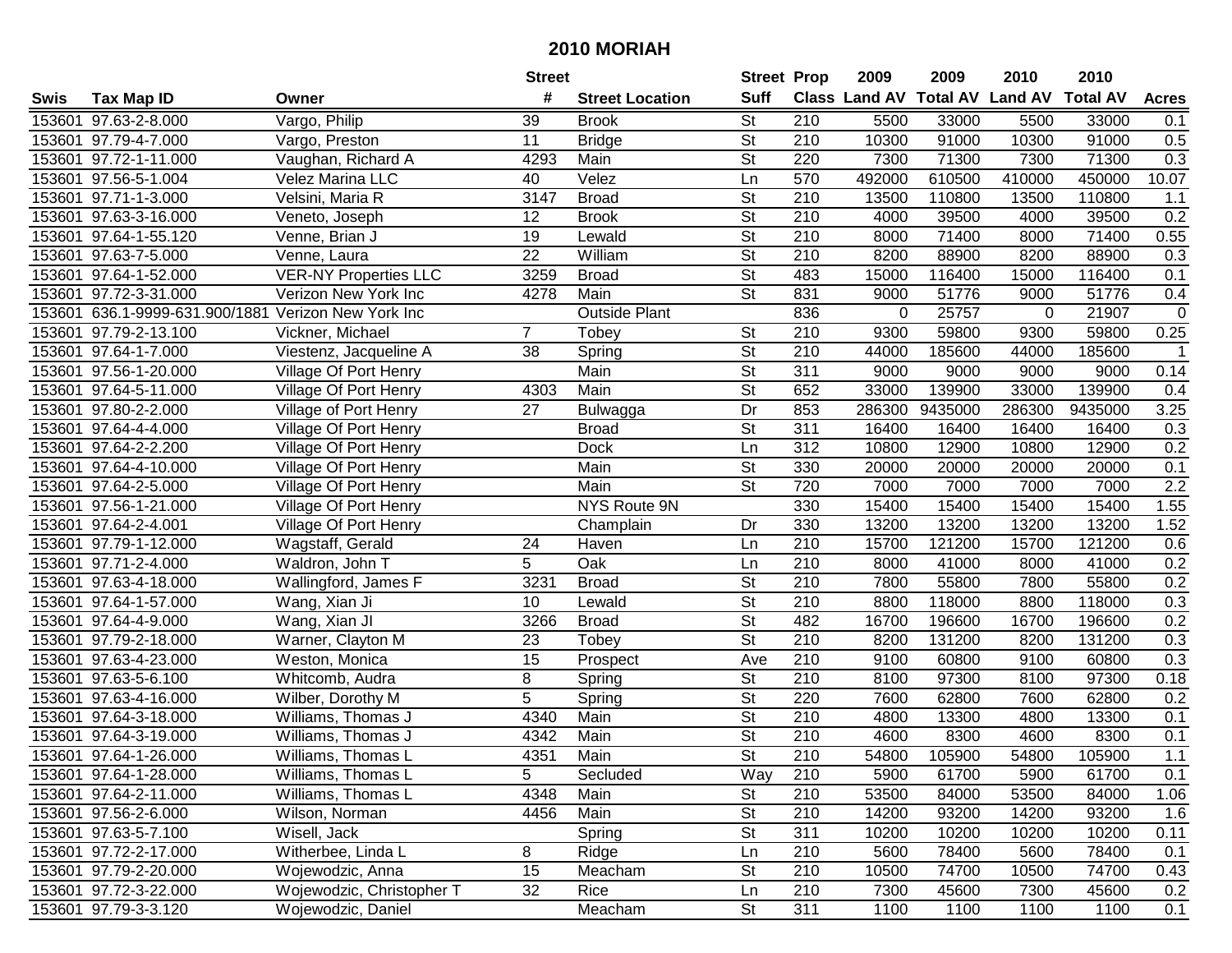|      |                        |                      | <b>Street</b>   |                        | <b>Street Prop</b>       |                  | 2009                          | 2009   | 2010           | 2010            |              |
|------|------------------------|----------------------|-----------------|------------------------|--------------------------|------------------|-------------------------------|--------|----------------|-----------------|--------------|
| Swis | <b>Tax Map ID</b>      | Owner                | #               | <b>Street Location</b> | <b>Suff</b>              |                  | <b>Class Land AV Total AV</b> |        | <b>Land AV</b> | <b>Total AV</b> | <b>Acres</b> |
|      | 153601 97.79-3-10.000  | Wojewodzic, Daniel M | 277             | Whitney                | <b>St</b>                | 210              | 10200                         | 70500  | 10200          | 70500           | 0.4          |
|      | 153601 97.79-2-14.000  | Wojewodzic, Frank P  | 9               | Tobey                  | <b>St</b>                | 210              | 11500                         | 47800  | 11500          | 47800           | 0.6          |
|      | 153601 97.79-2-22.002  | Wojewodzic, Jamie    | 31              | Tobey                  | St                       | 210              | 13300                         | 113600 | 13300          | 112100          | $\mathbf{1}$ |
|      | 153601 97.71-3-6.000   | Wojewodzic, Julia    | 21              | Jackson                | $\overline{\mathsf{St}}$ | 210              | 10500                         | 64200  | 10500          | 64200           | 0.4          |
|      | 153601 97.71-3-19.000  | Wojewodzic, Thomas   | 77              | <b>Bridge</b>          | <b>St</b>                | 210              | 11000                         | 87500  | 11000          | 87500           | 0.55         |
|      | 153601 97.71-3-21.300  | Wojewodzic, Thomas M |                 | Jackson                | $\overline{\mathsf{St}}$ | 311              | 2100                          | 2100   | 2100           | 2100            | 0.3          |
|      | 153601 97.71-3-20.000  | Wojewodzic, Thomas M | 79              | <b>Bridge</b>          | <b>St</b>                | 210              | 6300                          | 67500  | 6300           | 67500           | 0.11         |
|      | 153601 97.80-1-1.000   | Wolson, Charles      | 36              | Jackson                | $\overline{\mathsf{St}}$ | 210              | 8900                          | 80300  | 8900           | 80300           | 0.3          |
|      | 153601 97.72-1-13.000  | Woods, Alden W       | $\overline{21}$ | Grove                  | $\overline{\mathsf{St}}$ | $\overline{210}$ | 7500                          | 85200  | 7500           | 85200           | 0.2          |
|      | 153601 97.72-3-18.000  | Wyant, Cheryl A      |                 | Rice                   | Ln                       | 311              | 4900                          | 4900   | 4900           | 4900            | 0.1          |
|      | 153601 97.72-3-19.000  | Wyant, Cheryl A      | 38              | Rice                   | Ln                       | 210              | 22000                         | 86200  | 22000          | 86200           | 0.1          |
|      | 153601 97.63-2-7.000   | Young, Walter C      | 37              | <b>Brook</b>           | <b>St</b>                | 210              | 10400                         | 69900  | 10400          | 69900           | 0.4          |
|      | 153689 106.-1-19.000   | A Johnson Co         |                 | Mutton Hollow          | Rd                       | 322              | 37600                         | 37600  | 37600          | 37600           | 86.1         |
|      | 153689 106.-1-17.120   | A Johnson Co         |                 | <b>Mutton Hollow</b>   | Rd                       | 314              | 5900                          | 5900   | 5900           | 5900            | 6.1          |
|      | 153689 96.27-5-4.000   | Abare, Elizabeth J   | 32              | Harmony                | Rd                       | 210              | 6900                          | 83300  | 6900           | 83300           | 0.2          |
|      | 153689 87.15-3-12.000  | Acevedo, Alfred      | 61              | Woodall                | Way                      | 260              | 124800                        | 222500 | 124800         | 222500          | 0.75         |
|      | 153689 87.15-3-5.000   | Acevedo, Steven      | 49              | Woodall                | Way                      | 260              | 90000                         | 127600 | 90000          | 127600          | 0.16         |
|      | 153689 97.5-6-11.200   | Addis, Howard C II   | 156             | Cheney                 | Rd                       | 322              | 26600                         | 26600  | 26600          | 26600           | 11.84        |
|      | 153689 96.51-1-21.000  | Adkins, George       | 2795            | Center                 | Rd                       | 210              | 12900                         | 93600  | 12900          | 93600           | 0.92         |
|      | 153689 96.19-1-16.001  | Adkins, George A     | 372             | <b>Mutton Hollow</b>   | Rd                       | 210              | 16200                         | 37200  | 16200          | 37200           | 3.3          |
|      | 153689 97.14-1-22.100  | Aitner, Michael J    | 90              | Stone                  | <b>St</b>                | 210              | 22900                         | 91700  | 22900          | 91700           | 8.41         |
|      | 153689 96.28-2-6.000   | Aitner, Michael J    |                 | Champlain              | Dr                       | 311              | 9400                          | 9400   | 9400           | 9400            | 0.2          |
|      | 153689 96.27-2-24.000  | Alexander, Bonita    | 12              | Harmony                | Rd                       | 210              | 7400                          | 73000  | 7400           | 73000           | 0.2          |
|      | 153689 96.19-1-1.120   | Alger, Dianna J      | 311             | Windy Hill             | Rd                       | 210              | 29000                         | 137700 | 29000          | 137700          | 8.51         |
|      | 153689 96.20-4-32.200  | Alia, Kim M          | 2554            | Moriah                 | Rd                       | 270              | 13700                         | 28200  | 13700          | 28200           | 1.14         |
|      | 153689 96.20-2-7.000   | Allen Jay            | 657             | <b>Tarbell Hill</b>    | Rd                       | 210              | 10400                         | 82500  | 10400          | 82500           | 0.54         |
|      | 153689 86.73-2-1.000   | Allen, Adel A        | 523             | <b>Dalton Hill</b>     | Rd                       | 210              | 13400                         | 104600 | 13400          | 104600          | 1.37         |
|      | 153689 96.20-3-7.120   | Allen, Daryl W       | 584             | Windy Hill             | Rd                       | 210              | 11300                         | 43600  | 11300          | 43600           | 0.58         |
|      | 153689 96.2-1-66.122   | Allen, David J       | 228             | Witherbee              | Rd                       | 240              | 27400                         | 175600 | 27400          | 175600          | 15.69        |
|      | 153689 96.2-1-66.121   | Allen, David L       | 232             | Witherbee              | Rd                       | 240              | 28440                         | 189500 | 28440          | 189500          | 17.26        |
|      | 153689 96.20-4-5.000   | Allen, Douglas S     | 624             | <b>Tarbell Hill</b>    | Rd                       | $\overline{210}$ | 10800                         | 42700  | 10800          | 42700           | 0.44         |
|      | 153689 86.3-1-37.000   | Allen, Douglas S     | 543             | Silver Hill            | Rd                       | 210              | 15300                         | 117100 | 15300          | 117100          | 2.7          |
|      | 153689 97.17-6-41.100  | Allen, Edward D      | 293             | Fisk                   | Rd                       | 270              | 25200                         | 25200  | 25200          | 42300           | 24.5         |
|      | 153689 97.17-6-40.000  | Allen, Edward F      | 285             | Fisk                   | Rd                       | $\overline{210}$ | 17300                         | 118500 | 17300          | 118500          | 4.25         |
|      | 153689 86.82-5-17.001  | Allen, Gary          | 8               | Foote                  | <b>St</b>                | 210              | 9800                          | 94000  | 9800           | 94000           | 0.4          |
|      | 153689 86.82-6-4.100   | Allen, Gary E Jr     | 86              | Joyce                  | Rd                       | 240              | 44500                         | 119000 | 44500          | 119000          | 27.52        |
|      | 153689 86.66-1-9.000/1 | Allen, John          | 3285            | <b>Fisher Hill</b>     | Rd                       | 210              | 0                             | 61100  | 0              | 61100           | 0            |
|      | 153689 86.66-1-9.000   | Allen, John F        | 3293            | <b>Fisher Hill</b>     | Rd                       | 280              | 12700                         | 76900  | 12700          | 76900           | 1.6          |
|      | 153689 86.82-5-3.000   | Allen, Michael P     | 40              | Wall                   | <b>St</b>                | 210              | 9400                          | 60500  | 9400           | 60500           | 0.4          |
|      | 153689 96.2-1-10.400   | Allen, Michael P     | 28              | Silver Hill            | Rd                       | 210              | 13200                         | 77800  | 13200          | 77800           | 1            |
|      | 153689 86.75-1-1.000   | Allen, Patricia      | 3239            | <b>Fisher Hill</b>     | Rd                       | 210              | 16800                         | 59200  | 16800          | 59200           | 3.7          |
|      | 153689 86.74-5-3.000   | Allen, Robert J      |                 | Maple                  | Ln                       | 311              | 4400                          | 4400   | 4400           | 4400            | 0.3          |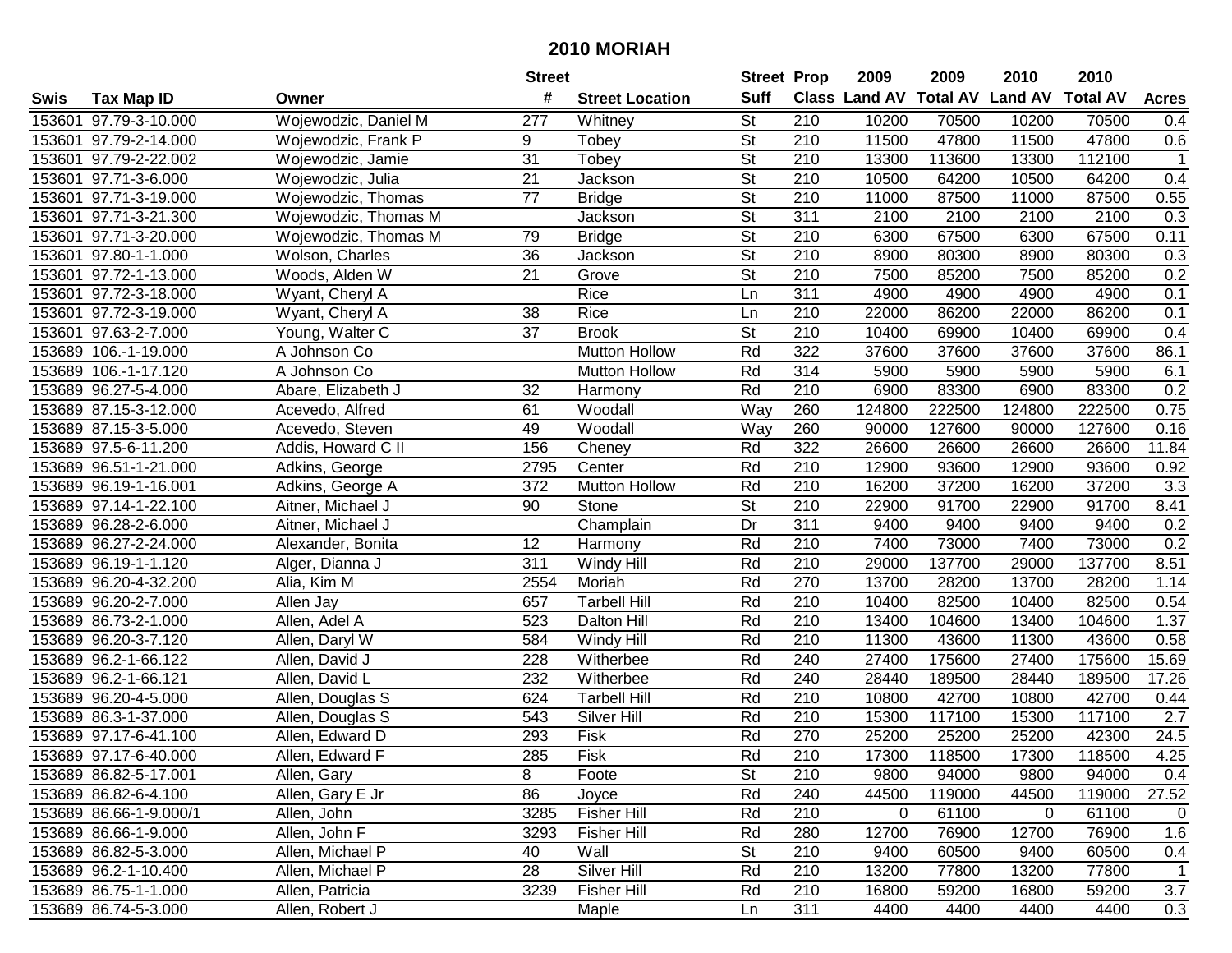|      |                       |                                                         | <b>Street</b>    |                        | <b>Street Prop</b>       |                  | 2009                          | 2009   | 2010           | 2010            |                  |
|------|-----------------------|---------------------------------------------------------|------------------|------------------------|--------------------------|------------------|-------------------------------|--------|----------------|-----------------|------------------|
| Swis | <b>Tax Map ID</b>     | Owner                                                   | #                | <b>Street Location</b> | <b>Suff</b>              |                  | <b>Class Land AV Total AV</b> |        | <b>Land AV</b> | <b>Total AV</b> | <b>Acres</b>     |
|      | 153689 86.74-5-4.000  | Allen, Robert J                                         | 3245             | <b>Fisher Hill</b>     | Rd                       | 210              | 10500                         | 112300 | 10500          | 112300          | 0.4              |
|      | 153689 96.3-1-59.000  | Allen, Sandra A                                         | 1845             | <b>Ensign Pond</b>     | Rd                       | 210              | 14000                         | 40100  | 14000          | 40100           | 1.3              |
|      | 153689 86.82-4-6.000  | Allen, Shirley T                                        | 5                | Foote                  | <b>St</b>                | 210              | 8600                          | 51600  | 8600           | 51600           | 0.2              |
|      | 153689 96.1-1-5.200   | Allen, Steven                                           | $\overline{327}$ | Silver Hill            | Rd                       | 210              | 20500                         | 107000 | 20500          | 107000          | 9.9              |
|      | 153689 97.17-2-12.000 | Allen, Terry L                                          | 3126             | <b>Broad</b>           | <b>St</b>                | 210              | 9600                          | 53200  | 9600           | 53200           | 0.4              |
|      | 153689 96.20-3-17.000 | Allen, Thomas A                                         | 2569             | Moriah                 | Rd                       | 210              | 15000                         | 71200  | 15000          | 71200           | $\overline{2.3}$ |
|      | 153689 96.2-1-2.120   | Allen, Tony J                                           | 82               | Silver Hill            | Rd                       | 210              | 22900                         | 138800 | 22900          | 138800          | 8.06             |
|      | 153689 86.74-6-6.000  | Allen, William                                          | $\overline{39}$  | Wall                   | $\overline{\mathsf{St}}$ | $\overline{210}$ | 8000                          | 62500  | 8000           | 62500           | 0.2              |
|      | 153689 96.2-1-19.310  | Allen, William J Jr                                     | 582              | Switchback             | Rd                       | 210              | 8300                          | 72300  | 8300           | 72300           | 0.82             |
|      | 153689 96.2-1-19.320  | Allen, William Jr                                       | 94               | Pilfershire            | Rd                       | 210              | 10700                         | 107000 | 10700          | 107000          | 0.82             |
|      | 153689 96.3-1-50.100  | Amy Hill LLC                                            |                  | Ensign Pond            | Rd                       | 322              | 99900                         | 99900  | 99900          | 99900           | 130.76           |
|      | 153689 106.2-1-42.000 | Anderson Charles R Jr                                   | 194              | <b>Fairy Lake</b>      | Rd                       | 240              | 34900                         | 132600 | 34900          | 132600          | 16.8             |
|      | 153689 97.17-6-12.000 | Anderson, George                                        | 222              | Fisk                   | Rd                       | 210              | 19300                         | 255900 | 19300          | 255900          | 2.76             |
|      | 153689 96.51-1-15.000 | Anderson, Kenneth L Jr                                  | 2624             | Ensign Pond            | Rd                       | 210              | 14200                         | 82000  | 14200          | 82000           | 1.4              |
|      | 153689 96.15-1-9.110  | Anderson, Robert W                                      |                  | <b>Ensign Pond</b>     | Rd                       | 322              | 11700                         | 11700  | 11700          | 11700           | 10.7             |
|      | 153689 87.49-1-24.000 | Anderson, Thomas D                                      | 153              | Mullen Bay             | Ln                       | 210              | 154500                        | 305000 | 154500         | 305000          | 0.47             |
|      | 153689 96.19-1-25.033 | Anderson, Thomas D                                      | 304              | Windy Hill             | Rd                       | 210              | 13200                         | 55000  | 13200          | 55000           | -1               |
|      | 153689 97.14-1-11.000 | Anderson, Willard                                       | 16               | Pumphouse              | Ln                       | 210              | 13500                         | 47100  | 13500          | 47100           | $\mathbf 1$      |
|      | 153689 96.20-2-14.000 | Angier, Phillip                                         | 631              | Tarbell Hill           | Rd                       | 220              | 9100                          | 90000  | 9100           | 90000           | 0.3              |
|      | 153689 86.58-1-10.000 | Anson Danielle M                                        | 3389             | <b>Fisher Hill</b>     | Rd                       | 210              | 13200                         | 133200 | 13200          | 133200          | $\mathbf{1}$     |
|      | 153689 86.66-1-5.100  | Anson Danielle M                                        |                  | <b>Fisher Hill</b>     | Rd                       | 314              | 1900                          | 1900   | 1900           | 1900            | 0.27             |
|      | 153689 86.58-1-12.200 | Anson Danielle M                                        | 3384             | <b>Fisher Hill</b>     | Rd                       | 220              | 7700                          | 89600  | 7700           | 89600           | 0.15             |
|      | 153689 86.58-1-8.300  | Anson, Jamie F                                          |                  | <b>Fisher Hill</b>     | Rd                       | 322              | 22100                         | 22100  | 22100          | 22100           | 15               |
|      | 153689 86.58-1-1.000  | Anson, Jamie F                                          |                  | <b>Fisher Hill</b>     | Rd                       | 330              | 800                           | 800    | 800            | 800             | 0.3              |
|      | 153689 86.58-1-2.000  | Anson, Jamie F                                          | 3379             | <b>Fisher Hill</b>     | Rd                       | 210              | 8900                          | 64600  | 8900           | 75300           | 0.3              |
|      | 153689 96.52-1-2.100  | Antonetti, Jeffrey                                      | 46               | <b>Titus</b>           | Rd                       | 240              | 54200                         | 109400 | 54200          | 109400          | 68.4             |
|      | 153689 86.81-1-22.000 | Anwar, Khurshid                                         | 33               | Wasson                 | $\overline{\mathsf{St}}$ | 210              | 8600                          | 30700  | 8600           | 30700           | 0.3              |
|      | 153689 86.82-1-6.000  | Armstrong, Amy                                          | 371              | Witherbee              | Rd                       | 210              | 5300                          | 32100  | 5300           | 32100           | 0.2              |
|      | 153689 86.75-4-6.300  | Armstrong, Matthew                                      |                  | <b>Broad</b>           | $\overline{\mathsf{St}}$ | 311              | 2900                          | 2900   | 2900           | 2900            | 0.46             |
|      | 153689 86.66-1-1.000  | Armstrong, Robert S                                     | 3371             | <b>Fisher Hill</b>     | Rd                       | $\overline{210}$ | 16800                         | 72700  | 16800          | 72700           | 3.8              |
|      | 153689 96.28-3-14.003 | Armstrong, William F                                    | 52               | Champlain              | Dr                       | $\overline{210}$ | 19700                         | 83000  | 19700          | 83000           | 1.3              |
|      | 153689 86.74-4-4.000  | Arno, Charles R                                         | 56               | Curtis                 | Ln                       | 210              | 13800                         | 89900  | 13800          | 89900           | $\mathbf{1}$     |
|      | 153689 86.74-6-10.000 | Arno, Charles R Sr                                      | $\overline{57}$  | Wall                   | $\overline{\mathsf{St}}$ | $\overline{210}$ | 13900                         | 76100  | 13900          | 76100           | 1.2              |
|      | 153689 96.16-2-59.000 | Arthur, Paul J                                          | 226              | Furnace                | Rd                       | 270              | 11500                         | 34900  | 11500          | 34900           | 0.7              |
|      | 153689 96.16-2-8.302  | Arthur, Paul J                                          | 20               | Spruce                 | Way                      | 210              | 21900                         | 115900 | 21900          | 115900          | 4.32             |
|      | 153689 86.83-1-8.000  | Artus, Gertrude                                         | 144              | Joyce                  | Rd                       | 210              | 12100                         | 58200  | 12100          | 58200           | 0.7              |
|      | 153689 87.49-1-23.000 | Asciutto, Gary                                          | 8                | Association            | Way                      | 260              | 11500                         | 43200  | 11500          | 43200           | 0.04             |
|      | 153689 97.17-5-5.000  | Ashline, Michael                                        | 139              | Whitney                | <b>St</b>                | 210              | 15300                         | 163300 | 15300          | 163300          | 2.66             |
|      | 153689 86.81-3-7.000  | Ashline, Sally M                                        | 32               | Lamos                  | Ln                       | 210              | 6600                          | 31400  | 6600           | 31400           | 0.1              |
|      |                       | 153689 636.89-9999-601.700/188 AT&T Communications Inc  |                  | <b>Outside Plant</b>   |                          | 836              | 0                             | 106264 | 0              | 89358           | 0                |
|      |                       | 153689 636.89-9999-601.700/188. AT&T Communications Inc |                  | <b>Outside Plant</b>   |                          | 836              | 0                             | 1073   | 0              | 903             | $\overline{0}$   |
|      | 153689 96.15-1-17.000 | Atchley, Ted M Sr                                       | 60               | Furnace                | Rd                       | 210              | 13100                         | 74900  | 13100          | 74900           | $\mathbf{1}$     |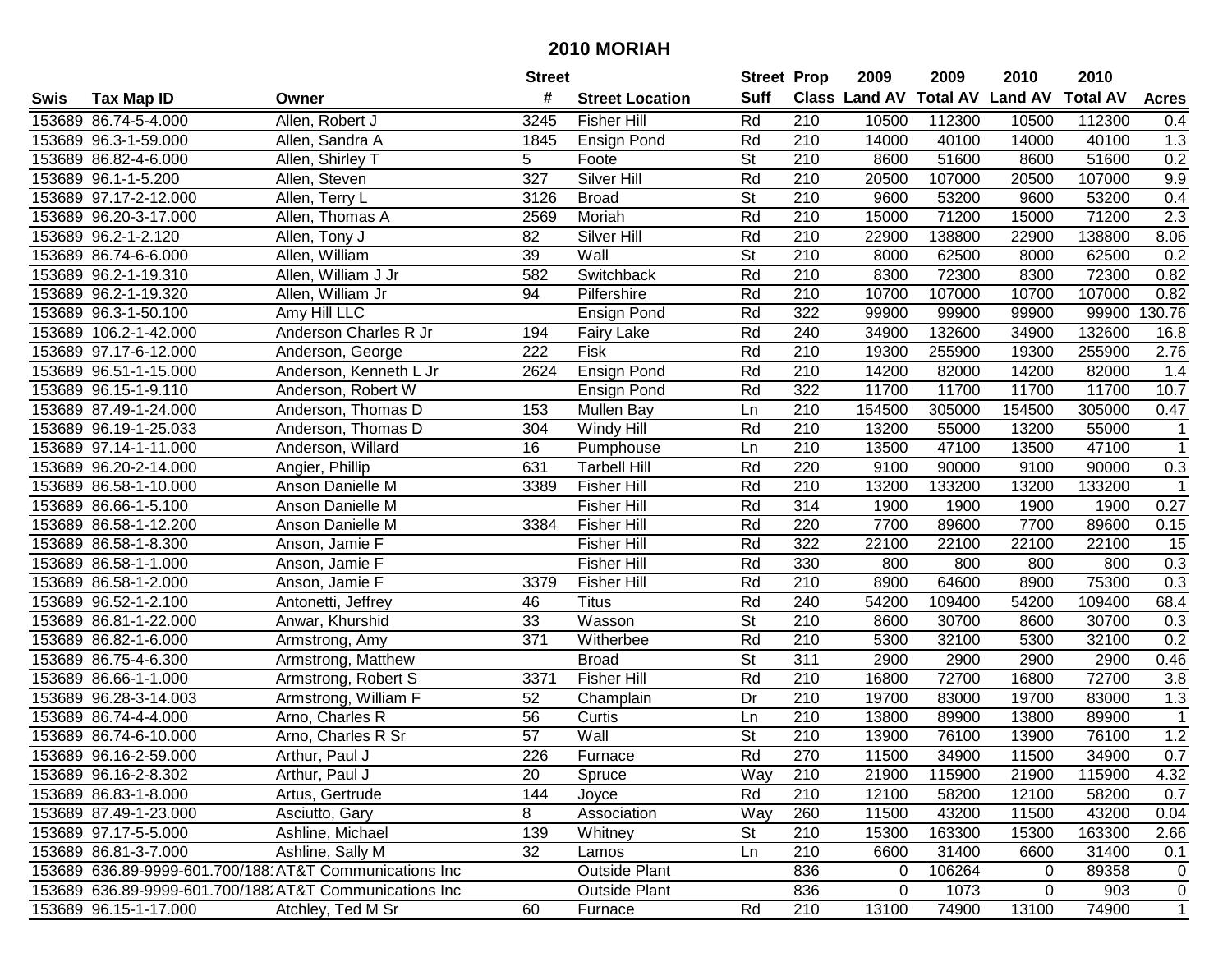|      |                       |                       | <b>Street</b> |                        | <b>Street Prop</b> |                  | 2009                 | 2009   | 2010                    | 2010            |                   |
|------|-----------------------|-----------------------|---------------|------------------------|--------------------|------------------|----------------------|--------|-------------------------|-----------------|-------------------|
| Swis | <b>Tax Map ID</b>     | Owner                 | #             | <b>Street Location</b> | <b>Suff</b>        |                  | <b>Class Land AV</b> |        | <b>Total AV Land AV</b> | <b>Total AV</b> | <b>Acres</b>      |
|      | 153689 97.17-6-26.000 | Aurilio, John T       |               | Fisk                   | Rd                 | 314              | 12200                | 12200  | 12200                   | 12200           | 2.31              |
|      | 153689 97.17-6-25.000 | Aurilio, John T       | 147           | Fisk                   | Rd                 | 270              | 13200                | 24300  | 13200                   | 24300           | $\mathbf{1}$      |
|      | 153689 96.3-1-25.000  | Aurilio, Thomas E     | 6             | Crowfoot               | Rd                 | 210              | 13200                | 55200  | 13200                   | 55200           | $\mathbf{1}$      |
|      | 153689 96.16-2-25.000 | Aurilio, Thomas M     |               | Plank                  | Rd                 | 311              | 29500                | 29500  | 29500                   | 29500           | 25.5              |
|      | 153689 96.20-3-15.000 | Austin, Scott J       | 2577          | Moriah                 | Rd                 | 210              | 9300                 | 58300  | 9300                    | 58300           | 0.3               |
|      | 153689 86.3-1-42.000  | Avery, Edward N       | 490           | Silver Hill            | Rd                 | 210              | 16000                | 40000  | 16000                   | 40000           | 1.6               |
|      | 153689 96.2-1-66.110  | <b>Azaert Douglas</b> |               | Witherbee              | Rd                 | 322              | 57600                | 57600  | 57600                   | 57600           | 63.7              |
|      | 153689 97.17-6-33.000 | Badger, Michael D     | 231           | Fisk                   | Rd                 | 240              | 29900                | 149400 | 29900                   | 149400          | 19.33             |
|      | 153689 106.-1-27.000  | Bailey, Henry H Jr    |               | <b>Mutton Hollow</b>   | Rd                 | 322              | 25800                | 25800  | 25800                   | 25800           | 59                |
|      | 153689 106.-1-26.000  | Bailey, Henry H Jr    |               | <b>Mutton Hollow</b>   | Rd                 | 322              | 39100                | 39100  | 39100                   | 39100           | 89.4              |
|      | 153689 96.28-2-12.000 | Baird M William       | 63            | Champlain              | Dr                 | 210              | 9400                 | 102600 | 9400                    | 102600          | 0.3               |
|      | 153689 97.10-1-5.000  | Baird, William J      |               | NYS Route 9N           |                    | 314              | 9000                 | 9000   | 9000                    | 9000            | 0.3               |
|      | 153689 97.10-1-7.000  | Baird, William J      |               | NYS Route 9N           |                    | 314              | 25000                | 25000  | 25000                   | 25000           | 7.6               |
|      | 153689 87.11-2-12.000 | Baird, William J      |               | NYS Route 9N           |                    | 312              | 66000                | 77600  | 66000                   | 77600           | 0.2               |
|      | 153689 97.10-1-12.000 | Baird, William J      | 258           | Elk Inn                | Rd                 | 240              | 41900                | 162100 | 41900                   | 162100          | 37.5              |
|      | 153689 96.16-2-34.000 | Baird, William M      | 2618          | Center                 | Rd                 | 210              | 10400                | 83100  | 10400                   | 83100           | 0.47              |
|      | 153689 96.1-1-13.000  | Baker, Adele L        | 272           | Chipmunk               | Ln                 | 270              | 30800                | 42000  | 30800                   | 42000           | 23.4              |
|      | 153689 96.20-1-6.000  | Baker, Donald         | 2589          | Center                 | Rd                 | 210              | 8800                 | 86600  | 8800                    | 86600           | 0.3               |
|      | 153689 96.16-2-19.000 | Baker, Donald         |               | Center                 | Rd                 | 311              | 8000                 | 8000   | 8000                    | 8000            | 0.4               |
|      | 153689 96.15-1-20.110 | Baker, Eric           | 52            | Turner Hill            | Way                | 240              | 28300                | 130900 | 28300                   | 130900          | 18.8              |
|      | 153689 97.13-4-3.200  | Baker, George A Jr    |               | Dugway                 | Rd                 | 311              | 8000                 | 8000   | 8000                    | 8000            | 0.35              |
|      | 153689 96.16-2-20.000 | Baker, James M        | 2688          | Center                 | Rd                 | 210              | 10500                | 98100  | 10500                   | 98100           | 0.4               |
|      | 153689 96.3-1-2.200   | Baker, James M        | 454           | Crowfoot               | Rd                 | 312              | 9500                 | 21200  | 9500                    | 21200           | 0.1               |
|      | 153689 97.13-4-3.100  | Baker, Michael        | 2974          | Dugway                 | Rd                 | 210              | 23000                | 82900  | 23000                   | 82900           | $\overline{1}$    |
|      | 153689 96.20-3-6.100  | Baker, Rebecca J      |               | Windy Hill             | Rd                 | $\overline{311}$ | 3900                 | 3900   | 3900                    | 3900            | $\overline{5.48}$ |
|      | 153689 96.20-3-6.210  | Baker, Rebecca J      | 556           | Windy Hill             | Rd                 | 210              | 18300                | 93100  | 18300                   | 93100           | $\overline{5}$    |
|      | 153689 96.1-1-15.000  | Baker, Rebecca J      | 279           | Chipmunk               | Ln                 | 270              | 8800                 | 13900  | 8800                    | 13900           | 0.63              |
|      | 153689 87.15-1-10.000 | Baker, Rexford W C    |               | NYS Route 9N           |                    | 314              | 7000                 | 7000   | 7000                    | 7000            | 0.68              |
|      | 153689 87.4-1-2.300   | Baker, Rexford W C    |               | NYS Route 9N           |                    | 322              | 10000                | 10000  | 10000                   | 10000           | 12.04             |
|      | 153689 96.3-1-5.003   | Baker, Rexford WC     | 438           | Crowfoot               | Rd                 | 210              | 47400                | 86000  | 47400                   | 86000           | 1.44              |
|      | 153689 97.10-1-6.400  | Baker, Rexford WC     |               | NYS Route 9N           |                    | 910              | 1000                 | 1000   | 1000                    | 1000            | 0.42              |
|      | 153689 97.10-1-6.300  | Baker, Rexford WC     |               | NYS Route 9N           |                    | 910              | 1400                 | 1400   | 1400                    | 1400            | 1.1               |
|      | 153689 96.3-1-3.000   | Baker, Rhonda         | 464           | Crowfoot               | Rd                 | 260              | 29300                | 70500  | 29300                   | 70500           | 0.4               |
|      | 153689 96.3-1-11.000  | Baker, Richard        | 413           | Crowfoot               | Rd                 | 260              | 59500                | 78500  | 59500                   | 78500           | 0.7               |
|      | 153689 96.3-1-52.000  | Baker, Richard L      | 2123          | <b>Ensign Pond</b>     | Rd                 | 240              | 101000               | 151300 | 101000                  | 151300          | 105               |
|      | 153689 106.4-2-20.100 | Baker, Rita A         | 1953          | Moriah                 | Rd                 | 240              | 37000                | 130200 | 37000                   | 130200          | 28.9              |
|      | 153689 96.15-1-20.220 | Baker, Ronald         |               | Furnace                | Rd                 | 910              | 2200                 | 2200   | 2200                    | 2200            | 5                 |
|      | 153689 96.15-1-18.000 | Baker, Ronald         | 74            | Furnace                | Rd                 | 240              | 23300                | 111200 | 23300                   | 111200          | 12.9              |
|      | 153689 96.3-1-6.001   | Baker, Ronald F       | 408           | Crowfoot               | Rd                 | 312              | 7700                 | 60800  | 7700                    | 60800           | 0.22              |
|      | 153689 96.3-1-2.111   | Baker, Ronald F       | 450           | Crowfoot               | Rd                 | 312              | 41900                | 65400  | 41900                   | 65400           | 25.56             |
|      | 153689 96.3-1-7.000   | Baker, Ronald F       | 436           | Crowfoot               | Rd                 | 260              | 38500                | 54600  | 38500                   | 54600           | 0.4               |
|      | 153689 96.2-1-59.000  | Baker, Ronald J       | 66            | Witherbee              | Rd                 | 210              | 5400                 | 25800  | 5400                    | 25800           | 0.1               |
|      |                       |                       |               |                        |                    |                  |                      |        |                         |                 |                   |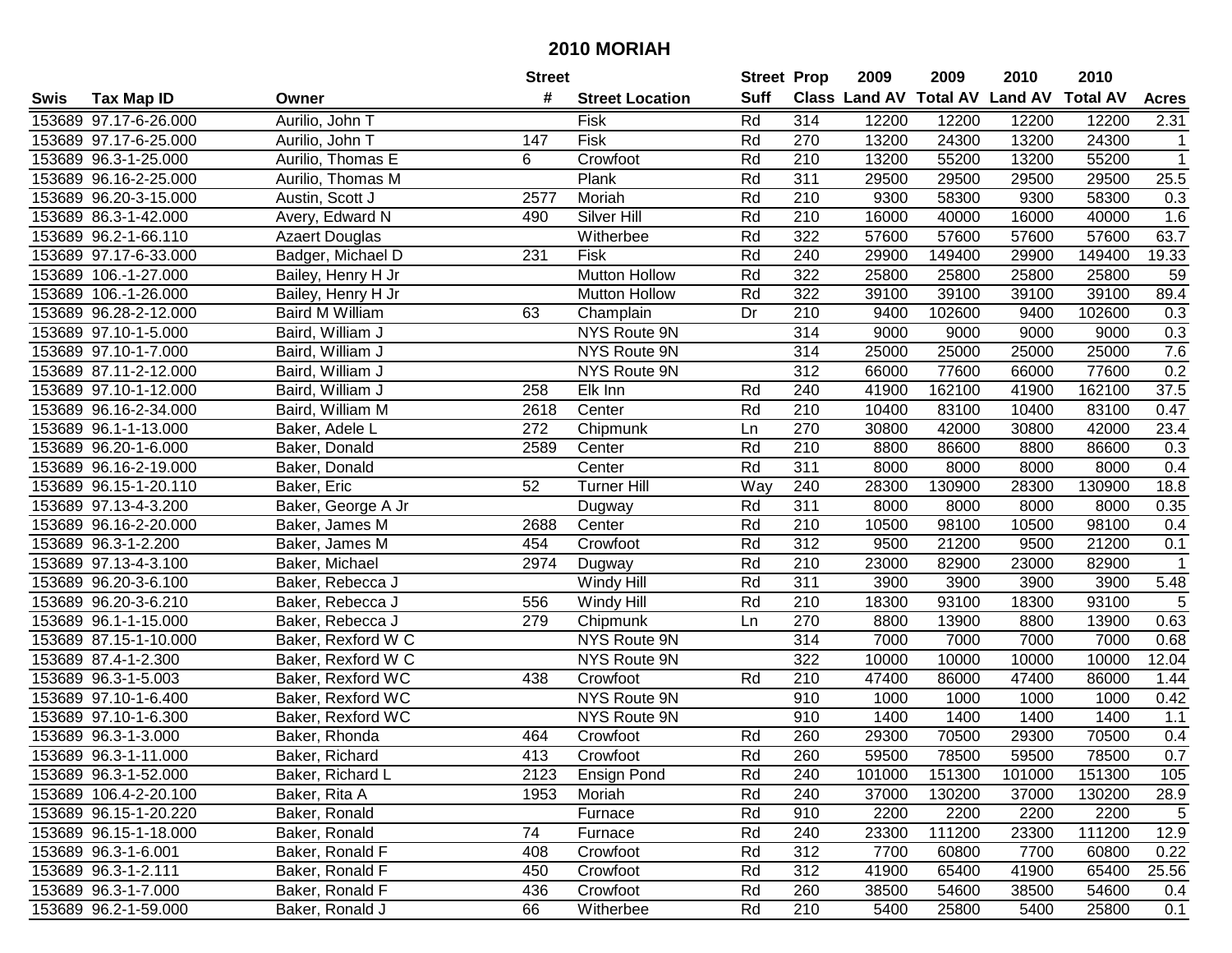|      |                        |                                                        | <b>Street</b> |                        | <b>Street Prop</b>       |     | 2009                          | 2009   | 2010           | 2010            |                  |
|------|------------------------|--------------------------------------------------------|---------------|------------------------|--------------------------|-----|-------------------------------|--------|----------------|-----------------|------------------|
| Swis | <b>Tax Map ID</b>      | Owner                                                  | #             | <b>Street Location</b> | <b>Suff</b>              |     | <b>Class Land AV Total AV</b> |        | <b>Land AV</b> | <b>Total AV</b> | <b>Acres</b>     |
|      | 153689 96.2-1-60.000   | Baker, Ronald J                                        | 70            | Witherbee              | Rd                       | 210 | 11400                         | 65000  | 11400          | 65000           | 0.7              |
|      | 153689 96.15-1-20.140  | Baker, Ronald R                                        | 42            | Furnace                | Rd                       | 240 | 26400                         | 177500 | 26400          | 177500          | 20               |
|      | 153689 96.3-1-46.100   | Baker, Russell J                                       | 63            | Windy Hill             | Rd                       | 240 | 44600                         | 88100  | 44600          | 88100           | 42.13            |
|      | 153689 107.3-1-4.000   | Baker, Thomas                                          | 125           | Lang                   | Rd                       | 210 | 10000                         | 102400 | 10000          | 102400          | 0.5              |
|      | 153689 97.17-4-3.002   | Baker, Thomas A                                        | 17            | Lake View              | Ave                      | 210 | 20100                         | 66200  | 20100          | 66200           | 5.8              |
|      | 153689 97.17-4-4.000   | Baker, Thomas A                                        | 19            | Lake View              | Ave                      | 210 | 5700                          | 76300  | 5700           | 76300           | 0.1              |
|      | 153689 107.3-1-3.000   | Baker, Thomas R                                        | 117           | Lang                   | Rd                       | 210 | 16200                         | 52600  | 16200          | 52600           | $\overline{3.3}$ |
|      | 153689 97.9-1-14.000   | Baker, Willard J                                       |               | Switchback             | Rd                       | 314 |                               |        | 15000          | 15000           | 6.88             |
|      | 153689 97.17-2-10.000  | Baldwin, John R                                        | 3134          | <b>Broad</b>           | $\overline{\mathsf{St}}$ | 280 | 10700                         | 111900 | 10700          | 111900          | 0.5              |
|      | 153689 86.82-2-7.000   | Baldwin, Linda                                         | 352           | Witherbee              | Rd                       | 210 | 7700                          | 43200  | 7700           | 43200           | 0.2              |
|      | 153689 86.83-1-4.000   | Baldwin, William                                       | 78            | Wall                   | St                       | 210 | 13300                         | 60600  | 13300          | 60600           | 0.9              |
|      | 153689 86.83-1-3.000   | Baldwin, William                                       |               | Wall                   | St                       | 312 | 5000                          | 11500  | 5000           | 11500           | 0.1              |
|      | 153689 97.6-1-19.000   | Bame, Ronald                                           |               | NYS Route 9N           |                          | 314 | 4400                          | 4400   | 4400           | 4400            | 2.3              |
|      | 153689 87.49-1-20.000  | Baran, Michael E                                       | 14            | Association            | Way                      | 260 | 12300                         | 43900  | 12300          | 43900           | 0.05             |
|      | 153689 87.49-1-19.000  | Baran, Stephen G                                       | 16            | Association            | Way                      | 260 | 11000                         | 39300  | 11000          | 39300           | 0.05             |
|      | 153689 96.16-2-15.000  | Barrows, Steven J                                      | 2714          | Center                 | Rd                       | 210 | 8900                          | 122100 | 8900           | 122100          | 0.3              |
|      | 153689 96.20-3-31.000  | Barton, Joan E                                         | 2517          | Moriah                 | Rd                       | 210 | 13000                         | 85800  | 13000          | 85800           | 0.88             |
|      | 153689 86.83-4-4.000   | Batterson, Jonnie                                      | 3126          | Plank                  | Rd                       | 210 | 9100                          | 81600  | 9100           | 81600           | 0.2              |
|      | 153689 96.27-3-10.000  | Bauer Kevin L                                          | 5             | Liberty                | $\overline{\mathsf{St}}$ | 210 | 7500                          | 67000  | 7500           | 67000           | 0.2              |
|      | 153689 97.14-1-20.000  | Bautista, Ramon                                        | 109           | Stone                  | St                       | 210 | 9400                          | 27000  | 9400           | 27000           | 0.4              |
|      | 153689 87.15-1-5.000   | Baxter, Loretta                                        | 5068          | NYS Route 9N           |                          | 210 | 22600                         | 115600 | 22600          | 115600          | 4.6              |
|      |                        | 153689 636.89-9999-713.000/188 BCE Nexxia Corporation  |               | 888888 Outside Plant   |                          | 836 | $\overline{0}$                | 143366 | 0              | 135878          | $\pmb{0}$        |
|      |                        | 153689 636.89-9999-713.000/188. BCE Nexxia Corporation |               | 888888 Outside Plant   |                          | 836 | 0                             | 4480   | 0              | 4246            | $\overline{0}$   |
|      |                        | 153689 636.89-9999-713.000/188 BCE Nexxia Corporation  |               | 888888 Outside Plant   |                          | 836 | 0                             | 1493   | $\Omega$       | 1415            | $\mathbf 0$      |
|      | 153689 107.6-2-21.000  | Beaubriand, James                                      | 4017          | NYS Route 9N           |                          | 210 | 22000                         | 77500  | 22000          | 77500           | 0.2              |
|      | 153689 107.6-2-20.000  | Beaubriand, James                                      | 4021          | NYS Route 9N           |                          | 260 | 34900                         | 54900  | 34900          | 54900           | 0.6              |
|      | 153689 86.3-1-63.000   | Bednarz, Michael J                                     | 1495          | Tracy                  | Rd                       | 270 | 13700                         | 26800  | 13700          | 26800           | 1.4              |
|      | 153689 86.74-6-9.100   | Bednarz, Pamela                                        | 51            | Wall                   | St                       | 210 | 11200                         | 64800  | 11200          | 64800           | 0.55             |
|      | 153689 107.3-1-14.000  | Bedneau, Lawrence                                      |               | Lang                   | Rd                       | 322 | 58200                         | 58200  | 58200          | 58200           | 37.9             |
|      | 153689 106.2-1-25.100  | Beebe, Anna                                            |               | Moriah                 | Rd                       | 120 | 37900                         | 37900  | 37900          | 37900           | 33.39            |
|      | 153689 107.5-1-6.000   | Beebe, Anna                                            | 139           | Edgemont               | Rd                       | 314 | 2700                          | 2700   | 2700           | 2700            | 0.2              |
|      | 153689 107.5-1-7.000   | Beebe, Anna                                            |               | Edgemont               | Rd                       | 312 | 12800                         | 14400  | 14000          | 16400           | 12.6             |
|      | 153689 107.5-1-9.000   | Beebe, Anna                                            |               | Edgemont               | Rd                       | 120 | 36600                         | 36600  | 36600          | 36600           | 40.3             |
|      | 153689 107.5-1-10.000  | Beebe, Anna                                            |               | Fisk                   | Rd                       | 322 | 8900                          | 8900   | 8900           | 8900            | 12.2             |
|      | 153689 107.5-2-16.000  | Beebe, Bernard                                         |               | Edgemont               | Rd                       | 314 | 400                           | 400    | 400            | 400             | 0.4              |
|      | 153689 107.10-2-14.000 | Beebe, Bernard                                         |               | NYS Route 9N           |                          | 314 | 1300                          | 1300   | 1300           | 1300            | 9.2              |
|      | 153689 107.3-1-8.000   | Beebe, Bernard                                         |               | NYS Route 9N           |                          | 910 | 51800                         | 51800  | 51800          | 51800           | 127.4            |
|      | 153689 107.3-1-7.000   | Beebe, Bernard                                         |               | Lang                   | Rd                       | 322 | 22400                         | 22400  | 22400          | 22400           | 40.7             |
|      | 153689 107.3-1-16.000  | Beebe, Bernard C                                       |               | Lang                   | Rd                       | 910 | 84400                         | 84400  | 84400          | 84400           | 192.3            |
|      | 153689 107.1-1-12.000  | Beebe, Bernard C                                       |               | Edgemont               | Rd                       | 110 | 46900                         | 79600  | 46900          | 79600           | 59.6             |
|      | 153689 106.2-1-30.000  | Beebe, Bernard C                                       |               | Moriah                 | Rd                       | 322 | 32700                         | 32700  | 32700          | 32700           | 32.53            |
|      | 153689 107.5-2-10.023  | Beebe, Bernard C                                       | 169           | Edgemont               | Rd                       | 113 | 60600                         | 105200 | 60600          | 105200          | 57.3             |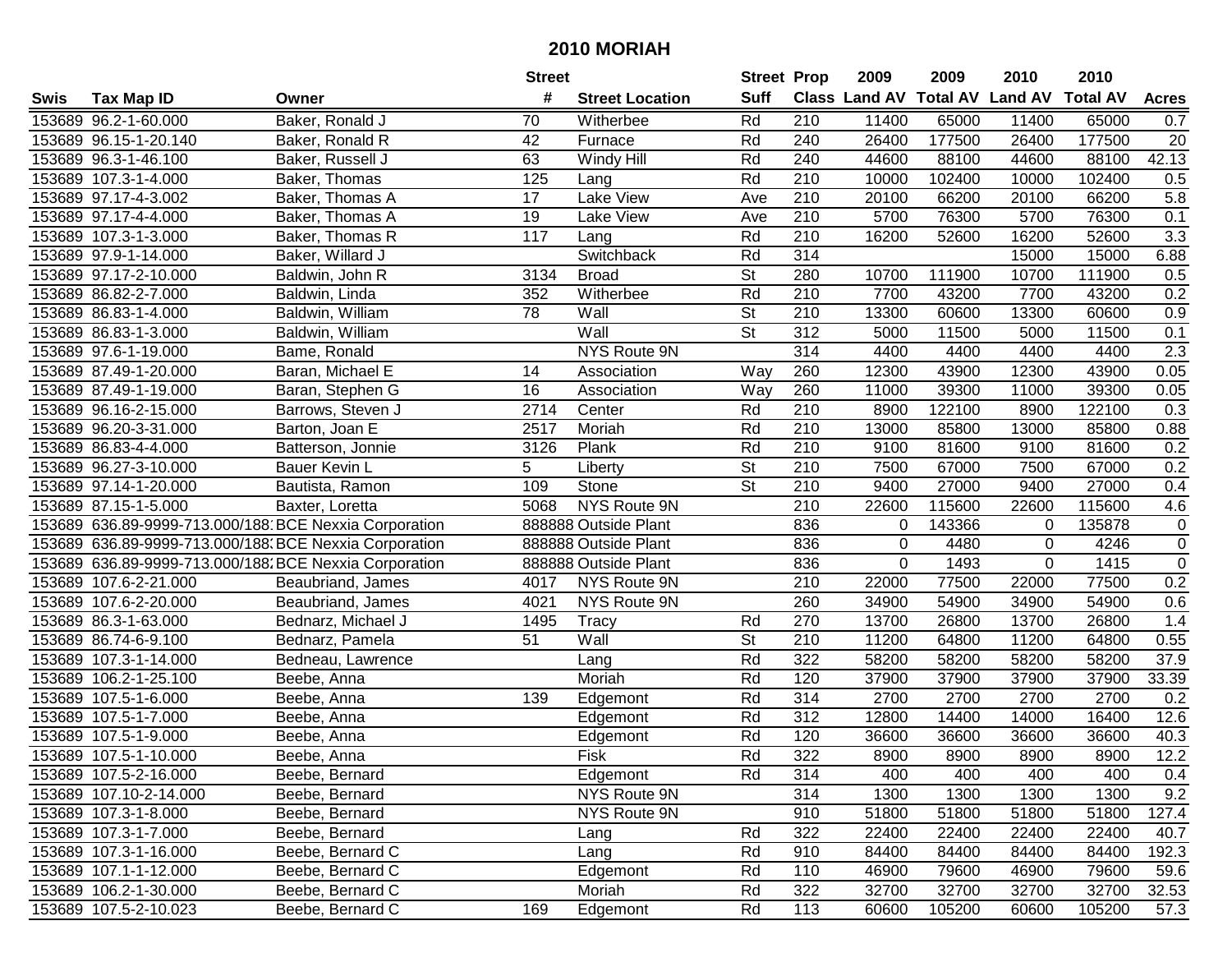| #<br><b>Suff</b><br><b>Class Land AV Total AV</b><br><b>Land AV</b><br><b>Total AV</b><br><b>Tax Map ID</b><br><b>Street Location</b><br><b>Acres</b><br>Swis<br>Owner<br>153689 107.5-2-19.000<br>Beebe, Bernard C<br>Rd<br>120<br>2500<br>2500<br>2500<br>2500<br>3<br>Edgemont<br>120<br>2700<br>3.3<br>153689 107.5-2-20.000<br>Rd<br>2700<br>2700<br>2700<br>Beebe, Bernard C<br>Edgemont<br>45.6<br>153689 107.5-2-14.000<br>Beebe, Bernard C<br>251<br>Rd<br>113<br>69100<br>304600<br>69100<br>304600<br>Edgemont<br>Rd<br>322<br>162300<br>162300<br>162300<br>125.21<br>153689 107.1-1-9.100<br>Beebe, Bernard C<br>Edgemont<br>162300<br>153689 107.5-1-5.120<br>71<br>Rd<br>240<br>38600<br>126700<br>38600<br>126700<br>31.5<br>Beebe, Freeman<br>Fisk<br>Fisk<br>322<br>37.37<br>153689 107.5-1-1.111<br>Rd<br>28300<br>28300<br>28300<br>28300<br>Beebe, Freeman<br>153689 97.9-2-4.100<br>Elk Inn<br>Rd<br>322<br>28200<br>28200<br>30<br>Beebe, Myrtle S<br>28200<br>28200<br>210<br>7700<br>0.2<br>153689 97.17-2-6.000<br>$\overline{\mathsf{St}}$<br>7700<br>85900<br>3117<br><b>Broad</b><br>85900<br>Beebe, Nelson<br>2.5<br>$\overline{210}$<br>17100<br>153689 96.2-1-63.100<br>Beeman, Charles<br>Witherbee<br>Rd<br>15100<br>81600<br>89400<br>159<br>72<br>210<br>52500<br>4.6<br>153689 86.4-2-6.000<br>Rd<br>17800<br>17800<br>52500<br>Beeman, John E<br><b>Bartlett Pond</b><br>271<br>0.45<br>153689 86.74-5-11.000<br>Beeman, Mary C<br>20<br>9800<br>42000<br>9800<br>42000<br>Maple<br>Ln<br>312<br>153689 86.74-1-3.002<br>Beeman, Randy C<br>44<br>Rd<br>13800<br>37600<br>13800<br>37600<br>Hospital<br>1.6<br>79<br>$\overline{\mathsf{St}}$<br>210<br>9300<br>62500<br>62500<br>0.3<br>153689 86.73-6-6.012<br>Bergeron, Robert E<br>Wasson<br>9300<br>Rd<br>210<br>153689 96.16-2-54.000<br>254<br>Furnace<br>16900<br>119436<br>16900<br>119436<br>0.5<br>Bessette, Lola<br>Rd<br>210<br>153689 96.16-2-44.000<br>2631<br>Center<br>13100<br>149900<br>15000<br>134000<br>Beveridge, Michael J<br>$\overline{1}$<br>$\overline{\mathsf{St}}$<br>41<br>210<br>8900<br>53300<br>53300<br>0.3<br>153689 86.81-1-18.000<br>Biancone, Lynn<br>Wasson<br>8900<br>$\overline{210}$<br>69<br>1.34<br>153689 107.6-1-2.200<br>Lake View<br>Ave<br>18300<br>113300<br>18300<br>113300<br>Bigalow, Jan<br>41<br>Rd<br>65.8<br>153689 87.3-1-7.100<br><b>Bigelow Farms LLC</b><br>240<br>58200<br>79000<br><b>Bigelow</b><br>82800<br>78000<br>5<br>153689 87.3-1-9.000<br>Rd<br>210<br>9900<br>9900<br>85800<br>0.26<br>Bigelow, Galen E<br><b>Bigelow</b><br>85800<br>314<br>153689 87.3-1-8.000<br>Bigelow, Thomas G<br>NYS Route 9N<br>9400<br>9400<br>9400<br>9400<br>$\mathbf{1}$<br>210<br>0.2<br>153689 86.81-3-14.001<br>Binninger, Charles<br>426<br>Witherbee<br>Rd<br>6900<br>16400<br>6900<br>16400<br>0.2<br>153689 86.81-3-1.001<br>424<br>Witherbee<br>Rd<br>210<br>7500<br>7500<br>26100<br>Binninger, Charles<br>26100<br>Rd<br>210<br>153689 107.6-1-8.002<br>321<br>22200<br>144600<br>22200<br>144600<br>0.83<br>Bishop, Amy M<br>Edgemont<br>77<br>2.1<br>153689 87.11-2-6.200<br>210<br>177100<br>327600<br>177100<br>327600<br>Black, John C<br><b>Mullen Bay</b><br>Ln<br>$\overline{\mathsf{St}}$<br>39<br>210<br>11000<br>50300<br>0.7<br>153689 86.81-1-19.002<br>Wasson<br>50300<br>11000<br>Blahut, Henry<br>Plank<br>Rd<br>210<br>82500<br>0.5<br>153689 86.83-3-9.000<br>3139<br>10900<br>82500<br>10900<br><b>Blaise Christopher</b><br>Rd<br>240<br>32200<br>141100<br>32200<br>11.58<br>153689 96.16-2-52.000<br>Blaise, Michael D<br>2679<br>Center<br>141100<br><b>St</b><br>153689 107.5-3-4.000<br>37<br>Whitney<br>210<br>15800<br>112000<br>15800<br>112000<br>4.19<br>Blaise, Michael F<br>Rd<br>153689 96.28-2-25.000<br>46<br>Mineville<br>270<br>9400<br>29700<br>29700<br>0.3<br>Blaise, Norman H<br>9400<br>Rd<br>210<br>0.5<br>153689 96.16-2-50.000<br>2667<br>Center<br>10300<br>83600<br>10300<br>83600<br>Blaise, Paul O<br>Plank<br>Rd<br>240<br>204700<br>232200<br>34.4<br>153689 96.2-1-28.200<br>2896<br>49900<br>49900<br>Blaise, Robert<br>5.4<br>Rd<br>210<br>94600<br>153689 96.15-1-14.120<br>98<br>Furnace<br>19000<br>94600<br>19000<br>Blaise, Ronda<br>$\overline{\mathsf{St}}$<br>52<br>Wall<br>$\overline{210}$<br>9900<br>79900<br>$\overline{0.8}$<br>153689 86.82-5-8.000<br>79900<br>9900<br>Blodgett, Mark S<br>Rd<br>615<br>12.49<br>153689 96.2-1-17.100<br>Pilfershire<br>35200<br>55700<br>35200<br>55700<br><b>Board Of Cooperative</b><br>153689 96.2-1-20.071<br><b>Board Of Cooperative</b><br>3092<br>Plank<br>Rd<br>615<br>53000 1931200<br>53000<br>1931200<br>18.5<br><b>St</b><br>210<br>153689 86.82-4-2.000<br>Bobbie, Kenneth<br>Foote<br>8500<br>75300<br>75300<br>0.2<br>19<br>8500<br>575<br>Silver Hill<br>Rd<br>9600<br>90200<br>153689 86.73-5-1.000<br>Bobbie, Robert Jr<br>210<br>90200<br>9600<br>0.4<br>153689 87.15-4-2.000<br>Bodnar, Marc W<br><b>Train Trestle</b><br>Way<br>260<br>108300<br>133000<br>108300<br>133000<br>0.4<br>43<br>270<br>0.7<br>153689 96.16-1-30.000<br>Bogdanowicz, Joseph M<br>Furnace<br>Rd<br>12200<br>43300<br>12200<br>43300<br>157<br>1.7<br>153689 86.2-4-1.034<br>Bogdanowicz, Joseph M<br>140<br><b>Bartlett Pond</b><br>Rd<br>270<br>30300<br>82000<br>30300<br>82000<br>153689 86.81-2-14.000<br>393<br>Rd<br>210<br>11500<br>69200<br>11500<br>69200<br>Boisvert, James<br>Witherbee<br>0.8<br>153689 96.20-2-5.000<br>Bordeau, Michael<br>625<br>Rd<br>210<br>8900<br>80900<br>8900<br>80900 |  | <b>Street</b> |                     | <b>Street Prop</b> | 2009 | 2009 | 2010 | 2010 |     |
|-------------------------------------------------------------------------------------------------------------------------------------------------------------------------------------------------------------------------------------------------------------------------------------------------------------------------------------------------------------------------------------------------------------------------------------------------------------------------------------------------------------------------------------------------------------------------------------------------------------------------------------------------------------------------------------------------------------------------------------------------------------------------------------------------------------------------------------------------------------------------------------------------------------------------------------------------------------------------------------------------------------------------------------------------------------------------------------------------------------------------------------------------------------------------------------------------------------------------------------------------------------------------------------------------------------------------------------------------------------------------------------------------------------------------------------------------------------------------------------------------------------------------------------------------------------------------------------------------------------------------------------------------------------------------------------------------------------------------------------------------------------------------------------------------------------------------------------------------------------------------------------------------------------------------------------------------------------------------------------------------------------------------------------------------------------------------------------------------------------------------------------------------------------------------------------------------------------------------------------------------------------------------------------------------------------------------------------------------------------------------------------------------------------------------------------------------------------------------------------------------------------------------------------------------------------------------------------------------------------------------------------------------------------------------------------------------------------------------------------------------------------------------------------------------------------------------------------------------------------------------------------------------------------------------------------------------------------------------------------------------------------------------------------------------------------------------------------------------------------------------------------------------------------------------------------------------------------------------------------------------------------------------------------------------------------------------------------------------------------------------------------------------------------------------------------------------------------------------------------------------------------------------------------------------------------------------------------------------------------------------------------------------------------------------------------------------------------------------------------------------------------------------------------------------------------------------------------------------------------------------------------------------------------------------------------------------------------------------------------------------------------------------------------------------------------------------------------------------------------------------------------------------------------------------------------------------------------------------------------------------------------------------------------------------------------------------------------------------------------------------------------------------------------------------------------------------------------------------------------------------------------------------------------------------------------------------------------------------------------------------------------------------------------------------------------------------------------------------------------------------------------------------------------------------------------------------------------------------------------------------------------------------------------------------------------------------------------------------------------------------------------------------------------------------------------------------------------------------------------------------------------------------------------------------------------------------------------------------------------------------------------------------------------------------------------------------------------------------------------------------------------------------------------------------------------------------------------------------------------------------------------------------------------------------------------------------|--|---------------|---------------------|--------------------|------|------|------|------|-----|
|                                                                                                                                                                                                                                                                                                                                                                                                                                                                                                                                                                                                                                                                                                                                                                                                                                                                                                                                                                                                                                                                                                                                                                                                                                                                                                                                                                                                                                                                                                                                                                                                                                                                                                                                                                                                                                                                                                                                                                                                                                                                                                                                                                                                                                                                                                                                                                                                                                                                                                                                                                                                                                                                                                                                                                                                                                                                                                                                                                                                                                                                                                                                                                                                                                                                                                                                                                                                                                                                                                                                                                                                                                                                                                                                                                                                                                                                                                                                                                                                                                                                                                                                                                                                                                                                                                                                                                                                                                                                                                                                                                                                                                                                                                                                                                                                                                                                                                                                                                                                                                                                                                                                                                                                                                                                                                                                                                                                                                                                                                                                                                         |  |               |                     |                    |      |      |      |      |     |
|                                                                                                                                                                                                                                                                                                                                                                                                                                                                                                                                                                                                                                                                                                                                                                                                                                                                                                                                                                                                                                                                                                                                                                                                                                                                                                                                                                                                                                                                                                                                                                                                                                                                                                                                                                                                                                                                                                                                                                                                                                                                                                                                                                                                                                                                                                                                                                                                                                                                                                                                                                                                                                                                                                                                                                                                                                                                                                                                                                                                                                                                                                                                                                                                                                                                                                                                                                                                                                                                                                                                                                                                                                                                                                                                                                                                                                                                                                                                                                                                                                                                                                                                                                                                                                                                                                                                                                                                                                                                                                                                                                                                                                                                                                                                                                                                                                                                                                                                                                                                                                                                                                                                                                                                                                                                                                                                                                                                                                                                                                                                                                         |  |               |                     |                    |      |      |      |      |     |
|                                                                                                                                                                                                                                                                                                                                                                                                                                                                                                                                                                                                                                                                                                                                                                                                                                                                                                                                                                                                                                                                                                                                                                                                                                                                                                                                                                                                                                                                                                                                                                                                                                                                                                                                                                                                                                                                                                                                                                                                                                                                                                                                                                                                                                                                                                                                                                                                                                                                                                                                                                                                                                                                                                                                                                                                                                                                                                                                                                                                                                                                                                                                                                                                                                                                                                                                                                                                                                                                                                                                                                                                                                                                                                                                                                                                                                                                                                                                                                                                                                                                                                                                                                                                                                                                                                                                                                                                                                                                                                                                                                                                                                                                                                                                                                                                                                                                                                                                                                                                                                                                                                                                                                                                                                                                                                                                                                                                                                                                                                                                                                         |  |               |                     |                    |      |      |      |      |     |
|                                                                                                                                                                                                                                                                                                                                                                                                                                                                                                                                                                                                                                                                                                                                                                                                                                                                                                                                                                                                                                                                                                                                                                                                                                                                                                                                                                                                                                                                                                                                                                                                                                                                                                                                                                                                                                                                                                                                                                                                                                                                                                                                                                                                                                                                                                                                                                                                                                                                                                                                                                                                                                                                                                                                                                                                                                                                                                                                                                                                                                                                                                                                                                                                                                                                                                                                                                                                                                                                                                                                                                                                                                                                                                                                                                                                                                                                                                                                                                                                                                                                                                                                                                                                                                                                                                                                                                                                                                                                                                                                                                                                                                                                                                                                                                                                                                                                                                                                                                                                                                                                                                                                                                                                                                                                                                                                                                                                                                                                                                                                                                         |  |               |                     |                    |      |      |      |      |     |
|                                                                                                                                                                                                                                                                                                                                                                                                                                                                                                                                                                                                                                                                                                                                                                                                                                                                                                                                                                                                                                                                                                                                                                                                                                                                                                                                                                                                                                                                                                                                                                                                                                                                                                                                                                                                                                                                                                                                                                                                                                                                                                                                                                                                                                                                                                                                                                                                                                                                                                                                                                                                                                                                                                                                                                                                                                                                                                                                                                                                                                                                                                                                                                                                                                                                                                                                                                                                                                                                                                                                                                                                                                                                                                                                                                                                                                                                                                                                                                                                                                                                                                                                                                                                                                                                                                                                                                                                                                                                                                                                                                                                                                                                                                                                                                                                                                                                                                                                                                                                                                                                                                                                                                                                                                                                                                                                                                                                                                                                                                                                                                         |  |               |                     |                    |      |      |      |      |     |
|                                                                                                                                                                                                                                                                                                                                                                                                                                                                                                                                                                                                                                                                                                                                                                                                                                                                                                                                                                                                                                                                                                                                                                                                                                                                                                                                                                                                                                                                                                                                                                                                                                                                                                                                                                                                                                                                                                                                                                                                                                                                                                                                                                                                                                                                                                                                                                                                                                                                                                                                                                                                                                                                                                                                                                                                                                                                                                                                                                                                                                                                                                                                                                                                                                                                                                                                                                                                                                                                                                                                                                                                                                                                                                                                                                                                                                                                                                                                                                                                                                                                                                                                                                                                                                                                                                                                                                                                                                                                                                                                                                                                                                                                                                                                                                                                                                                                                                                                                                                                                                                                                                                                                                                                                                                                                                                                                                                                                                                                                                                                                                         |  |               |                     |                    |      |      |      |      |     |
|                                                                                                                                                                                                                                                                                                                                                                                                                                                                                                                                                                                                                                                                                                                                                                                                                                                                                                                                                                                                                                                                                                                                                                                                                                                                                                                                                                                                                                                                                                                                                                                                                                                                                                                                                                                                                                                                                                                                                                                                                                                                                                                                                                                                                                                                                                                                                                                                                                                                                                                                                                                                                                                                                                                                                                                                                                                                                                                                                                                                                                                                                                                                                                                                                                                                                                                                                                                                                                                                                                                                                                                                                                                                                                                                                                                                                                                                                                                                                                                                                                                                                                                                                                                                                                                                                                                                                                                                                                                                                                                                                                                                                                                                                                                                                                                                                                                                                                                                                                                                                                                                                                                                                                                                                                                                                                                                                                                                                                                                                                                                                                         |  |               |                     |                    |      |      |      |      |     |
|                                                                                                                                                                                                                                                                                                                                                                                                                                                                                                                                                                                                                                                                                                                                                                                                                                                                                                                                                                                                                                                                                                                                                                                                                                                                                                                                                                                                                                                                                                                                                                                                                                                                                                                                                                                                                                                                                                                                                                                                                                                                                                                                                                                                                                                                                                                                                                                                                                                                                                                                                                                                                                                                                                                                                                                                                                                                                                                                                                                                                                                                                                                                                                                                                                                                                                                                                                                                                                                                                                                                                                                                                                                                                                                                                                                                                                                                                                                                                                                                                                                                                                                                                                                                                                                                                                                                                                                                                                                                                                                                                                                                                                                                                                                                                                                                                                                                                                                                                                                                                                                                                                                                                                                                                                                                                                                                                                                                                                                                                                                                                                         |  |               |                     |                    |      |      |      |      |     |
|                                                                                                                                                                                                                                                                                                                                                                                                                                                                                                                                                                                                                                                                                                                                                                                                                                                                                                                                                                                                                                                                                                                                                                                                                                                                                                                                                                                                                                                                                                                                                                                                                                                                                                                                                                                                                                                                                                                                                                                                                                                                                                                                                                                                                                                                                                                                                                                                                                                                                                                                                                                                                                                                                                                                                                                                                                                                                                                                                                                                                                                                                                                                                                                                                                                                                                                                                                                                                                                                                                                                                                                                                                                                                                                                                                                                                                                                                                                                                                                                                                                                                                                                                                                                                                                                                                                                                                                                                                                                                                                                                                                                                                                                                                                                                                                                                                                                                                                                                                                                                                                                                                                                                                                                                                                                                                                                                                                                                                                                                                                                                                         |  |               |                     |                    |      |      |      |      |     |
|                                                                                                                                                                                                                                                                                                                                                                                                                                                                                                                                                                                                                                                                                                                                                                                                                                                                                                                                                                                                                                                                                                                                                                                                                                                                                                                                                                                                                                                                                                                                                                                                                                                                                                                                                                                                                                                                                                                                                                                                                                                                                                                                                                                                                                                                                                                                                                                                                                                                                                                                                                                                                                                                                                                                                                                                                                                                                                                                                                                                                                                                                                                                                                                                                                                                                                                                                                                                                                                                                                                                                                                                                                                                                                                                                                                                                                                                                                                                                                                                                                                                                                                                                                                                                                                                                                                                                                                                                                                                                                                                                                                                                                                                                                                                                                                                                                                                                                                                                                                                                                                                                                                                                                                                                                                                                                                                                                                                                                                                                                                                                                         |  |               |                     |                    |      |      |      |      |     |
|                                                                                                                                                                                                                                                                                                                                                                                                                                                                                                                                                                                                                                                                                                                                                                                                                                                                                                                                                                                                                                                                                                                                                                                                                                                                                                                                                                                                                                                                                                                                                                                                                                                                                                                                                                                                                                                                                                                                                                                                                                                                                                                                                                                                                                                                                                                                                                                                                                                                                                                                                                                                                                                                                                                                                                                                                                                                                                                                                                                                                                                                                                                                                                                                                                                                                                                                                                                                                                                                                                                                                                                                                                                                                                                                                                                                                                                                                                                                                                                                                                                                                                                                                                                                                                                                                                                                                                                                                                                                                                                                                                                                                                                                                                                                                                                                                                                                                                                                                                                                                                                                                                                                                                                                                                                                                                                                                                                                                                                                                                                                                                         |  |               |                     |                    |      |      |      |      |     |
|                                                                                                                                                                                                                                                                                                                                                                                                                                                                                                                                                                                                                                                                                                                                                                                                                                                                                                                                                                                                                                                                                                                                                                                                                                                                                                                                                                                                                                                                                                                                                                                                                                                                                                                                                                                                                                                                                                                                                                                                                                                                                                                                                                                                                                                                                                                                                                                                                                                                                                                                                                                                                                                                                                                                                                                                                                                                                                                                                                                                                                                                                                                                                                                                                                                                                                                                                                                                                                                                                                                                                                                                                                                                                                                                                                                                                                                                                                                                                                                                                                                                                                                                                                                                                                                                                                                                                                                                                                                                                                                                                                                                                                                                                                                                                                                                                                                                                                                                                                                                                                                                                                                                                                                                                                                                                                                                                                                                                                                                                                                                                                         |  |               |                     |                    |      |      |      |      |     |
|                                                                                                                                                                                                                                                                                                                                                                                                                                                                                                                                                                                                                                                                                                                                                                                                                                                                                                                                                                                                                                                                                                                                                                                                                                                                                                                                                                                                                                                                                                                                                                                                                                                                                                                                                                                                                                                                                                                                                                                                                                                                                                                                                                                                                                                                                                                                                                                                                                                                                                                                                                                                                                                                                                                                                                                                                                                                                                                                                                                                                                                                                                                                                                                                                                                                                                                                                                                                                                                                                                                                                                                                                                                                                                                                                                                                                                                                                                                                                                                                                                                                                                                                                                                                                                                                                                                                                                                                                                                                                                                                                                                                                                                                                                                                                                                                                                                                                                                                                                                                                                                                                                                                                                                                                                                                                                                                                                                                                                                                                                                                                                         |  |               |                     |                    |      |      |      |      |     |
|                                                                                                                                                                                                                                                                                                                                                                                                                                                                                                                                                                                                                                                                                                                                                                                                                                                                                                                                                                                                                                                                                                                                                                                                                                                                                                                                                                                                                                                                                                                                                                                                                                                                                                                                                                                                                                                                                                                                                                                                                                                                                                                                                                                                                                                                                                                                                                                                                                                                                                                                                                                                                                                                                                                                                                                                                                                                                                                                                                                                                                                                                                                                                                                                                                                                                                                                                                                                                                                                                                                                                                                                                                                                                                                                                                                                                                                                                                                                                                                                                                                                                                                                                                                                                                                                                                                                                                                                                                                                                                                                                                                                                                                                                                                                                                                                                                                                                                                                                                                                                                                                                                                                                                                                                                                                                                                                                                                                                                                                                                                                                                         |  |               |                     |                    |      |      |      |      |     |
|                                                                                                                                                                                                                                                                                                                                                                                                                                                                                                                                                                                                                                                                                                                                                                                                                                                                                                                                                                                                                                                                                                                                                                                                                                                                                                                                                                                                                                                                                                                                                                                                                                                                                                                                                                                                                                                                                                                                                                                                                                                                                                                                                                                                                                                                                                                                                                                                                                                                                                                                                                                                                                                                                                                                                                                                                                                                                                                                                                                                                                                                                                                                                                                                                                                                                                                                                                                                                                                                                                                                                                                                                                                                                                                                                                                                                                                                                                                                                                                                                                                                                                                                                                                                                                                                                                                                                                                                                                                                                                                                                                                                                                                                                                                                                                                                                                                                                                                                                                                                                                                                                                                                                                                                                                                                                                                                                                                                                                                                                                                                                                         |  |               |                     |                    |      |      |      |      |     |
|                                                                                                                                                                                                                                                                                                                                                                                                                                                                                                                                                                                                                                                                                                                                                                                                                                                                                                                                                                                                                                                                                                                                                                                                                                                                                                                                                                                                                                                                                                                                                                                                                                                                                                                                                                                                                                                                                                                                                                                                                                                                                                                                                                                                                                                                                                                                                                                                                                                                                                                                                                                                                                                                                                                                                                                                                                                                                                                                                                                                                                                                                                                                                                                                                                                                                                                                                                                                                                                                                                                                                                                                                                                                                                                                                                                                                                                                                                                                                                                                                                                                                                                                                                                                                                                                                                                                                                                                                                                                                                                                                                                                                                                                                                                                                                                                                                                                                                                                                                                                                                                                                                                                                                                                                                                                                                                                                                                                                                                                                                                                                                         |  |               |                     |                    |      |      |      |      |     |
|                                                                                                                                                                                                                                                                                                                                                                                                                                                                                                                                                                                                                                                                                                                                                                                                                                                                                                                                                                                                                                                                                                                                                                                                                                                                                                                                                                                                                                                                                                                                                                                                                                                                                                                                                                                                                                                                                                                                                                                                                                                                                                                                                                                                                                                                                                                                                                                                                                                                                                                                                                                                                                                                                                                                                                                                                                                                                                                                                                                                                                                                                                                                                                                                                                                                                                                                                                                                                                                                                                                                                                                                                                                                                                                                                                                                                                                                                                                                                                                                                                                                                                                                                                                                                                                                                                                                                                                                                                                                                                                                                                                                                                                                                                                                                                                                                                                                                                                                                                                                                                                                                                                                                                                                                                                                                                                                                                                                                                                                                                                                                                         |  |               |                     |                    |      |      |      |      |     |
|                                                                                                                                                                                                                                                                                                                                                                                                                                                                                                                                                                                                                                                                                                                                                                                                                                                                                                                                                                                                                                                                                                                                                                                                                                                                                                                                                                                                                                                                                                                                                                                                                                                                                                                                                                                                                                                                                                                                                                                                                                                                                                                                                                                                                                                                                                                                                                                                                                                                                                                                                                                                                                                                                                                                                                                                                                                                                                                                                                                                                                                                                                                                                                                                                                                                                                                                                                                                                                                                                                                                                                                                                                                                                                                                                                                                                                                                                                                                                                                                                                                                                                                                                                                                                                                                                                                                                                                                                                                                                                                                                                                                                                                                                                                                                                                                                                                                                                                                                                                                                                                                                                                                                                                                                                                                                                                                                                                                                                                                                                                                                                         |  |               |                     |                    |      |      |      |      |     |
|                                                                                                                                                                                                                                                                                                                                                                                                                                                                                                                                                                                                                                                                                                                                                                                                                                                                                                                                                                                                                                                                                                                                                                                                                                                                                                                                                                                                                                                                                                                                                                                                                                                                                                                                                                                                                                                                                                                                                                                                                                                                                                                                                                                                                                                                                                                                                                                                                                                                                                                                                                                                                                                                                                                                                                                                                                                                                                                                                                                                                                                                                                                                                                                                                                                                                                                                                                                                                                                                                                                                                                                                                                                                                                                                                                                                                                                                                                                                                                                                                                                                                                                                                                                                                                                                                                                                                                                                                                                                                                                                                                                                                                                                                                                                                                                                                                                                                                                                                                                                                                                                                                                                                                                                                                                                                                                                                                                                                                                                                                                                                                         |  |               |                     |                    |      |      |      |      |     |
|                                                                                                                                                                                                                                                                                                                                                                                                                                                                                                                                                                                                                                                                                                                                                                                                                                                                                                                                                                                                                                                                                                                                                                                                                                                                                                                                                                                                                                                                                                                                                                                                                                                                                                                                                                                                                                                                                                                                                                                                                                                                                                                                                                                                                                                                                                                                                                                                                                                                                                                                                                                                                                                                                                                                                                                                                                                                                                                                                                                                                                                                                                                                                                                                                                                                                                                                                                                                                                                                                                                                                                                                                                                                                                                                                                                                                                                                                                                                                                                                                                                                                                                                                                                                                                                                                                                                                                                                                                                                                                                                                                                                                                                                                                                                                                                                                                                                                                                                                                                                                                                                                                                                                                                                                                                                                                                                                                                                                                                                                                                                                                         |  |               |                     |                    |      |      |      |      |     |
|                                                                                                                                                                                                                                                                                                                                                                                                                                                                                                                                                                                                                                                                                                                                                                                                                                                                                                                                                                                                                                                                                                                                                                                                                                                                                                                                                                                                                                                                                                                                                                                                                                                                                                                                                                                                                                                                                                                                                                                                                                                                                                                                                                                                                                                                                                                                                                                                                                                                                                                                                                                                                                                                                                                                                                                                                                                                                                                                                                                                                                                                                                                                                                                                                                                                                                                                                                                                                                                                                                                                                                                                                                                                                                                                                                                                                                                                                                                                                                                                                                                                                                                                                                                                                                                                                                                                                                                                                                                                                                                                                                                                                                                                                                                                                                                                                                                                                                                                                                                                                                                                                                                                                                                                                                                                                                                                                                                                                                                                                                                                                                         |  |               |                     |                    |      |      |      |      |     |
|                                                                                                                                                                                                                                                                                                                                                                                                                                                                                                                                                                                                                                                                                                                                                                                                                                                                                                                                                                                                                                                                                                                                                                                                                                                                                                                                                                                                                                                                                                                                                                                                                                                                                                                                                                                                                                                                                                                                                                                                                                                                                                                                                                                                                                                                                                                                                                                                                                                                                                                                                                                                                                                                                                                                                                                                                                                                                                                                                                                                                                                                                                                                                                                                                                                                                                                                                                                                                                                                                                                                                                                                                                                                                                                                                                                                                                                                                                                                                                                                                                                                                                                                                                                                                                                                                                                                                                                                                                                                                                                                                                                                                                                                                                                                                                                                                                                                                                                                                                                                                                                                                                                                                                                                                                                                                                                                                                                                                                                                                                                                                                         |  |               |                     |                    |      |      |      |      |     |
|                                                                                                                                                                                                                                                                                                                                                                                                                                                                                                                                                                                                                                                                                                                                                                                                                                                                                                                                                                                                                                                                                                                                                                                                                                                                                                                                                                                                                                                                                                                                                                                                                                                                                                                                                                                                                                                                                                                                                                                                                                                                                                                                                                                                                                                                                                                                                                                                                                                                                                                                                                                                                                                                                                                                                                                                                                                                                                                                                                                                                                                                                                                                                                                                                                                                                                                                                                                                                                                                                                                                                                                                                                                                                                                                                                                                                                                                                                                                                                                                                                                                                                                                                                                                                                                                                                                                                                                                                                                                                                                                                                                                                                                                                                                                                                                                                                                                                                                                                                                                                                                                                                                                                                                                                                                                                                                                                                                                                                                                                                                                                                         |  |               |                     |                    |      |      |      |      |     |
|                                                                                                                                                                                                                                                                                                                                                                                                                                                                                                                                                                                                                                                                                                                                                                                                                                                                                                                                                                                                                                                                                                                                                                                                                                                                                                                                                                                                                                                                                                                                                                                                                                                                                                                                                                                                                                                                                                                                                                                                                                                                                                                                                                                                                                                                                                                                                                                                                                                                                                                                                                                                                                                                                                                                                                                                                                                                                                                                                                                                                                                                                                                                                                                                                                                                                                                                                                                                                                                                                                                                                                                                                                                                                                                                                                                                                                                                                                                                                                                                                                                                                                                                                                                                                                                                                                                                                                                                                                                                                                                                                                                                                                                                                                                                                                                                                                                                                                                                                                                                                                                                                                                                                                                                                                                                                                                                                                                                                                                                                                                                                                         |  |               |                     |                    |      |      |      |      |     |
|                                                                                                                                                                                                                                                                                                                                                                                                                                                                                                                                                                                                                                                                                                                                                                                                                                                                                                                                                                                                                                                                                                                                                                                                                                                                                                                                                                                                                                                                                                                                                                                                                                                                                                                                                                                                                                                                                                                                                                                                                                                                                                                                                                                                                                                                                                                                                                                                                                                                                                                                                                                                                                                                                                                                                                                                                                                                                                                                                                                                                                                                                                                                                                                                                                                                                                                                                                                                                                                                                                                                                                                                                                                                                                                                                                                                                                                                                                                                                                                                                                                                                                                                                                                                                                                                                                                                                                                                                                                                                                                                                                                                                                                                                                                                                                                                                                                                                                                                                                                                                                                                                                                                                                                                                                                                                                                                                                                                                                                                                                                                                                         |  |               |                     |                    |      |      |      |      |     |
|                                                                                                                                                                                                                                                                                                                                                                                                                                                                                                                                                                                                                                                                                                                                                                                                                                                                                                                                                                                                                                                                                                                                                                                                                                                                                                                                                                                                                                                                                                                                                                                                                                                                                                                                                                                                                                                                                                                                                                                                                                                                                                                                                                                                                                                                                                                                                                                                                                                                                                                                                                                                                                                                                                                                                                                                                                                                                                                                                                                                                                                                                                                                                                                                                                                                                                                                                                                                                                                                                                                                                                                                                                                                                                                                                                                                                                                                                                                                                                                                                                                                                                                                                                                                                                                                                                                                                                                                                                                                                                                                                                                                                                                                                                                                                                                                                                                                                                                                                                                                                                                                                                                                                                                                                                                                                                                                                                                                                                                                                                                                                                         |  |               |                     |                    |      |      |      |      |     |
|                                                                                                                                                                                                                                                                                                                                                                                                                                                                                                                                                                                                                                                                                                                                                                                                                                                                                                                                                                                                                                                                                                                                                                                                                                                                                                                                                                                                                                                                                                                                                                                                                                                                                                                                                                                                                                                                                                                                                                                                                                                                                                                                                                                                                                                                                                                                                                                                                                                                                                                                                                                                                                                                                                                                                                                                                                                                                                                                                                                                                                                                                                                                                                                                                                                                                                                                                                                                                                                                                                                                                                                                                                                                                                                                                                                                                                                                                                                                                                                                                                                                                                                                                                                                                                                                                                                                                                                                                                                                                                                                                                                                                                                                                                                                                                                                                                                                                                                                                                                                                                                                                                                                                                                                                                                                                                                                                                                                                                                                                                                                                                         |  |               |                     |                    |      |      |      |      |     |
|                                                                                                                                                                                                                                                                                                                                                                                                                                                                                                                                                                                                                                                                                                                                                                                                                                                                                                                                                                                                                                                                                                                                                                                                                                                                                                                                                                                                                                                                                                                                                                                                                                                                                                                                                                                                                                                                                                                                                                                                                                                                                                                                                                                                                                                                                                                                                                                                                                                                                                                                                                                                                                                                                                                                                                                                                                                                                                                                                                                                                                                                                                                                                                                                                                                                                                                                                                                                                                                                                                                                                                                                                                                                                                                                                                                                                                                                                                                                                                                                                                                                                                                                                                                                                                                                                                                                                                                                                                                                                                                                                                                                                                                                                                                                                                                                                                                                                                                                                                                                                                                                                                                                                                                                                                                                                                                                                                                                                                                                                                                                                                         |  |               |                     |                    |      |      |      |      |     |
|                                                                                                                                                                                                                                                                                                                                                                                                                                                                                                                                                                                                                                                                                                                                                                                                                                                                                                                                                                                                                                                                                                                                                                                                                                                                                                                                                                                                                                                                                                                                                                                                                                                                                                                                                                                                                                                                                                                                                                                                                                                                                                                                                                                                                                                                                                                                                                                                                                                                                                                                                                                                                                                                                                                                                                                                                                                                                                                                                                                                                                                                                                                                                                                                                                                                                                                                                                                                                                                                                                                                                                                                                                                                                                                                                                                                                                                                                                                                                                                                                                                                                                                                                                                                                                                                                                                                                                                                                                                                                                                                                                                                                                                                                                                                                                                                                                                                                                                                                                                                                                                                                                                                                                                                                                                                                                                                                                                                                                                                                                                                                                         |  |               |                     |                    |      |      |      |      |     |
|                                                                                                                                                                                                                                                                                                                                                                                                                                                                                                                                                                                                                                                                                                                                                                                                                                                                                                                                                                                                                                                                                                                                                                                                                                                                                                                                                                                                                                                                                                                                                                                                                                                                                                                                                                                                                                                                                                                                                                                                                                                                                                                                                                                                                                                                                                                                                                                                                                                                                                                                                                                                                                                                                                                                                                                                                                                                                                                                                                                                                                                                                                                                                                                                                                                                                                                                                                                                                                                                                                                                                                                                                                                                                                                                                                                                                                                                                                                                                                                                                                                                                                                                                                                                                                                                                                                                                                                                                                                                                                                                                                                                                                                                                                                                                                                                                                                                                                                                                                                                                                                                                                                                                                                                                                                                                                                                                                                                                                                                                                                                                                         |  |               |                     |                    |      |      |      |      |     |
|                                                                                                                                                                                                                                                                                                                                                                                                                                                                                                                                                                                                                                                                                                                                                                                                                                                                                                                                                                                                                                                                                                                                                                                                                                                                                                                                                                                                                                                                                                                                                                                                                                                                                                                                                                                                                                                                                                                                                                                                                                                                                                                                                                                                                                                                                                                                                                                                                                                                                                                                                                                                                                                                                                                                                                                                                                                                                                                                                                                                                                                                                                                                                                                                                                                                                                                                                                                                                                                                                                                                                                                                                                                                                                                                                                                                                                                                                                                                                                                                                                                                                                                                                                                                                                                                                                                                                                                                                                                                                                                                                                                                                                                                                                                                                                                                                                                                                                                                                                                                                                                                                                                                                                                                                                                                                                                                                                                                                                                                                                                                                                         |  |               |                     |                    |      |      |      |      |     |
|                                                                                                                                                                                                                                                                                                                                                                                                                                                                                                                                                                                                                                                                                                                                                                                                                                                                                                                                                                                                                                                                                                                                                                                                                                                                                                                                                                                                                                                                                                                                                                                                                                                                                                                                                                                                                                                                                                                                                                                                                                                                                                                                                                                                                                                                                                                                                                                                                                                                                                                                                                                                                                                                                                                                                                                                                                                                                                                                                                                                                                                                                                                                                                                                                                                                                                                                                                                                                                                                                                                                                                                                                                                                                                                                                                                                                                                                                                                                                                                                                                                                                                                                                                                                                                                                                                                                                                                                                                                                                                                                                                                                                                                                                                                                                                                                                                                                                                                                                                                                                                                                                                                                                                                                                                                                                                                                                                                                                                                                                                                                                                         |  |               |                     |                    |      |      |      |      |     |
|                                                                                                                                                                                                                                                                                                                                                                                                                                                                                                                                                                                                                                                                                                                                                                                                                                                                                                                                                                                                                                                                                                                                                                                                                                                                                                                                                                                                                                                                                                                                                                                                                                                                                                                                                                                                                                                                                                                                                                                                                                                                                                                                                                                                                                                                                                                                                                                                                                                                                                                                                                                                                                                                                                                                                                                                                                                                                                                                                                                                                                                                                                                                                                                                                                                                                                                                                                                                                                                                                                                                                                                                                                                                                                                                                                                                                                                                                                                                                                                                                                                                                                                                                                                                                                                                                                                                                                                                                                                                                                                                                                                                                                                                                                                                                                                                                                                                                                                                                                                                                                                                                                                                                                                                                                                                                                                                                                                                                                                                                                                                                                         |  |               |                     |                    |      |      |      |      |     |
|                                                                                                                                                                                                                                                                                                                                                                                                                                                                                                                                                                                                                                                                                                                                                                                                                                                                                                                                                                                                                                                                                                                                                                                                                                                                                                                                                                                                                                                                                                                                                                                                                                                                                                                                                                                                                                                                                                                                                                                                                                                                                                                                                                                                                                                                                                                                                                                                                                                                                                                                                                                                                                                                                                                                                                                                                                                                                                                                                                                                                                                                                                                                                                                                                                                                                                                                                                                                                                                                                                                                                                                                                                                                                                                                                                                                                                                                                                                                                                                                                                                                                                                                                                                                                                                                                                                                                                                                                                                                                                                                                                                                                                                                                                                                                                                                                                                                                                                                                                                                                                                                                                                                                                                                                                                                                                                                                                                                                                                                                                                                                                         |  |               |                     |                    |      |      |      |      |     |
|                                                                                                                                                                                                                                                                                                                                                                                                                                                                                                                                                                                                                                                                                                                                                                                                                                                                                                                                                                                                                                                                                                                                                                                                                                                                                                                                                                                                                                                                                                                                                                                                                                                                                                                                                                                                                                                                                                                                                                                                                                                                                                                                                                                                                                                                                                                                                                                                                                                                                                                                                                                                                                                                                                                                                                                                                                                                                                                                                                                                                                                                                                                                                                                                                                                                                                                                                                                                                                                                                                                                                                                                                                                                                                                                                                                                                                                                                                                                                                                                                                                                                                                                                                                                                                                                                                                                                                                                                                                                                                                                                                                                                                                                                                                                                                                                                                                                                                                                                                                                                                                                                                                                                                                                                                                                                                                                                                                                                                                                                                                                                                         |  |               |                     |                    |      |      |      |      |     |
|                                                                                                                                                                                                                                                                                                                                                                                                                                                                                                                                                                                                                                                                                                                                                                                                                                                                                                                                                                                                                                                                                                                                                                                                                                                                                                                                                                                                                                                                                                                                                                                                                                                                                                                                                                                                                                                                                                                                                                                                                                                                                                                                                                                                                                                                                                                                                                                                                                                                                                                                                                                                                                                                                                                                                                                                                                                                                                                                                                                                                                                                                                                                                                                                                                                                                                                                                                                                                                                                                                                                                                                                                                                                                                                                                                                                                                                                                                                                                                                                                                                                                                                                                                                                                                                                                                                                                                                                                                                                                                                                                                                                                                                                                                                                                                                                                                                                                                                                                                                                                                                                                                                                                                                                                                                                                                                                                                                                                                                                                                                                                                         |  |               |                     |                    |      |      |      |      |     |
|                                                                                                                                                                                                                                                                                                                                                                                                                                                                                                                                                                                                                                                                                                                                                                                                                                                                                                                                                                                                                                                                                                                                                                                                                                                                                                                                                                                                                                                                                                                                                                                                                                                                                                                                                                                                                                                                                                                                                                                                                                                                                                                                                                                                                                                                                                                                                                                                                                                                                                                                                                                                                                                                                                                                                                                                                                                                                                                                                                                                                                                                                                                                                                                                                                                                                                                                                                                                                                                                                                                                                                                                                                                                                                                                                                                                                                                                                                                                                                                                                                                                                                                                                                                                                                                                                                                                                                                                                                                                                                                                                                                                                                                                                                                                                                                                                                                                                                                                                                                                                                                                                                                                                                                                                                                                                                                                                                                                                                                                                                                                                                         |  |               |                     |                    |      |      |      |      |     |
|                                                                                                                                                                                                                                                                                                                                                                                                                                                                                                                                                                                                                                                                                                                                                                                                                                                                                                                                                                                                                                                                                                                                                                                                                                                                                                                                                                                                                                                                                                                                                                                                                                                                                                                                                                                                                                                                                                                                                                                                                                                                                                                                                                                                                                                                                                                                                                                                                                                                                                                                                                                                                                                                                                                                                                                                                                                                                                                                                                                                                                                                                                                                                                                                                                                                                                                                                                                                                                                                                                                                                                                                                                                                                                                                                                                                                                                                                                                                                                                                                                                                                                                                                                                                                                                                                                                                                                                                                                                                                                                                                                                                                                                                                                                                                                                                                                                                                                                                                                                                                                                                                                                                                                                                                                                                                                                                                                                                                                                                                                                                                                         |  |               |                     |                    |      |      |      |      |     |
|                                                                                                                                                                                                                                                                                                                                                                                                                                                                                                                                                                                                                                                                                                                                                                                                                                                                                                                                                                                                                                                                                                                                                                                                                                                                                                                                                                                                                                                                                                                                                                                                                                                                                                                                                                                                                                                                                                                                                                                                                                                                                                                                                                                                                                                                                                                                                                                                                                                                                                                                                                                                                                                                                                                                                                                                                                                                                                                                                                                                                                                                                                                                                                                                                                                                                                                                                                                                                                                                                                                                                                                                                                                                                                                                                                                                                                                                                                                                                                                                                                                                                                                                                                                                                                                                                                                                                                                                                                                                                                                                                                                                                                                                                                                                                                                                                                                                                                                                                                                                                                                                                                                                                                                                                                                                                                                                                                                                                                                                                                                                                                         |  |               |                     |                    |      |      |      |      |     |
|                                                                                                                                                                                                                                                                                                                                                                                                                                                                                                                                                                                                                                                                                                                                                                                                                                                                                                                                                                                                                                                                                                                                                                                                                                                                                                                                                                                                                                                                                                                                                                                                                                                                                                                                                                                                                                                                                                                                                                                                                                                                                                                                                                                                                                                                                                                                                                                                                                                                                                                                                                                                                                                                                                                                                                                                                                                                                                                                                                                                                                                                                                                                                                                                                                                                                                                                                                                                                                                                                                                                                                                                                                                                                                                                                                                                                                                                                                                                                                                                                                                                                                                                                                                                                                                                                                                                                                                                                                                                                                                                                                                                                                                                                                                                                                                                                                                                                                                                                                                                                                                                                                                                                                                                                                                                                                                                                                                                                                                                                                                                                                         |  |               |                     |                    |      |      |      |      |     |
|                                                                                                                                                                                                                                                                                                                                                                                                                                                                                                                                                                                                                                                                                                                                                                                                                                                                                                                                                                                                                                                                                                                                                                                                                                                                                                                                                                                                                                                                                                                                                                                                                                                                                                                                                                                                                                                                                                                                                                                                                                                                                                                                                                                                                                                                                                                                                                                                                                                                                                                                                                                                                                                                                                                                                                                                                                                                                                                                                                                                                                                                                                                                                                                                                                                                                                                                                                                                                                                                                                                                                                                                                                                                                                                                                                                                                                                                                                                                                                                                                                                                                                                                                                                                                                                                                                                                                                                                                                                                                                                                                                                                                                                                                                                                                                                                                                                                                                                                                                                                                                                                                                                                                                                                                                                                                                                                                                                                                                                                                                                                                                         |  |               |                     |                    |      |      |      |      |     |
|                                                                                                                                                                                                                                                                                                                                                                                                                                                                                                                                                                                                                                                                                                                                                                                                                                                                                                                                                                                                                                                                                                                                                                                                                                                                                                                                                                                                                                                                                                                                                                                                                                                                                                                                                                                                                                                                                                                                                                                                                                                                                                                                                                                                                                                                                                                                                                                                                                                                                                                                                                                                                                                                                                                                                                                                                                                                                                                                                                                                                                                                                                                                                                                                                                                                                                                                                                                                                                                                                                                                                                                                                                                                                                                                                                                                                                                                                                                                                                                                                                                                                                                                                                                                                                                                                                                                                                                                                                                                                                                                                                                                                                                                                                                                                                                                                                                                                                                                                                                                                                                                                                                                                                                                                                                                                                                                                                                                                                                                                                                                                                         |  |               |                     |                    |      |      |      |      |     |
|                                                                                                                                                                                                                                                                                                                                                                                                                                                                                                                                                                                                                                                                                                                                                                                                                                                                                                                                                                                                                                                                                                                                                                                                                                                                                                                                                                                                                                                                                                                                                                                                                                                                                                                                                                                                                                                                                                                                                                                                                                                                                                                                                                                                                                                                                                                                                                                                                                                                                                                                                                                                                                                                                                                                                                                                                                                                                                                                                                                                                                                                                                                                                                                                                                                                                                                                                                                                                                                                                                                                                                                                                                                                                                                                                                                                                                                                                                                                                                                                                                                                                                                                                                                                                                                                                                                                                                                                                                                                                                                                                                                                                                                                                                                                                                                                                                                                                                                                                                                                                                                                                                                                                                                                                                                                                                                                                                                                                                                                                                                                                                         |  |               | <b>Tarbell Hill</b> |                    |      |      |      |      | 0.3 |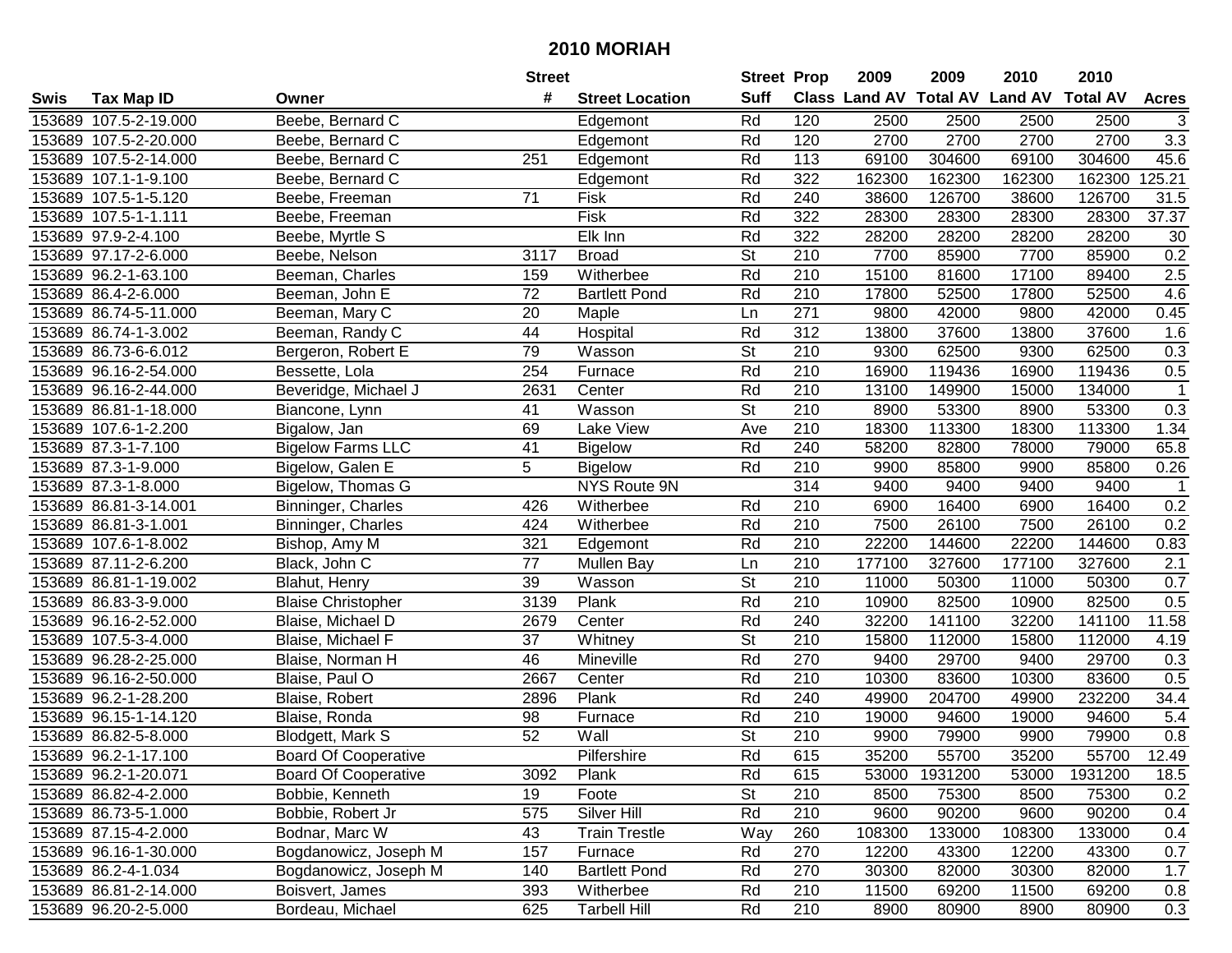|      |                       |                          | <b>Street</b> |                        | <b>Street Prop</b>       |                  | 2009                          | 2009   | 2010           | 2010            |                  |
|------|-----------------------|--------------------------|---------------|------------------------|--------------------------|------------------|-------------------------------|--------|----------------|-----------------|------------------|
| Swis | <b>Tax Map ID</b>     | Owner                    | #             | <b>Street Location</b> | <b>Suff</b>              |                  | <b>Class Land AV Total AV</b> |        | <b>Land AV</b> | <b>Total AV</b> | <b>Acres</b>     |
|      | 153689 96.2-1-49.100  | <b>Bosarge Michael</b>   | 3009          | Plank                  | Rd                       | 210              | 20500                         | 88400  | 20500          | 88400           | 1.1              |
|      | 153689 107.6-2-23.300 | Bosarge, Michael A       | 3995          | NYS Route 9N           |                          | 311              | 49500                         | 49500  | 49500          | 49500           | 1.5              |
|      | 153689 96.28-2-1.000  | Boucher, Michael         | 80            | Mineville              | Rd                       | 270              | 9500                          | 58300  | 9500           | 58300           | 0.2              |
|      | 153689 97.5-6-4.000   | Bourgon, Clement P       |               | Pilfershire            | Rd                       | 314              | 15200                         | 15200  | 15200          | 15200           | 4.5              |
|      | 153689 97.9-1-12.000  | Bovee, Carl H            |               | Switchback             | Rd                       | 311              | 2700                          | 2700   | 2700           | 2700            | 1.04             |
|      | 153689 97.13-1-2.000  | Bovee, Carl H            | 2813          | Dugway                 | Rd                       | 210              | 5900                          | 20900  | 5900           | 20900           | $\overline{0.3}$ |
|      | 153689 96.27-3-7.000  | Bowen, Everett E         | 17            | Liberty                | St                       | 210              | 7300                          | 65600  | 7300           | 65600           | 0.2              |
|      | 153689 96.51-1-1.100  | Boyea Lloyd J Sr         | 53            | Witherbee              | Rd                       | 210              | 10000                         | 104600 | 10000          | 104600          | 0.4              |
|      | 153689 96.28-3-3.000  | Boyea, Donald R          | 96            | Champlain              | Dr                       | 270              | 10400                         | 43600  | 10400          | 152300          | 0.6              |
|      | 153689 96.16-1-28.000 | Boyea, James             | 167           | Furnace                | Rd                       | 210              | 9700                          | 70000  | 9700           | 70000           | 0.7              |
|      | 153689 96.20-4-24.000 | Boyea, James W Jr        | 2506          | Moriah                 | Rd                       | 210              | 14000                         | 108700 | 14000          | 108700          | 1.3              |
|      | 153689 96.51-3-3.000  | Boyea, John              | 12            | Witherbee              | Rd                       | 220              | 14300                         | 75900  | 14300          | 75900           | 1.9              |
|      | 153689 96.51-3-6.000  | Boyea, John A            | 2819          | Plank                  | Rd                       | 482              | 9700                          | 167000 | 9700           | 170600          | 0.2              |
|      | 153689 96.51-1-1.200  | Boyea, Lloyd J Sr        |               | Witherbee              | Rd                       | 311              | 9400                          | 9400   | 9400           | 9400            | 0.34             |
|      | 153689 86.82-4-4.000  | Boyea, Peter E           | 11            | Foote                  | St                       | 210              | 8200                          | 66300  | 8200           | 66300           | 0.2              |
|      | 153689 96.27-1-9.002  | Boyle, Edward            | 3017          | Plank                  | Rd                       | 210              | 15900                         | 124200 | 15900          | 124200          | 1.05             |
|      | 153689 106.2-1-25.800 | Brace, Ann               | 45            | Edgemont               | Rd                       | 210              | 20400                         | 115100 | 20400          | 115100          | 3.3              |
|      | 153689 86.83-3-24.000 | Brace, Arthur            | 42            | Republic               | $\overline{\mathsf{St}}$ | 210              | 11700                         | 107900 | 11700          | 107900          | 0.6              |
|      | 153689 97.13-4-1.000  | Brace, Stephen J         | 815           | <b>Tarbell Hill</b>    | Rd                       | 210              | 17000                         | 103200 | 17000          | 103200          | 0.66             |
|      | 153689 86.82-5-1.000  | Brace, Thomas P          | 34            | Wall                   | St                       | 210              | 10000                         | 86600  | 10000          | 86600           | 0.4              |
|      | 153689 96.51-1-9.000  | Brackenbury, David A     | 2807          | Plank                  | Rd                       | 483              | 8700                          | 47200  | 8700           | 47200           | 0.2              |
|      | 153689 96.51-1-10.000 | Brackenbury, David A     |               | Ensign Pond            | Rd                       | 311              | 1000                          | 1000   | 1000           | 1000            | 0.1              |
|      | 153689 86.73-5-19.000 | Bradford, Charles C      | 584           | Silver Hill            | Rd                       | 210              | 17100                         | 92100  | 17100          | 92100           | 0.6              |
|      | 153689 96.27-2-32.000 | Bradley, Janice M        | 3020          | Plank                  | Rd                       | 220              | 7500                          | 77100  | 7500           | 77100           | 0.2              |
|      | 153689 96.19-1-29.200 | Bradley, Robert          | 382           | Windy Hill             | Rd                       | 210              | 33900                         | 165300 | 33900          | 165300          | $\overline{5.1}$ |
|      | 153689 106.2-1-14.002 | Brady, James F           | 494           | Fairy Lake             | Rd                       | 240              | 43100                         | 218000 | 43100          | 218000          | 20.1             |
|      | 153689 96.3-1-28.005  | Brancato, Ann            | 136           | Crowfoot               | Rd                       | 912              | 139000                        | 501900 | 139000         | 501900          | 212.35           |
|      | 153689 107.5-1-1.120  | <b>Brassard Stacey A</b> | 125           | Fisk                   | Rd                       | 210              | 15400                         | 82800  | 15400          | 82800           | 2.75             |
|      | 153689 87.3-1-20.000  | Brassard, Aaron J        | 550           | Pilfershire            | Rd                       | 210              | 15800                         | 119300 | 15800          | 119300          | 5                |
|      | 153689 107.5-2-1.000  | Brassard, Andrew J       | 148           | Fisk                   | Rd                       | $\overline{210}$ | 18100                         | 99700  | 18100          | 99700           | $\overline{2.2}$ |
|      | 153689 86.83-1-19.000 | Brassard, Anthony J      | 3173          | Plank                  | Rd                       | $\overline{210}$ | 13200                         | 99100  | 13200          | 99100           | 1.35             |
|      | 153689 86.75-3-2.000  | Brassard, Arthur J       | 3262          | <b>Fisher Hill</b>     | Rd                       | 220              | 13100                         | 100300 | 13100          | 100300          | $\overline{1}$   |
|      | 153689 107.5-2-17.100 | Brassard, Barbara        | 281           | Edgemont               | Rd                       | 311              | 33300                         | 33300  | 33300          | 33300           | 7.6              |
|      | 153689 107.1-1-11.000 | Brassard, Barbara J      | 226           | Edgemont               | Rd                       | $\overline{210}$ | 12300                         | 112000 | 12300          | 112000          | 0.7              |
|      | 153689 86.4-2-7.000   | Brassard, Jerome         | 46            | <b>Bartlett Pond</b>   | Rd                       | 210              | 23300                         | 54200  | 23300          | 54200           | 4.8              |
|      | 153689 97.17-2-5.000  | Brassard, Thomas         | 3113          | <b>Broad</b>           | <b>St</b>                | 210              | 7700                          | 110000 | 7700           | 110000          | 0.2              |
|      | 153689 107.1-1-9.200  | Brassard, Thomas G       |               | Edgemont               | Rd                       | 311              | 9700                          | 9700   | 9700           | 9700            | 0.69             |
|      | 153689 97.10-1-10.000 | Breen, James L           |               | NYS Route 9N           |                          | 322              | 52800                         | 52800  | 52800          | 52800           | 11.45            |
|      | 153689 97.10-1-11.000 | Breen, James L           | 262           | Elk Inn                | Rd                       | 210              | 43000                         | 187900 | 43000          | 187900          | 2.2              |
|      | 153689 106.4-2-21.200 | Breeyear, Thomas         | 1983          | Moriah                 | Rd                       | 210              | 21100                         | 156200 | 21100          | 156200          | 7.12             |
|      | 153689 107.3-1-1.000  | Breeyear, Timothy        | 1964          | Moriah                 | Rd                       | 240              | 20600                         | 127300 | 20600          | 127300          | 10               |
|      | 153689 96.28-3-4.000  | Brenish, Michael         | 88            | Champlain              | Dr                       | 210              | 8800                          | 77300  | 8800           | 77300           | 0.2              |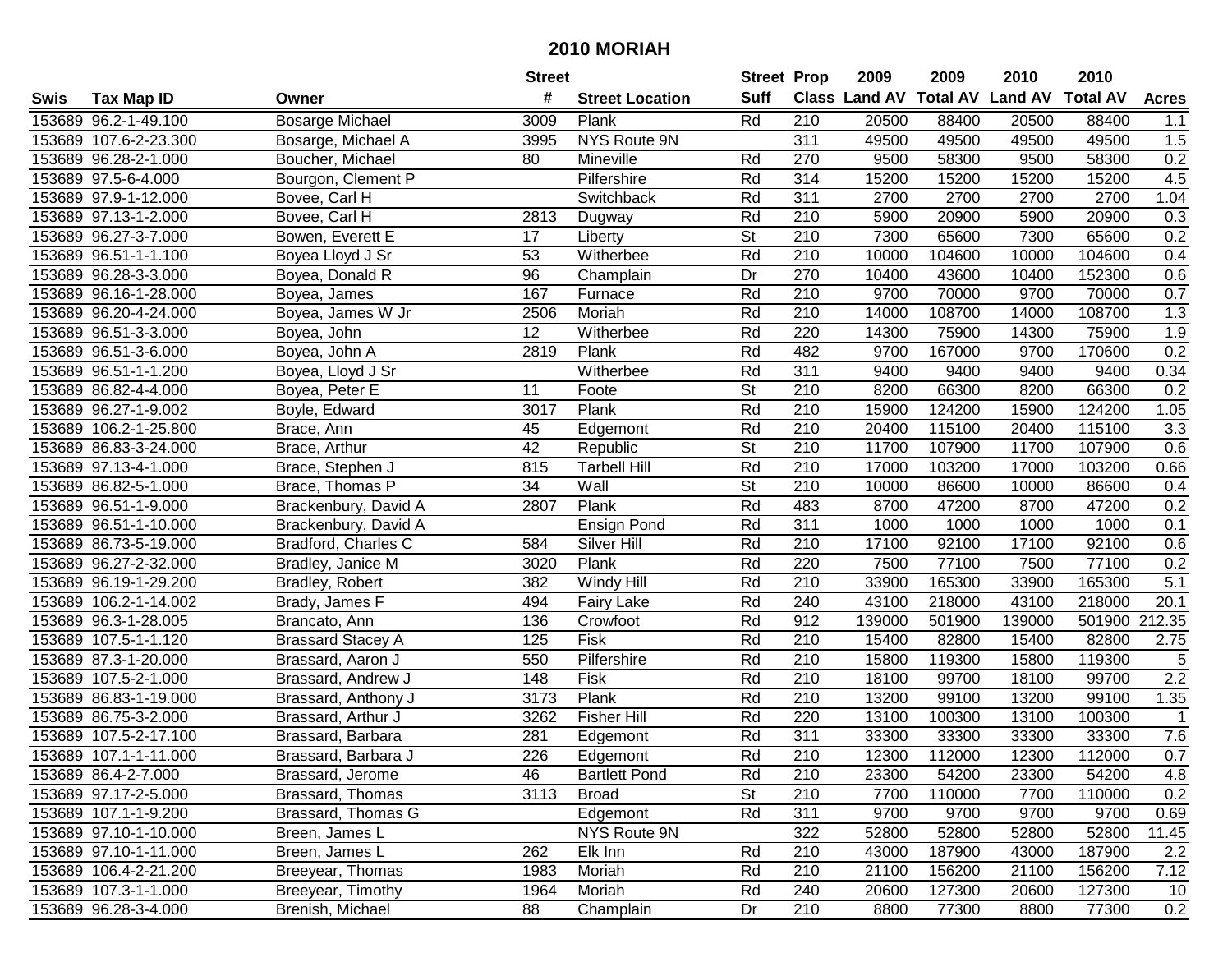|      |                       |                      | <b>Street</b> |                        | <b>Street Prop</b>       |                  | 2009  | 2009   | 2010                                    | 2010   |              |
|------|-----------------------|----------------------|---------------|------------------------|--------------------------|------------------|-------|--------|-----------------------------------------|--------|--------------|
| Swis | <b>Tax Map ID</b>     | Owner                | #             | <b>Street Location</b> | <b>Suff</b>              |                  |       |        | Class Land AV Total AV Land AV Total AV |        | <b>Acres</b> |
|      | 153689 97.14-1-2.002  | Brennan, Bernadette  | 110           | Stone                  | $\overline{\mathsf{St}}$ | 210              | 13800 | 81000  | 13800                                   | 81000  | 0.9          |
|      | 153689 97.13-2-27.120 | Brennan, John        | 79            | Forge Hollow           | Rd                       | 210              | 12300 | 43800  | 12300                                   | 43800  | 0.76         |
|      | 153689 87.15-3-14.000 | Brennan, Vaugh J     | 19            | <b>Train Trestle</b>   | Way                      | 260              | 83800 | 120500 | 83800                                   | 120500 | 0.2          |
|      | 153689 87.15-1-9.000  | Brennan, Vaugh J     |               | NYS Route 9N           |                          | 314              | 14300 | 14300  | 14300                                   | 14300  | 3.86         |
|      | 153689 96.2-1-25.000  | Brennan, William J   | 2978          | Plank                  | Rd                       | $\overline{210}$ | 19400 | 105500 | 19400                                   | 105500 | 5.6          |
|      | 153689 96.2-1-23.000  | Brennan, William J   |               | Plank                  | Rd                       | 322              | 29100 | 29100  | 29100                                   | 29100  | 40           |
|      | 153689 86.3-1-58.000  | Brewster, Ann        |               | $\overline{T}$ racy    | Rd                       | 322              | 30600 | 30600  | 30600                                   | 30600  | 68.3         |
|      | 153689 86.2-4-20.113  | Briggs, Brandon J    | 72            | Riddle                 | Rd                       | 210              | 14600 | 123500 | 14600                                   | 123500 | 2.24         |
|      | 153689 96.3-1-32.200  | Briggs, Glenn A      | 2232          | <b>Ensign Pond</b>     | Rd                       | 240              | 43800 | 122000 | 43800                                   | 122000 | 47.96        |
|      | 153689 86.2-4-20.131  | Briggs, Kimberly     | 118           | Riddle                 | Rd                       | 260              | 6600  | 25400  | 6600                                    | 25400  | 1.08         |
|      | 153689 86.3-1-47.000  | Briggs, Lawrence R   | 419           | Silver Hill            | Rd                       | 210              | 15300 | 121200 | 15300                                   | 121200 | 2.8          |
|      | 153689 86.73-5-7.000  | Briggs, Raymond L    | 25            | <b>Bridal</b>          | Row                      | 210              | 10400 | 59100  | 10400                                   | 59100  | 0.5          |
|      | 153689 96.2-1-57.100  | Briggs, Thomas D     | 42            | Witherbee              | Rd                       | 210              | 19200 | 109900 | 19200                                   | 109900 | 7.5          |
|      | 153689 107.5-2-5.121  | Brileya, Richard L   | 38            | Timber                 | Way                      | 280              | 77200 | 168100 | 77200                                   | 168100 | 45.24        |
|      | 153689 96.28-2-19.000 | Britt, Dennis        | 35            | Champlain              | Dr                       | 311              | 8900  | 8900   | 8900                                    | 8900   | 0.2          |
|      | 153689 96.3-1-13.000  | Brod, Yvonne J       | 405           | Crowfoot               | Rd                       | 260              | 31100 | 51600  | 31100                                   | 51600  | 0.26         |
|      | 153689 97.17-6-1.000  | Brooks, Charles A    | 730           | <b>Tarbell Hill</b>    | Rd                       | 210              | 19000 | 82500  | 19000                                   | 82500  | 1.4          |
|      | 153689 107.6-1-13.000 | Brooks, John E       | 181           | Lake View              | Ave                      | 210              | 6900  | 79100  | 6900                                    | 79100  | 0.2          |
|      | 153689 107.6-1-12.000 | Brooks, John E       | 183           | Lake View              | Ave                      | 210              | 14400 | 81600  | 14400                                   | 81600  | $\sqrt{2}$   |
|      | 153689 87.4-1-2.200   | Brooks, Thomas W     | 5006          | NYS Route 9N           |                          | 270              | 75300 | 131500 | 75300                                   | 131500 | 141.8        |
|      | 153689 87.15-1-8.000  | Brooks, Thomas W     |               | NYS Route 9N           |                          | 322              | 29900 | 29900  | 29900                                   | 29900  | 19.29        |
|      | 153689 96.2-1-46.000  | Brown, Cheryl A      | 2989          | Plank                  | Rd                       | 210              | 16700 | 162400 | 16700                                   | 162400 | 2.5          |
|      | 153689 107.10-1-2.000 | Brown, Rebecca       | 195           | Lake View              | Ave                      | 210              | 9600  | 79300  | 9600                                    | 79300  | 0.3          |
|      | 153689 86.74-4-1.000  | Brown, William       | 76            | Curtis                 | Ln                       | 210              | 12200 | 36200  | 12200                                   | 36200  | 0.7          |
|      | 153689 106.-1-1.200   | Bruce, Anna C        | 1679          | <b>Ensign Pond</b>     | Rd                       | 240              | 78600 | 110100 | 78600                                   | 110100 | 97.23        |
|      | 153689 97.13-2-19.000 | Bruce, David         | 92            | Forge Hollow           | Rd                       | 240              | 23300 | 87500  | 23300                                   | 87500  | 16.2         |
|      | 153689 97.13-2-18.100 | Bruce, David         | 20            | Pumphouse              | Ln                       | 322              | 35000 | 35000  | 35000                                   | 35000  | 34.6         |
|      | 153689 96.2-1-66.202  | Bruce, Richard N     | 96            | Chipmunk               | Ln                       | 240              | 37500 | 163900 | 37500                                   | 163900 | 26.6         |
|      | 153689 97.9-2-9.000   | Bruce, Robert        |               | Elk Inn                | Rd                       | 322              | 30100 | 30100  | 30100                                   | 30100  | 23.3         |
|      | 153689 96.1-1-2.000   | Bruel, Robert        |               | Silver Hill            | Rd                       | 322              | 34100 | 34100  | 34100                                   | 34100  | 77.7         |
|      | 153689 96.3-1-31.200  | Bryan, William J     | 2250          | Ensign Pond            | Rd                       | 210              | 15700 | 64300  | 15700                                   | 64300  | 3.04         |
|      | 153689 96.3-1-31.100  | Bryan, William J     |               | <b>Ensign Pond</b>     | Rd                       | 311              | 9400  | 9400   | 9400                                    | 9400   | 7.26         |
|      | 153689 97.13-4-4.000  | Bryant, Charles M    |               | <b>Broad</b>           | <b>St</b>                | 210              | 10800 | 75800  | 10800                                   | 75800  | 0.5          |
|      | 153689 87.11-2-15.000 | Bryant, Charles M Sr | 119           | <b>Mullen Bay</b>      | Ln                       | 260              | 64600 | 84400  | 64600                                   | 84400  | 0.15         |
|      | 153689 97.13-4-5.000  | Bryant, Charles Sr   | 3004          | <b>Broad</b>           | <b>St</b>                | 444              | 49100 | 151800 | 49100                                   | 151800 | 2.8          |
|      | 153689 87.11-2-14.000 | Bryant, Daniel       | 115           | <b>Mullen Bay</b>      | Ln                       | 260              | 69600 | 123800 | 69600                                   | 123800 | 0.2          |
|      | 153689 107.6-1-11.200 | Bryant, Daniel J     | 339           | Edgemont               | Rd                       | 280              | 16400 | 275500 | 19500                                   | 275500 | 5.42         |
|      | 153689 96.20-4-16.140 | Bryant, Marie L      | 724           | <b>Tarbell Hill</b>    | Rd                       | 210              | 17600 | 132500 | 17600                                   | 132500 | 0.43         |
|      | 153689 87.3-1-16.120  | Bryant, Timothy      |               | NYS Route 9N           |                          | 322              | 35650 | 35650  | 35650                                   | 35650  | 62           |
|      | 153689 87.11-2-16.000 | Bryant, Timothy M    | 125           | <b>Mullen Bay</b>      | Ln                       | 260              | 70000 | 130900 | 70000                                   | 144700 | 0.4          |
|      | 153689 106.2-1-37.200 | Bryant, William C    | 2277          | Moriah                 | Rd                       | 240              | 47700 | 174000 | 47700                                   | 174000 | 35.5         |
|      | 153689 96.16-2-13.000 | Buchanan, Bruce J    | 2724          | Center                 | Rd                       | 210              | 16500 | 100100 | 16500                                   | 100100 | 1.1          |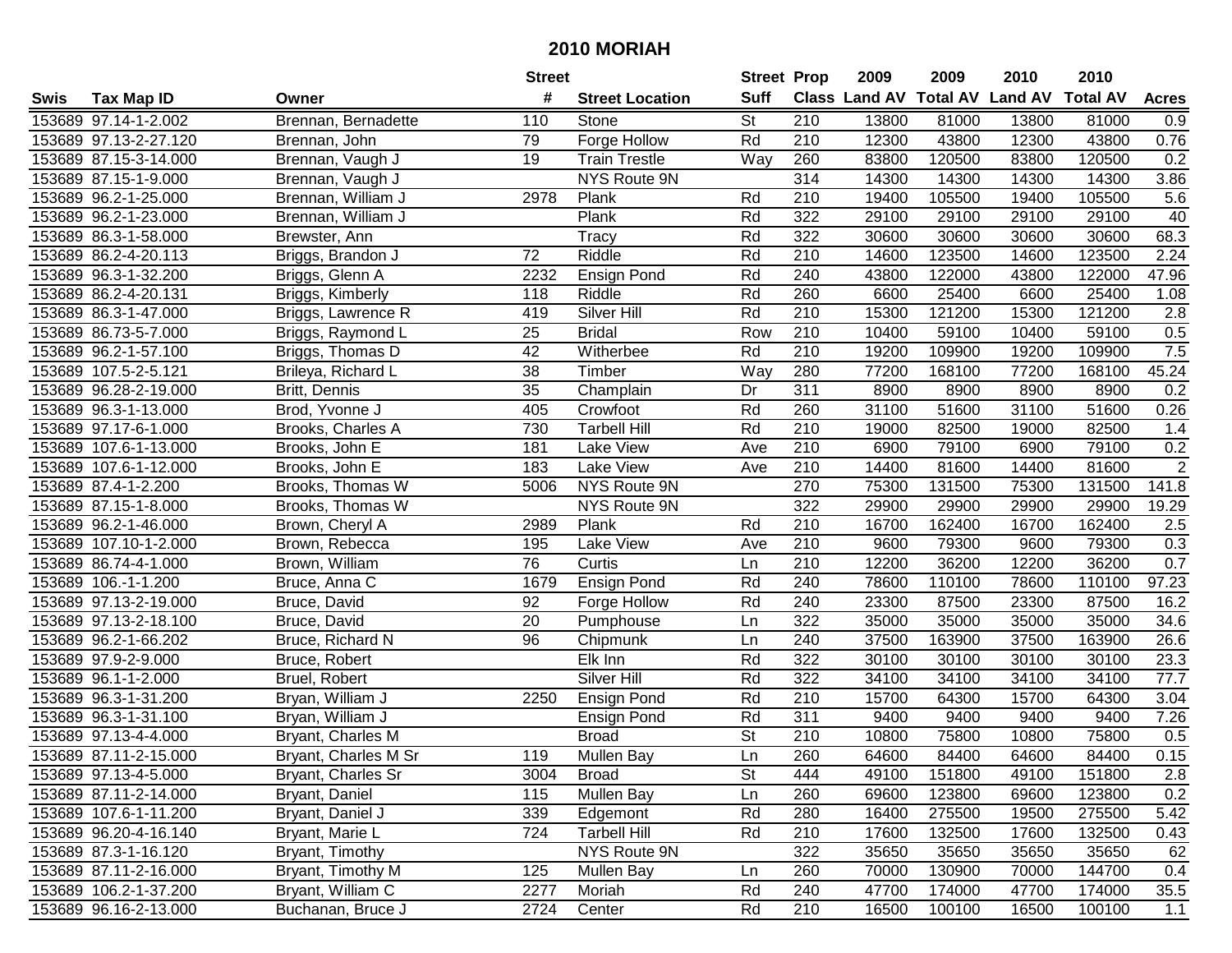|      |                       |                                                     | <b>Street</b> |                        | <b>Street Prop</b>       |                  | 2009        | 2009   | 2010                           | 2010            |                |
|------|-----------------------|-----------------------------------------------------|---------------|------------------------|--------------------------|------------------|-------------|--------|--------------------------------|-----------------|----------------|
| Swis | <b>Tax Map ID</b>     | Owner                                               | #             | <b>Street Location</b> | <b>Suff</b>              |                  |             |        | Class Land AV Total AV Land AV | <b>Total AV</b> | <b>Acres</b>   |
|      | 153689 96.2-1-32.000  | Budwick, Donald L Jr                                | 31            | <b>Titus</b>           | Rd                       | 210              | 15900       | 65400  | 15900                          | 65400           | 3.1            |
|      | 153689 87.15-3-1.000  | <b>Buell Richard E</b>                              |               | NYS Route 9N           |                          | 314              | 35400       | 35400  | 35400                          | 35400           | 0.04           |
|      | 153689 87.15-1-6.000  | Buell, Richard E                                    | 5058          | NYS Route 9N           |                          | 210              | 31100       | 115200 | 31100                          | 115200          | 6.6            |
|      | 153689 86.81-1-24.000 | Bullock, Kenneth C                                  | 29            | Wasson                 | <b>St</b>                | 210              | 8800        | 39000  | 8800                           | 39000           | 0.3            |
|      | 153689 107.6-1-5.000  | Burbank, Michael B                                  | 42            | Lake View              | Ave                      | 210              | 14400       | 100300 | 14400                          | 100300          | 1.7            |
|      | 153689 86.75-3-1.100  | Burgelin, Jane W                                    |               | <b>Fisher Hill</b>     | Rd                       | 311              | 9200        | 9200   | 9200                           | 9200            | 0.6            |
|      | 153689 107.6-1-9.000  | Burger, Duane                                       | 326           | Edgemont               | Rd                       | 210              | 29800       | 131800 | 29800                          | 131800          | 0.6            |
|      | 153689 86.83-4-3.000  | Burgey, Dawn M                                      | 3130          | Plank                  | Rd                       | 210              | 11200       | 94500  | 11200                          | 94500           | 0.7            |
|      | 153689 86.83-4-8.000  | Burgey, Raymond                                     |               | Teft                   | Ln                       | 311              | 8900        | 8900   | 8900                           | 8900            | 0.5            |
|      | 153689 106.2-1-15.000 | Burgey, Raymond D                                   | 2427          | Moriah                 | Rd                       | 210              | 16200       | 93900  | 16200                          | 93900           | 3.3            |
|      | 153689 96.28-1-12.019 | Burhart, Thomas J                                   | 20            | Liberty                | $\overline{\mathsf{St}}$ | 210              | 6800        | 63600  | 6800                           | 63600           | 0.2            |
|      | 153689 96.16-1-10.000 | Burke, Daniel O                                     | 2729          | Center                 | Rd                       | 210              | 17000       | 89500  | 17000                          | 89500           | 0.7            |
|      | 153689 86.81-1-26.000 | Burke, William                                      | 25            | Wasson                 | $\overline{\mathsf{St}}$ | 270              | 5300        | 8000   | 5300                           | 8000            | 0.2            |
|      | 153689 96.20-1-15.000 | Burkett, Joni S                                     | 541           | Windy Hill             | Rd                       | 210              | 9500        | 69800  | 9500                           | 69800           | 0.4            |
|      | 153689 86.73-5-8.000  | Burkey, Holly R                                     | 34            | <b>Bridal</b>          | Row                      | 210              | 7400        | 55500  | 7400                           | 55500           | 0.2            |
|      | 153689 86.2-4-12.000  | Burlingame, Steven J                                | 82            | <b>Mountain Spring</b> | Rd                       | 210              | 5900        | 69900  | 5900                           | 69900           | 0.3            |
|      | 153689 97.6-1-5.000   | Burt, Rodney W                                      | 4763          | NYS Route 9N           |                          | $\overline{210}$ | 18700       | 70400  | 18700                          | 70400           | 4.08           |
|      | 153689 97.13-2-27.200 | Busby, Wayne                                        | 83            | Forge Hollow           | Rd                       | 314              | 4400        | 4400   | 4400                           | 4400            | 0.15           |
|      | 153689 96.2-1-49.200  | Bush, Dana L                                        | 3005          | Plank                  | Rd                       | 270              | 18200       | 73400  | 18200                          | 73400           | 1.14           |
|      | 153689 86.81-1-1.000  | Bush, Jeanne M                                      | 77            | Wasson                 | <b>St</b>                | 210              | 9200        | 41100  | 9200                           | 41100           | 0.3            |
|      | 153689 97.13-3-4.000  | Bush, John                                          |               | <b>Broad</b>           | St                       | 311              | 4200        | 4200   | 4200                           | 4200            | 0.08           |
|      | 153689 97.13-3-1.110  | Bush, John                                          | 3097          | <b>Broad</b>           | <b>St</b>                | 210              | 9100        | 69400  | 9100                           | 69400           | 0.3            |
|      | 153689 97.13-3-3.000  | Bush, Louise                                        |               | <b>Broad</b>           | <b>St</b>                | 311              | 6100        | 6100   | 6100                           | 6100            | 0.1            |
|      |                       | 153689 636.89-9999-705.820/188 Cable & Wireless Inc |               | <b>Outside Plant</b>   |                          | 836              | 0           | 97     | 0                              | 93              | 0              |
|      |                       | 153689 636.89-9999-705.820/188 Cable & Wireless Inc |               | <b>Outside Plant</b>   |                          | 836              | $\mathbf 0$ | 9316   | $\mathbf 0$                    | 8967            | $\overline{0}$ |
|      | 153689 97.9-1-11.000  | <b>Cablevision Industries</b>                       | 155           | Switchback             | Rd                       | 835              | 6500        | 36500  | 6500                           | 36500           | 0.17           |
|      | 153689 96.2-1-58.000  | Cadmus, Susan M                                     | 54            | Witherbee              | Rd                       | 210              | 14300       | 113800 | 14300                          | 113800          | $\overline{c}$ |
|      | 153689 97.13-1-21.300 | Calabrese, Carlo A                                  | 751           | <b>Tarbell Hill</b>    | Rd                       | 210              | 19900       | 139600 | 19900                          | 139600          | 1.25           |
|      | 153689 96.2-1-3.122   | Calabrese, Charles C                                | 99            | Silver Hill            | Rd                       | $\overline{210}$ | 17000       | 150800 | 17000                          | 150800          | 4.08           |
|      | 153689 86.83-3-26.000 | Callahan, Edward                                    | 3115          | Plank                  | Rd                       | $\overline{210}$ | 11600       | 107100 | 11600                          | 107100          | 0.6            |
|      | 153689 96.51-2-16.100 | Callahan, Michael                                   | 2780          | Center                 | Rd                       | 280              | 19900       | 239600 | 19900                          | 239600          | $\overline{5}$ |
|      | 153689 96.51-2-16.200 | Callahan, Michael                                   | 2784          | Center                 | Rd                       | 311              | 1300        | 1300   | 1300                           | 1300            | 0.2            |
|      | 153689 96.16-2-24.000 | Callahan, Thomas R                                  | 2702          | Dugway                 | Rd                       | $\overline{210}$ | 18000       | 119900 | 18000                          | 119900          | $\overline{6}$ |
|      | 153689 96.51-2-14.000 | Callahan, Thomas W                                  | 2790          | Center                 | Rd                       | $\overline{210}$ | 11200       | 80000  | 11200                          | 80000           | 0.5            |
|      | 153689 86.83-1-14.000 | Callockio, Evelyn                                   | 3187          | Plank                  | Rd                       | 210              | 15900       | 85700  | 15900                          | 85700           | 0.5            |
|      | 153689 97.14-1-13.000 | Capuano, Susan C                                    | 75            | Stone                  | <b>St</b>                | 210              | 11500       | 64700  | 11500                          | 64700           | 0.6            |
|      | 153689 96.28-1-14.000 | Carlson, Gerald                                     | 51            | Harmony                | Rd                       | 210              | 7000        | 72600  | 7000                           | 72600           | 0.2            |
|      | 153689 96.1-1-24.000  | Carniglia, Matthew X                                |               | Crowfoot               | Rd                       | 912              | 52500       | 52500  | 52500                          | 52500           | 61.93          |
|      | 153689 96.1-1-37.000  | Carniglia, Matthew X                                |               | Chipmunk               | Ln                       | 912              | 18600       | 18600  | 18600                          | 18600           | 22.48          |
|      | 153689 107.3-1-10.000 | Caron, Geriann R                                    |               | NYS Route 9N           |                          | 322              | 6300        | 6300   | 6300                           | 6300            | 14.3           |
|      | 153689 107.3-5-2.000  | Caron, Geriann R                                    | 3705          | NYS Route 9N           |                          | 271              | 16800       | 34800  | 16800                          | 34800           | 3.8            |
|      | 153689 107.3-5-3.000  | Caron, William L                                    | 3695          | NYS Route 9N           |                          | 210              | 11400       | 51700  | 11400                          | 51700           | 0.5            |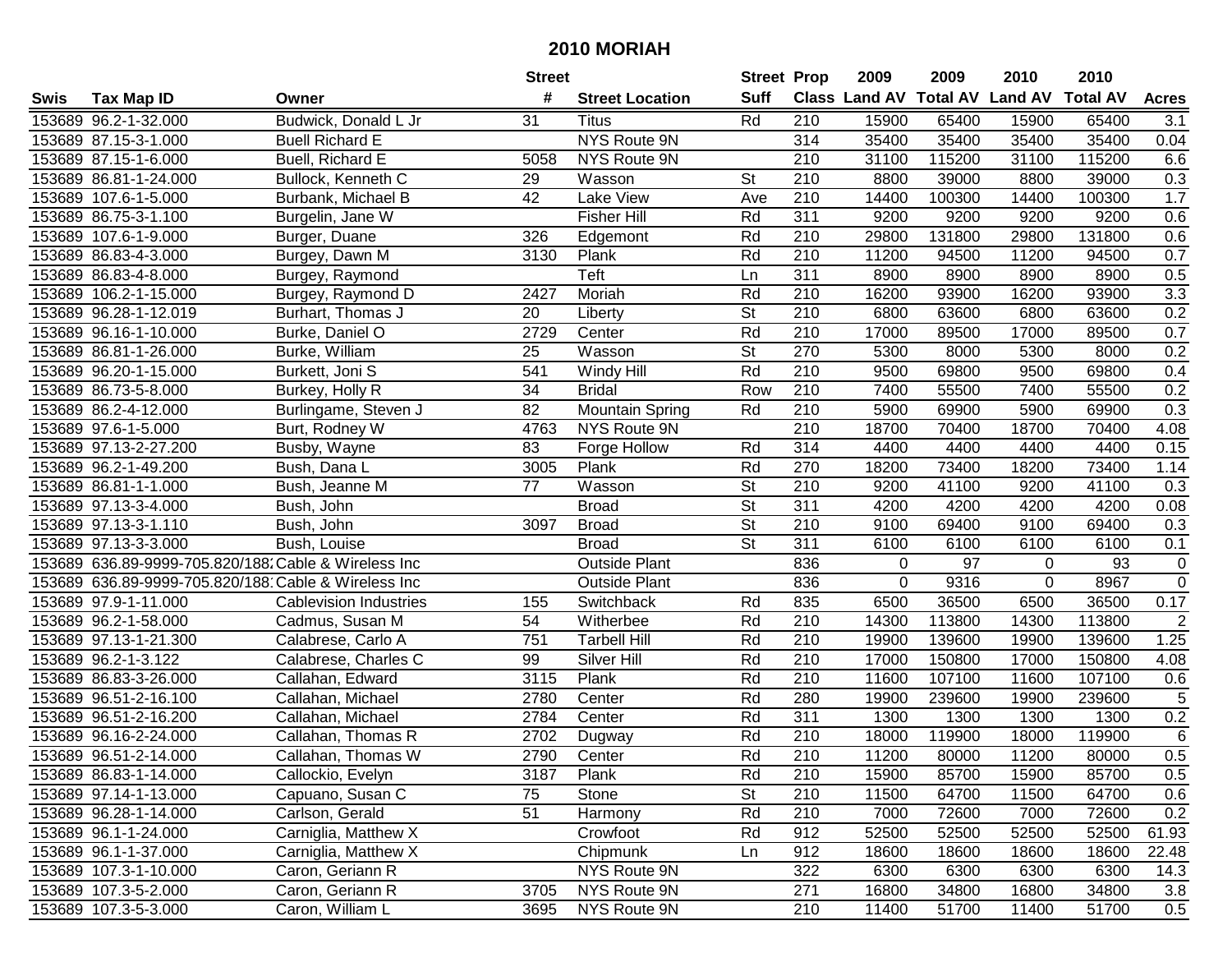| #<br><b>Suff</b><br>Class Land AV Total AV Land AV<br><b>Total AV</b><br><b>Tax Map ID</b><br><b>Street Location</b><br><b>Acres</b><br>Swis<br>Owner<br>67400<br>153689 96.28-3-12.000<br>Carpenter, Edward B Jr<br>60<br>Dr<br>210<br>11300<br>67400<br>Champlain<br>11300<br>0.8<br>Rd<br>0.2<br>153689 86.83-3-13.000<br>Carpenter, Richard J<br>3125<br>Plank<br>210<br>8600<br>77000<br>8600<br>77000<br>153689 107.5-2-11.010<br>Carpenter, Thomas C<br>Lake View<br>210<br>16600<br>108400<br>108400<br>4.7<br>48<br>Ave<br>16600<br>1.9<br>Rd<br>314<br>2400<br>2400<br>2400<br>153689 96.15-1-7.100<br>Ensign Pond<br>2400<br>Carr Kimberly M<br>1.8<br>153689 96.15-1-6.000<br>Rd<br>210<br>14400<br>61900<br>61900<br>Carr Kimberly M<br>2459<br>Ensign Pond<br>14400<br>Rd<br>$\overline{2.4}$<br>153689 96.16-2-6.001<br>210<br>19800<br>166800<br>Carr, Michael R<br>162<br>Furnace<br>166800<br>19800<br>Rd<br>210<br>15400<br>53100<br>2.7<br>153689 106.2-1-26.000<br>Carr, Nancy<br>18<br>Edgemont<br>53100<br>15400<br>210<br>Carr, Rollin<br>Rd<br>6700<br>28200<br>28200<br>0.1<br>153689 86.73-1-5.000<br>560<br><b>Dalton Hill</b><br>6700<br>Rd<br>$\overline{210}$<br>5600<br>153689 86.73-1-4.000<br>Carr, Rollin E<br>562<br>31100<br>5600<br>31100<br>0.1<br><b>Dalton Hill</b><br>Rd<br>311<br>3.2<br>153689 106.2-1-25.700<br>Carr, Rollin E<br>Moriah<br>21900<br>21900<br>21900<br>21900<br>Rd<br>153689 96.2-1-42.000<br>Carr, Rollin E Jr<br>2935<br>Plank<br>210<br>10400<br>32900<br>10400<br>32900<br>0.4<br>153689 96.28-3-9.000<br>Dr<br>270<br>9900<br>34900<br>34900<br>0.4<br>Carr, Rollin E Jr<br>70<br>Champlain<br>9900<br>Rd<br>322<br>$\overline{25}$<br>13800<br>13800<br>13800<br>13800<br>153689 97.5-6-12.001<br>Cheney<br>Carrow, Larry<br>Rd<br>153689 86.75-4-23.100<br>Plank<br>483<br>10100<br>43400<br>10100<br>43400<br>0.34<br>Carson, Eric<br>3193<br>Rd<br>240<br>153689 86.4-2-5.000<br><b>Bartlett Pond</b><br>25000<br>111400<br>111400<br>10.1<br>Carson, George Jr<br>102<br>25000<br>Rd<br>153689 86.4-2-3.100<br>322<br>9500<br>9500<br>9500<br>19.98<br>Carson, Ruth I<br><b>Bartlett Pond</b><br>9500<br>Rd<br>210<br>153689 96.51-2-15.000<br>Carson, William<br>2786<br>9500<br>38000<br>9500<br>38000<br>0.3<br>Center<br>Rd<br>312<br>4.55<br>2215<br>16900<br>153689 96.3-1-27.000<br>Carter, Elliery W<br><b>Ensign Pond</b><br>22600<br>16900<br>22600<br>1.9<br>153689 86.3-1-41.000<br>524<br>Silver Hill<br>Rd<br>210<br>14500<br>58100<br>58100<br>Casey, John M<br>14500<br>153689 107.5-2-3.000<br>122<br>Fisk<br>Rd<br>270<br>9900<br>63800<br>9900<br>63800<br>0.4<br>Caswell, James L<br>17<br>Plank<br>Rd<br>28300<br>153689 96.16-2-26.000<br>695<br>28300<br>28300<br>28300<br><b>Catholic Cemetery</b><br>322<br>22.5<br>153689 96.2-2-6.000<br>Chipmunk<br>28600<br>28600<br>28600<br>Cawley, Sean C<br>Ln<br>28600<br>322<br>38<br>153689 96.2-2-8.300<br>16600<br>16600<br>Cawley, Sean C<br>Chipmunk<br>Ln<br>16600<br>16600<br>27<br>153689 96.1-1-6.000<br>226<br>Silver Hill<br>Rd<br>240<br>42200<br>110000<br>42200<br>110000<br>Celotti, Dylan T<br>5.1<br>2984<br>Plank<br>Rd<br>210<br>18400<br>144200<br>153689 96.2-1-24.000<br>18400<br>158300<br>Celotti, George T<br>12<br>210<br>11400<br>0.7<br>153689 86.74-1-9.010<br>Celotti, Josette<br><b>Valley View</b><br>75900<br>11400<br>75900<br>Ln<br>612<br>$1.8E + 07$<br>180000 17502500<br>153689 97.17-5-1.000<br>Central School Dist 1<br>39<br>180000<br>61.5<br>Viking<br>Ln<br>210<br>153689 96.16-1-24.000<br>219<br>Rd<br>9900<br>9900<br>35000<br>0.37<br>Chaab Hill Assoc LLC<br>Furnace<br>35000<br>153689 96.20-1-3.000<br>2601<br>Rd<br>210<br>12000<br>12000<br>68200<br>Chamberlain, Alfred J<br>Center<br>68200<br>0.68<br>Rd<br>322<br>54500<br>153689 95.-2-21.000<br>Chang, Elain MV<br>Tracy<br>54500<br>54500<br>54500<br>124.4<br>Rd<br>$\overline{210}$<br>5600<br>55700<br>55700<br>153689 96.27-4-4.000<br>Chappell, James R<br>49<br>5600<br>0.1<br>Harmony<br>Rd<br>74700<br>153689 86.73-7-4.000<br>Chappell, Ronald N Jr<br>210<br>19900<br>74700<br>0.7<br>473<br>Witherbee<br>19900<br>Rd<br>120<br>69.3<br>153689 96.19-1-30.000<br>348<br>67100<br>111400<br>67100<br>111400<br>Chapuk, Martin W Jr<br>Windy Hill<br>360<br>Rd<br>$\overline{210}$<br>300<br>64600<br>300<br>64600<br>$\mathbf 0$<br>153689 96.19-1-30.000/1<br>Chapuk, Martin W Jr<br>Windy Hill<br>153689 86.75-3-9.111<br>Charbonneau, Jean M<br>38<br>Dynamite<br>Way<br>240<br>35000<br>110000<br>35000<br>110000<br>14<br>55.2<br>153689 97.9-2-2.210<br>132<br>Cheney<br>Rd<br>240<br>58000<br>168000<br>58000<br>168000<br>Cheney, Fay A<br>Fisk<br>Rd<br>270<br>8200<br>153689 97.17-6-27.000<br>Cheney, Jamie J<br>167<br>19400<br>8200<br>19400<br>0.2<br>153689 97.9-2-2.220<br>Cheney<br>Rd<br>240<br>32000<br>62000<br>33<br>Cheney, Kasey F<br>62000<br>32000<br>$6.2\,$<br>Rd<br>210<br>153689 97.5-7-1.000<br>Cheney, Walter<br>150<br>Cheney<br>18800<br>62500<br>18800<br>62500<br>Rd<br>270<br>153689 86.3-1-17.000<br>Chiarella Christina M<br>637<br>Dalton Hill<br>9100<br>44500<br>9100<br>44500<br>0.3<br>210<br>153689 86.83-3-7.000<br>Childs, John A<br>Plank<br>Rd<br>9900<br>90600<br>9900<br>90600<br>0.5<br>3149<br>Rd<br>240<br>153689 106.4-2-16.000<br>Childs, Lisa A<br>2034<br>31900<br>57900<br>31900<br>57900<br>23<br>Moriah |  | <b>Street</b> | <b>Street Prop</b> | 2009 | 2009 | 2010 | 2010 |  |
|-------------------------------------------------------------------------------------------------------------------------------------------------------------------------------------------------------------------------------------------------------------------------------------------------------------------------------------------------------------------------------------------------------------------------------------------------------------------------------------------------------------------------------------------------------------------------------------------------------------------------------------------------------------------------------------------------------------------------------------------------------------------------------------------------------------------------------------------------------------------------------------------------------------------------------------------------------------------------------------------------------------------------------------------------------------------------------------------------------------------------------------------------------------------------------------------------------------------------------------------------------------------------------------------------------------------------------------------------------------------------------------------------------------------------------------------------------------------------------------------------------------------------------------------------------------------------------------------------------------------------------------------------------------------------------------------------------------------------------------------------------------------------------------------------------------------------------------------------------------------------------------------------------------------------------------------------------------------------------------------------------------------------------------------------------------------------------------------------------------------------------------------------------------------------------------------------------------------------------------------------------------------------------------------------------------------------------------------------------------------------------------------------------------------------------------------------------------------------------------------------------------------------------------------------------------------------------------------------------------------------------------------------------------------------------------------------------------------------------------------------------------------------------------------------------------------------------------------------------------------------------------------------------------------------------------------------------------------------------------------------------------------------------------------------------------------------------------------------------------------------------------------------------------------------------------------------------------------------------------------------------------------------------------------------------------------------------------------------------------------------------------------------------------------------------------------------------------------------------------------------------------------------------------------------------------------------------------------------------------------------------------------------------------------------------------------------------------------------------------------------------------------------------------------------------------------------------------------------------------------------------------------------------------------------------------------------------------------------------------------------------------------------------------------------------------------------------------------------------------------------------------------------------------------------------------------------------------------------------------------------------------------------------------------------------------------------------------------------------------------------------------------------------------------------------------------------------------------------------------------------------------------------------------------------------------------------------------------------------------------------------------------------------------------------------------------------------------------------------------------------------------------------------------------------------------------------------------------------------------------------------------------------------------------------------------------------------------------------------------------------------------------------------------------------------------------------------------------------------------------------------------------------------------------------------------------------------------------------------------------------------------------------------------------------------------------------------------------------------------------------------------------------------------------------------------|--|---------------|--------------------|------|------|------|------|--|
|                                                                                                                                                                                                                                                                                                                                                                                                                                                                                                                                                                                                                                                                                                                                                                                                                                                                                                                                                                                                                                                                                                                                                                                                                                                                                                                                                                                                                                                                                                                                                                                                                                                                                                                                                                                                                                                                                                                                                                                                                                                                                                                                                                                                                                                                                                                                                                                                                                                                                                                                                                                                                                                                                                                                                                                                                                                                                                                                                                                                                                                                                                                                                                                                                                                                                                                                                                                                                                                                                                                                                                                                                                                                                                                                                                                                                                                                                                                                                                                                                                                                                                                                                                                                                                                                                                                                                                                                                                                                                                                                                                                                                                                                                                                                                                                                                                                                                                                                                                                                                                                                                                                                                                                                                                                                                                                                                                                                                                     |  |               |                    |      |      |      |      |  |
|                                                                                                                                                                                                                                                                                                                                                                                                                                                                                                                                                                                                                                                                                                                                                                                                                                                                                                                                                                                                                                                                                                                                                                                                                                                                                                                                                                                                                                                                                                                                                                                                                                                                                                                                                                                                                                                                                                                                                                                                                                                                                                                                                                                                                                                                                                                                                                                                                                                                                                                                                                                                                                                                                                                                                                                                                                                                                                                                                                                                                                                                                                                                                                                                                                                                                                                                                                                                                                                                                                                                                                                                                                                                                                                                                                                                                                                                                                                                                                                                                                                                                                                                                                                                                                                                                                                                                                                                                                                                                                                                                                                                                                                                                                                                                                                                                                                                                                                                                                                                                                                                                                                                                                                                                                                                                                                                                                                                                                     |  |               |                    |      |      |      |      |  |
|                                                                                                                                                                                                                                                                                                                                                                                                                                                                                                                                                                                                                                                                                                                                                                                                                                                                                                                                                                                                                                                                                                                                                                                                                                                                                                                                                                                                                                                                                                                                                                                                                                                                                                                                                                                                                                                                                                                                                                                                                                                                                                                                                                                                                                                                                                                                                                                                                                                                                                                                                                                                                                                                                                                                                                                                                                                                                                                                                                                                                                                                                                                                                                                                                                                                                                                                                                                                                                                                                                                                                                                                                                                                                                                                                                                                                                                                                                                                                                                                                                                                                                                                                                                                                                                                                                                                                                                                                                                                                                                                                                                                                                                                                                                                                                                                                                                                                                                                                                                                                                                                                                                                                                                                                                                                                                                                                                                                                                     |  |               |                    |      |      |      |      |  |
|                                                                                                                                                                                                                                                                                                                                                                                                                                                                                                                                                                                                                                                                                                                                                                                                                                                                                                                                                                                                                                                                                                                                                                                                                                                                                                                                                                                                                                                                                                                                                                                                                                                                                                                                                                                                                                                                                                                                                                                                                                                                                                                                                                                                                                                                                                                                                                                                                                                                                                                                                                                                                                                                                                                                                                                                                                                                                                                                                                                                                                                                                                                                                                                                                                                                                                                                                                                                                                                                                                                                                                                                                                                                                                                                                                                                                                                                                                                                                                                                                                                                                                                                                                                                                                                                                                                                                                                                                                                                                                                                                                                                                                                                                                                                                                                                                                                                                                                                                                                                                                                                                                                                                                                                                                                                                                                                                                                                                                     |  |               |                    |      |      |      |      |  |
|                                                                                                                                                                                                                                                                                                                                                                                                                                                                                                                                                                                                                                                                                                                                                                                                                                                                                                                                                                                                                                                                                                                                                                                                                                                                                                                                                                                                                                                                                                                                                                                                                                                                                                                                                                                                                                                                                                                                                                                                                                                                                                                                                                                                                                                                                                                                                                                                                                                                                                                                                                                                                                                                                                                                                                                                                                                                                                                                                                                                                                                                                                                                                                                                                                                                                                                                                                                                                                                                                                                                                                                                                                                                                                                                                                                                                                                                                                                                                                                                                                                                                                                                                                                                                                                                                                                                                                                                                                                                                                                                                                                                                                                                                                                                                                                                                                                                                                                                                                                                                                                                                                                                                                                                                                                                                                                                                                                                                                     |  |               |                    |      |      |      |      |  |
|                                                                                                                                                                                                                                                                                                                                                                                                                                                                                                                                                                                                                                                                                                                                                                                                                                                                                                                                                                                                                                                                                                                                                                                                                                                                                                                                                                                                                                                                                                                                                                                                                                                                                                                                                                                                                                                                                                                                                                                                                                                                                                                                                                                                                                                                                                                                                                                                                                                                                                                                                                                                                                                                                                                                                                                                                                                                                                                                                                                                                                                                                                                                                                                                                                                                                                                                                                                                                                                                                                                                                                                                                                                                                                                                                                                                                                                                                                                                                                                                                                                                                                                                                                                                                                                                                                                                                                                                                                                                                                                                                                                                                                                                                                                                                                                                                                                                                                                                                                                                                                                                                                                                                                                                                                                                                                                                                                                                                                     |  |               |                    |      |      |      |      |  |
|                                                                                                                                                                                                                                                                                                                                                                                                                                                                                                                                                                                                                                                                                                                                                                                                                                                                                                                                                                                                                                                                                                                                                                                                                                                                                                                                                                                                                                                                                                                                                                                                                                                                                                                                                                                                                                                                                                                                                                                                                                                                                                                                                                                                                                                                                                                                                                                                                                                                                                                                                                                                                                                                                                                                                                                                                                                                                                                                                                                                                                                                                                                                                                                                                                                                                                                                                                                                                                                                                                                                                                                                                                                                                                                                                                                                                                                                                                                                                                                                                                                                                                                                                                                                                                                                                                                                                                                                                                                                                                                                                                                                                                                                                                                                                                                                                                                                                                                                                                                                                                                                                                                                                                                                                                                                                                                                                                                                                                     |  |               |                    |      |      |      |      |  |
|                                                                                                                                                                                                                                                                                                                                                                                                                                                                                                                                                                                                                                                                                                                                                                                                                                                                                                                                                                                                                                                                                                                                                                                                                                                                                                                                                                                                                                                                                                                                                                                                                                                                                                                                                                                                                                                                                                                                                                                                                                                                                                                                                                                                                                                                                                                                                                                                                                                                                                                                                                                                                                                                                                                                                                                                                                                                                                                                                                                                                                                                                                                                                                                                                                                                                                                                                                                                                                                                                                                                                                                                                                                                                                                                                                                                                                                                                                                                                                                                                                                                                                                                                                                                                                                                                                                                                                                                                                                                                                                                                                                                                                                                                                                                                                                                                                                                                                                                                                                                                                                                                                                                                                                                                                                                                                                                                                                                                                     |  |               |                    |      |      |      |      |  |
|                                                                                                                                                                                                                                                                                                                                                                                                                                                                                                                                                                                                                                                                                                                                                                                                                                                                                                                                                                                                                                                                                                                                                                                                                                                                                                                                                                                                                                                                                                                                                                                                                                                                                                                                                                                                                                                                                                                                                                                                                                                                                                                                                                                                                                                                                                                                                                                                                                                                                                                                                                                                                                                                                                                                                                                                                                                                                                                                                                                                                                                                                                                                                                                                                                                                                                                                                                                                                                                                                                                                                                                                                                                                                                                                                                                                                                                                                                                                                                                                                                                                                                                                                                                                                                                                                                                                                                                                                                                                                                                                                                                                                                                                                                                                                                                                                                                                                                                                                                                                                                                                                                                                                                                                                                                                                                                                                                                                                                     |  |               |                    |      |      |      |      |  |
|                                                                                                                                                                                                                                                                                                                                                                                                                                                                                                                                                                                                                                                                                                                                                                                                                                                                                                                                                                                                                                                                                                                                                                                                                                                                                                                                                                                                                                                                                                                                                                                                                                                                                                                                                                                                                                                                                                                                                                                                                                                                                                                                                                                                                                                                                                                                                                                                                                                                                                                                                                                                                                                                                                                                                                                                                                                                                                                                                                                                                                                                                                                                                                                                                                                                                                                                                                                                                                                                                                                                                                                                                                                                                                                                                                                                                                                                                                                                                                                                                                                                                                                                                                                                                                                                                                                                                                                                                                                                                                                                                                                                                                                                                                                                                                                                                                                                                                                                                                                                                                                                                                                                                                                                                                                                                                                                                                                                                                     |  |               |                    |      |      |      |      |  |
|                                                                                                                                                                                                                                                                                                                                                                                                                                                                                                                                                                                                                                                                                                                                                                                                                                                                                                                                                                                                                                                                                                                                                                                                                                                                                                                                                                                                                                                                                                                                                                                                                                                                                                                                                                                                                                                                                                                                                                                                                                                                                                                                                                                                                                                                                                                                                                                                                                                                                                                                                                                                                                                                                                                                                                                                                                                                                                                                                                                                                                                                                                                                                                                                                                                                                                                                                                                                                                                                                                                                                                                                                                                                                                                                                                                                                                                                                                                                                                                                                                                                                                                                                                                                                                                                                                                                                                                                                                                                                                                                                                                                                                                                                                                                                                                                                                                                                                                                                                                                                                                                                                                                                                                                                                                                                                                                                                                                                                     |  |               |                    |      |      |      |      |  |
|                                                                                                                                                                                                                                                                                                                                                                                                                                                                                                                                                                                                                                                                                                                                                                                                                                                                                                                                                                                                                                                                                                                                                                                                                                                                                                                                                                                                                                                                                                                                                                                                                                                                                                                                                                                                                                                                                                                                                                                                                                                                                                                                                                                                                                                                                                                                                                                                                                                                                                                                                                                                                                                                                                                                                                                                                                                                                                                                                                                                                                                                                                                                                                                                                                                                                                                                                                                                                                                                                                                                                                                                                                                                                                                                                                                                                                                                                                                                                                                                                                                                                                                                                                                                                                                                                                                                                                                                                                                                                                                                                                                                                                                                                                                                                                                                                                                                                                                                                                                                                                                                                                                                                                                                                                                                                                                                                                                                                                     |  |               |                    |      |      |      |      |  |
|                                                                                                                                                                                                                                                                                                                                                                                                                                                                                                                                                                                                                                                                                                                                                                                                                                                                                                                                                                                                                                                                                                                                                                                                                                                                                                                                                                                                                                                                                                                                                                                                                                                                                                                                                                                                                                                                                                                                                                                                                                                                                                                                                                                                                                                                                                                                                                                                                                                                                                                                                                                                                                                                                                                                                                                                                                                                                                                                                                                                                                                                                                                                                                                                                                                                                                                                                                                                                                                                                                                                                                                                                                                                                                                                                                                                                                                                                                                                                                                                                                                                                                                                                                                                                                                                                                                                                                                                                                                                                                                                                                                                                                                                                                                                                                                                                                                                                                                                                                                                                                                                                                                                                                                                                                                                                                                                                                                                                                     |  |               |                    |      |      |      |      |  |
|                                                                                                                                                                                                                                                                                                                                                                                                                                                                                                                                                                                                                                                                                                                                                                                                                                                                                                                                                                                                                                                                                                                                                                                                                                                                                                                                                                                                                                                                                                                                                                                                                                                                                                                                                                                                                                                                                                                                                                                                                                                                                                                                                                                                                                                                                                                                                                                                                                                                                                                                                                                                                                                                                                                                                                                                                                                                                                                                                                                                                                                                                                                                                                                                                                                                                                                                                                                                                                                                                                                                                                                                                                                                                                                                                                                                                                                                                                                                                                                                                                                                                                                                                                                                                                                                                                                                                                                                                                                                                                                                                                                                                                                                                                                                                                                                                                                                                                                                                                                                                                                                                                                                                                                                                                                                                                                                                                                                                                     |  |               |                    |      |      |      |      |  |
|                                                                                                                                                                                                                                                                                                                                                                                                                                                                                                                                                                                                                                                                                                                                                                                                                                                                                                                                                                                                                                                                                                                                                                                                                                                                                                                                                                                                                                                                                                                                                                                                                                                                                                                                                                                                                                                                                                                                                                                                                                                                                                                                                                                                                                                                                                                                                                                                                                                                                                                                                                                                                                                                                                                                                                                                                                                                                                                                                                                                                                                                                                                                                                                                                                                                                                                                                                                                                                                                                                                                                                                                                                                                                                                                                                                                                                                                                                                                                                                                                                                                                                                                                                                                                                                                                                                                                                                                                                                                                                                                                                                                                                                                                                                                                                                                                                                                                                                                                                                                                                                                                                                                                                                                                                                                                                                                                                                                                                     |  |               |                    |      |      |      |      |  |
|                                                                                                                                                                                                                                                                                                                                                                                                                                                                                                                                                                                                                                                                                                                                                                                                                                                                                                                                                                                                                                                                                                                                                                                                                                                                                                                                                                                                                                                                                                                                                                                                                                                                                                                                                                                                                                                                                                                                                                                                                                                                                                                                                                                                                                                                                                                                                                                                                                                                                                                                                                                                                                                                                                                                                                                                                                                                                                                                                                                                                                                                                                                                                                                                                                                                                                                                                                                                                                                                                                                                                                                                                                                                                                                                                                                                                                                                                                                                                                                                                                                                                                                                                                                                                                                                                                                                                                                                                                                                                                                                                                                                                                                                                                                                                                                                                                                                                                                                                                                                                                                                                                                                                                                                                                                                                                                                                                                                                                     |  |               |                    |      |      |      |      |  |
|                                                                                                                                                                                                                                                                                                                                                                                                                                                                                                                                                                                                                                                                                                                                                                                                                                                                                                                                                                                                                                                                                                                                                                                                                                                                                                                                                                                                                                                                                                                                                                                                                                                                                                                                                                                                                                                                                                                                                                                                                                                                                                                                                                                                                                                                                                                                                                                                                                                                                                                                                                                                                                                                                                                                                                                                                                                                                                                                                                                                                                                                                                                                                                                                                                                                                                                                                                                                                                                                                                                                                                                                                                                                                                                                                                                                                                                                                                                                                                                                                                                                                                                                                                                                                                                                                                                                                                                                                                                                                                                                                                                                                                                                                                                                                                                                                                                                                                                                                                                                                                                                                                                                                                                                                                                                                                                                                                                                                                     |  |               |                    |      |      |      |      |  |
|                                                                                                                                                                                                                                                                                                                                                                                                                                                                                                                                                                                                                                                                                                                                                                                                                                                                                                                                                                                                                                                                                                                                                                                                                                                                                                                                                                                                                                                                                                                                                                                                                                                                                                                                                                                                                                                                                                                                                                                                                                                                                                                                                                                                                                                                                                                                                                                                                                                                                                                                                                                                                                                                                                                                                                                                                                                                                                                                                                                                                                                                                                                                                                                                                                                                                                                                                                                                                                                                                                                                                                                                                                                                                                                                                                                                                                                                                                                                                                                                                                                                                                                                                                                                                                                                                                                                                                                                                                                                                                                                                                                                                                                                                                                                                                                                                                                                                                                                                                                                                                                                                                                                                                                                                                                                                                                                                                                                                                     |  |               |                    |      |      |      |      |  |
|                                                                                                                                                                                                                                                                                                                                                                                                                                                                                                                                                                                                                                                                                                                                                                                                                                                                                                                                                                                                                                                                                                                                                                                                                                                                                                                                                                                                                                                                                                                                                                                                                                                                                                                                                                                                                                                                                                                                                                                                                                                                                                                                                                                                                                                                                                                                                                                                                                                                                                                                                                                                                                                                                                                                                                                                                                                                                                                                                                                                                                                                                                                                                                                                                                                                                                                                                                                                                                                                                                                                                                                                                                                                                                                                                                                                                                                                                                                                                                                                                                                                                                                                                                                                                                                                                                                                                                                                                                                                                                                                                                                                                                                                                                                                                                                                                                                                                                                                                                                                                                                                                                                                                                                                                                                                                                                                                                                                                                     |  |               |                    |      |      |      |      |  |
|                                                                                                                                                                                                                                                                                                                                                                                                                                                                                                                                                                                                                                                                                                                                                                                                                                                                                                                                                                                                                                                                                                                                                                                                                                                                                                                                                                                                                                                                                                                                                                                                                                                                                                                                                                                                                                                                                                                                                                                                                                                                                                                                                                                                                                                                                                                                                                                                                                                                                                                                                                                                                                                                                                                                                                                                                                                                                                                                                                                                                                                                                                                                                                                                                                                                                                                                                                                                                                                                                                                                                                                                                                                                                                                                                                                                                                                                                                                                                                                                                                                                                                                                                                                                                                                                                                                                                                                                                                                                                                                                                                                                                                                                                                                                                                                                                                                                                                                                                                                                                                                                                                                                                                                                                                                                                                                                                                                                                                     |  |               |                    |      |      |      |      |  |
|                                                                                                                                                                                                                                                                                                                                                                                                                                                                                                                                                                                                                                                                                                                                                                                                                                                                                                                                                                                                                                                                                                                                                                                                                                                                                                                                                                                                                                                                                                                                                                                                                                                                                                                                                                                                                                                                                                                                                                                                                                                                                                                                                                                                                                                                                                                                                                                                                                                                                                                                                                                                                                                                                                                                                                                                                                                                                                                                                                                                                                                                                                                                                                                                                                                                                                                                                                                                                                                                                                                                                                                                                                                                                                                                                                                                                                                                                                                                                                                                                                                                                                                                                                                                                                                                                                                                                                                                                                                                                                                                                                                                                                                                                                                                                                                                                                                                                                                                                                                                                                                                                                                                                                                                                                                                                                                                                                                                                                     |  |               |                    |      |      |      |      |  |
|                                                                                                                                                                                                                                                                                                                                                                                                                                                                                                                                                                                                                                                                                                                                                                                                                                                                                                                                                                                                                                                                                                                                                                                                                                                                                                                                                                                                                                                                                                                                                                                                                                                                                                                                                                                                                                                                                                                                                                                                                                                                                                                                                                                                                                                                                                                                                                                                                                                                                                                                                                                                                                                                                                                                                                                                                                                                                                                                                                                                                                                                                                                                                                                                                                                                                                                                                                                                                                                                                                                                                                                                                                                                                                                                                                                                                                                                                                                                                                                                                                                                                                                                                                                                                                                                                                                                                                                                                                                                                                                                                                                                                                                                                                                                                                                                                                                                                                                                                                                                                                                                                                                                                                                                                                                                                                                                                                                                                                     |  |               |                    |      |      |      |      |  |
|                                                                                                                                                                                                                                                                                                                                                                                                                                                                                                                                                                                                                                                                                                                                                                                                                                                                                                                                                                                                                                                                                                                                                                                                                                                                                                                                                                                                                                                                                                                                                                                                                                                                                                                                                                                                                                                                                                                                                                                                                                                                                                                                                                                                                                                                                                                                                                                                                                                                                                                                                                                                                                                                                                                                                                                                                                                                                                                                                                                                                                                                                                                                                                                                                                                                                                                                                                                                                                                                                                                                                                                                                                                                                                                                                                                                                                                                                                                                                                                                                                                                                                                                                                                                                                                                                                                                                                                                                                                                                                                                                                                                                                                                                                                                                                                                                                                                                                                                                                                                                                                                                                                                                                                                                                                                                                                                                                                                                                     |  |               |                    |      |      |      |      |  |
|                                                                                                                                                                                                                                                                                                                                                                                                                                                                                                                                                                                                                                                                                                                                                                                                                                                                                                                                                                                                                                                                                                                                                                                                                                                                                                                                                                                                                                                                                                                                                                                                                                                                                                                                                                                                                                                                                                                                                                                                                                                                                                                                                                                                                                                                                                                                                                                                                                                                                                                                                                                                                                                                                                                                                                                                                                                                                                                                                                                                                                                                                                                                                                                                                                                                                                                                                                                                                                                                                                                                                                                                                                                                                                                                                                                                                                                                                                                                                                                                                                                                                                                                                                                                                                                                                                                                                                                                                                                                                                                                                                                                                                                                                                                                                                                                                                                                                                                                                                                                                                                                                                                                                                                                                                                                                                                                                                                                                                     |  |               |                    |      |      |      |      |  |
|                                                                                                                                                                                                                                                                                                                                                                                                                                                                                                                                                                                                                                                                                                                                                                                                                                                                                                                                                                                                                                                                                                                                                                                                                                                                                                                                                                                                                                                                                                                                                                                                                                                                                                                                                                                                                                                                                                                                                                                                                                                                                                                                                                                                                                                                                                                                                                                                                                                                                                                                                                                                                                                                                                                                                                                                                                                                                                                                                                                                                                                                                                                                                                                                                                                                                                                                                                                                                                                                                                                                                                                                                                                                                                                                                                                                                                                                                                                                                                                                                                                                                                                                                                                                                                                                                                                                                                                                                                                                                                                                                                                                                                                                                                                                                                                                                                                                                                                                                                                                                                                                                                                                                                                                                                                                                                                                                                                                                                     |  |               |                    |      |      |      |      |  |
|                                                                                                                                                                                                                                                                                                                                                                                                                                                                                                                                                                                                                                                                                                                                                                                                                                                                                                                                                                                                                                                                                                                                                                                                                                                                                                                                                                                                                                                                                                                                                                                                                                                                                                                                                                                                                                                                                                                                                                                                                                                                                                                                                                                                                                                                                                                                                                                                                                                                                                                                                                                                                                                                                                                                                                                                                                                                                                                                                                                                                                                                                                                                                                                                                                                                                                                                                                                                                                                                                                                                                                                                                                                                                                                                                                                                                                                                                                                                                                                                                                                                                                                                                                                                                                                                                                                                                                                                                                                                                                                                                                                                                                                                                                                                                                                                                                                                                                                                                                                                                                                                                                                                                                                                                                                                                                                                                                                                                                     |  |               |                    |      |      |      |      |  |
|                                                                                                                                                                                                                                                                                                                                                                                                                                                                                                                                                                                                                                                                                                                                                                                                                                                                                                                                                                                                                                                                                                                                                                                                                                                                                                                                                                                                                                                                                                                                                                                                                                                                                                                                                                                                                                                                                                                                                                                                                                                                                                                                                                                                                                                                                                                                                                                                                                                                                                                                                                                                                                                                                                                                                                                                                                                                                                                                                                                                                                                                                                                                                                                                                                                                                                                                                                                                                                                                                                                                                                                                                                                                                                                                                                                                                                                                                                                                                                                                                                                                                                                                                                                                                                                                                                                                                                                                                                                                                                                                                                                                                                                                                                                                                                                                                                                                                                                                                                                                                                                                                                                                                                                                                                                                                                                                                                                                                                     |  |               |                    |      |      |      |      |  |
|                                                                                                                                                                                                                                                                                                                                                                                                                                                                                                                                                                                                                                                                                                                                                                                                                                                                                                                                                                                                                                                                                                                                                                                                                                                                                                                                                                                                                                                                                                                                                                                                                                                                                                                                                                                                                                                                                                                                                                                                                                                                                                                                                                                                                                                                                                                                                                                                                                                                                                                                                                                                                                                                                                                                                                                                                                                                                                                                                                                                                                                                                                                                                                                                                                                                                                                                                                                                                                                                                                                                                                                                                                                                                                                                                                                                                                                                                                                                                                                                                                                                                                                                                                                                                                                                                                                                                                                                                                                                                                                                                                                                                                                                                                                                                                                                                                                                                                                                                                                                                                                                                                                                                                                                                                                                                                                                                                                                                                     |  |               |                    |      |      |      |      |  |
|                                                                                                                                                                                                                                                                                                                                                                                                                                                                                                                                                                                                                                                                                                                                                                                                                                                                                                                                                                                                                                                                                                                                                                                                                                                                                                                                                                                                                                                                                                                                                                                                                                                                                                                                                                                                                                                                                                                                                                                                                                                                                                                                                                                                                                                                                                                                                                                                                                                                                                                                                                                                                                                                                                                                                                                                                                                                                                                                                                                                                                                                                                                                                                                                                                                                                                                                                                                                                                                                                                                                                                                                                                                                                                                                                                                                                                                                                                                                                                                                                                                                                                                                                                                                                                                                                                                                                                                                                                                                                                                                                                                                                                                                                                                                                                                                                                                                                                                                                                                                                                                                                                                                                                                                                                                                                                                                                                                                                                     |  |               |                    |      |      |      |      |  |
|                                                                                                                                                                                                                                                                                                                                                                                                                                                                                                                                                                                                                                                                                                                                                                                                                                                                                                                                                                                                                                                                                                                                                                                                                                                                                                                                                                                                                                                                                                                                                                                                                                                                                                                                                                                                                                                                                                                                                                                                                                                                                                                                                                                                                                                                                                                                                                                                                                                                                                                                                                                                                                                                                                                                                                                                                                                                                                                                                                                                                                                                                                                                                                                                                                                                                                                                                                                                                                                                                                                                                                                                                                                                                                                                                                                                                                                                                                                                                                                                                                                                                                                                                                                                                                                                                                                                                                                                                                                                                                                                                                                                                                                                                                                                                                                                                                                                                                                                                                                                                                                                                                                                                                                                                                                                                                                                                                                                                                     |  |               |                    |      |      |      |      |  |
|                                                                                                                                                                                                                                                                                                                                                                                                                                                                                                                                                                                                                                                                                                                                                                                                                                                                                                                                                                                                                                                                                                                                                                                                                                                                                                                                                                                                                                                                                                                                                                                                                                                                                                                                                                                                                                                                                                                                                                                                                                                                                                                                                                                                                                                                                                                                                                                                                                                                                                                                                                                                                                                                                                                                                                                                                                                                                                                                                                                                                                                                                                                                                                                                                                                                                                                                                                                                                                                                                                                                                                                                                                                                                                                                                                                                                                                                                                                                                                                                                                                                                                                                                                                                                                                                                                                                                                                                                                                                                                                                                                                                                                                                                                                                                                                                                                                                                                                                                                                                                                                                                                                                                                                                                                                                                                                                                                                                                                     |  |               |                    |      |      |      |      |  |
|                                                                                                                                                                                                                                                                                                                                                                                                                                                                                                                                                                                                                                                                                                                                                                                                                                                                                                                                                                                                                                                                                                                                                                                                                                                                                                                                                                                                                                                                                                                                                                                                                                                                                                                                                                                                                                                                                                                                                                                                                                                                                                                                                                                                                                                                                                                                                                                                                                                                                                                                                                                                                                                                                                                                                                                                                                                                                                                                                                                                                                                                                                                                                                                                                                                                                                                                                                                                                                                                                                                                                                                                                                                                                                                                                                                                                                                                                                                                                                                                                                                                                                                                                                                                                                                                                                                                                                                                                                                                                                                                                                                                                                                                                                                                                                                                                                                                                                                                                                                                                                                                                                                                                                                                                                                                                                                                                                                                                                     |  |               |                    |      |      |      |      |  |
|                                                                                                                                                                                                                                                                                                                                                                                                                                                                                                                                                                                                                                                                                                                                                                                                                                                                                                                                                                                                                                                                                                                                                                                                                                                                                                                                                                                                                                                                                                                                                                                                                                                                                                                                                                                                                                                                                                                                                                                                                                                                                                                                                                                                                                                                                                                                                                                                                                                                                                                                                                                                                                                                                                                                                                                                                                                                                                                                                                                                                                                                                                                                                                                                                                                                                                                                                                                                                                                                                                                                                                                                                                                                                                                                                                                                                                                                                                                                                                                                                                                                                                                                                                                                                                                                                                                                                                                                                                                                                                                                                                                                                                                                                                                                                                                                                                                                                                                                                                                                                                                                                                                                                                                                                                                                                                                                                                                                                                     |  |               |                    |      |      |      |      |  |
|                                                                                                                                                                                                                                                                                                                                                                                                                                                                                                                                                                                                                                                                                                                                                                                                                                                                                                                                                                                                                                                                                                                                                                                                                                                                                                                                                                                                                                                                                                                                                                                                                                                                                                                                                                                                                                                                                                                                                                                                                                                                                                                                                                                                                                                                                                                                                                                                                                                                                                                                                                                                                                                                                                                                                                                                                                                                                                                                                                                                                                                                                                                                                                                                                                                                                                                                                                                                                                                                                                                                                                                                                                                                                                                                                                                                                                                                                                                                                                                                                                                                                                                                                                                                                                                                                                                                                                                                                                                                                                                                                                                                                                                                                                                                                                                                                                                                                                                                                                                                                                                                                                                                                                                                                                                                                                                                                                                                                                     |  |               |                    |      |      |      |      |  |
|                                                                                                                                                                                                                                                                                                                                                                                                                                                                                                                                                                                                                                                                                                                                                                                                                                                                                                                                                                                                                                                                                                                                                                                                                                                                                                                                                                                                                                                                                                                                                                                                                                                                                                                                                                                                                                                                                                                                                                                                                                                                                                                                                                                                                                                                                                                                                                                                                                                                                                                                                                                                                                                                                                                                                                                                                                                                                                                                                                                                                                                                                                                                                                                                                                                                                                                                                                                                                                                                                                                                                                                                                                                                                                                                                                                                                                                                                                                                                                                                                                                                                                                                                                                                                                                                                                                                                                                                                                                                                                                                                                                                                                                                                                                                                                                                                                                                                                                                                                                                                                                                                                                                                                                                                                                                                                                                                                                                                                     |  |               |                    |      |      |      |      |  |
|                                                                                                                                                                                                                                                                                                                                                                                                                                                                                                                                                                                                                                                                                                                                                                                                                                                                                                                                                                                                                                                                                                                                                                                                                                                                                                                                                                                                                                                                                                                                                                                                                                                                                                                                                                                                                                                                                                                                                                                                                                                                                                                                                                                                                                                                                                                                                                                                                                                                                                                                                                                                                                                                                                                                                                                                                                                                                                                                                                                                                                                                                                                                                                                                                                                                                                                                                                                                                                                                                                                                                                                                                                                                                                                                                                                                                                                                                                                                                                                                                                                                                                                                                                                                                                                                                                                                                                                                                                                                                                                                                                                                                                                                                                                                                                                                                                                                                                                                                                                                                                                                                                                                                                                                                                                                                                                                                                                                                                     |  |               |                    |      |      |      |      |  |
|                                                                                                                                                                                                                                                                                                                                                                                                                                                                                                                                                                                                                                                                                                                                                                                                                                                                                                                                                                                                                                                                                                                                                                                                                                                                                                                                                                                                                                                                                                                                                                                                                                                                                                                                                                                                                                                                                                                                                                                                                                                                                                                                                                                                                                                                                                                                                                                                                                                                                                                                                                                                                                                                                                                                                                                                                                                                                                                                                                                                                                                                                                                                                                                                                                                                                                                                                                                                                                                                                                                                                                                                                                                                                                                                                                                                                                                                                                                                                                                                                                                                                                                                                                                                                                                                                                                                                                                                                                                                                                                                                                                                                                                                                                                                                                                                                                                                                                                                                                                                                                                                                                                                                                                                                                                                                                                                                                                                                                     |  |               |                    |      |      |      |      |  |
|                                                                                                                                                                                                                                                                                                                                                                                                                                                                                                                                                                                                                                                                                                                                                                                                                                                                                                                                                                                                                                                                                                                                                                                                                                                                                                                                                                                                                                                                                                                                                                                                                                                                                                                                                                                                                                                                                                                                                                                                                                                                                                                                                                                                                                                                                                                                                                                                                                                                                                                                                                                                                                                                                                                                                                                                                                                                                                                                                                                                                                                                                                                                                                                                                                                                                                                                                                                                                                                                                                                                                                                                                                                                                                                                                                                                                                                                                                                                                                                                                                                                                                                                                                                                                                                                                                                                                                                                                                                                                                                                                                                                                                                                                                                                                                                                                                                                                                                                                                                                                                                                                                                                                                                                                                                                                                                                                                                                                                     |  |               |                    |      |      |      |      |  |
|                                                                                                                                                                                                                                                                                                                                                                                                                                                                                                                                                                                                                                                                                                                                                                                                                                                                                                                                                                                                                                                                                                                                                                                                                                                                                                                                                                                                                                                                                                                                                                                                                                                                                                                                                                                                                                                                                                                                                                                                                                                                                                                                                                                                                                                                                                                                                                                                                                                                                                                                                                                                                                                                                                                                                                                                                                                                                                                                                                                                                                                                                                                                                                                                                                                                                                                                                                                                                                                                                                                                                                                                                                                                                                                                                                                                                                                                                                                                                                                                                                                                                                                                                                                                                                                                                                                                                                                                                                                                                                                                                                                                                                                                                                                                                                                                                                                                                                                                                                                                                                                                                                                                                                                                                                                                                                                                                                                                                                     |  |               |                    |      |      |      |      |  |
|                                                                                                                                                                                                                                                                                                                                                                                                                                                                                                                                                                                                                                                                                                                                                                                                                                                                                                                                                                                                                                                                                                                                                                                                                                                                                                                                                                                                                                                                                                                                                                                                                                                                                                                                                                                                                                                                                                                                                                                                                                                                                                                                                                                                                                                                                                                                                                                                                                                                                                                                                                                                                                                                                                                                                                                                                                                                                                                                                                                                                                                                                                                                                                                                                                                                                                                                                                                                                                                                                                                                                                                                                                                                                                                                                                                                                                                                                                                                                                                                                                                                                                                                                                                                                                                                                                                                                                                                                                                                                                                                                                                                                                                                                                                                                                                                                                                                                                                                                                                                                                                                                                                                                                                                                                                                                                                                                                                                                                     |  |               |                    |      |      |      |      |  |
|                                                                                                                                                                                                                                                                                                                                                                                                                                                                                                                                                                                                                                                                                                                                                                                                                                                                                                                                                                                                                                                                                                                                                                                                                                                                                                                                                                                                                                                                                                                                                                                                                                                                                                                                                                                                                                                                                                                                                                                                                                                                                                                                                                                                                                                                                                                                                                                                                                                                                                                                                                                                                                                                                                                                                                                                                                                                                                                                                                                                                                                                                                                                                                                                                                                                                                                                                                                                                                                                                                                                                                                                                                                                                                                                                                                                                                                                                                                                                                                                                                                                                                                                                                                                                                                                                                                                                                                                                                                                                                                                                                                                                                                                                                                                                                                                                                                                                                                                                                                                                                                                                                                                                                                                                                                                                                                                                                                                                                     |  |               |                    |      |      |      |      |  |
|                                                                                                                                                                                                                                                                                                                                                                                                                                                                                                                                                                                                                                                                                                                                                                                                                                                                                                                                                                                                                                                                                                                                                                                                                                                                                                                                                                                                                                                                                                                                                                                                                                                                                                                                                                                                                                                                                                                                                                                                                                                                                                                                                                                                                                                                                                                                                                                                                                                                                                                                                                                                                                                                                                                                                                                                                                                                                                                                                                                                                                                                                                                                                                                                                                                                                                                                                                                                                                                                                                                                                                                                                                                                                                                                                                                                                                                                                                                                                                                                                                                                                                                                                                                                                                                                                                                                                                                                                                                                                                                                                                                                                                                                                                                                                                                                                                                                                                                                                                                                                                                                                                                                                                                                                                                                                                                                                                                                                                     |  |               |                    |      |      |      |      |  |
|                                                                                                                                                                                                                                                                                                                                                                                                                                                                                                                                                                                                                                                                                                                                                                                                                                                                                                                                                                                                                                                                                                                                                                                                                                                                                                                                                                                                                                                                                                                                                                                                                                                                                                                                                                                                                                                                                                                                                                                                                                                                                                                                                                                                                                                                                                                                                                                                                                                                                                                                                                                                                                                                                                                                                                                                                                                                                                                                                                                                                                                                                                                                                                                                                                                                                                                                                                                                                                                                                                                                                                                                                                                                                                                                                                                                                                                                                                                                                                                                                                                                                                                                                                                                                                                                                                                                                                                                                                                                                                                                                                                                                                                                                                                                                                                                                                                                                                                                                                                                                                                                                                                                                                                                                                                                                                                                                                                                                                     |  |               |                    |      |      |      |      |  |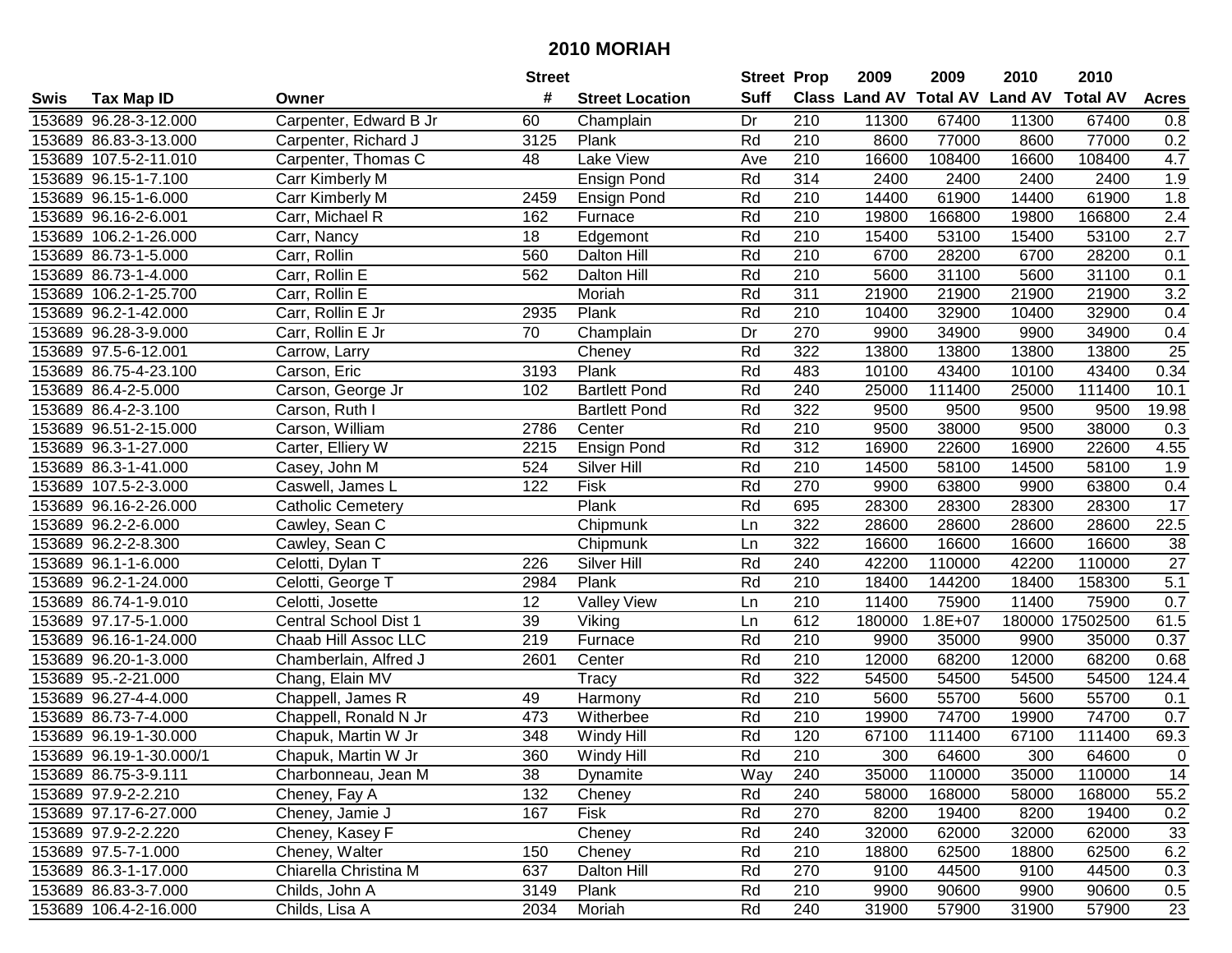| #<br><b>Suff</b><br><b>Class Land AV Total AV</b><br><b>Land AV</b><br><b>Total AV</b><br><b>Tax Map ID</b><br><b>Acres</b><br>Swis<br>Owner<br><b>Street Location</b><br><b>St</b><br>153689 96.27-5-6.000<br>Christian, Frances C<br>210<br>7500<br>52900<br>7500<br>52900<br>14<br>Federal<br>0.2<br>Rd<br>153689 96.16-1-32.300<br>270<br>17800<br>28000<br>17800<br>28000<br>3.47<br>Christian, Francis<br>131<br>Furnace<br>153689 96.20-4-12.000<br>Rd<br>12800<br>95800<br>12800<br>95800<br>0.9<br>Christian, Francis A<br>658<br>Tarbell Hill<br>210<br>Rd<br>41800<br>$\overline{2}1.05$<br>153689 96.16-1-32.100<br>Christian, Francis A<br>143<br>Furnace<br>271<br>22200<br>41800<br>22200<br>153689 96.27-5-2.000<br>24<br>Rd<br>210<br>7600<br>79400<br>79400<br>Christian, Shawna A<br>Harmony<br>7600<br>0.2<br>153689 96.28-2-28.000<br>58<br>Mineville<br>Rd<br>270<br>9400<br>9400<br>48500<br>0.3<br>Christian, Shawna A<br>48500<br>23<br>Rd<br>422900<br>153689 86.66-1-29.000<br>Church of All Saints<br><b>Bartlett Pond</b><br>620<br>16000<br>422900<br>16000<br>-1<br>153689 96.52-1-3.000<br>2754<br>Rd<br>695<br>15400<br>15400<br>$\overline{0.9}$<br>Church Saints Peter & Paul<br>15400<br>15400<br>Dugway<br>$\overline{71}$<br>$\overline{\mathsf{St}}$<br>$\overline{210}$<br>153689 86.81-1-4.000<br>Wasson<br>3700<br>29700<br>3700<br>29700<br>Cifrian, Lena<br>0.1<br>Rd<br>210<br>2128<br>Moriah<br>12100<br>12100<br>39500<br>0.6<br>153689 106.4-2-13.000<br>Clark Jeanette<br>39500<br>77<br>3.1<br>153689 96.2-2-9.000<br>Clark, Allan D<br>Witherbee<br>Rd<br>210<br>23500<br>110000<br>23500<br>110000<br>153689 86.81-4-4.000<br>23<br>210<br>3000<br>14700<br>14700<br>Clark, Allen<br>Ln<br>3000<br>0.1<br>Lamos<br>$\overline{210}$<br>NYS Route 9N<br>40000<br>40000<br>149300<br>0.8<br>153689 107.6-2-13.000<br>Clark, Charles<br>4063<br>149300<br>153689 86.81-4-5.000<br>25<br>210<br>12000<br>41200<br>12000<br>41200<br>0.7<br>Clark, George S<br>Lamos<br>Ln<br>St<br>270<br>153689 86.74-6-9.200<br>Clark, Harry W III<br>53<br>Wall<br>11400<br>40600<br>11400<br>40600<br>0.58<br>95<br>St<br>210<br>Wall<br>8200<br>54600<br>40000<br>153689 86.75-4-23.200<br>5600<br>0.41<br>Clark, Lawrence E<br>Rd<br>210<br>153689 96.3-1-30.000<br>2245<br>16900<br>42400<br>16900<br>42400<br>3.86<br>Ensign Pond<br>Clark, Michael W<br>$\overline{\mathsf{St}}$<br>11<br>210<br>30100<br>4.74<br>153689 107.5-3-2.000<br>Clarke, Todd M<br>Whitney<br>222900<br>30100<br>222900<br>153689 96.27-2-20.000<br>21<br>Rd<br>210<br>6800<br>53900<br>6800<br>53900<br>Coburn, Daniel<br>Harmony<br>0.2<br>153689 86.3-1-21.000<br>Rd<br>270<br>21000<br>27500<br>21000<br>27500<br>$\overline{7}$<br>Coburn, Timothy<br>602<br><b>Dalton Hill</b><br>Rd<br>210<br>51700<br>$\mathbf{1}$<br>153689 86.3-1-22.000<br>588<br>13100<br>51700<br>13100<br>Coburn, Timothy<br><b>Dalton Hill</b><br>153689 97.14-1-21.000<br>Cochran, Rachel<br>111<br>Stone<br><b>St</b><br>210<br>12000<br>69300<br>0.6<br>69300<br>12000<br>Rd<br>153689 96.27-2-33.000<br>3024<br>Plank<br>210<br>7500<br>7500<br>86600<br>0.2<br>Cogswell, Phillip<br>86600<br>153689 86.83-4-1.000<br>Plank<br>Rd<br>210<br>11600<br>82400<br>82400<br>0.7<br>Cogswell, William D<br>3138<br>11600<br>212<br>Rd<br>240<br>30600<br>129200<br>129200<br>24.6<br>153689 86.4-2-1.000<br><b>Bartlett Pond</b><br>30600<br>Cohen, Tanya K<br>216<br>Rd<br>153689 86.2-4-13.000<br>240<br>29200<br>51100<br>29200<br>51100<br>44.5<br>Cohen, Tanya K<br><b>Bartlett Pond</b><br>Rd<br>311<br>153689 86.75-4-8.000<br>Cohen, William M<br><b>Fisher Hill</b><br>4400<br>4400<br>4400<br>3215<br>4400<br>0.1<br>127300<br>127300<br>153689 96.27-5-22.000<br>19<br>Dr<br>220<br>8200<br>8200<br>0.3<br>Colburn Robert<br>Champlain<br>210<br>153689 97.10-1-6.213<br>17<br>28200<br>157400<br>28200<br>157400<br>5.35<br>Colburn, Harold<br>Way<br>Coyote Ridge<br>Rd<br>$\overline{210}$<br>153689 86.3-1-44.000<br>476<br>Silver Hill<br>12600<br>58300<br>12600<br>58300<br>0.8<br>Colburn, Janice M<br>107<br>Rd<br>240<br>25500<br>73900<br>25500<br>73900<br>153689 86.2-4-18.100<br>Colburn, Mary W<br><b>Bartlett Pond</b><br>10.4<br>153689 86.66-1-15.000<br>Rd<br>210<br>52900<br>52900<br>Collier, Gail<br>13<br>16000<br>16000<br>1.3<br><b>Mountain Spring</b><br>314<br>2.52<br>153689 86.4-2-8.100<br>Collins, Gail E<br>Rd<br>12100<br>12100<br>12100<br>12100<br><b>Bartlett Pond</b><br>2.67<br>153689 107.6-2-12.000<br>Collins, Terry M<br>NYS Route 9N<br>483<br>38900<br>4069<br>38900<br>169300<br>169300<br>153689 107.6-2-3.000<br>Collupy, Amy<br>363<br>Edgemont<br>Rd<br>210<br>21100<br>100200<br>21100<br>100200<br>1.1<br>3.4<br>153689 107.6-2-4.000<br>Collupy, Raymond W<br>361<br>Edgemont<br>Rd<br>210<br>19700<br>112700<br>19700<br>112700<br>Rd<br>23900<br>67700<br>153689 107.6-2-6.000<br>Conley, Lincoln H<br>419<br>210<br>67700<br>23900<br>3.1<br>Edgemont<br>153689 97.13-4-6.000<br>Conn, William W<br>2990<br><b>St</b><br>210<br>17900<br>17900<br>97000<br>4.7<br><b>Broad</b><br>97000<br>Connery Nancy A<br>Rd<br>210<br>6400<br>153689 96.27-4-6.000<br>41<br>Harmony<br>72150<br>6400<br>72150<br>0.1<br>Conway, William A<br>Rd<br>210<br>12100<br>153689 96.51-3-1.000<br>30<br>Witherbee<br>98500<br>12100<br>98500<br>0.8<br>210<br>153689 96.2-1-53.103<br>Coogan, Arthur R<br>198<br>Rd<br>15100<br>90200<br>15100<br>90200<br>2.5<br>Witherbee<br>Rd<br>210<br>153689 96.16-2-51.000<br>Cook, Nicole<br>2671<br>9800<br>54000<br>54000<br>0.5<br>Center<br>9800 |  | <b>Street</b> | <b>Street Prop</b> | 2009 | 2009 | 2010 | 2010 |  |
|----------------------------------------------------------------------------------------------------------------------------------------------------------------------------------------------------------------------------------------------------------------------------------------------------------------------------------------------------------------------------------------------------------------------------------------------------------------------------------------------------------------------------------------------------------------------------------------------------------------------------------------------------------------------------------------------------------------------------------------------------------------------------------------------------------------------------------------------------------------------------------------------------------------------------------------------------------------------------------------------------------------------------------------------------------------------------------------------------------------------------------------------------------------------------------------------------------------------------------------------------------------------------------------------------------------------------------------------------------------------------------------------------------------------------------------------------------------------------------------------------------------------------------------------------------------------------------------------------------------------------------------------------------------------------------------------------------------------------------------------------------------------------------------------------------------------------------------------------------------------------------------------------------------------------------------------------------------------------------------------------------------------------------------------------------------------------------------------------------------------------------------------------------------------------------------------------------------------------------------------------------------------------------------------------------------------------------------------------------------------------------------------------------------------------------------------------------------------------------------------------------------------------------------------------------------------------------------------------------------------------------------------------------------------------------------------------------------------------------------------------------------------------------------------------------------------------------------------------------------------------------------------------------------------------------------------------------------------------------------------------------------------------------------------------------------------------------------------------------------------------------------------------------------------------------------------------------------------------------------------------------------------------------------------------------------------------------------------------------------------------------------------------------------------------------------------------------------------------------------------------------------------------------------------------------------------------------------------------------------------------------------------------------------------------------------------------------------------------------------------------------------------------------------------------------------------------------------------------------------------------------------------------------------------------------------------------------------------------------------------------------------------------------------------------------------------------------------------------------------------------------------------------------------------------------------------------------------------------------------------------------------------------------------------------------------------------------------------------------------------------------------------------------------------------------------------------------------------------------------------------------------------------------------------------------------------------------------------------------------------------------------------------------------------------------------------------------------------------------------------------------------------------------------------------------------------------------------------------------------------------------------------------------------------------------------------------------------------------------------------------------------------------------------------------------------------------------------------------------------------------------------------------------------------------------------------------------------------------------------------------------------------------------------------------------------------------------------------------------------------------------------------------------------------------------------------------------------------------------------------------------------------------------------------------------------------------------------------------------------------------------------------|--|---------------|--------------------|------|------|------|------|--|
|                                                                                                                                                                                                                                                                                                                                                                                                                                                                                                                                                                                                                                                                                                                                                                                                                                                                                                                                                                                                                                                                                                                                                                                                                                                                                                                                                                                                                                                                                                                                                                                                                                                                                                                                                                                                                                                                                                                                                                                                                                                                                                                                                                                                                                                                                                                                                                                                                                                                                                                                                                                                                                                                                                                                                                                                                                                                                                                                                                                                                                                                                                                                                                                                                                                                                                                                                                                                                                                                                                                                                                                                                                                                                                                                                                                                                                                                                                                                                                                                                                                                                                                                                                                                                                                                                                                                                                                                                                                                                                                                                                                                                                                                                                                                                                                                                                                                                                                                                                                                                                                                                                                                                                                                                                                                                                                                                                                                                                                                                                                                                                                                                                              |  |               |                    |      |      |      |      |  |
|                                                                                                                                                                                                                                                                                                                                                                                                                                                                                                                                                                                                                                                                                                                                                                                                                                                                                                                                                                                                                                                                                                                                                                                                                                                                                                                                                                                                                                                                                                                                                                                                                                                                                                                                                                                                                                                                                                                                                                                                                                                                                                                                                                                                                                                                                                                                                                                                                                                                                                                                                                                                                                                                                                                                                                                                                                                                                                                                                                                                                                                                                                                                                                                                                                                                                                                                                                                                                                                                                                                                                                                                                                                                                                                                                                                                                                                                                                                                                                                                                                                                                                                                                                                                                                                                                                                                                                                                                                                                                                                                                                                                                                                                                                                                                                                                                                                                                                                                                                                                                                                                                                                                                                                                                                                                                                                                                                                                                                                                                                                                                                                                                                              |  |               |                    |      |      |      |      |  |
|                                                                                                                                                                                                                                                                                                                                                                                                                                                                                                                                                                                                                                                                                                                                                                                                                                                                                                                                                                                                                                                                                                                                                                                                                                                                                                                                                                                                                                                                                                                                                                                                                                                                                                                                                                                                                                                                                                                                                                                                                                                                                                                                                                                                                                                                                                                                                                                                                                                                                                                                                                                                                                                                                                                                                                                                                                                                                                                                                                                                                                                                                                                                                                                                                                                                                                                                                                                                                                                                                                                                                                                                                                                                                                                                                                                                                                                                                                                                                                                                                                                                                                                                                                                                                                                                                                                                                                                                                                                                                                                                                                                                                                                                                                                                                                                                                                                                                                                                                                                                                                                                                                                                                                                                                                                                                                                                                                                                                                                                                                                                                                                                                                              |  |               |                    |      |      |      |      |  |
|                                                                                                                                                                                                                                                                                                                                                                                                                                                                                                                                                                                                                                                                                                                                                                                                                                                                                                                                                                                                                                                                                                                                                                                                                                                                                                                                                                                                                                                                                                                                                                                                                                                                                                                                                                                                                                                                                                                                                                                                                                                                                                                                                                                                                                                                                                                                                                                                                                                                                                                                                                                                                                                                                                                                                                                                                                                                                                                                                                                                                                                                                                                                                                                                                                                                                                                                                                                                                                                                                                                                                                                                                                                                                                                                                                                                                                                                                                                                                                                                                                                                                                                                                                                                                                                                                                                                                                                                                                                                                                                                                                                                                                                                                                                                                                                                                                                                                                                                                                                                                                                                                                                                                                                                                                                                                                                                                                                                                                                                                                                                                                                                                                              |  |               |                    |      |      |      |      |  |
|                                                                                                                                                                                                                                                                                                                                                                                                                                                                                                                                                                                                                                                                                                                                                                                                                                                                                                                                                                                                                                                                                                                                                                                                                                                                                                                                                                                                                                                                                                                                                                                                                                                                                                                                                                                                                                                                                                                                                                                                                                                                                                                                                                                                                                                                                                                                                                                                                                                                                                                                                                                                                                                                                                                                                                                                                                                                                                                                                                                                                                                                                                                                                                                                                                                                                                                                                                                                                                                                                                                                                                                                                                                                                                                                                                                                                                                                                                                                                                                                                                                                                                                                                                                                                                                                                                                                                                                                                                                                                                                                                                                                                                                                                                                                                                                                                                                                                                                                                                                                                                                                                                                                                                                                                                                                                                                                                                                                                                                                                                                                                                                                                                              |  |               |                    |      |      |      |      |  |
|                                                                                                                                                                                                                                                                                                                                                                                                                                                                                                                                                                                                                                                                                                                                                                                                                                                                                                                                                                                                                                                                                                                                                                                                                                                                                                                                                                                                                                                                                                                                                                                                                                                                                                                                                                                                                                                                                                                                                                                                                                                                                                                                                                                                                                                                                                                                                                                                                                                                                                                                                                                                                                                                                                                                                                                                                                                                                                                                                                                                                                                                                                                                                                                                                                                                                                                                                                                                                                                                                                                                                                                                                                                                                                                                                                                                                                                                                                                                                                                                                                                                                                                                                                                                                                                                                                                                                                                                                                                                                                                                                                                                                                                                                                                                                                                                                                                                                                                                                                                                                                                                                                                                                                                                                                                                                                                                                                                                                                                                                                                                                                                                                                              |  |               |                    |      |      |      |      |  |
|                                                                                                                                                                                                                                                                                                                                                                                                                                                                                                                                                                                                                                                                                                                                                                                                                                                                                                                                                                                                                                                                                                                                                                                                                                                                                                                                                                                                                                                                                                                                                                                                                                                                                                                                                                                                                                                                                                                                                                                                                                                                                                                                                                                                                                                                                                                                                                                                                                                                                                                                                                                                                                                                                                                                                                                                                                                                                                                                                                                                                                                                                                                                                                                                                                                                                                                                                                                                                                                                                                                                                                                                                                                                                                                                                                                                                                                                                                                                                                                                                                                                                                                                                                                                                                                                                                                                                                                                                                                                                                                                                                                                                                                                                                                                                                                                                                                                                                                                                                                                                                                                                                                                                                                                                                                                                                                                                                                                                                                                                                                                                                                                                                              |  |               |                    |      |      |      |      |  |
|                                                                                                                                                                                                                                                                                                                                                                                                                                                                                                                                                                                                                                                                                                                                                                                                                                                                                                                                                                                                                                                                                                                                                                                                                                                                                                                                                                                                                                                                                                                                                                                                                                                                                                                                                                                                                                                                                                                                                                                                                                                                                                                                                                                                                                                                                                                                                                                                                                                                                                                                                                                                                                                                                                                                                                                                                                                                                                                                                                                                                                                                                                                                                                                                                                                                                                                                                                                                                                                                                                                                                                                                                                                                                                                                                                                                                                                                                                                                                                                                                                                                                                                                                                                                                                                                                                                                                                                                                                                                                                                                                                                                                                                                                                                                                                                                                                                                                                                                                                                                                                                                                                                                                                                                                                                                                                                                                                                                                                                                                                                                                                                                                                              |  |               |                    |      |      |      |      |  |
|                                                                                                                                                                                                                                                                                                                                                                                                                                                                                                                                                                                                                                                                                                                                                                                                                                                                                                                                                                                                                                                                                                                                                                                                                                                                                                                                                                                                                                                                                                                                                                                                                                                                                                                                                                                                                                                                                                                                                                                                                                                                                                                                                                                                                                                                                                                                                                                                                                                                                                                                                                                                                                                                                                                                                                                                                                                                                                                                                                                                                                                                                                                                                                                                                                                                                                                                                                                                                                                                                                                                                                                                                                                                                                                                                                                                                                                                                                                                                                                                                                                                                                                                                                                                                                                                                                                                                                                                                                                                                                                                                                                                                                                                                                                                                                                                                                                                                                                                                                                                                                                                                                                                                                                                                                                                                                                                                                                                                                                                                                                                                                                                                                              |  |               |                    |      |      |      |      |  |
|                                                                                                                                                                                                                                                                                                                                                                                                                                                                                                                                                                                                                                                                                                                                                                                                                                                                                                                                                                                                                                                                                                                                                                                                                                                                                                                                                                                                                                                                                                                                                                                                                                                                                                                                                                                                                                                                                                                                                                                                                                                                                                                                                                                                                                                                                                                                                                                                                                                                                                                                                                                                                                                                                                                                                                                                                                                                                                                                                                                                                                                                                                                                                                                                                                                                                                                                                                                                                                                                                                                                                                                                                                                                                                                                                                                                                                                                                                                                                                                                                                                                                                                                                                                                                                                                                                                                                                                                                                                                                                                                                                                                                                                                                                                                                                                                                                                                                                                                                                                                                                                                                                                                                                                                                                                                                                                                                                                                                                                                                                                                                                                                                                              |  |               |                    |      |      |      |      |  |
|                                                                                                                                                                                                                                                                                                                                                                                                                                                                                                                                                                                                                                                                                                                                                                                                                                                                                                                                                                                                                                                                                                                                                                                                                                                                                                                                                                                                                                                                                                                                                                                                                                                                                                                                                                                                                                                                                                                                                                                                                                                                                                                                                                                                                                                                                                                                                                                                                                                                                                                                                                                                                                                                                                                                                                                                                                                                                                                                                                                                                                                                                                                                                                                                                                                                                                                                                                                                                                                                                                                                                                                                                                                                                                                                                                                                                                                                                                                                                                                                                                                                                                                                                                                                                                                                                                                                                                                                                                                                                                                                                                                                                                                                                                                                                                                                                                                                                                                                                                                                                                                                                                                                                                                                                                                                                                                                                                                                                                                                                                                                                                                                                                              |  |               |                    |      |      |      |      |  |
|                                                                                                                                                                                                                                                                                                                                                                                                                                                                                                                                                                                                                                                                                                                                                                                                                                                                                                                                                                                                                                                                                                                                                                                                                                                                                                                                                                                                                                                                                                                                                                                                                                                                                                                                                                                                                                                                                                                                                                                                                                                                                                                                                                                                                                                                                                                                                                                                                                                                                                                                                                                                                                                                                                                                                                                                                                                                                                                                                                                                                                                                                                                                                                                                                                                                                                                                                                                                                                                                                                                                                                                                                                                                                                                                                                                                                                                                                                                                                                                                                                                                                                                                                                                                                                                                                                                                                                                                                                                                                                                                                                                                                                                                                                                                                                                                                                                                                                                                                                                                                                                                                                                                                                                                                                                                                                                                                                                                                                                                                                                                                                                                                                              |  |               |                    |      |      |      |      |  |
|                                                                                                                                                                                                                                                                                                                                                                                                                                                                                                                                                                                                                                                                                                                                                                                                                                                                                                                                                                                                                                                                                                                                                                                                                                                                                                                                                                                                                                                                                                                                                                                                                                                                                                                                                                                                                                                                                                                                                                                                                                                                                                                                                                                                                                                                                                                                                                                                                                                                                                                                                                                                                                                                                                                                                                                                                                                                                                                                                                                                                                                                                                                                                                                                                                                                                                                                                                                                                                                                                                                                                                                                                                                                                                                                                                                                                                                                                                                                                                                                                                                                                                                                                                                                                                                                                                                                                                                                                                                                                                                                                                                                                                                                                                                                                                                                                                                                                                                                                                                                                                                                                                                                                                                                                                                                                                                                                                                                                                                                                                                                                                                                                                              |  |               |                    |      |      |      |      |  |
|                                                                                                                                                                                                                                                                                                                                                                                                                                                                                                                                                                                                                                                                                                                                                                                                                                                                                                                                                                                                                                                                                                                                                                                                                                                                                                                                                                                                                                                                                                                                                                                                                                                                                                                                                                                                                                                                                                                                                                                                                                                                                                                                                                                                                                                                                                                                                                                                                                                                                                                                                                                                                                                                                                                                                                                                                                                                                                                                                                                                                                                                                                                                                                                                                                                                                                                                                                                                                                                                                                                                                                                                                                                                                                                                                                                                                                                                                                                                                                                                                                                                                                                                                                                                                                                                                                                                                                                                                                                                                                                                                                                                                                                                                                                                                                                                                                                                                                                                                                                                                                                                                                                                                                                                                                                                                                                                                                                                                                                                                                                                                                                                                                              |  |               |                    |      |      |      |      |  |
|                                                                                                                                                                                                                                                                                                                                                                                                                                                                                                                                                                                                                                                                                                                                                                                                                                                                                                                                                                                                                                                                                                                                                                                                                                                                                                                                                                                                                                                                                                                                                                                                                                                                                                                                                                                                                                                                                                                                                                                                                                                                                                                                                                                                                                                                                                                                                                                                                                                                                                                                                                                                                                                                                                                                                                                                                                                                                                                                                                                                                                                                                                                                                                                                                                                                                                                                                                                                                                                                                                                                                                                                                                                                                                                                                                                                                                                                                                                                                                                                                                                                                                                                                                                                                                                                                                                                                                                                                                                                                                                                                                                                                                                                                                                                                                                                                                                                                                                                                                                                                                                                                                                                                                                                                                                                                                                                                                                                                                                                                                                                                                                                                                              |  |               |                    |      |      |      |      |  |
|                                                                                                                                                                                                                                                                                                                                                                                                                                                                                                                                                                                                                                                                                                                                                                                                                                                                                                                                                                                                                                                                                                                                                                                                                                                                                                                                                                                                                                                                                                                                                                                                                                                                                                                                                                                                                                                                                                                                                                                                                                                                                                                                                                                                                                                                                                                                                                                                                                                                                                                                                                                                                                                                                                                                                                                                                                                                                                                                                                                                                                                                                                                                                                                                                                                                                                                                                                                                                                                                                                                                                                                                                                                                                                                                                                                                                                                                                                                                                                                                                                                                                                                                                                                                                                                                                                                                                                                                                                                                                                                                                                                                                                                                                                                                                                                                                                                                                                                                                                                                                                                                                                                                                                                                                                                                                                                                                                                                                                                                                                                                                                                                                                              |  |               |                    |      |      |      |      |  |
|                                                                                                                                                                                                                                                                                                                                                                                                                                                                                                                                                                                                                                                                                                                                                                                                                                                                                                                                                                                                                                                                                                                                                                                                                                                                                                                                                                                                                                                                                                                                                                                                                                                                                                                                                                                                                                                                                                                                                                                                                                                                                                                                                                                                                                                                                                                                                                                                                                                                                                                                                                                                                                                                                                                                                                                                                                                                                                                                                                                                                                                                                                                                                                                                                                                                                                                                                                                                                                                                                                                                                                                                                                                                                                                                                                                                                                                                                                                                                                                                                                                                                                                                                                                                                                                                                                                                                                                                                                                                                                                                                                                                                                                                                                                                                                                                                                                                                                                                                                                                                                                                                                                                                                                                                                                                                                                                                                                                                                                                                                                                                                                                                                              |  |               |                    |      |      |      |      |  |
|                                                                                                                                                                                                                                                                                                                                                                                                                                                                                                                                                                                                                                                                                                                                                                                                                                                                                                                                                                                                                                                                                                                                                                                                                                                                                                                                                                                                                                                                                                                                                                                                                                                                                                                                                                                                                                                                                                                                                                                                                                                                                                                                                                                                                                                                                                                                                                                                                                                                                                                                                                                                                                                                                                                                                                                                                                                                                                                                                                                                                                                                                                                                                                                                                                                                                                                                                                                                                                                                                                                                                                                                                                                                                                                                                                                                                                                                                                                                                                                                                                                                                                                                                                                                                                                                                                                                                                                                                                                                                                                                                                                                                                                                                                                                                                                                                                                                                                                                                                                                                                                                                                                                                                                                                                                                                                                                                                                                                                                                                                                                                                                                                                              |  |               |                    |      |      |      |      |  |
|                                                                                                                                                                                                                                                                                                                                                                                                                                                                                                                                                                                                                                                                                                                                                                                                                                                                                                                                                                                                                                                                                                                                                                                                                                                                                                                                                                                                                                                                                                                                                                                                                                                                                                                                                                                                                                                                                                                                                                                                                                                                                                                                                                                                                                                                                                                                                                                                                                                                                                                                                                                                                                                                                                                                                                                                                                                                                                                                                                                                                                                                                                                                                                                                                                                                                                                                                                                                                                                                                                                                                                                                                                                                                                                                                                                                                                                                                                                                                                                                                                                                                                                                                                                                                                                                                                                                                                                                                                                                                                                                                                                                                                                                                                                                                                                                                                                                                                                                                                                                                                                                                                                                                                                                                                                                                                                                                                                                                                                                                                                                                                                                                                              |  |               |                    |      |      |      |      |  |
|                                                                                                                                                                                                                                                                                                                                                                                                                                                                                                                                                                                                                                                                                                                                                                                                                                                                                                                                                                                                                                                                                                                                                                                                                                                                                                                                                                                                                                                                                                                                                                                                                                                                                                                                                                                                                                                                                                                                                                                                                                                                                                                                                                                                                                                                                                                                                                                                                                                                                                                                                                                                                                                                                                                                                                                                                                                                                                                                                                                                                                                                                                                                                                                                                                                                                                                                                                                                                                                                                                                                                                                                                                                                                                                                                                                                                                                                                                                                                                                                                                                                                                                                                                                                                                                                                                                                                                                                                                                                                                                                                                                                                                                                                                                                                                                                                                                                                                                                                                                                                                                                                                                                                                                                                                                                                                                                                                                                                                                                                                                                                                                                                                              |  |               |                    |      |      |      |      |  |
|                                                                                                                                                                                                                                                                                                                                                                                                                                                                                                                                                                                                                                                                                                                                                                                                                                                                                                                                                                                                                                                                                                                                                                                                                                                                                                                                                                                                                                                                                                                                                                                                                                                                                                                                                                                                                                                                                                                                                                                                                                                                                                                                                                                                                                                                                                                                                                                                                                                                                                                                                                                                                                                                                                                                                                                                                                                                                                                                                                                                                                                                                                                                                                                                                                                                                                                                                                                                                                                                                                                                                                                                                                                                                                                                                                                                                                                                                                                                                                                                                                                                                                                                                                                                                                                                                                                                                                                                                                                                                                                                                                                                                                                                                                                                                                                                                                                                                                                                                                                                                                                                                                                                                                                                                                                                                                                                                                                                                                                                                                                                                                                                                                              |  |               |                    |      |      |      |      |  |
|                                                                                                                                                                                                                                                                                                                                                                                                                                                                                                                                                                                                                                                                                                                                                                                                                                                                                                                                                                                                                                                                                                                                                                                                                                                                                                                                                                                                                                                                                                                                                                                                                                                                                                                                                                                                                                                                                                                                                                                                                                                                                                                                                                                                                                                                                                                                                                                                                                                                                                                                                                                                                                                                                                                                                                                                                                                                                                                                                                                                                                                                                                                                                                                                                                                                                                                                                                                                                                                                                                                                                                                                                                                                                                                                                                                                                                                                                                                                                                                                                                                                                                                                                                                                                                                                                                                                                                                                                                                                                                                                                                                                                                                                                                                                                                                                                                                                                                                                                                                                                                                                                                                                                                                                                                                                                                                                                                                                                                                                                                                                                                                                                                              |  |               |                    |      |      |      |      |  |
|                                                                                                                                                                                                                                                                                                                                                                                                                                                                                                                                                                                                                                                                                                                                                                                                                                                                                                                                                                                                                                                                                                                                                                                                                                                                                                                                                                                                                                                                                                                                                                                                                                                                                                                                                                                                                                                                                                                                                                                                                                                                                                                                                                                                                                                                                                                                                                                                                                                                                                                                                                                                                                                                                                                                                                                                                                                                                                                                                                                                                                                                                                                                                                                                                                                                                                                                                                                                                                                                                                                                                                                                                                                                                                                                                                                                                                                                                                                                                                                                                                                                                                                                                                                                                                                                                                                                                                                                                                                                                                                                                                                                                                                                                                                                                                                                                                                                                                                                                                                                                                                                                                                                                                                                                                                                                                                                                                                                                                                                                                                                                                                                                                              |  |               |                    |      |      |      |      |  |
|                                                                                                                                                                                                                                                                                                                                                                                                                                                                                                                                                                                                                                                                                                                                                                                                                                                                                                                                                                                                                                                                                                                                                                                                                                                                                                                                                                                                                                                                                                                                                                                                                                                                                                                                                                                                                                                                                                                                                                                                                                                                                                                                                                                                                                                                                                                                                                                                                                                                                                                                                                                                                                                                                                                                                                                                                                                                                                                                                                                                                                                                                                                                                                                                                                                                                                                                                                                                                                                                                                                                                                                                                                                                                                                                                                                                                                                                                                                                                                                                                                                                                                                                                                                                                                                                                                                                                                                                                                                                                                                                                                                                                                                                                                                                                                                                                                                                                                                                                                                                                                                                                                                                                                                                                                                                                                                                                                                                                                                                                                                                                                                                                                              |  |               |                    |      |      |      |      |  |
|                                                                                                                                                                                                                                                                                                                                                                                                                                                                                                                                                                                                                                                                                                                                                                                                                                                                                                                                                                                                                                                                                                                                                                                                                                                                                                                                                                                                                                                                                                                                                                                                                                                                                                                                                                                                                                                                                                                                                                                                                                                                                                                                                                                                                                                                                                                                                                                                                                                                                                                                                                                                                                                                                                                                                                                                                                                                                                                                                                                                                                                                                                                                                                                                                                                                                                                                                                                                                                                                                                                                                                                                                                                                                                                                                                                                                                                                                                                                                                                                                                                                                                                                                                                                                                                                                                                                                                                                                                                                                                                                                                                                                                                                                                                                                                                                                                                                                                                                                                                                                                                                                                                                                                                                                                                                                                                                                                                                                                                                                                                                                                                                                                              |  |               |                    |      |      |      |      |  |
|                                                                                                                                                                                                                                                                                                                                                                                                                                                                                                                                                                                                                                                                                                                                                                                                                                                                                                                                                                                                                                                                                                                                                                                                                                                                                                                                                                                                                                                                                                                                                                                                                                                                                                                                                                                                                                                                                                                                                                                                                                                                                                                                                                                                                                                                                                                                                                                                                                                                                                                                                                                                                                                                                                                                                                                                                                                                                                                                                                                                                                                                                                                                                                                                                                                                                                                                                                                                                                                                                                                                                                                                                                                                                                                                                                                                                                                                                                                                                                                                                                                                                                                                                                                                                                                                                                                                                                                                                                                                                                                                                                                                                                                                                                                                                                                                                                                                                                                                                                                                                                                                                                                                                                                                                                                                                                                                                                                                                                                                                                                                                                                                                                              |  |               |                    |      |      |      |      |  |
|                                                                                                                                                                                                                                                                                                                                                                                                                                                                                                                                                                                                                                                                                                                                                                                                                                                                                                                                                                                                                                                                                                                                                                                                                                                                                                                                                                                                                                                                                                                                                                                                                                                                                                                                                                                                                                                                                                                                                                                                                                                                                                                                                                                                                                                                                                                                                                                                                                                                                                                                                                                                                                                                                                                                                                                                                                                                                                                                                                                                                                                                                                                                                                                                                                                                                                                                                                                                                                                                                                                                                                                                                                                                                                                                                                                                                                                                                                                                                                                                                                                                                                                                                                                                                                                                                                                                                                                                                                                                                                                                                                                                                                                                                                                                                                                                                                                                                                                                                                                                                                                                                                                                                                                                                                                                                                                                                                                                                                                                                                                                                                                                                                              |  |               |                    |      |      |      |      |  |
|                                                                                                                                                                                                                                                                                                                                                                                                                                                                                                                                                                                                                                                                                                                                                                                                                                                                                                                                                                                                                                                                                                                                                                                                                                                                                                                                                                                                                                                                                                                                                                                                                                                                                                                                                                                                                                                                                                                                                                                                                                                                                                                                                                                                                                                                                                                                                                                                                                                                                                                                                                                                                                                                                                                                                                                                                                                                                                                                                                                                                                                                                                                                                                                                                                                                                                                                                                                                                                                                                                                                                                                                                                                                                                                                                                                                                                                                                                                                                                                                                                                                                                                                                                                                                                                                                                                                                                                                                                                                                                                                                                                                                                                                                                                                                                                                                                                                                                                                                                                                                                                                                                                                                                                                                                                                                                                                                                                                                                                                                                                                                                                                                                              |  |               |                    |      |      |      |      |  |
|                                                                                                                                                                                                                                                                                                                                                                                                                                                                                                                                                                                                                                                                                                                                                                                                                                                                                                                                                                                                                                                                                                                                                                                                                                                                                                                                                                                                                                                                                                                                                                                                                                                                                                                                                                                                                                                                                                                                                                                                                                                                                                                                                                                                                                                                                                                                                                                                                                                                                                                                                                                                                                                                                                                                                                                                                                                                                                                                                                                                                                                                                                                                                                                                                                                                                                                                                                                                                                                                                                                                                                                                                                                                                                                                                                                                                                                                                                                                                                                                                                                                                                                                                                                                                                                                                                                                                                                                                                                                                                                                                                                                                                                                                                                                                                                                                                                                                                                                                                                                                                                                                                                                                                                                                                                                                                                                                                                                                                                                                                                                                                                                                                              |  |               |                    |      |      |      |      |  |
|                                                                                                                                                                                                                                                                                                                                                                                                                                                                                                                                                                                                                                                                                                                                                                                                                                                                                                                                                                                                                                                                                                                                                                                                                                                                                                                                                                                                                                                                                                                                                                                                                                                                                                                                                                                                                                                                                                                                                                                                                                                                                                                                                                                                                                                                                                                                                                                                                                                                                                                                                                                                                                                                                                                                                                                                                                                                                                                                                                                                                                                                                                                                                                                                                                                                                                                                                                                                                                                                                                                                                                                                                                                                                                                                                                                                                                                                                                                                                                                                                                                                                                                                                                                                                                                                                                                                                                                                                                                                                                                                                                                                                                                                                                                                                                                                                                                                                                                                                                                                                                                                                                                                                                                                                                                                                                                                                                                                                                                                                                                                                                                                                                              |  |               |                    |      |      |      |      |  |
|                                                                                                                                                                                                                                                                                                                                                                                                                                                                                                                                                                                                                                                                                                                                                                                                                                                                                                                                                                                                                                                                                                                                                                                                                                                                                                                                                                                                                                                                                                                                                                                                                                                                                                                                                                                                                                                                                                                                                                                                                                                                                                                                                                                                                                                                                                                                                                                                                                                                                                                                                                                                                                                                                                                                                                                                                                                                                                                                                                                                                                                                                                                                                                                                                                                                                                                                                                                                                                                                                                                                                                                                                                                                                                                                                                                                                                                                                                                                                                                                                                                                                                                                                                                                                                                                                                                                                                                                                                                                                                                                                                                                                                                                                                                                                                                                                                                                                                                                                                                                                                                                                                                                                                                                                                                                                                                                                                                                                                                                                                                                                                                                                                              |  |               |                    |      |      |      |      |  |
|                                                                                                                                                                                                                                                                                                                                                                                                                                                                                                                                                                                                                                                                                                                                                                                                                                                                                                                                                                                                                                                                                                                                                                                                                                                                                                                                                                                                                                                                                                                                                                                                                                                                                                                                                                                                                                                                                                                                                                                                                                                                                                                                                                                                                                                                                                                                                                                                                                                                                                                                                                                                                                                                                                                                                                                                                                                                                                                                                                                                                                                                                                                                                                                                                                                                                                                                                                                                                                                                                                                                                                                                                                                                                                                                                                                                                                                                                                                                                                                                                                                                                                                                                                                                                                                                                                                                                                                                                                                                                                                                                                                                                                                                                                                                                                                                                                                                                                                                                                                                                                                                                                                                                                                                                                                                                                                                                                                                                                                                                                                                                                                                                                              |  |               |                    |      |      |      |      |  |
|                                                                                                                                                                                                                                                                                                                                                                                                                                                                                                                                                                                                                                                                                                                                                                                                                                                                                                                                                                                                                                                                                                                                                                                                                                                                                                                                                                                                                                                                                                                                                                                                                                                                                                                                                                                                                                                                                                                                                                                                                                                                                                                                                                                                                                                                                                                                                                                                                                                                                                                                                                                                                                                                                                                                                                                                                                                                                                                                                                                                                                                                                                                                                                                                                                                                                                                                                                                                                                                                                                                                                                                                                                                                                                                                                                                                                                                                                                                                                                                                                                                                                                                                                                                                                                                                                                                                                                                                                                                                                                                                                                                                                                                                                                                                                                                                                                                                                                                                                                                                                                                                                                                                                                                                                                                                                                                                                                                                                                                                                                                                                                                                                                              |  |               |                    |      |      |      |      |  |
|                                                                                                                                                                                                                                                                                                                                                                                                                                                                                                                                                                                                                                                                                                                                                                                                                                                                                                                                                                                                                                                                                                                                                                                                                                                                                                                                                                                                                                                                                                                                                                                                                                                                                                                                                                                                                                                                                                                                                                                                                                                                                                                                                                                                                                                                                                                                                                                                                                                                                                                                                                                                                                                                                                                                                                                                                                                                                                                                                                                                                                                                                                                                                                                                                                                                                                                                                                                                                                                                                                                                                                                                                                                                                                                                                                                                                                                                                                                                                                                                                                                                                                                                                                                                                                                                                                                                                                                                                                                                                                                                                                                                                                                                                                                                                                                                                                                                                                                                                                                                                                                                                                                                                                                                                                                                                                                                                                                                                                                                                                                                                                                                                                              |  |               |                    |      |      |      |      |  |
|                                                                                                                                                                                                                                                                                                                                                                                                                                                                                                                                                                                                                                                                                                                                                                                                                                                                                                                                                                                                                                                                                                                                                                                                                                                                                                                                                                                                                                                                                                                                                                                                                                                                                                                                                                                                                                                                                                                                                                                                                                                                                                                                                                                                                                                                                                                                                                                                                                                                                                                                                                                                                                                                                                                                                                                                                                                                                                                                                                                                                                                                                                                                                                                                                                                                                                                                                                                                                                                                                                                                                                                                                                                                                                                                                                                                                                                                                                                                                                                                                                                                                                                                                                                                                                                                                                                                                                                                                                                                                                                                                                                                                                                                                                                                                                                                                                                                                                                                                                                                                                                                                                                                                                                                                                                                                                                                                                                                                                                                                                                                                                                                                                              |  |               |                    |      |      |      |      |  |
|                                                                                                                                                                                                                                                                                                                                                                                                                                                                                                                                                                                                                                                                                                                                                                                                                                                                                                                                                                                                                                                                                                                                                                                                                                                                                                                                                                                                                                                                                                                                                                                                                                                                                                                                                                                                                                                                                                                                                                                                                                                                                                                                                                                                                                                                                                                                                                                                                                                                                                                                                                                                                                                                                                                                                                                                                                                                                                                                                                                                                                                                                                                                                                                                                                                                                                                                                                                                                                                                                                                                                                                                                                                                                                                                                                                                                                                                                                                                                                                                                                                                                                                                                                                                                                                                                                                                                                                                                                                                                                                                                                                                                                                                                                                                                                                                                                                                                                                                                                                                                                                                                                                                                                                                                                                                                                                                                                                                                                                                                                                                                                                                                                              |  |               |                    |      |      |      |      |  |
|                                                                                                                                                                                                                                                                                                                                                                                                                                                                                                                                                                                                                                                                                                                                                                                                                                                                                                                                                                                                                                                                                                                                                                                                                                                                                                                                                                                                                                                                                                                                                                                                                                                                                                                                                                                                                                                                                                                                                                                                                                                                                                                                                                                                                                                                                                                                                                                                                                                                                                                                                                                                                                                                                                                                                                                                                                                                                                                                                                                                                                                                                                                                                                                                                                                                                                                                                                                                                                                                                                                                                                                                                                                                                                                                                                                                                                                                                                                                                                                                                                                                                                                                                                                                                                                                                                                                                                                                                                                                                                                                                                                                                                                                                                                                                                                                                                                                                                                                                                                                                                                                                                                                                                                                                                                                                                                                                                                                                                                                                                                                                                                                                                              |  |               |                    |      |      |      |      |  |
|                                                                                                                                                                                                                                                                                                                                                                                                                                                                                                                                                                                                                                                                                                                                                                                                                                                                                                                                                                                                                                                                                                                                                                                                                                                                                                                                                                                                                                                                                                                                                                                                                                                                                                                                                                                                                                                                                                                                                                                                                                                                                                                                                                                                                                                                                                                                                                                                                                                                                                                                                                                                                                                                                                                                                                                                                                                                                                                                                                                                                                                                                                                                                                                                                                                                                                                                                                                                                                                                                                                                                                                                                                                                                                                                                                                                                                                                                                                                                                                                                                                                                                                                                                                                                                                                                                                                                                                                                                                                                                                                                                                                                                                                                                                                                                                                                                                                                                                                                                                                                                                                                                                                                                                                                                                                                                                                                                                                                                                                                                                                                                                                                                              |  |               |                    |      |      |      |      |  |
|                                                                                                                                                                                                                                                                                                                                                                                                                                                                                                                                                                                                                                                                                                                                                                                                                                                                                                                                                                                                                                                                                                                                                                                                                                                                                                                                                                                                                                                                                                                                                                                                                                                                                                                                                                                                                                                                                                                                                                                                                                                                                                                                                                                                                                                                                                                                                                                                                                                                                                                                                                                                                                                                                                                                                                                                                                                                                                                                                                                                                                                                                                                                                                                                                                                                                                                                                                                                                                                                                                                                                                                                                                                                                                                                                                                                                                                                                                                                                                                                                                                                                                                                                                                                                                                                                                                                                                                                                                                                                                                                                                                                                                                                                                                                                                                                                                                                                                                                                                                                                                                                                                                                                                                                                                                                                                                                                                                                                                                                                                                                                                                                                                              |  |               |                    |      |      |      |      |  |
|                                                                                                                                                                                                                                                                                                                                                                                                                                                                                                                                                                                                                                                                                                                                                                                                                                                                                                                                                                                                                                                                                                                                                                                                                                                                                                                                                                                                                                                                                                                                                                                                                                                                                                                                                                                                                                                                                                                                                                                                                                                                                                                                                                                                                                                                                                                                                                                                                                                                                                                                                                                                                                                                                                                                                                                                                                                                                                                                                                                                                                                                                                                                                                                                                                                                                                                                                                                                                                                                                                                                                                                                                                                                                                                                                                                                                                                                                                                                                                                                                                                                                                                                                                                                                                                                                                                                                                                                                                                                                                                                                                                                                                                                                                                                                                                                                                                                                                                                                                                                                                                                                                                                                                                                                                                                                                                                                                                                                                                                                                                                                                                                                                              |  |               |                    |      |      |      |      |  |
|                                                                                                                                                                                                                                                                                                                                                                                                                                                                                                                                                                                                                                                                                                                                                                                                                                                                                                                                                                                                                                                                                                                                                                                                                                                                                                                                                                                                                                                                                                                                                                                                                                                                                                                                                                                                                                                                                                                                                                                                                                                                                                                                                                                                                                                                                                                                                                                                                                                                                                                                                                                                                                                                                                                                                                                                                                                                                                                                                                                                                                                                                                                                                                                                                                                                                                                                                                                                                                                                                                                                                                                                                                                                                                                                                                                                                                                                                                                                                                                                                                                                                                                                                                                                                                                                                                                                                                                                                                                                                                                                                                                                                                                                                                                                                                                                                                                                                                                                                                                                                                                                                                                                                                                                                                                                                                                                                                                                                                                                                                                                                                                                                                              |  |               |                    |      |      |      |      |  |
|                                                                                                                                                                                                                                                                                                                                                                                                                                                                                                                                                                                                                                                                                                                                                                                                                                                                                                                                                                                                                                                                                                                                                                                                                                                                                                                                                                                                                                                                                                                                                                                                                                                                                                                                                                                                                                                                                                                                                                                                                                                                                                                                                                                                                                                                                                                                                                                                                                                                                                                                                                                                                                                                                                                                                                                                                                                                                                                                                                                                                                                                                                                                                                                                                                                                                                                                                                                                                                                                                                                                                                                                                                                                                                                                                                                                                                                                                                                                                                                                                                                                                                                                                                                                                                                                                                                                                                                                                                                                                                                                                                                                                                                                                                                                                                                                                                                                                                                                                                                                                                                                                                                                                                                                                                                                                                                                                                                                                                                                                                                                                                                                                                              |  |               |                    |      |      |      |      |  |
|                                                                                                                                                                                                                                                                                                                                                                                                                                                                                                                                                                                                                                                                                                                                                                                                                                                                                                                                                                                                                                                                                                                                                                                                                                                                                                                                                                                                                                                                                                                                                                                                                                                                                                                                                                                                                                                                                                                                                                                                                                                                                                                                                                                                                                                                                                                                                                                                                                                                                                                                                                                                                                                                                                                                                                                                                                                                                                                                                                                                                                                                                                                                                                                                                                                                                                                                                                                                                                                                                                                                                                                                                                                                                                                                                                                                                                                                                                                                                                                                                                                                                                                                                                                                                                                                                                                                                                                                                                                                                                                                                                                                                                                                                                                                                                                                                                                                                                                                                                                                                                                                                                                                                                                                                                                                                                                                                                                                                                                                                                                                                                                                                                              |  |               |                    |      |      |      |      |  |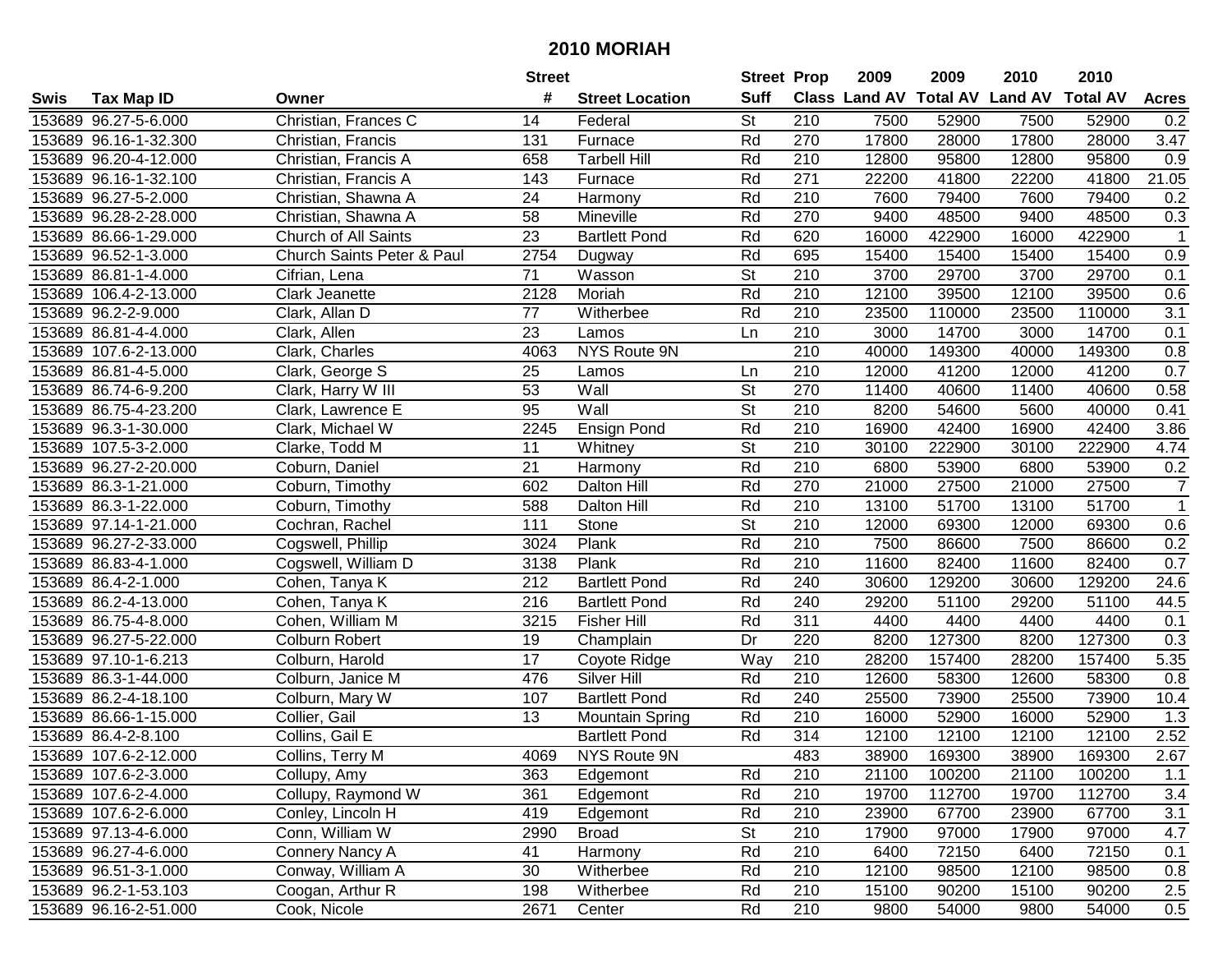|      |                       |                        | <b>Street</b>   |                        | <b>Street Prop</b>       |                  | 2009                          | 2009   | 2010           | 2010            |                  |
|------|-----------------------|------------------------|-----------------|------------------------|--------------------------|------------------|-------------------------------|--------|----------------|-----------------|------------------|
| Swis | <b>Tax Map ID</b>     | Owner                  | #               | <b>Street Location</b> | <b>Suff</b>              |                  | <b>Class Land AV Total AV</b> |        | <b>Land AV</b> | <b>Total AV</b> | <b>Acres</b>     |
|      | 153689 96.3-1-37.000  | Coonrod, Elizabeth     | 152             | Windy Hill             | Rd                       | 322              | 31100                         | 31100  | 31100          | 31100           | 23.9             |
|      | 153689 106.-1-11.000  | Coonrod, Elizabeth     |                 | <b>Mutton Hollow</b>   | Rd                       | 322              | 44800                         | 44800  | 44800          | 44800           | 60               |
|      | 153689 96.27-5-20.000 | Corbo, Betty Lou       | $\overline{2}$  | Federal                | <b>St</b>                | 210              | 7800                          | 77000  | 7800           | 77000           | 0.2              |
|      | 153689 86.75-5-2.000  | Corbo, Robert          | 3208            | Plank                  | Rd                       | 483              | 11000                         | 113000 | 11000          | 113000          | 0.1              |
|      | 153689 86.75-5-3.000  | Corbo, Robert          |                 | Plank                  | Rd                       | 311              | 11800                         | 11800  | 11800          | 11800           | 0.8              |
|      | 153689 96.16-2-16.000 | Cornwell, Michael D    | 2708            | Center                 | Rd                       | 210              | 9100                          | 105700 | 9100           | 105700          | $\overline{0.3}$ |
|      | 153689 86.73-7-5.002  | Coryea, Carol D        | 449             | Witherbee              | Rd                       | 210              | 10400                         | 81400  | 10400          | 81400           | 0.4              |
|      | 153689 87.4-1-2.110   | Coughlin, Colleen A    | 5004            | NYS Route 9N           |                          | 280              | 14300                         | 70800  | 14300          | 70800           | 1.53             |
|      | 153689 97.6-1-16.000  | Cowin, Ralph           |                 | <b>NYS Route 9N</b>    |                          | 314              | 1300                          | 1300   | 1300           | 1300            | $\mathbf 1$      |
|      | 153689 97.6-1-15.000  | Cowin, Ralph           | 4760            | NYS Route 9N           |                          | 210              | 11100                         | 60600  | 11100          | 60600           | 0.7              |
|      | 153689 86.3-1-23.200  | Cowin, Thomas E        | 1468            | <b>Tracy</b>           | Rd                       | 210              | 15700                         | 100700 | 15700          | 100700          | $\overline{4}$   |
|      | 153689 97.10-1-15.110 | Cox, Bruce             | 96              | Elk Inn                | Rd                       | 270              | 13800                         | 18100  | 13800          | 18100           | 1.44             |
|      | 153689 86.81-2-11.000 | Cox, Robert            | 399             | Witherbee              | Rd                       | 210              | 6800                          | 32200  | 6800           | 32200           | 0.1              |
|      | 153689 96.20-4-11.000 | Cox, Wanda             | 650             | <b>Tarbell Hill</b>    | Rd                       | 210              | 9800                          | 64500  | 9800           | 64500           | 0.3              |
|      | 153689 86.73-5-11.000 | Crammond, Nancy L      |                 | <b>Bridal</b>          | Row                      | 210              | 8700                          | 42100  | 8700           | 42100           | 0.2              |
|      | 153689 96.2-2-8.120   | Cross, Brian R         | 61              | Witherbee              | Rd                       | 210              | 20400                         | 168200 | 20400          | 168200          | 2.84             |
|      | 153689 96.27-3-14.000 | Cross, Catherine O     | 10              | Liberty                | $\overline{\mathsf{St}}$ | 220              | 7000                          | 65300  | 7000           | 65300           | 0.2              |
|      | 153689 86.83-1-9.000  | Cross, Kelly A         | 143             | Joyce                  | Rd                       | 210              | 10800                         | 100300 | 10800          | 100300          | 0.7              |
|      | 153689 96.27-4-8.000  | Cross, Robert          | 24              | Federal                | <b>St</b>                | 210              | 8600                          | 84900  | 8600           | 84900           | 0.3              |
|      | 153689 96.28-1-6.000  | Cross, Thurman         | 64              | Harmony                | Rd                       | 210              | 11400                         | 112100 | 11400          | 112100          | 0.5              |
|      | 153689 97.13-2-9.000  | Crossman, Jack M       | 16              | Switchback             | Rd                       | 210              | 15400                         | 48000  | 15400          | 48000           | 2.67             |
|      | 153689 97.9-2-1.120   | <b>Croteau Trust</b>   | 106             | Cheney                 | Rd                       | 260              | 18200                         | 64200  | 18200          | 64200           | $\overline{7}$   |
|      | 153689 86.83-4-10.100 | Crowe, Ernestine I     | 33              | Teft                   | Ln                       | 210              | 11000                         | 64600  | 11000          | 64600           | 0.4              |
|      | 153689 96.2-1-19.200  | Crowe, Myrtle          | 574             | Switchback             | Rd                       | 210              | 11000                         | 151500 | 11000          | 151500          | $\overline{2}$   |
|      | 153689 86.83-4-10.200 | Crowe, Sherman Jr      | $\overline{37}$ | Teft                   | Ln                       | 210              | 10300                         | 113600 | 10300          | 113600          | 0.28             |
|      | 153689 96.19-1-24.032 | Cummings, George B III | 388             | <b>Mutton Hollow</b>   | Rd                       | 210              | 9600                          | 85200  | 9600           | 85200           | 0.7              |
|      | 153689 97.13-1-6.200  | Cunningham, James      | 2923            | Dugway                 | Rd                       | 283              | 19400                         | 89900  | 19400          | 89900           | 5.94             |
|      | 153689 97.13-1-6.100  | Cunningham, Ronnie     |                 | Dugway                 | Rd                       | 312              | 11600                         | 13200  | 11600          | 13200           | 1.03             |
|      | 153689 106.4-2-20.200 | Curran, Ann F          | 1953            | Moriah                 | Rd                       | 210              | 17800                         | 133700 | 17800          | 133700          | 7.2              |
|      | 153689 107.6-2-7.000  | Curran, Richard J      | 427             | Edgemont               | Rd                       | $\overline{210}$ | 7800                          | 76500  | 7800           | 76500           | 0.2              |
|      | 153689 86.81-1-3.000  | Cusack, Thomas         | 73              | Wasson                 | $\overline{\mathsf{St}}$ | 210              | 8600                          | 36200  | 8600           | 36200           | 0.2              |
|      | 153689 96.51-1-8.000  | Cutting, Albert        | 3               | Witherbee              | Rd                       | $\overline{210}$ | 7800                          | 56600  | 7800           | 56600           | 0.2              |
|      | 153689 96.28-2-26.000 | Cutting, Albert F Jr   |                 | Mineville              | Rd                       | 270              | 9400                          | 53800  | 9400           | 53800           | 0.3              |
|      | 153689 107.5-3-1.000  | Cutting, Broderick     | 96              | Fisk                   | Rd                       | 311              | 14400                         | 14400  | 14400          | 14400           | $\overline{2}$   |
|      | 153689 97.17-6-34.000 | Cutting, Daniel A Jr   | 239             | <b>FISK</b>            | Rd                       | 210              | 13100                         | 79900  | 13100          | 79900           | $\mathbf{1}$     |
|      | 153689 86.2-5-3.000   | Cutting, Gary A        | 167             | <b>Mountain Spring</b> | Rd                       | 210              | 18500                         | 45500  | 18500          | 45500           | 5.12             |
|      | 153689 106.2-1-34.120 | Cutting, Joseph M      |                 | <b>Breed Hill</b>      | Rd                       | 210              | 15000                         | 15000  | 15000          | 78500           | 8.33             |
|      | 153689 106.-1-10.200  | Cutting, Larry         | 72              | Mutton Hollow          | Rd                       | 210              | 16500                         | 103600 | 16500          | 103600          | 4.99             |
|      | 153689 86.73-2-2.000  | Cutting, Rebecca       | 1645            | Powerhouse             | Rd                       | 210              | 10700                         | 74000  | 10700          | 74000           | 0.7              |
|      | 153689 86.75-3-6.000  | Cutting, Roy D         | 3240            | <b>Fisher Hill</b>     | Rd                       | 312              | 13900                         | 17800  | 13900          | 17800           | 0.5              |
|      | 153689 86.4-2-10.200  | Cutting, Roy D         |                 | <b>Fisher Hill</b>     | Rd                       | 314              |                               |        | 18000          | 18000           | 4.07             |
|      | 153689 106.4-2-8.120  | Cutting, Scott D       | 1436            | <b>Breed Hill</b>      | Rd                       | 210              | 19500                         | 67900  | 19500          | 67900           | 4.98             |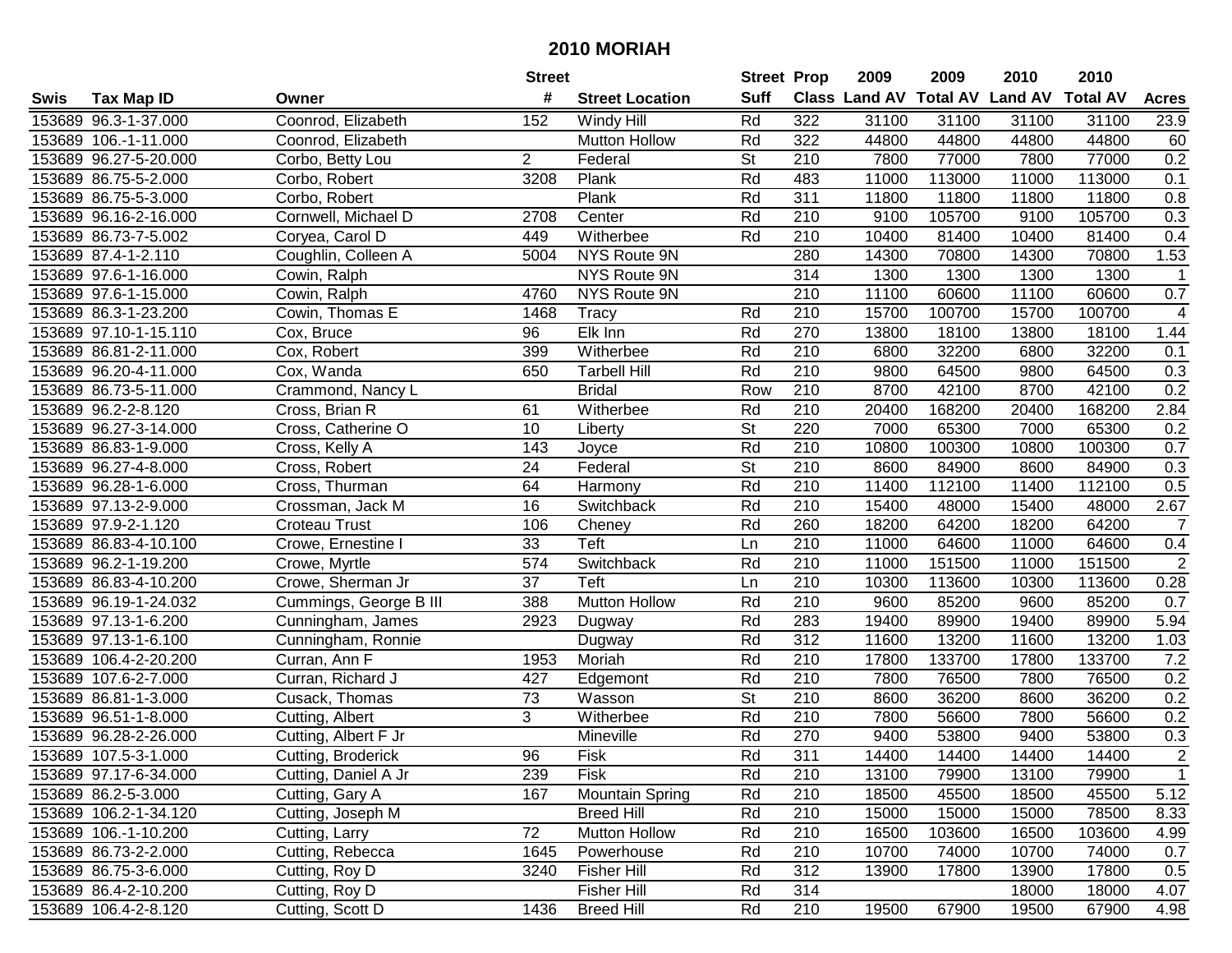|      |                        |                          | <b>Street</b>   |                        |                          | <b>Street Prop</b> | 2009                          | 2009   | 2010           | 2010            |                |
|------|------------------------|--------------------------|-----------------|------------------------|--------------------------|--------------------|-------------------------------|--------|----------------|-----------------|----------------|
| Swis | <b>Tax Map ID</b>      | Owner                    | #               | <b>Street Location</b> | <b>Suff</b>              |                    | <b>Class Land AV Total AV</b> |        | <b>Land AV</b> | <b>Total AV</b> | <b>Acres</b>   |
|      | 153689 86.74-5-1.000   | Cyphers, Joseph          | 3275            | <b>Fisher Hill</b>     | Rd                       | 210                | 12700                         | 77300  | 12700          | 77300           | 0.8            |
|      | 153689 86.74-5-5.000   | Cyphers, Joseph G Sr     | 29              | Maple                  | Ln                       | 270                | 7100                          | 29200  | 7100           | 29200           | 0.7            |
|      | 153689 86.74-7-8.000   | Cyphers, Melanie L       | 29              | King                   | Ln                       | 270                | 11600                         | 35400  | 11600          | 35400           | 0.75           |
|      | 153689 86.81-3-13.002  | Cyphers, Tammy M         | 420             | Witherbee              | Rd                       | 220                | 8000                          | 48800  | 8000           | 48800           | 0.4            |
|      | 153689 107.3-5-4.000/5 | D&H Railway              |                 | Island                 | Way                      | 260                | $\overline{0}$                | 38700  | 0              | 38700           | $\pmb{0}$      |
|      | 153689 107.3-5-4.000/4 | D&H Railway Co           |                 | Island                 | Way                      | 260                | 0                             | 62500  | 0              | 62500           | $\overline{0}$ |
|      | 153689 107.3-5-4.000/3 | D&H Railway Co           |                 | Island                 | Way                      | 260                | $\overline{0}$                | 37500  | 0              | 37500           | $\mathbf 0$    |
|      | 153689 107.3-5-4.000/6 | D&H Railway Co           |                 | Island                 | Way                      | 260                | 0                             | 30000  | $\Omega$       | 30000           | $\overline{0}$ |
|      | 153689 107.3-5-4.000/1 | D&H Railway Co           |                 | Island                 | Way                      | 260                | 0                             | 35000  | $\Omega$       | 35000           | $\pmb{0}$      |
|      | 153689 107.3-5-4.000/2 | D&H Railway Co           |                 | Island                 | Way                      | 260                | 0                             | 46100  | $\mathbf 0$    | 46100           | $\mathbf 0$    |
|      | 153689 86.82-2-1.000   | DAgostino, Kathleen M    | 366             | Witherbee              | Rd                       | 210                | 10300                         | 75900  | 10300          | 75900           | 0.4            |
|      | 153689 96.52-1-4.100   | Daha, Mary J             | 2726            | Dugway                 | Rd                       | 210                | 17900                         | 46100  | 17900          | 46100           | 4.63           |
|      | 153689 96.16-2-35.000  | Danforth, Toby W         | 2612            | Center                 | Rd                       | 210                | 10900                         | 36500  | 10900          | 36500           | 0.5            |
|      | 153689 96.27-2-23.000  | Daniels, Raymond C       | 13              | Harmony                | Rd                       | 210                | 6800                          | 52900  | 6800           | 52900           | 0.2            |
|      | 153689 95.-2-14.000    | Datri, James A           |                 | Tracy                  | Rd                       | 260                | 33400                         | 43600  | 33400          | 43600           | 25             |
|      | 153689 87.3-1-14.000   | Davis, James J           | 649             | Pilfershire            | Rd                       | 210                | 19000                         | 115900 | 19000          | 115900          | 7.5            |
|      | 153689 96.2-1-64.000   | Davis, Theodore R        | 20              | Chipmunk               | Ln                       | 260                | 9300                          | 22400  | 9300           | 22400           | 0.9            |
|      | 153689 86.75-4-12.000  | Decker, David            | 196             | Raymond Wright         | Ave                      | 210                | 9400                          | 36300  | 9400           | 36300           | 0.3            |
|      | 153689 96.16-1-4.000   | Decker, Edward           | 2773            | Center                 | Rd                       | 210                | 16000                         | 40600  | 16000          | 65100           | 1.5            |
|      | 153689 86.58-1-8.120   | Decker, Lance            | 3417            | <b>Fisher Hill</b>     | Rd                       | 210                | 29500                         | 81700  | 19000          | 127200          | 10             |
|      | 153689 96.28-1-13.000  | Decker, Michael E        | 50              | Harmony                | Rd                       | 210                | 9700                          | 67000  | 9700           | 67000           | 0.5            |
|      | 153689 86.74-4-3.000   | Decker, Ray A Jr         | 64              | Curtis                 | Ln                       | 311                | 6400                          | 6400   | 6400           | 6400            | 0.2            |
|      | 153689 86.58-1-8.110   | Decker, Ray A Jr         | 3463            | <b>Fisher Hill</b>     | Rd                       | 322                | 27800                         | 27800  | 27800          | 27800           | 22.2           |
|      | 153689 86.74-3-5.000   | Decker, Ray A Jr         | 69              | Curtis                 | Ln                       | 312                | 6800                          | 48300  | 6800           | 48300           | 0.4            |
|      | 153689 97.10-1-15.120  | Defelice, Gasper         | 90              | Elk Inn                | Rd                       | 270                | 15200                         | 28500  | 15200          | 28500           | 2.51           |
|      | 153689 107.5-2-12.200  | DeFelice, Mary E         |                 | Edgemont               | Rd                       | 314                | 10000                         | 10000  | 10000          | 10000           | 0.86           |
|      | 153689 97.10-1-4.110   | Delaire, Peter J         | 4572            | NYS Route 9N           |                          | $\overline{312}$   | 73400                         | 104700 | 73400          | 104700          | 12.72          |
|      | 153689 96.3-1-4.000    | Demarais, Elise M        | 458             | Crowfoot               | Rd                       | 260                | 23100                         | 55300  | 23100          | 55300           | 0.3            |
|      | 153689 106.4-2-14.210  | Demarais, Elise M        | 6               | Harry Allen            | Rd                       | 210                | 23300                         | 184800 | 23300          | 184800          | 7.9            |
|      | 153689 86.81-2-1.100   | Demarais, Gary P         | 431             | Witherbee              | Rd                       | $\overline{210}$   | 12400                         | 81000  | 12400          | 81000           | 1.2            |
|      | 153689 86.74-6-3.000   | Demarais, Kenneth        | $\overline{29}$ | Foote                  | $\overline{\mathsf{St}}$ | $\overline{210}$   | 9800                          | 39100  | 9800           | 39100           | 0.4            |
|      | 153689 87.11-2-7.000   | Demaso, Terrence         | 85              | Mullen Bay             | Ln                       | 210                | 294200                        | 394800 | 294200         | 394800          | 2.94           |
|      | 153689 87.11-2-8.000   | Demaso, Terrence         | 89              | Mullen Bay             | Ln                       | $\overline{210}$   | 91000                         | 250900 | 91000          | 250900          | 0.57           |
|      | 153689 87.11-2-9.000   | Demaso, Terrence         |                 | NYS Route 9N           |                          | 314                | 53300                         | 53300  | 53300          | 53300           | 0.54           |
|      | 153689 87.15-3-8.000   | Demaso, William          | 51              | Woodall                | Way                      | 260                | 84000                         | 126800 | 84000          | 126800          | 0.22           |
|      | 153689 107.5-2-17.200  | Denney, Michael J        | 277             | Edgemont               | Rd                       | 210                | 33400                         | 196900 | 33400          | 196900          | 2.75           |
|      | 153689 96.28-3-10.000  | Depew, Robert L          | 66              | Champlain              | Dr                       | 210                | 11700                         | 114800 | 19000          | 147000          | 1.2            |
|      | 153689 86.73-5-16.000  | Depolito, Robert         |                 | Silver Hill            | Rd                       | 210                | 10200                         | 86000  | 10200          | 86000           | 0.4            |
|      | 153689 86.83-4-2.000   | Deresky, John M          | 3136            | Plank                  | Rd                       | 210                | 11900                         | 98500  | 11900          | 98500           | 0.6            |
|      | 153689 96.20-1-4.000   | Design Directors JAW LLC | 2597            | Center                 | Rd                       | 411                | 15900                         | 190900 | 15900          | 190900          | 0.8            |
|      | 153689 96.27-5-16.000  | Deskin, Kathleen         | 14              | Mineville              | Rd                       | 210                | 7100                          | 58800  | 7100           | 58800           | 0.2            |
|      | 153689 86.75-4-17.000  | Destito, Anne M          | 3209            | Plank                  | Rd                       | 210                | 8800                          | 54400  | 8800           | 54400           | 0.4            |
|      |                        |                          |                 |                        |                          |                    |                               |        |                |                 |                |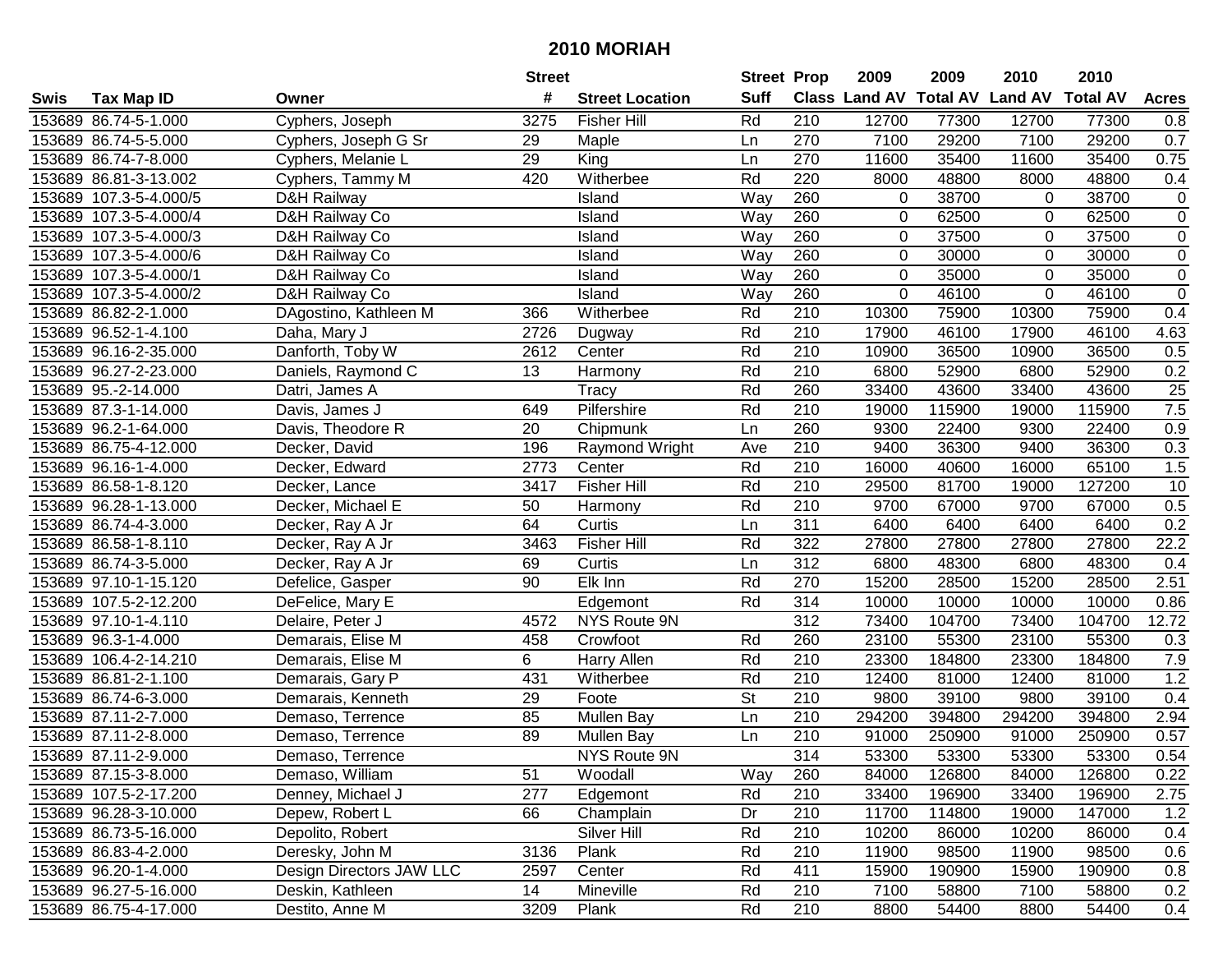|      |                         |                          | <b>Street</b>   |                        | <b>Street Prop</b>       |                  | 2009   | 2009   | 2010                                    | 2010   |                  |
|------|-------------------------|--------------------------|-----------------|------------------------|--------------------------|------------------|--------|--------|-----------------------------------------|--------|------------------|
| Swis | <b>Tax Map ID</b>       | Owner                    | #               | <b>Street Location</b> | <b>Suff</b>              |                  |        |        | Class Land AV Total AV Land AV Total AV |        | <b>Acres</b>     |
|      | 153689 86.83-4-5.000    | Dever, Amy M             | 3124            | Plank                  | Rd                       | 210              | 11100  | 94200  | 11100                                   | 94200  | 0.56             |
|      | 153689 86.81-1-20.001   | DeZalia, Beverly         | 13              | Wasson                 | <b>St</b>                | 220              | 11500  | 64800  | 5700                                    | 32400  | 0.6              |
|      | 153689 86.81-1-20.001/1 | DeZalia, Beverly         |                 | Wasson                 | <b>St</b>                | 220              |        |        | 5700                                    | 32400  | $\mathbf 0$      |
|      | 153689 107.3-5-1.200    | Dezalia, James W         | 3719            | NYS Route 9N           |                          | 210              | 16500  | 110200 | 16500                                   | 110200 | 3.3              |
|      | 153689 86.81-1-30.000   | Dezalia, Laurie A        | 15              | Wasson                 | $\overline{\mathsf{St}}$ | $\overline{210}$ | 3700   | 25000  | 3700                                    | 25000  | 0.1              |
|      | 153689 97.17-2-11.000   | Diehl, James D           | 3130            | <b>Broad</b>           | $\overline{\mathsf{St}}$ | 210              | 14200  | 75800  | 14200                                   | 75800  | 0.6              |
|      | 153689 87.11-2-5.000    | Dikovics, Ernest J       | $\overline{37}$ | <b>Mullen Bay</b>      | Ln                       | 210              | 88000  | 258600 | 88000                                   | 258600 | $\overline{0.3}$ |
|      | 153689 97.6-1-13.000    | Disorda, Judith          | 4780            | NYS Route 9N           |                          | 210              | 12600  | 39700  | 12600                                   | 39700  | 0.9              |
|      | 153689 97.6-1-14.000    | Disorda, Judy            | 4764            | <b>NYS Route 9N</b>    |                          | $\overline{210}$ | 12600  | 65400  | 12600                                   | 65400  | $\overline{0.8}$ |
|      | 153689 86.4-2-13.110    | Donaldson, Connie        | 72              | Meadows                | Way                      | 270              |        |        | 19500                                   | 55000  | 16.82            |
|      | 153689 86.83-5-1.000    | Donaldson, Rebecca       | 42              | Meadows                | Way                      | 270              | 13700  | 22600  | 13700                                   | 22600  | 5.67             |
|      | 153689 87.49-1-27.000   | Dorgler, Frederick J     | 139             | <b>Mullen Bay</b>      | Ln                       | 210              | 87400  | 149400 | 87400                                   | 149400 | 0.4              |
|      | 153689 96.16-1-6.120    | Douglas, David M Sr      | 2757            | Center                 | Rd                       | 210              | 12500  | 99800  | 12500                                   | 99800  | 0.5              |
|      | 153689 97.14-1-4.000    | Drake, Daniel            | 80              | Stone                  | <b>St</b>                | 240              | 32900  | 108700 | 32900                                   | 108700 | 24.56            |
|      | 153689 96.28-1-5.200    | Drake, Joseph            | 77              | Mineville              | Rd                       | 270              | 7100   | 27500  | 7100                                    | 29900  | 0.24             |
|      | 153689 96.2-1-41.000    | Drake, Kevin L           | 2931            | Plank                  | Rd                       | 210              | 14400  | 162000 | 14400                                   | 162000 | 1.9              |
|      | 153689 87.3-1-18.110    | Drake, Robert            | 510             | Pilfershire            | Rd                       | 240              | 51500  | 85500  | 51500                                   | 85500  | 33.32            |
|      | 153689 86.4-2-8.400     | Drake, Ronald W Jr       |                 | <b>Bartlett Pond</b>   | Rd                       | $\overline{312}$ | 2900   | 5200   | 2900                                    | 5200   | 3.49             |
|      | 153689 86.66-1-12.001   | Drake, Ronald W Jr       | $\overline{2}$  | <b>Bartlett Pond</b>   | Rd                       | 210              | 8000   | 72500  | 8000                                    | 72500  | 0.4              |
|      | 153689 86.2-4-32.000    | Drinkwine, Howard C      | 116             | <b>Bartlett Pond</b>   | Rd                       | 210              | 9400   | 61200  | 9400                                    | 61200  | 0.4              |
|      | 153689 107.3-5-1.100    | Ducatti of Manhatten Inc | 3749            | NYS Route 9N           |                          | 483              | 52400  | 325200 | 52400                                   | 325200 | 21.16            |
|      | 153689 107.3-5-7.000    | Ducatti of Manhatten Inc |                 | NYS Route 9N           |                          | 322              | 10700  | 10700  | 10700                                   | 10700  | 28.21            |
|      | 153689 107.3-1-9.000    | Ducatti of Manhatten Inc |                 | NYS Route 9N           |                          | 910              | 52900  | 52900  | 52900                                   | 52900  | 121.4            |
|      | 153689 96.15-1-9.210    | Dudley, Felicia L        | 17              | Forest                 | Way                      | 210              | 27700  | 141500 | 27700                                   | 141500 | 3.52             |
|      | 153689 97.6-1-26.000    | Dufrane, David           | 4681            | NYS Route 9N           |                          | 210              | 16300  | 63500  | 16300                                   | 63500  | 3.4              |
|      | 153689 86.83-3-25.000   | Dunbar, Cassandra J      | 46              | Republic               | <b>St</b>                | 210              | 11100  | 101300 | 11100                                   | 101300 | 0.5              |
|      | 153689 96.20-4-4.000    | Duncan Hermanson Corp    | 2574            | Moriah                 | Rd                       | 210              | 12400  | 25000  | 12400                                   | 25000  | 0.78             |
|      | 153689 86.73-7-1.000    | Dunn, Judy               |                 | Wasson                 | $\overline{\mathsf{St}}$ | 311              | 3600   | 3600   | 3600                                    | 3600   | 0.1              |
|      | 153689 86.2-5-2.000/1   | Dunning, Leigh R         |                 | <b>Mountain Spring</b> | Rd                       | 210              |        |        | 12500                                   | 79200  | $\mathbf 0$      |
|      | 153689 86.2-5-1.100     | Dunning, Leigh R         |                 | <b>Mountain Spring</b> | Rd                       | $\overline{322}$ | 10400  | 10400  | 10400                                   | 10400  | 17.3             |
|      | 153689 86.2-5-2.000     | Dunning, Leigh R         | 189             | <b>Mountain Spring</b> | Rd                       | 240              | 25100  | 105500 | 25100                                   | 105500 | 11.47            |
|      | 153689 96.2-2-7.100     | Dunning, Leigh S         | 113             | Chipmunk               | Ln                       | 240              | 26200  | 114400 | 26200                                   | 114400 | 24.2             |
|      | 153689 97.17-4-5.100    | Durfee, Glen E           | 158             | Whitney                | <b>St</b>                | 210              | 19400  | 128300 | 19400                                   | 128300 | 4                |
|      | 153689 86.3-1-28.000    | Duross, Brian            | 1620            | Tracy                  | Rd                       | 270              | 31500  | 48700  | 31500                                   | 48700  | 13.4             |
|      | 153689 97.6-1-12.000    | Duross, Corinne A        | 4796            | NYS Route 9N           |                          | 210              | 14400  | 85200  | 14400                                   | 85200  | 1.7              |
|      | 153689 86.82-2-12.000   | Dwyer Brian              | 336             | Witherbee              | Rd                       | 210              | 13300  | 30300  | 15000                                   | 127200 | $\overline{1}$   |
|      | 153689 87.11-2-3.000    | Eaton, Maxwell E Jr      | 31              | Mullen Bay             | Ln                       | 260              | 167300 | 201400 | 167300                                  | 201400 | 1.2              |
|      | 153689 105.-2-2.000     | <b>Eddy Foundation</b>   |                 | <b>Ensign Pond</b>     | Rd                       | 912              | 107400 | 107400 | 107400                                  | 107400 | 154.2            |
|      | 153689 105.-2-3.000     | <b>Eddy Foundation</b>   |                 | <b>Ensign Pond</b>     | Rd                       | 912              | 100100 | 100100 | 100100                                  | 100100 | 143              |
|      | 153689 95.-2-29.000     | <b>Eddy Foundation</b>   |                 | Tracy                  | Rd                       | 322              | 138900 | 138900 | 138900                                  | 138900 | 180.7            |
|      | 153689 96.16-2-56.000   | Edwards-Rich, Carol      | 244             | Furnace                | Rd                       | 270              | 10900  | 32900  | 10900                                   | 32900  | 0.5              |
|      | 153689 86.73-6-4.000    | Edwards, Boni S          | 93              | Wasson                 | <b>St</b>                | 210              | 8400   | 30900  | 8400                                    | 30900  | 0.2              |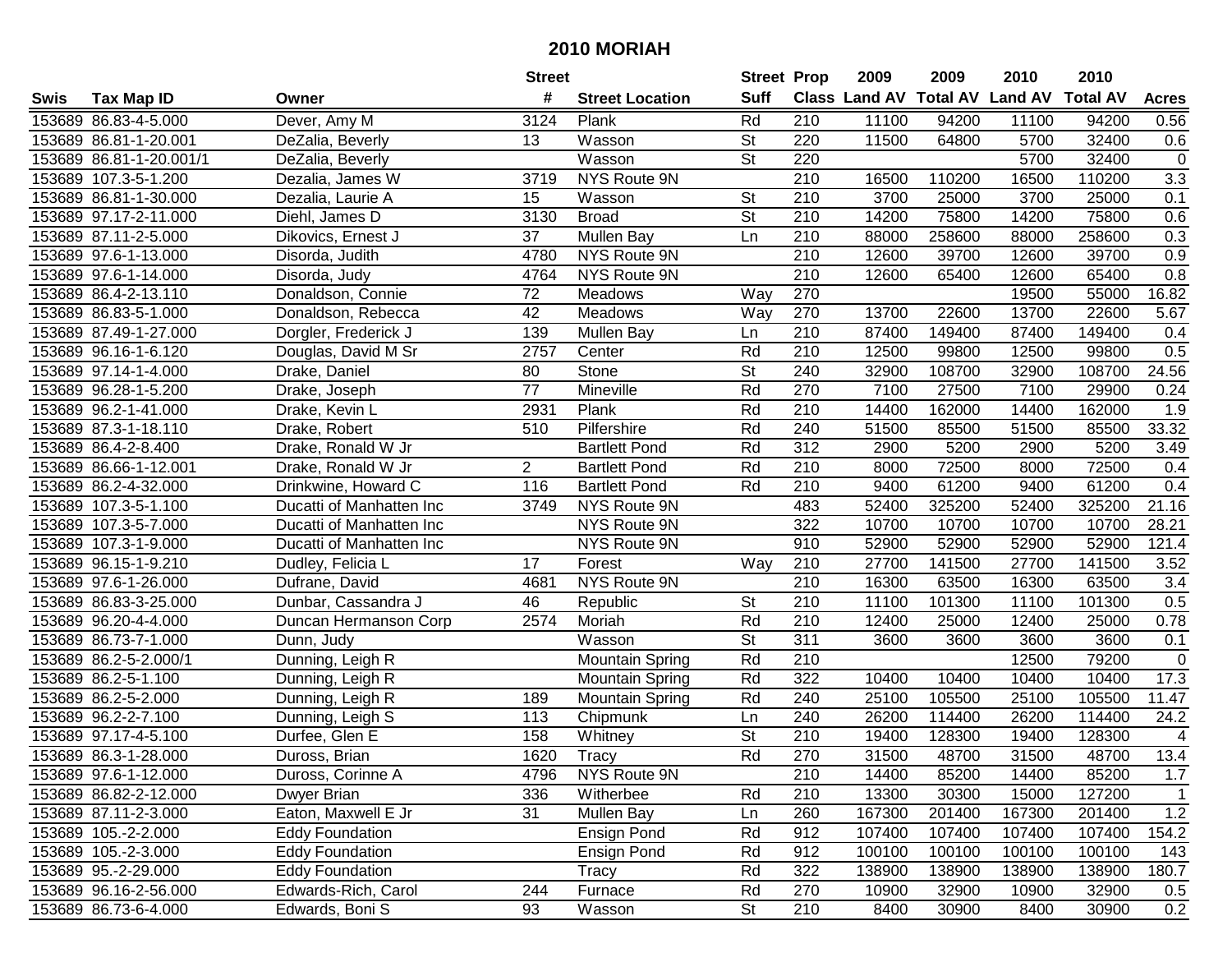|      |                       |                             | <b>Street</b> |                        | <b>Street Prop</b> |                  | 2009   | 2009   | 2010                           | 2010            |                |
|------|-----------------------|-----------------------------|---------------|------------------------|--------------------|------------------|--------|--------|--------------------------------|-----------------|----------------|
| Swis | <b>Tax Map ID</b>     | Owner                       | #             | <b>Street Location</b> | <b>Suff</b>        |                  |        |        | Class Land AV Total AV Land AV | <b>Total AV</b> | <b>Acres</b>   |
|      | 153689 97.17-2-21.100 | Edwards, Wallace M          | 100           | <b>Golf Course</b>     | Way                | 322              |        |        | 22000                          | 22000           | 11.98          |
|      | 153689 86.58-2-8.200  | Edwards, Wallace M          |               | <b>Mountain Spring</b> | Rd                 | 314              | 11800  | 11800  | 11800                          | 11800           | 2.05           |
|      | 153689 96.20-3-10.000 | Eichen, Marcy J             | 598           | Windy Hill             | Rd                 | 210              | 10200  | 93800  | 10200                          | 93800           | 0.4            |
|      | 153689 107.6-2-9.000  | Eisenberg, John H           | 4096          | NYS Route 9N           |                    | 432              | 44300  | 107100 | 44300                          | 107100          | 1.4            |
|      | 153689 86.74-7-14.000 | <b>ELMAC Group</b>          | 137           | Raymond Wright         | Ave                | 652              | 40300  | 305000 | 40300                          | 305000          | 0.92           |
|      | 153689 86.83-3-20.000 | Elmer, Bryan J              | 26            | Republic               | <b>St</b>          | 210              | 22200  | 119000 | 22200                          | 119000          | 1.3            |
|      | 153689 87.49-1-2.000  | End Of Road Assoc Inc       |               | <b>NYS Route 9N</b>    |                    | 314              | 194900 | 194900 | 194900                         | 194900          | 3.2            |
|      | 153689 87.49-1-16.000 | End Of Road Assoc Inc       | 163           | Mullen Bay             | Ln                 | $\overline{312}$ | 164600 | 179200 | 164600                         | 179200          | $\overline{3}$ |
|      | 153689 87.49-1-12.000 | End Of Road Assoc Inc       |               | <b>NYS Route 9N</b>    |                    | 314              | 152000 | 152000 | 152000                         | 152000          | 0.4            |
|      | 153689 86.75-4-9.000  | Endres, Mary                | 3213          | Plank                  | Rd                 | 210              | 13000  | 89000  | 13000                          | 89000           | 0.4            |
|      | 153689 86.75-3-7.000  | Endres, William             | 3234          | <b>Fisher Hill</b>     | Rd                 | 210              | 10600  | 48200  | 10600                          | 112400          | 0.4            |
|      | 153689 96.2-1-63.200  | Erickson, Timothy           | 153           | Witherbee              | Rd                 | 270              | 14400  | 54400  | 14400                          | 54400           | $\overline{2}$ |
|      | 153689 86.75-5-12.000 | Erwin, Marcia               |               | Plank                  | Rd                 | 311              | 4400   | 4400   | 4400                           | 4400            | 0.57           |
|      | 153689 86.75-5-13.000 | Erwin, Marcia               |               | Plank                  | Rd                 | 311              | 4400   | 4400   | 4400                           | 4400            | 0.5            |
|      | 153689 86.75-5-14.000 | Erwin, Marcia               |               | Plank                  | Rd                 | 311              | 4400   | 4400   | 4400                           | 4400            | 0.43           |
|      | 153689 86.75-5-15.000 | Erwin, Marcia               |               | Plank                  | Rd                 | 311              | 4400   | 4400   | 4400                           | 4400            | 0.39           |
|      | 153689 86.83-4-20.000 | Erwin, Marcia               |               | Plank                  | Rd                 | $\overline{311}$ | 5600   | 5600   | 5600                           | 5600            | 0.73           |
|      | 153689 86.83-4-15.000 | Erwin, Marcia               |               | Plank                  | Rd                 | 311              | 4400   | 4400   | 4400                           | 4400            | 0.54           |
|      | 153689 86.83-4-16.000 | Erwin, Marcia               |               | Plank                  | Rd                 | 311              | 4400   | 4400   | 4400                           | 4400            | 0.33           |
|      | 153689 86.83-4-17.000 | Erwin, Marcia               |               | Plank                  | Rd                 | 311              | 4400   | 4400   | 4400                           | 4400            | 0.36           |
|      | 153689 86.83-4-18.000 | Erwin, Marcia               |               | Plank                  | Rd                 | 311              | 4400   | 4400   | 4400                           | 4400            | 0.39           |
|      | 153689 86.83-4-19.000 | Erwin, Marcia               |               | Plank                  | Rd                 | 311              | 4400   | 4400   | 4400                           | 4400            | 0.38           |
|      | 153689 86.83-4-21.000 | Erwin, Marcia               |               | Plank                  | Rd                 | 311              | 6700   | 6700   | 6700                           | 6700            | 1.1            |
|      | 153689 86.83-4-26.000 | Erwin, Marcia               |               | Plank                  | Rd                 | 311              | 4400   | 4400   | 4400                           | 4400            | 0.46           |
|      | 153689 86.83-4-22.000 | Erwin, Marcia               |               | Plank                  | Rd                 | $\overline{311}$ | 4400   | 4400   | 4400                           | 4400            | 0.47           |
|      | 153689 86.83-4-23.000 | Erwin, Marcia               |               | Plank                  | Rd                 | 311              | 4400   | 4400   | 4400                           | 4400            | 0.48           |
|      | 153689 86.83-4-25.000 | Erwin, Marcia               |               | Plank                  | Rd                 | 311              | 4400   | 4400   | 4400                           | 4400            | 0.52           |
|      | 153689 86.75-5-10.000 | Erwin, Marcia               |               | Plank                  | Rd                 | 311              | 4400   | 4400   | 4400                           | 4400            | 0.68           |
|      | 153689 86.75-5-11.000 | Erwin, Marcia               |               | Plank                  | Rd                 | 311              | 4400   | 4400   | 4400                           | 4400            | 0.65           |
|      | 153689 86.83-4-14.008 | Erwin, Marcia               |               | Plank                  | Rd                 | $\overline{311}$ | 6700   | 6700   | 6700                           | 6700            | 1.91           |
|      | 153689 86.75-5-9.000  | Erwin, Marcia               |               | Plank                  | Rd                 | 311              | 4400   | 4400   | 4400                           | 4400            | 1.03           |
|      | 153689 86.75-5-8.000  | Erwin, Marcia               |               | Plank                  | Rd                 | 330              | 4400   | 4400   | 4400                           | 4400            | 0.41           |
|      | 153689 97.5-6-11.100  | Erwin, Marcia               | 157           | Cheney                 | Rd                 | 311              | 12900  | 12900  | 12900                          | 12900           | 8.8            |
|      | 153689 86.83-4-24.000 | Erwin, Marcia               |               | Plank                  | Rd                 | 311              | 4400   | 4400   | 4400                           | 4400            | 0.51           |
|      | 153689 97.5-6-3.000   | Erwin, Marcia M             | 218           | Cheney                 | Rd                 | 720              | 13900  | 13900  | 13900                          | 13900           | 3.5            |
|      | 153689 97.5-6-8.000   | Erwin, Marcia M             |               | Cheney                 | Rd                 | 720              | 56600  | 56600  | 42200                          | 42200           | 67             |
|      | 153689 87.15-3-11.000 | Espey, Daniel A             | 59            | Woodall                | Way                | 260              | 102000 | 217000 | 102000                         | 217000          | 0.2            |
|      | 153689 96.2-1-67.000  | Esposito Michael A          | 148           | Chipmunk               | Ln                 | 240              | 61800  | 102600 | 61800                          | 102600          | 59.2           |
|      | 153689 97.6-1-23.000  | Essex Co ARC Facilities Inc | 4654          | NYS Route 9N           |                    | 210              | 26600  | 228300 | 26600                          | 228300          | 2.62           |
|      | 153689 96.16-1-3.120  | Essex Co ARC Facilities Inc | 2779          | Center                 | Rd                 | 614              | 55000  | 715300 | 55000                          | 715300          | 10.1           |
|      | 153689 86.58-2-8.160  | Essex Co ARC Facilities Inc | 65            | <b>Mountain Spring</b> | Rd                 | 210              | 14600  | 127700 | 19500                          | 172900          | 2.07           |
|      | 153689 96.27-2-2.000  | Essex Co Facilities Inc     |               | Plank                  | Rd                 | 311              | 12500  | 12500  | 12500                          | 12500           | 0.4            |
|      |                       |                             |               |                        |                    |                  |        |        |                                |                 |                |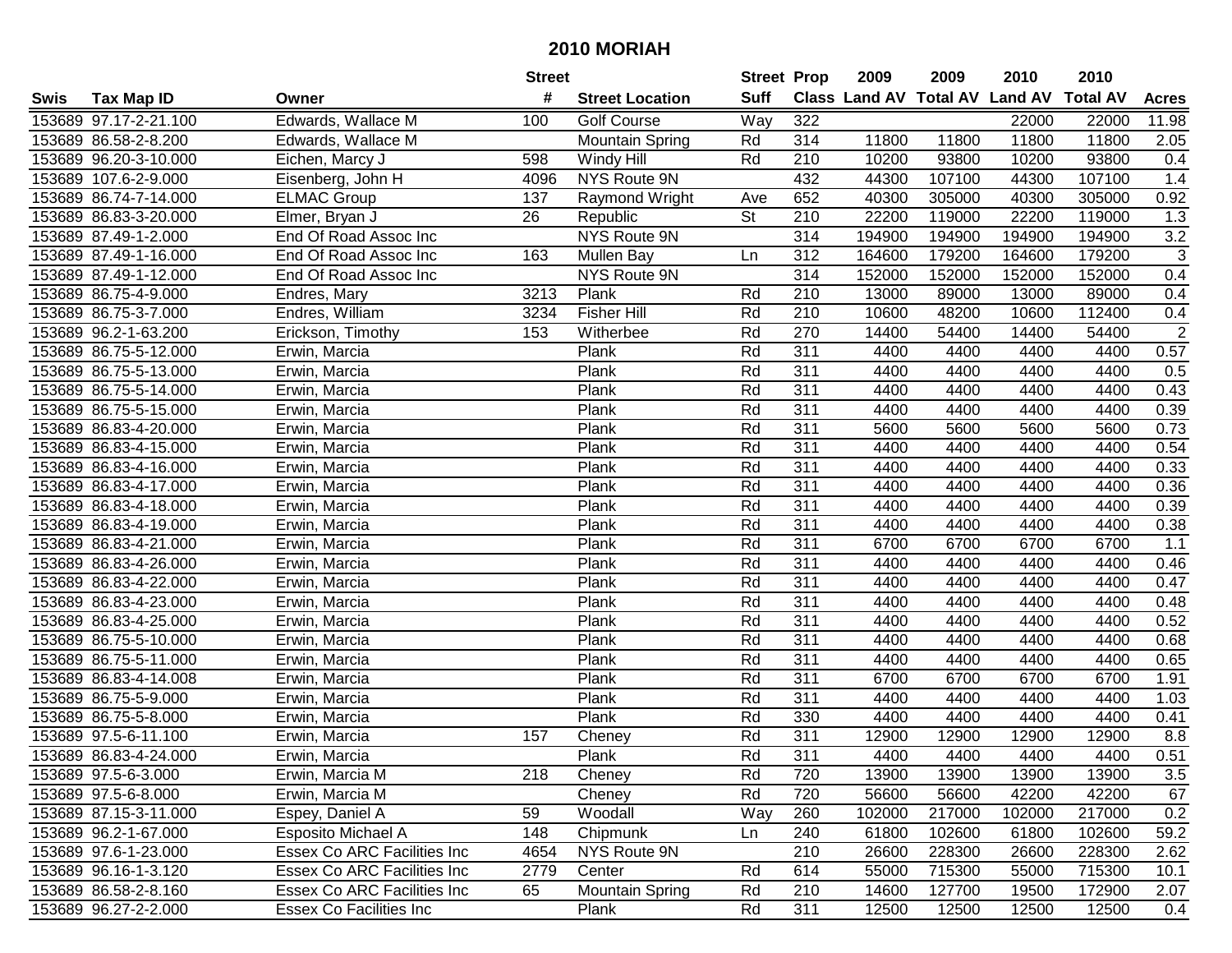|      |                           |                         | <b>Street</b> |                        | <b>Street Prop</b>       |                  | 2009                          | 2009   | 2010           | 2010            |                  |
|------|---------------------------|-------------------------|---------------|------------------------|--------------------------|------------------|-------------------------------|--------|----------------|-----------------|------------------|
| Swis | <b>Tax Map ID</b>         | Owner                   | #             | <b>Street Location</b> | <b>Suff</b>              |                  | <b>Class Land AV Total AV</b> |        | <b>Land AV</b> | <b>Total AV</b> | <b>Acres</b>     |
|      | 153689 96.27-2-1.000      | Essex Co Facilities Inc | 17            | Pilfershire            | Rd                       | 710              | 71500                         | 834100 | 71500          | 834100          | 8.2              |
|      | 153689 86.74-1-10.012     | <b>Essex County</b>     | 27            | Hospital               | Rd                       | 464              | 15400                         | 363900 | 15400          | 363900          | 0.9              |
|      | 153689 106.2-1-6.000      | <b>Essex County</b>     |               | <b>Fairy Lake</b>      | Rd                       | 322              | 129400                        | 129400 | 129400         | 129400          | 190              |
|      | 153689 86.74-3-2.000      | <b>Essex County</b>     |               | <b>Broad</b>           | <b>St</b>                | 330              | 2400                          | 2400   | 2400           | 2400            | 1.64             |
|      | 153689 106.2-1-6.000/2010 | <b>Essex County</b>     |               | Fairy Lake             | Rd                       | 322              |                               |        | 129400         | 129400          |                  |
|      | 153689 96.16-2-8.102      | <b>Essex County</b>     |               | Spruce                 | Way                      | 311              | 3300                          | 3300   | 3300           | 3300            | 0.87             |
|      | 153689 86.81-2-10.000     | <b>Essex County</b>     | 399           | Witherbee              | Rd                       | 210              | 6500                          | 30600  | 6500           | 30600           | 0.1              |
|      | 153689 86.4-1-7.000       | <b>Essex County</b>     |               | <b>Barton Hill</b>     | Ln                       | 330              | 138900                        | 138900 | 138900         | 138900          | 19.7             |
|      | 153689 96.2-1-14.210      | <b>Essex County IDA</b> | 12            | <b>Tom Phelps</b>      | Ln                       | $\overline{710}$ | 165300                        | 836600 | 165300         | 836600          | 32.12            |
|      | 153689 86.81-1-17.000     | Estes, Richard          | 43            | Wasson                 | $\overline{\mathsf{St}}$ | 210              | 8100                          | 34300  | 8100           | 34300           | 0.2              |
|      | 153689 86.73-1-7.000      | Estes, Richard W        | 556           | Dalton Hill            | Rd                       | 210              | 2800                          | 32700  | 2800           | 32700           | 0.1              |
|      | 153689 107.10-1-3.000     | Evans, Dawn J           | 201           | Lake View              | Ave                      | 210              | 11400                         | 91000  | 11400          | 91000           | 0.6              |
|      | 153689 86.73-2-3.120      | Evens, Donna            | 1641          | Powerhouse             | Rd                       | 270              | 11100                         | 40200  | 11100          | 40200           | 0.67             |
|      | 153689 107.10-1-1.100     | Evens, Earl L           | 218           | Lake View              | Ave                      | 210              | 13200                         | 70700  | 13200          | 48900           | 0.91             |
|      | 153689 97.17-6-22.000     | Evens, George A         | 164           | Fisk                   | Rd                       | 210              | 13500                         | 96300  | 13500          | 96300           | 1.1              |
|      | 153689 97.17-6-18.000     | Evens, George Jr        |               | Fisk                   | Rd                       | 322              | 17500                         | 17500  | 17500          | 17500           | 16.26            |
|      | 153689 97.17-6-20.000     | Evens, George Jr        | 170           | Fisk                   | Rd                       | $\overline{210}$ | 17600                         | 84700  | 17600          | 84700           | 5.2              |
|      | 153689 107.10-1-1.210     | Evens, John F           | 230           | <b>Lake View</b>       | Ave                      | 112              | 76700                         | 193400 | 76700          | 193400          | 70.3             |
|      | 153689 107.10-2-1.113     | Evens, John F           |               | Lake View              | Ave                      | 314              | 7000                          | 7000   | 7000           | 7000            | $\overline{c}$   |
|      | 153689 107.10-2-1.111     | Evens, John F           |               | Lake View              | Ave                      | 322              | 22400                         | 22400  | 22400          | 22400           | 12.7             |
|      | 153689 86.74-7-10.000     | Evens, Mark J           | 157           | Raymond Wright         | Ave                      | 210              | 8300                          | 34400  | 8300           | 34400           | 0.3              |
|      | 153689 86.74-7-11.100     | Evens, Mark J           | 155           | Raymond Wright         | Ave                      | 210              | 8300                          | 34400  | 8300           | 34400           | 0.25             |
|      | 153689 96.20-3-26.000     | Evens, Thomas R Sr      | 2535          | Moriah                 | Rd                       | 210              | 8800                          | 80000  | 8800           | 80000           | 0.3              |
|      | 153689 107.6-2-27.000     | Ezzo, Bosco             | 408           | Edgemont               | Rd                       | 210              | 15700                         | 62400  | 15700          | 62400           | 0.4              |
|      | 153689 86.82-1-18.000     | Ezzo, Samuel T Jr       | 341           | Witherbee              | Rd                       | 210              | 8500                          | 24500  | 8500           | 24500           | 0.3              |
|      | 153689 86.66-1-21.001     | Fairbanks, John G       | 3302          | Fisher Hill            | Rd                       | 210              | 12400                         | 162100 | 12400          | 162100          | 0.94             |
|      | 153689 86.81-1-13.000     | Farnsworth, Jeanne M    | 51            | Wasson                 | $\overline{\mathsf{St}}$ | 220              | 8600                          | 51100  | 8600           | 51100           | 0.2              |
|      | 153689 86.66-1-8.200      | Farnsworth, Kelly J     | 3299          | <b>Fisher Hill</b>     | Rd                       | 210              | 9600                          | 97000  | 9600           | 97000           | 0.37             |
|      | 153689 86.83-3-14.000     | Farrell, Flora S        | 3121          | Plank                  | Rd                       | 210              | 10000                         | 104800 | 10000          | 104800          | 0.4              |
|      | 153689 86.73-1-6.000      | Farrell, Mary L         | 558           | Dalton Hill            | Rd                       | 210              | 6000                          | 28400  | 6000           | 28400           | 0.1              |
|      | 153689 86.73-7-16.000     | Farrell, Patricia       | 453           | Witherbee              | Rd                       | $\overline{210}$ | 8800                          | 101900 | 8800           | 101900          | $\overline{0.3}$ |
|      | 153689 96.16-1-11.000     | Feith, Lois             | 2727          | Center                 | Rd                       | 210              | 11500                         | 80000  | 11500          | 80000           | 0.3              |
|      | 153689 96.16-1-12.000     | Feith, Lois             |               | Center                 | Rd                       | 311              | 8700                          | 8700   | 8700           | 8700            | 0.7              |
|      | 153689 97.14-1-7.200      | Ferguson, Harold J      | 59            | Stone                  | $\overline{\mathsf{St}}$ | $\overline{210}$ | 13800                         | 76300  | 13800          | 76300           | $\overline{0.9}$ |
|      | 153689 97.17-6-31.000     | Fernadez, Anthony       | 195           | Fisk                   | Rd                       | 210              | 11500                         | 163300 | 11500          | 163300          | 0.55             |
|      | 153689 97.17-6-28.200     | Fernandez, Anthony M    |               | Fisk                   | Rd                       | 311              | 23300                         | 23300  | 23300          | 23300           | 7.3              |
|      | 153689 86.3-1-19.000      | Fernandez, Chris R      | 625           | Dalton Hill            | Rd                       | 210              | 15000                         | 66800  | 15000          | 66800           | 2.3              |
|      | 153689 96.16-2-32.000     | Fernandez, James        | 2634          | Center                 | Rd                       | 210              | 14900                         | 98500  | 14900          | 98500           | $\mathbf{1}$     |
|      | 153689 97.17-5-4.000      | Fernandez, James A      | 149           | Whitney                | <b>St</b>                | 210              | 14700                         | 134400 | 14700          | 134400          | 2.2              |
|      | 153689 106.4-2-5.200      | Fernandez, Michael D    | 172           | <b>Fairy Lake</b>      | Rd                       | 322              | 24500                         | 24500  | 24500          | 24500           | 17.5             |
|      | 153689 96.20-3-3.200      | Fernandez, Sandra       | 498           | Windy Hill             | Rd                       | 210              | 9600                          | 83500  | 9600           | 83500           | 0.35             |
|      | 153689 96.16-2-48.001     | Fernandez, Timothy M    | 689           | <b>Tarbell Hill</b>    | Rd                       | 210              | 40800                         | 185500 | 40800          | 185500          | $\overline{8.5}$ |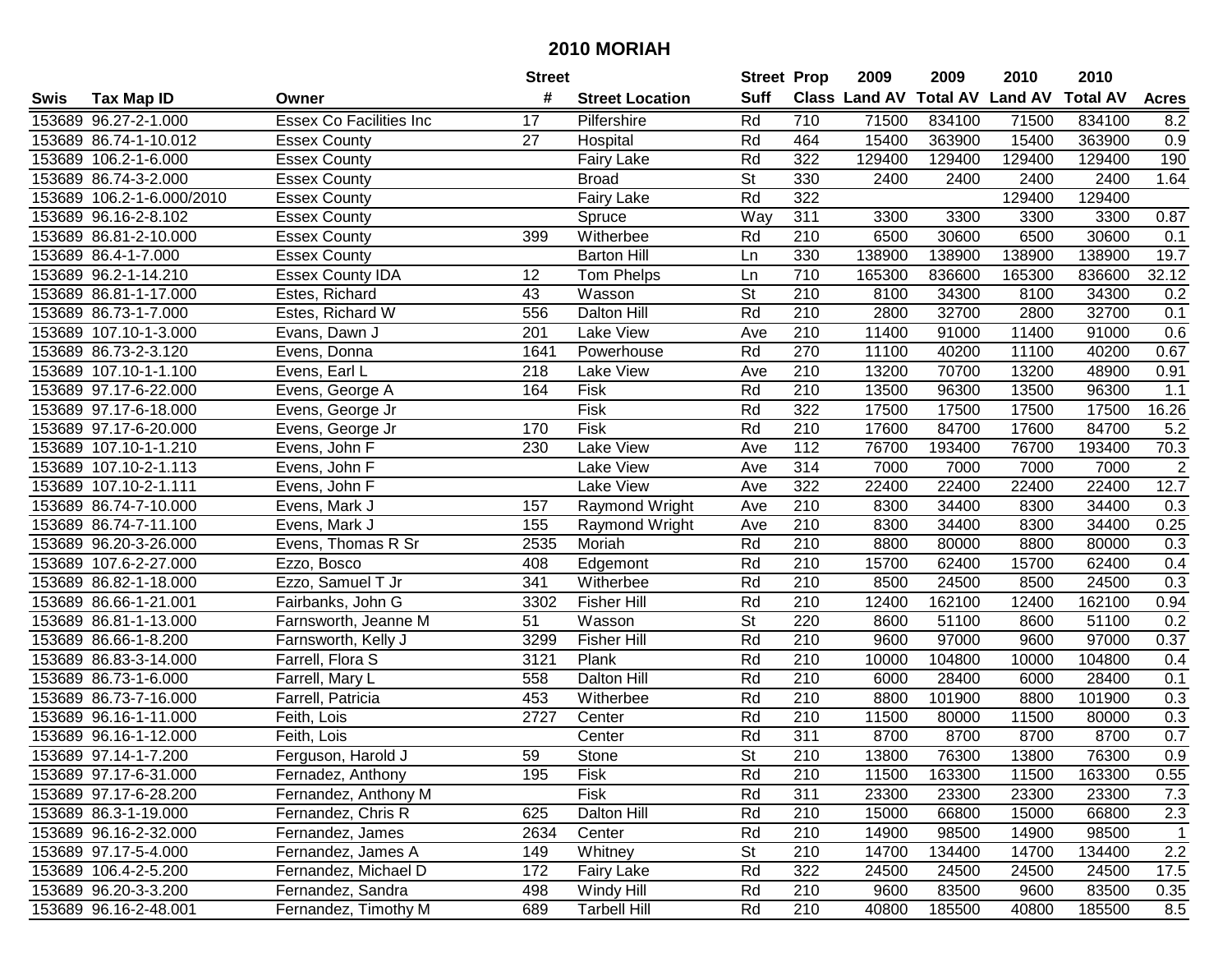| #<br><b>Suff</b><br><b>Total AV Land AV</b><br><b>Class Land AV</b><br><b>Total AV</b><br><b>Tax Map ID</b><br><b>Street Location</b><br><b>Acres</b><br>Swis<br>Owner<br>Rd<br>912<br>Feronia Holdings LLC<br>30400<br>30400<br>30400<br>30400<br>153689 96.1-1-28.000<br>Crowfoot<br>36.1<br>Crowfoot<br>Rd<br>912<br>15800<br>15800<br>15800<br>15800<br>17.5<br>153689 96.1-1-29.000<br>Feronia Holdings LLC<br>Rd<br>912<br>17500<br>17500<br>17500<br>17500<br>20<br>153689 96.1-1-31.000<br>Feronia Holdings LLC<br>Crowfoot<br>$\overline{5}$<br>Rd<br>912<br>13900<br>13900<br>153689 96.1-1-32.100<br>Feronia Holdings LLC<br>13900<br>13900<br>Crowfoot<br>71.7<br>Rd<br>912<br>31500<br>31500<br>31500<br>31500<br>153689 96.1-1-35.000<br>Feronia Holdings LLC<br>Crowfoot<br>21100<br>$\overline{25}$<br>Rd<br>912<br>21100<br>21100<br>21100<br>153689 96.1-1-33.000<br>Feronia Holdings LLC<br>Crowfoot<br>120.8<br>Rd<br>912<br>101500<br>101500<br>101500<br>153689 96.1-1-34.000<br>Feronia Holdings LLC<br>101500<br>Crowfoot<br>110.1<br>Rd<br>912<br>48200<br>48200<br>153689 96.3-1-14.000<br>Feronia Holdings LLC<br>48200<br>48200<br>Crowfoot<br>Rd<br>912<br>92200<br>92200<br>92200<br>92200<br>109.4<br>153689 96.3-1-15.000<br>Feronia Holdings LLC<br>Crowfoot<br>Rd<br>912<br>59800<br>59800<br>59800<br>70.6<br>153689 96.3-1-61.000<br>Feronia Holdings LLC<br><b>Ensign Pond</b><br>59800<br>Rd<br>912<br>51700<br>51700<br>153689 96.3-1-62.210<br>Feronia Holdings LLC<br>51700<br>51700<br>29.57<br>Ensign Pond<br>Rd<br>912<br>2200<br>2200<br>2200<br>2200<br>5<br>153689 86.3-1-51.000<br>Feronia Holdings LLC<br>Silver Hill<br>$\overline{5}$<br>912<br>Rd<br>13900<br>13900<br>13900<br>153689 96.1-1-32.200<br>13900<br>Feronia Holdings LLC<br>Crowfoot<br>912<br>88900<br>88900<br>88900<br>166.3<br>153689 96.1-1-26.000<br>Feronia Holdings LLC<br>Chipmunk<br>Ln<br>88900<br>912<br>38600<br>38600<br>38600<br>59.03<br>153689 96.1-1-25.000<br>Feronia Holdings LLC<br>Ln<br>38600<br>Chipmunk<br>Rd<br>912<br>32900<br>153689 86.3-1-54.200<br>Feronia Holdings LLC<br>Silver Hill<br>32900<br>32900<br>32900<br>47<br>912<br>22.55<br>153689 96.1-1-23.000<br>19100<br>19100<br>19100<br>19100<br>Feronia Holdings LLC<br>Ln<br>Chipmunk<br>912<br>26900<br>153689 96.1-1-22.001<br>Feronia Holdings LLC<br>Chipmunk<br>Ln<br>26900<br>26900<br>26900<br>20<br>48.5<br>912<br>20200<br>20200<br>153689 96.1-1-20.000<br>Feronia Holdings LLC<br>Chipmunk<br>Ln<br>20200<br>20200<br>153689 96.1-1-4.000<br>Rd<br>912<br>92900<br>92900<br>92900<br>92900<br>109.8<br>Feronia Holdings LLC<br>Silver Hill<br>Rd<br>912<br>47100<br>47100<br>107.8<br>153689 96.1-1-3.000<br>Feronia Holdings LLC<br>Silver Hill<br>47100<br>47100<br>Rd<br>Tracy<br>912<br>32700<br>32700<br>32700<br>32700<br>74.6<br>153689 86.3-1-60.000<br>Feronia Holdings LLC<br>Rd<br>Silver Hill<br>912<br>29900<br>29900<br>29900<br>66.6<br>153689 86.3-1-55.000<br>Feronia Holdings LLC<br>29900<br>Rd<br>912<br>23500<br>23500<br>23500<br>23500<br>16.5<br>153689 86.3-1-54.120<br>Silver Hill<br>Feronia Holdings LLC<br>Silver Hill<br>Rd<br>912<br>20900<br>20900<br>45<br>153689 86.3-1-52.000<br>20900<br>20900<br>Feronia Holdings LLC<br>Rd<br>912<br>82000<br>150<br>Silver Hill<br>82000<br>153689 86.3-1-50.000<br>Feronia Holdings LLC<br>82000<br>82000<br>Rd<br>912<br>95000<br>95000<br>95000<br>217.1<br>153689 96.3-1-60.000<br>95000<br>Feronia Holdings LLC<br><b>Ensign Pond</b><br>153689 87.11-2-2.000<br>25<br>260<br>117000<br>183100<br>117000<br>183100<br>Fidd, Anthony J<br>Mullen Bay<br>Ln<br>0.7<br>210<br>2872<br>Plank<br>Rd<br>18700<br>161300<br>161300<br>4.5<br>153689 96.2-1-69.000<br>18700<br>Fields, Josephine<br>Rd<br>311<br>4700<br>4.7<br>4700<br>4700<br>4700<br>153689 96.2-1-56.000<br>Witherbee<br>Fields, Josephine F<br>Rd<br>$\overline{210}$<br>17200<br>72700<br>17200<br>72700<br>153689 86.3-1-36.000<br>531<br>Silver Hill<br>3.26<br>Fields, Robert<br>$\overline{\mathsf{St}}$<br>153689 97.17-2-2.000<br>210<br>133200<br>133200<br>Finguerra, Maureen<br>3103<br><b>Broad</b><br>11000<br>11000<br>0.6<br>Rd<br>240<br>31600<br>14.9<br>153689 86.3-1-23.120<br>611<br><b>Dalton Hill</b><br>114900<br>31600<br>114900<br>Finkbeiner, Russell R<br>Rd<br>$\overline{210}$<br>8.88<br>178<br>Riddle<br>25900<br>131900<br>25900<br>131900<br>153689 86.2-4-5.100<br>Finnessey, Richard<br>153689 86.58-2-5.000<br>Fish, Deborah<br>19<br><b>Mountain Spring</b><br>Rd<br>210<br>13200<br>29200<br>13200<br>29200<br>0.9<br>153689 96.2-2-10.000<br>Fish, Orlie<br>2591<br><b>Ensign Pond</b><br>Rd<br>210<br>9700<br>62500<br>9700<br>62500<br>0.5<br>Rd<br>1.3<br>153689 96.19-1-3.000<br>Flack, Michael L<br>295<br>Windy Hill<br>210<br>14000<br>87900<br>14000<br>87900<br>153689 86.83-1-21.000<br>3167<br>Plank<br>Rd<br>210<br>13900<br>89700<br>3.1<br>Flack, Todd<br>89700<br>13900<br>Rd<br>311<br>153689 96.28-2-4.002<br>Fleming, Dean<br>Witherbee<br>13200<br>13200<br>13200<br>13200<br>0.4<br>151<br>210<br>153689 96.16-1-31.000<br>Fleming, Gary<br>Furnace<br>Rd<br>12400<br>77400<br>12400<br>77400<br>0.6<br>312<br>153689 95.-2-30.000<br>Fleming, Gary S<br>Tracy<br>Rd<br>3600<br>6500<br>6500<br>3600<br>$\mathbf 1$<br>210<br>153689 96.28-2-2.000<br>Fleming, Percy D<br>107<br>Dr<br>8700<br>8700<br>78000<br>0.2<br>Champlain<br>78000 |  | <b>Street</b> | <b>Street Prop</b> | 2009 | 2009 | 2010 | 2010 |  |
|-----------------------------------------------------------------------------------------------------------------------------------------------------------------------------------------------------------------------------------------------------------------------------------------------------------------------------------------------------------------------------------------------------------------------------------------------------------------------------------------------------------------------------------------------------------------------------------------------------------------------------------------------------------------------------------------------------------------------------------------------------------------------------------------------------------------------------------------------------------------------------------------------------------------------------------------------------------------------------------------------------------------------------------------------------------------------------------------------------------------------------------------------------------------------------------------------------------------------------------------------------------------------------------------------------------------------------------------------------------------------------------------------------------------------------------------------------------------------------------------------------------------------------------------------------------------------------------------------------------------------------------------------------------------------------------------------------------------------------------------------------------------------------------------------------------------------------------------------------------------------------------------------------------------------------------------------------------------------------------------------------------------------------------------------------------------------------------------------------------------------------------------------------------------------------------------------------------------------------------------------------------------------------------------------------------------------------------------------------------------------------------------------------------------------------------------------------------------------------------------------------------------------------------------------------------------------------------------------------------------------------------------------------------------------------------------------------------------------------------------------------------------------------------------------------------------------------------------------------------------------------------------------------------------------------------------------------------------------------------------------------------------------------------------------------------------------------------------------------------------------------------------------------------------------------------------------------------------------------------------------------------------------------------------------------------------------------------------------------------------------------------------------------------------------------------------------------------------------------------------------------------------------------------------------------------------------------------------------------------------------------------------------------------------------------------------------------------------------------------------------------------------------------------------------------------------------------------------------------------------------------------------------------------------------------------------------------------------------------------------------------------------------------------------------------------------------------------------------------------------------------------------------------------------------------------------------------------------------------------------------------------------------------------------------------------------------------------------------------------------------------------------------------------------------------------------------------------------------------------------------------------------------------------------------------------------------------------------------------------------------------------------------------------------------------------------------------------------------------------------------------------------------------------------------------------------------------------------------------------------------------------------------------------------------------------------------------------------------------------------------------------------------------------------------------------------------------------------------------------------------------------------------------------------------------------------------------------------------------------------------------------------------------------------------------------------------------------------------------------------------------------------------------------------------------------------------------------------|--|---------------|--------------------|------|------|------|------|--|
|                                                                                                                                                                                                                                                                                                                                                                                                                                                                                                                                                                                                                                                                                                                                                                                                                                                                                                                                                                                                                                                                                                                                                                                                                                                                                                                                                                                                                                                                                                                                                                                                                                                                                                                                                                                                                                                                                                                                                                                                                                                                                                                                                                                                                                                                                                                                                                                                                                                                                                                                                                                                                                                                                                                                                                                                                                                                                                                                                                                                                                                                                                                                                                                                                                                                                                                                                                                                                                                                                                                                                                                                                                                                                                                                                                                                                                                                                                                                                                                                                                                                                                                                                                                                                                                                                                                                                                                                                                                                                                                                                                                                                                                                                                                                                                                                                                                                                                                                                                                                                                                                                                                                                                                                                                                                                                                                                                                                                                                                 |  |               |                    |      |      |      |      |  |
|                                                                                                                                                                                                                                                                                                                                                                                                                                                                                                                                                                                                                                                                                                                                                                                                                                                                                                                                                                                                                                                                                                                                                                                                                                                                                                                                                                                                                                                                                                                                                                                                                                                                                                                                                                                                                                                                                                                                                                                                                                                                                                                                                                                                                                                                                                                                                                                                                                                                                                                                                                                                                                                                                                                                                                                                                                                                                                                                                                                                                                                                                                                                                                                                                                                                                                                                                                                                                                                                                                                                                                                                                                                                                                                                                                                                                                                                                                                                                                                                                                                                                                                                                                                                                                                                                                                                                                                                                                                                                                                                                                                                                                                                                                                                                                                                                                                                                                                                                                                                                                                                                                                                                                                                                                                                                                                                                                                                                                                                 |  |               |                    |      |      |      |      |  |
|                                                                                                                                                                                                                                                                                                                                                                                                                                                                                                                                                                                                                                                                                                                                                                                                                                                                                                                                                                                                                                                                                                                                                                                                                                                                                                                                                                                                                                                                                                                                                                                                                                                                                                                                                                                                                                                                                                                                                                                                                                                                                                                                                                                                                                                                                                                                                                                                                                                                                                                                                                                                                                                                                                                                                                                                                                                                                                                                                                                                                                                                                                                                                                                                                                                                                                                                                                                                                                                                                                                                                                                                                                                                                                                                                                                                                                                                                                                                                                                                                                                                                                                                                                                                                                                                                                                                                                                                                                                                                                                                                                                                                                                                                                                                                                                                                                                                                                                                                                                                                                                                                                                                                                                                                                                                                                                                                                                                                                                                 |  |               |                    |      |      |      |      |  |
|                                                                                                                                                                                                                                                                                                                                                                                                                                                                                                                                                                                                                                                                                                                                                                                                                                                                                                                                                                                                                                                                                                                                                                                                                                                                                                                                                                                                                                                                                                                                                                                                                                                                                                                                                                                                                                                                                                                                                                                                                                                                                                                                                                                                                                                                                                                                                                                                                                                                                                                                                                                                                                                                                                                                                                                                                                                                                                                                                                                                                                                                                                                                                                                                                                                                                                                                                                                                                                                                                                                                                                                                                                                                                                                                                                                                                                                                                                                                                                                                                                                                                                                                                                                                                                                                                                                                                                                                                                                                                                                                                                                                                                                                                                                                                                                                                                                                                                                                                                                                                                                                                                                                                                                                                                                                                                                                                                                                                                                                 |  |               |                    |      |      |      |      |  |
|                                                                                                                                                                                                                                                                                                                                                                                                                                                                                                                                                                                                                                                                                                                                                                                                                                                                                                                                                                                                                                                                                                                                                                                                                                                                                                                                                                                                                                                                                                                                                                                                                                                                                                                                                                                                                                                                                                                                                                                                                                                                                                                                                                                                                                                                                                                                                                                                                                                                                                                                                                                                                                                                                                                                                                                                                                                                                                                                                                                                                                                                                                                                                                                                                                                                                                                                                                                                                                                                                                                                                                                                                                                                                                                                                                                                                                                                                                                                                                                                                                                                                                                                                                                                                                                                                                                                                                                                                                                                                                                                                                                                                                                                                                                                                                                                                                                                                                                                                                                                                                                                                                                                                                                                                                                                                                                                                                                                                                                                 |  |               |                    |      |      |      |      |  |
|                                                                                                                                                                                                                                                                                                                                                                                                                                                                                                                                                                                                                                                                                                                                                                                                                                                                                                                                                                                                                                                                                                                                                                                                                                                                                                                                                                                                                                                                                                                                                                                                                                                                                                                                                                                                                                                                                                                                                                                                                                                                                                                                                                                                                                                                                                                                                                                                                                                                                                                                                                                                                                                                                                                                                                                                                                                                                                                                                                                                                                                                                                                                                                                                                                                                                                                                                                                                                                                                                                                                                                                                                                                                                                                                                                                                                                                                                                                                                                                                                                                                                                                                                                                                                                                                                                                                                                                                                                                                                                                                                                                                                                                                                                                                                                                                                                                                                                                                                                                                                                                                                                                                                                                                                                                                                                                                                                                                                                                                 |  |               |                    |      |      |      |      |  |
|                                                                                                                                                                                                                                                                                                                                                                                                                                                                                                                                                                                                                                                                                                                                                                                                                                                                                                                                                                                                                                                                                                                                                                                                                                                                                                                                                                                                                                                                                                                                                                                                                                                                                                                                                                                                                                                                                                                                                                                                                                                                                                                                                                                                                                                                                                                                                                                                                                                                                                                                                                                                                                                                                                                                                                                                                                                                                                                                                                                                                                                                                                                                                                                                                                                                                                                                                                                                                                                                                                                                                                                                                                                                                                                                                                                                                                                                                                                                                                                                                                                                                                                                                                                                                                                                                                                                                                                                                                                                                                                                                                                                                                                                                                                                                                                                                                                                                                                                                                                                                                                                                                                                                                                                                                                                                                                                                                                                                                                                 |  |               |                    |      |      |      |      |  |
|                                                                                                                                                                                                                                                                                                                                                                                                                                                                                                                                                                                                                                                                                                                                                                                                                                                                                                                                                                                                                                                                                                                                                                                                                                                                                                                                                                                                                                                                                                                                                                                                                                                                                                                                                                                                                                                                                                                                                                                                                                                                                                                                                                                                                                                                                                                                                                                                                                                                                                                                                                                                                                                                                                                                                                                                                                                                                                                                                                                                                                                                                                                                                                                                                                                                                                                                                                                                                                                                                                                                                                                                                                                                                                                                                                                                                                                                                                                                                                                                                                                                                                                                                                                                                                                                                                                                                                                                                                                                                                                                                                                                                                                                                                                                                                                                                                                                                                                                                                                                                                                                                                                                                                                                                                                                                                                                                                                                                                                                 |  |               |                    |      |      |      |      |  |
|                                                                                                                                                                                                                                                                                                                                                                                                                                                                                                                                                                                                                                                                                                                                                                                                                                                                                                                                                                                                                                                                                                                                                                                                                                                                                                                                                                                                                                                                                                                                                                                                                                                                                                                                                                                                                                                                                                                                                                                                                                                                                                                                                                                                                                                                                                                                                                                                                                                                                                                                                                                                                                                                                                                                                                                                                                                                                                                                                                                                                                                                                                                                                                                                                                                                                                                                                                                                                                                                                                                                                                                                                                                                                                                                                                                                                                                                                                                                                                                                                                                                                                                                                                                                                                                                                                                                                                                                                                                                                                                                                                                                                                                                                                                                                                                                                                                                                                                                                                                                                                                                                                                                                                                                                                                                                                                                                                                                                                                                 |  |               |                    |      |      |      |      |  |
|                                                                                                                                                                                                                                                                                                                                                                                                                                                                                                                                                                                                                                                                                                                                                                                                                                                                                                                                                                                                                                                                                                                                                                                                                                                                                                                                                                                                                                                                                                                                                                                                                                                                                                                                                                                                                                                                                                                                                                                                                                                                                                                                                                                                                                                                                                                                                                                                                                                                                                                                                                                                                                                                                                                                                                                                                                                                                                                                                                                                                                                                                                                                                                                                                                                                                                                                                                                                                                                                                                                                                                                                                                                                                                                                                                                                                                                                                                                                                                                                                                                                                                                                                                                                                                                                                                                                                                                                                                                                                                                                                                                                                                                                                                                                                                                                                                                                                                                                                                                                                                                                                                                                                                                                                                                                                                                                                                                                                                                                 |  |               |                    |      |      |      |      |  |
|                                                                                                                                                                                                                                                                                                                                                                                                                                                                                                                                                                                                                                                                                                                                                                                                                                                                                                                                                                                                                                                                                                                                                                                                                                                                                                                                                                                                                                                                                                                                                                                                                                                                                                                                                                                                                                                                                                                                                                                                                                                                                                                                                                                                                                                                                                                                                                                                                                                                                                                                                                                                                                                                                                                                                                                                                                                                                                                                                                                                                                                                                                                                                                                                                                                                                                                                                                                                                                                                                                                                                                                                                                                                                                                                                                                                                                                                                                                                                                                                                                                                                                                                                                                                                                                                                                                                                                                                                                                                                                                                                                                                                                                                                                                                                                                                                                                                                                                                                                                                                                                                                                                                                                                                                                                                                                                                                                                                                                                                 |  |               |                    |      |      |      |      |  |
|                                                                                                                                                                                                                                                                                                                                                                                                                                                                                                                                                                                                                                                                                                                                                                                                                                                                                                                                                                                                                                                                                                                                                                                                                                                                                                                                                                                                                                                                                                                                                                                                                                                                                                                                                                                                                                                                                                                                                                                                                                                                                                                                                                                                                                                                                                                                                                                                                                                                                                                                                                                                                                                                                                                                                                                                                                                                                                                                                                                                                                                                                                                                                                                                                                                                                                                                                                                                                                                                                                                                                                                                                                                                                                                                                                                                                                                                                                                                                                                                                                                                                                                                                                                                                                                                                                                                                                                                                                                                                                                                                                                                                                                                                                                                                                                                                                                                                                                                                                                                                                                                                                                                                                                                                                                                                                                                                                                                                                                                 |  |               |                    |      |      |      |      |  |
|                                                                                                                                                                                                                                                                                                                                                                                                                                                                                                                                                                                                                                                                                                                                                                                                                                                                                                                                                                                                                                                                                                                                                                                                                                                                                                                                                                                                                                                                                                                                                                                                                                                                                                                                                                                                                                                                                                                                                                                                                                                                                                                                                                                                                                                                                                                                                                                                                                                                                                                                                                                                                                                                                                                                                                                                                                                                                                                                                                                                                                                                                                                                                                                                                                                                                                                                                                                                                                                                                                                                                                                                                                                                                                                                                                                                                                                                                                                                                                                                                                                                                                                                                                                                                                                                                                                                                                                                                                                                                                                                                                                                                                                                                                                                                                                                                                                                                                                                                                                                                                                                                                                                                                                                                                                                                                                                                                                                                                                                 |  |               |                    |      |      |      |      |  |
|                                                                                                                                                                                                                                                                                                                                                                                                                                                                                                                                                                                                                                                                                                                                                                                                                                                                                                                                                                                                                                                                                                                                                                                                                                                                                                                                                                                                                                                                                                                                                                                                                                                                                                                                                                                                                                                                                                                                                                                                                                                                                                                                                                                                                                                                                                                                                                                                                                                                                                                                                                                                                                                                                                                                                                                                                                                                                                                                                                                                                                                                                                                                                                                                                                                                                                                                                                                                                                                                                                                                                                                                                                                                                                                                                                                                                                                                                                                                                                                                                                                                                                                                                                                                                                                                                                                                                                                                                                                                                                                                                                                                                                                                                                                                                                                                                                                                                                                                                                                                                                                                                                                                                                                                                                                                                                                                                                                                                                                                 |  |               |                    |      |      |      |      |  |
|                                                                                                                                                                                                                                                                                                                                                                                                                                                                                                                                                                                                                                                                                                                                                                                                                                                                                                                                                                                                                                                                                                                                                                                                                                                                                                                                                                                                                                                                                                                                                                                                                                                                                                                                                                                                                                                                                                                                                                                                                                                                                                                                                                                                                                                                                                                                                                                                                                                                                                                                                                                                                                                                                                                                                                                                                                                                                                                                                                                                                                                                                                                                                                                                                                                                                                                                                                                                                                                                                                                                                                                                                                                                                                                                                                                                                                                                                                                                                                                                                                                                                                                                                                                                                                                                                                                                                                                                                                                                                                                                                                                                                                                                                                                                                                                                                                                                                                                                                                                                                                                                                                                                                                                                                                                                                                                                                                                                                                                                 |  |               |                    |      |      |      |      |  |
|                                                                                                                                                                                                                                                                                                                                                                                                                                                                                                                                                                                                                                                                                                                                                                                                                                                                                                                                                                                                                                                                                                                                                                                                                                                                                                                                                                                                                                                                                                                                                                                                                                                                                                                                                                                                                                                                                                                                                                                                                                                                                                                                                                                                                                                                                                                                                                                                                                                                                                                                                                                                                                                                                                                                                                                                                                                                                                                                                                                                                                                                                                                                                                                                                                                                                                                                                                                                                                                                                                                                                                                                                                                                                                                                                                                                                                                                                                                                                                                                                                                                                                                                                                                                                                                                                                                                                                                                                                                                                                                                                                                                                                                                                                                                                                                                                                                                                                                                                                                                                                                                                                                                                                                                                                                                                                                                                                                                                                                                 |  |               |                    |      |      |      |      |  |
|                                                                                                                                                                                                                                                                                                                                                                                                                                                                                                                                                                                                                                                                                                                                                                                                                                                                                                                                                                                                                                                                                                                                                                                                                                                                                                                                                                                                                                                                                                                                                                                                                                                                                                                                                                                                                                                                                                                                                                                                                                                                                                                                                                                                                                                                                                                                                                                                                                                                                                                                                                                                                                                                                                                                                                                                                                                                                                                                                                                                                                                                                                                                                                                                                                                                                                                                                                                                                                                                                                                                                                                                                                                                                                                                                                                                                                                                                                                                                                                                                                                                                                                                                                                                                                                                                                                                                                                                                                                                                                                                                                                                                                                                                                                                                                                                                                                                                                                                                                                                                                                                                                                                                                                                                                                                                                                                                                                                                                                                 |  |               |                    |      |      |      |      |  |
|                                                                                                                                                                                                                                                                                                                                                                                                                                                                                                                                                                                                                                                                                                                                                                                                                                                                                                                                                                                                                                                                                                                                                                                                                                                                                                                                                                                                                                                                                                                                                                                                                                                                                                                                                                                                                                                                                                                                                                                                                                                                                                                                                                                                                                                                                                                                                                                                                                                                                                                                                                                                                                                                                                                                                                                                                                                                                                                                                                                                                                                                                                                                                                                                                                                                                                                                                                                                                                                                                                                                                                                                                                                                                                                                                                                                                                                                                                                                                                                                                                                                                                                                                                                                                                                                                                                                                                                                                                                                                                                                                                                                                                                                                                                                                                                                                                                                                                                                                                                                                                                                                                                                                                                                                                                                                                                                                                                                                                                                 |  |               |                    |      |      |      |      |  |
|                                                                                                                                                                                                                                                                                                                                                                                                                                                                                                                                                                                                                                                                                                                                                                                                                                                                                                                                                                                                                                                                                                                                                                                                                                                                                                                                                                                                                                                                                                                                                                                                                                                                                                                                                                                                                                                                                                                                                                                                                                                                                                                                                                                                                                                                                                                                                                                                                                                                                                                                                                                                                                                                                                                                                                                                                                                                                                                                                                                                                                                                                                                                                                                                                                                                                                                                                                                                                                                                                                                                                                                                                                                                                                                                                                                                                                                                                                                                                                                                                                                                                                                                                                                                                                                                                                                                                                                                                                                                                                                                                                                                                                                                                                                                                                                                                                                                                                                                                                                                                                                                                                                                                                                                                                                                                                                                                                                                                                                                 |  |               |                    |      |      |      |      |  |
|                                                                                                                                                                                                                                                                                                                                                                                                                                                                                                                                                                                                                                                                                                                                                                                                                                                                                                                                                                                                                                                                                                                                                                                                                                                                                                                                                                                                                                                                                                                                                                                                                                                                                                                                                                                                                                                                                                                                                                                                                                                                                                                                                                                                                                                                                                                                                                                                                                                                                                                                                                                                                                                                                                                                                                                                                                                                                                                                                                                                                                                                                                                                                                                                                                                                                                                                                                                                                                                                                                                                                                                                                                                                                                                                                                                                                                                                                                                                                                                                                                                                                                                                                                                                                                                                                                                                                                                                                                                                                                                                                                                                                                                                                                                                                                                                                                                                                                                                                                                                                                                                                                                                                                                                                                                                                                                                                                                                                                                                 |  |               |                    |      |      |      |      |  |
|                                                                                                                                                                                                                                                                                                                                                                                                                                                                                                                                                                                                                                                                                                                                                                                                                                                                                                                                                                                                                                                                                                                                                                                                                                                                                                                                                                                                                                                                                                                                                                                                                                                                                                                                                                                                                                                                                                                                                                                                                                                                                                                                                                                                                                                                                                                                                                                                                                                                                                                                                                                                                                                                                                                                                                                                                                                                                                                                                                                                                                                                                                                                                                                                                                                                                                                                                                                                                                                                                                                                                                                                                                                                                                                                                                                                                                                                                                                                                                                                                                                                                                                                                                                                                                                                                                                                                                                                                                                                                                                                                                                                                                                                                                                                                                                                                                                                                                                                                                                                                                                                                                                                                                                                                                                                                                                                                                                                                                                                 |  |               |                    |      |      |      |      |  |
|                                                                                                                                                                                                                                                                                                                                                                                                                                                                                                                                                                                                                                                                                                                                                                                                                                                                                                                                                                                                                                                                                                                                                                                                                                                                                                                                                                                                                                                                                                                                                                                                                                                                                                                                                                                                                                                                                                                                                                                                                                                                                                                                                                                                                                                                                                                                                                                                                                                                                                                                                                                                                                                                                                                                                                                                                                                                                                                                                                                                                                                                                                                                                                                                                                                                                                                                                                                                                                                                                                                                                                                                                                                                                                                                                                                                                                                                                                                                                                                                                                                                                                                                                                                                                                                                                                                                                                                                                                                                                                                                                                                                                                                                                                                                                                                                                                                                                                                                                                                                                                                                                                                                                                                                                                                                                                                                                                                                                                                                 |  |               |                    |      |      |      |      |  |
|                                                                                                                                                                                                                                                                                                                                                                                                                                                                                                                                                                                                                                                                                                                                                                                                                                                                                                                                                                                                                                                                                                                                                                                                                                                                                                                                                                                                                                                                                                                                                                                                                                                                                                                                                                                                                                                                                                                                                                                                                                                                                                                                                                                                                                                                                                                                                                                                                                                                                                                                                                                                                                                                                                                                                                                                                                                                                                                                                                                                                                                                                                                                                                                                                                                                                                                                                                                                                                                                                                                                                                                                                                                                                                                                                                                                                                                                                                                                                                                                                                                                                                                                                                                                                                                                                                                                                                                                                                                                                                                                                                                                                                                                                                                                                                                                                                                                                                                                                                                                                                                                                                                                                                                                                                                                                                                                                                                                                                                                 |  |               |                    |      |      |      |      |  |
|                                                                                                                                                                                                                                                                                                                                                                                                                                                                                                                                                                                                                                                                                                                                                                                                                                                                                                                                                                                                                                                                                                                                                                                                                                                                                                                                                                                                                                                                                                                                                                                                                                                                                                                                                                                                                                                                                                                                                                                                                                                                                                                                                                                                                                                                                                                                                                                                                                                                                                                                                                                                                                                                                                                                                                                                                                                                                                                                                                                                                                                                                                                                                                                                                                                                                                                                                                                                                                                                                                                                                                                                                                                                                                                                                                                                                                                                                                                                                                                                                                                                                                                                                                                                                                                                                                                                                                                                                                                                                                                                                                                                                                                                                                                                                                                                                                                                                                                                                                                                                                                                                                                                                                                                                                                                                                                                                                                                                                                                 |  |               |                    |      |      |      |      |  |
|                                                                                                                                                                                                                                                                                                                                                                                                                                                                                                                                                                                                                                                                                                                                                                                                                                                                                                                                                                                                                                                                                                                                                                                                                                                                                                                                                                                                                                                                                                                                                                                                                                                                                                                                                                                                                                                                                                                                                                                                                                                                                                                                                                                                                                                                                                                                                                                                                                                                                                                                                                                                                                                                                                                                                                                                                                                                                                                                                                                                                                                                                                                                                                                                                                                                                                                                                                                                                                                                                                                                                                                                                                                                                                                                                                                                                                                                                                                                                                                                                                                                                                                                                                                                                                                                                                                                                                                                                                                                                                                                                                                                                                                                                                                                                                                                                                                                                                                                                                                                                                                                                                                                                                                                                                                                                                                                                                                                                                                                 |  |               |                    |      |      |      |      |  |
|                                                                                                                                                                                                                                                                                                                                                                                                                                                                                                                                                                                                                                                                                                                                                                                                                                                                                                                                                                                                                                                                                                                                                                                                                                                                                                                                                                                                                                                                                                                                                                                                                                                                                                                                                                                                                                                                                                                                                                                                                                                                                                                                                                                                                                                                                                                                                                                                                                                                                                                                                                                                                                                                                                                                                                                                                                                                                                                                                                                                                                                                                                                                                                                                                                                                                                                                                                                                                                                                                                                                                                                                                                                                                                                                                                                                                                                                                                                                                                                                                                                                                                                                                                                                                                                                                                                                                                                                                                                                                                                                                                                                                                                                                                                                                                                                                                                                                                                                                                                                                                                                                                                                                                                                                                                                                                                                                                                                                                                                 |  |               |                    |      |      |      |      |  |
|                                                                                                                                                                                                                                                                                                                                                                                                                                                                                                                                                                                                                                                                                                                                                                                                                                                                                                                                                                                                                                                                                                                                                                                                                                                                                                                                                                                                                                                                                                                                                                                                                                                                                                                                                                                                                                                                                                                                                                                                                                                                                                                                                                                                                                                                                                                                                                                                                                                                                                                                                                                                                                                                                                                                                                                                                                                                                                                                                                                                                                                                                                                                                                                                                                                                                                                                                                                                                                                                                                                                                                                                                                                                                                                                                                                                                                                                                                                                                                                                                                                                                                                                                                                                                                                                                                                                                                                                                                                                                                                                                                                                                                                                                                                                                                                                                                                                                                                                                                                                                                                                                                                                                                                                                                                                                                                                                                                                                                                                 |  |               |                    |      |      |      |      |  |
|                                                                                                                                                                                                                                                                                                                                                                                                                                                                                                                                                                                                                                                                                                                                                                                                                                                                                                                                                                                                                                                                                                                                                                                                                                                                                                                                                                                                                                                                                                                                                                                                                                                                                                                                                                                                                                                                                                                                                                                                                                                                                                                                                                                                                                                                                                                                                                                                                                                                                                                                                                                                                                                                                                                                                                                                                                                                                                                                                                                                                                                                                                                                                                                                                                                                                                                                                                                                                                                                                                                                                                                                                                                                                                                                                                                                                                                                                                                                                                                                                                                                                                                                                                                                                                                                                                                                                                                                                                                                                                                                                                                                                                                                                                                                                                                                                                                                                                                                                                                                                                                                                                                                                                                                                                                                                                                                                                                                                                                                 |  |               |                    |      |      |      |      |  |
|                                                                                                                                                                                                                                                                                                                                                                                                                                                                                                                                                                                                                                                                                                                                                                                                                                                                                                                                                                                                                                                                                                                                                                                                                                                                                                                                                                                                                                                                                                                                                                                                                                                                                                                                                                                                                                                                                                                                                                                                                                                                                                                                                                                                                                                                                                                                                                                                                                                                                                                                                                                                                                                                                                                                                                                                                                                                                                                                                                                                                                                                                                                                                                                                                                                                                                                                                                                                                                                                                                                                                                                                                                                                                                                                                                                                                                                                                                                                                                                                                                                                                                                                                                                                                                                                                                                                                                                                                                                                                                                                                                                                                                                                                                                                                                                                                                                                                                                                                                                                                                                                                                                                                                                                                                                                                                                                                                                                                                                                 |  |               |                    |      |      |      |      |  |
|                                                                                                                                                                                                                                                                                                                                                                                                                                                                                                                                                                                                                                                                                                                                                                                                                                                                                                                                                                                                                                                                                                                                                                                                                                                                                                                                                                                                                                                                                                                                                                                                                                                                                                                                                                                                                                                                                                                                                                                                                                                                                                                                                                                                                                                                                                                                                                                                                                                                                                                                                                                                                                                                                                                                                                                                                                                                                                                                                                                                                                                                                                                                                                                                                                                                                                                                                                                                                                                                                                                                                                                                                                                                                                                                                                                                                                                                                                                                                                                                                                                                                                                                                                                                                                                                                                                                                                                                                                                                                                                                                                                                                                                                                                                                                                                                                                                                                                                                                                                                                                                                                                                                                                                                                                                                                                                                                                                                                                                                 |  |               |                    |      |      |      |      |  |
|                                                                                                                                                                                                                                                                                                                                                                                                                                                                                                                                                                                                                                                                                                                                                                                                                                                                                                                                                                                                                                                                                                                                                                                                                                                                                                                                                                                                                                                                                                                                                                                                                                                                                                                                                                                                                                                                                                                                                                                                                                                                                                                                                                                                                                                                                                                                                                                                                                                                                                                                                                                                                                                                                                                                                                                                                                                                                                                                                                                                                                                                                                                                                                                                                                                                                                                                                                                                                                                                                                                                                                                                                                                                                                                                                                                                                                                                                                                                                                                                                                                                                                                                                                                                                                                                                                                                                                                                                                                                                                                                                                                                                                                                                                                                                                                                                                                                                                                                                                                                                                                                                                                                                                                                                                                                                                                                                                                                                                                                 |  |               |                    |      |      |      |      |  |
|                                                                                                                                                                                                                                                                                                                                                                                                                                                                                                                                                                                                                                                                                                                                                                                                                                                                                                                                                                                                                                                                                                                                                                                                                                                                                                                                                                                                                                                                                                                                                                                                                                                                                                                                                                                                                                                                                                                                                                                                                                                                                                                                                                                                                                                                                                                                                                                                                                                                                                                                                                                                                                                                                                                                                                                                                                                                                                                                                                                                                                                                                                                                                                                                                                                                                                                                                                                                                                                                                                                                                                                                                                                                                                                                                                                                                                                                                                                                                                                                                                                                                                                                                                                                                                                                                                                                                                                                                                                                                                                                                                                                                                                                                                                                                                                                                                                                                                                                                                                                                                                                                                                                                                                                                                                                                                                                                                                                                                                                 |  |               |                    |      |      |      |      |  |
|                                                                                                                                                                                                                                                                                                                                                                                                                                                                                                                                                                                                                                                                                                                                                                                                                                                                                                                                                                                                                                                                                                                                                                                                                                                                                                                                                                                                                                                                                                                                                                                                                                                                                                                                                                                                                                                                                                                                                                                                                                                                                                                                                                                                                                                                                                                                                                                                                                                                                                                                                                                                                                                                                                                                                                                                                                                                                                                                                                                                                                                                                                                                                                                                                                                                                                                                                                                                                                                                                                                                                                                                                                                                                                                                                                                                                                                                                                                                                                                                                                                                                                                                                                                                                                                                                                                                                                                                                                                                                                                                                                                                                                                                                                                                                                                                                                                                                                                                                                                                                                                                                                                                                                                                                                                                                                                                                                                                                                                                 |  |               |                    |      |      |      |      |  |
|                                                                                                                                                                                                                                                                                                                                                                                                                                                                                                                                                                                                                                                                                                                                                                                                                                                                                                                                                                                                                                                                                                                                                                                                                                                                                                                                                                                                                                                                                                                                                                                                                                                                                                                                                                                                                                                                                                                                                                                                                                                                                                                                                                                                                                                                                                                                                                                                                                                                                                                                                                                                                                                                                                                                                                                                                                                                                                                                                                                                                                                                                                                                                                                                                                                                                                                                                                                                                                                                                                                                                                                                                                                                                                                                                                                                                                                                                                                                                                                                                                                                                                                                                                                                                                                                                                                                                                                                                                                                                                                                                                                                                                                                                                                                                                                                                                                                                                                                                                                                                                                                                                                                                                                                                                                                                                                                                                                                                                                                 |  |               |                    |      |      |      |      |  |
|                                                                                                                                                                                                                                                                                                                                                                                                                                                                                                                                                                                                                                                                                                                                                                                                                                                                                                                                                                                                                                                                                                                                                                                                                                                                                                                                                                                                                                                                                                                                                                                                                                                                                                                                                                                                                                                                                                                                                                                                                                                                                                                                                                                                                                                                                                                                                                                                                                                                                                                                                                                                                                                                                                                                                                                                                                                                                                                                                                                                                                                                                                                                                                                                                                                                                                                                                                                                                                                                                                                                                                                                                                                                                                                                                                                                                                                                                                                                                                                                                                                                                                                                                                                                                                                                                                                                                                                                                                                                                                                                                                                                                                                                                                                                                                                                                                                                                                                                                                                                                                                                                                                                                                                                                                                                                                                                                                                                                                                                 |  |               |                    |      |      |      |      |  |
|                                                                                                                                                                                                                                                                                                                                                                                                                                                                                                                                                                                                                                                                                                                                                                                                                                                                                                                                                                                                                                                                                                                                                                                                                                                                                                                                                                                                                                                                                                                                                                                                                                                                                                                                                                                                                                                                                                                                                                                                                                                                                                                                                                                                                                                                                                                                                                                                                                                                                                                                                                                                                                                                                                                                                                                                                                                                                                                                                                                                                                                                                                                                                                                                                                                                                                                                                                                                                                                                                                                                                                                                                                                                                                                                                                                                                                                                                                                                                                                                                                                                                                                                                                                                                                                                                                                                                                                                                                                                                                                                                                                                                                                                                                                                                                                                                                                                                                                                                                                                                                                                                                                                                                                                                                                                                                                                                                                                                                                                 |  |               |                    |      |      |      |      |  |
|                                                                                                                                                                                                                                                                                                                                                                                                                                                                                                                                                                                                                                                                                                                                                                                                                                                                                                                                                                                                                                                                                                                                                                                                                                                                                                                                                                                                                                                                                                                                                                                                                                                                                                                                                                                                                                                                                                                                                                                                                                                                                                                                                                                                                                                                                                                                                                                                                                                                                                                                                                                                                                                                                                                                                                                                                                                                                                                                                                                                                                                                                                                                                                                                                                                                                                                                                                                                                                                                                                                                                                                                                                                                                                                                                                                                                                                                                                                                                                                                                                                                                                                                                                                                                                                                                                                                                                                                                                                                                                                                                                                                                                                                                                                                                                                                                                                                                                                                                                                                                                                                                                                                                                                                                                                                                                                                                                                                                                                                 |  |               |                    |      |      |      |      |  |
|                                                                                                                                                                                                                                                                                                                                                                                                                                                                                                                                                                                                                                                                                                                                                                                                                                                                                                                                                                                                                                                                                                                                                                                                                                                                                                                                                                                                                                                                                                                                                                                                                                                                                                                                                                                                                                                                                                                                                                                                                                                                                                                                                                                                                                                                                                                                                                                                                                                                                                                                                                                                                                                                                                                                                                                                                                                                                                                                                                                                                                                                                                                                                                                                                                                                                                                                                                                                                                                                                                                                                                                                                                                                                                                                                                                                                                                                                                                                                                                                                                                                                                                                                                                                                                                                                                                                                                                                                                                                                                                                                                                                                                                                                                                                                                                                                                                                                                                                                                                                                                                                                                                                                                                                                                                                                                                                                                                                                                                                 |  |               |                    |      |      |      |      |  |
|                                                                                                                                                                                                                                                                                                                                                                                                                                                                                                                                                                                                                                                                                                                                                                                                                                                                                                                                                                                                                                                                                                                                                                                                                                                                                                                                                                                                                                                                                                                                                                                                                                                                                                                                                                                                                                                                                                                                                                                                                                                                                                                                                                                                                                                                                                                                                                                                                                                                                                                                                                                                                                                                                                                                                                                                                                                                                                                                                                                                                                                                                                                                                                                                                                                                                                                                                                                                                                                                                                                                                                                                                                                                                                                                                                                                                                                                                                                                                                                                                                                                                                                                                                                                                                                                                                                                                                                                                                                                                                                                                                                                                                                                                                                                                                                                                                                                                                                                                                                                                                                                                                                                                                                                                                                                                                                                                                                                                                                                 |  |               |                    |      |      |      |      |  |
|                                                                                                                                                                                                                                                                                                                                                                                                                                                                                                                                                                                                                                                                                                                                                                                                                                                                                                                                                                                                                                                                                                                                                                                                                                                                                                                                                                                                                                                                                                                                                                                                                                                                                                                                                                                                                                                                                                                                                                                                                                                                                                                                                                                                                                                                                                                                                                                                                                                                                                                                                                                                                                                                                                                                                                                                                                                                                                                                                                                                                                                                                                                                                                                                                                                                                                                                                                                                                                                                                                                                                                                                                                                                                                                                                                                                                                                                                                                                                                                                                                                                                                                                                                                                                                                                                                                                                                                                                                                                                                                                                                                                                                                                                                                                                                                                                                                                                                                                                                                                                                                                                                                                                                                                                                                                                                                                                                                                                                                                 |  |               |                    |      |      |      |      |  |
|                                                                                                                                                                                                                                                                                                                                                                                                                                                                                                                                                                                                                                                                                                                                                                                                                                                                                                                                                                                                                                                                                                                                                                                                                                                                                                                                                                                                                                                                                                                                                                                                                                                                                                                                                                                                                                                                                                                                                                                                                                                                                                                                                                                                                                                                                                                                                                                                                                                                                                                                                                                                                                                                                                                                                                                                                                                                                                                                                                                                                                                                                                                                                                                                                                                                                                                                                                                                                                                                                                                                                                                                                                                                                                                                                                                                                                                                                                                                                                                                                                                                                                                                                                                                                                                                                                                                                                                                                                                                                                                                                                                                                                                                                                                                                                                                                                                                                                                                                                                                                                                                                                                                                                                                                                                                                                                                                                                                                                                                 |  |               |                    |      |      |      |      |  |
|                                                                                                                                                                                                                                                                                                                                                                                                                                                                                                                                                                                                                                                                                                                                                                                                                                                                                                                                                                                                                                                                                                                                                                                                                                                                                                                                                                                                                                                                                                                                                                                                                                                                                                                                                                                                                                                                                                                                                                                                                                                                                                                                                                                                                                                                                                                                                                                                                                                                                                                                                                                                                                                                                                                                                                                                                                                                                                                                                                                                                                                                                                                                                                                                                                                                                                                                                                                                                                                                                                                                                                                                                                                                                                                                                                                                                                                                                                                                                                                                                                                                                                                                                                                                                                                                                                                                                                                                                                                                                                                                                                                                                                                                                                                                                                                                                                                                                                                                                                                                                                                                                                                                                                                                                                                                                                                                                                                                                                                                 |  |               |                    |      |      |      |      |  |
|                                                                                                                                                                                                                                                                                                                                                                                                                                                                                                                                                                                                                                                                                                                                                                                                                                                                                                                                                                                                                                                                                                                                                                                                                                                                                                                                                                                                                                                                                                                                                                                                                                                                                                                                                                                                                                                                                                                                                                                                                                                                                                                                                                                                                                                                                                                                                                                                                                                                                                                                                                                                                                                                                                                                                                                                                                                                                                                                                                                                                                                                                                                                                                                                                                                                                                                                                                                                                                                                                                                                                                                                                                                                                                                                                                                                                                                                                                                                                                                                                                                                                                                                                                                                                                                                                                                                                                                                                                                                                                                                                                                                                                                                                                                                                                                                                                                                                                                                                                                                                                                                                                                                                                                                                                                                                                                                                                                                                                                                 |  |               |                    |      |      |      |      |  |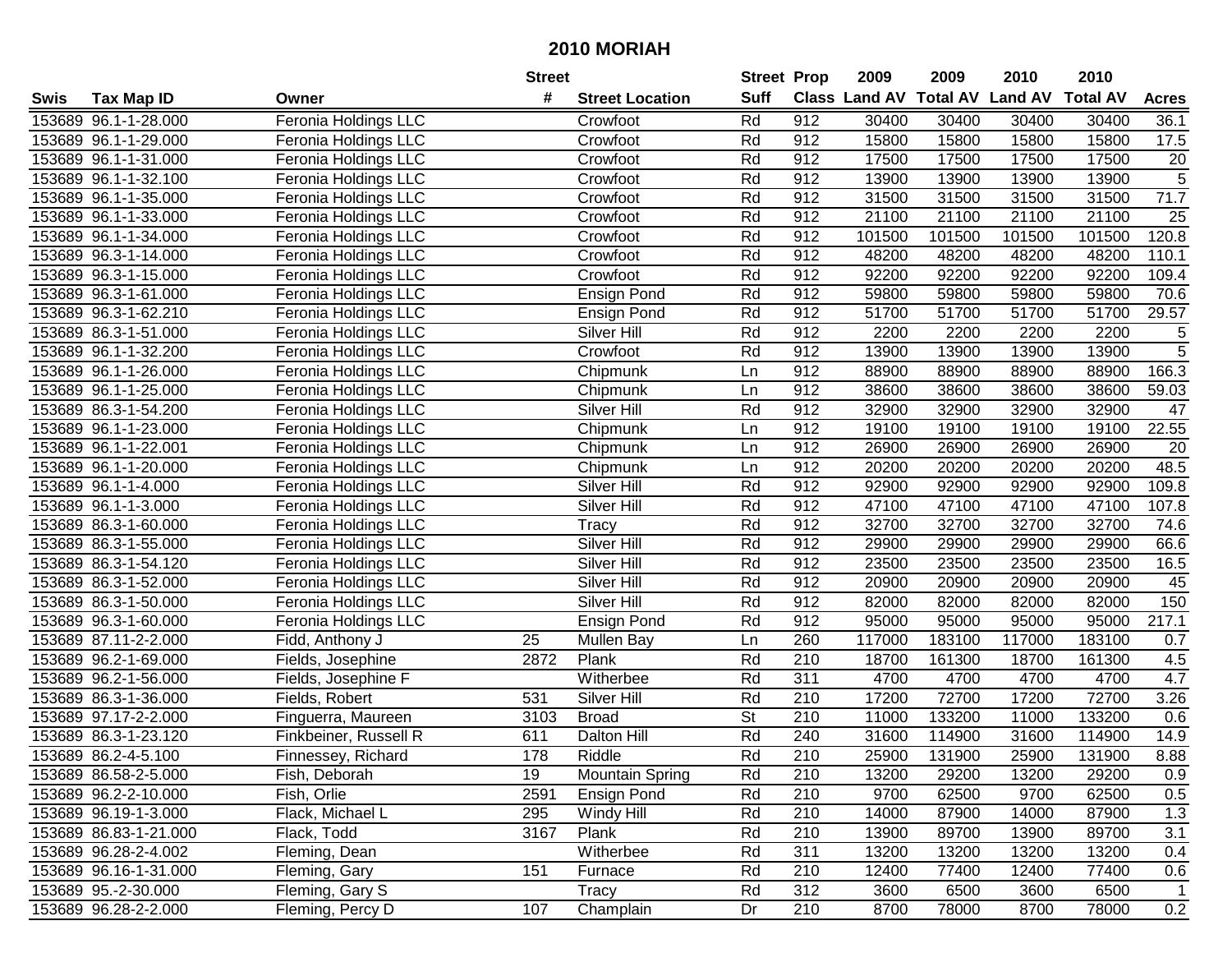|      |                        |                                      | <b>Street</b>   |                        | <b>Street Prop</b>       |                  | 2009  | 2009   | 2010                                    | 2010   |                  |
|------|------------------------|--------------------------------------|-----------------|------------------------|--------------------------|------------------|-------|--------|-----------------------------------------|--------|------------------|
| Swis | <b>Tax Map ID</b>      | Owner                                | #               | <b>Street Location</b> | <b>Suff</b>              |                  |       |        | Class Land AV Total AV Land AV Total AV |        | <b>Acres</b>     |
|      | 153689 96.51-1-13.000  | Fleming, Randy                       | 2787            | Center                 | Rd                       | 484              | 17900 | 64300  | 17900                                   | 64300  | 1.3              |
|      | 153689 96.15-1-11.100  | Fleming, Randy                       |                 | Furnace                | Rd                       | 312              | 8400  | 17200  | 8400                                    | 17200  | 0.46             |
|      | 153689 96.15-1-12.200  | Fleming, Randy                       | 105             | Furnace                | Rd                       | 210              | 11500 | 113000 | 11500                                   | 113000 | 0.77             |
|      | 153689 96.15-1-12.100  | Fleming, Randy                       |                 | Furnace                | Rd                       | 314              | 7100  | 7100   | 7100                                    | 7100   | 0.3              |
|      | 153689 96.2-1-71.200   | Fleury, Corey                        |                 | Witherbee              | Rd                       | 322              | 23500 | 23500  | 23500                                   | 23500  | 18.4             |
|      | 153689 96.2-1-15.001   | Fleury, Corey S                      | 136             | Witherbee              | Rd                       | 210              | 17400 | 156100 | 17400                                   | 156100 | 1.33             |
|      | 153689 97.17-6-32.000  | Fleury, Laurie                       | 203             | Fisk                   | Rd                       | 270              | 12500 | 28300  | 12500                                   | 28300  | 0.9              |
|      | 153689 86.75-4-25.000  | Flippo, Timothy M                    | 79              | Wall                   | $\overline{\mathsf{St}}$ | 210              | 11700 | 52300  | 11700                                   | 52300  | 0.6              |
|      | 153689 96.51-3-2.000   | Forand, Claude M                     | $\overline{22}$ | Witherbee              | Rd                       | 210              | 14800 | 67200  | 14800                                   | 67200  | 0.4              |
|      | 153689 96.27-4-3.000   | Forbes, Cynthia                      | 16              | Community              | $\overline{P}$           | 210              | 6400  | 68200  | 6400                                    | 68200  | 0.2              |
|      | 153689 86.83-2-3.000   | Forgette, Agnes                      | 3180            | Plank                  | Rd                       | 210              | 8100  | 61900  | 8100                                    | 61900  | 0.16             |
|      | 153689 86.66-1-22.000  | Foster, Brandon P                    | 47              | <b>Bartlett Pond</b>   | Rd                       | 210              | 14400 | 29600  | 14400                                   | 29600  | 1.9              |
|      | 153689 86.83-3-4.000   | Foster, Tammy L                      | 3160            | Plank                  | Rd                       | 210              | 14200 | 79500  | 14200                                   | 79500  | 1.5              |
|      | 153689 96.15-1-3.300   | Fowlkes, James C                     |                 | Furnace                | Rd                       | 314              | 12400 | 12400  | 12400                                   | 12400  | 2.99             |
|      | 153689 97.17-6-37.000  | French, Charles R                    | 265             | Fisk                   | Rd                       | 210              | 14300 | 99200  | 14300                                   | 99200  | $\overline{2}$   |
|      | 153689 97.13-2-11.000  | French, James E                      | 28              | Elk Inn                | Rd                       | 210              | 10600 | 50400  | 10600                                   | 50400  | 0.46             |
|      | 153689 86.73-7-11.000  | French, Steven                       | 78              | Wasson                 | <b>St</b>                | 270              | 11100 | 22500  | 11100                                   | 22500  | 1.3              |
|      | 153689 96.3-1-20.000   | French, Steven H                     | 53              | Crowfoot               | Rd                       | 210              | 18000 | 98700  | 18000                                   | 98700  | 7.9              |
|      | 153689 86.82-1-7.000   | French, Thomas N                     | 369             | Witherbee              | Rd                       | 270              | 13100 | 24100  | 13100                                   | 24100  | $\mathbf{1}$     |
|      | 153689 86.81-2-8.000   | French, Thomas N                     | 401             | Witherbee              | Rd                       | 210              | 13200 | 94700  | 13200                                   | 94700  | $\mathbf{1}$     |
|      | 153689 86.81-2-8.000/1 | French, Thomas N                     |                 | Witherbee              | Rd                       | 210              |       |        | $\Omega$                                | 58200  | $\pmb{0}$        |
|      | 153689 96.20-4-29.000  | Frost, Rodney                        | 2526            | Moriah                 | Rd                       | 210              | 14400 | 72600  | 14400                                   | 72600  | $\overline{2}$   |
|      | 153689 96.27-6-9.000   | Fuller, Lori A                       | 30              | Champlain              | Dr                       | 210              | 8300  | 55400  | 8300                                    | 55400  | 0.2              |
|      | 153689 96.2-1-27.000   | Furness, Gregory                     | 2918            | Plank                  | Rd                       | 210              | 14600 | 104200 | 14600                                   | 104200 | 2.2              |
|      | 153689 96.27-6-7.000   | Furnia Kelly                         | 24              | Champlain              | Dr                       | 220              | 8700  | 55800  | 8700                                    | 55800  | 0.2              |
|      | 153689 86.74-2-1.000   | Gaal, Adam                           | 54              | Raymond Wright         | Ave                      | 210              | 4400  | 99900  | 4400                                    | 99900  | 0.3              |
|      | 153689 87.3-1-6.000    | Gabel, Alice M                       | 5109            | NYS Route 9N           |                          | 210              | 16400 | 62500  | 16400                                   | 62500  | 2.3              |
|      | 153689 87.15-1-2.000   | Gabel, Alice M                       |                 | NYS Route 9N           |                          | 314              | 26200 | 26200  | 26200                                   | 26200  | 4.5              |
|      | 153689 96.16-1-19.000  | Gaddor, Marie E                      | 245             | Furnace                | Rd                       | 210              | 9500  | 117100 | 9500                                    | 121900 | 0.4              |
|      | 153689 86.83-3-21.000  | Gaddor, Marissa C                    | 30              | Republic               | $\overline{\mathsf{St}}$ | $\overline{210}$ | 16700 | 115000 | 16700                                   | 115000 | $\overline{0.9}$ |
|      | 153689 86.73-6-7.000   | Gadway, Gilbert                      | 89              | Wasson                 | <b>St</b>                | 210              | 7800  | 45400  | 7800                                    | 45400  | 0.2              |
|      | 153689 86.82-5-13.000  | Gadway, Kenneth A                    | 109             | Joyce                  | Rd                       | 210              | 10700 | 62400  | 10700                                   | 62400  | 0.5              |
|      | 153689 86.73-6-5.006   | Gadway, Theresa                      | 91              | Wasson                 | <b>St</b>                | 210              | 9600  | 56100  | 9600                                    | 56100  | 0.33             |
|      | 153689 86.82-1-2.100   | Gagnon, Ronald G                     | 379             | Witherbee              | Rd                       | $\overline{210}$ | 3300  | 29100  | 3300                                    | 29100  | 0.1              |
|      | 153689 96.20-1-16.000  | Gallo, Kathleen                      | 491             | Windy Hill             | Rd                       | 210              | 9500  | 78000  | 9500                                    | 78000  | 0.4              |
|      | 153689 87.49-1-21.000  | Gandron, Patrick V                   | 12              | Association            | Way                      | 260              | 10800 | 38700  | 10800                                   | 38700  | 0.05             |
|      | 153689 86.73-3-3.000   | Gangi, Samuel                        | 1658            | Powerhouse             | Rd                       | 210              | 14200 | 84100  | 14200                                   | 84100  | 1.5              |
|      | 153689 87.3-1-16.111   | Gangi, Samuel                        | 4988            | NYS Route 9N           |                          | 240              | 32300 | 113600 | 32300                                   | 113600 | 22.6             |
|      | 153689 87.4-1-1.004    | Gangi, Samuel M                      |                 | NYS Route 9N           |                          | 417              | 18500 | 103500 | 18500                                   | 103500 | $\overline{2}$   |
|      | 153689 97.17-2-3.000   | Garcia, Joseph J Jr                  | 3107            | <b>Broad</b>           | <b>St</b>                | 210              | 9000  | 104100 | 9000                                    | 104100 | 0.3              |
|      | 153689 86.66-1-14.120  | Garnica, Louis                       |                 | <b>Mountain Spring</b> | Rd                       | 314              | 10400 | 10400  | 10400                                   | 10400  | 1.5              |
|      | 153689 95.-2-24.000    | <b>Garrett Recreational Property</b> |                 | Tracy                  | Rd                       | 260              | 83500 | 98000  | 83500                                   | 98000  | 166.9            |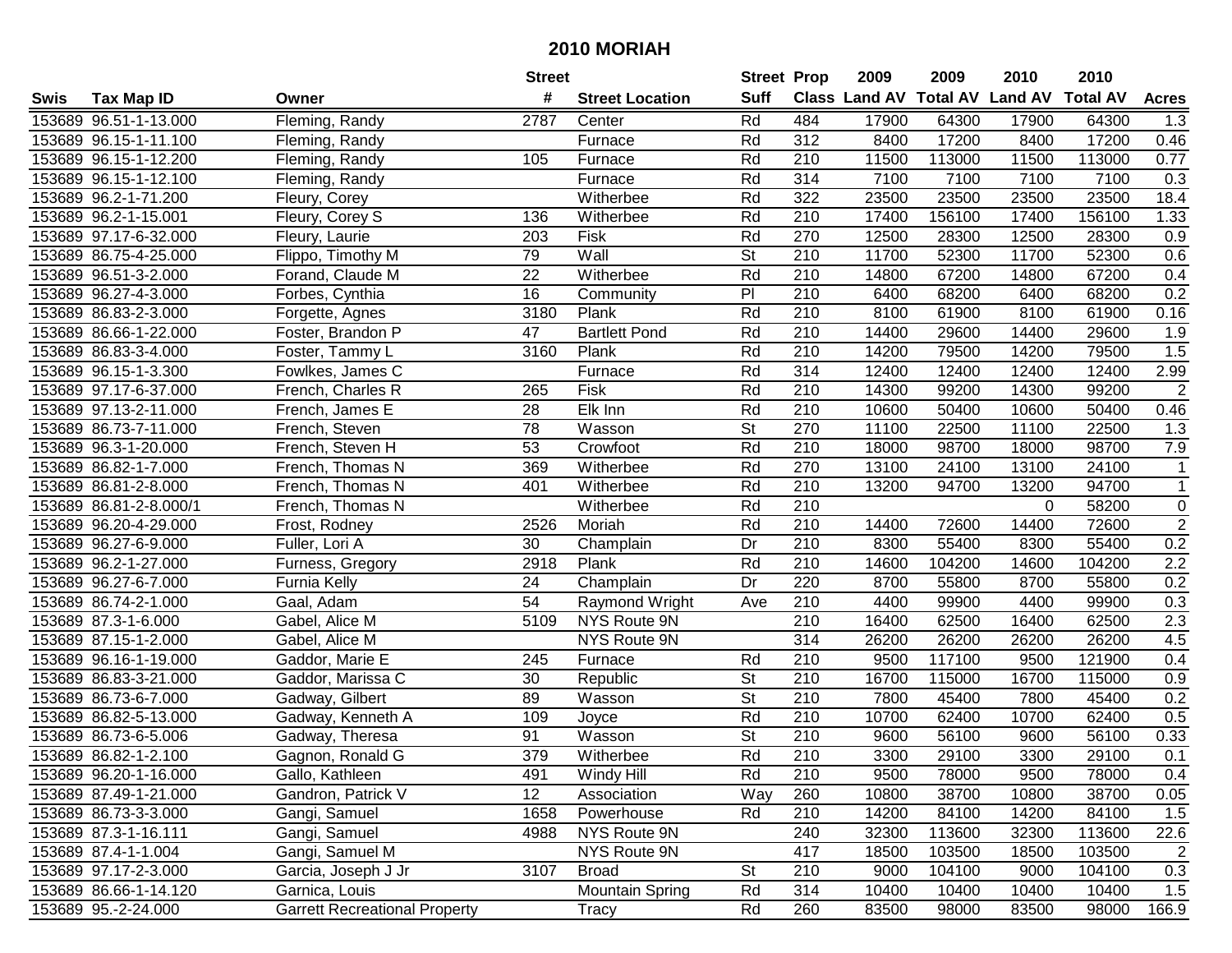|      |                       |                          | <b>Street</b> |                        | <b>Street Prop</b>       |                  | 2009                          | 2009   | 2010           | 2010            |              |
|------|-----------------------|--------------------------|---------------|------------------------|--------------------------|------------------|-------------------------------|--------|----------------|-----------------|--------------|
| Swis | <b>Tax Map ID</b>     | Owner                    | #             | <b>Street Location</b> | <b>Suff</b>              |                  | <b>Class Land AV Total AV</b> |        | <b>Land AV</b> | <b>Total AV</b> | <b>Acres</b> |
|      | 153689 96.2-1-29.000  | Garrison, Judith A       | 2888          | Plank                  | Rd                       | 210              | 15800                         | 83500  | 18000          | 103000          | 3            |
|      | 153689 86.4-1-6.001   | Garrow, Joseph J         | 93            | <b>Barton Hill</b>     | Ln                       | 210              | 13200                         | 29200  | 13200          | 29200           | $\mathbf{1}$ |
|      | 153689 96.3-1-47.000  | Gebo, Justin D           | 100           | Windy Hill             | Rd                       | 240              | 61600                         | 169700 | 61600          | 169700          | 73           |
|      | 153689 86.82-6-1.000  | Gebo, Thomas             | 400           | Witherbee              | Rd                       | 449              | 21600                         | 66100  | 21600          | 66100           | 1.8          |
|      | 153689 86.66-1-2.000  | Genier, Angeline M       | 3359          | <b>Fisher Hill</b>     | Rd                       | 210              | 8900                          | 21100  | 8900           | 9900            | 0.3          |
|      | 153689 86.66-1-28.000 | Genier, Angeline M       | 3310          | <b>Fisher Hill</b>     | Rd                       | 210              | 13300                         | 75300  | 13300          | 75300           | $\mathbf{1}$ |
|      | 153689 87.15-1-4.000  | Genier, Chris J          | 5090          | NYS Route 9N           |                          | 210              | 20700                         | 118000 | 20700          | 118000          | 0.7          |
|      | 153689 86.81-2-12.000 | Genier, Edwin            | 397           | Witherbee              | Rd                       | 210              | 6200                          | 29600  | 6200           | 29600           | 0.1          |
|      | 153689 86.73-8-3.000  | Genier, Elizabeth S      | 456           | Witherbee              | Rd                       | $\overline{210}$ | 8900                          | 43100  | 8900           | 43100           | 0.3          |
|      | 153689 96.27-2-8.000  | Genier, Francis W        | 47            | Federal                | <b>St</b>                | 210              | 8000                          | 58700  | 8000           | 58700           | 0.2          |
|      | 153689 96.15-1-14.112 | Genier, George E         | 112           | Furnace                | Rd                       | 210              | 17800                         | 119600 | 17800          | 119600          | 4.5          |
|      | 153689 86.4-2-14.000  | Genier, James            |               | Plank                  | Rd                       | 322              | 40600                         | 40600  | 40600          | 40600           | 40.3         |
|      | 153689 86.83-5-2.000  | Genier, James            |               | Plank                  | Rd                       | 322              | 1700                          | 1700   | 1700           | 1700            | 10.7         |
|      | 153689 86.83-4-13.000 | Genier, James            | 3144          | Plank                  | Rd                       | 240              | 26700                         | 128000 | 26700          | 128000          | 11.3         |
|      | 153689 96.28-1-1.000  | Genier, Loretta          | 82            | Harmony                | Rd                       | 220              | 9400                          | 63500  | 9400           | 63500           | 0.3          |
|      | 153689 86.82-4-3.000  | Genier, Michael          | 13            | Foote                  | <b>St</b>                | 210              | 8500                          | 56300  | 8500           | 56300           | 0.3          |
|      | 153689 96.51-2-17.000 | Genier, Thomas           | 2774          | Center                 | Rd                       | 210              | 14200                         | 86500  | 14200          | 86500           | 1.4          |
|      | 153689 86.75-4-24.000 | Genier, Wendy            | 87            | Wall                   | $\overline{\mathsf{St}}$ | 210              | 12600                         | 99800  | 12600          | 99800           | 0.78         |
|      | 153689 96.19-1-29.100 | Gibbs, Christopher A     | 368           | Windy Hill             | Rd                       | 240              | 45400                         | 148000 | 45400          | 148000          | 33.7         |
|      | 153689 107.6-1-15.000 | Gibbs, Donald M          | 308           | Edgemont               | Rd                       | 210              | 43800                         | 180400 | 43800          | 180400          | 3.7          |
|      | 153689 106.2-1-25.300 | Gilbert, Frederick       | 2292          | Moriah                 | Rd                       | 220              | 27800                         | 80800  | 27800          | 80800           | 5.62         |
|      | 153689 97.17-2-19.002 | Gilbo, Rebecca           | 159           | Whitney                | <b>St</b>                | 210              | 17100                         | 125700 | 17100          | 125700          | 2.33         |
|      | 153689 96.2-1-36.000  | Gilbo, Walter H          | 2889          | Plank                  | Rd                       | 210              | 15200                         | 101800 | 15200          | 101800          | 2.5          |
|      | 153689 107.5-2-8.000  | Gilmore, James Q         |               | Whitney                | <b>St</b>                | 322              | 15300                         | 15300  | 15300          | 15300           | 19.7         |
|      | 153689 107.5-2-9.000  | Gilmore, James Q         | 118           | Whitney                | $\overline{\mathsf{St}}$ | 240              | 28400                         | 70700  | 28400          | 70700           | 18.5         |
|      | 153689 86.74-7-11.200 | Gingras, Heather J       | 153           | Raymond Wright         | Ave                      | 210              | 11100                         | 119300 | 11100          | 119300          | 0.58         |
|      | 153689 96.51-2-1.000  | Giovazzino Christopher M | 2826          | Plank                  | Rd                       | 210              | 10700                         | 122100 | 10700          | 122100          | 0.45         |
|      | 153689 107.6-2-16.000 | Glavin, Joseph C         |               | NYS Route 9N           |                          | 314              | 32200                         | 32200  | 32200          | 32200           |              |
|      | 153689 87.11-2-6.120  | Gleason, Virginia A      | 73            | <b>Mullen Bay</b>      | Ln                       | 210              | 180300                        | 323000 | 180300         | 323000          | 2.04         |
|      | 153689 86.73-5-20.000 | Glebus, Anthony J        | 576           | Silver Hill            | Rd                       | 210              | 13100                         | 91200  | 13100          | 91200           |              |
|      | 153689 107.6-2-14.000 | Glebus, Brian J          | 4055          | <b>NYS Route 9N</b>    |                          | 210              | 34000                         | 104900 | 34000          | 104900          | 0.7          |
|      | 153689 96.3-1-33.100  | Glebus, Brian J          |               | Windy Hill             | Rd                       | 322              | 41700                         | 41700  | 41700          | 41700           | 40.42        |
|      | 153689 86.81-1-15.000 | Glebus, Gary P           | 47            | Wasson                 | $\overline{\mathsf{St}}$ | $\overline{210}$ | 4200                          | 18600  | 4200           | 18600           | 0.1          |
|      | 153689 96.27-2-34.100 | Goggins, James           |               | Plank                  | Rd                       | 311              | 5100                          | 5100   | 5100           | 5100            | 0.5          |
|      | 153689 96.3-1-50.200  | Good, Michael J TRUST    | 1983          | <b>Ensign Pond</b>     | Rd                       | 240              | 55400                         | 79500  | 55400          | 79500           | 50.94        |
|      | 153689 87.49-1-13.000 | Goodspeed, Francis       | 169           | <b>Mullen Bay</b>      | Ln                       | 210              | 103000                        | 205600 | 103000         | 205600          | 0.2          |
|      | 153689 86.3-1-39.002  | Goodspeed, Kenneth       | 532           | Silver Hill            | Rd                       | 240              | 32000                         | 98700  | 32000          | 98700           | 34.2         |
|      | 153689 86.3-1-54.110  | Goodspeed, Kenneth L     | 436           | Silver Hill            | Rd                       | 240              | 38400                         | 93300  | 38400          | 93300           | 31           |
|      | 153689 96.27-2-30.000 | Goralczyk, Edward W      | 3012          | Plank                  | Rd                       | 210              | 7700                          | 76300  | 7700           | 76300           | 0.2          |
|      | 153689 96.27-5-17.000 | Goralczyk, James D       | 20            | Mineville              | Rd                       | 270              | 16800                         | 58600  | 16800          | 58600           | 0.86         |
|      | 153689 96.28-1-11.000 | Goralczyk, William E     | 33            | Mineville              | Rd                       | 210              | 9700                          | 58300  | 9700           | 58300           | 0.4          |
|      | 153689 96.20-4-16.130 | Gordon, Gary L           | 706           | <b>Tarbell Hill</b>    | Rd                       | 210              | 17600                         | 120500 | 17600          | 120500          | 0.43         |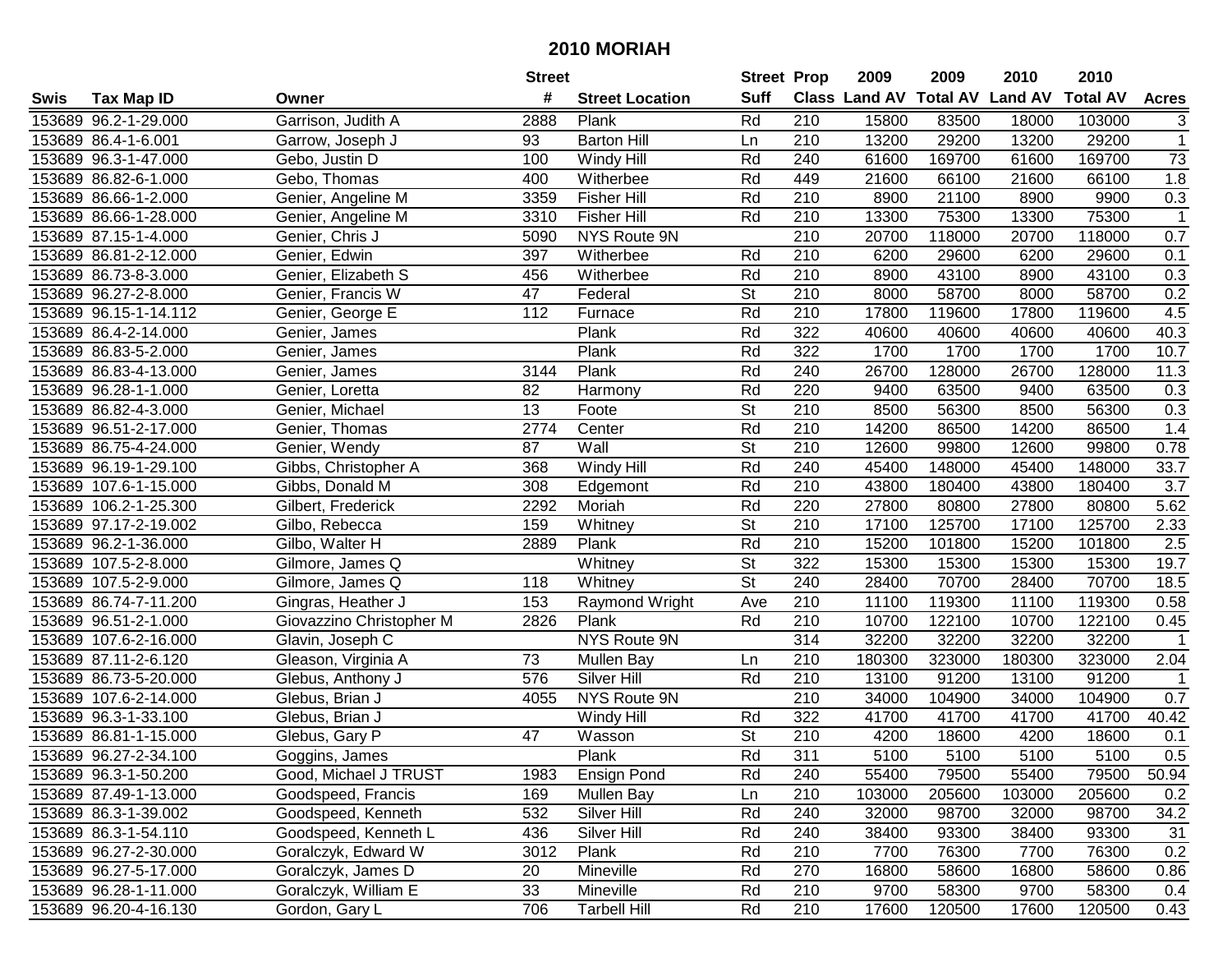|      |                       |                      | <b>Street</b> |                        | <b>Street Prop</b> |                  | 2009                          | 2009   | 2010           | 2010            |                  |
|------|-----------------------|----------------------|---------------|------------------------|--------------------|------------------|-------------------------------|--------|----------------|-----------------|------------------|
| Swis | <b>Tax Map ID</b>     | Owner                | #             | <b>Street Location</b> | <b>Suff</b>        |                  | <b>Class Land AV Total AV</b> |        | <b>Land AV</b> | <b>Total AV</b> | <b>Acres</b>     |
|      | 153689 86.81-2-7.000  | Gorman, Kathy        | 40            | Wasson                 | <b>St</b>          | 483              | 15000                         | 222000 | 26000          | 180000          | $\overline{c}$   |
|      | 153689 106.4-2-3.000  | Gorthey, Thomas      |               | <b>Breed Hill</b>      | Rd                 | 314              | 11500                         | 11500  | 11500          | 11500           | 2.8              |
|      | 153689 106.4-2-4.000  | Gorthey, Thomas      |               | Fairy Lake             | Rd                 | 322              | 61700                         | 61700  | 61700          | 61700           | 73               |
|      | 153689 86.81-1-23.000 | Goyette, Sherry      | 31            | Wasson                 | <b>St</b>          | 210              | 8800                          | 36000  | 8800           | 36000           | 0.3              |
|      | 153689 96.16-2-14.000 | Grant, Harold        | 2716          | Center                 | Rd                 | 210              | 10900                         | 121300 | 10900          | 121300          | 0.3              |
|      | 153689 106.2-1-40.000 | Grass, Debra L       | 226           | <b>Fairy Lake</b>      | Rd                 | 210              | 12700                         | 110300 | 12700          | 110300          | $\overline{0.9}$ |
|      | 153689 106.2-1-41.000 | Grass, Derrald S     | 220           | <b>Fairy Lake</b>      | Rd                 | 240              | 31000                         | 82400  | 31000          | 82400           | 22.6             |
|      | 153689 106.2-1-44.000 | Grass, Derrald S     | 238           | <b>Fairy Lake</b>      | Rd                 | 210              | 15700                         | 71900  | 15700          | 71900           | $\overline{3}$   |
|      | 153689 86.82-5-11.000 | Gray CW & Sons Inc   | 113           | Joyce                  | Rd                 | $\overline{210}$ | 10700                         | 97300  | 10700          | 97300           | 0.5              |
|      | 153689 96.2-1-3.121   | Gray, Dennis         | 119           | <b>Silver Hill</b>     | Rd                 | 240              | 32000                         | 189700 | 32000          | 189700          | 13.8             |
|      | 153689 96.2-1-50.001  | Gray, Gary K         | 140           | Witherbee              | Rd                 | 210              | 13900                         | 102800 | 13900          | 102800          | 1.58             |
|      | 153689 97.13-2-20.000 | Gray, William A Jr   | 100           | Forge Hollow           | Rd                 | 210              | 10300                         | 111400 | 10300          | 111400          | 0.4              |
|      | 153689 86.82-1-16.000 | Green Mercedes D     | 345           | Witherbee              | Rd                 | 210              | 8200                          | 31100  | 8200           | 31100           | 0.2              |
|      | 153689 86.73-1-18.000 | Green, Alice P       | 549           | Dalton Hill            | Rd                 | 210              | 3100                          | 33000  | 3100           | 33000           | 0.1              |
|      | 153689 86.73-1-19.000 | Green, Alice P       |               | Dalton Hill            | Rd                 | 210              | 7100                          | 36200  | 7100           | 36200           | 0.2              |
|      | 153689 96.16-2-22.000 | Green, Percy         | 2680          | Center                 | Rd                 | 210              | 12900                         | 111800 | 12900          | 111800          | 0.5              |
|      | 153689 96.2-1-65.110  | Green, Peter H       | 173           | Witherbee              | Rd                 | 240              | 28400                         | 127400 | 28400          | 127400          | 13.8             |
|      | 153689 97.10-1-1.112  | Green, Peter J       | 115           | Elk Inn                | Rd                 | 210              | 19400                         | 110400 | 19400          | 173500          | 12.7             |
|      | 153689 96.52-1-2.200  | Greene, Kelly C      | 130           | <b>Titus</b>           | Rd                 | 210              | 14800                         | 95800  | 14800          | 95800           | 1.3              |
|      | 153689 97.17-2-13.000 | Greenough, Mary M    | 3124          | <b>Broad</b>           | <b>St</b>          | 210              | 9600                          | 71300  | 9600           | 71300           | 0.4              |
|      | 153689 97.13-2-21.000 | Gregory Joseph L     | 96            | Forge Hollow           | Rd                 | 210              | 10100                         | 142100 | 10100          | 142100          | 0.4              |
|      | 153689 97.10-1-2.112  | Gregory, Dawn C      |               | Elk Inn                | Rd                 | 270              |                               |        | 14000          | 47700           | 1.68             |
|      | 153689 97.10-1-2.200  | Gregory, Dawn C      | 261           | Elk Inn                | Rd                 | 210              | 29000                         | 112900 | 29000          | 112900          | 1.48             |
|      | 153689 96.3-1-42.000  | Gregory, Debbie      |               | <b>Ensign Pond</b>     | Rd                 | 314              | 11700                         | 11700  | 11700          | 11700           | 2.2              |
|      | 153689 97.10-1-2.111  | Gregory, Maybelle E  | 259           | Elk Inn                | Rd                 | 240              |                               |        | 57000          | 158700          | 46.42            |
|      | 153689 97.6-1-10.000  | Gregory, Robin       | 4802          | NYS Route 9N           |                    | 210              | 11200                         | 64600  | 11200          | 64600           | 0.6              |
|      | 153689 97.10-1-2.120  | Gregory, Todd M      | 285           | Elk Inn                | Rd                 | 210              | 27500                         | 150800 | 27500          | 150800          | 1.3              |
|      | 153689 96.27-6-6.000  | Grenon, Erik L       | 20            | Champlain              | Dr                 | 210              | 8800                          | 105500 | 8800           | 105500          | 0.3              |
|      | 153689 97.9-1-13.000  | Groshans, Dale N     | 154           | Switchback             | Rd                 | 210              | 14600                         | 81300  | 14600          | 81300           | 1.76             |
|      | 153689 96.20-1-17.000 | Groshans, Dale N     | 485           | Windy Hill             | Rd                 | 210              | 14300                         | 82800  | 14300          | 82800           | 1.5              |
|      | 153689 107.3-1-13.000 | Grover, Robert S     | 288           | Lang                   | Rd                 | 322              | 25400                         | 25400  | 25400          | 25400           | 34               |
|      | 153689 97.9-2-8.000   | Grundler, Elizabeth  | 67            | Elk Inn                | Rd                 | 270              | 9700                          | 37600  | 9700           | 37600           | 0.59             |
|      | 153689 87.49-1-10.000 | Guest, Frank N       | 197           | Mullen Bay             | Ln                 | 260              | 12500                         | 45300  | 12500          | 45300           | 0.05             |
|      | 153689 86.66-1-13.000 | Guffey, Frederick A  | 3364          | <b>Fisher Hill</b>     | Rd                 | $\overline{210}$ | 16500                         | 135900 | 16500          | 135900          | 3.5              |
|      | 153689 97.17-6-8.200  | Guffey, Frederick A  |               | Fisk                   | Rd                 | 322              | 63900                         | 63900  | 63900          | 63900           | 16.86            |
|      | 153689 96.15-1-10.002 | Guillette, Denis     | 87            | Furnace                | Rd                 | 210              | 22200                         | 138600 | 22200          | 138600          | 1.33             |
|      | 153689 96.3-1-26.000  | Gumlaw, Ralph        | 2201          | <b>Ensign Pond</b>     | Rd                 | 270              | 14400                         | 21600  | 14400          | 21600           | 1.76             |
|      | 153689 96.27-2-36.000 | Gumlaw, Roger F      | 3034          | Plank                  | Rd                 | 210              | 10300                         | 41600  | 10300          | 41600           | 0.4              |
|      | 153689 97.13-2-18.200 | Gunning, Bernadine M | 110           | Forge Hollow           | Rd                 | 270              | 18000                         | 46000  | 18000          | 46000           | 2.61             |
|      | 153689 96.51-1-14.000 | Hadd, Paul G         | 2630          | <b>Ensign Pond</b>     | Rd                 | 210              | 13200                         | 89800  | 13200          | 89800           | $\mathbf 1$      |
|      | 153689 86.3-1-53.200  | Hagey, Carol         | 409           | Silver Hill            | Rd                 | 210              | 11800                         | 139900 | 11800          | 139900          | 0.5              |
|      | 153689 86.3-1-53.100  | Hagey, Florence M    | 413           | Silver Hill            | Rd                 | 210              | 11800                         | 62500  | 11800          | 62500           | 0.5              |
|      |                       |                      |               |                        |                    |                  |                               |        |                |                 |                  |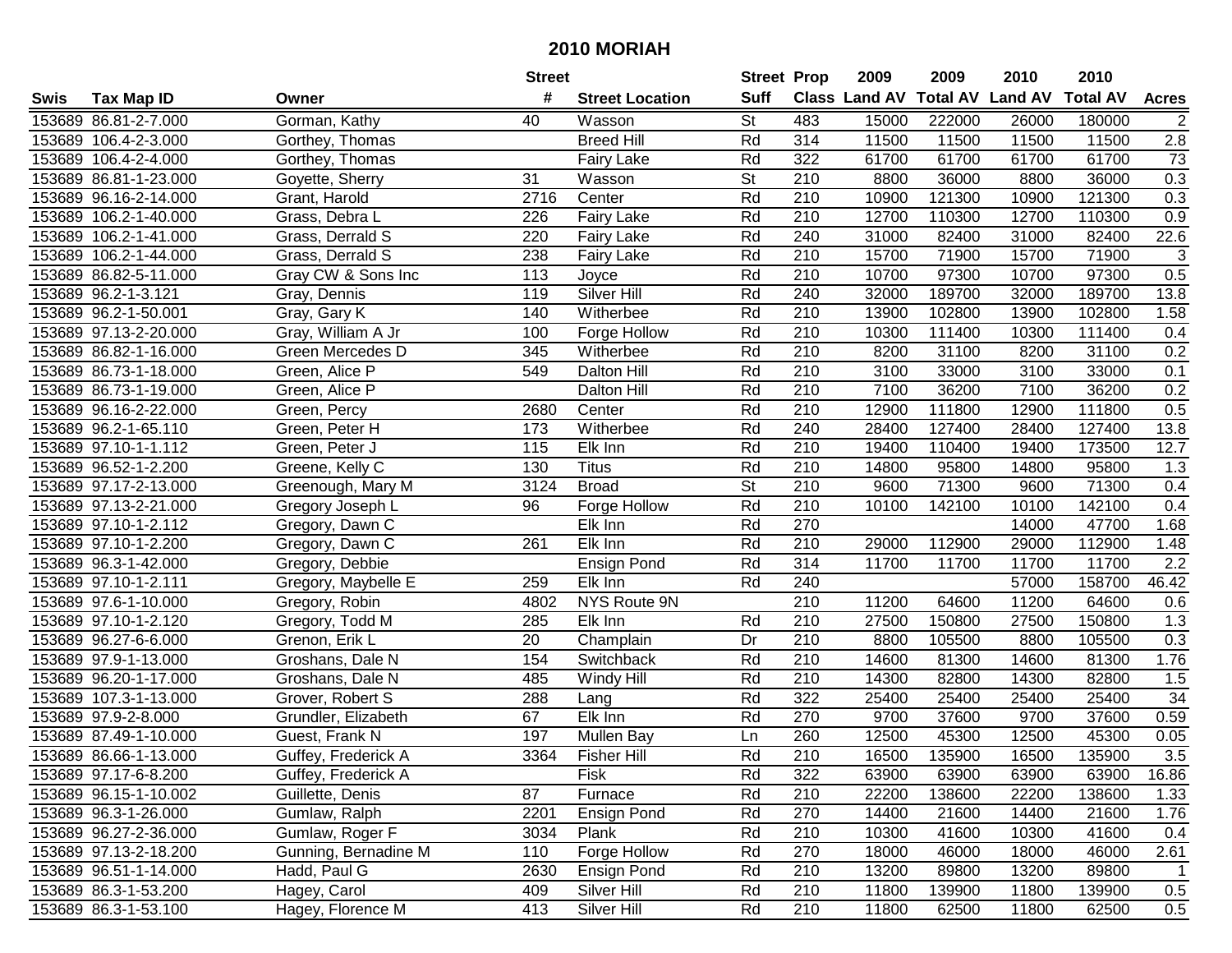|        |                       |                       | <b>Street</b>  |                        | <b>Street Prop</b>       |                  | 2009                           | 2009   | 2010  | 2010            |                |
|--------|-----------------------|-----------------------|----------------|------------------------|--------------------------|------------------|--------------------------------|--------|-------|-----------------|----------------|
| Swis   | <b>Tax Map ID</b>     | Owner                 | #              | <b>Street Location</b> | <b>Suff</b>              |                  | Class Land AV Total AV Land AV |        |       | <b>Total AV</b> | <b>Acres</b>   |
|        | 153689 86.3-1-16.000  | Haire, Michael        | 643            | <b>Dalton Hill</b>     | Rd                       | 240              | 38900                          | 104800 | 38900 | 104800          | 49.5           |
|        | 153689 86.83-3-18.000 | Halaburda, John       | 20             | Republic               | <b>St</b>                | 210              | 10100                          | 74700  | 10100 | 74700           | 0.4            |
|        | 153689 97.6-1-20.000  | Haley, George W Jr    | 4688           | NYS Route 9N           |                          | 210              | 10400                          | 82400  | 10400 | 82400           | 0.4            |
|        | 153689 96.16-1-15.100 | Hall, Susan-Jo        | 2705           | Center                 | Rd                       | 240              | 63000                          | 153200 | 63000 | 153200          | 25.2           |
|        | 153689 86.74-1-1.000  | Hallock, June         | 9              | Office                 | Rd                       | $\overline{210}$ | 9600                           | 35000  | 9600  | 35000           | 0.4            |
|        | 153689 96.2-1-21.020  | <b>Hammond Yvonne</b> | 497            | Switchback             | Rd                       | 240              | 34300                          | 77700  | 34300 | 77700           | 18.2           |
|        | 153689 96.3-1-33.200  | Hammond, Benjamin H   |                | Windy Hill             | Rd                       | 322              | 39400                          | 39400  | 39400 | 39400           | 40.27          |
|        | 153689 97.6-1-24.000  | Hammond, Julia F      | 4665           | NYS Route 9N           |                          | 210              | 16700                          | 141000 | 16700 | 141000          | 3.7            |
|        | 153689 97.6-1-25.000  | Hammond, Julia F      | 4671           | NYS Route 9N           |                          | 210              | 14300                          | 64300  | 14300 | 64300           | $\overline{2}$ |
|        | 153689 96.3-1-34.200  | Hammond, Kevin        | 175            | Windy Hill             | Rd                       | 210              | 15500                          | 135600 | 15500 | 135600          | 2.83           |
|        | 153689 107.5-2-5.122  | Hammond, Sandra L     | 114            | Fisk                   | Rd                       | 270              | 17200                          | 33700  | 17200 | 33700           | 5.9            |
|        | 153689 96.16-2-40.000 | Hamner, Joseph        | 2621           | Center                 | Rd                       | 270              | 9500                           | 14500  | 9500  | 14500           | 0.4            |
|        | 153689 96.51-2-10.000 | Hanchett, Edward      | 2664           | Dugway                 | Rd                       | 210              | 12700                          | 55700  | 12700 | 55700           | 0.9            |
|        | 153689 96.20-3-4.000  | Hanchett, John        | 502            | Windy Hill             | Rd                       | 210              | 9800                           | 95100  | 9800  | 95100           | 0.3            |
|        | 153689 106.-1-16.000  | Hanchett, Thomas      | 109            | <b>Mutton Hollow</b>   | Rd                       | 270              | 13400                          | 42300  | 13400 | 42300           | 2.2            |
| 153689 | 106.2-1-1.300         | Hanchett, Thomas W    | 313            | <b>Mutton Hollow</b>   | Rd                       | 322              | 32100                          | 32100  | 32100 | 32100           | 25.4           |
|        | 153689 97.14-1-6.000  | Hanson, Bernadette    | 52             | Stone                  | <b>St</b>                | 210              | 11600                          | 58700  | 11600 | 58700           | 0.6            |
|        | 153689 97.17-6-39.000 | Hanson, Donald F      | 277            | Fisk                   | Rd                       | 210              | 10800                          | 50300  | 10800 | 50300           | 0.5            |
|        | 153689 86.83-3-17.000 | Hanson, Kay           | 16             | Republic               | $\overline{\mathsf{St}}$ | 210              | 10900                          | 55300  | 10900 | 55300           | 0.5            |
|        | 153689 97.17-3-1.000  | Hanson, Peter         |                | Whitney                | $\overline{\mathsf{St}}$ | 314              | 12100                          | 12100  | 12100 | 12100           | 0.7            |
|        | 153689 96.16-1-22.000 | Hanson, Peter A       | 231            | Furnace                | Rd                       | 210              | 13200                          | 55900  | 13200 | 55900           | 1              |
|        | 153689 107.10-2-1.210 | Haran, Glen E         | 23             | Potter                 | Ln                       | 210              | 38100                          | 143500 | 38100 | 143500          | 7.2            |
|        | 153689 86.73-1-2.000  | Haran, Paul           | 566            | Dalton Hill            | Rd                       | 210              | 10300                          | 41900  | 10300 | 41900           | 0.4            |
|        | 153689 107.10-2-1.220 | Haran, Paul D         | 13             | Potter                 | Ln                       | 210              | 19400                          | 172400 | 19400 | 172400          | 3.54           |
|        | 153689 96.27-2-9.000  | Hargett, Bradley J    | 41             | Federal                | <b>St</b>                | 220              | 7800                           | 47300  | 7800  | 47300           | 0.2            |
|        | 153689 97.9-1-1.100   | Hargett, Donna        | 415            | Switchback             | Rd                       | 240              | 17900                          | 56700  | 17900 | 56700           | 10.5           |
|        | 153689 97.17-6-8.110  | Hargett, Emmett       |                | Fisk                   | Rd                       | 322              | 39300                          | 39300  | 39300 | 39300           | 25.6           |
|        | 153689 97.17-6-36.000 | Hargett, Emmett       | 261            | Fisk                   | Rd                       | 210              | 13200                          | 132300 | 13200 | 132300          | 0.9            |
|        | 153689 86.2-4-28.000  | Hargett, Jean         | 106            | Mountain Spring        | Rd                       | 312              | 5500                           | 12200  | 5500  | 12200           | 0.2            |
|        | 153689 96.3-1-23.001  | Hargett, Kirk R       | 2186           | <b>Ensign Pond</b>     | Rd                       | 260              | 11100                          | 30100  | 11100 | 30100           | $\mathbf{1}$   |
|        | 153689 97.9-1-1.200   | Hargett, Mark A       | 396            | Switchback             | Rd                       | 210              | 15300                          | 45100  | 15300 | 73100           | 3.7            |
|        | 153689 86.2-4-30.000  | Hargett, Raymond      | 82             | <b>Bartlett Pond</b>   | Rd                       | 210              | 13200                          | 67000  | 13200 | 67000           | $\mathbf{1}$   |
|        | 153689 86.2-4-27.000  | Hargett, Robert       | 108            | <b>Mountain Spring</b> | Rd                       | 210              | 12200                          | 38000  | 12200 | 38000           | 0.8            |
|        | 153689 86.58-2-8.130  | Hargett, Robert L Sr  | 95             | <b>Mountain Spring</b> | Rd                       | $\overline{210}$ | 14300                          | 87600  | 14300 | 87600           | 1.75           |
|        | 153689 97.13-1-14.100 | Harker, Richard D     | 2997           | <b>Broad</b>           | <b>St</b>                | 455              | 39000                          | 135000 | 39000 | 135000          | 3.4            |
|        | 153689 97.17-2-14.000 | Harland, Timothy      | 3098           | <b>Broad</b>           | <b>St</b>                | 210              | 15600                          | 64300  | 15600 | 64300           | 2.9            |
|        | 153689 96.52-1-4.220  | Harper, Wanda         | 2708           | Dugway                 | Rd                       | 270              | 9400                           | 40800  | 9400  | 40800           | 0.51           |
|        | 153689 106.2-1-8.000  | Harrington, George R  | 423            | <b>Fairy Lake</b>      | Rd                       | 210              | 16100                          | 78600  | 16100 | 78600           | 3.2            |
|        | 153689 86.3-1-12.000  | Harris Corporation    | 729            | Dalton Hill            | Rd                       | 833              | 10500                          | 14425  | 10500 | 14425           | 2.8            |
|        | 153689 86.4-1-5.203   | Harris Jason          | 28             | <b>Barton Hill</b>     | Ln                       | 210              | 21900                          | 85100  | 21900 | 85100           | 2.13           |
|        | 153689 96.16-2-23.120 | Harris, Christopher   | $\overline{7}$ | Spruce                 | Way                      | 210              | 19100                          | 123900 | 19100 | 141700          | 3.96           |
|        | 153689 97.13-2-17.000 | Harris, Egbert M      | 149            | Stone                  | <b>St</b>                | 210              | 15900                          | 68400  | 15900 | 68400           | 3.1            |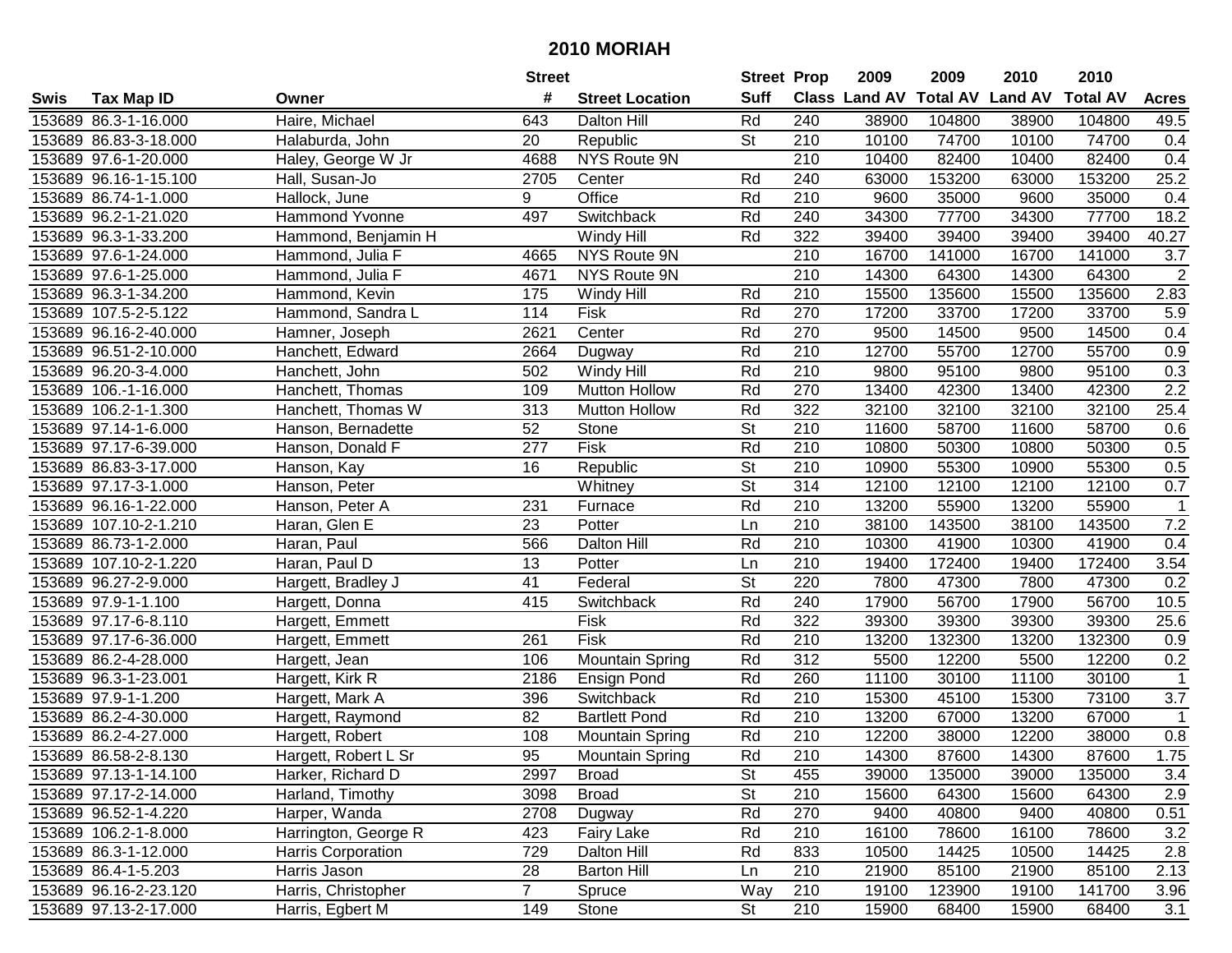|      |                            |                     | <b>Street</b> |                        | <b>Street Prop</b>       |                  | 2009   | 2009   | 2010                           | 2010            |                |
|------|----------------------------|---------------------|---------------|------------------------|--------------------------|------------------|--------|--------|--------------------------------|-----------------|----------------|
| Swis | <b>Tax Map ID</b>          | Owner               | #             | <b>Street Location</b> | <b>Suff</b>              |                  |        |        | Class Land AV Total AV Land AV | <b>Total AV</b> | <b>Acres</b>   |
|      | 153689 97.17-5-9.000       | Harris, John F Jr   | 70            | Viking                 | Ln                       | 210              | 15300  | 125900 | 15300                          | 125900          | 2.85           |
|      | 153689 97.17-5-8.000       | Harris, John F Jr   |               | Viking                 | Ln                       | 311              | 6500   | 6500   | 6500                           | 6500            | 1.57           |
|      | 153689 96.27-5-1.002       | Harris, Joyce       | 18            | Harmony                | Rd                       | 210              | 7000   | 59900  | 7000                           | 59900           | 0.2            |
|      | 153689 86.2-5-9.000        | Harrison, Michael G | 33            | Cookshaft              | Ln                       | 270              | 19000  | 38600  | 19000                          | 38600           | 7.62           |
|      | 153689 86.2-4-26.200       | Hart, Stephen       | 96            | <b>Mountain Spring</b> | Rd                       | 270              | 14800  | 26900  | 14800                          | 26900           | 2.23           |
|      | 153689 86.2-4-25.000       | Hart, Stephen M     | 76            | <b>Mountain Spring</b> | Rd                       | 210              | 15600  | 87600  | 15600                          | 87600           | $\overline{2}$ |
|      | 153689 86.75-3-9.121       | Hart, Stephen M     |               | Dynamite               | Way                      | 314              | 20000  | 20000  | 20000                          | 20000           | 7.5            |
|      | 153689 86.73-8-6.000       | Harter, Edward R    | 442           | Witherbee              | Rd                       | 210              | 8600   | 35600  | 8600                           | 35600           | 0.2            |
|      | 153689 87.15-4-1.000       | Hartman, David C    | 43            | <b>Train Trestle</b>   | Way                      | 260              | 90300  | 127700 | 90300                          | 127700          | 0.3            |
|      | 153689 96.15-1-3.200       | Harvish, Anthony J  |               | Furnace                | Rd                       | 314              | 400    | 400    | 400                            | 400             | 0.18           |
|      | 153689 96.15-1-4.200       | Harvish, Anthony J  | 57            | Furnace                | Rd                       | 210              | 14400  | 93400  | 14400                          | 93400           | 1.35           |
|      | 153689 96.19-1-1.110       | Harvish, Anthony J  | 313           | Windy Hill             | Rd                       | 210              | 15300  | 80600  | 15300                          | 80600           | 2.65           |
|      | 153689 96.2-1-38.000       | Harvish, John       | 2907          | Plank                  | Rd                       | 210              | 19800  | 114300 | 19800                          | 114300          | 6.2            |
|      | 153689 106.-1-32.000       | Harvish, John S     |               | <b>Mutton Hollow</b>   | Rd                       | 322              | 20500  | 20500  | 20500                          | 20500           | 46.94          |
|      | 153689 96.19-1-1.200       | Harvish, Joseph     | 305           | Windy Hill             | Rd                       | 210              | 14000  | 57100  | 14000                          | 57100           | 1.26           |
|      | 153689 96.19-1-1.130       | Harvish, Joseph     |               | Windy Hill             | Rd                       | 910              | 36600  | 36600  | 36600                          | 36600           | 96.1           |
|      | 153689 96.16-2-42.000      | Haseltine, Joan P   |               | Center                 | Rd                       | 311              | 8500   | 8500   | 8500                           | 8500            | 0.5            |
|      | 153689 86.2-4-18.200       | Haseltine, Ronald D | 139           | <b>Bartlett Pond</b>   | Rd                       | 210              | 11600  | 76600  | 11600                          | 76600           | 0.7            |
|      | 153689 86.58-1-9.000       | Haseltine, Todd     | 3399          | <b>Fisher Hill</b>     | Rd                       | 210              | 14500  | 52200  | 14500                          | 52200           | 1.6            |
|      | 153689 86.75-5-5.000       | Hathaway, David     |               | Plank                  | Rd                       | 311              | 10700  | 10700  | 10700                          | 10700           | 0.7            |
|      | 153689 86.75-5-4.000       | Hathaway, David     |               | Plank                  | Rd                       | 311              | 3000   | 3000   | 3000                           | 3000            | 0.2            |
|      | 153689 96.20-4-16.110      | Hay, William        |               | <b>Tarbell Hill</b>    | Rd                       | 322              | 63500  | 63500  | 63500                          | 63500           | 76.11          |
|      | 153689 86.82-6-7.000       | Hay, William I      |               | Witherbee              | Rd                       | 322              | 40800  | 40800  | 40800                          | 40800           | 27             |
|      | 153689 96.20-4-17.000      | Hay, William I      | 2436          | Moriah                 | Rd                       | 116              | 74800  | 119800 | 74800                          | 119800          | 68.9           |
|      | 153689 86.82-6-5.000       | Hay, William I      |               | Republic               | $\overline{\mathsf{St}}$ | 322              | 55400  | 55400  | 55400                          | 55400           | 31.3           |
|      | 153689 97.17-6-28.100      | Hay, William I      | 185           | Fisk                   | Rd                       | 322              | 36900  | 36900  | 36900                          | 36900           | 36.3           |
|      | 153689 97.17-6-29.200      | Hay, William I      |               | Fisk                   | Rd                       | 311              | 11100  | 11100  | 11100                          | 11100           | 0.65           |
|      | 153689 96.2-1-10.100       | Hay, William I      |               | Witherbee              | Rd                       | 322              | 56100  | 56100  | 56100                          | 56100           | 53             |
|      | 153689 96.2-1-13.000       | Hay, William I      |               | Plank                  | Rd                       | 330              | 42000  | 42000  | 42000                          | 42000           | 38.2           |
|      | 153689 87.49-1-25.000      | Hayes, Amy          | 149           | Mullen Bay             | Ln                       | $\overline{210}$ | 100000 | 310000 | 100000                         | 310000          | 0.5            |
|      | 153689 97.6-1-28.000       | Hayes, Carol        | 4709          | NYS Route 9N           |                          | 210              | 11400  | 63900  | 11400                          | 63900           | 0.6            |
|      | 153689 96.16-2-41.000      | Hayford, Duane      | 2625          | Center                 | Rd                       | 210              | 10400  | 87900  | 10400                          | 87900           | 0.45           |
|      | 153689 86.66-1-23.100      | Haynes, Linda M     | 37            | <b>Bartlett Pond</b>   | Rd                       | $\overline{210}$ | 11100  | 164700 | 11100                          | 164700          | 1.45           |
|      | 153689 86.81-2-1.200       | Haywood, Willis B   | 64            | Wasson                 | $\overline{\mathsf{St}}$ | $\overline{312}$ | 8100   | 10300  | 8100                           | 10300           | 0.4            |
|      | 153689 96.16-1-1.000       | Heald, Belinda R    |               | <b>Ensign Pond</b>     | Rd                       | 314              | 10800  | 10800  | 10800                          | 10800           | 0.5            |
|      | 153689 96.16-2-38.000      | Heald, John C       | 2611          | Center                 | Rd                       | 210              | 12800  | 69300  | 12800                          | 69300           | 0.9            |
|      | 153689 86.3-1-29.000       | Heald, John C       | 1554          | Tracy                  | Rd                       | 210              | 22700  | 43700  | 22700                          | 43700           | 8.3            |
|      | 153689 96.16-2-37.000      | Heald, John C       |               | Center                 | Rd                       | 311              | 2100   | 2100   | 2100                           | 2100            | 0.1            |
|      | 153689 96.19-1-12.000      | Heald, Nathan       | 466           | Windy Hill             | Rd                       | 210              | 8800   | 45800  | 8800                           | 45800           | 0.3            |
|      | 153689 96.19-1-13.000      | Heald, Nathan       |               | Windy Hill             | Rd                       | 314              | 4600   | 4600   | 4600                           | 4600            | 0.3            |
|      | 153689 86.73-5-18.026      | Heald, Nathan       |               | Silver Hill            | Rd                       | 322              | 36500  | 36500  | 36500                          | 36500           | 41.9           |
|      | 153689 86.73-5-18.026/2010 | Heald, Nathan       |               | Silver Hill            | Rd                       | 322              |        |        | 36500                          | 36500           |                |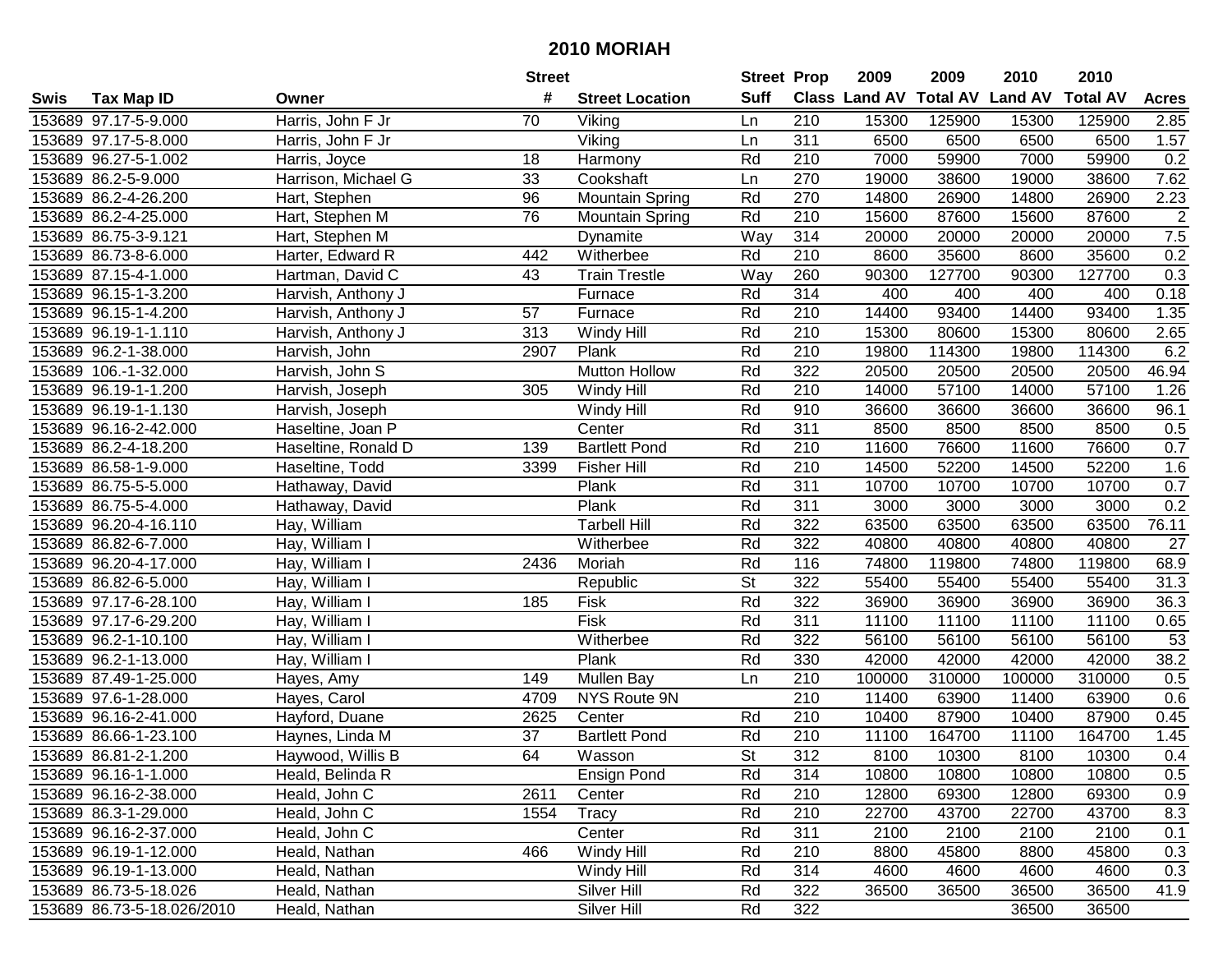|      |                       |                       | <b>Street</b>   |                        | <b>Street Prop</b>       |                  | 2009   | 2009   | 2010                           | 2010            |                  |
|------|-----------------------|-----------------------|-----------------|------------------------|--------------------------|------------------|--------|--------|--------------------------------|-----------------|------------------|
| Swis | <b>Tax Map ID</b>     | Owner                 | #               | <b>Street Location</b> | <b>Suff</b>              |                  |        |        | Class Land AV Total AV Land AV | <b>Total AV</b> | <b>Acres</b>     |
|      | 153689 96.15-1-22.110 | Heald, Thomas         |                 | <b>Ensign Pond</b>     | Rd                       | 322              | 32000  | 32000  | 32000                          | 32000           | 26.33            |
|      | 153689 96.15-1-1.000  | Heald, Thomas         | 2307            | Ensign Pond            | Rd                       | 112              | 165700 | 332300 | 165700                         | 332300          | 179.4            |
|      | 153689 96.3-1-29.000  | Heald, Thomas J       | 2275            | Ensign Pond            | Rd                       | 312              | 23500  | 29100  | 23500                          | 29100           | 8.85             |
|      | 153689 96.15-1-2.001  | Heald, Thomas J       | 2277            | Ensign Pond            | Rd                       | 210              | 17400  | 90800  | 17400                          | 90800           | 4.34             |
|      | 153689 96.16-1-3.200  | Heald, Thomas J       |                 | Ensign Pond            | Rd                       | 322              | 39800  | 39800  | 39800                          | 39800           | 31               |
|      | 153689 107.5-2-18.200 | Hebert, Daniel A      | 232             | Edgemont               | Rd                       | 210              | 22000  | 107500 | 22000                          | 107500          | $\overline{3.8}$ |
|      | 153689 96.2-1-22.000  | Henry, Faye           | 469             | Switchback             | Rd                       | 240              | 42400  | 175100 | 42400                          | 175100          | 27.5             |
|      | 153689 86.73-4-2.000  | Herrick, Lee A        | 36              | Raymond Wright         | Ave                      | 210              | 5300   | 41600  | 5300                           | 41600           | 0.2              |
|      | 153689 107.6-2-15.002 | Herrling, Louis       | 4049            | NYS Route 9N           |                          | $\overline{210}$ | 42000  | 174100 | 42000                          | 174100          | 1.4              |
|      | 153689 97.6-1-17.000  | Heslop, Thomas K      | 4696            | NYS Route 9N           |                          | 240              | 78000  | 247500 | 78000                          | 247500          | 39.5             |
|      | 153689 86.81-4-6.000  | Hess, Robert C        | 27              | Lamos                  | Ln                       | 311              | 5300   | 5300   | 5300                           | 5300            | 0.2              |
|      | 153689 86.81-4-2.001  | Hess, Robert C        |                 | Lamos                  | Ln                       | 311              | 4600   | 4600   | 4600                           | 4600            | 0.1              |
|      | 153689 106.-1-13.000  | Hickock, Oliver J Sr  | 201             | <b>Mutton Hollow</b>   | Rd                       | 240              | 18500  | 67200  | 18500                          | 67200           | 10.8             |
|      | 153689 106.-1-12.000  | Hickock, Oliver J Sr  | 207             | <b>Mutton Hollow</b>   | Rd                       | 210              | 15700  | 151600 | 15700                          | 151600          | $\sqrt{5}$       |
|      | 153689 106.-1-15.002  | Hickock, Oliver J Sr  | 169             | <b>Mutton Hollow</b>   | Rd                       | 240              | 32700  | 120300 | 32700                          | 120300          | 40               |
|      | 153689 86.82-4-5.000  | Hickok, Larry R       | $\overline{7}$  | Foote                  | <b>St</b>                | 210              | 8200   | 44400  | 8200                           | 44400           | 0.2              |
|      | 153689 96.3-1-56.000  | Hill, James           | 1904            | Ensign Pond            | Rd                       | 314              | 14500  | 14500  | 14500                          | 14500           | 4.1              |
|      | 153689 96.16-2-12.000 | Hill, Richard D       | 2728            | Center                 | Rd                       | 210              | 13200  | 138000 | 13200                          | 138000          | 0.76             |
|      | 153689 106.2-1-46.100 | Hillmann, Ruediger C  |                 | <b>Fairy Lake</b>      | Rd                       | 912              | 88000  | 88000  | 88000                          | 88000           | 15.51            |
|      | 153689 87.49-1-5.000  | Hludzinski, Stephanie | 177             | <b>Mullen Bay</b>      | Ln                       | 260              | 11500  | 41200  | 11500                          | 41200           | 0.05             |
|      | 153689 86.2-5-8.000   | Holland, Thomas Sr    | 11              | Cookshaft              | Ln                       | 210              | 18500  | 78400  | 18500                          | 78400           | 5.25             |
|      | 153689 106.2-1-7.000  | Hollenbeck, Richard   | 401             | <b>Fairy Lake</b>      | Rd                       | 210              | 16500  | 87700  | 16500                          | 87700           | 8                |
|      | 153689 96.51-1-17.000 | Holmes, Deborah M     | 2590            | Ensign Pond            | Rd                       | 210              | 14400  | 63900  | 14400                          | 63900           | 1.6              |
|      | 153689 96.3-1-45.000  | Horizny, Linda        | 2090            | <b>Ensign Pond</b>     | Rd                       | 210              | 13100  | 90900  | 13100                          | 90900           | 0.9              |
|      | 153689 107.10-2-5.000 | Houle, Katherine M    | 34              | Potter                 | Ln                       | 240              | 36200  | 116200 | 36200                          | 116200          | 16.2             |
|      | 153689 87.49-1-4.000  | Houston, William      | 179             | <b>Mullen Bay</b>      | Ln                       | 260              | 7700   | 27500  | 7700                           | 27500           | 0.1              |
|      | 153689 97.17-5-3.000  | Huchro, Martin J      | 153             | Whitney                | $\overline{\mathsf{St}}$ | 210              | 7300   | 79500  | 7300                           | 79500           | $\mathbf 1$      |
|      | 153689 97.17-6-21.000 | Huchro, Phillip       | 176             | Fisk                   | Rd                       | 270              | 12100  | 21000  | 12100                          | 21000           | 0.7              |
|      | 153689 107.6-2-22.000 | Hughes, James A       | 4015            | NYS Route 9N           |                          | $\overline{210}$ | 40000  | 137700 | 40000                          | 137700          | 0.5              |
|      | 153689 86.3-1-31.000  | Hunt, Silas           | 1530            | Tracy                  | Rd                       | 240              | 29900  | 71900  | 29900                          | 71900           | $\overline{21}$  |
|      | 153689 96.28-3-17.000 | Hutchins, Daniel E    | 46              | Champlain              | Dr                       | $\overline{210}$ | 9400   | 118000 | 9400                           | 118000          | 0.3              |
|      | 153689 96.16-1-25.000 | Hutchins, Tony        | 185             | Furnace                | Rd                       | 210              | 14200  | 60600  | 14200                          | 60600           | 1.6              |
|      | 153689 86.82-5-19.000 | Hyatt, Melvin         | $\overline{97}$ | Joyce                  | Rd                       | $\overline{210}$ | 9500   | 41600  | 9500                           | 41600           | 0.4              |
|      | 153689 97.10-1-15.200 | Hyatt, Patrick        | $\overline{72}$ | Elk Inn                | Rd                       | $\overline{210}$ | 14300  | 70500  | 14300                          | 70500           | 1.6              |
|      | 153689 106.4-2-9.192  | Hyatt, Robert         | 2039            | Moriah                 | Rd                       | 240              | 37900  | 109400 | 37900                          | 109400          | 29               |
|      | 153689 96.15-1-13.000 | Ida Edward            | 144             | Furnace                | Rd                       | 210              | 15000  | 124600 | 15000                          | 124600          | 3.9              |
|      | 153689 96.28-1-3.000  | Ida, Brent            | 74              | Harmony                | Rd                       | 210              | 7000   | 81500  | 7000                           | 81500           | 0.2              |
|      | 153689 96.16-1-3.112  | Ida, Christopher S    | 2564            | Ensign Pond            | Rd                       | 210              | 18200  | 181500 | 18200                          | 181500          | 5                |
|      | 153689 86.83-3-12.000 | Ida, Dominick         | 3127            | Plank                  | Rd                       | 210              | 9400   | 69300  | 9400                           | 69300           | 0.3              |
|      | 153689 96.27-3-1.000  | Ida, Patrick J        | 50              | Federal                | <b>St</b>                | 210              | 7600   | 79500  | 7600                           | 79500           | 0.2              |
|      | 153689 96.15-1-7.302  | Ida, Thomas D         | 67              | Furnace                | Rd                       | 210              | 23400  | 130400 | 23400                          | 130400          | 8.4              |
|      | 153689 96.28-1-8.200  | Ida, Thomas D Jr      | 55              | Mineville              | Rd                       | 210              | 10200  | 97200  | 10200                          | 97200           | 0.35             |
|      |                       |                       |                 |                        |                          |                  |        |        |                                |                 |                  |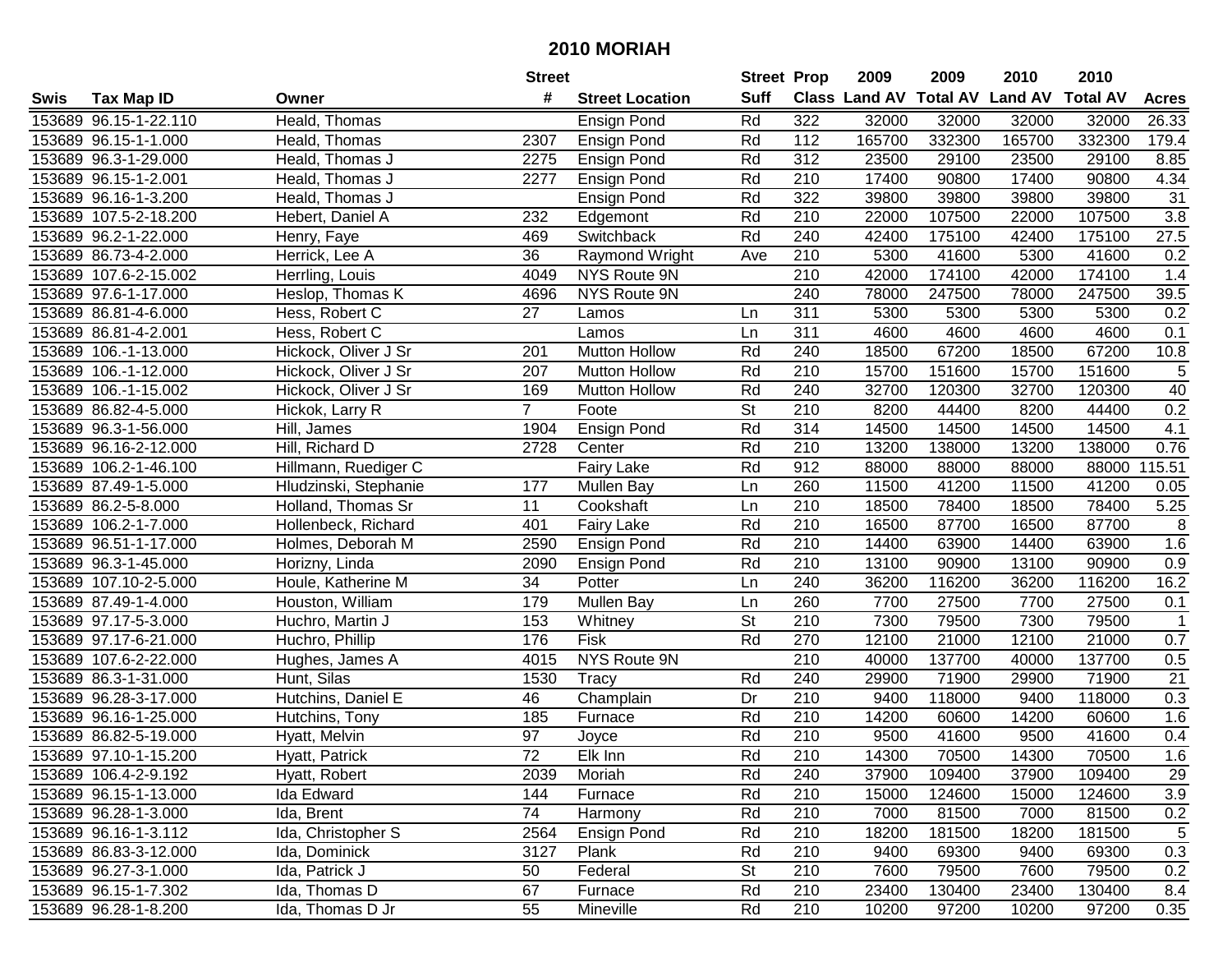| #<br><b>Suff</b><br>Class Land AV Total AV Land AV<br><b>Total AV</b><br><b>Tax Map ID</b><br><b>Street Location</b><br><b>Acres</b><br>Swis<br>Owner<br>153689 86.4-1-5.112/2010<br>Iliev, Constantine<br><b>Barton Hill</b><br>322<br>51100<br>51100<br>Ln<br>51100<br>31.9<br>153689 86.4-1-5.112<br>322<br>51100<br>51100<br>51100<br>Iliev, Constantine<br><b>Barton Hill</b><br>Ln<br>17500<br>153689 86.4-1-5.111<br>322<br>17500<br>17500<br>17500<br>17.33<br>Iliev, Constantine<br><b>Barton Hill</b><br>Ln<br>153689 86.4-1-5.111/2010<br>322<br>17500<br>17500<br>Iliev, Constantine<br>Ln<br><b>Barton Hill</b><br>322<br>22.8<br>153689 107.3-1-6.000<br>Ireland, Florence W<br>Rd<br>29200<br>29200<br>29200<br>29200<br>Lang<br>9200<br>46900<br>$\overline{0.3}$<br>153689 86.81-1-16.000<br>Wasson<br><b>St</b><br>210<br>9200<br>46900<br>Ives, Daniel<br>45<br>Moriah<br>Rd<br>240<br>66000<br>131500<br>88.5<br>153689 106.2-1-35.000<br>Ives, Frank<br>2171<br>66000<br>131500<br>210<br>Rd<br>13200<br>51100<br>13200<br>51100<br>153689 106.2-1-29.100<br>Ives, Jack B<br>2238<br>Moriah<br>$\mathbf{1}$<br>$\overline{2}$<br>314<br>153689 106.2-1-31.000<br>Moriah<br>Rd<br>11800<br>11800<br>11800<br>11800<br>Ives, Patricia<br>Silver Hill<br>72600<br>1.47<br>153689 86.3-1-35.000<br>Jacobs, Alice A<br>513<br>Rd<br>210<br>14400<br>14400<br>72600<br>NYS Route 9N<br>271<br>27700<br>50500<br>5.1<br>153689 97.6-1-27.100<br>50500<br>27700<br>Jacobs, George<br>4697<br>153689 107.5-2-24.000<br>Jacobsen, Erin<br>51<br>Timber<br>210<br>21900<br>119000<br>21900<br>119000<br>7.39<br>Way<br>$\overline{312}$<br>153689 105.-2-7.000<br>Ensign Pond<br>Rd<br>14000<br>15300<br>14000<br>15300<br>1.3<br>James, Edward R<br>NYS Route 9N<br>240<br>176700<br>153689 97.10-1-4.120<br>176700<br>332600<br>332600<br>79.04<br>James, Melvin C<br>4602<br>270<br>153689 96.28-3-1.200<br>10100<br>40700<br>10100<br>40700<br>0.33<br>James, Richard<br>102<br>Champlain<br>Dr<br>Center<br>Rd<br>210<br>14500<br>109100<br>14500<br>109100<br>0.9<br>153689 96.16-1-13.000<br>Jaquish, Donald S<br>2717<br>2.1<br>Rd<br>210<br>14600<br>153689 106.2-1-17.002<br>2439<br>Moriah<br>101200<br>14600<br>101200<br>Jaquish, James<br>Rd<br>210<br>10<br>153689 106.2-1-11.200<br>2437<br>Moriah<br>18600<br>72200<br>18600<br>72200<br>Jaquish, James H Jr<br>0.5<br>153689 96.20-4-23.000<br>2500<br>Moriah<br>Rd<br>210<br>11000<br>110800<br>11000<br>110800<br>Jaquish, Ralph<br>1.6<br>153689 106.2-1-37.120<br>Rd<br>210<br>14200<br>176400<br>14200<br>176400<br>Jaquish, Thomas R<br>2293<br>Moriah<br>0.5<br>153689 97.17-2-8.000<br><b>St</b><br>311<br>11000<br>11000<br>Jarvis, George T Jr<br>3131<br><b>Broad</b><br>11000<br>11000<br><b>St</b><br>0.3<br>153689 86.73-6-8.000<br>Jarvis, Norman J<br>87<br>Wasson<br>210<br>8700<br>33700<br>8700<br>33700<br>Rd<br>210<br>0.9<br>153689 86.73-5-14.000<br>600<br><b>Silver Hill</b><br>13300<br>69000<br>13300<br>69000<br>Java, Bonnie M<br>153689 96.27-2-28.000<br>3004<br>Plank<br>Rd<br>210<br>8100<br>73600<br>73600<br>0.2<br>8100<br>Java, George A<br>153689 86.66-1-7.002<br><b>Fisher Hill</b><br>Rd<br>210<br>7100<br>7100<br>0.25<br>3303<br>69800<br>69800<br>Java, Nancy<br>312<br>33200<br>153689 86.66-1-10.000<br>Maple<br>Ln<br>47500<br>33200<br>47500<br>29.8<br>Java, Nancy L<br>314<br>153689 106.-1-44.000<br>Jeffords, Allen L Jr<br><b>Mutton Hollow</b><br>Rd<br>7900<br>7900<br>7900<br>7900<br>0.4<br>314<br>16100<br>16100<br>153689 107.3-5-6.000<br>Jeftic Luka<br>NYS Route 9N<br>16100<br>16100<br>$\overline{4}$<br>210<br>153689 96.19-1-28.002<br>Jerdo, Stewart S<br>Rd<br>12200<br>112500<br>12200<br>112500<br>0.7<br>639<br><b>Fairy Lake</b><br>Rd<br>322<br>175.7<br>153689 95.-2-28.000<br>Tracy<br>86000<br>86000<br>86000<br>86000<br>Johnson, Christopher<br>$\overline{\mathsf{St}}$<br>210<br>$\overline{87}$<br>8600<br>39500<br>153689 97.14-1-17.000<br>Johnson, Gerald<br>Stone<br>39500<br>8600<br>0.3<br>$\overline{\mathsf{St}}$<br>3<br>$\overline{210}$<br>74100<br>74100<br>153689 96.27-3-11.000<br>Johnston, Edward P<br>0.2<br>6400<br>6400<br>Liberty<br>Rd<br>$\overline{210}$<br>7100<br>7100<br>0.2<br>153689 86.81-3-9.000<br>Joiner, Kim B<br>408<br>28900<br>28900<br>Witherbee<br>Rd<br>270<br>0.5<br>153689 86.58-1-4.000<br>3449<br>Fisher Hill<br>9600<br>23300<br>9600<br>23300<br>Jordan, Ernest J<br>153689 86.58-1-5.000<br>Jordan, Ernest Jr<br>3455<br><b>Fisher Hill</b><br>Rd<br>210<br>9700<br>23200<br>9700<br>23200<br>0.5<br>153689 86.58-1-6.000<br>Jordan, Ernest Jr<br><b>Fisher Hill</b><br>Rd<br>270<br>13200<br>13200<br>18200<br>3457<br>18200<br>$\mathbf 1$<br>Rd<br>14500<br>153689 86.58-1-3.000<br>Jordan, William H<br>3447<br><b>Fisher Hill</b><br>260<br>9600<br>14500<br>9600<br>0.4<br>153689 97.14-1-12.000<br>Joyce, William<br>210<br>10900<br>89400<br>0.7<br>10<br>Pumphouse<br>Ln<br>89400<br>10900<br>312<br>33<br>153689 87.3-1-18.120<br>Kadric, Mirzet<br>Pilfershire<br>Rd<br>45000<br>48000<br>45000<br>50100<br>24.48<br>153689 96.2-1-47.003<br>Kalna, Joe<br>2997<br>Plank<br>Rd<br>240<br>33500<br>132000<br>33500<br>132000<br>153689 86.83-3-22.000<br>Kantorcik, Scott<br>34<br>St<br>210<br>8400<br>61100<br>61100<br>Republic<br>8400<br>0.3 |                       |                       | <b>Street</b> |         | <b>Street Prop</b>       |     | 2009 | 2009  | 2010 | 2010  |     |
|------------------------------------------------------------------------------------------------------------------------------------------------------------------------------------------------------------------------------------------------------------------------------------------------------------------------------------------------------------------------------------------------------------------------------------------------------------------------------------------------------------------------------------------------------------------------------------------------------------------------------------------------------------------------------------------------------------------------------------------------------------------------------------------------------------------------------------------------------------------------------------------------------------------------------------------------------------------------------------------------------------------------------------------------------------------------------------------------------------------------------------------------------------------------------------------------------------------------------------------------------------------------------------------------------------------------------------------------------------------------------------------------------------------------------------------------------------------------------------------------------------------------------------------------------------------------------------------------------------------------------------------------------------------------------------------------------------------------------------------------------------------------------------------------------------------------------------------------------------------------------------------------------------------------------------------------------------------------------------------------------------------------------------------------------------------------------------------------------------------------------------------------------------------------------------------------------------------------------------------------------------------------------------------------------------------------------------------------------------------------------------------------------------------------------------------------------------------------------------------------------------------------------------------------------------------------------------------------------------------------------------------------------------------------------------------------------------------------------------------------------------------------------------------------------------------------------------------------------------------------------------------------------------------------------------------------------------------------------------------------------------------------------------------------------------------------------------------------------------------------------------------------------------------------------------------------------------------------------------------------------------------------------------------------------------------------------------------------------------------------------------------------------------------------------------------------------------------------------------------------------------------------------------------------------------------------------------------------------------------------------------------------------------------------------------------------------------------------------------------------------------------------------------------------------------------------------------------------------------------------------------------------------------------------------------------------------------------------------------------------------------------------------------------------------------------------------------------------------------------------------------------------------------------------------------------------------------------------------------------------------------------------------------------------------------------------------------------------------------------------------------------------------------------------------------------------------------------------------------------------------------------------------------------------------------------------------------------------------------------------------------------------------------------------------------------------------------------------------------------------------------------------------------------------------------------------------------------------------------------------------------------------------------------------------------------------------------------------------------------------------------------------------------------------------------------------------------------------------------------------------------------------------------------------------------------------------------------------------------------------------------------------------------------------------------------------------------------------------------------------|-----------------------|-----------------------|---------------|---------|--------------------------|-----|------|-------|------|-------|-----|
|                                                                                                                                                                                                                                                                                                                                                                                                                                                                                                                                                                                                                                                                                                                                                                                                                                                                                                                                                                                                                                                                                                                                                                                                                                                                                                                                                                                                                                                                                                                                                                                                                                                                                                                                                                                                                                                                                                                                                                                                                                                                                                                                                                                                                                                                                                                                                                                                                                                                                                                                                                                                                                                                                                                                                                                                                                                                                                                                                                                                                                                                                                                                                                                                                                                                                                                                                                                                                                                                                                                                                                                                                                                                                                                                                                                                                                                                                                                                                                                                                                                                                                                                                                                                                                                                                                                                                                                                                                                                                                                                                                                                                                                                                                                                                                                                                                                                                                                                                                                                                                                                                                                                                                                                                                                                                                                                                                        |                       |                       |               |         |                          |     |      |       |      |       |     |
|                                                                                                                                                                                                                                                                                                                                                                                                                                                                                                                                                                                                                                                                                                                                                                                                                                                                                                                                                                                                                                                                                                                                                                                                                                                                                                                                                                                                                                                                                                                                                                                                                                                                                                                                                                                                                                                                                                                                                                                                                                                                                                                                                                                                                                                                                                                                                                                                                                                                                                                                                                                                                                                                                                                                                                                                                                                                                                                                                                                                                                                                                                                                                                                                                                                                                                                                                                                                                                                                                                                                                                                                                                                                                                                                                                                                                                                                                                                                                                                                                                                                                                                                                                                                                                                                                                                                                                                                                                                                                                                                                                                                                                                                                                                                                                                                                                                                                                                                                                                                                                                                                                                                                                                                                                                                                                                                                                        |                       |                       |               |         |                          |     |      |       |      |       |     |
|                                                                                                                                                                                                                                                                                                                                                                                                                                                                                                                                                                                                                                                                                                                                                                                                                                                                                                                                                                                                                                                                                                                                                                                                                                                                                                                                                                                                                                                                                                                                                                                                                                                                                                                                                                                                                                                                                                                                                                                                                                                                                                                                                                                                                                                                                                                                                                                                                                                                                                                                                                                                                                                                                                                                                                                                                                                                                                                                                                                                                                                                                                                                                                                                                                                                                                                                                                                                                                                                                                                                                                                                                                                                                                                                                                                                                                                                                                                                                                                                                                                                                                                                                                                                                                                                                                                                                                                                                                                                                                                                                                                                                                                                                                                                                                                                                                                                                                                                                                                                                                                                                                                                                                                                                                                                                                                                                                        |                       |                       |               |         |                          |     |      |       |      |       |     |
|                                                                                                                                                                                                                                                                                                                                                                                                                                                                                                                                                                                                                                                                                                                                                                                                                                                                                                                                                                                                                                                                                                                                                                                                                                                                                                                                                                                                                                                                                                                                                                                                                                                                                                                                                                                                                                                                                                                                                                                                                                                                                                                                                                                                                                                                                                                                                                                                                                                                                                                                                                                                                                                                                                                                                                                                                                                                                                                                                                                                                                                                                                                                                                                                                                                                                                                                                                                                                                                                                                                                                                                                                                                                                                                                                                                                                                                                                                                                                                                                                                                                                                                                                                                                                                                                                                                                                                                                                                                                                                                                                                                                                                                                                                                                                                                                                                                                                                                                                                                                                                                                                                                                                                                                                                                                                                                                                                        |                       |                       |               |         |                          |     |      |       |      |       |     |
|                                                                                                                                                                                                                                                                                                                                                                                                                                                                                                                                                                                                                                                                                                                                                                                                                                                                                                                                                                                                                                                                                                                                                                                                                                                                                                                                                                                                                                                                                                                                                                                                                                                                                                                                                                                                                                                                                                                                                                                                                                                                                                                                                                                                                                                                                                                                                                                                                                                                                                                                                                                                                                                                                                                                                                                                                                                                                                                                                                                                                                                                                                                                                                                                                                                                                                                                                                                                                                                                                                                                                                                                                                                                                                                                                                                                                                                                                                                                                                                                                                                                                                                                                                                                                                                                                                                                                                                                                                                                                                                                                                                                                                                                                                                                                                                                                                                                                                                                                                                                                                                                                                                                                                                                                                                                                                                                                                        |                       |                       |               |         |                          |     |      |       |      |       |     |
|                                                                                                                                                                                                                                                                                                                                                                                                                                                                                                                                                                                                                                                                                                                                                                                                                                                                                                                                                                                                                                                                                                                                                                                                                                                                                                                                                                                                                                                                                                                                                                                                                                                                                                                                                                                                                                                                                                                                                                                                                                                                                                                                                                                                                                                                                                                                                                                                                                                                                                                                                                                                                                                                                                                                                                                                                                                                                                                                                                                                                                                                                                                                                                                                                                                                                                                                                                                                                                                                                                                                                                                                                                                                                                                                                                                                                                                                                                                                                                                                                                                                                                                                                                                                                                                                                                                                                                                                                                                                                                                                                                                                                                                                                                                                                                                                                                                                                                                                                                                                                                                                                                                                                                                                                                                                                                                                                                        |                       |                       |               |         |                          |     |      |       |      |       |     |
|                                                                                                                                                                                                                                                                                                                                                                                                                                                                                                                                                                                                                                                                                                                                                                                                                                                                                                                                                                                                                                                                                                                                                                                                                                                                                                                                                                                                                                                                                                                                                                                                                                                                                                                                                                                                                                                                                                                                                                                                                                                                                                                                                                                                                                                                                                                                                                                                                                                                                                                                                                                                                                                                                                                                                                                                                                                                                                                                                                                                                                                                                                                                                                                                                                                                                                                                                                                                                                                                                                                                                                                                                                                                                                                                                                                                                                                                                                                                                                                                                                                                                                                                                                                                                                                                                                                                                                                                                                                                                                                                                                                                                                                                                                                                                                                                                                                                                                                                                                                                                                                                                                                                                                                                                                                                                                                                                                        |                       |                       |               |         |                          |     |      |       |      |       |     |
|                                                                                                                                                                                                                                                                                                                                                                                                                                                                                                                                                                                                                                                                                                                                                                                                                                                                                                                                                                                                                                                                                                                                                                                                                                                                                                                                                                                                                                                                                                                                                                                                                                                                                                                                                                                                                                                                                                                                                                                                                                                                                                                                                                                                                                                                                                                                                                                                                                                                                                                                                                                                                                                                                                                                                                                                                                                                                                                                                                                                                                                                                                                                                                                                                                                                                                                                                                                                                                                                                                                                                                                                                                                                                                                                                                                                                                                                                                                                                                                                                                                                                                                                                                                                                                                                                                                                                                                                                                                                                                                                                                                                                                                                                                                                                                                                                                                                                                                                                                                                                                                                                                                                                                                                                                                                                                                                                                        |                       |                       |               |         |                          |     |      |       |      |       |     |
|                                                                                                                                                                                                                                                                                                                                                                                                                                                                                                                                                                                                                                                                                                                                                                                                                                                                                                                                                                                                                                                                                                                                                                                                                                                                                                                                                                                                                                                                                                                                                                                                                                                                                                                                                                                                                                                                                                                                                                                                                                                                                                                                                                                                                                                                                                                                                                                                                                                                                                                                                                                                                                                                                                                                                                                                                                                                                                                                                                                                                                                                                                                                                                                                                                                                                                                                                                                                                                                                                                                                                                                                                                                                                                                                                                                                                                                                                                                                                                                                                                                                                                                                                                                                                                                                                                                                                                                                                                                                                                                                                                                                                                                                                                                                                                                                                                                                                                                                                                                                                                                                                                                                                                                                                                                                                                                                                                        |                       |                       |               |         |                          |     |      |       |      |       |     |
|                                                                                                                                                                                                                                                                                                                                                                                                                                                                                                                                                                                                                                                                                                                                                                                                                                                                                                                                                                                                                                                                                                                                                                                                                                                                                                                                                                                                                                                                                                                                                                                                                                                                                                                                                                                                                                                                                                                                                                                                                                                                                                                                                                                                                                                                                                                                                                                                                                                                                                                                                                                                                                                                                                                                                                                                                                                                                                                                                                                                                                                                                                                                                                                                                                                                                                                                                                                                                                                                                                                                                                                                                                                                                                                                                                                                                                                                                                                                                                                                                                                                                                                                                                                                                                                                                                                                                                                                                                                                                                                                                                                                                                                                                                                                                                                                                                                                                                                                                                                                                                                                                                                                                                                                                                                                                                                                                                        |                       |                       |               |         |                          |     |      |       |      |       |     |
|                                                                                                                                                                                                                                                                                                                                                                                                                                                                                                                                                                                                                                                                                                                                                                                                                                                                                                                                                                                                                                                                                                                                                                                                                                                                                                                                                                                                                                                                                                                                                                                                                                                                                                                                                                                                                                                                                                                                                                                                                                                                                                                                                                                                                                                                                                                                                                                                                                                                                                                                                                                                                                                                                                                                                                                                                                                                                                                                                                                                                                                                                                                                                                                                                                                                                                                                                                                                                                                                                                                                                                                                                                                                                                                                                                                                                                                                                                                                                                                                                                                                                                                                                                                                                                                                                                                                                                                                                                                                                                                                                                                                                                                                                                                                                                                                                                                                                                                                                                                                                                                                                                                                                                                                                                                                                                                                                                        |                       |                       |               |         |                          |     |      |       |      |       |     |
|                                                                                                                                                                                                                                                                                                                                                                                                                                                                                                                                                                                                                                                                                                                                                                                                                                                                                                                                                                                                                                                                                                                                                                                                                                                                                                                                                                                                                                                                                                                                                                                                                                                                                                                                                                                                                                                                                                                                                                                                                                                                                                                                                                                                                                                                                                                                                                                                                                                                                                                                                                                                                                                                                                                                                                                                                                                                                                                                                                                                                                                                                                                                                                                                                                                                                                                                                                                                                                                                                                                                                                                                                                                                                                                                                                                                                                                                                                                                                                                                                                                                                                                                                                                                                                                                                                                                                                                                                                                                                                                                                                                                                                                                                                                                                                                                                                                                                                                                                                                                                                                                                                                                                                                                                                                                                                                                                                        |                       |                       |               |         |                          |     |      |       |      |       |     |
|                                                                                                                                                                                                                                                                                                                                                                                                                                                                                                                                                                                                                                                                                                                                                                                                                                                                                                                                                                                                                                                                                                                                                                                                                                                                                                                                                                                                                                                                                                                                                                                                                                                                                                                                                                                                                                                                                                                                                                                                                                                                                                                                                                                                                                                                                                                                                                                                                                                                                                                                                                                                                                                                                                                                                                                                                                                                                                                                                                                                                                                                                                                                                                                                                                                                                                                                                                                                                                                                                                                                                                                                                                                                                                                                                                                                                                                                                                                                                                                                                                                                                                                                                                                                                                                                                                                                                                                                                                                                                                                                                                                                                                                                                                                                                                                                                                                                                                                                                                                                                                                                                                                                                                                                                                                                                                                                                                        |                       |                       |               |         |                          |     |      |       |      |       |     |
|                                                                                                                                                                                                                                                                                                                                                                                                                                                                                                                                                                                                                                                                                                                                                                                                                                                                                                                                                                                                                                                                                                                                                                                                                                                                                                                                                                                                                                                                                                                                                                                                                                                                                                                                                                                                                                                                                                                                                                                                                                                                                                                                                                                                                                                                                                                                                                                                                                                                                                                                                                                                                                                                                                                                                                                                                                                                                                                                                                                                                                                                                                                                                                                                                                                                                                                                                                                                                                                                                                                                                                                                                                                                                                                                                                                                                                                                                                                                                                                                                                                                                                                                                                                                                                                                                                                                                                                                                                                                                                                                                                                                                                                                                                                                                                                                                                                                                                                                                                                                                                                                                                                                                                                                                                                                                                                                                                        |                       |                       |               |         |                          |     |      |       |      |       |     |
|                                                                                                                                                                                                                                                                                                                                                                                                                                                                                                                                                                                                                                                                                                                                                                                                                                                                                                                                                                                                                                                                                                                                                                                                                                                                                                                                                                                                                                                                                                                                                                                                                                                                                                                                                                                                                                                                                                                                                                                                                                                                                                                                                                                                                                                                                                                                                                                                                                                                                                                                                                                                                                                                                                                                                                                                                                                                                                                                                                                                                                                                                                                                                                                                                                                                                                                                                                                                                                                                                                                                                                                                                                                                                                                                                                                                                                                                                                                                                                                                                                                                                                                                                                                                                                                                                                                                                                                                                                                                                                                                                                                                                                                                                                                                                                                                                                                                                                                                                                                                                                                                                                                                                                                                                                                                                                                                                                        |                       |                       |               |         |                          |     |      |       |      |       |     |
|                                                                                                                                                                                                                                                                                                                                                                                                                                                                                                                                                                                                                                                                                                                                                                                                                                                                                                                                                                                                                                                                                                                                                                                                                                                                                                                                                                                                                                                                                                                                                                                                                                                                                                                                                                                                                                                                                                                                                                                                                                                                                                                                                                                                                                                                                                                                                                                                                                                                                                                                                                                                                                                                                                                                                                                                                                                                                                                                                                                                                                                                                                                                                                                                                                                                                                                                                                                                                                                                                                                                                                                                                                                                                                                                                                                                                                                                                                                                                                                                                                                                                                                                                                                                                                                                                                                                                                                                                                                                                                                                                                                                                                                                                                                                                                                                                                                                                                                                                                                                                                                                                                                                                                                                                                                                                                                                                                        |                       |                       |               |         |                          |     |      |       |      |       |     |
|                                                                                                                                                                                                                                                                                                                                                                                                                                                                                                                                                                                                                                                                                                                                                                                                                                                                                                                                                                                                                                                                                                                                                                                                                                                                                                                                                                                                                                                                                                                                                                                                                                                                                                                                                                                                                                                                                                                                                                                                                                                                                                                                                                                                                                                                                                                                                                                                                                                                                                                                                                                                                                                                                                                                                                                                                                                                                                                                                                                                                                                                                                                                                                                                                                                                                                                                                                                                                                                                                                                                                                                                                                                                                                                                                                                                                                                                                                                                                                                                                                                                                                                                                                                                                                                                                                                                                                                                                                                                                                                                                                                                                                                                                                                                                                                                                                                                                                                                                                                                                                                                                                                                                                                                                                                                                                                                                                        |                       |                       |               |         |                          |     |      |       |      |       |     |
|                                                                                                                                                                                                                                                                                                                                                                                                                                                                                                                                                                                                                                                                                                                                                                                                                                                                                                                                                                                                                                                                                                                                                                                                                                                                                                                                                                                                                                                                                                                                                                                                                                                                                                                                                                                                                                                                                                                                                                                                                                                                                                                                                                                                                                                                                                                                                                                                                                                                                                                                                                                                                                                                                                                                                                                                                                                                                                                                                                                                                                                                                                                                                                                                                                                                                                                                                                                                                                                                                                                                                                                                                                                                                                                                                                                                                                                                                                                                                                                                                                                                                                                                                                                                                                                                                                                                                                                                                                                                                                                                                                                                                                                                                                                                                                                                                                                                                                                                                                                                                                                                                                                                                                                                                                                                                                                                                                        |                       |                       |               |         |                          |     |      |       |      |       |     |
|                                                                                                                                                                                                                                                                                                                                                                                                                                                                                                                                                                                                                                                                                                                                                                                                                                                                                                                                                                                                                                                                                                                                                                                                                                                                                                                                                                                                                                                                                                                                                                                                                                                                                                                                                                                                                                                                                                                                                                                                                                                                                                                                                                                                                                                                                                                                                                                                                                                                                                                                                                                                                                                                                                                                                                                                                                                                                                                                                                                                                                                                                                                                                                                                                                                                                                                                                                                                                                                                                                                                                                                                                                                                                                                                                                                                                                                                                                                                                                                                                                                                                                                                                                                                                                                                                                                                                                                                                                                                                                                                                                                                                                                                                                                                                                                                                                                                                                                                                                                                                                                                                                                                                                                                                                                                                                                                                                        |                       |                       |               |         |                          |     |      |       |      |       |     |
|                                                                                                                                                                                                                                                                                                                                                                                                                                                                                                                                                                                                                                                                                                                                                                                                                                                                                                                                                                                                                                                                                                                                                                                                                                                                                                                                                                                                                                                                                                                                                                                                                                                                                                                                                                                                                                                                                                                                                                                                                                                                                                                                                                                                                                                                                                                                                                                                                                                                                                                                                                                                                                                                                                                                                                                                                                                                                                                                                                                                                                                                                                                                                                                                                                                                                                                                                                                                                                                                                                                                                                                                                                                                                                                                                                                                                                                                                                                                                                                                                                                                                                                                                                                                                                                                                                                                                                                                                                                                                                                                                                                                                                                                                                                                                                                                                                                                                                                                                                                                                                                                                                                                                                                                                                                                                                                                                                        |                       |                       |               |         |                          |     |      |       |      |       |     |
|                                                                                                                                                                                                                                                                                                                                                                                                                                                                                                                                                                                                                                                                                                                                                                                                                                                                                                                                                                                                                                                                                                                                                                                                                                                                                                                                                                                                                                                                                                                                                                                                                                                                                                                                                                                                                                                                                                                                                                                                                                                                                                                                                                                                                                                                                                                                                                                                                                                                                                                                                                                                                                                                                                                                                                                                                                                                                                                                                                                                                                                                                                                                                                                                                                                                                                                                                                                                                                                                                                                                                                                                                                                                                                                                                                                                                                                                                                                                                                                                                                                                                                                                                                                                                                                                                                                                                                                                                                                                                                                                                                                                                                                                                                                                                                                                                                                                                                                                                                                                                                                                                                                                                                                                                                                                                                                                                                        |                       |                       |               |         |                          |     |      |       |      |       |     |
|                                                                                                                                                                                                                                                                                                                                                                                                                                                                                                                                                                                                                                                                                                                                                                                                                                                                                                                                                                                                                                                                                                                                                                                                                                                                                                                                                                                                                                                                                                                                                                                                                                                                                                                                                                                                                                                                                                                                                                                                                                                                                                                                                                                                                                                                                                                                                                                                                                                                                                                                                                                                                                                                                                                                                                                                                                                                                                                                                                                                                                                                                                                                                                                                                                                                                                                                                                                                                                                                                                                                                                                                                                                                                                                                                                                                                                                                                                                                                                                                                                                                                                                                                                                                                                                                                                                                                                                                                                                                                                                                                                                                                                                                                                                                                                                                                                                                                                                                                                                                                                                                                                                                                                                                                                                                                                                                                                        |                       |                       |               |         |                          |     |      |       |      |       |     |
|                                                                                                                                                                                                                                                                                                                                                                                                                                                                                                                                                                                                                                                                                                                                                                                                                                                                                                                                                                                                                                                                                                                                                                                                                                                                                                                                                                                                                                                                                                                                                                                                                                                                                                                                                                                                                                                                                                                                                                                                                                                                                                                                                                                                                                                                                                                                                                                                                                                                                                                                                                                                                                                                                                                                                                                                                                                                                                                                                                                                                                                                                                                                                                                                                                                                                                                                                                                                                                                                                                                                                                                                                                                                                                                                                                                                                                                                                                                                                                                                                                                                                                                                                                                                                                                                                                                                                                                                                                                                                                                                                                                                                                                                                                                                                                                                                                                                                                                                                                                                                                                                                                                                                                                                                                                                                                                                                                        |                       |                       |               |         |                          |     |      |       |      |       |     |
|                                                                                                                                                                                                                                                                                                                                                                                                                                                                                                                                                                                                                                                                                                                                                                                                                                                                                                                                                                                                                                                                                                                                                                                                                                                                                                                                                                                                                                                                                                                                                                                                                                                                                                                                                                                                                                                                                                                                                                                                                                                                                                                                                                                                                                                                                                                                                                                                                                                                                                                                                                                                                                                                                                                                                                                                                                                                                                                                                                                                                                                                                                                                                                                                                                                                                                                                                                                                                                                                                                                                                                                                                                                                                                                                                                                                                                                                                                                                                                                                                                                                                                                                                                                                                                                                                                                                                                                                                                                                                                                                                                                                                                                                                                                                                                                                                                                                                                                                                                                                                                                                                                                                                                                                                                                                                                                                                                        |                       |                       |               |         |                          |     |      |       |      |       |     |
|                                                                                                                                                                                                                                                                                                                                                                                                                                                                                                                                                                                                                                                                                                                                                                                                                                                                                                                                                                                                                                                                                                                                                                                                                                                                                                                                                                                                                                                                                                                                                                                                                                                                                                                                                                                                                                                                                                                                                                                                                                                                                                                                                                                                                                                                                                                                                                                                                                                                                                                                                                                                                                                                                                                                                                                                                                                                                                                                                                                                                                                                                                                                                                                                                                                                                                                                                                                                                                                                                                                                                                                                                                                                                                                                                                                                                                                                                                                                                                                                                                                                                                                                                                                                                                                                                                                                                                                                                                                                                                                                                                                                                                                                                                                                                                                                                                                                                                                                                                                                                                                                                                                                                                                                                                                                                                                                                                        |                       |                       |               |         |                          |     |      |       |      |       |     |
|                                                                                                                                                                                                                                                                                                                                                                                                                                                                                                                                                                                                                                                                                                                                                                                                                                                                                                                                                                                                                                                                                                                                                                                                                                                                                                                                                                                                                                                                                                                                                                                                                                                                                                                                                                                                                                                                                                                                                                                                                                                                                                                                                                                                                                                                                                                                                                                                                                                                                                                                                                                                                                                                                                                                                                                                                                                                                                                                                                                                                                                                                                                                                                                                                                                                                                                                                                                                                                                                                                                                                                                                                                                                                                                                                                                                                                                                                                                                                                                                                                                                                                                                                                                                                                                                                                                                                                                                                                                                                                                                                                                                                                                                                                                                                                                                                                                                                                                                                                                                                                                                                                                                                                                                                                                                                                                                                                        |                       |                       |               |         |                          |     |      |       |      |       |     |
|                                                                                                                                                                                                                                                                                                                                                                                                                                                                                                                                                                                                                                                                                                                                                                                                                                                                                                                                                                                                                                                                                                                                                                                                                                                                                                                                                                                                                                                                                                                                                                                                                                                                                                                                                                                                                                                                                                                                                                                                                                                                                                                                                                                                                                                                                                                                                                                                                                                                                                                                                                                                                                                                                                                                                                                                                                                                                                                                                                                                                                                                                                                                                                                                                                                                                                                                                                                                                                                                                                                                                                                                                                                                                                                                                                                                                                                                                                                                                                                                                                                                                                                                                                                                                                                                                                                                                                                                                                                                                                                                                                                                                                                                                                                                                                                                                                                                                                                                                                                                                                                                                                                                                                                                                                                                                                                                                                        |                       |                       |               |         |                          |     |      |       |      |       |     |
|                                                                                                                                                                                                                                                                                                                                                                                                                                                                                                                                                                                                                                                                                                                                                                                                                                                                                                                                                                                                                                                                                                                                                                                                                                                                                                                                                                                                                                                                                                                                                                                                                                                                                                                                                                                                                                                                                                                                                                                                                                                                                                                                                                                                                                                                                                                                                                                                                                                                                                                                                                                                                                                                                                                                                                                                                                                                                                                                                                                                                                                                                                                                                                                                                                                                                                                                                                                                                                                                                                                                                                                                                                                                                                                                                                                                                                                                                                                                                                                                                                                                                                                                                                                                                                                                                                                                                                                                                                                                                                                                                                                                                                                                                                                                                                                                                                                                                                                                                                                                                                                                                                                                                                                                                                                                                                                                                                        |                       |                       |               |         |                          |     |      |       |      |       |     |
|                                                                                                                                                                                                                                                                                                                                                                                                                                                                                                                                                                                                                                                                                                                                                                                                                                                                                                                                                                                                                                                                                                                                                                                                                                                                                                                                                                                                                                                                                                                                                                                                                                                                                                                                                                                                                                                                                                                                                                                                                                                                                                                                                                                                                                                                                                                                                                                                                                                                                                                                                                                                                                                                                                                                                                                                                                                                                                                                                                                                                                                                                                                                                                                                                                                                                                                                                                                                                                                                                                                                                                                                                                                                                                                                                                                                                                                                                                                                                                                                                                                                                                                                                                                                                                                                                                                                                                                                                                                                                                                                                                                                                                                                                                                                                                                                                                                                                                                                                                                                                                                                                                                                                                                                                                                                                                                                                                        |                       |                       |               |         |                          |     |      |       |      |       |     |
|                                                                                                                                                                                                                                                                                                                                                                                                                                                                                                                                                                                                                                                                                                                                                                                                                                                                                                                                                                                                                                                                                                                                                                                                                                                                                                                                                                                                                                                                                                                                                                                                                                                                                                                                                                                                                                                                                                                                                                                                                                                                                                                                                                                                                                                                                                                                                                                                                                                                                                                                                                                                                                                                                                                                                                                                                                                                                                                                                                                                                                                                                                                                                                                                                                                                                                                                                                                                                                                                                                                                                                                                                                                                                                                                                                                                                                                                                                                                                                                                                                                                                                                                                                                                                                                                                                                                                                                                                                                                                                                                                                                                                                                                                                                                                                                                                                                                                                                                                                                                                                                                                                                                                                                                                                                                                                                                                                        |                       |                       |               |         |                          |     |      |       |      |       |     |
|                                                                                                                                                                                                                                                                                                                                                                                                                                                                                                                                                                                                                                                                                                                                                                                                                                                                                                                                                                                                                                                                                                                                                                                                                                                                                                                                                                                                                                                                                                                                                                                                                                                                                                                                                                                                                                                                                                                                                                                                                                                                                                                                                                                                                                                                                                                                                                                                                                                                                                                                                                                                                                                                                                                                                                                                                                                                                                                                                                                                                                                                                                                                                                                                                                                                                                                                                                                                                                                                                                                                                                                                                                                                                                                                                                                                                                                                                                                                                                                                                                                                                                                                                                                                                                                                                                                                                                                                                                                                                                                                                                                                                                                                                                                                                                                                                                                                                                                                                                                                                                                                                                                                                                                                                                                                                                                                                                        |                       |                       |               |         |                          |     |      |       |      |       |     |
|                                                                                                                                                                                                                                                                                                                                                                                                                                                                                                                                                                                                                                                                                                                                                                                                                                                                                                                                                                                                                                                                                                                                                                                                                                                                                                                                                                                                                                                                                                                                                                                                                                                                                                                                                                                                                                                                                                                                                                                                                                                                                                                                                                                                                                                                                                                                                                                                                                                                                                                                                                                                                                                                                                                                                                                                                                                                                                                                                                                                                                                                                                                                                                                                                                                                                                                                                                                                                                                                                                                                                                                                                                                                                                                                                                                                                                                                                                                                                                                                                                                                                                                                                                                                                                                                                                                                                                                                                                                                                                                                                                                                                                                                                                                                                                                                                                                                                                                                                                                                                                                                                                                                                                                                                                                                                                                                                                        |                       |                       |               |         |                          |     |      |       |      |       |     |
|                                                                                                                                                                                                                                                                                                                                                                                                                                                                                                                                                                                                                                                                                                                                                                                                                                                                                                                                                                                                                                                                                                                                                                                                                                                                                                                                                                                                                                                                                                                                                                                                                                                                                                                                                                                                                                                                                                                                                                                                                                                                                                                                                                                                                                                                                                                                                                                                                                                                                                                                                                                                                                                                                                                                                                                                                                                                                                                                                                                                                                                                                                                                                                                                                                                                                                                                                                                                                                                                                                                                                                                                                                                                                                                                                                                                                                                                                                                                                                                                                                                                                                                                                                                                                                                                                                                                                                                                                                                                                                                                                                                                                                                                                                                                                                                                                                                                                                                                                                                                                                                                                                                                                                                                                                                                                                                                                                        |                       |                       |               |         |                          |     |      |       |      |       |     |
|                                                                                                                                                                                                                                                                                                                                                                                                                                                                                                                                                                                                                                                                                                                                                                                                                                                                                                                                                                                                                                                                                                                                                                                                                                                                                                                                                                                                                                                                                                                                                                                                                                                                                                                                                                                                                                                                                                                                                                                                                                                                                                                                                                                                                                                                                                                                                                                                                                                                                                                                                                                                                                                                                                                                                                                                                                                                                                                                                                                                                                                                                                                                                                                                                                                                                                                                                                                                                                                                                                                                                                                                                                                                                                                                                                                                                                                                                                                                                                                                                                                                                                                                                                                                                                                                                                                                                                                                                                                                                                                                                                                                                                                                                                                                                                                                                                                                                                                                                                                                                                                                                                                                                                                                                                                                                                                                                                        |                       |                       |               |         |                          |     |      |       |      |       |     |
|                                                                                                                                                                                                                                                                                                                                                                                                                                                                                                                                                                                                                                                                                                                                                                                                                                                                                                                                                                                                                                                                                                                                                                                                                                                                                                                                                                                                                                                                                                                                                                                                                                                                                                                                                                                                                                                                                                                                                                                                                                                                                                                                                                                                                                                                                                                                                                                                                                                                                                                                                                                                                                                                                                                                                                                                                                                                                                                                                                                                                                                                                                                                                                                                                                                                                                                                                                                                                                                                                                                                                                                                                                                                                                                                                                                                                                                                                                                                                                                                                                                                                                                                                                                                                                                                                                                                                                                                                                                                                                                                                                                                                                                                                                                                                                                                                                                                                                                                                                                                                                                                                                                                                                                                                                                                                                                                                                        |                       |                       |               |         |                          |     |      |       |      |       |     |
|                                                                                                                                                                                                                                                                                                                                                                                                                                                                                                                                                                                                                                                                                                                                                                                                                                                                                                                                                                                                                                                                                                                                                                                                                                                                                                                                                                                                                                                                                                                                                                                                                                                                                                                                                                                                                                                                                                                                                                                                                                                                                                                                                                                                                                                                                                                                                                                                                                                                                                                                                                                                                                                                                                                                                                                                                                                                                                                                                                                                                                                                                                                                                                                                                                                                                                                                                                                                                                                                                                                                                                                                                                                                                                                                                                                                                                                                                                                                                                                                                                                                                                                                                                                                                                                                                                                                                                                                                                                                                                                                                                                                                                                                                                                                                                                                                                                                                                                                                                                                                                                                                                                                                                                                                                                                                                                                                                        |                       |                       |               |         |                          |     |      |       |      |       |     |
|                                                                                                                                                                                                                                                                                                                                                                                                                                                                                                                                                                                                                                                                                                                                                                                                                                                                                                                                                                                                                                                                                                                                                                                                                                                                                                                                                                                                                                                                                                                                                                                                                                                                                                                                                                                                                                                                                                                                                                                                                                                                                                                                                                                                                                                                                                                                                                                                                                                                                                                                                                                                                                                                                                                                                                                                                                                                                                                                                                                                                                                                                                                                                                                                                                                                                                                                                                                                                                                                                                                                                                                                                                                                                                                                                                                                                                                                                                                                                                                                                                                                                                                                                                                                                                                                                                                                                                                                                                                                                                                                                                                                                                                                                                                                                                                                                                                                                                                                                                                                                                                                                                                                                                                                                                                                                                                                                                        |                       |                       |               |         |                          |     |      |       |      |       |     |
|                                                                                                                                                                                                                                                                                                                                                                                                                                                                                                                                                                                                                                                                                                                                                                                                                                                                                                                                                                                                                                                                                                                                                                                                                                                                                                                                                                                                                                                                                                                                                                                                                                                                                                                                                                                                                                                                                                                                                                                                                                                                                                                                                                                                                                                                                                                                                                                                                                                                                                                                                                                                                                                                                                                                                                                                                                                                                                                                                                                                                                                                                                                                                                                                                                                                                                                                                                                                                                                                                                                                                                                                                                                                                                                                                                                                                                                                                                                                                                                                                                                                                                                                                                                                                                                                                                                                                                                                                                                                                                                                                                                                                                                                                                                                                                                                                                                                                                                                                                                                                                                                                                                                                                                                                                                                                                                                                                        |                       |                       |               |         |                          |     |      |       |      |       |     |
|                                                                                                                                                                                                                                                                                                                                                                                                                                                                                                                                                                                                                                                                                                                                                                                                                                                                                                                                                                                                                                                                                                                                                                                                                                                                                                                                                                                                                                                                                                                                                                                                                                                                                                                                                                                                                                                                                                                                                                                                                                                                                                                                                                                                                                                                                                                                                                                                                                                                                                                                                                                                                                                                                                                                                                                                                                                                                                                                                                                                                                                                                                                                                                                                                                                                                                                                                                                                                                                                                                                                                                                                                                                                                                                                                                                                                                                                                                                                                                                                                                                                                                                                                                                                                                                                                                                                                                                                                                                                                                                                                                                                                                                                                                                                                                                                                                                                                                                                                                                                                                                                                                                                                                                                                                                                                                                                                                        |                       |                       |               |         |                          |     |      |       |      |       |     |
|                                                                                                                                                                                                                                                                                                                                                                                                                                                                                                                                                                                                                                                                                                                                                                                                                                                                                                                                                                                                                                                                                                                                                                                                                                                                                                                                                                                                                                                                                                                                                                                                                                                                                                                                                                                                                                                                                                                                                                                                                                                                                                                                                                                                                                                                                                                                                                                                                                                                                                                                                                                                                                                                                                                                                                                                                                                                                                                                                                                                                                                                                                                                                                                                                                                                                                                                                                                                                                                                                                                                                                                                                                                                                                                                                                                                                                                                                                                                                                                                                                                                                                                                                                                                                                                                                                                                                                                                                                                                                                                                                                                                                                                                                                                                                                                                                                                                                                                                                                                                                                                                                                                                                                                                                                                                                                                                                                        |                       |                       |               |         |                          |     |      |       |      |       |     |
|                                                                                                                                                                                                                                                                                                                                                                                                                                                                                                                                                                                                                                                                                                                                                                                                                                                                                                                                                                                                                                                                                                                                                                                                                                                                                                                                                                                                                                                                                                                                                                                                                                                                                                                                                                                                                                                                                                                                                                                                                                                                                                                                                                                                                                                                                                                                                                                                                                                                                                                                                                                                                                                                                                                                                                                                                                                                                                                                                                                                                                                                                                                                                                                                                                                                                                                                                                                                                                                                                                                                                                                                                                                                                                                                                                                                                                                                                                                                                                                                                                                                                                                                                                                                                                                                                                                                                                                                                                                                                                                                                                                                                                                                                                                                                                                                                                                                                                                                                                                                                                                                                                                                                                                                                                                                                                                                                                        |                       |                       |               |         |                          |     |      |       |      |       |     |
|                                                                                                                                                                                                                                                                                                                                                                                                                                                                                                                                                                                                                                                                                                                                                                                                                                                                                                                                                                                                                                                                                                                                                                                                                                                                                                                                                                                                                                                                                                                                                                                                                                                                                                                                                                                                                                                                                                                                                                                                                                                                                                                                                                                                                                                                                                                                                                                                                                                                                                                                                                                                                                                                                                                                                                                                                                                                                                                                                                                                                                                                                                                                                                                                                                                                                                                                                                                                                                                                                                                                                                                                                                                                                                                                                                                                                                                                                                                                                                                                                                                                                                                                                                                                                                                                                                                                                                                                                                                                                                                                                                                                                                                                                                                                                                                                                                                                                                                                                                                                                                                                                                                                                                                                                                                                                                                                                                        |                       |                       |               |         |                          |     |      |       |      |       |     |
|                                                                                                                                                                                                                                                                                                                                                                                                                                                                                                                                                                                                                                                                                                                                                                                                                                                                                                                                                                                                                                                                                                                                                                                                                                                                                                                                                                                                                                                                                                                                                                                                                                                                                                                                                                                                                                                                                                                                                                                                                                                                                                                                                                                                                                                                                                                                                                                                                                                                                                                                                                                                                                                                                                                                                                                                                                                                                                                                                                                                                                                                                                                                                                                                                                                                                                                                                                                                                                                                                                                                                                                                                                                                                                                                                                                                                                                                                                                                                                                                                                                                                                                                                                                                                                                                                                                                                                                                                                                                                                                                                                                                                                                                                                                                                                                                                                                                                                                                                                                                                                                                                                                                                                                                                                                                                                                                                                        | 153689 96.27-3-21.000 | Karkoski, Elizabeth A | 38            | Federal | $\overline{\mathsf{St}}$ | 210 | 7500 | 80300 | 7500 | 80300 | 0.2 |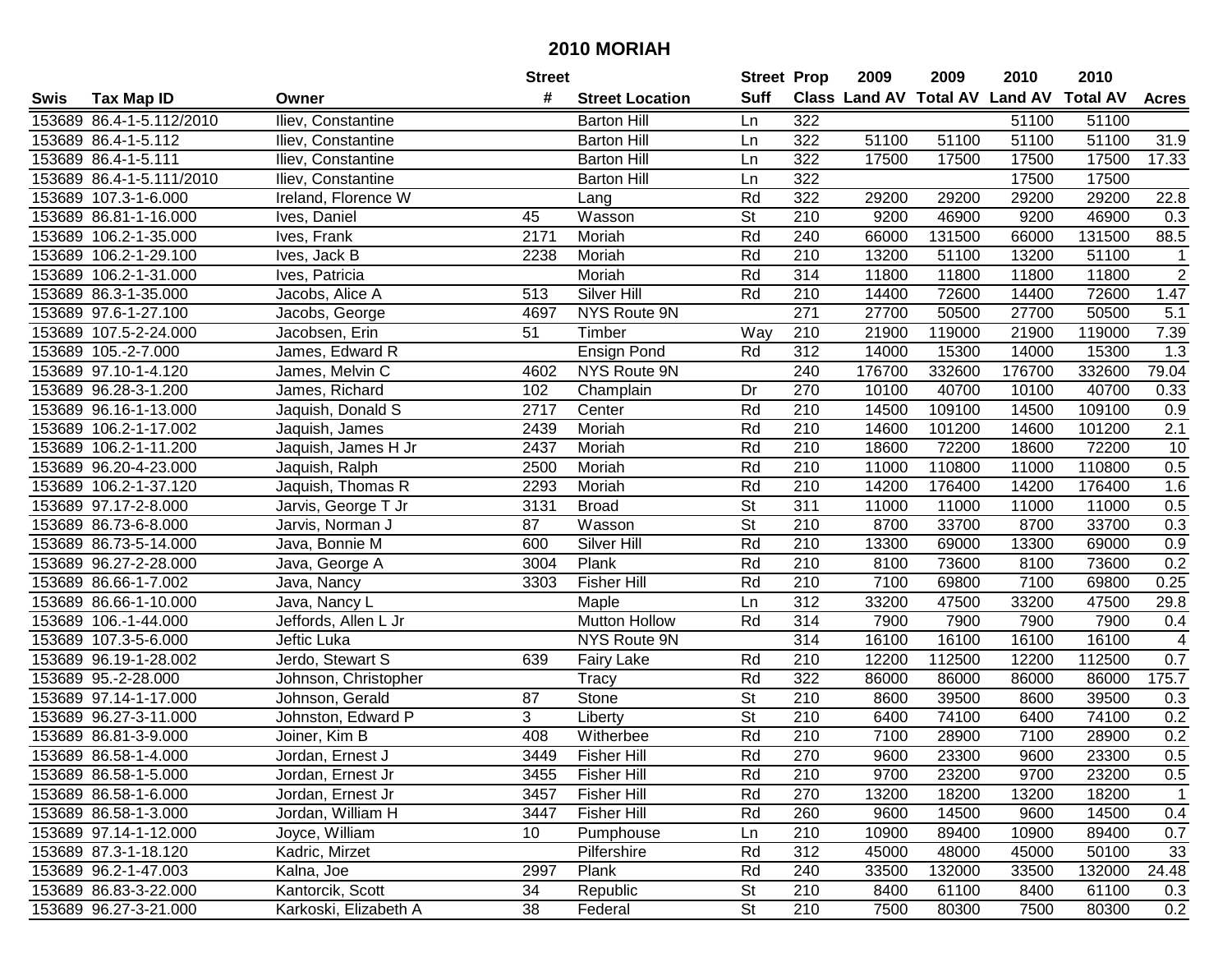|      |                       |                          | <b>Street</b>   |                        | <b>Street Prop</b>       |                  | 2009                          | 2009   | 2010           | 2010            |                  |
|------|-----------------------|--------------------------|-----------------|------------------------|--------------------------|------------------|-------------------------------|--------|----------------|-----------------|------------------|
| Swis | <b>Tax Map ID</b>     | Owner                    | #               | <b>Street Location</b> | <b>Suff</b>              |                  | <b>Class Land AV Total AV</b> |        | <b>Land AV</b> | <b>Total AV</b> | <b>Acres</b>     |
|      | 153689 86.73-2-3.200  | Karkoski, Jonathan J     | 526             | <b>Dalton Hill</b>     | Rd                       | 210              | 12500                         | 95800  | 12500          | 95800           | 0.82             |
|      | 153689 96.16-2-23.200 | Karkoski, Steven         | 2738            | Center                 | Rd                       | 210              | 9300                          | 89600  | 9300           | 89600           | 0.42             |
|      | 153689 96.16-2-11.000 | Karkoski, Steven F       | 2736            | Center                 | Rd                       | 210              | 19500                         | 138500 | 19500          | 138500          | 1.1              |
|      | 153689 96.27-3-17.000 | Karkoski, Zigmund J      | 15              | Community              | $\overline{P}$           | 210              | 7500                          | 73000  | 7500           | 73000           | 0.2              |
|      | 153689 86.2-4-5.200   | Kasack, Randall W        | 51              | Hillcrest              | Way                      | 260              | 32300                         | 88800  | 32300          | 88800           | 2.62             |
|      | 153689 97.17-2-16.100 | Kazlo, Ann M             | 21              | Evergreen              | Way                      | 220              | 11700                         | 143100 | 11700          | 143100          | $\overline{0.9}$ |
|      | 153689 97.17-2-20.300 | Kazlo, Ann M             |                 | Whitney                | <b>St</b>                | 314              | 700                           | 700    | 700            | 700             | 0.27             |
|      | 153689 97.17-2-16.210 | Kazlo, Ann M             |                 | Evergreen              | Way                      | 322              | 28400                         | 28400  | 28400          | 28400           | 22.3             |
|      | 153689 97.17-2-9.002  | Kazlo, Joseph            | 171             | Whitney                | $\overline{\mathsf{St}}$ | $\overline{210}$ | 25400                         | 176300 | 25400          | 176300          | 2.85             |
|      | 153689 97.17-2-16.220 | Kazlo, Joseph            | 10              | Evergreen              | Way                      | 210              | 25000                         | 211700 | 25000          | 233300          | 3.5              |
|      | 153689 97.17-2-17.000 | Kazlo, Joseph D          |                 | Whitney                | $\overline{\mathsf{St}}$ | 311              | 700                           | 700    | 700            | 700             | 0.35             |
|      | 153689 96.2-1-70.000  | Kazlo, Patricia          | 2983            | Plank                  | Rd                       | 210              | 14000                         | 104100 | 14000          | 104100          | 1.26             |
|      | 153689 96.28-1-9.000  | Kazlo, Stephen P         | 56              | Harmony                | Rd                       | 210              | 25000                         | 81300  | 25000          | 81300           | 1.1              |
|      | 153689 86.73-8-5.002  | Kearns, Edward J         | 444             | Witherbee              | Rd                       | 210              | 8700                          | 52200  | 8700           | 52200           | 0.8              |
|      | 153689 96.2-1-6.000   | Kedmenec, Stephen J      | 323             | Witherbee              | Rd                       | 210              | 14500                         | 56900  | 14500          | 56900           | 1.9              |
|      | 153689 86.2-4-33.200  | Keesee, Arnold C Jr      | 136             | <b>Bartlett Pond</b>   | Rd                       | 210              | 16600                         | 55400  | 16600          | 55400           | 3.3              |
|      | 153689 86.73-5-3.000  | Kehoe, Robert J          | 9               | <b>Bridal</b>          | Row                      | 210              | 8700                          | 57500  | 8700           | 57500           | 0.3              |
|      | 153689 86.4-2-9.000   | Kelley, Neal P           | 3288            | <b>Fisher Hill</b>     | Rd                       | 210              | 19600                         | 80500  | 19600          | 80500           | 5.8              |
|      | 153689 96.52-1-6.002  | Kelly, Edward F          | 2696            | Dugway                 | Rd                       | 210              | 14800                         | 84600  | 14800          | 84600           | 2.3              |
|      | 153689 87.49-1-3.000  | Kelly, John M            | 181             | Mullen Bay             | Ln                       | 260              | 11500                         | 41200  | 11500          | 41200           | 0.05             |
|      | 153689 96.27-1-7.002  | Kelly, Robert            | 3023            | Plank                  | Rd                       | 210              | 15200                         | 127500 | 15200          | 127500          | 1.01             |
|      | 153689 96.2-1-31.200  | Kelly, Robert W          |                 | Stone                  | <b>St</b>                | 311              | 5900                          | 5900   | 5900           | 5900            | 5.91             |
|      | 153689 86.73-6-2.018  | Kelly, Shirley A         | 97              | Wasson                 | St                       | 210              | 14000                         | 73600  | 14000          | 73600           | 1.15             |
|      | 153689 87.49-1-14.000 | Kelly, William Jr        | 165             | <b>Mullen Bay</b>      | Ln                       | 260              | 103700                        | 138000 | 103700         | 138000          | 0.2              |
|      | 153689 95.-2-6.000    | Kerr, David W            | 842             | Tracy                  | Rd                       | 260              | 155000                        | 247500 | 155000         | 247500          | $\overline{2.2}$ |
|      | 153689 96.51-1-12.000 | Keyes, Donna F           | 2638            | Ensign Pond            | Rd                       | 210              | 19500                         | 181200 | 19500          | 181200          | 2.36             |
|      | 153689 96.19-1-32.000 | Kilburn, Lori A          | 399             | Windy Hill             | Rd                       | 210              | 13200                         | 68500  | 13200          | 68500           | 1.12             |
|      | 153689 96.19-1-34.000 | Kilburn, Melissa         |                 | Windy Hill             | Rd                       | 314              | 16400                         | 16400  | 16400          | 16400           | 8.65             |
|      | 153689 96.16-2-36.000 | Killeen, Lois B          | 2608            | Center                 | Rd                       | 210              | 10300                         | 58500  | 10300          | 58500           | 0.4              |
|      | 153689 106.2-1-1.400  | <b>Kilventon Francis</b> | 301             | <b>Mutton Hollow</b>   | Rd                       | 260              | 32100                         | 44600  | 32100          | 44600           | 25.4             |
|      | 153689 86.82-5-16.000 | Kimball James G          | 99              | Joyce                  | Rd                       | $\overline{210}$ | 10000                         | 49400  | 10000          | 49400           | 0.4              |
|      | 153689 86.83-1-7.000  | Kimball Richard E        | 124             | Joyce                  | Rd                       | 210              | 10300                         | 72200  | 10300          | 72200           | 0.5              |
|      | 153689 86.82-1-12.000 | Kimball, Jack F          | 351             | Witherbee              | Rd                       | $\overline{210}$ | 7700                          | 26000  | 7700           | 26000           | 0.3              |
|      | 153689 86.66-1-20.002 | Kimball, Nancy           | $\overline{42}$ | <b>Bartlett Pond</b>   | Rd                       | $\overline{210}$ | 15600                         | 56900  | 15600          | 56900           | 1.3              |
|      | 153689 86.75-4-14.000 | Kimball, Richard         | 190             | Raymond Wright         | Ave                      | 210              | 9700                          | 30900  | 9700           | 30900           | 0.4              |
|      | 153689 86.75-4-13.000 | Kimball, Richard         |                 | <b>Broad</b>           | <b>St</b>                | 210              | 9400                          | 30000  | 9400           | 30000           | 0.3              |
|      | 153689 86.75-4-15.000 | Kimball, Richard         | 184             | Raymond Wright         | Ave                      | 270              | 6000                          | 19500  | 6000           | 19500           | 0.8              |
|      | 153689 86.75-4-19.000 | Kimball, Richard         | 3201            | Plank                  | Rd                       | 311              | 5600                          | 5600   | 5600           | 5600            | 0.1              |
|      | 153689 86.75-4-3.000  | Kimball, Richard E       | 189             | Raymond Wright         | Ave                      | 210              | 8100                          | 63400  | 8100           | 63400           | 0.2              |
|      | 153689 86.75-4-20.000 | Kimball, Richard E       |                 | Plank                  | Rd                       | 311              | 8800                          | 8800   | 8800           | 8800            | 0.4              |
|      | 153689 86.73-5-2.000  | Kimball, Richard E       | 3               | <b>Bridal</b>          | Row                      | 210              | 9100                          | 58500  | 9100           | 58500           | 0.29             |
|      | 153689 86.75-4-6.200  | Kimball, Richard E       |                 | <b>Broad</b>           | <b>St</b>                | 311              | 2200                          | 2200   | 2200           | 2200            | 0.15             |
|      |                       |                          |                 |                        |                          |                  |                               |        |                |                 |                  |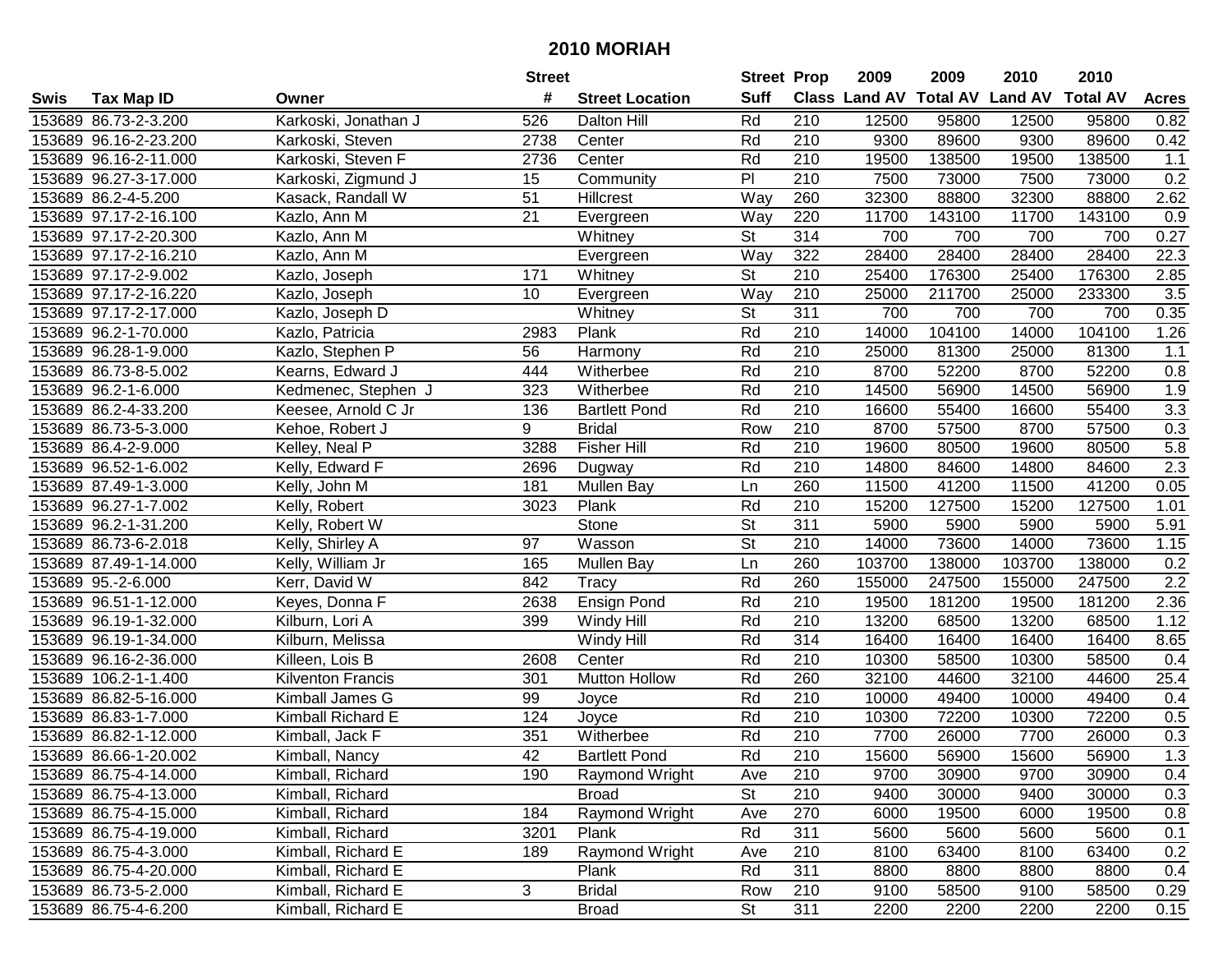|      |                       |                         | <b>Street</b>   |                        | <b>Street Prop</b>       |                  | 2009                          | 2009   | 2010           | 2010            |              |
|------|-----------------------|-------------------------|-----------------|------------------------|--------------------------|------------------|-------------------------------|--------|----------------|-----------------|--------------|
| Swis | <b>Tax Map ID</b>     | Owner                   | #               | <b>Street Location</b> | <b>Suff</b>              |                  | <b>Class Land AV Total AV</b> |        | <b>Land AV</b> | <b>Total AV</b> | <b>Acres</b> |
|      | 153689 86.74-6-12.000 | Kimball, Richard E      |                 | <b>Broad</b>           | <b>St</b>                | 311              | 6700                          | 6700   | 6700           | 6700            | 5.07         |
|      | 153689 86.75-3-4.000  | King Tricia             | 3256            | Fisher Hill            | Rd                       | 210              | 10100                         | 70700  | 10100          | 70700           | 0.4          |
|      | 153689 86.2-4-26.100  | King, Arnold J          | 79              | Riddle                 | Rd                       | 210              | 16300                         | 83000  | 16300          | 83000           | 2.4          |
|      | 153689 86.82-5-10.200 | Kinslow, Paul E         | 117             | Joyce                  | Rd                       | 210              | 10400                         | 47900  | 10400          | 47900           | 0.6          |
|      | 153689 86.75-4-21.002 | Kirkpatrick, William    | 3197            | Plank                  | Rd                       | 220              | 10200                         | 58300  | 10200          | 58300           | 0.35         |
|      | 153689 96.20-3-40.122 | Klingenberg, Clifford J |                 | Moriah                 | Rd                       | 311              | 700                           | 700    | 700            | 700             | 0.2          |
|      | 153689 96.20-3-25.000 | Klingenberg, Clifford J | 2541            | Moriah                 | Rd                       | 210              | 10500                         | 56200  | 10500          | 56200           | 0.4          |
|      | 153689 87.3-1-5.100   | Koch, Bruce             | $\overline{98}$ | <b>Bigelow</b>         | Rd                       | 210              | 11700                         | 109800 | 11700          | 109800          | 2.1          |
|      | 153689 107.5-2-15.000 | Koch, Edward            | 284             | Edgemont               | Rd                       | 240              | 48600                         | 301900 | 48600          | 301900          | 21.8         |
|      | 153689 87.15-2-1.000  | Koch, Stanley J         | 5134            | NYS Route 9N           |                          | 417              | 312000                        | 396000 | 312000         | 396000          | 2.1          |
|      | 153689 87.15-1-1.000  | Koch, Stanley J         | 5130            | NYS Route 9N           |                          | 417              | 33900                         | 197800 | 33900          | 197800          | 3.2          |
|      | 153689 87.3-1-4.000   | Koch, Stanley J         |                 | NYS Route 9N           |                          | 322              | 83700                         | 83700  | 83700          | 83700           | 134.5        |
|      | 153689 97.13-2-14.000 | Koczur, Gasper          | 14              | Elk Inn                | Rd                       | 210              | 12300                         | 84100  | 12300          | 84100           | 0.73         |
|      | 153689 96.3-1-36.000  | Kolodzey, David         | 146             | Windy Hill             | Rd                       | 210              | 11200                         | 58800  | 11200          | 58800           | 0.6          |
|      | 153689 86.83-3-11.000 | Kolodzey, Joseph H      | 3131            | Plank                  | Rd                       | 210              | 10600                         | 89700  | 10600          | 89700           | 0.5          |
|      | 153689 96.16-1-20.000 | Kolodzey, Margaret M    | 239             | Furnace                | Rd                       | 210              | 12300                         | 81600  | 12300          | 81600           | 0.7          |
|      | 153689 106.-1-28.000  | Koopalethes, Alexander  |                 | <b>Mutton Hollow</b>   | Rd                       | 322              | 18800                         | 18800  | 18800          | 18800           | 22.2         |
|      | 153689 96.28-1-18.000 | Kordziel, Dorothy M     | 69              | Harmony                | Rd                       | 210              | 7000                          | 72600  | 7000           | 72600           | 0.2          |
|      | 153689 96.27-3-6.000  | Kordziel, James         | 79              | Harmony                | Rd                       | 210              | 6600                          | 59800  | 6600           | 59800           | 0.2          |
|      | 153689 96.27-1-1.000  | Kordziel, Joseph M      | 3053            | Plank                  | Rd                       | 210              | 15200                         | 91000  | 15200          | 91000           | $\mathbf{1}$ |
|      | 153689 97.13-2-23.000 | Kozma, Stephen A        | 118             | Forge Hollow           | Rd                       | 210              | 7000                          | 83900  | 7000           | 83900           | 0.2          |
|      | 153689 97.13-2-22.000 | Kozma, Stephen A        |                 | Forge Hollow           | Rd                       | 311              | 4900                          | 4900   | 4900           | 4900            | 0.1          |
|      | 153689 96.27-2-14.000 | Kramer Jerold           | 29              | Federal                | St                       | 210              | 8000                          | 96600  | 8000           | 96600           | 0.2          |
|      | 153689 106.2-1-52.000 | Kroll, Beth Mari T      |                 | <b>Fairy Lake</b>      | Rd                       | 322              | 25400                         | 25400  | 25400          | 25400           | 19.6         |
|      | 153689 97.9-2-7.000   | Kubik, Brian D          | 95              | Cheney                 | Rd                       | $\overline{210}$ | 13100                         | 156200 | 13100          | 156200          | 0.9          |
|      | 153689 107.6-2-1.000  | Kudlacik, Edward        |                 | Edgemont               | Rd                       | 311              | 8400                          | 8400   | 8400           | 8400            | 8            |
|      | 153689 96.27-5-14.000 | Kudlacik, Henry         | 6               | Mineville              | Rd                       | 210              | 7700                          | 69900  | 7700           | 69900           | 0.2          |
|      | 153689 97.14-1-3.000  | Kull, Werner            | 78              | Stone                  | St                       | 912              | 237600                        | 250900 | 237600         | 250900          | 115.2        |
|      | 153689 86.74-6-2.000  | LaBossiere, Michael D   | $\overline{27}$ | Foote                  | $\overline{\mathsf{St}}$ | $\overline{210}$ | 9100                          | 63000  | 9100           | 63000           | 0.4          |
|      | 153689 96.20-4-16.200 | Lacey, Kathryn          | 696             | <b>Tarbell Hill</b>    | Rd                       | 240              | 35100                         | 101000 | 35100          | 101000          | 10           |
|      | 153689 86.74-1-6.000  | LaChance, Geraldine     | 4               | <b>Valley View</b>     | Ln                       | $\overline{210}$ | 5100                          | 16800  | 5100           | 16800           | 0.3          |
|      | 153689 106.4-2-2.000  | Lader, Kiva S           | 1295            | <b>Breed Hill</b>      | Rd                       | 270              | 19700                         | 26900  | 19700          | 26900           | 7.5          |
|      | 153689 96.2-1-28.100  | LaFayette, Victoria M   | 2908            | Plank                  | Rd                       | $\overline{210}$ | 13700                         | 138800 | 13700          | 138800          | 1.56         |
|      | 153689 86.74-7-13.000 | LaFleche, Diane         | $\overline{24}$ | Curtis                 | Ln                       | 270              | 18000                         | 43200  | 18000          | 43200           | 4.7          |
|      | 153689 106.2-1-16.200 | LaFleche, Rheal J       | 2443            | Moriah                 | Rd                       | 210              | 14700                         | 76500  | 14700          | 76500           | 2.2          |
|      | 153689 86.75-3-9.122  | LaForest, John          | 73              | Dynamite               | Way                      | 210              | 13000                         | 85460  | 13000          | 124500          | 2.5          |
|      | 153689 96.28-1-15.000 | LaFountain, John E      | 55              | Harmony                | Rd                       | 210              | 7000                          | 52900  | 7000           | 52900           | 0.2          |
|      | 153689 86.73-5-17.018 | LaFountain, Patrick W   | 586             | Silver Hill            | Rd                       | 210              | 17000                         | 121000 | 17000          | 121000          | 0.5          |
|      | 153689 96.15-1-9.220  | LaFountaine, John E     | 25              | Forest                 | Way                      | 210              | 16100                         | 149300 | 16100          | 149300          | 3.52         |
|      | 153689 86.83-1-10.000 | LaHendro, Bruce M       | 90              | Wall                   | <b>St</b>                | 210              | 2300                          | 27200  | 2300           | 27200           | 0.1          |
|      | 153689 86.82-1-17.000 | LaHendro, Michael       | 343             | Witherbee              | Rd                       | 210              | 7500                          | 28600  | 7500           | 28600           | 0.2          |
|      | 153689 96.27-3-16.000 | LaHendro, Michael       | 18              | Liberty                | St                       | 210              | 7000                          | 76300  | 7000           | 76300           | 0.2          |
|      |                       |                         |                 |                        |                          |                  |                               |        |                |                 |              |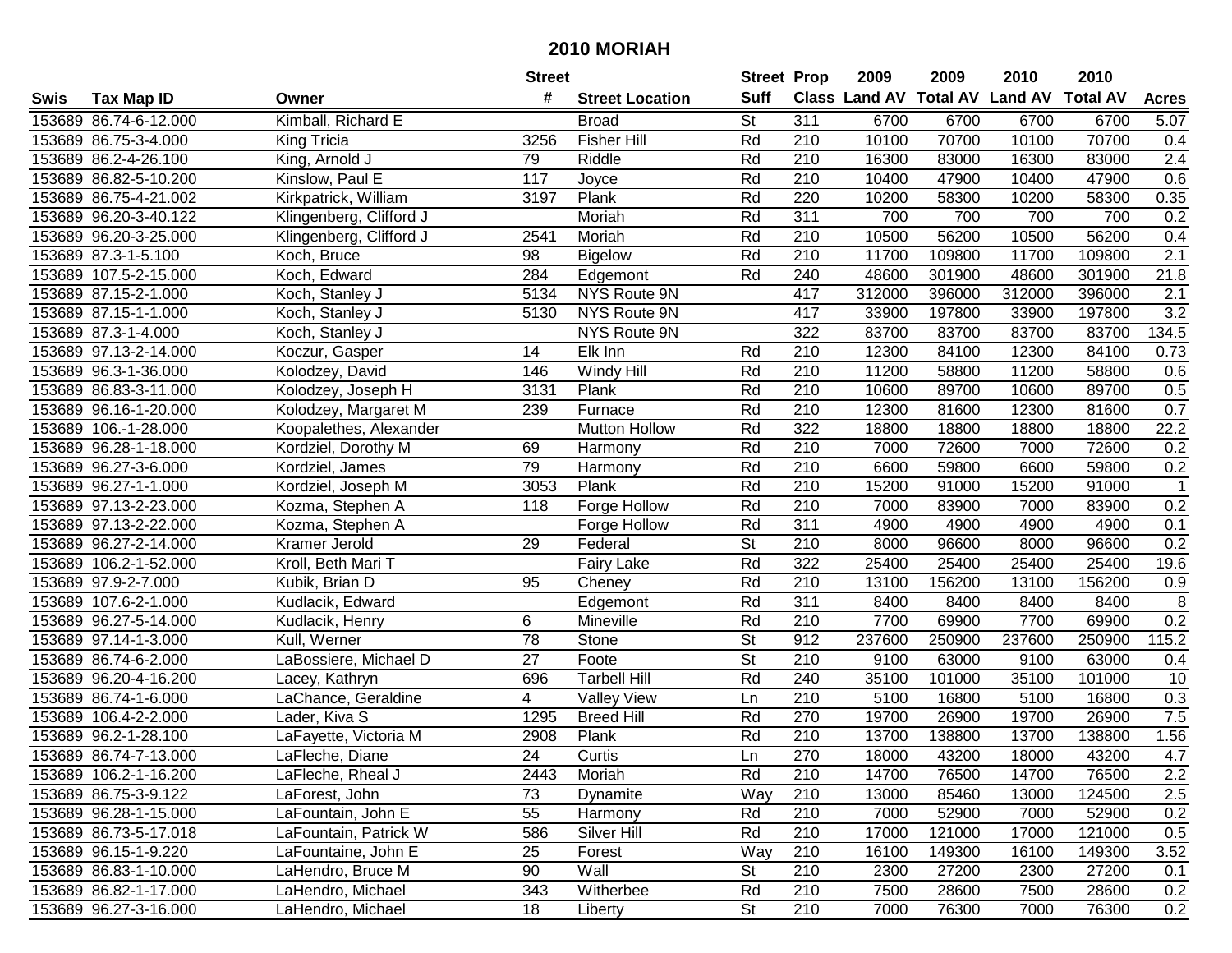|      |                       |                    | <b>Street</b>   |                        | <b>Street Prop</b>       |                  | 2009  | 2009   | 2010                           | 2010            |                |
|------|-----------------------|--------------------|-----------------|------------------------|--------------------------|------------------|-------|--------|--------------------------------|-----------------|----------------|
| Swis | <b>Tax Map ID</b>     | Owner              | #               | <b>Street Location</b> | <b>Suff</b>              |                  |       |        | Class Land AV Total AV Land AV | <b>Total AV</b> | <b>Acres</b>   |
|      | 153689 86.82-1-9.000  | LaHendro, Paul     | 357             | Witherbee              | Rd                       | 210              | 9000  | 40700  | 9000                           | 40700           | 0.3            |
|      | 153689 96.16-2-5.200  | Laing, Daniel J    | 152             | Furnace                | Rd                       | 210              | 19500 | 90700  | 19500                          | 90700           | 4.38           |
|      | 153689 96.16-2-5.100  | Laing, David       | 150             | Furnace                | Rd                       | 240              | 34900 | 179800 | 34900                          | 179800          | 19.44          |
|      | 153689 96.16-2-28.100 | Laing, Ervin       | 2656            | Center                 | Rd                       | 240              | 99700 | 152300 | 99700                          | 152300          | 103.4          |
|      | 153689 96.20-3-19.000 | Laing, Freddie C   | 2563            | Moriah                 | Rd                       | 270              | 14400 | 42600  | 14400                          | 42600           | 2.8            |
|      | 153689 96.16-2-28.210 | Laing, Richard     | 2649            | Center                 | Rd                       | 240              | 28000 | 131300 | 28000                          | 131300          | 16.69          |
|      | 153689 96.16-2-45.200 | Laing, Richard E   |                 | Center                 | Rd                       | 314              |       |        | 2000                           | 2000            | 3.2            |
|      | 153689 96.27-2-19.000 | Lake, Robert L     | $\overline{23}$ | Harmony                | Rd                       | $\overline{210}$ | 6900  | 82400  | 6900                           | 82400           | 0.2            |
|      | 153689 96.20-1-2.000  | Lake, William D Jr | 2607            | Center                 | Rd                       | $\overline{210}$ | 12500 | 45400  | 12500                          | 45400           | 0.8            |
|      | 153689 86.75-4-4.000  | Lamb, Bruce        | 193             | Raymond Wright         | Ave                      | 210              | 8200  | 55300  | 8200                           | 55300           | 0.18           |
|      | 153689 86.74-7-9.000  | Lamb, Thurman W    | 161             | Raymond Wright         | Ave                      | 210              | 13500 | 80700  | 13500                          | 80700           | 1.1            |
|      | 153689 96.19-1-6.000  | Lamoria, Paul      | 373             | Windy Hill             | Rd                       | 210              | 16100 | 72300  | 16100                          | 72300           | 3.2            |
|      | 153689 86.73-6-3.000  | Lamour, Robert Sr  | 95              | Wasson                 | $\overline{\mathsf{St}}$ | 210              | 8500  | 55000  | 8500                           | 55000           | 0.2            |
|      | 153689 96.19-1-5.120  | Landon, Mark       | 391             | Windy Hill             | Rd                       | 210              | 14300 | 56900  | 17500                          | 19500           | 1.56           |
|      | 153689 107.10-2-1.120 | Lane, Kelly L      | 292             | Lake View              | Ave                      | 210              | 14700 | 158700 | 14700                          | 158700          | 2.07           |
|      | 153689 107.3-5-5.000  | Lang, Elmer        |                 | NYS Route 9N           |                          | 314              | 1000  | 1000   | 1000                           | 1000            | 0.5            |
|      | 153689 107.3-5-8.000  | Lang, Lillian      | 3683            | NYS Route 9N           |                          | 210              | 13300 | 60700  | 13300                          | 60700           | 1.03           |
|      | 153689 96.20-4-20.000 | Lang, Raymond      | 2458            | Moriah                 | Rd                       | 210              | 10600 | 52900  | 10600                          | 52900           | 0.4            |
|      | 153689 106.2-1-25.200 | Lang, Richard E    | 2304            | Moriah                 | Rd                       | 210              | 20500 | 164400 | 20500                          | 164400          | 3.38           |
|      | 153689 96.15-1-8.000  | Lang, Ronnie R     | 79              | Furnace                | Rd                       | 210              | 7600  | 32200  | 7600                           | 32200           | 0.3            |
|      | 153689 96.15-1-7.210  | Lang, Ronnie R     |                 | Furnace                | Rd                       | 314              | 800   | 800    | 800                            | 800             | 0.6            |
|      | 153689 107.10-2-3.000 | Lang, Sandra       | 279             | Lake View              | Ave                      | 210              | 12700 | 82500  | 12700                          | 82500           | 0.8            |
|      | 153689 96.20-4-16.120 | Langey, John R     | 714             | <b>Tarbell Hill</b>    | Rd                       | 210              | 23300 | 127400 | 23300                          | 127400          | 1.03           |
|      | 153689 96.16-2-31.000 | Langey, Michael P  | 2600            | Center                 | Rd                       | 240              | 62600 | 238700 | 62600                          | 238700          | 31.8           |
|      | 153689 96.16-2-33.100 | Langey, Michael P  |                 | Center                 | Rd                       | 311              | 8900  | 8900   | 8900                           | 8900            | 0.34           |
|      | 153689 96.27-1-2.000  | Langey, Thomas P   | 3049            | Plank                  | Rd                       | 210              | 15200 | 81600  | 15200                          | 81600           | $\overline{1}$ |
|      | 153689 96.2-1-65.400  | Lansing, John      |                 | Chipmunk               | Ln                       | 314              | 3100  | 3100   | 3100                           | 3100            | 0.3            |
|      | 153689 106.2-1-5.000  | Lansing, John H    | 336             | <b>Mutton Hollow</b>   | Rd                       | 270              | 17500 | 35000  | 17500                          | 35000           | 5.8            |
|      | 153689 86.81-1-21.000 | Lansing, John H Jr | 37              | Wasson                 | $\overline{\mathsf{St}}$ | $\overline{210}$ | 8800  | 36000  | 8800                           | 36000           | 0.2            |
|      | 153689 86.75-4-7.000  | LaPier, Deborah    | 3217            | Plank                  | Rd                       | 482              | 16500 | 123500 | 16500                          | 123500          | 0.1            |
|      | 153689 96.19-1-19.035 | LaPier, Harold     | 401             | <b>Mutton Hollow</b>   | Rd                       | 240              | 39900 | 98200  | 39900                          | 98200           | 52.28          |
|      | 153689 106.2-1-1.200  | Lapier, Harold     |                 | <b>Mutton Hollow</b>   | Rd                       | 322              | 40200 | 40200  | 40200                          | 40200           | 34.6           |
|      | 153689 86.73-7-8.200  | LaPier, Randolph W | 465             | Witherbee              | Rd                       | $\overline{210}$ | 5100  | 49700  | 5100                           | 49700           | 0.18           |
|      | 153689 86.75-4-10.000 | LaPier, Richard    | 200             | Raymond Wright         | Ave                      | $\overline{210}$ | 8900  | 12300  | 8900                           | 12300           | 0.3            |
|      | 153689 96.27-3-4.000  | LaPier, Richard    | 40              | Pilfershire            | Rd                       | 210              | 7500  | 77900  | 7500                           | 77900           | 0.2            |
|      | 153689 86.81-1-8.000  | LaPier, Richard    | 63              | Wasson                 | <b>St</b>                | 210              | 8800  | 31700  | 8800                           | 31700           | 0.2            |
|      | 153689 86.73-1-8.000  | LaPier, Richard Jr | 554             | Dalton Hill            | Rd                       | 210              | 3300  | 24900  | 3300                           | 24900           | 0.1            |
|      | 153689 86.2-5-6.000   | LaPorte, Aloha     | 115             | Riddle                 | Rd                       | 483              | 22000 | 90800  | 22000                          | 90800           | 9.76           |
|      | 153689 106.4-2-5.100  | Larkin, Neal R     | 114             | <b>Fairy Lake</b>      | Rd                       | 240              | 38500 | 168900 | 38500                          | 168900          | 32.5           |
|      | 153689 96.20-4-9.000  | Larmore, Arthur L  | 638             | <b>Tarbell Hill</b>    | Rd                       | 210              | 13800 | 90100  | 13800                          | 90100           | 1.18           |
|      | 153689 97.14-1-18.000 | Larmore, Michael S | 89              | Stone                  | <b>St</b>                | 210              | 7400  | 94400  | 7400                           | 94400           | 0.22           |
|      | 153689 96.2-2-7.200   | Larmore, Ralph     | 97              | Chipmunk               | Ln                       | 210              | 19300 | 72500  | 19300                          | 72500           | 7.3            |
|      |                       |                    |                 |                        |                          |                  |       |        |                                |                 |                |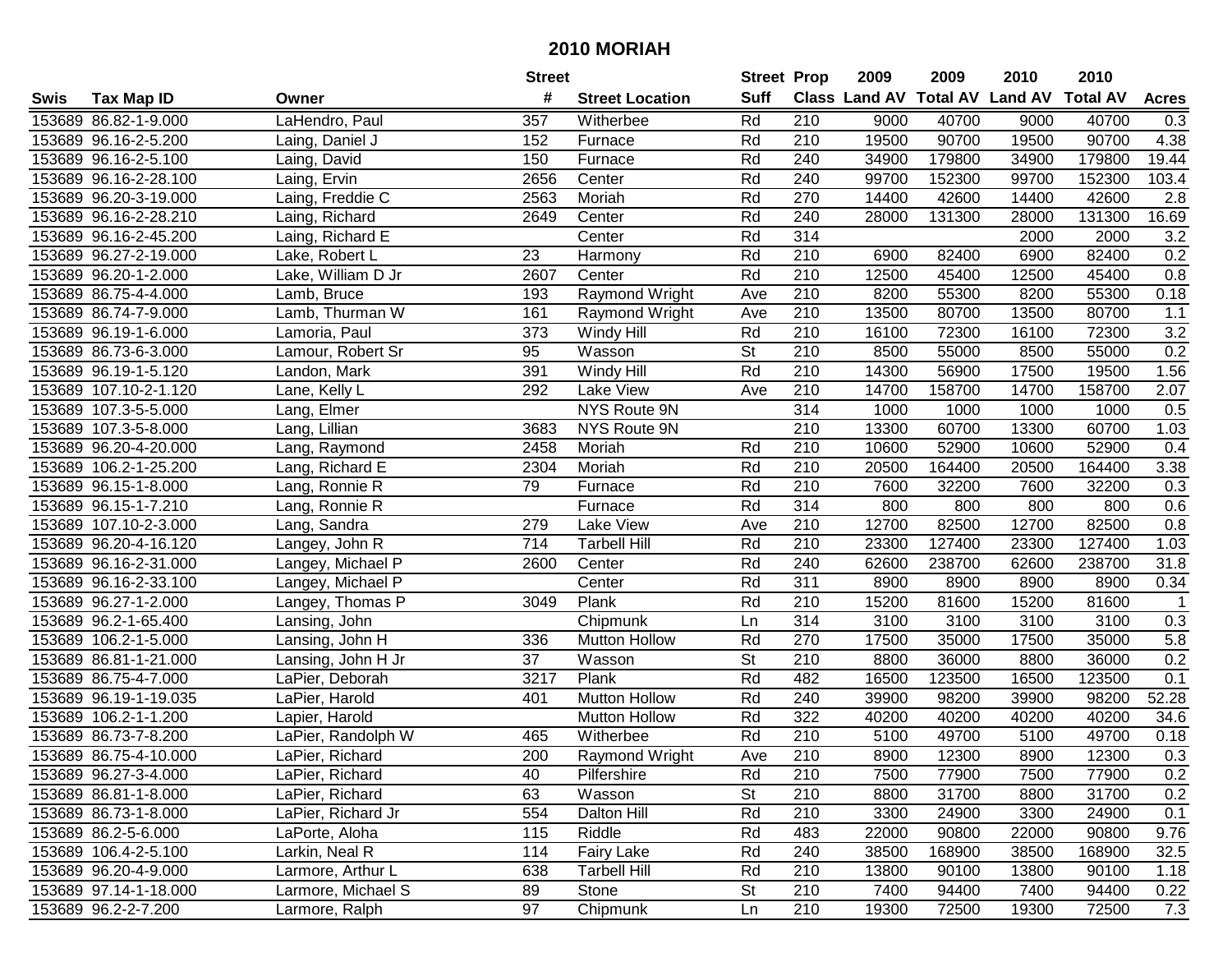|      |                       |                                                        | <b>Street</b>    |                        | <b>Street Prop</b> |                  | 2009                          | 2009   | 2010           | 2010            |                  |
|------|-----------------------|--------------------------------------------------------|------------------|------------------------|--------------------|------------------|-------------------------------|--------|----------------|-----------------|------------------|
| Swis | <b>Tax Map ID</b>     | Owner                                                  | #                | <b>Street Location</b> | <b>Suff</b>        |                  | <b>Class Land AV Total AV</b> |        | <b>Land AV</b> | <b>Total AV</b> | <b>Acres</b>     |
|      | 153689 96.51-3-5.000  | Larmore, Scott                                         | 2823             | Plank                  | Rd                 | 210              | 9900                          | 49600  | 9900           | 49600           | 0.4              |
|      | 153689 86.75-4-6.100  | Larrow, William A                                      | 201              | Raymond Wright         | Ave                | 483              | 20400                         | 98100  | 20400          | 98100           | 0.69             |
|      | 153689 106.2-1-25.400 | Larrow, William J                                      | $\overline{7}$   | Edgemont               | Rd                 | 210              | 23600                         | 216900 | 23600          | 216900          | 3.21             |
|      | 153689 96.20-1-14.000 | Lashway, Mark J                                        | 547              | Windy Hill             | Rd                 | 210              | 10000                         | 140500 | 10000          | 140500          | 0.8              |
|      | 153689 96.20-1-12.000 | Lashway, Mark J                                        | 589              | Windy Hill             | Rd                 | 210              | 8700                          | 117900 | 8700           | 117900          | 0.3              |
|      | 153689 96.20-1-21.200 | Lashway, Walter                                        |                  | Windy Hill             | Rd                 | 311              |                               |        | 17000          | 17000           | $\overline{8}$   |
|      | 153689 107.5-2-2.000  | Latour, Mary J                                         | 130              | Fisk                   | Rd                 | 210              | 15600                         | 80000  | 15600          | 80000           | 2.61             |
|      | 153689 107.5-2-22.000 | LaVallee Bruce R                                       | $\overline{201}$ | Edgemont               | Rd                 | 210              | 13900                         | 108800 | 13900          | 81300           | 1.2              |
|      | 153689 107.6-1-1.000  | Lavigne, Anthony                                       | $\overline{47}$  | Lake View              | Ave                | $\overline{210}$ | 28100                         | 175000 | 28100          | 175000          | $\overline{2}$   |
|      | 153689 107.6-1-3.000  | Lavigne, Anthony                                       |                  | <b>Bay View</b>        | Ln                 | 314              | 29700                         | 29700  | 29700          | 29700           | 8.05             |
|      | 153689 86.75-4-5.000  | Lavigne, Jennie                                        |                  | Wall                   | St                 | 311              | 3000                          | 3000   | 3000           | 3000            | 0.1              |
|      | 153689 86.83-1-11.000 | Lavigne, Jennie                                        | 92               | Wall                   | St                 | 210              | 3200                          | 27200  | 3200           | 27200           | 0.1              |
|      | 153689 87.11-1-1.100  | Lawaetz, Eric                                          | 5312             | NYS Route 9N           |                    | 240              | 105900                        | 189800 | 105900         | 189800          | 50               |
|      | 153689 97.6-1-22.000  | LeClair, Jeanne S                                      | 4664             | NYS Route 9N           |                    | 210              | 14500                         | 113600 | 14500          | 113600          | 1.8              |
|      | 153689 86.73-5-15.000 | Lee, Robert                                            | 596              | Silver Hill            | Rd                 | 210              | 16700                         | 129100 | 16700          | 129100          | 1.1              |
|      | 153689 96.20-4-15.100 | Lemmon, William P                                      | 674              | <b>Tarbell Hill</b>    | Rd                 | 425              | 39400                         | 65600  | 39400          | 65600           | 14.5             |
|      | 153689 107.6-2-17.000 | Lemza, Eric M                                          | 4035             | NYS Route 9N           |                    | 210              | 41000                         | 150900 | 41000          | 150900          | 0.6              |
|      | 153689 107.6-2-24.000 | Lemza, Paul                                            | 3987             | NYS Route 9N           |                    | 210              | 49500                         | 152700 | 49500          | 152700          | 2.8              |
|      | 153689 107.6-2-25.000 | Lemza, Paul                                            |                  | NYS Route 9N           |                    | 314              | 9400                          | 9400   | 9400           | 9400            | $\overline{3.3}$ |
|      | 153689 86.83-2-4.000  | Lennahan, Katherine E                                  | 3178             | Plank                  | Rd                 | 210              | 9600                          | 76500  | 9600           | 76500           | 0.38             |
|      | 153689 97.17-2-4.000  | Leone, John                                            | 3109             | <b>Broad</b>           | <b>St</b>          | 210              | 10700                         | 119000 | 10700          | 119000          | 0.4              |
|      |                       | 153689 636.89-9999-760.700/188 Level 3 Communications  |                  | <b>Outside Plant</b>   |                    | 836              | 0                             | 417817 | 0              | 415720          | $\pmb{0}$        |
|      |                       | 153689 636.89-9999-760.700/188. Level 3 Communications |                  | <b>Outside Plant</b>   |                    | 836              | 0                             | 4352   | 0              | 4330            | $\overline{0}$   |
|      |                       | 153689 636.89-9999-760.700/188. Level 3 Communications |                  | <b>Outside Plant</b>   |                    | 836              | 0                             | 13057  | 0              | 12991           | $\pmb{0}$        |
|      | 153689 96.1-1-16.000  | Lewis, John R                                          |                  | Chipmunk               | Ln                 | 314              | 9800                          | 9800   | 9800           | 9800            | 0.72             |
|      | 153689 96.2-2-1.000   | Lewis, Rosale M                                        | 261              | Chipmunk               | Ln                 | 240              | 58200                         | 216000 | 58200          | 216000          | 48.5             |
|      | 153689 86.74-1-5.000  | Lindberg, Carl                                         | 3                | <b>Valley View</b>     | Ln                 | 210              | 11100                         | 88800  | 11100          | 88800           | 0.7              |
|      | 153689 106.4-2-22.000 | Linder, Daniel R                                       | 2027             | Moriah                 | Rd                 | 312              | 28100                         | 33300  | 28100          | 33300           | 35               |
|      | 153689 96.27-2-31.000 | Litchfield, Richard P                                  | 3016             | Plank                  | Rd                 | 210              | 8900                          | 63200  | 8900           | 63200           | 0.2              |
|      | 153689 106.2-1-47.000 | Lobdell, Christopher C                                 |                  | <b>Mutton Hollow</b>   | Rd                 | $\overline{322}$ | 60900                         | 60900  | 60900          | 60900           | 89.4             |
|      | 153689 106.2-1-49.000 | Lobdell, Christopher C                                 | 240              | <b>Mutton Hollow</b>   | Rd                 | $\overline{210}$ | 16000                         | 120300 | 16000          | 120300          | 0.5              |
|      | 153689 96.20-3-38.100 | Lord, Jean                                             |                  | Moriah                 | Rd                 | 322              | 27900                         | 27900  | 27900          | 27900           | 19               |
|      | 153689 96.20-3-38.200 | Lord, Jean                                             | 2479             | Moriah                 | Rd                 | $\overline{210}$ | 17800                         | 90100  | 17800          | 90100           | 4.5              |
|      | 153689 87.15-3-10.000 | Lussier, William                                       | 55               | Woodall                | Way                | 260              | 82800                         | 204800 | 82800          | 204800          | 0.1              |
|      | 153689 96.1-1-10.100  | Lyme Adk Timberlands I LLC                             |                  | Silver Hill            | Rd                 | 910              | 4400                          | 4400   | 4400           | 4400            | 0.26             |
|      | 153689 95.-2-4.000    | Lyme Adk Timberlands I LLC                             |                  | <b>Tracy</b>           | Rd                 | 260              | 140300                        | 152000 | 140300         | 152000          | 165.9            |
|      | 153689 85.-2-3.000    | Lyme Adk Timberlands I LLC                             |                  | Tracy                  | Rd                 | 912              | 22500                         | 22500  | 22500          | 22500           | 51.4             |
|      | 153689 85.-2-1.100    | Lyme Adk Timberlands I LLC                             |                  | Tracy                  | Rd                 | 912              | 17800                         | 17800  | 17800          | 17800           | 36.38            |
|      | 153689 85.-2-2.000    | Lyme Adk Timberlands I LLC                             |                  | Tracy                  | Rd                 | 912              | 23900                         | 23900  | 23900          | 23900           | 54.8             |
|      | 153689 86.3-1-40.000  | Lyme Adk Timberlands I LLC                             |                  | Silver Hill            | Rd                 | 910              | 27000                         | 27000  | 27000          | 27000           | 22               |
|      | 153689 95.-2-9.000    | Lyme Adk Timberlands I LLC                             |                  | Tracy                  | Rd                 | 912              | 84900                         | 84900  | 84900          | 84900           | 172              |
|      | 153689 96.1-1-9.200   | Lyme Adk Timberlands I LLC                             |                  | Silver Hill            | Rd                 | 910              | 10500                         | 10500  | 10500          | 10500           | 2.45             |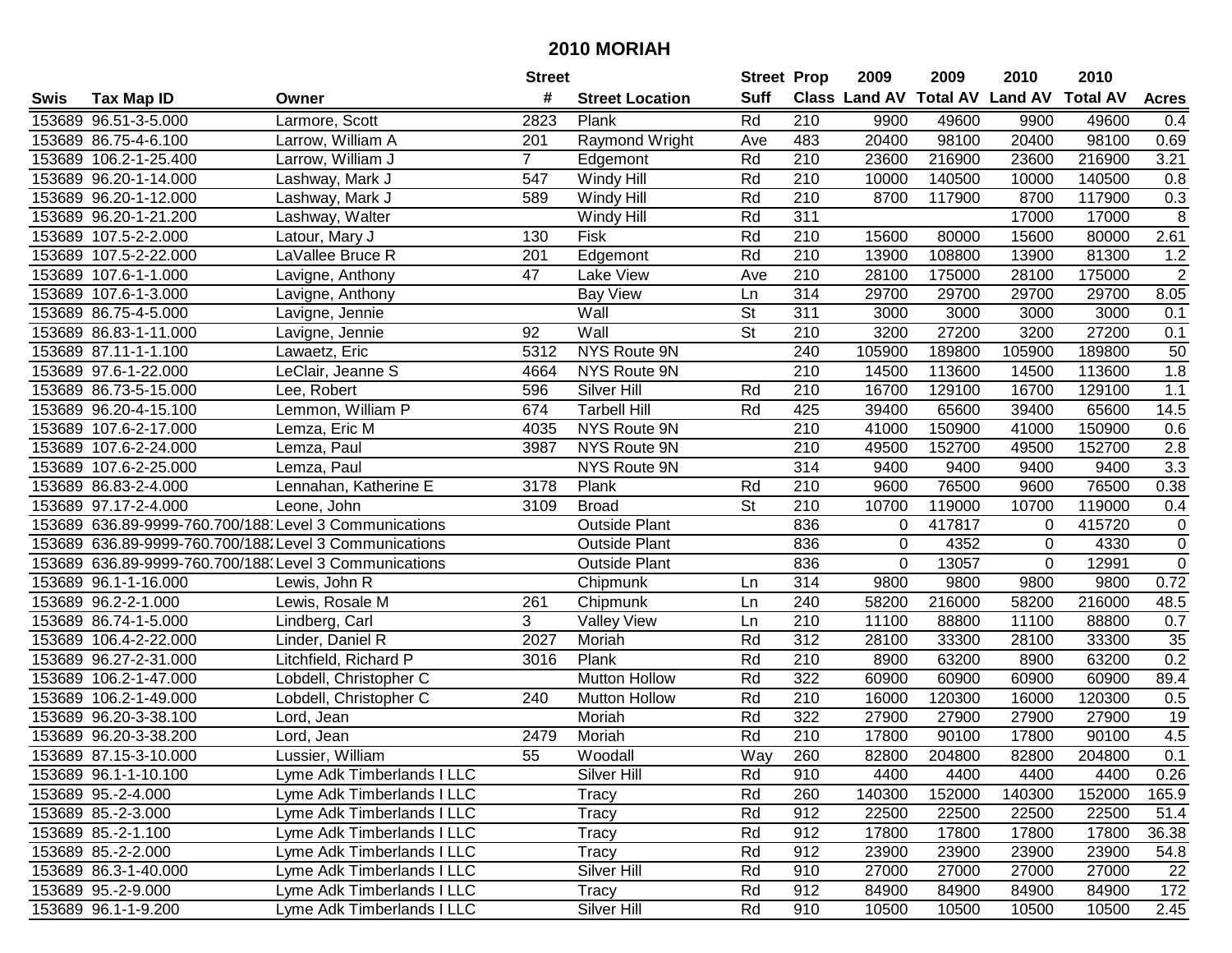| #<br><b>Suff</b><br><b>Class Land AV Total AV</b><br><b>Land AV</b><br><b>Total AV</b><br><b>Tax Map ID</b><br><b>Street Location</b><br><b>Acres</b><br>Swis<br>Owner<br>153689 106.-1-30.000<br>Lyme Adk Timberlands I LLC<br><b>Mutton Hollow</b><br>Rd<br>910<br>37200<br>37200<br>37200<br>37200<br>50<br>92.6<br>153689 106.-1-29.000<br>Rd<br>912<br>40200<br>40200<br>40200<br>Lyme Adk Timberlands I LLC<br><b>Mutton Hollow</b><br>40200<br>153689 106.-1-14.001<br>Rd<br>912<br>4200<br>4200<br>4200<br>10<br>Lyme Adk Timberlands I LLC<br><b>Mutton Hollow</b><br>4200<br>Rd<br>912<br>73600<br>73600<br>73600<br>168.2<br>153689 96.1-1-36.000<br>Lyme Adk Timberlands I LLC<br>73600<br>Crowfoot<br>153689 95.-2-7.000<br>Rd<br>912<br>119100<br>119100<br>119100<br>119100<br>171.5<br>Lyme Adk Timberlands I LLC<br>Tracy<br>35.4<br>153689 96.1-1-27.000<br>Crowfoot<br>Rd<br>912<br>14700<br>14700<br>14700<br>14700<br>Lyme Adk Timberlands I LLC<br>174.4<br><b>Silver Hill</b><br>76300<br>76300<br>76300<br>76300<br>153689 96.1-1-1.000<br>Lyme Adk Timberlands I LLC<br>Rd<br>912<br>84.37<br>153689 96.1-1-17.000<br>910<br>71000<br>71000<br>71000<br>71000<br>Lyme Adk Timberlands I LLC<br>Chipmunk<br>Ln<br>153689 96.1-1-14.000<br>Chipmunk<br>910<br>16900<br>16900<br>16900<br>16900<br>Lyme Adk Timberlands I LLC<br>20<br>Ln<br>26200<br>59.9<br>153689 96.1-1-12.000<br>Chipmunk<br>910<br>26200<br>26200<br>26200<br>Lyme Adk Timberlands I LLC<br>Ln<br>Silver Hill<br>13300<br>153689 96.1-1-9.100<br>Rd<br>910<br>13300<br>13300<br>13300<br>3.42<br>Lyme Adk Timberlands I LLC<br>44.16<br>153689 96.1-1-10.200<br>Silver Hill<br>Rd<br>910<br>34300<br>34300<br>34300<br>34300<br>Lyme Adk Timberlands I LLC<br>Rd<br>912<br>135200<br>139600<br>135200<br>139600<br>153689 95.-2-8.000<br>Lyme Adk Timberlands I LLC<br>Tracy<br>170<br>Rd<br>153689 95.-2-5.000<br><b>Tracy</b><br>912<br>133400<br>133400<br>133400<br>133400<br>163.1<br>Lyme Adk Timberlands I LLC<br><b>Silver Hill</b><br>Rd<br>910<br>30100<br>30100<br>30100<br>30100<br>39.8<br>153689 86.3-1-48.000<br>Lyme Adk Timberlands I LLC<br>75.2<br><b>Tracy</b><br>Rd<br>912<br>32900<br>32900<br>32900<br>32900<br>153689 86.3-1-57.000<br>Lyme Adk Timberlands I LLC<br>910<br>153689 86.4-1-1.000<br><b>Barton Hill</b><br>77800<br>77800<br>77800<br>77800<br>155.08<br>Lyme Adk Timberlands I LLC<br>Ln<br>Rd<br>912<br>27800<br>27800<br>27800<br>27800<br>36.2<br>153689 86.4-2-11.000<br>Lyme Adk Timberlands I LLC<br><b>Bartlett Pond</b><br>Rd<br>912<br>57700<br>57700<br>57700<br>57700<br>147.1<br>153689 87.3-1-1.000<br>Lyme Adk Timberlands I LLC<br>Pilfershire<br>153689 86.4-2-12.000<br>Rd<br>912<br>112600<br>112600<br>112600<br>112600<br>202.7<br>Lyme Adk Timberlands I LLC<br><b>Bartlett Pond</b><br>Rd<br>81300<br>160.7<br>153689 87.1-2-1.000<br><b>Bartlett Pond</b><br>912<br>81300<br>81300<br>81300<br>Lyme Adk Timberlands I LLC<br>153689 87.1-2-2.000<br>NYS Route 9N<br>912<br>54100<br>54100<br>54100<br>54100<br>160.7<br>Lyme Adk Timberlands I LLC<br>169.4<br>153689 87.1-2-3.000<br>NYS Route 9N<br>912<br>55900<br>55900<br>55900<br>55900<br>Lyme Adk Timberlands I LLC<br>102.5<br>153689 87.1-2-4.000<br>NYS Route 9N<br>912<br>62800<br>62800<br>62800<br>62800<br>Lyme Adk Timberlands I LLC<br>234.8<br>NYS Route 9N<br>912<br>84600<br>84600<br>153689 87.1-2-9.000<br>Lyme Adk Timberlands I LLC<br>84600<br>84600<br>912<br>21100<br>153689 85.-2-4.000<br>Tracy<br>Rd<br>21100<br>21100<br>21100<br>48.3<br>Lyme Adk Timberlands I LLC<br>Rd<br>912<br>153689 86.3-1-7.000<br>Tracy<br>116600<br>116600<br>116600<br>116600<br>137.9<br>Lyme Adk Timberlands I LLC<br>Rd<br>912<br>110.1<br>153689 86.3-1-8.000<br>47300<br>47300<br>47300<br>47300<br>Lyme Adk Timberlands I LLC<br>Tracy<br>Rd<br>153689 86.3-1-9.000<br>912<br>89700<br>89700<br>89700<br>Lyme Adk Timberlands I LLC<br>Dalton Hill<br>89700<br>106<br>Rd<br>19<br>153689 86.3-1-14.000<br>910<br>15900<br>15900<br>15900<br>15900<br>Lyme Adk Timberlands I LLC<br><b>Dalton Hill</b><br>8.4<br>Rd<br>11700<br>11700<br>11700<br>11700<br>153689 86.3-1-20.000<br>Dalton Hill<br>910<br>Lyme Adk Timberlands I LLC<br>21.3<br>153689 86.3-1-32.000<br>Rd<br>910<br>11800<br>11800<br>11800<br>Lyme Adk Timberlands I LLC<br><b>Tracy</b><br>11800<br>Rd<br>912<br>165.9<br>153689 95.-2-3.000<br>135200<br>135200<br>135200<br>135200<br>Lyme Adk Timberlands I LLC<br>Tracy<br>Rd<br>162.7<br>153689 95.-2-1.002<br>912<br>82900<br>Lyme Adk Timberlands I LLC<br>Tracy<br>82900<br>90900<br>90900<br>153689 87.3-1-25.000<br>Lyme Adk Timberlands I LLC<br>Pilfershire<br>Rd<br>912<br>143600<br>153600<br>143600<br>153600<br>258<br>Rd<br>912<br>131200<br>135600<br>131200<br>135600<br>210.1<br>153689 87.3-1-7.200<br>Lyme Adk Timberlands I LLC<br>Pilfershire<br>912<br>153689 87.3-1-3.000<br>Lyme Adk Timberlands I LLC<br>NYS Route 9N<br>41700<br>41700<br>41700<br>41700<br>106.4<br>912<br>55900<br>153689 86.3-1-62.000<br>Lyme Adk Timberlands I LLC<br>Rd<br>55900<br>55900<br>55900<br>169<br>Tracy<br>912<br>85<br>153689 86.3-1-6.000<br>Lyme Adk Timberlands I LLC<br>Tracy<br>Rd<br>71900<br>71900<br>71900<br>71900<br>NYS Route 9N<br>912<br>162.1<br>153689 87.1-2-10.000<br>Lyme Adk Timberlands I LLC<br>57400<br>57400<br>57400<br>57400<br>153689 86.3-1-5.000<br>Lyme Adk Timberlands I LLC<br>Rd<br>912<br>10900<br>23.4<br>Tracy<br>10900<br>10900<br>10900<br>912<br>153689 86.3-1-4.000<br>Lyme Adk Timberlands I LLC<br>Rd<br>14300<br>32<br>14300<br>14300<br>14300<br>Tracy |  | <b>Street</b> | <b>Street Prop</b> | 2009 | 2009 | 2010 | 2010 |  |
|--------------------------------------------------------------------------------------------------------------------------------------------------------------------------------------------------------------------------------------------------------------------------------------------------------------------------------------------------------------------------------------------------------------------------------------------------------------------------------------------------------------------------------------------------------------------------------------------------------------------------------------------------------------------------------------------------------------------------------------------------------------------------------------------------------------------------------------------------------------------------------------------------------------------------------------------------------------------------------------------------------------------------------------------------------------------------------------------------------------------------------------------------------------------------------------------------------------------------------------------------------------------------------------------------------------------------------------------------------------------------------------------------------------------------------------------------------------------------------------------------------------------------------------------------------------------------------------------------------------------------------------------------------------------------------------------------------------------------------------------------------------------------------------------------------------------------------------------------------------------------------------------------------------------------------------------------------------------------------------------------------------------------------------------------------------------------------------------------------------------------------------------------------------------------------------------------------------------------------------------------------------------------------------------------------------------------------------------------------------------------------------------------------------------------------------------------------------------------------------------------------------------------------------------------------------------------------------------------------------------------------------------------------------------------------------------------------------------------------------------------------------------------------------------------------------------------------------------------------------------------------------------------------------------------------------------------------------------------------------------------------------------------------------------------------------------------------------------------------------------------------------------------------------------------------------------------------------------------------------------------------------------------------------------------------------------------------------------------------------------------------------------------------------------------------------------------------------------------------------------------------------------------------------------------------------------------------------------------------------------------------------------------------------------------------------------------------------------------------------------------------------------------------------------------------------------------------------------------------------------------------------------------------------------------------------------------------------------------------------------------------------------------------------------------------------------------------------------------------------------------------------------------------------------------------------------------------------------------------------------------------------------------------------------------------------------------------------------------------------------------------------------------------------------------------------------------------------------------------------------------------------------------------------------------------------------------------------------------------------------------------------------------------------------------------------------------------------------------------------------------------------------------------------------------------------------------------------------------------------------------------------------------------------------------------------------------------------------------------------------------------------------------------------------------------------------------------------------------------------------------------------------------------------------------------------------------------------------------------------------------------------------------------------------------------------------------------------------------------------------------------------------------------------------------------------------------------------------------------------------------------------------------------------------------------------------------------------------------------------------------------------------------------------|--|---------------|--------------------|------|------|------|------|--|
|                                                                                                                                                                                                                                                                                                                                                                                                                                                                                                                                                                                                                                                                                                                                                                                                                                                                                                                                                                                                                                                                                                                                                                                                                                                                                                                                                                                                                                                                                                                                                                                                                                                                                                                                                                                                                                                                                                                                                                                                                                                                                                                                                                                                                                                                                                                                                                                                                                                                                                                                                                                                                                                                                                                                                                                                                                                                                                                                                                                                                                                                                                                                                                                                                                                                                                                                                                                                                                                                                                                                                                                                                                                                                                                                                                                                                                                                                                                                                                                                                                                                                                                                                                                                                                                                                                                                                                                                                                                                                                                                                                                                                                                                                                                                                                                                                                                                                                                                                                                                                                                                                                                                                                                                                                                                                                                                                                                                                                                                                                                                                                                                                                                              |  |               |                    |      |      |      |      |  |
|                                                                                                                                                                                                                                                                                                                                                                                                                                                                                                                                                                                                                                                                                                                                                                                                                                                                                                                                                                                                                                                                                                                                                                                                                                                                                                                                                                                                                                                                                                                                                                                                                                                                                                                                                                                                                                                                                                                                                                                                                                                                                                                                                                                                                                                                                                                                                                                                                                                                                                                                                                                                                                                                                                                                                                                                                                                                                                                                                                                                                                                                                                                                                                                                                                                                                                                                                                                                                                                                                                                                                                                                                                                                                                                                                                                                                                                                                                                                                                                                                                                                                                                                                                                                                                                                                                                                                                                                                                                                                                                                                                                                                                                                                                                                                                                                                                                                                                                                                                                                                                                                                                                                                                                                                                                                                                                                                                                                                                                                                                                                                                                                                                                              |  |               |                    |      |      |      |      |  |
|                                                                                                                                                                                                                                                                                                                                                                                                                                                                                                                                                                                                                                                                                                                                                                                                                                                                                                                                                                                                                                                                                                                                                                                                                                                                                                                                                                                                                                                                                                                                                                                                                                                                                                                                                                                                                                                                                                                                                                                                                                                                                                                                                                                                                                                                                                                                                                                                                                                                                                                                                                                                                                                                                                                                                                                                                                                                                                                                                                                                                                                                                                                                                                                                                                                                                                                                                                                                                                                                                                                                                                                                                                                                                                                                                                                                                                                                                                                                                                                                                                                                                                                                                                                                                                                                                                                                                                                                                                                                                                                                                                                                                                                                                                                                                                                                                                                                                                                                                                                                                                                                                                                                                                                                                                                                                                                                                                                                                                                                                                                                                                                                                                                              |  |               |                    |      |      |      |      |  |
|                                                                                                                                                                                                                                                                                                                                                                                                                                                                                                                                                                                                                                                                                                                                                                                                                                                                                                                                                                                                                                                                                                                                                                                                                                                                                                                                                                                                                                                                                                                                                                                                                                                                                                                                                                                                                                                                                                                                                                                                                                                                                                                                                                                                                                                                                                                                                                                                                                                                                                                                                                                                                                                                                                                                                                                                                                                                                                                                                                                                                                                                                                                                                                                                                                                                                                                                                                                                                                                                                                                                                                                                                                                                                                                                                                                                                                                                                                                                                                                                                                                                                                                                                                                                                                                                                                                                                                                                                                                                                                                                                                                                                                                                                                                                                                                                                                                                                                                                                                                                                                                                                                                                                                                                                                                                                                                                                                                                                                                                                                                                                                                                                                                              |  |               |                    |      |      |      |      |  |
|                                                                                                                                                                                                                                                                                                                                                                                                                                                                                                                                                                                                                                                                                                                                                                                                                                                                                                                                                                                                                                                                                                                                                                                                                                                                                                                                                                                                                                                                                                                                                                                                                                                                                                                                                                                                                                                                                                                                                                                                                                                                                                                                                                                                                                                                                                                                                                                                                                                                                                                                                                                                                                                                                                                                                                                                                                                                                                                                                                                                                                                                                                                                                                                                                                                                                                                                                                                                                                                                                                                                                                                                                                                                                                                                                                                                                                                                                                                                                                                                                                                                                                                                                                                                                                                                                                                                                                                                                                                                                                                                                                                                                                                                                                                                                                                                                                                                                                                                                                                                                                                                                                                                                                                                                                                                                                                                                                                                                                                                                                                                                                                                                                                              |  |               |                    |      |      |      |      |  |
|                                                                                                                                                                                                                                                                                                                                                                                                                                                                                                                                                                                                                                                                                                                                                                                                                                                                                                                                                                                                                                                                                                                                                                                                                                                                                                                                                                                                                                                                                                                                                                                                                                                                                                                                                                                                                                                                                                                                                                                                                                                                                                                                                                                                                                                                                                                                                                                                                                                                                                                                                                                                                                                                                                                                                                                                                                                                                                                                                                                                                                                                                                                                                                                                                                                                                                                                                                                                                                                                                                                                                                                                                                                                                                                                                                                                                                                                                                                                                                                                                                                                                                                                                                                                                                                                                                                                                                                                                                                                                                                                                                                                                                                                                                                                                                                                                                                                                                                                                                                                                                                                                                                                                                                                                                                                                                                                                                                                                                                                                                                                                                                                                                                              |  |               |                    |      |      |      |      |  |
|                                                                                                                                                                                                                                                                                                                                                                                                                                                                                                                                                                                                                                                                                                                                                                                                                                                                                                                                                                                                                                                                                                                                                                                                                                                                                                                                                                                                                                                                                                                                                                                                                                                                                                                                                                                                                                                                                                                                                                                                                                                                                                                                                                                                                                                                                                                                                                                                                                                                                                                                                                                                                                                                                                                                                                                                                                                                                                                                                                                                                                                                                                                                                                                                                                                                                                                                                                                                                                                                                                                                                                                                                                                                                                                                                                                                                                                                                                                                                                                                                                                                                                                                                                                                                                                                                                                                                                                                                                                                                                                                                                                                                                                                                                                                                                                                                                                                                                                                                                                                                                                                                                                                                                                                                                                                                                                                                                                                                                                                                                                                                                                                                                                              |  |               |                    |      |      |      |      |  |
|                                                                                                                                                                                                                                                                                                                                                                                                                                                                                                                                                                                                                                                                                                                                                                                                                                                                                                                                                                                                                                                                                                                                                                                                                                                                                                                                                                                                                                                                                                                                                                                                                                                                                                                                                                                                                                                                                                                                                                                                                                                                                                                                                                                                                                                                                                                                                                                                                                                                                                                                                                                                                                                                                                                                                                                                                                                                                                                                                                                                                                                                                                                                                                                                                                                                                                                                                                                                                                                                                                                                                                                                                                                                                                                                                                                                                                                                                                                                                                                                                                                                                                                                                                                                                                                                                                                                                                                                                                                                                                                                                                                                                                                                                                                                                                                                                                                                                                                                                                                                                                                                                                                                                                                                                                                                                                                                                                                                                                                                                                                                                                                                                                                              |  |               |                    |      |      |      |      |  |
|                                                                                                                                                                                                                                                                                                                                                                                                                                                                                                                                                                                                                                                                                                                                                                                                                                                                                                                                                                                                                                                                                                                                                                                                                                                                                                                                                                                                                                                                                                                                                                                                                                                                                                                                                                                                                                                                                                                                                                                                                                                                                                                                                                                                                                                                                                                                                                                                                                                                                                                                                                                                                                                                                                                                                                                                                                                                                                                                                                                                                                                                                                                                                                                                                                                                                                                                                                                                                                                                                                                                                                                                                                                                                                                                                                                                                                                                                                                                                                                                                                                                                                                                                                                                                                                                                                                                                                                                                                                                                                                                                                                                                                                                                                                                                                                                                                                                                                                                                                                                                                                                                                                                                                                                                                                                                                                                                                                                                                                                                                                                                                                                                                                              |  |               |                    |      |      |      |      |  |
|                                                                                                                                                                                                                                                                                                                                                                                                                                                                                                                                                                                                                                                                                                                                                                                                                                                                                                                                                                                                                                                                                                                                                                                                                                                                                                                                                                                                                                                                                                                                                                                                                                                                                                                                                                                                                                                                                                                                                                                                                                                                                                                                                                                                                                                                                                                                                                                                                                                                                                                                                                                                                                                                                                                                                                                                                                                                                                                                                                                                                                                                                                                                                                                                                                                                                                                                                                                                                                                                                                                                                                                                                                                                                                                                                                                                                                                                                                                                                                                                                                                                                                                                                                                                                                                                                                                                                                                                                                                                                                                                                                                                                                                                                                                                                                                                                                                                                                                                                                                                                                                                                                                                                                                                                                                                                                                                                                                                                                                                                                                                                                                                                                                              |  |               |                    |      |      |      |      |  |
|                                                                                                                                                                                                                                                                                                                                                                                                                                                                                                                                                                                                                                                                                                                                                                                                                                                                                                                                                                                                                                                                                                                                                                                                                                                                                                                                                                                                                                                                                                                                                                                                                                                                                                                                                                                                                                                                                                                                                                                                                                                                                                                                                                                                                                                                                                                                                                                                                                                                                                                                                                                                                                                                                                                                                                                                                                                                                                                                                                                                                                                                                                                                                                                                                                                                                                                                                                                                                                                                                                                                                                                                                                                                                                                                                                                                                                                                                                                                                                                                                                                                                                                                                                                                                                                                                                                                                                                                                                                                                                                                                                                                                                                                                                                                                                                                                                                                                                                                                                                                                                                                                                                                                                                                                                                                                                                                                                                                                                                                                                                                                                                                                                                              |  |               |                    |      |      |      |      |  |
|                                                                                                                                                                                                                                                                                                                                                                                                                                                                                                                                                                                                                                                                                                                                                                                                                                                                                                                                                                                                                                                                                                                                                                                                                                                                                                                                                                                                                                                                                                                                                                                                                                                                                                                                                                                                                                                                                                                                                                                                                                                                                                                                                                                                                                                                                                                                                                                                                                                                                                                                                                                                                                                                                                                                                                                                                                                                                                                                                                                                                                                                                                                                                                                                                                                                                                                                                                                                                                                                                                                                                                                                                                                                                                                                                                                                                                                                                                                                                                                                                                                                                                                                                                                                                                                                                                                                                                                                                                                                                                                                                                                                                                                                                                                                                                                                                                                                                                                                                                                                                                                                                                                                                                                                                                                                                                                                                                                                                                                                                                                                                                                                                                                              |  |               |                    |      |      |      |      |  |
|                                                                                                                                                                                                                                                                                                                                                                                                                                                                                                                                                                                                                                                                                                                                                                                                                                                                                                                                                                                                                                                                                                                                                                                                                                                                                                                                                                                                                                                                                                                                                                                                                                                                                                                                                                                                                                                                                                                                                                                                                                                                                                                                                                                                                                                                                                                                                                                                                                                                                                                                                                                                                                                                                                                                                                                                                                                                                                                                                                                                                                                                                                                                                                                                                                                                                                                                                                                                                                                                                                                                                                                                                                                                                                                                                                                                                                                                                                                                                                                                                                                                                                                                                                                                                                                                                                                                                                                                                                                                                                                                                                                                                                                                                                                                                                                                                                                                                                                                                                                                                                                                                                                                                                                                                                                                                                                                                                                                                                                                                                                                                                                                                                                              |  |               |                    |      |      |      |      |  |
|                                                                                                                                                                                                                                                                                                                                                                                                                                                                                                                                                                                                                                                                                                                                                                                                                                                                                                                                                                                                                                                                                                                                                                                                                                                                                                                                                                                                                                                                                                                                                                                                                                                                                                                                                                                                                                                                                                                                                                                                                                                                                                                                                                                                                                                                                                                                                                                                                                                                                                                                                                                                                                                                                                                                                                                                                                                                                                                                                                                                                                                                                                                                                                                                                                                                                                                                                                                                                                                                                                                                                                                                                                                                                                                                                                                                                                                                                                                                                                                                                                                                                                                                                                                                                                                                                                                                                                                                                                                                                                                                                                                                                                                                                                                                                                                                                                                                                                                                                                                                                                                                                                                                                                                                                                                                                                                                                                                                                                                                                                                                                                                                                                                              |  |               |                    |      |      |      |      |  |
|                                                                                                                                                                                                                                                                                                                                                                                                                                                                                                                                                                                                                                                                                                                                                                                                                                                                                                                                                                                                                                                                                                                                                                                                                                                                                                                                                                                                                                                                                                                                                                                                                                                                                                                                                                                                                                                                                                                                                                                                                                                                                                                                                                                                                                                                                                                                                                                                                                                                                                                                                                                                                                                                                                                                                                                                                                                                                                                                                                                                                                                                                                                                                                                                                                                                                                                                                                                                                                                                                                                                                                                                                                                                                                                                                                                                                                                                                                                                                                                                                                                                                                                                                                                                                                                                                                                                                                                                                                                                                                                                                                                                                                                                                                                                                                                                                                                                                                                                                                                                                                                                                                                                                                                                                                                                                                                                                                                                                                                                                                                                                                                                                                                              |  |               |                    |      |      |      |      |  |
|                                                                                                                                                                                                                                                                                                                                                                                                                                                                                                                                                                                                                                                                                                                                                                                                                                                                                                                                                                                                                                                                                                                                                                                                                                                                                                                                                                                                                                                                                                                                                                                                                                                                                                                                                                                                                                                                                                                                                                                                                                                                                                                                                                                                                                                                                                                                                                                                                                                                                                                                                                                                                                                                                                                                                                                                                                                                                                                                                                                                                                                                                                                                                                                                                                                                                                                                                                                                                                                                                                                                                                                                                                                                                                                                                                                                                                                                                                                                                                                                                                                                                                                                                                                                                                                                                                                                                                                                                                                                                                                                                                                                                                                                                                                                                                                                                                                                                                                                                                                                                                                                                                                                                                                                                                                                                                                                                                                                                                                                                                                                                                                                                                                              |  |               |                    |      |      |      |      |  |
|                                                                                                                                                                                                                                                                                                                                                                                                                                                                                                                                                                                                                                                                                                                                                                                                                                                                                                                                                                                                                                                                                                                                                                                                                                                                                                                                                                                                                                                                                                                                                                                                                                                                                                                                                                                                                                                                                                                                                                                                                                                                                                                                                                                                                                                                                                                                                                                                                                                                                                                                                                                                                                                                                                                                                                                                                                                                                                                                                                                                                                                                                                                                                                                                                                                                                                                                                                                                                                                                                                                                                                                                                                                                                                                                                                                                                                                                                                                                                                                                                                                                                                                                                                                                                                                                                                                                                                                                                                                                                                                                                                                                                                                                                                                                                                                                                                                                                                                                                                                                                                                                                                                                                                                                                                                                                                                                                                                                                                                                                                                                                                                                                                                              |  |               |                    |      |      |      |      |  |
|                                                                                                                                                                                                                                                                                                                                                                                                                                                                                                                                                                                                                                                                                                                                                                                                                                                                                                                                                                                                                                                                                                                                                                                                                                                                                                                                                                                                                                                                                                                                                                                                                                                                                                                                                                                                                                                                                                                                                                                                                                                                                                                                                                                                                                                                                                                                                                                                                                                                                                                                                                                                                                                                                                                                                                                                                                                                                                                                                                                                                                                                                                                                                                                                                                                                                                                                                                                                                                                                                                                                                                                                                                                                                                                                                                                                                                                                                                                                                                                                                                                                                                                                                                                                                                                                                                                                                                                                                                                                                                                                                                                                                                                                                                                                                                                                                                                                                                                                                                                                                                                                                                                                                                                                                                                                                                                                                                                                                                                                                                                                                                                                                                                              |  |               |                    |      |      |      |      |  |
|                                                                                                                                                                                                                                                                                                                                                                                                                                                                                                                                                                                                                                                                                                                                                                                                                                                                                                                                                                                                                                                                                                                                                                                                                                                                                                                                                                                                                                                                                                                                                                                                                                                                                                                                                                                                                                                                                                                                                                                                                                                                                                                                                                                                                                                                                                                                                                                                                                                                                                                                                                                                                                                                                                                                                                                                                                                                                                                                                                                                                                                                                                                                                                                                                                                                                                                                                                                                                                                                                                                                                                                                                                                                                                                                                                                                                                                                                                                                                                                                                                                                                                                                                                                                                                                                                                                                                                                                                                                                                                                                                                                                                                                                                                                                                                                                                                                                                                                                                                                                                                                                                                                                                                                                                                                                                                                                                                                                                                                                                                                                                                                                                                                              |  |               |                    |      |      |      |      |  |
|                                                                                                                                                                                                                                                                                                                                                                                                                                                                                                                                                                                                                                                                                                                                                                                                                                                                                                                                                                                                                                                                                                                                                                                                                                                                                                                                                                                                                                                                                                                                                                                                                                                                                                                                                                                                                                                                                                                                                                                                                                                                                                                                                                                                                                                                                                                                                                                                                                                                                                                                                                                                                                                                                                                                                                                                                                                                                                                                                                                                                                                                                                                                                                                                                                                                                                                                                                                                                                                                                                                                                                                                                                                                                                                                                                                                                                                                                                                                                                                                                                                                                                                                                                                                                                                                                                                                                                                                                                                                                                                                                                                                                                                                                                                                                                                                                                                                                                                                                                                                                                                                                                                                                                                                                                                                                                                                                                                                                                                                                                                                                                                                                                                              |  |               |                    |      |      |      |      |  |
|                                                                                                                                                                                                                                                                                                                                                                                                                                                                                                                                                                                                                                                                                                                                                                                                                                                                                                                                                                                                                                                                                                                                                                                                                                                                                                                                                                                                                                                                                                                                                                                                                                                                                                                                                                                                                                                                                                                                                                                                                                                                                                                                                                                                                                                                                                                                                                                                                                                                                                                                                                                                                                                                                                                                                                                                                                                                                                                                                                                                                                                                                                                                                                                                                                                                                                                                                                                                                                                                                                                                                                                                                                                                                                                                                                                                                                                                                                                                                                                                                                                                                                                                                                                                                                                                                                                                                                                                                                                                                                                                                                                                                                                                                                                                                                                                                                                                                                                                                                                                                                                                                                                                                                                                                                                                                                                                                                                                                                                                                                                                                                                                                                                              |  |               |                    |      |      |      |      |  |
|                                                                                                                                                                                                                                                                                                                                                                                                                                                                                                                                                                                                                                                                                                                                                                                                                                                                                                                                                                                                                                                                                                                                                                                                                                                                                                                                                                                                                                                                                                                                                                                                                                                                                                                                                                                                                                                                                                                                                                                                                                                                                                                                                                                                                                                                                                                                                                                                                                                                                                                                                                                                                                                                                                                                                                                                                                                                                                                                                                                                                                                                                                                                                                                                                                                                                                                                                                                                                                                                                                                                                                                                                                                                                                                                                                                                                                                                                                                                                                                                                                                                                                                                                                                                                                                                                                                                                                                                                                                                                                                                                                                                                                                                                                                                                                                                                                                                                                                                                                                                                                                                                                                                                                                                                                                                                                                                                                                                                                                                                                                                                                                                                                                              |  |               |                    |      |      |      |      |  |
|                                                                                                                                                                                                                                                                                                                                                                                                                                                                                                                                                                                                                                                                                                                                                                                                                                                                                                                                                                                                                                                                                                                                                                                                                                                                                                                                                                                                                                                                                                                                                                                                                                                                                                                                                                                                                                                                                                                                                                                                                                                                                                                                                                                                                                                                                                                                                                                                                                                                                                                                                                                                                                                                                                                                                                                                                                                                                                                                                                                                                                                                                                                                                                                                                                                                                                                                                                                                                                                                                                                                                                                                                                                                                                                                                                                                                                                                                                                                                                                                                                                                                                                                                                                                                                                                                                                                                                                                                                                                                                                                                                                                                                                                                                                                                                                                                                                                                                                                                                                                                                                                                                                                                                                                                                                                                                                                                                                                                                                                                                                                                                                                                                                              |  |               |                    |      |      |      |      |  |
|                                                                                                                                                                                                                                                                                                                                                                                                                                                                                                                                                                                                                                                                                                                                                                                                                                                                                                                                                                                                                                                                                                                                                                                                                                                                                                                                                                                                                                                                                                                                                                                                                                                                                                                                                                                                                                                                                                                                                                                                                                                                                                                                                                                                                                                                                                                                                                                                                                                                                                                                                                                                                                                                                                                                                                                                                                                                                                                                                                                                                                                                                                                                                                                                                                                                                                                                                                                                                                                                                                                                                                                                                                                                                                                                                                                                                                                                                                                                                                                                                                                                                                                                                                                                                                                                                                                                                                                                                                                                                                                                                                                                                                                                                                                                                                                                                                                                                                                                                                                                                                                                                                                                                                                                                                                                                                                                                                                                                                                                                                                                                                                                                                                              |  |               |                    |      |      |      |      |  |
|                                                                                                                                                                                                                                                                                                                                                                                                                                                                                                                                                                                                                                                                                                                                                                                                                                                                                                                                                                                                                                                                                                                                                                                                                                                                                                                                                                                                                                                                                                                                                                                                                                                                                                                                                                                                                                                                                                                                                                                                                                                                                                                                                                                                                                                                                                                                                                                                                                                                                                                                                                                                                                                                                                                                                                                                                                                                                                                                                                                                                                                                                                                                                                                                                                                                                                                                                                                                                                                                                                                                                                                                                                                                                                                                                                                                                                                                                                                                                                                                                                                                                                                                                                                                                                                                                                                                                                                                                                                                                                                                                                                                                                                                                                                                                                                                                                                                                                                                                                                                                                                                                                                                                                                                                                                                                                                                                                                                                                                                                                                                                                                                                                                              |  |               |                    |      |      |      |      |  |
|                                                                                                                                                                                                                                                                                                                                                                                                                                                                                                                                                                                                                                                                                                                                                                                                                                                                                                                                                                                                                                                                                                                                                                                                                                                                                                                                                                                                                                                                                                                                                                                                                                                                                                                                                                                                                                                                                                                                                                                                                                                                                                                                                                                                                                                                                                                                                                                                                                                                                                                                                                                                                                                                                                                                                                                                                                                                                                                                                                                                                                                                                                                                                                                                                                                                                                                                                                                                                                                                                                                                                                                                                                                                                                                                                                                                                                                                                                                                                                                                                                                                                                                                                                                                                                                                                                                                                                                                                                                                                                                                                                                                                                                                                                                                                                                                                                                                                                                                                                                                                                                                                                                                                                                                                                                                                                                                                                                                                                                                                                                                                                                                                                                              |  |               |                    |      |      |      |      |  |
|                                                                                                                                                                                                                                                                                                                                                                                                                                                                                                                                                                                                                                                                                                                                                                                                                                                                                                                                                                                                                                                                                                                                                                                                                                                                                                                                                                                                                                                                                                                                                                                                                                                                                                                                                                                                                                                                                                                                                                                                                                                                                                                                                                                                                                                                                                                                                                                                                                                                                                                                                                                                                                                                                                                                                                                                                                                                                                                                                                                                                                                                                                                                                                                                                                                                                                                                                                                                                                                                                                                                                                                                                                                                                                                                                                                                                                                                                                                                                                                                                                                                                                                                                                                                                                                                                                                                                                                                                                                                                                                                                                                                                                                                                                                                                                                                                                                                                                                                                                                                                                                                                                                                                                                                                                                                                                                                                                                                                                                                                                                                                                                                                                                              |  |               |                    |      |      |      |      |  |
|                                                                                                                                                                                                                                                                                                                                                                                                                                                                                                                                                                                                                                                                                                                                                                                                                                                                                                                                                                                                                                                                                                                                                                                                                                                                                                                                                                                                                                                                                                                                                                                                                                                                                                                                                                                                                                                                                                                                                                                                                                                                                                                                                                                                                                                                                                                                                                                                                                                                                                                                                                                                                                                                                                                                                                                                                                                                                                                                                                                                                                                                                                                                                                                                                                                                                                                                                                                                                                                                                                                                                                                                                                                                                                                                                                                                                                                                                                                                                                                                                                                                                                                                                                                                                                                                                                                                                                                                                                                                                                                                                                                                                                                                                                                                                                                                                                                                                                                                                                                                                                                                                                                                                                                                                                                                                                                                                                                                                                                                                                                                                                                                                                                              |  |               |                    |      |      |      |      |  |
|                                                                                                                                                                                                                                                                                                                                                                                                                                                                                                                                                                                                                                                                                                                                                                                                                                                                                                                                                                                                                                                                                                                                                                                                                                                                                                                                                                                                                                                                                                                                                                                                                                                                                                                                                                                                                                                                                                                                                                                                                                                                                                                                                                                                                                                                                                                                                                                                                                                                                                                                                                                                                                                                                                                                                                                                                                                                                                                                                                                                                                                                                                                                                                                                                                                                                                                                                                                                                                                                                                                                                                                                                                                                                                                                                                                                                                                                                                                                                                                                                                                                                                                                                                                                                                                                                                                                                                                                                                                                                                                                                                                                                                                                                                                                                                                                                                                                                                                                                                                                                                                                                                                                                                                                                                                                                                                                                                                                                                                                                                                                                                                                                                                              |  |               |                    |      |      |      |      |  |
|                                                                                                                                                                                                                                                                                                                                                                                                                                                                                                                                                                                                                                                                                                                                                                                                                                                                                                                                                                                                                                                                                                                                                                                                                                                                                                                                                                                                                                                                                                                                                                                                                                                                                                                                                                                                                                                                                                                                                                                                                                                                                                                                                                                                                                                                                                                                                                                                                                                                                                                                                                                                                                                                                                                                                                                                                                                                                                                                                                                                                                                                                                                                                                                                                                                                                                                                                                                                                                                                                                                                                                                                                                                                                                                                                                                                                                                                                                                                                                                                                                                                                                                                                                                                                                                                                                                                                                                                                                                                                                                                                                                                                                                                                                                                                                                                                                                                                                                                                                                                                                                                                                                                                                                                                                                                                                                                                                                                                                                                                                                                                                                                                                                              |  |               |                    |      |      |      |      |  |
|                                                                                                                                                                                                                                                                                                                                                                                                                                                                                                                                                                                                                                                                                                                                                                                                                                                                                                                                                                                                                                                                                                                                                                                                                                                                                                                                                                                                                                                                                                                                                                                                                                                                                                                                                                                                                                                                                                                                                                                                                                                                                                                                                                                                                                                                                                                                                                                                                                                                                                                                                                                                                                                                                                                                                                                                                                                                                                                                                                                                                                                                                                                                                                                                                                                                                                                                                                                                                                                                                                                                                                                                                                                                                                                                                                                                                                                                                                                                                                                                                                                                                                                                                                                                                                                                                                                                                                                                                                                                                                                                                                                                                                                                                                                                                                                                                                                                                                                                                                                                                                                                                                                                                                                                                                                                                                                                                                                                                                                                                                                                                                                                                                                              |  |               |                    |      |      |      |      |  |
|                                                                                                                                                                                                                                                                                                                                                                                                                                                                                                                                                                                                                                                                                                                                                                                                                                                                                                                                                                                                                                                                                                                                                                                                                                                                                                                                                                                                                                                                                                                                                                                                                                                                                                                                                                                                                                                                                                                                                                                                                                                                                                                                                                                                                                                                                                                                                                                                                                                                                                                                                                                                                                                                                                                                                                                                                                                                                                                                                                                                                                                                                                                                                                                                                                                                                                                                                                                                                                                                                                                                                                                                                                                                                                                                                                                                                                                                                                                                                                                                                                                                                                                                                                                                                                                                                                                                                                                                                                                                                                                                                                                                                                                                                                                                                                                                                                                                                                                                                                                                                                                                                                                                                                                                                                                                                                                                                                                                                                                                                                                                                                                                                                                              |  |               |                    |      |      |      |      |  |
|                                                                                                                                                                                                                                                                                                                                                                                                                                                                                                                                                                                                                                                                                                                                                                                                                                                                                                                                                                                                                                                                                                                                                                                                                                                                                                                                                                                                                                                                                                                                                                                                                                                                                                                                                                                                                                                                                                                                                                                                                                                                                                                                                                                                                                                                                                                                                                                                                                                                                                                                                                                                                                                                                                                                                                                                                                                                                                                                                                                                                                                                                                                                                                                                                                                                                                                                                                                                                                                                                                                                                                                                                                                                                                                                                                                                                                                                                                                                                                                                                                                                                                                                                                                                                                                                                                                                                                                                                                                                                                                                                                                                                                                                                                                                                                                                                                                                                                                                                                                                                                                                                                                                                                                                                                                                                                                                                                                                                                                                                                                                                                                                                                                              |  |               |                    |      |      |      |      |  |
|                                                                                                                                                                                                                                                                                                                                                                                                                                                                                                                                                                                                                                                                                                                                                                                                                                                                                                                                                                                                                                                                                                                                                                                                                                                                                                                                                                                                                                                                                                                                                                                                                                                                                                                                                                                                                                                                                                                                                                                                                                                                                                                                                                                                                                                                                                                                                                                                                                                                                                                                                                                                                                                                                                                                                                                                                                                                                                                                                                                                                                                                                                                                                                                                                                                                                                                                                                                                                                                                                                                                                                                                                                                                                                                                                                                                                                                                                                                                                                                                                                                                                                                                                                                                                                                                                                                                                                                                                                                                                                                                                                                                                                                                                                                                                                                                                                                                                                                                                                                                                                                                                                                                                                                                                                                                                                                                                                                                                                                                                                                                                                                                                                                              |  |               |                    |      |      |      |      |  |
|                                                                                                                                                                                                                                                                                                                                                                                                                                                                                                                                                                                                                                                                                                                                                                                                                                                                                                                                                                                                                                                                                                                                                                                                                                                                                                                                                                                                                                                                                                                                                                                                                                                                                                                                                                                                                                                                                                                                                                                                                                                                                                                                                                                                                                                                                                                                                                                                                                                                                                                                                                                                                                                                                                                                                                                                                                                                                                                                                                                                                                                                                                                                                                                                                                                                                                                                                                                                                                                                                                                                                                                                                                                                                                                                                                                                                                                                                                                                                                                                                                                                                                                                                                                                                                                                                                                                                                                                                                                                                                                                                                                                                                                                                                                                                                                                                                                                                                                                                                                                                                                                                                                                                                                                                                                                                                                                                                                                                                                                                                                                                                                                                                                              |  |               |                    |      |      |      |      |  |
|                                                                                                                                                                                                                                                                                                                                                                                                                                                                                                                                                                                                                                                                                                                                                                                                                                                                                                                                                                                                                                                                                                                                                                                                                                                                                                                                                                                                                                                                                                                                                                                                                                                                                                                                                                                                                                                                                                                                                                                                                                                                                                                                                                                                                                                                                                                                                                                                                                                                                                                                                                                                                                                                                                                                                                                                                                                                                                                                                                                                                                                                                                                                                                                                                                                                                                                                                                                                                                                                                                                                                                                                                                                                                                                                                                                                                                                                                                                                                                                                                                                                                                                                                                                                                                                                                                                                                                                                                                                                                                                                                                                                                                                                                                                                                                                                                                                                                                                                                                                                                                                                                                                                                                                                                                                                                                                                                                                                                                                                                                                                                                                                                                                              |  |               |                    |      |      |      |      |  |
|                                                                                                                                                                                                                                                                                                                                                                                                                                                                                                                                                                                                                                                                                                                                                                                                                                                                                                                                                                                                                                                                                                                                                                                                                                                                                                                                                                                                                                                                                                                                                                                                                                                                                                                                                                                                                                                                                                                                                                                                                                                                                                                                                                                                                                                                                                                                                                                                                                                                                                                                                                                                                                                                                                                                                                                                                                                                                                                                                                                                                                                                                                                                                                                                                                                                                                                                                                                                                                                                                                                                                                                                                                                                                                                                                                                                                                                                                                                                                                                                                                                                                                                                                                                                                                                                                                                                                                                                                                                                                                                                                                                                                                                                                                                                                                                                                                                                                                                                                                                                                                                                                                                                                                                                                                                                                                                                                                                                                                                                                                                                                                                                                                                              |  |               |                    |      |      |      |      |  |
|                                                                                                                                                                                                                                                                                                                                                                                                                                                                                                                                                                                                                                                                                                                                                                                                                                                                                                                                                                                                                                                                                                                                                                                                                                                                                                                                                                                                                                                                                                                                                                                                                                                                                                                                                                                                                                                                                                                                                                                                                                                                                                                                                                                                                                                                                                                                                                                                                                                                                                                                                                                                                                                                                                                                                                                                                                                                                                                                                                                                                                                                                                                                                                                                                                                                                                                                                                                                                                                                                                                                                                                                                                                                                                                                                                                                                                                                                                                                                                                                                                                                                                                                                                                                                                                                                                                                                                                                                                                                                                                                                                                                                                                                                                                                                                                                                                                                                                                                                                                                                                                                                                                                                                                                                                                                                                                                                                                                                                                                                                                                                                                                                                                              |  |               |                    |      |      |      |      |  |
|                                                                                                                                                                                                                                                                                                                                                                                                                                                                                                                                                                                                                                                                                                                                                                                                                                                                                                                                                                                                                                                                                                                                                                                                                                                                                                                                                                                                                                                                                                                                                                                                                                                                                                                                                                                                                                                                                                                                                                                                                                                                                                                                                                                                                                                                                                                                                                                                                                                                                                                                                                                                                                                                                                                                                                                                                                                                                                                                                                                                                                                                                                                                                                                                                                                                                                                                                                                                                                                                                                                                                                                                                                                                                                                                                                                                                                                                                                                                                                                                                                                                                                                                                                                                                                                                                                                                                                                                                                                                                                                                                                                                                                                                                                                                                                                                                                                                                                                                                                                                                                                                                                                                                                                                                                                                                                                                                                                                                                                                                                                                                                                                                                                              |  |               |                    |      |      |      |      |  |
|                                                                                                                                                                                                                                                                                                                                                                                                                                                                                                                                                                                                                                                                                                                                                                                                                                                                                                                                                                                                                                                                                                                                                                                                                                                                                                                                                                                                                                                                                                                                                                                                                                                                                                                                                                                                                                                                                                                                                                                                                                                                                                                                                                                                                                                                                                                                                                                                                                                                                                                                                                                                                                                                                                                                                                                                                                                                                                                                                                                                                                                                                                                                                                                                                                                                                                                                                                                                                                                                                                                                                                                                                                                                                                                                                                                                                                                                                                                                                                                                                                                                                                                                                                                                                                                                                                                                                                                                                                                                                                                                                                                                                                                                                                                                                                                                                                                                                                                                                                                                                                                                                                                                                                                                                                                                                                                                                                                                                                                                                                                                                                                                                                                              |  |               |                    |      |      |      |      |  |
|                                                                                                                                                                                                                                                                                                                                                                                                                                                                                                                                                                                                                                                                                                                                                                                                                                                                                                                                                                                                                                                                                                                                                                                                                                                                                                                                                                                                                                                                                                                                                                                                                                                                                                                                                                                                                                                                                                                                                                                                                                                                                                                                                                                                                                                                                                                                                                                                                                                                                                                                                                                                                                                                                                                                                                                                                                                                                                                                                                                                                                                                                                                                                                                                                                                                                                                                                                                                                                                                                                                                                                                                                                                                                                                                                                                                                                                                                                                                                                                                                                                                                                                                                                                                                                                                                                                                                                                                                                                                                                                                                                                                                                                                                                                                                                                                                                                                                                                                                                                                                                                                                                                                                                                                                                                                                                                                                                                                                                                                                                                                                                                                                                                              |  |               |                    |      |      |      |      |  |
|                                                                                                                                                                                                                                                                                                                                                                                                                                                                                                                                                                                                                                                                                                                                                                                                                                                                                                                                                                                                                                                                                                                                                                                                                                                                                                                                                                                                                                                                                                                                                                                                                                                                                                                                                                                                                                                                                                                                                                                                                                                                                                                                                                                                                                                                                                                                                                                                                                                                                                                                                                                                                                                                                                                                                                                                                                                                                                                                                                                                                                                                                                                                                                                                                                                                                                                                                                                                                                                                                                                                                                                                                                                                                                                                                                                                                                                                                                                                                                                                                                                                                                                                                                                                                                                                                                                                                                                                                                                                                                                                                                                                                                                                                                                                                                                                                                                                                                                                                                                                                                                                                                                                                                                                                                                                                                                                                                                                                                                                                                                                                                                                                                                              |  |               |                    |      |      |      |      |  |
|                                                                                                                                                                                                                                                                                                                                                                                                                                                                                                                                                                                                                                                                                                                                                                                                                                                                                                                                                                                                                                                                                                                                                                                                                                                                                                                                                                                                                                                                                                                                                                                                                                                                                                                                                                                                                                                                                                                                                                                                                                                                                                                                                                                                                                                                                                                                                                                                                                                                                                                                                                                                                                                                                                                                                                                                                                                                                                                                                                                                                                                                                                                                                                                                                                                                                                                                                                                                                                                                                                                                                                                                                                                                                                                                                                                                                                                                                                                                                                                                                                                                                                                                                                                                                                                                                                                                                                                                                                                                                                                                                                                                                                                                                                                                                                                                                                                                                                                                                                                                                                                                                                                                                                                                                                                                                                                                                                                                                                                                                                                                                                                                                                                              |  |               |                    |      |      |      |      |  |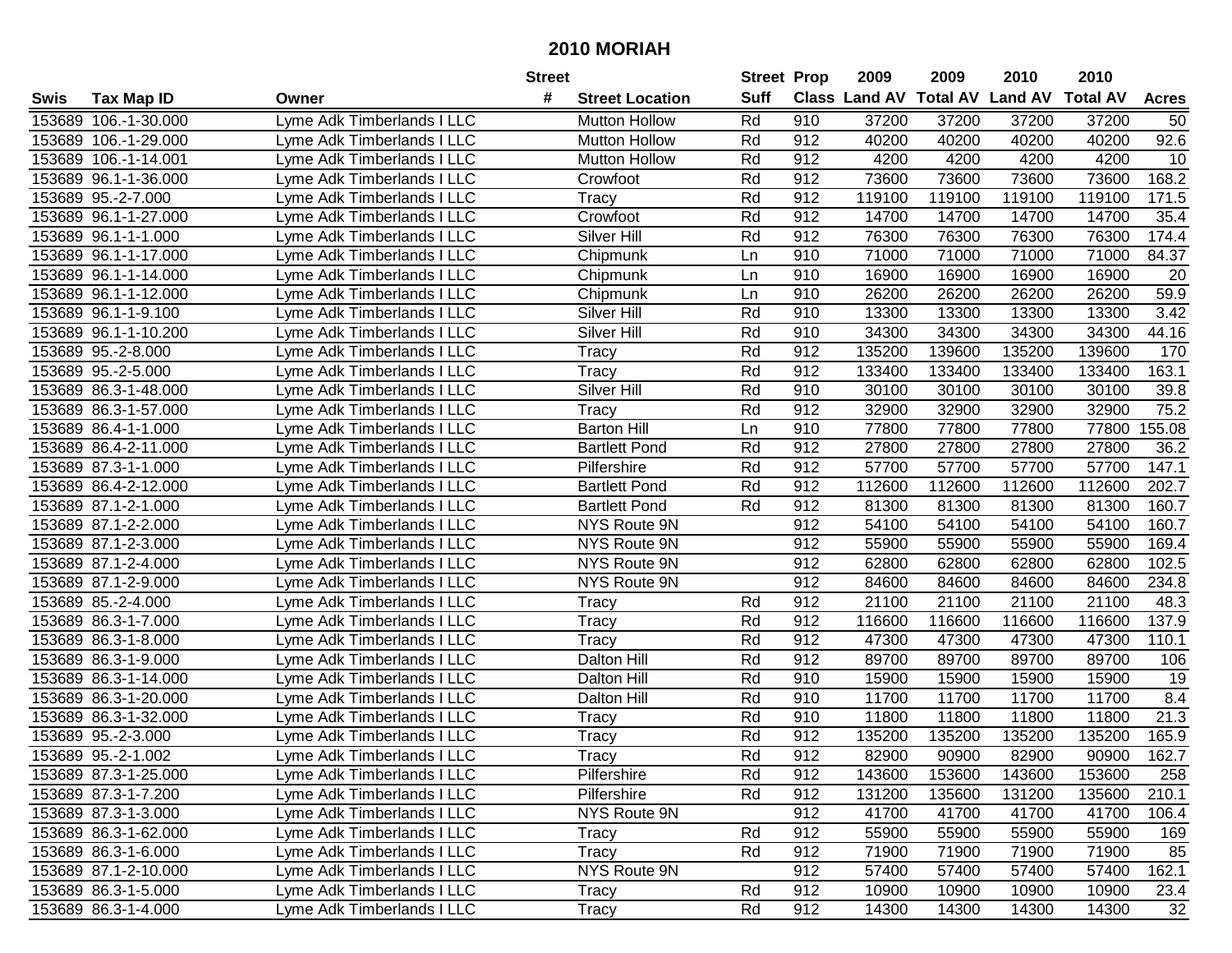|        |                       |                             | <b>Street</b>   |                        | <b>Street Prop</b> |                  | 2009          | 2009            | 2010           | 2010            |                |
|--------|-----------------------|-----------------------------|-----------------|------------------------|--------------------|------------------|---------------|-----------------|----------------|-----------------|----------------|
| Swis   | <b>Tax Map ID</b>     | Owner                       | #               | <b>Street Location</b> | <b>Suff</b>        |                  | Class Land AV | <b>Total AV</b> | <b>Land AV</b> | <b>Total AV</b> | <b>Acres</b>   |
|        | 153689 85.-2-5.000    | Lyme Adk Timberlands I LLC  |                 | Tracy                  | Rd                 | 912              | 65600         | 65600           | 65600          | 65600           | 163.1          |
|        | 153689 86.3-1-3.000   | Lyme Adk Timberlands I LLC  |                 | Tracy                  | Rd                 | 912              | 98900         | 98900           | 98900          | 98900           | 116.9          |
|        | 153689 86.3-1-2.000   | Lyme Adk Timberlands I LLC  |                 | Tracy                  | Rd                 | 912              | 144300        | 144300          | 144300         | 144300          | 170.7          |
|        | 153689 86.3-1-59.000  | Lyme Adk Timberlands I LLC  |                 | Tracy                  | Rd                 | 912              | 39800         | 39800           | 39800          | 39800           | 75.8           |
|        | 153689 86.3-1-49.000  | Lyme Adk Timberlands I LLC  |                 | Silver Hill            | Rd                 | 912              | 19900         | 19900           | 19900          | 19900           | 23.8           |
|        | 153689 86.3-1-1.000   | Lyme Adk Timberlands I LLC  |                 | Tracy                  | Rd                 | 912              | 19900         | 19900           | 19900          | 19900           | 47.3           |
|        | 153689 86.3-1-56.000  | Lyme Adk Timberlands I LLC  |                 | Silver Hill            | Rd                 | 912              | 30700         | 30700           | 30700          | 30700           | 69.7           |
|        | 153689 86.2-3-6.009   | Lyme Adk Timberlands I LLC  |                 | <b>Fisher Hill</b>     | Rd                 | 910              | 56500         | 56500           | 56500          | 56500           | 67.9           |
|        | 153689 85.-2-6.000    | Lyme Adk Timberlands I LLC  |                 | Tracy                  | Rd                 | 912              | 64700         | 64700           | 64700          | 64700           | 160            |
|        | 153689 85.-2-7.000    | Lyme Adk Timberlands I LLC  |                 | Tracy                  | Rd                 | 912              | 64900         | 64900           | 64900          | 64900           | 161.2          |
|        | 153689 85.-2-8.000    | Lyme Adk Timberlands I LLC  |                 | Tracy                  | Rd                 | 912              | 64700         | 64700           | 64700          | 64700           | 160            |
|        | 153689 85.-2-9.000    | Lyme Adk Timberlands I LLC  |                 | <b>Tracy</b>           | Rd                 | 912              | 66200         | 66200           | 66200          | 66200           | 164.8          |
|        | 153689 86.2-3-1.000   | yme Adk Timberlands I LLC   |                 | <b>Fisher Hill</b>     | Rd                 | 910              | 91600         | 91600           | 91600          | 91600           | 109.8          |
|        | 153689 85.-2-12.000   | yme Adk Timberlands I LLC   |                 | Tracy                  | Rd                 | 912              | 89500         | 89500           | 89500          | 89500           | 168.9          |
|        | 153689 86.3-1-33.000  | yme Adk Timberlands I LLC   |                 | Silver Hill            | Rd                 | 910              | 22100         | 22100           | 22100          | 22100           | 26.5           |
|        | 153689 86.3-1-61.000  | Lyme Adk Timberlands I LLC  |                 | Tracy                  | Rd                 | 912              | 85400         | 85400           | 85400          | 85400           | 170.3          |
|        | 153689 85.-2-10.000   | Lyme Adk Timberlands I LLC  |                 | Tracy                  | Rd                 | 912              | 66700         | 79100           | 66700          | 79100           | 167.5          |
|        | 153689 85.-2-11.000   | Lyme Adk Timberlands I LLC  |                 | Tracy                  | Rd                 | 912              | 66700         | 78500           | 66700          | 78500           | 167.4          |
| 153689 | 106.-1-20.000         | Lyme Adk Timberlands II LLC |                 | <b>Mutton Hollow</b>   | Rd                 | 912              | 37400         | 37400           | 37400          | 37400           | 85.6           |
| 153689 | 106.-1-34.000         | Lyme Adk Timberlands II LLC |                 | <b>Mutton Hollow</b>   | Rd                 | 912              | 74400         | 74400           | 74400          | 74400           | 170.1          |
| 153689 | 106.-1-31.000         | Lyme Adk Timberlands II LLC |                 | <b>Mutton Hollow</b>   | Rd                 | 912              | 49600         | 49600           | 49600          | 49600           | 113.77         |
| 153689 | 106.-1-33.000         | Lyme Adk Timberlands II LLC |                 | <b>Mutton Hollow</b>   | Rd                 | 912              | 76100         | 76100           | 76100          | 76100           | 174.7          |
| 153689 | 106.-1-35.000         | Lyme Adk Timberlands II LLC |                 | <b>Mutton Hollow</b>   | Rd                 | 260              | 82300         | 94400           | 82300          | 94400           | 188.1          |
| 153689 | 106.-1-38.000         | Lyme Adk Timberlands II LLC |                 | <b>Mutton Hollow</b>   | Rd                 | 912              | 54500         | 54500           | 54500          | 54500           | 124.4          |
| 153689 | 106.-1-39.000         | Lyme Adk Timberlands II LLC |                 | <b>Mutton Hollow</b>   | Rd                 | 912              | 62000         | 62000           | 62000          | 62000           | 142.5          |
| 153689 | 106.-1-41.000         | Lyme Adk Timberlands II LLC |                 | <b>Mutton Hollow</b>   | Rd                 | 912              | 80500         | 80500           | 80500          | 80500           | 183.9          |
|        | 153689 106.-1-42.000  | Lyme Adk Timberlands II LLC |                 | <b>Mutton Hollow</b>   | Rd                 | 912              | 53300         | 53300           | 53300          | 53300           | 122.7          |
|        | 153689 106.4-2-1.000  | Lyme Adk Timberlands II LLC |                 | <b>Breed Hill</b>      | Rd                 | 912              | 278600        | 290300          | 278600         | 290300          | 455.6          |
|        | 153689 107.3-1-15.000 | Lyme Adk Timberlands II LLC |                 | Lang                   | Rd                 | 912              | 53200         | 53200           | 53200          | 53200           | 71.2           |
|        | 153689 106.-1-23.000  | Lyme Adk Timberlands II LLC |                 | <b>Mutton Hollow</b>   | Rd                 | 912              | 74800         | 74800           | 74800          | 74800           | 170.9          |
|        | 153689 106.-1-43.000  | Lyme Adk Timberlands II LLC |                 | <b>Mutton Hollow</b>   | Rd                 | $\overline{912}$ | 53500         | 53500           | 53500          | 53500           | 122.4          |
|        | 153689 86.2-5-5.000   | MacDougal, James            | 161             | Riddle                 | Rd                 | 314              | 18300         | 18300           | 18300          | 18300           | 5              |
|        | 153689 86.74-7-16.000 | MacDougal, Rayshel          | $\overline{12}$ | Curtis                 | Ln                 | $\overline{210}$ | 8400          | 40100           | 8400           | 40100           | 0.3            |
|        | 153689 96.28-3-1.100  | Mace, Rodney                | 106             | Champlain              | Dr                 | 270              | 11000         | 50200           | 11000          | 50200           | 0.36           |
|        | 153689 87.11-2-13.000 | Mace, Stuart                | 113             | <b>Mullen Bay</b>      | Ln                 | 210              | 73100         | 154700          | 73100          | 154700          | 0.2            |
|        | 153689 86.82-5-2.000  | Mace, Susan                 | 38              | Wall                   | <b>St</b>          | 210              | 9400          | 62500           | 9400           | 62500           | 0.3            |
|        | 153689 87.15-3-3.000  | Machado, Dennis             | 43              | Woodall                | Way                | 260              | 116400        | 152200          | 116400         | 152200          | 0.26           |
|        | 153689 107.5-2-18.100 | Maffey, George E            |                 | Edgemont               | Rd                 | 312              | 29200         | 32100           | 29200          | 32100           | 23.4           |
|        | 153689 96.2-1-37.000  | <b>Malbon David</b>         | 2899            | Plank                  | Rd                 | 210              | 13200         | 81900           | 13200          | 81900           | $\overline{1}$ |
|        | 153689 96.2-1-34.120  | Malbon David                | 2842            | Plank                  | Rd                 | 210              | 19900         | 180000          | 19900          | 180000          | 2.99           |
|        | 153689 96.15-1-22.120 | Malbon David                |                 | <b>Ensign Pond</b>     | Rd                 | 322              | 21300         | 21300           | 21300          | 21300           | 39             |
|        | 153689 86.73-6-9.000  | Malbon, David               | 85              | Wasson                 | <b>St</b>          | 210              | 6800          | 42300           | 6800           | 42300           | 0.2            |
|        |                       |                             |                 |                        |                    |                  |               |                 |                |                 |                |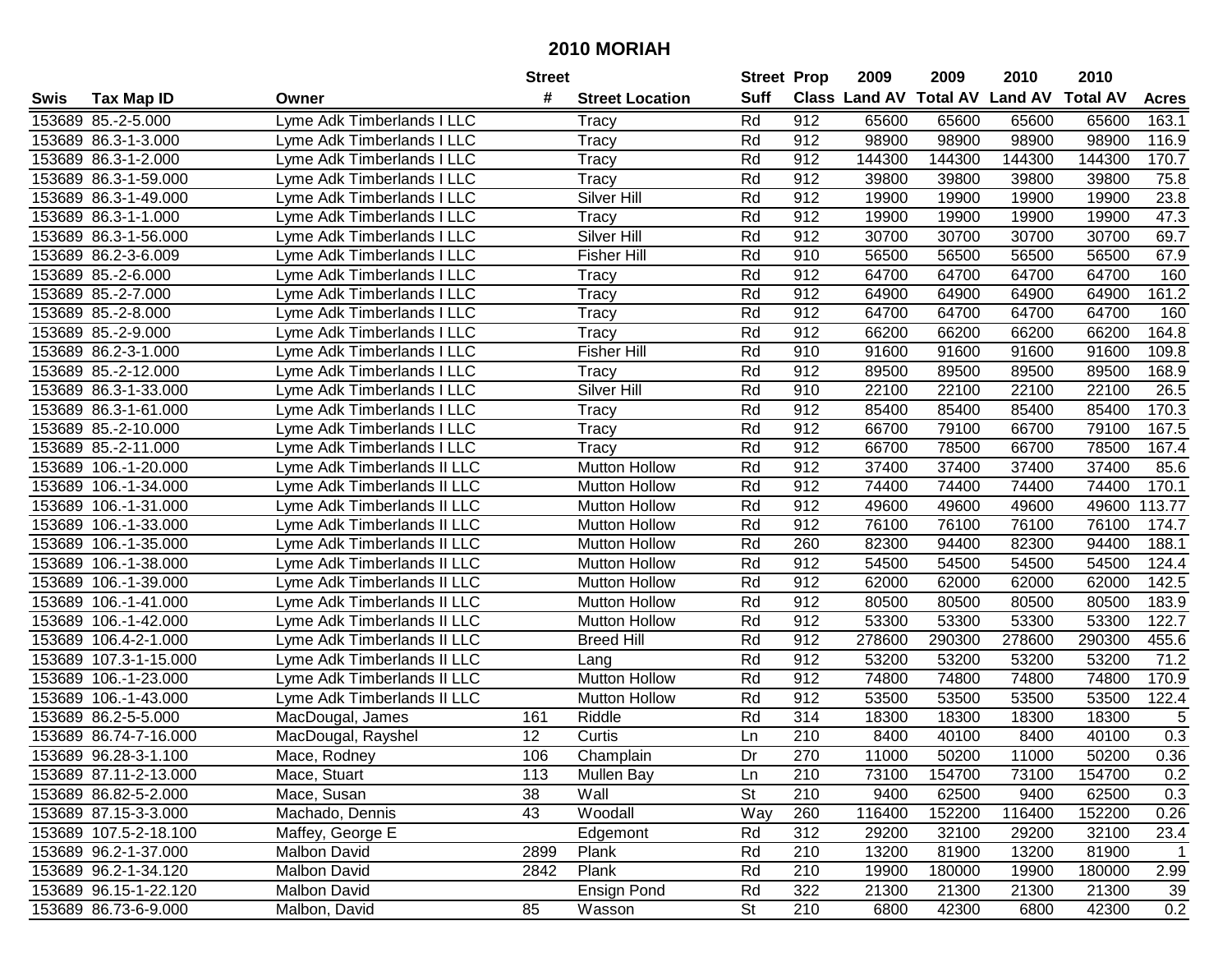|      |                            |                      | <b>Street</b> |                        | <b>Street Prop</b>       |                  | 2009   | 2009   | 2010                           | 2010            |                |
|------|----------------------------|----------------------|---------------|------------------------|--------------------------|------------------|--------|--------|--------------------------------|-----------------|----------------|
| Swis | <b>Tax Map ID</b>          | Owner                | #             | <b>Street Location</b> | <b>Suff</b>              |                  |        |        | Class Land AV Total AV Land AV | <b>Total AV</b> | <b>Acres</b>   |
|      | 153689 96.20-2-17.000      | Malbon, David        |               | <b>Tarbell Hill</b>    | Rd                       | 311              | 5300   | 5300   | 5300                           | 5300            | 0.1            |
|      | 153689 96.20-2-18.000      | Malbon, David        | 619           | <b>Tarbell Hill</b>    | Rd                       | 483              | 8900   | 87500  | 8900                           | 87500           | 0.2            |
|      | 153689 96.28-2-22.000      | Malbon, Tammy        | 36            | Mineville              | Rd                       | 210              | 15000  | 77000  | 15000                          | 77000           | 0.47           |
|      | 153689 97.13-2-5.000       | Malone, Martin J     | 19            | Switchback             | Rd                       | 270              | 18400  | 33900  | 18400                          | 33900           | 11.1           |
|      | 153689 97.13-2-25.000      | Malone, Martin J     | 89            | Forge Hollow           | Rd                       | 270              | 9900   | 38800  | 9900                           | 38800           | 0.64           |
|      | 153689 97.13-2-27.110      | Malone, Martin J     | 75            | Switchback             | Rd                       | 271              | 44200  | 109900 | 44200                          | 109900          | 32.1           |
|      | 153689 96.3-1-18.000       | Manco, Dominick      |               | Crowfoot               | Rd                       | 314              | 21900  | 21900  | 21900                          | 21900           | 9.11           |
|      | 153689 96.3-1-19.000       | Manco, Dominick      | 13            | Military               | Ln                       | 260              | 19000  | 35200  | 19000                          | 35200           | $\overline{7}$ |
|      | 153689 86.66-1-6.003       | Mandy, David C       | 3313          | <b>Fisher Hill</b>     | Rd                       | 240              | 27400  | 126400 | 27400                          | 126400          | 16.42          |
|      | 153689 96.3-1-41.000       | Mandy, Debbie A      | 2156          | <b>Ensign Pond</b>     | Rd                       | 210              | 14400  | 57100  | 14400                          | 57100           | 1.6            |
|      | 153689 86.81-1-11.000      | Mandy, Gary          | 55            | Wasson                 | <b>St</b>                | 210              | 8600   | 25500  | 8600                           | 25500           | 0.2            |
|      | 153689 86.81-1-7.000       | Mandy, Gary Jr       | 65            | Wasson                 | <b>St</b>                | 210              | 8500   | 21300  | 8500                           | 21300           | 0.2            |
|      | 153689 86.73-7-7.605       | Mandy, James J       | 468           | Witherbee              | Rd                       | 220              | 18600  | 51100  | 18600                          | 51100           | 0.9            |
|      | 153689 86.81-1-2.000       | Mandy, Joseph G      | 75            | Wasson                 | <b>St</b>                | 210              | 8800   | 78600  | 8800                           | 78600           | 0.2            |
|      | 153689 86.81-1-10.000      | Mandy, Theresa R     | 59            | Wasson                 | $\overline{\mathsf{St}}$ | 210              | 6500   | 37400  | 6500                           | 37400           | 0.2            |
|      | 153689 86.73-5-23.100      | Mandy, Theresa R     | 570           | Silver Hill            | Rd                       | 210              | 17600  | 39500  | 17600                          | 39500           | 1.59           |
|      | 153689 96.20-2-13.000      | Mandy, Victor C      | 633           | <b>Tarbell Hill</b>    | Rd                       | 270              | 9200   | 33300  | 9200                           | 33300           | 0.3            |
|      | 153689 96.2-1-9.000        | Mandy, Victor C      | 248           | Witherbee              | Rd                       | 210              | 17200  | 46400  | 17200                          | 46400           | 4.5            |
|      | 153689 106.4-2-11.000      | Manfred, Charles B   |               | Moriah                 | Rd                       | 314              | 2900   | 2900   | 2900                           | 2900            | 0.3            |
|      | 153689 106.4-2-21.120      | Manfred, Charles B   |               | Moriah                 | Rd                       | 314              | 400    | 400    | 400                            | 400             | $\mathbf{1}$   |
|      | 153689 87.15-3-2.000       | Manfred, Charles B   | 39            | Woodall                | Way                      | 260              | 127900 | 189200 | 127900                         | 189200          | 0.12           |
|      | 153689 96.3-1-16.000       | Manfred, Marc A      | 62            | Military               | Ln                       | 240              | 79800  | 235800 | 79800                          | 235800          | 89.66          |
|      | 153689 106.4-2-23.000      | Manfred, Maria K     | 2027          | Moriah                 | Rd                       | 210              | 15800  | 148300 | 15800                          | 148300          | $\overline{7}$ |
|      | 153689 96.2-1-26.200       | Manfred, Thomas W    | 2928          | Plank                  | Rd                       | 210              | 13400  | 152100 | 13400                          | 152100          | 1.24           |
|      | 153689 97.10-1-6.214       | Manning, Ann M       | 25            | Coyote Ridge           | Way                      | 210              | 38100  | 187600 | 38100                          | 187600          | 5.27           |
|      | 153689 87.49-1-18.000      | Many, Floyd B        | 157           | <b>Mullen Bay</b>      | Ln                       | 260              | 16800  | 60100  | 16800                          | 60100           | 0.07           |
|      | 153689 87.49-1-18.000/2010 | Many, Floyd B        | 157           | <b>Mullen Bay</b>      | Ln                       | 260              |        |        | 16800                          | 60100           |                |
|      | 153689 96.2-1-26.120       | Marcil, Thomas R     | 2962          | Plank                  | Rd                       | 210              | 17400  | 147000 | 17400                          | 147000          | 5.67           |
|      | 153689 96.2-1-26.110       | Marcil, Thomas R     | 2940          | Plank                  | Rd                       | 240              | 66100  | 195700 | 66100                          | 195700          | 62.69          |
|      | 153689 96.16-2-60.200      | Marcotte, Joseph H   | 216           | Furnace                | Rd                       | 210              | 10700  | 109400 | 10700                          | 109400          | 0.63           |
|      | 153689 96.16-2-60.100      | Marcotte, Napoleon A | 220           | Furnace                | Rd                       | $\overline{210}$ | 14400  | 106300 | 14400                          | 106300          | 1.1            |
|      | 153689 96.16-1-21.000      | Marinello, Joseph    | 123           | Furnace                | Rd                       | 210              | 16000  | 120000 | 16000                          | 120000          | 1.51           |
|      | 153689 97.13-1-3.000       | Martin James W Jr    | 2823          | Dugway                 | Rd                       | $\overline{210}$ | 12600  | 57700  | 12600                          | 57700           | 0.99           |
|      | 153689 96.20-4-2.000       | Martin, Christopher  | 622           | <b>Tarbell Hill</b>    | Rd                       | 411              | 13200  | 170200 | 13200                          | 170200          | 0.18           |
|      | 153689 86.73-1-3.000       | Martinez, John N     | 564           | Dalton Hill            | Rd                       | 210              | 1900   | 27100  | 1900                           | 27100           | 0.1            |
|      | 153689 86.2-4-9.000        | Marvin, Walter S III | 322           | <b>Bartlett Pond</b>   | Rd                       | 322              | 51200  | 51200  | 51200                          | 51200           | 68.5           |
|      | 153689 96.27-2-26.000      | Marx, Bernard L      | 3             | Harmony                | Rd                       | 270              | 7800   | 46300  | 7800                           | 46300           | 0.2            |
|      | 153689 96.20-4-15.200      | Mascarenas, John M   | 690           | <b>Tarbell Hill</b>    | Rd                       | 210              | 23600  | 144000 | 23600                          | 144000          | 1.5            |
|      | 153689 96.27-5-3.000       | Mascarenas, John R   | 28            | Harmony                | Rd                       | 210              | 7000   | 64900  | 7000                           | 64900           | 0.2            |
|      | 153689 107.6-1-21.000      | Masterson, Thomas A  | 94            | Lake View              | Ave                      | 210              | 11100  | 76400  | 11100                          | 76400           | 0.5            |
|      | 153689 86.4-2-10.100       | Masterson, William   |               | Fisher Hill            | Rd                       | 240              |        |        | 54000                          | 108500          | 49.06          |
|      | 153689 106.-1-6.000        | Mauran, Douglas L    |               | Mutton Hollow          | Rd                       | 322              | 40200  | 40200  | 40200                          | 40200           | 47.6           |
|      |                            |                      |               |                        |                          |                  |        |        |                                |                 |                |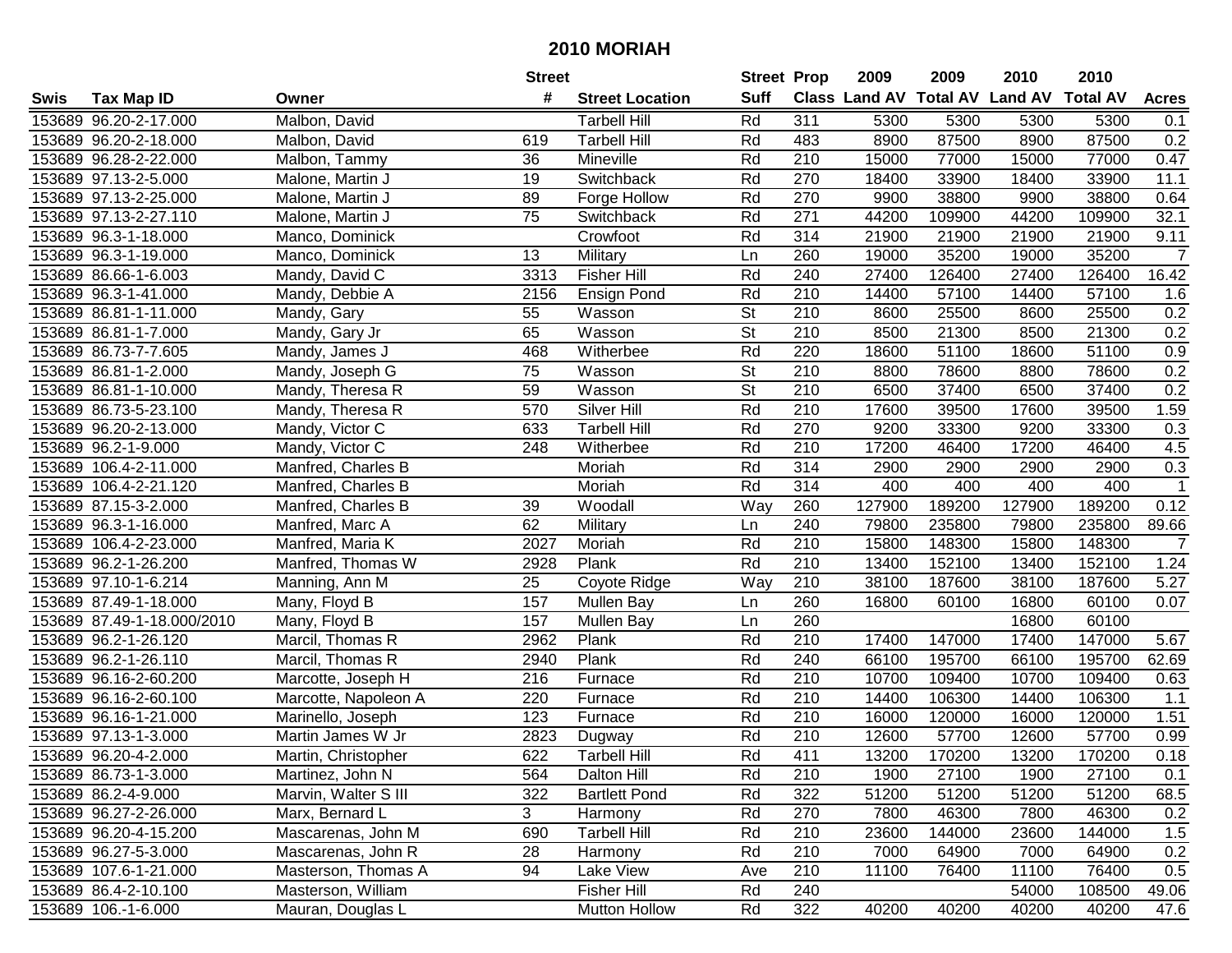| #<br><b>Suff</b><br>Class Land AV Total AV Land AV<br><b>Total AV</b><br><b>Tax Map ID</b><br><b>Street Location</b><br><b>Acres</b><br>Swis<br>Owner<br>153689 106.-1-8.000<br>Mauran, Douglas L<br>108<br>Rd<br>210<br>13900<br>94900<br>13900<br>94900<br><b>Mutton Hollow</b><br>2.2<br>153689 86.83-4-11.200<br>Teft<br>270<br>8800<br>38300<br>8800<br>38300<br>0.4<br>Mauran, Kurstin<br>6<br>Ln<br>153689 86.82-1-4.200<br>Witherbee<br>Rd<br>3400<br>27600<br>3400<br>27600<br>0.09<br>Maye, Dwayne S<br>210<br>NYS Route 9N<br>210<br>14500<br>2.11<br>153689 97.6-1-3.000<br>Maye, Dwayne S<br>4745<br>156100<br>14500<br>156100<br>153689 97.2-1-2.000<br>4772<br>NYS Route 9N<br>312<br>10400<br>11200<br>11200<br>0.6<br>Maye, John<br>10400<br>22.9<br>153689 97.6-1-29.000<br>4771<br>NYS Route 9N<br>240<br>29100<br>126100<br>34500<br>114500<br>Maye, John E<br>NYS Route 9N<br>210<br>10600<br>0.6<br>153689 97.6-1-11.000<br>Maye, Mark A<br>4800<br>60900<br>10600<br>60900<br>314<br><b>NYS Route 9N</b><br>7900<br>7900<br>7900<br>153689 97.6-1-9.000<br>7900<br>Maye, Mark A<br>$\mathbf{1}$<br>2737<br>12500<br>0.5<br>153689 96.16-1-7.000<br>Rd<br>210<br>81600<br>12500<br>81600<br>Maye, Richard<br>Center<br>Rd<br>29500<br>153689 97.17-6-3.000<br>774<br><b>Tarbell Hill</b><br>210<br>118400<br>29500<br>118400<br>6.85<br>Mayer, David J<br>Rd<br>153689 86.66-1-25.000<br>210<br>14400<br>14400<br>72000<br>1.9<br>Mayhood, James R<br>3338<br><b>Fisher Hill</b><br>72000<br>153689 86.66-1-26.000<br>3332<br>Rd<br>314<br>7900<br>7900<br>0.9<br>Mayhood, James R<br><b>Fisher Hill</b><br>7900<br>7900<br>210<br>1.9<br>Rd<br>14400<br>67500<br>67500<br>153689 86.66-1-24.000<br>Mayhood, James R Sr<br>3344<br><b>Fisher Hill</b><br>14400<br><b>St</b><br>61<br>210<br>4100<br>27500<br>27500<br>0.1<br>153689 86.81-1-9.000<br>Wasson<br>4100<br>Mayville, Anna L<br>36<br>Rd<br>210<br>7400<br>7400<br>0.2<br>Pilfershire<br>58900<br>153689 96.27-3-3.000<br>Mayville, Anna L<br>58900<br>Rd<br>87<br>210<br>14400<br>37200<br>37200<br>1.81<br>153689 86.58-2-8.122<br>Mazarian, Carl S<br>14400<br><b>Mountain Spring</b><br>Rd<br>210<br>2765<br>14900<br>110000<br>14900<br>110000<br>153689 96.16-1-5.000<br>Mazzotte, Bruno P<br>Center<br>-1<br>NYS Route 9N<br>240<br>20600<br>153689 87.3-1-12.000<br>Mazzotte, Christopher P<br>4995<br>166000<br>20600<br>166000<br>10.1<br>Forge Hollow<br>270<br>15400<br>15400<br>39200<br>3.85<br>153689 97.13-2-26.282<br>Mazzotte, Michael<br>63<br>Rd<br>39200<br>5<br>153689 86.73-3-12.000<br>Maiden<br>Way<br>210<br>10900<br>34900<br>10900<br>34900<br>Mazzotte, Michael<br>0.4<br>1.3<br>3280<br>Rd<br>210<br>14100<br>153689 86.75-3-12.000<br><b>Fisher Hill</b><br>115900<br>14100<br>115900<br>Mazzotte, Paul<br>153689 97.13-2-12.000<br>Mazzotte, Peter<br>34<br>Elk Inn<br>Rd<br>210<br>8300<br>123000<br>123000<br>0.26<br>8300<br>$\overline{7}$<br>153689 86.73-3-10.001<br>Maiden<br>Way<br>210<br>11400<br>91000<br>91000<br>0.7<br>Mazzotti, David J<br>11400<br>153689 96.16-2-30.000<br>721<br>Rd<br>210<br>9600<br>66700<br>0.3<br>McBride, Michael J<br><b>Tarbell Hill</b><br>66700<br>9600<br>$\overline{74}$<br>210<br>12300<br>82700<br>0.5<br>153689 107.5-2-13.000<br>Lake View<br>82700<br>12300<br>McCabe, Douglas<br>Ave<br>210<br>23500<br>153689 87.15-1-3.000<br>NYS Route 9N<br>121000<br>23500<br>121000<br>0.55<br>McCabe, Gerald J<br>5094<br>$\sqrt{2}$<br>210<br>153689 96.2-1-2.200<br>McCabe, Tracy R<br>108<br>Silver Hill<br>Rd<br>14500<br>134800<br>14500<br>134800<br>82<br>322<br>23300<br>153689 96.2-1-2.110<br>McCabe, Tracy R<br>Silver Hill<br>Rd<br>23300<br>23300<br>23300<br>10.5<br>Rd<br>210<br>12900<br>124700<br>124700<br>153689 96.16-1-16.000<br>McCardell, Diane C<br>2701<br>12900<br>0.6<br>Center<br>$\overline{210}$<br>153689 97.6-1-7.000<br>NYS Route 9N<br>13500<br>103300<br>13500<br>103300<br>1.7<br>McCardell, George S<br>4789<br>$\overline{34}$<br>Rd<br>$\overline{210}$<br>1.3<br>153689 97.13-2-2.000<br>Switchback<br>10900<br>40900<br>10900<br>40900<br>McCaughin, Charles A<br>45<br>260<br>12700<br>56100<br>21000<br>0.3<br>153689 107.10-2-9.000<br>McCauley, Walter J<br>Potter<br>19000<br>Ln<br>83<br>240<br>54500<br>10.25<br>153689 86.2-4-29.000<br><b>Bartlett Pond</b><br>Rd<br>25300<br>54500<br>25300<br>McConley, John<br>174<br>Rd<br>240<br>86700<br>118400<br>86700<br>118400<br>130<br>153689 86.4-2-2.100<br><b>Bartlett Pond</b><br>McConley, John<br>153689 86.2-4-15.000<br>McConley, Theodore<br>249<br><b>Bartlett Pond</b><br>Rd<br>240<br>66600<br>126100<br>66600<br>126100<br>65.5<br>Rd<br>153689 106.-1-17.110<br>148<br><b>Mutton Hollow</b><br>240<br>72200<br>173300<br>72200<br>173300<br>McCormack, Brian<br>24<br>153689 86.73-5-10.000<br>McCormick, John P<br><b>Bridal</b><br>Row<br>210<br>7000<br>50000<br>7000<br>50000<br>0.1<br>Wall<br>153689 86.74-6-5.000<br>McCoury, Charles R<br>37<br><b>St</b><br>210<br>7900<br>62500<br>0.2<br>62500<br>7900<br>McCray, Edward<br><b>Fisher Hill</b><br>Rd<br>270<br>153689 86.2-3-7.008<br>3473<br>7600<br>36200<br>7600<br>36200<br>0.82<br>210<br>8400<br>153689 96.20-1-11.000<br>McCray, Francis<br>593<br>Windy Hill<br>Rd<br>53400<br>8400<br>53400<br>0.2<br>153689 87.3-1-19.002<br>McCray, James<br>580<br>Rd<br>210<br>13300<br>35200<br>13300<br>35200<br>3<br>Pilfershire<br>$\overline{1}$<br>Rd<br>270<br>153689 96.27-2-39.000<br>McDonough, John F<br>3040<br>Plank<br>13300<br>18400<br>13300<br>18400 |  | <b>Street</b> | <b>Street Prop</b> | 2009 | 2009 | 2010 | 2010 |  |
|------------------------------------------------------------------------------------------------------------------------------------------------------------------------------------------------------------------------------------------------------------------------------------------------------------------------------------------------------------------------------------------------------------------------------------------------------------------------------------------------------------------------------------------------------------------------------------------------------------------------------------------------------------------------------------------------------------------------------------------------------------------------------------------------------------------------------------------------------------------------------------------------------------------------------------------------------------------------------------------------------------------------------------------------------------------------------------------------------------------------------------------------------------------------------------------------------------------------------------------------------------------------------------------------------------------------------------------------------------------------------------------------------------------------------------------------------------------------------------------------------------------------------------------------------------------------------------------------------------------------------------------------------------------------------------------------------------------------------------------------------------------------------------------------------------------------------------------------------------------------------------------------------------------------------------------------------------------------------------------------------------------------------------------------------------------------------------------------------------------------------------------------------------------------------------------------------------------------------------------------------------------------------------------------------------------------------------------------------------------------------------------------------------------------------------------------------------------------------------------------------------------------------------------------------------------------------------------------------------------------------------------------------------------------------------------------------------------------------------------------------------------------------------------------------------------------------------------------------------------------------------------------------------------------------------------------------------------------------------------------------------------------------------------------------------------------------------------------------------------------------------------------------------------------------------------------------------------------------------------------------------------------------------------------------------------------------------------------------------------------------------------------------------------------------------------------------------------------------------------------------------------------------------------------------------------------------------------------------------------------------------------------------------------------------------------------------------------------------------------------------------------------------------------------------------------------------------------------------------------------------------------------------------------------------------------------------------------------------------------------------------------------------------------------------------------------------------------------------------------------------------------------------------------------------------------------------------------------------------------------------------------------------------------------------------------------------------------------------------------------------------------------------------------------------------------------------------------------------------------------------------------------------------------------------------------------------------------------------------------------------------------------------------------------------------------------------------------------------------------------------------------------------------------------------------------------------------------------------------------------------------------------------------------------------------------------------------------------------------------------------------------------------------------------------------------------------------------------------------------------------------------------------------------------------------------------------------------------------------------------------------------------------------------------------------------------------------------------------------------------------------------------------------------------------------------------------------------------------------------------------------------------------------------------------------------------------------------------------|--|---------------|--------------------|------|------|------|------|--|
|                                                                                                                                                                                                                                                                                                                                                                                                                                                                                                                                                                                                                                                                                                                                                                                                                                                                                                                                                                                                                                                                                                                                                                                                                                                                                                                                                                                                                                                                                                                                                                                                                                                                                                                                                                                                                                                                                                                                                                                                                                                                                                                                                                                                                                                                                                                                                                                                                                                                                                                                                                                                                                                                                                                                                                                                                                                                                                                                                                                                                                                                                                                                                                                                                                                                                                                                                                                                                                                                                                                                                                                                                                                                                                                                                                                                                                                                                                                                                                                                                                                                                                                                                                                                                                                                                                                                                                                                                                                                                                                                                                                                                                                                                                                                                                                                                                                                                                                                                                                                                                                                                                                                                                                                                                                                                                                                                                                                                                                                                                                                                                                                      |  |               |                    |      |      |      |      |  |
|                                                                                                                                                                                                                                                                                                                                                                                                                                                                                                                                                                                                                                                                                                                                                                                                                                                                                                                                                                                                                                                                                                                                                                                                                                                                                                                                                                                                                                                                                                                                                                                                                                                                                                                                                                                                                                                                                                                                                                                                                                                                                                                                                                                                                                                                                                                                                                                                                                                                                                                                                                                                                                                                                                                                                                                                                                                                                                                                                                                                                                                                                                                                                                                                                                                                                                                                                                                                                                                                                                                                                                                                                                                                                                                                                                                                                                                                                                                                                                                                                                                                                                                                                                                                                                                                                                                                                                                                                                                                                                                                                                                                                                                                                                                                                                                                                                                                                                                                                                                                                                                                                                                                                                                                                                                                                                                                                                                                                                                                                                                                                                                                      |  |               |                    |      |      |      |      |  |
|                                                                                                                                                                                                                                                                                                                                                                                                                                                                                                                                                                                                                                                                                                                                                                                                                                                                                                                                                                                                                                                                                                                                                                                                                                                                                                                                                                                                                                                                                                                                                                                                                                                                                                                                                                                                                                                                                                                                                                                                                                                                                                                                                                                                                                                                                                                                                                                                                                                                                                                                                                                                                                                                                                                                                                                                                                                                                                                                                                                                                                                                                                                                                                                                                                                                                                                                                                                                                                                                                                                                                                                                                                                                                                                                                                                                                                                                                                                                                                                                                                                                                                                                                                                                                                                                                                                                                                                                                                                                                                                                                                                                                                                                                                                                                                                                                                                                                                                                                                                                                                                                                                                                                                                                                                                                                                                                                                                                                                                                                                                                                                                                      |  |               |                    |      |      |      |      |  |
|                                                                                                                                                                                                                                                                                                                                                                                                                                                                                                                                                                                                                                                                                                                                                                                                                                                                                                                                                                                                                                                                                                                                                                                                                                                                                                                                                                                                                                                                                                                                                                                                                                                                                                                                                                                                                                                                                                                                                                                                                                                                                                                                                                                                                                                                                                                                                                                                                                                                                                                                                                                                                                                                                                                                                                                                                                                                                                                                                                                                                                                                                                                                                                                                                                                                                                                                                                                                                                                                                                                                                                                                                                                                                                                                                                                                                                                                                                                                                                                                                                                                                                                                                                                                                                                                                                                                                                                                                                                                                                                                                                                                                                                                                                                                                                                                                                                                                                                                                                                                                                                                                                                                                                                                                                                                                                                                                                                                                                                                                                                                                                                                      |  |               |                    |      |      |      |      |  |
|                                                                                                                                                                                                                                                                                                                                                                                                                                                                                                                                                                                                                                                                                                                                                                                                                                                                                                                                                                                                                                                                                                                                                                                                                                                                                                                                                                                                                                                                                                                                                                                                                                                                                                                                                                                                                                                                                                                                                                                                                                                                                                                                                                                                                                                                                                                                                                                                                                                                                                                                                                                                                                                                                                                                                                                                                                                                                                                                                                                                                                                                                                                                                                                                                                                                                                                                                                                                                                                                                                                                                                                                                                                                                                                                                                                                                                                                                                                                                                                                                                                                                                                                                                                                                                                                                                                                                                                                                                                                                                                                                                                                                                                                                                                                                                                                                                                                                                                                                                                                                                                                                                                                                                                                                                                                                                                                                                                                                                                                                                                                                                                                      |  |               |                    |      |      |      |      |  |
|                                                                                                                                                                                                                                                                                                                                                                                                                                                                                                                                                                                                                                                                                                                                                                                                                                                                                                                                                                                                                                                                                                                                                                                                                                                                                                                                                                                                                                                                                                                                                                                                                                                                                                                                                                                                                                                                                                                                                                                                                                                                                                                                                                                                                                                                                                                                                                                                                                                                                                                                                                                                                                                                                                                                                                                                                                                                                                                                                                                                                                                                                                                                                                                                                                                                                                                                                                                                                                                                                                                                                                                                                                                                                                                                                                                                                                                                                                                                                                                                                                                                                                                                                                                                                                                                                                                                                                                                                                                                                                                                                                                                                                                                                                                                                                                                                                                                                                                                                                                                                                                                                                                                                                                                                                                                                                                                                                                                                                                                                                                                                                                                      |  |               |                    |      |      |      |      |  |
|                                                                                                                                                                                                                                                                                                                                                                                                                                                                                                                                                                                                                                                                                                                                                                                                                                                                                                                                                                                                                                                                                                                                                                                                                                                                                                                                                                                                                                                                                                                                                                                                                                                                                                                                                                                                                                                                                                                                                                                                                                                                                                                                                                                                                                                                                                                                                                                                                                                                                                                                                                                                                                                                                                                                                                                                                                                                                                                                                                                                                                                                                                                                                                                                                                                                                                                                                                                                                                                                                                                                                                                                                                                                                                                                                                                                                                                                                                                                                                                                                                                                                                                                                                                                                                                                                                                                                                                                                                                                                                                                                                                                                                                                                                                                                                                                                                                                                                                                                                                                                                                                                                                                                                                                                                                                                                                                                                                                                                                                                                                                                                                                      |  |               |                    |      |      |      |      |  |
|                                                                                                                                                                                                                                                                                                                                                                                                                                                                                                                                                                                                                                                                                                                                                                                                                                                                                                                                                                                                                                                                                                                                                                                                                                                                                                                                                                                                                                                                                                                                                                                                                                                                                                                                                                                                                                                                                                                                                                                                                                                                                                                                                                                                                                                                                                                                                                                                                                                                                                                                                                                                                                                                                                                                                                                                                                                                                                                                                                                                                                                                                                                                                                                                                                                                                                                                                                                                                                                                                                                                                                                                                                                                                                                                                                                                                                                                                                                                                                                                                                                                                                                                                                                                                                                                                                                                                                                                                                                                                                                                                                                                                                                                                                                                                                                                                                                                                                                                                                                                                                                                                                                                                                                                                                                                                                                                                                                                                                                                                                                                                                                                      |  |               |                    |      |      |      |      |  |
|                                                                                                                                                                                                                                                                                                                                                                                                                                                                                                                                                                                                                                                                                                                                                                                                                                                                                                                                                                                                                                                                                                                                                                                                                                                                                                                                                                                                                                                                                                                                                                                                                                                                                                                                                                                                                                                                                                                                                                                                                                                                                                                                                                                                                                                                                                                                                                                                                                                                                                                                                                                                                                                                                                                                                                                                                                                                                                                                                                                                                                                                                                                                                                                                                                                                                                                                                                                                                                                                                                                                                                                                                                                                                                                                                                                                                                                                                                                                                                                                                                                                                                                                                                                                                                                                                                                                                                                                                                                                                                                                                                                                                                                                                                                                                                                                                                                                                                                                                                                                                                                                                                                                                                                                                                                                                                                                                                                                                                                                                                                                                                                                      |  |               |                    |      |      |      |      |  |
|                                                                                                                                                                                                                                                                                                                                                                                                                                                                                                                                                                                                                                                                                                                                                                                                                                                                                                                                                                                                                                                                                                                                                                                                                                                                                                                                                                                                                                                                                                                                                                                                                                                                                                                                                                                                                                                                                                                                                                                                                                                                                                                                                                                                                                                                                                                                                                                                                                                                                                                                                                                                                                                                                                                                                                                                                                                                                                                                                                                                                                                                                                                                                                                                                                                                                                                                                                                                                                                                                                                                                                                                                                                                                                                                                                                                                                                                                                                                                                                                                                                                                                                                                                                                                                                                                                                                                                                                                                                                                                                                                                                                                                                                                                                                                                                                                                                                                                                                                                                                                                                                                                                                                                                                                                                                                                                                                                                                                                                                                                                                                                                                      |  |               |                    |      |      |      |      |  |
|                                                                                                                                                                                                                                                                                                                                                                                                                                                                                                                                                                                                                                                                                                                                                                                                                                                                                                                                                                                                                                                                                                                                                                                                                                                                                                                                                                                                                                                                                                                                                                                                                                                                                                                                                                                                                                                                                                                                                                                                                                                                                                                                                                                                                                                                                                                                                                                                                                                                                                                                                                                                                                                                                                                                                                                                                                                                                                                                                                                                                                                                                                                                                                                                                                                                                                                                                                                                                                                                                                                                                                                                                                                                                                                                                                                                                                                                                                                                                                                                                                                                                                                                                                                                                                                                                                                                                                                                                                                                                                                                                                                                                                                                                                                                                                                                                                                                                                                                                                                                                                                                                                                                                                                                                                                                                                                                                                                                                                                                                                                                                                                                      |  |               |                    |      |      |      |      |  |
|                                                                                                                                                                                                                                                                                                                                                                                                                                                                                                                                                                                                                                                                                                                                                                                                                                                                                                                                                                                                                                                                                                                                                                                                                                                                                                                                                                                                                                                                                                                                                                                                                                                                                                                                                                                                                                                                                                                                                                                                                                                                                                                                                                                                                                                                                                                                                                                                                                                                                                                                                                                                                                                                                                                                                                                                                                                                                                                                                                                                                                                                                                                                                                                                                                                                                                                                                                                                                                                                                                                                                                                                                                                                                                                                                                                                                                                                                                                                                                                                                                                                                                                                                                                                                                                                                                                                                                                                                                                                                                                                                                                                                                                                                                                                                                                                                                                                                                                                                                                                                                                                                                                                                                                                                                                                                                                                                                                                                                                                                                                                                                                                      |  |               |                    |      |      |      |      |  |
|                                                                                                                                                                                                                                                                                                                                                                                                                                                                                                                                                                                                                                                                                                                                                                                                                                                                                                                                                                                                                                                                                                                                                                                                                                                                                                                                                                                                                                                                                                                                                                                                                                                                                                                                                                                                                                                                                                                                                                                                                                                                                                                                                                                                                                                                                                                                                                                                                                                                                                                                                                                                                                                                                                                                                                                                                                                                                                                                                                                                                                                                                                                                                                                                                                                                                                                                                                                                                                                                                                                                                                                                                                                                                                                                                                                                                                                                                                                                                                                                                                                                                                                                                                                                                                                                                                                                                                                                                                                                                                                                                                                                                                                                                                                                                                                                                                                                                                                                                                                                                                                                                                                                                                                                                                                                                                                                                                                                                                                                                                                                                                                                      |  |               |                    |      |      |      |      |  |
|                                                                                                                                                                                                                                                                                                                                                                                                                                                                                                                                                                                                                                                                                                                                                                                                                                                                                                                                                                                                                                                                                                                                                                                                                                                                                                                                                                                                                                                                                                                                                                                                                                                                                                                                                                                                                                                                                                                                                                                                                                                                                                                                                                                                                                                                                                                                                                                                                                                                                                                                                                                                                                                                                                                                                                                                                                                                                                                                                                                                                                                                                                                                                                                                                                                                                                                                                                                                                                                                                                                                                                                                                                                                                                                                                                                                                                                                                                                                                                                                                                                                                                                                                                                                                                                                                                                                                                                                                                                                                                                                                                                                                                                                                                                                                                                                                                                                                                                                                                                                                                                                                                                                                                                                                                                                                                                                                                                                                                                                                                                                                                                                      |  |               |                    |      |      |      |      |  |
|                                                                                                                                                                                                                                                                                                                                                                                                                                                                                                                                                                                                                                                                                                                                                                                                                                                                                                                                                                                                                                                                                                                                                                                                                                                                                                                                                                                                                                                                                                                                                                                                                                                                                                                                                                                                                                                                                                                                                                                                                                                                                                                                                                                                                                                                                                                                                                                                                                                                                                                                                                                                                                                                                                                                                                                                                                                                                                                                                                                                                                                                                                                                                                                                                                                                                                                                                                                                                                                                                                                                                                                                                                                                                                                                                                                                                                                                                                                                                                                                                                                                                                                                                                                                                                                                                                                                                                                                                                                                                                                                                                                                                                                                                                                                                                                                                                                                                                                                                                                                                                                                                                                                                                                                                                                                                                                                                                                                                                                                                                                                                                                                      |  |               |                    |      |      |      |      |  |
|                                                                                                                                                                                                                                                                                                                                                                                                                                                                                                                                                                                                                                                                                                                                                                                                                                                                                                                                                                                                                                                                                                                                                                                                                                                                                                                                                                                                                                                                                                                                                                                                                                                                                                                                                                                                                                                                                                                                                                                                                                                                                                                                                                                                                                                                                                                                                                                                                                                                                                                                                                                                                                                                                                                                                                                                                                                                                                                                                                                                                                                                                                                                                                                                                                                                                                                                                                                                                                                                                                                                                                                                                                                                                                                                                                                                                                                                                                                                                                                                                                                                                                                                                                                                                                                                                                                                                                                                                                                                                                                                                                                                                                                                                                                                                                                                                                                                                                                                                                                                                                                                                                                                                                                                                                                                                                                                                                                                                                                                                                                                                                                                      |  |               |                    |      |      |      |      |  |
|                                                                                                                                                                                                                                                                                                                                                                                                                                                                                                                                                                                                                                                                                                                                                                                                                                                                                                                                                                                                                                                                                                                                                                                                                                                                                                                                                                                                                                                                                                                                                                                                                                                                                                                                                                                                                                                                                                                                                                                                                                                                                                                                                                                                                                                                                                                                                                                                                                                                                                                                                                                                                                                                                                                                                                                                                                                                                                                                                                                                                                                                                                                                                                                                                                                                                                                                                                                                                                                                                                                                                                                                                                                                                                                                                                                                                                                                                                                                                                                                                                                                                                                                                                                                                                                                                                                                                                                                                                                                                                                                                                                                                                                                                                                                                                                                                                                                                                                                                                                                                                                                                                                                                                                                                                                                                                                                                                                                                                                                                                                                                                                                      |  |               |                    |      |      |      |      |  |
|                                                                                                                                                                                                                                                                                                                                                                                                                                                                                                                                                                                                                                                                                                                                                                                                                                                                                                                                                                                                                                                                                                                                                                                                                                                                                                                                                                                                                                                                                                                                                                                                                                                                                                                                                                                                                                                                                                                                                                                                                                                                                                                                                                                                                                                                                                                                                                                                                                                                                                                                                                                                                                                                                                                                                                                                                                                                                                                                                                                                                                                                                                                                                                                                                                                                                                                                                                                                                                                                                                                                                                                                                                                                                                                                                                                                                                                                                                                                                                                                                                                                                                                                                                                                                                                                                                                                                                                                                                                                                                                                                                                                                                                                                                                                                                                                                                                                                                                                                                                                                                                                                                                                                                                                                                                                                                                                                                                                                                                                                                                                                                                                      |  |               |                    |      |      |      |      |  |
|                                                                                                                                                                                                                                                                                                                                                                                                                                                                                                                                                                                                                                                                                                                                                                                                                                                                                                                                                                                                                                                                                                                                                                                                                                                                                                                                                                                                                                                                                                                                                                                                                                                                                                                                                                                                                                                                                                                                                                                                                                                                                                                                                                                                                                                                                                                                                                                                                                                                                                                                                                                                                                                                                                                                                                                                                                                                                                                                                                                                                                                                                                                                                                                                                                                                                                                                                                                                                                                                                                                                                                                                                                                                                                                                                                                                                                                                                                                                                                                                                                                                                                                                                                                                                                                                                                                                                                                                                                                                                                                                                                                                                                                                                                                                                                                                                                                                                                                                                                                                                                                                                                                                                                                                                                                                                                                                                                                                                                                                                                                                                                                                      |  |               |                    |      |      |      |      |  |
|                                                                                                                                                                                                                                                                                                                                                                                                                                                                                                                                                                                                                                                                                                                                                                                                                                                                                                                                                                                                                                                                                                                                                                                                                                                                                                                                                                                                                                                                                                                                                                                                                                                                                                                                                                                                                                                                                                                                                                                                                                                                                                                                                                                                                                                                                                                                                                                                                                                                                                                                                                                                                                                                                                                                                                                                                                                                                                                                                                                                                                                                                                                                                                                                                                                                                                                                                                                                                                                                                                                                                                                                                                                                                                                                                                                                                                                                                                                                                                                                                                                                                                                                                                                                                                                                                                                                                                                                                                                                                                                                                                                                                                                                                                                                                                                                                                                                                                                                                                                                                                                                                                                                                                                                                                                                                                                                                                                                                                                                                                                                                                                                      |  |               |                    |      |      |      |      |  |
|                                                                                                                                                                                                                                                                                                                                                                                                                                                                                                                                                                                                                                                                                                                                                                                                                                                                                                                                                                                                                                                                                                                                                                                                                                                                                                                                                                                                                                                                                                                                                                                                                                                                                                                                                                                                                                                                                                                                                                                                                                                                                                                                                                                                                                                                                                                                                                                                                                                                                                                                                                                                                                                                                                                                                                                                                                                                                                                                                                                                                                                                                                                                                                                                                                                                                                                                                                                                                                                                                                                                                                                                                                                                                                                                                                                                                                                                                                                                                                                                                                                                                                                                                                                                                                                                                                                                                                                                                                                                                                                                                                                                                                                                                                                                                                                                                                                                                                                                                                                                                                                                                                                                                                                                                                                                                                                                                                                                                                                                                                                                                                                                      |  |               |                    |      |      |      |      |  |
| 117.2                                                                                                                                                                                                                                                                                                                                                                                                                                                                                                                                                                                                                                                                                                                                                                                                                                                                                                                                                                                                                                                                                                                                                                                                                                                                                                                                                                                                                                                                                                                                                                                                                                                                                                                                                                                                                                                                                                                                                                                                                                                                                                                                                                                                                                                                                                                                                                                                                                                                                                                                                                                                                                                                                                                                                                                                                                                                                                                                                                                                                                                                                                                                                                                                                                                                                                                                                                                                                                                                                                                                                                                                                                                                                                                                                                                                                                                                                                                                                                                                                                                                                                                                                                                                                                                                                                                                                                                                                                                                                                                                                                                                                                                                                                                                                                                                                                                                                                                                                                                                                                                                                                                                                                                                                                                                                                                                                                                                                                                                                                                                                                                                |  |               |                    |      |      |      |      |  |
|                                                                                                                                                                                                                                                                                                                                                                                                                                                                                                                                                                                                                                                                                                                                                                                                                                                                                                                                                                                                                                                                                                                                                                                                                                                                                                                                                                                                                                                                                                                                                                                                                                                                                                                                                                                                                                                                                                                                                                                                                                                                                                                                                                                                                                                                                                                                                                                                                                                                                                                                                                                                                                                                                                                                                                                                                                                                                                                                                                                                                                                                                                                                                                                                                                                                                                                                                                                                                                                                                                                                                                                                                                                                                                                                                                                                                                                                                                                                                                                                                                                                                                                                                                                                                                                                                                                                                                                                                                                                                                                                                                                                                                                                                                                                                                                                                                                                                                                                                                                                                                                                                                                                                                                                                                                                                                                                                                                                                                                                                                                                                                                                      |  |               |                    |      |      |      |      |  |
|                                                                                                                                                                                                                                                                                                                                                                                                                                                                                                                                                                                                                                                                                                                                                                                                                                                                                                                                                                                                                                                                                                                                                                                                                                                                                                                                                                                                                                                                                                                                                                                                                                                                                                                                                                                                                                                                                                                                                                                                                                                                                                                                                                                                                                                                                                                                                                                                                                                                                                                                                                                                                                                                                                                                                                                                                                                                                                                                                                                                                                                                                                                                                                                                                                                                                                                                                                                                                                                                                                                                                                                                                                                                                                                                                                                                                                                                                                                                                                                                                                                                                                                                                                                                                                                                                                                                                                                                                                                                                                                                                                                                                                                                                                                                                                                                                                                                                                                                                                                                                                                                                                                                                                                                                                                                                                                                                                                                                                                                                                                                                                                                      |  |               |                    |      |      |      |      |  |
|                                                                                                                                                                                                                                                                                                                                                                                                                                                                                                                                                                                                                                                                                                                                                                                                                                                                                                                                                                                                                                                                                                                                                                                                                                                                                                                                                                                                                                                                                                                                                                                                                                                                                                                                                                                                                                                                                                                                                                                                                                                                                                                                                                                                                                                                                                                                                                                                                                                                                                                                                                                                                                                                                                                                                                                                                                                                                                                                                                                                                                                                                                                                                                                                                                                                                                                                                                                                                                                                                                                                                                                                                                                                                                                                                                                                                                                                                                                                                                                                                                                                                                                                                                                                                                                                                                                                                                                                                                                                                                                                                                                                                                                                                                                                                                                                                                                                                                                                                                                                                                                                                                                                                                                                                                                                                                                                                                                                                                                                                                                                                                                                      |  |               |                    |      |      |      |      |  |
|                                                                                                                                                                                                                                                                                                                                                                                                                                                                                                                                                                                                                                                                                                                                                                                                                                                                                                                                                                                                                                                                                                                                                                                                                                                                                                                                                                                                                                                                                                                                                                                                                                                                                                                                                                                                                                                                                                                                                                                                                                                                                                                                                                                                                                                                                                                                                                                                                                                                                                                                                                                                                                                                                                                                                                                                                                                                                                                                                                                                                                                                                                                                                                                                                                                                                                                                                                                                                                                                                                                                                                                                                                                                                                                                                                                                                                                                                                                                                                                                                                                                                                                                                                                                                                                                                                                                                                                                                                                                                                                                                                                                                                                                                                                                                                                                                                                                                                                                                                                                                                                                                                                                                                                                                                                                                                                                                                                                                                                                                                                                                                                                      |  |               |                    |      |      |      |      |  |
|                                                                                                                                                                                                                                                                                                                                                                                                                                                                                                                                                                                                                                                                                                                                                                                                                                                                                                                                                                                                                                                                                                                                                                                                                                                                                                                                                                                                                                                                                                                                                                                                                                                                                                                                                                                                                                                                                                                                                                                                                                                                                                                                                                                                                                                                                                                                                                                                                                                                                                                                                                                                                                                                                                                                                                                                                                                                                                                                                                                                                                                                                                                                                                                                                                                                                                                                                                                                                                                                                                                                                                                                                                                                                                                                                                                                                                                                                                                                                                                                                                                                                                                                                                                                                                                                                                                                                                                                                                                                                                                                                                                                                                                                                                                                                                                                                                                                                                                                                                                                                                                                                                                                                                                                                                                                                                                                                                                                                                                                                                                                                                                                      |  |               |                    |      |      |      |      |  |
|                                                                                                                                                                                                                                                                                                                                                                                                                                                                                                                                                                                                                                                                                                                                                                                                                                                                                                                                                                                                                                                                                                                                                                                                                                                                                                                                                                                                                                                                                                                                                                                                                                                                                                                                                                                                                                                                                                                                                                                                                                                                                                                                                                                                                                                                                                                                                                                                                                                                                                                                                                                                                                                                                                                                                                                                                                                                                                                                                                                                                                                                                                                                                                                                                                                                                                                                                                                                                                                                                                                                                                                                                                                                                                                                                                                                                                                                                                                                                                                                                                                                                                                                                                                                                                                                                                                                                                                                                                                                                                                                                                                                                                                                                                                                                                                                                                                                                                                                                                                                                                                                                                                                                                                                                                                                                                                                                                                                                                                                                                                                                                                                      |  |               |                    |      |      |      |      |  |
|                                                                                                                                                                                                                                                                                                                                                                                                                                                                                                                                                                                                                                                                                                                                                                                                                                                                                                                                                                                                                                                                                                                                                                                                                                                                                                                                                                                                                                                                                                                                                                                                                                                                                                                                                                                                                                                                                                                                                                                                                                                                                                                                                                                                                                                                                                                                                                                                                                                                                                                                                                                                                                                                                                                                                                                                                                                                                                                                                                                                                                                                                                                                                                                                                                                                                                                                                                                                                                                                                                                                                                                                                                                                                                                                                                                                                                                                                                                                                                                                                                                                                                                                                                                                                                                                                                                                                                                                                                                                                                                                                                                                                                                                                                                                                                                                                                                                                                                                                                                                                                                                                                                                                                                                                                                                                                                                                                                                                                                                                                                                                                                                      |  |               |                    |      |      |      |      |  |
|                                                                                                                                                                                                                                                                                                                                                                                                                                                                                                                                                                                                                                                                                                                                                                                                                                                                                                                                                                                                                                                                                                                                                                                                                                                                                                                                                                                                                                                                                                                                                                                                                                                                                                                                                                                                                                                                                                                                                                                                                                                                                                                                                                                                                                                                                                                                                                                                                                                                                                                                                                                                                                                                                                                                                                                                                                                                                                                                                                                                                                                                                                                                                                                                                                                                                                                                                                                                                                                                                                                                                                                                                                                                                                                                                                                                                                                                                                                                                                                                                                                                                                                                                                                                                                                                                                                                                                                                                                                                                                                                                                                                                                                                                                                                                                                                                                                                                                                                                                                                                                                                                                                                                                                                                                                                                                                                                                                                                                                                                                                                                                                                      |  |               |                    |      |      |      |      |  |
|                                                                                                                                                                                                                                                                                                                                                                                                                                                                                                                                                                                                                                                                                                                                                                                                                                                                                                                                                                                                                                                                                                                                                                                                                                                                                                                                                                                                                                                                                                                                                                                                                                                                                                                                                                                                                                                                                                                                                                                                                                                                                                                                                                                                                                                                                                                                                                                                                                                                                                                                                                                                                                                                                                                                                                                                                                                                                                                                                                                                                                                                                                                                                                                                                                                                                                                                                                                                                                                                                                                                                                                                                                                                                                                                                                                                                                                                                                                                                                                                                                                                                                                                                                                                                                                                                                                                                                                                                                                                                                                                                                                                                                                                                                                                                                                                                                                                                                                                                                                                                                                                                                                                                                                                                                                                                                                                                                                                                                                                                                                                                                                                      |  |               |                    |      |      |      |      |  |
|                                                                                                                                                                                                                                                                                                                                                                                                                                                                                                                                                                                                                                                                                                                                                                                                                                                                                                                                                                                                                                                                                                                                                                                                                                                                                                                                                                                                                                                                                                                                                                                                                                                                                                                                                                                                                                                                                                                                                                                                                                                                                                                                                                                                                                                                                                                                                                                                                                                                                                                                                                                                                                                                                                                                                                                                                                                                                                                                                                                                                                                                                                                                                                                                                                                                                                                                                                                                                                                                                                                                                                                                                                                                                                                                                                                                                                                                                                                                                                                                                                                                                                                                                                                                                                                                                                                                                                                                                                                                                                                                                                                                                                                                                                                                                                                                                                                                                                                                                                                                                                                                                                                                                                                                                                                                                                                                                                                                                                                                                                                                                                                                      |  |               |                    |      |      |      |      |  |
|                                                                                                                                                                                                                                                                                                                                                                                                                                                                                                                                                                                                                                                                                                                                                                                                                                                                                                                                                                                                                                                                                                                                                                                                                                                                                                                                                                                                                                                                                                                                                                                                                                                                                                                                                                                                                                                                                                                                                                                                                                                                                                                                                                                                                                                                                                                                                                                                                                                                                                                                                                                                                                                                                                                                                                                                                                                                                                                                                                                                                                                                                                                                                                                                                                                                                                                                                                                                                                                                                                                                                                                                                                                                                                                                                                                                                                                                                                                                                                                                                                                                                                                                                                                                                                                                                                                                                                                                                                                                                                                                                                                                                                                                                                                                                                                                                                                                                                                                                                                                                                                                                                                                                                                                                                                                                                                                                                                                                                                                                                                                                                                                      |  |               |                    |      |      |      |      |  |
|                                                                                                                                                                                                                                                                                                                                                                                                                                                                                                                                                                                                                                                                                                                                                                                                                                                                                                                                                                                                                                                                                                                                                                                                                                                                                                                                                                                                                                                                                                                                                                                                                                                                                                                                                                                                                                                                                                                                                                                                                                                                                                                                                                                                                                                                                                                                                                                                                                                                                                                                                                                                                                                                                                                                                                                                                                                                                                                                                                                                                                                                                                                                                                                                                                                                                                                                                                                                                                                                                                                                                                                                                                                                                                                                                                                                                                                                                                                                                                                                                                                                                                                                                                                                                                                                                                                                                                                                                                                                                                                                                                                                                                                                                                                                                                                                                                                                                                                                                                                                                                                                                                                                                                                                                                                                                                                                                                                                                                                                                                                                                                                                      |  |               |                    |      |      |      |      |  |
|                                                                                                                                                                                                                                                                                                                                                                                                                                                                                                                                                                                                                                                                                                                                                                                                                                                                                                                                                                                                                                                                                                                                                                                                                                                                                                                                                                                                                                                                                                                                                                                                                                                                                                                                                                                                                                                                                                                                                                                                                                                                                                                                                                                                                                                                                                                                                                                                                                                                                                                                                                                                                                                                                                                                                                                                                                                                                                                                                                                                                                                                                                                                                                                                                                                                                                                                                                                                                                                                                                                                                                                                                                                                                                                                                                                                                                                                                                                                                                                                                                                                                                                                                                                                                                                                                                                                                                                                                                                                                                                                                                                                                                                                                                                                                                                                                                                                                                                                                                                                                                                                                                                                                                                                                                                                                                                                                                                                                                                                                                                                                                                                      |  |               |                    |      |      |      |      |  |
|                                                                                                                                                                                                                                                                                                                                                                                                                                                                                                                                                                                                                                                                                                                                                                                                                                                                                                                                                                                                                                                                                                                                                                                                                                                                                                                                                                                                                                                                                                                                                                                                                                                                                                                                                                                                                                                                                                                                                                                                                                                                                                                                                                                                                                                                                                                                                                                                                                                                                                                                                                                                                                                                                                                                                                                                                                                                                                                                                                                                                                                                                                                                                                                                                                                                                                                                                                                                                                                                                                                                                                                                                                                                                                                                                                                                                                                                                                                                                                                                                                                                                                                                                                                                                                                                                                                                                                                                                                                                                                                                                                                                                                                                                                                                                                                                                                                                                                                                                                                                                                                                                                                                                                                                                                                                                                                                                                                                                                                                                                                                                                                                      |  |               |                    |      |      |      |      |  |
|                                                                                                                                                                                                                                                                                                                                                                                                                                                                                                                                                                                                                                                                                                                                                                                                                                                                                                                                                                                                                                                                                                                                                                                                                                                                                                                                                                                                                                                                                                                                                                                                                                                                                                                                                                                                                                                                                                                                                                                                                                                                                                                                                                                                                                                                                                                                                                                                                                                                                                                                                                                                                                                                                                                                                                                                                                                                                                                                                                                                                                                                                                                                                                                                                                                                                                                                                                                                                                                                                                                                                                                                                                                                                                                                                                                                                                                                                                                                                                                                                                                                                                                                                                                                                                                                                                                                                                                                                                                                                                                                                                                                                                                                                                                                                                                                                                                                                                                                                                                                                                                                                                                                                                                                                                                                                                                                                                                                                                                                                                                                                                                                      |  |               |                    |      |      |      |      |  |
|                                                                                                                                                                                                                                                                                                                                                                                                                                                                                                                                                                                                                                                                                                                                                                                                                                                                                                                                                                                                                                                                                                                                                                                                                                                                                                                                                                                                                                                                                                                                                                                                                                                                                                                                                                                                                                                                                                                                                                                                                                                                                                                                                                                                                                                                                                                                                                                                                                                                                                                                                                                                                                                                                                                                                                                                                                                                                                                                                                                                                                                                                                                                                                                                                                                                                                                                                                                                                                                                                                                                                                                                                                                                                                                                                                                                                                                                                                                                                                                                                                                                                                                                                                                                                                                                                                                                                                                                                                                                                                                                                                                                                                                                                                                                                                                                                                                                                                                                                                                                                                                                                                                                                                                                                                                                                                                                                                                                                                                                                                                                                                                                      |  |               |                    |      |      |      |      |  |
|                                                                                                                                                                                                                                                                                                                                                                                                                                                                                                                                                                                                                                                                                                                                                                                                                                                                                                                                                                                                                                                                                                                                                                                                                                                                                                                                                                                                                                                                                                                                                                                                                                                                                                                                                                                                                                                                                                                                                                                                                                                                                                                                                                                                                                                                                                                                                                                                                                                                                                                                                                                                                                                                                                                                                                                                                                                                                                                                                                                                                                                                                                                                                                                                                                                                                                                                                                                                                                                                                                                                                                                                                                                                                                                                                                                                                                                                                                                                                                                                                                                                                                                                                                                                                                                                                                                                                                                                                                                                                                                                                                                                                                                                                                                                                                                                                                                                                                                                                                                                                                                                                                                                                                                                                                                                                                                                                                                                                                                                                                                                                                                                      |  |               |                    |      |      |      |      |  |
|                                                                                                                                                                                                                                                                                                                                                                                                                                                                                                                                                                                                                                                                                                                                                                                                                                                                                                                                                                                                                                                                                                                                                                                                                                                                                                                                                                                                                                                                                                                                                                                                                                                                                                                                                                                                                                                                                                                                                                                                                                                                                                                                                                                                                                                                                                                                                                                                                                                                                                                                                                                                                                                                                                                                                                                                                                                                                                                                                                                                                                                                                                                                                                                                                                                                                                                                                                                                                                                                                                                                                                                                                                                                                                                                                                                                                                                                                                                                                                                                                                                                                                                                                                                                                                                                                                                                                                                                                                                                                                                                                                                                                                                                                                                                                                                                                                                                                                                                                                                                                                                                                                                                                                                                                                                                                                                                                                                                                                                                                                                                                                                                      |  |               |                    |      |      |      |      |  |
|                                                                                                                                                                                                                                                                                                                                                                                                                                                                                                                                                                                                                                                                                                                                                                                                                                                                                                                                                                                                                                                                                                                                                                                                                                                                                                                                                                                                                                                                                                                                                                                                                                                                                                                                                                                                                                                                                                                                                                                                                                                                                                                                                                                                                                                                                                                                                                                                                                                                                                                                                                                                                                                                                                                                                                                                                                                                                                                                                                                                                                                                                                                                                                                                                                                                                                                                                                                                                                                                                                                                                                                                                                                                                                                                                                                                                                                                                                                                                                                                                                                                                                                                                                                                                                                                                                                                                                                                                                                                                                                                                                                                                                                                                                                                                                                                                                                                                                                                                                                                                                                                                                                                                                                                                                                                                                                                                                                                                                                                                                                                                                                                      |  |               |                    |      |      |      |      |  |
|                                                                                                                                                                                                                                                                                                                                                                                                                                                                                                                                                                                                                                                                                                                                                                                                                                                                                                                                                                                                                                                                                                                                                                                                                                                                                                                                                                                                                                                                                                                                                                                                                                                                                                                                                                                                                                                                                                                                                                                                                                                                                                                                                                                                                                                                                                                                                                                                                                                                                                                                                                                                                                                                                                                                                                                                                                                                                                                                                                                                                                                                                                                                                                                                                                                                                                                                                                                                                                                                                                                                                                                                                                                                                                                                                                                                                                                                                                                                                                                                                                                                                                                                                                                                                                                                                                                                                                                                                                                                                                                                                                                                                                                                                                                                                                                                                                                                                                                                                                                                                                                                                                                                                                                                                                                                                                                                                                                                                                                                                                                                                                                                      |  |               |                    |      |      |      |      |  |
|                                                                                                                                                                                                                                                                                                                                                                                                                                                                                                                                                                                                                                                                                                                                                                                                                                                                                                                                                                                                                                                                                                                                                                                                                                                                                                                                                                                                                                                                                                                                                                                                                                                                                                                                                                                                                                                                                                                                                                                                                                                                                                                                                                                                                                                                                                                                                                                                                                                                                                                                                                                                                                                                                                                                                                                                                                                                                                                                                                                                                                                                                                                                                                                                                                                                                                                                                                                                                                                                                                                                                                                                                                                                                                                                                                                                                                                                                                                                                                                                                                                                                                                                                                                                                                                                                                                                                                                                                                                                                                                                                                                                                                                                                                                                                                                                                                                                                                                                                                                                                                                                                                                                                                                                                                                                                                                                                                                                                                                                                                                                                                                                      |  |               |                    |      |      |      |      |  |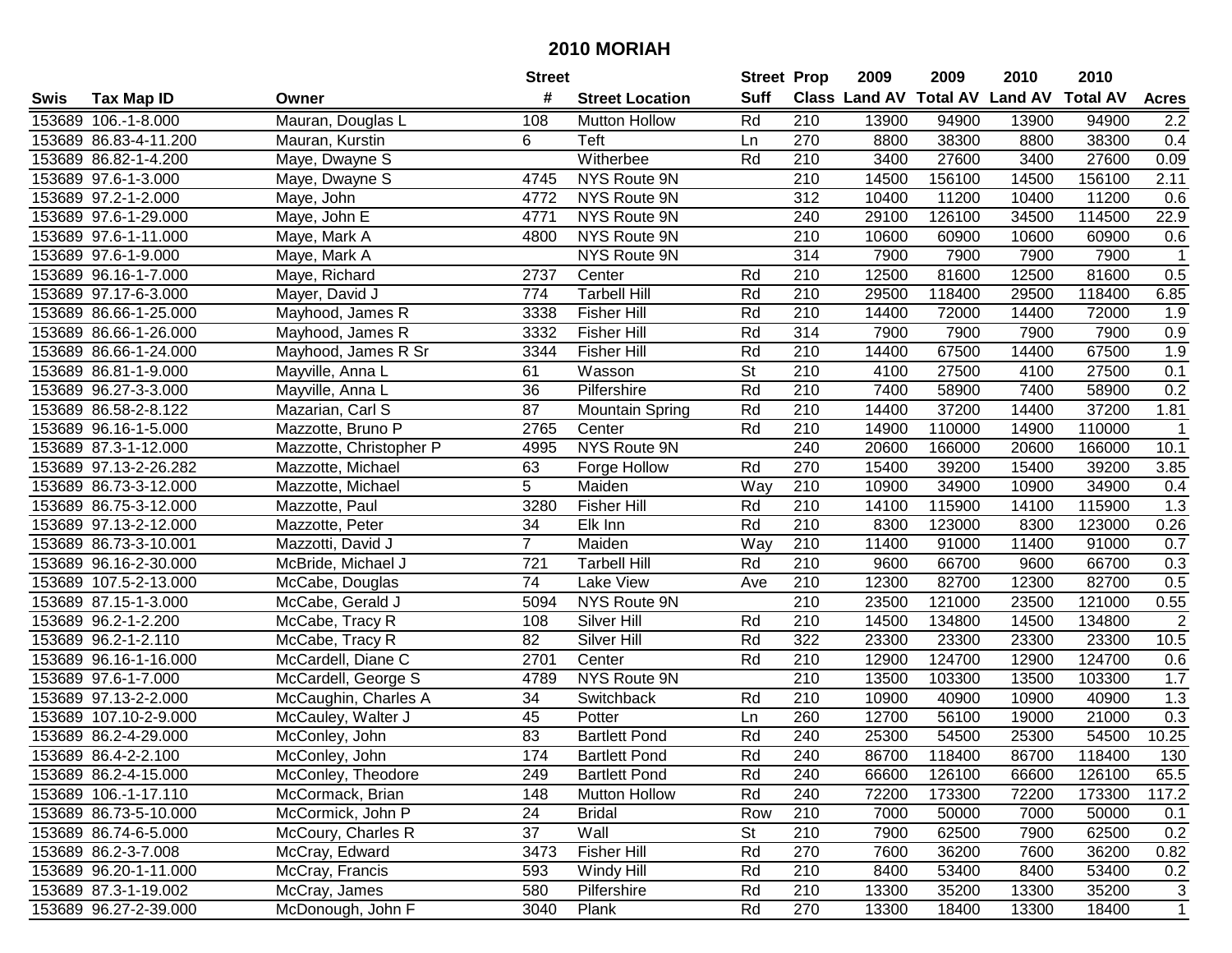|      |                        |                         | <b>Street</b>   |                        | <b>Street Prop</b>       |                  | 2009          | 2009            | 2010           | 2010            |              |
|------|------------------------|-------------------------|-----------------|------------------------|--------------------------|------------------|---------------|-----------------|----------------|-----------------|--------------|
| Swis | <b>Tax Map ID</b>      | Owner                   | #               | <b>Street Location</b> | <b>Suff</b>              |                  | Class Land AV | <b>Total AV</b> | <b>Land AV</b> | <b>Total AV</b> | <b>Acres</b> |
|      | 153689 97.5-3-1.000    | McDonough, William A    | 451             | Switchback             | Rd                       | 240              | 26900         | 138500          | 26900          | 138500          | 12.6         |
|      | 153689 86.81-3-11.000  | McEneaney, Barbara      | 414             | Witherbee              | Rd                       | 210              | 6900          | 26800           | 6900           | 26800           | 0.2          |
|      | 153689 86.81-3-12.000  | McEneaney, Barbara      | 416             | Witherbee              | Rd                       | 210              | 7000          | 26800           | 7000           | 26800           | 0.2          |
|      | 153689 96.51-1-2.000   | McFerran, Robert C      | 45              | Witherbee              | Rd                       | 210              | 13100         | 51800           | 13100          | 51800           | $\mathbf{1}$ |
|      | 153689 96.16-2-39.000  | McGinnes, John          | 2615            | Center                 | Rd                       | 210              | 13900         | 71300           | 13900          | 71300           | 1.2          |
|      | 153689 106.4-2-6.000   | McGinness, Donald J     | 1375            | <b>Breed Hill</b>      | Rd                       | 270              | 73300         | 91200           | 73300          | 91200           | 94.5         |
|      | 153689 86.73-7-10.000  | McKay, Georgina L       | 441             | Witherbee              | Rd                       | 220              | 13000         | 133200          | 13000          | 133200          | 0.4          |
|      | 153689 96.2-1-57.200   | McKiernan, Adam D       | $\overline{38}$ | Witherbee              | Rd                       | 210              | 13700         | 149100          | 13700          | 149100          | 0.94         |
|      | 153689 96.3-1-51.000   | McKiernan, Calvin J     | 2081            | <b>Ensign Pond</b>     | Rd                       | $\overline{210}$ | 14300         | 67400           | 14300          | 67400           | 1.5          |
|      | 153689 96.16-1-2.000   | McKiernan, James        | 2546            | <b>Ensign Pond</b>     | Rd                       | 210              | 10700         | 80100           | 10700          | 80100           | 0.4          |
|      | 153689 106.2-1-33.000  | McKiernan, Joshua A     | 2133            | Moriah                 | Rd                       | 210              | 14500         | 76900           | 14500          | 76900           | 1.9          |
|      | 153689 106.2-1-32.000  | McKiernan, Joshua A     |                 | Moriah                 | Rd                       | 314              | 9000          | 9000            | 9000           | 9000            | 0.6          |
|      | 153689 96.16-1-17.000  | McKown, Peter           | 119             | Furnace                | Rd                       | $\overline{210}$ | 14900         | 83900           | 14900          | 83900           | 1.1          |
|      | 153689 96.15-1-15.000  | McKown, Philip A        | 90              | Furnace                | Rd                       | 210              | 12100         | 107700          | 12100          | 107700          | 0.6          |
|      | 153689 96.16-1-23.100  | McKown, Philip H        | 223             | Furnace                | Rd                       | 280              | 12600         | 116700          | 12600          | 116700          | 1.1          |
|      | 153689 97.10-1-6.216   | McLaughlin, Dean E      | 35              | Coyote Ridge           | Way                      | 312              | 37200         | 41700           | 37200          | 41700           | 5.44         |
|      | 153689 96.2-1-8.000    | <b>McMurtry Holland</b> | 266             | Witherbee              | Rd                       | 270              | 14300         | 39800           | 14300          | 39800           | 1.6          |
|      | 153689 86.83-1-2.000   | McMurtry, Arnold        |                 | Wall                   | $\overline{\mathsf{St}}$ | 311              | 3300          | 3300            | 3300           | 3300            | 0.1          |
|      | 153689 86.83-1-1.000   | McMurtry, Arnold        | 70              | Wall                   | St                       | 439              | 14500         | 131800          | 14500          | 131800          | 0.4          |
|      | 153689 86.74-6-11.000  | McMurtry, Arnold        | 71              | Wall                   | <b>St</b>                | 210              | 13900         | 50400           | 13900          | 50400           | 2.1          |
|      | 153689 86.82-5-9.120   | McMurtry, Arnold J      | 58              | Wall                   | St                       | 270              | 4500          | 15800           | 4500           | 15800           | 0.6          |
|      | 153689 96.28-2-15.000  | Meachem, Bonnie M       |                 | Champlain              | Dr                       | 311              | 9400          | 9400            | 9400           | 9400            | 0.3          |
|      | 153689 96.28-2-13.000  | Meachem, Bonnie M       | 59              | Champlain              | Dr                       | 311              | 9400          | 9400            | 9400           | 9400            | 0.3          |
|      | 153689 96.28-2-14.000  | Meachem, Bonnie M       |                 | Champlain              | Dr                       | 311              | 8800          | 8800            | 8800           | 8800            | 0.2          |
|      | 153689 96.28-2-30.000  | Meachem, Joseph R       | 68              | Mineville              | Rd                       | 270              | 10100         | 68400           | 10100          | 68400           | 0.4          |
|      | 153689 106.2-1-18.000  | Meachem, Richard        | 2431            | Moriah                 | Rd                       | 210              | 14600         | 130000          | 14600          | 130000          | 2.3          |
|      | 153689 106.4-2-8.110/1 | Meachem, Samuel         |                 | <b>Breed Hill</b>      | Rd                       | 210              | $\Omega$      | 46600           | $\mathbf 0$    | 46600           | $\mathbf 0$  |
|      | 153689 106.4-2-8.110   | Meachem, Samuel         | 1492            | <b>Breed Hill</b>      | Rd                       | 240              | 64900         | 224900          | 64900          | 224900          | 66           |
|      | 153689 106.4-2-19.000  | Meachem, Samuel K       |                 | Moriah                 | Rd                       | 314              | 11100         | 11100           | 11100          | 11100           | 1.1          |
|      | 153689 97.6-1-27.200   | Meader, Stephen         | 4703            | NYS Route 9N           |                          | $\overline{210}$ | 13900         | 83100           | 13900          | 83100           | 1.3          |
|      | 153689 97.13-1-7.000   | Meaker, Thomas W        | 2951            | Dugway                 | Rd                       | 271              | 11100         | 44500           | 11100          | 44500           | 0.5          |
|      | 153689 86.82-1-10.000  | Meaker, Thomas W        | 355             | Witherbee              | Rd                       | 210              | 7700          | 45800           | 7700           | 45800           | 0.2          |
|      | 153689 86.82-1-11.000  | Meaker, Thomas W        | 353             | Witherbee              | Rd                       | $\overline{210}$ | 7600          | 27500           | 7600           | 27500           | 0.2          |
|      | 153689 96.27-5-11.001  | Meaker, Thomas W        | $\overline{11}$ | Champlain              | Dr                       | 220              | 8500          | 72800           | 8500           | 72800           | 0.2          |
|      | 153689 107.5-1-5.202   | Melick, Joel W          | 89              | <b>Fisk</b>            | Rd                       | 210              | 16100         | 114800          | 16100          | 114800          | 3.2          |
|      | 153689 86.73-4-4.000/1 | Mends, Carol            |                 | Raymond Wright         | Ave                      | 220              |               |                 | 5300           | 35500           | $\mathbf 0$  |
|      | 153689 97.6-1-4.000    | Mends, Marcelline A     | 4759            | NYS Route 9N           |                          | 210              | 14500         | 44800           | 14500          | 44800           | 2.53         |
|      | 153689 86.3-1-64.000   | Mends, Peter R          | 435             | Silver Hill            | Rd                       | 210              | 14100         | 107200          | 14100          | 107200          | 1.4          |
|      | 153689 86.4-2-13.200   | Merchant Kenneth G Jr   |                 | Pilfershire            | Rd                       | 312              | 26200         | 40100           | 26200          | 40100           | 32           |
|      | 153689 86.2-4-20.112   | Mero Donald             | 80              | Riddle                 | Rd                       | 210              | 29900         | 135400          | 29900          | 135400          | 3.2          |
|      | 153689 86.73-5-21.003  | Mero, Keith A           | 574             | Silver Hill            | Rd                       | 210              | 12500         | 137800          | 12500          | 137800          | 0.67         |
|      | 153689 96.20-2-16.000  | Merrill, Carl           | 627             | <b>Tarbell Hill</b>    | Rd                       | 210              | 6400          | 43500           | 6400           | 43500           | 0.1          |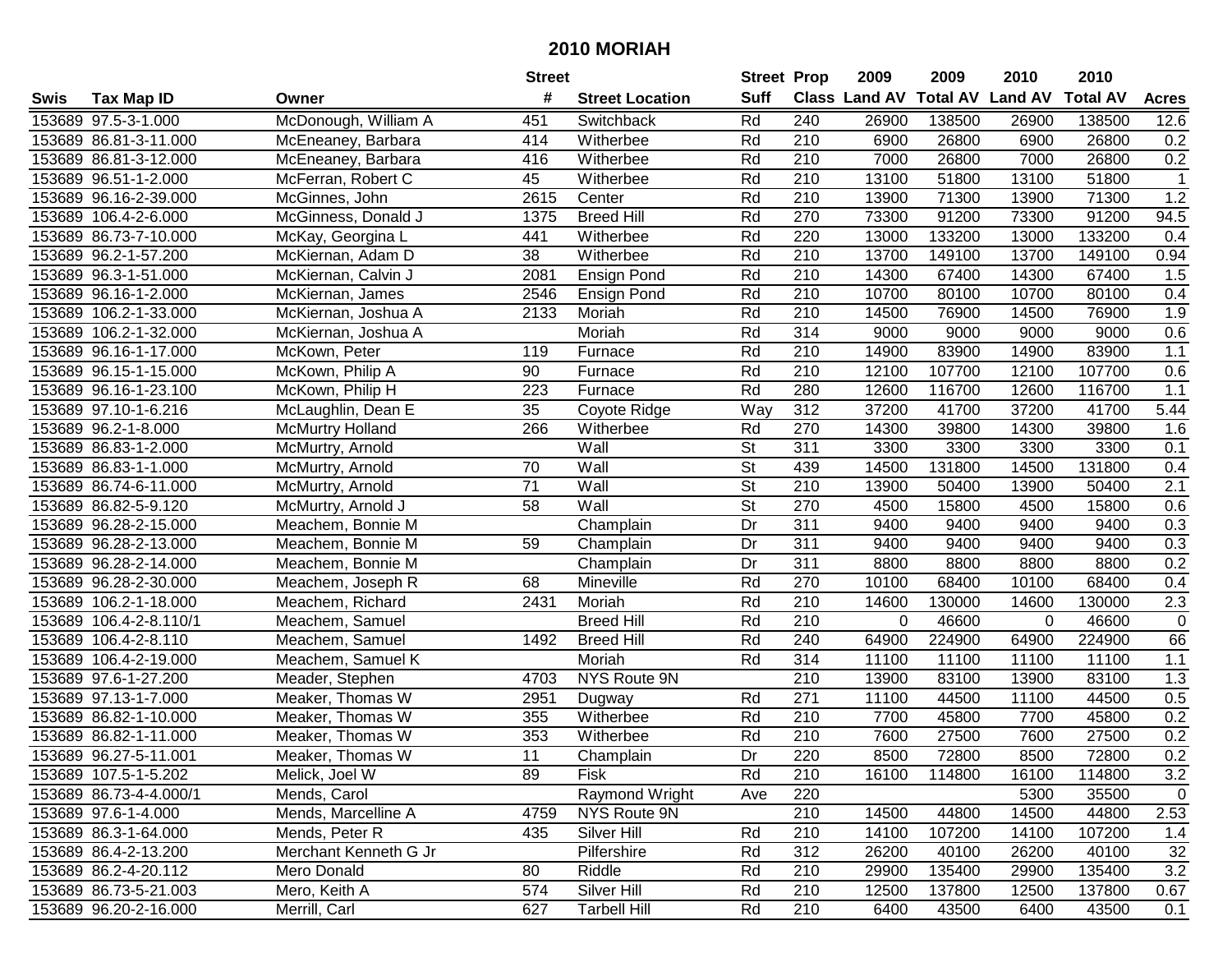| #<br><b>Suff</b><br><b>Class Land AV Total AV</b><br><b>Land AV</b><br><b>Total AV</b><br><b>Tax Map ID</b><br><b>Street Location</b><br><b>Acres</b><br>Swis<br>Owner<br>Rd<br>153689 86.2-5-4.100<br>Merrill, Joseph J<br>164<br>270<br>13300<br>37200<br>13300<br>37200<br><b>Mountain Spring</b><br>1.77<br>7500<br>153689 96.27-5-10.000<br>5<br>Mineville<br>Rd<br>210<br>74700<br>7500<br>74700<br>0.2<br>Messenger, Barry<br>153689 96.20-4-8.000<br>Methodist Church<br>634<br><b>Tarbell Hill</b><br>Rd<br>620<br>13200<br>80600<br>13200<br>80600<br>0.5<br>Rd<br>620<br>12300<br>211200<br>12300<br>211200<br>0.4<br>153689 96.20-2-11.000<br>Methodist Church<br>639<br><b>Tarbell Hill</b><br>153689 96.20-2-10.000<br>Rd<br>620<br>13700<br>110900<br>13700<br>110900<br>0.6<br>Methodist Church<br>643<br><b>Tarbell Hill</b><br>153689 86.75-5-7.300<br>Plank<br>Rd<br>210<br>19000<br>118500<br>19000<br>118500<br>2.14<br>Michaud, Jennifer M<br>3192<br>153689 106.4-2-12.002<br>Rd<br>240<br>22200<br>63700<br>22200<br>63700<br>10.27<br>2097<br>Moriah<br>Michener, James J<br>$\overline{5}$<br>210<br>Way<br>16600<br>165300<br>165300<br>3.47<br>153689 96.16-1-32.200<br>Mildon, Robert P<br>Christian<br>16600<br>695<br>153689 106.2-1-29.200<br>Rd<br>400<br>400<br>400<br>400<br>0.02<br>Miles, Delora J<br>Moriah<br>37<br>210<br>24600<br>75700<br>24600<br>75700<br>9.73<br>153689 86.2-4-24.000<br>Riddle<br>Rd<br>Milicia, Joyce<br>Riddle<br>Rd<br>210<br>153689 86.2-4-24.000/2<br>Milicia, Joyce<br>0<br>56500<br>0<br>56500<br>$\pmb{0}$<br>153689 96.16-1-6.200<br>Milicia, Peter<br>Center<br>Rd<br>210<br>15100<br>77300<br>15100<br>77300<br>1.1<br>2761<br>210<br>153689 107.6-2-23.200<br>NYS Route 9N<br>42000<br>125600<br>42000<br>125600<br>0.7<br>Milizia, Mark<br>4001<br>153689 86.2-4-22.000<br>Miller Wayne<br>56<br>Riddle<br>Rd<br>210<br>16600<br>120400<br>16600<br>120400<br>1.9<br>695<br>1.3<br>153689 86.75-5-1.000<br><b>Mineville Cemetery</b><br>3216<br>Plank<br>Rd<br>50000<br>50000<br>50000<br>50000<br>Rd<br>Mineville Rod & Gun Club<br>557<br>17400<br>20200<br>20200<br>20200<br>4.9<br>153689 86.3-1-25.000<br>1515<br>Tracy<br>662<br>1.46<br>153689 86.74-3-1.000<br>112<br>Raymond Wright<br>17200<br>158200<br>17200<br>158200<br>Mineville-Witherbee<br>Ave<br>Plank<br>Rd<br>210<br>153689 86.83-4-12.000<br>9000<br>81500<br>9000<br>81500<br>0.3<br>Miron, Michael C<br>3098<br>St<br>153689 86.83-3-19.000<br>22<br>210<br>10100<br>69600<br>69600<br>0.4<br>Mischenko, John<br>Republic<br>10100<br>153689 96.28-1-16.000<br>Mischenko, Martin T<br>59<br>Rd<br>210<br>6100<br>62300<br>6100<br>62300<br>0.1<br>Harmony<br>98<br>Rd<br>220<br>10800<br>101000<br>0.7<br>153689 86.82-5-18.002<br>Mitchell Steven J<br>101000<br>10800<br>Joyce<br>153689 86.3-1-43.000<br>Mitchell, Lisa A<br>482<br><b>Silver Hill</b><br>Rd<br>210<br>8600<br>97000<br>8600<br>97000<br>0.3<br>4<br>PI<br>2.1<br>153689 96.27-4-1.000<br>220<br>14700<br>183600<br>14700<br>183600<br>Mitchell, Preston<br>Community<br>153689 87.49-1-28.000<br>210<br>66500<br>192000<br>66500<br>192000<br>0.2<br>Mitchell, Ronald<br>135<br>Mullen Bay<br>Ln<br>Wall<br>$\overline{\mathsf{St}}$<br>153689 86.82-4-1.000<br>18<br>210<br>86100<br>0.5<br>10400<br>86100<br>10400<br>Molfetta, Katherine<br>Rd<br>322<br>153689 87.3-1-24.000<br>Pilfershire<br>59500<br>59500<br>59500<br>59500<br>90.4<br>Monaco, Pasquale J<br>Rd<br>210<br>153689 96.20-3-8.002<br>Monette, Paula J<br>588<br>Windy Hill<br>10300<br>38600<br>10300<br>38600<br>0.86<br>Rd<br>153689 96.16-2-57.000<br>238<br>210<br>14300<br>61100<br>14300<br>61100<br>Monette, Shirley M<br>Furnace<br>1.4<br>153689 87.15-3-4.000<br>45<br>Way<br>260<br>115200<br>396000<br>115200<br>396000<br>Monroe, Beth C<br>Woodall<br>0.24<br>$\overline{\mathsf{St}}$<br>$\overline{322}$<br>153689 107.5-2-6.000<br>Whitney<br>21300<br>21300<br>21300<br>21300<br>17<br>Montagnola, Stephen<br>$\overline{\mathsf{St}}$<br>84<br>240<br>128800<br>128800<br>153689 107.5-2-7.000<br>Whitney<br>34100<br>34100<br>28.4<br>Montagnola, Stephen<br>Rd<br>153689 107.3-1-12.000<br>Moon Hill Cemetery<br>695<br>6300<br>6300<br>6300<br>6300<br>0.5<br>Lang<br>Rd<br>$\overline{322}$<br>27500<br>27500<br>38.7<br>153689 95.-2-15.000<br>Moore, Charles S<br>Tracy<br>27500<br>27500<br>Rd<br>260<br>153689 96.3-1-8.000<br>Moore, Charles S<br>428<br>30000<br>43200<br>30000<br>43200<br>Crowfoot<br>0.4<br>153689 87.1-2-5.000<br>Moore, Gregory<br>Stevenson<br>Rd<br>322<br>19200<br>19200<br>19200<br>19200<br>21<br>5.88<br>153689 96.3-1-38.000<br>Morash, Julie A<br>126<br>Windy Hill<br>Rd<br>210<br>19600<br>45800<br>19600<br>45800<br>322<br>18200<br>18200<br>153689 96.3-1-48.000<br>Morash, Julie A<br><b>Mutton Hollow</b><br>Rd<br>18200<br>18200<br>37.38<br>153689 96.2-1-19.120<br>Pilfershire<br>Rd<br>210<br>13900<br>109600<br>$\overline{2}$<br>Morgan, Arthur K<br>102<br>109600<br>13900<br>Morgan, Elliott R<br>Rd<br>0.3<br>153689 96.16-2-47.000<br>2643<br>210<br>9200<br>83300<br>9200<br>83300<br>Center<br>Moriah Ambulance Squad Inc<br>Rd<br>439<br>7400<br>104100<br>7400<br>153689 96.51-2-2.000<br>2820<br>Plank<br>104100<br>0.1<br>153689 96.20-4-22.000<br>Moriah Cemetery<br>2490<br>Moriah<br>Rd<br>695<br>13900<br>13900<br>13900<br>13900<br>8.3<br>35<br>Rd<br>153689 96.2-1-17.200 |  |                                | <b>Street</b> |             | <b>Street Prop</b> |     | 2009  | 2009  | 2010  | 2010  |       |
|---------------------------------------------------------------------------------------------------------------------------------------------------------------------------------------------------------------------------------------------------------------------------------------------------------------------------------------------------------------------------------------------------------------------------------------------------------------------------------------------------------------------------------------------------------------------------------------------------------------------------------------------------------------------------------------------------------------------------------------------------------------------------------------------------------------------------------------------------------------------------------------------------------------------------------------------------------------------------------------------------------------------------------------------------------------------------------------------------------------------------------------------------------------------------------------------------------------------------------------------------------------------------------------------------------------------------------------------------------------------------------------------------------------------------------------------------------------------------------------------------------------------------------------------------------------------------------------------------------------------------------------------------------------------------------------------------------------------------------------------------------------------------------------------------------------------------------------------------------------------------------------------------------------------------------------------------------------------------------------------------------------------------------------------------------------------------------------------------------------------------------------------------------------------------------------------------------------------------------------------------------------------------------------------------------------------------------------------------------------------------------------------------------------------------------------------------------------------------------------------------------------------------------------------------------------------------------------------------------------------------------------------------------------------------------------------------------------------------------------------------------------------------------------------------------------------------------------------------------------------------------------------------------------------------------------------------------------------------------------------------------------------------------------------------------------------------------------------------------------------------------------------------------------------------------------------------------------------------------------------------------------------------------------------------------------------------------------------------------------------------------------------------------------------------------------------------------------------------------------------------------------------------------------------------------------------------------------------------------------------------------------------------------------------------------------------------------------------------------------------------------------------------------------------------------------------------------------------------------------------------------------------------------------------------------------------------------------------------------------------------------------------------------------------------------------------------------------------------------------------------------------------------------------------------------------------------------------------------------------------------------------------------------------------------------------------------------------------------------------------------------------------------------------------------------------------------------------------------------------------------------------------------------------------------------------------------------------------------------------------------------------------------------------------------------------------------------------------------------------------------------------------------------------------------------------------------------------------------------------------------------------------------------------------------------------------------------------------------------------------------------------------------------------------------------------------------------------------------------------------------------------------------------------------------------------------------------------------------------------------------------------------------------------------------------------------------------------------------------------------------------------------------------------------------------------------------------------|--|--------------------------------|---------------|-------------|--------------------|-----|-------|-------|-------|-------|-------|
|                                                                                                                                                                                                                                                                                                                                                                                                                                                                                                                                                                                                                                                                                                                                                                                                                                                                                                                                                                                                                                                                                                                                                                                                                                                                                                                                                                                                                                                                                                                                                                                                                                                                                                                                                                                                                                                                                                                                                                                                                                                                                                                                                                                                                                                                                                                                                                                                                                                                                                                                                                                                                                                                                                                                                                                                                                                                                                                                                                                                                                                                                                                                                                                                                                                                                                                                                                                                                                                                                                                                                                                                                                                                                                                                                                                                                                                                                                                                                                                                                                                                                                                                                                                                                                                                                                                                                                                                                                                                                                                                                                                                                                                                                                                                                                                                                                                                                                                                                                                                                                                                                                                                                                                                                                                                                                                                                                                                                                                               |  |                                |               |             |                    |     |       |       |       |       |       |
|                                                                                                                                                                                                                                                                                                                                                                                                                                                                                                                                                                                                                                                                                                                                                                                                                                                                                                                                                                                                                                                                                                                                                                                                                                                                                                                                                                                                                                                                                                                                                                                                                                                                                                                                                                                                                                                                                                                                                                                                                                                                                                                                                                                                                                                                                                                                                                                                                                                                                                                                                                                                                                                                                                                                                                                                                                                                                                                                                                                                                                                                                                                                                                                                                                                                                                                                                                                                                                                                                                                                                                                                                                                                                                                                                                                                                                                                                                                                                                                                                                                                                                                                                                                                                                                                                                                                                                                                                                                                                                                                                                                                                                                                                                                                                                                                                                                                                                                                                                                                                                                                                                                                                                                                                                                                                                                                                                                                                                                               |  |                                |               |             |                    |     |       |       |       |       |       |
|                                                                                                                                                                                                                                                                                                                                                                                                                                                                                                                                                                                                                                                                                                                                                                                                                                                                                                                                                                                                                                                                                                                                                                                                                                                                                                                                                                                                                                                                                                                                                                                                                                                                                                                                                                                                                                                                                                                                                                                                                                                                                                                                                                                                                                                                                                                                                                                                                                                                                                                                                                                                                                                                                                                                                                                                                                                                                                                                                                                                                                                                                                                                                                                                                                                                                                                                                                                                                                                                                                                                                                                                                                                                                                                                                                                                                                                                                                                                                                                                                                                                                                                                                                                                                                                                                                                                                                                                                                                                                                                                                                                                                                                                                                                                                                                                                                                                                                                                                                                                                                                                                                                                                                                                                                                                                                                                                                                                                                                               |  |                                |               |             |                    |     |       |       |       |       |       |
|                                                                                                                                                                                                                                                                                                                                                                                                                                                                                                                                                                                                                                                                                                                                                                                                                                                                                                                                                                                                                                                                                                                                                                                                                                                                                                                                                                                                                                                                                                                                                                                                                                                                                                                                                                                                                                                                                                                                                                                                                                                                                                                                                                                                                                                                                                                                                                                                                                                                                                                                                                                                                                                                                                                                                                                                                                                                                                                                                                                                                                                                                                                                                                                                                                                                                                                                                                                                                                                                                                                                                                                                                                                                                                                                                                                                                                                                                                                                                                                                                                                                                                                                                                                                                                                                                                                                                                                                                                                                                                                                                                                                                                                                                                                                                                                                                                                                                                                                                                                                                                                                                                                                                                                                                                                                                                                                                                                                                                                               |  |                                |               |             |                    |     |       |       |       |       |       |
|                                                                                                                                                                                                                                                                                                                                                                                                                                                                                                                                                                                                                                                                                                                                                                                                                                                                                                                                                                                                                                                                                                                                                                                                                                                                                                                                                                                                                                                                                                                                                                                                                                                                                                                                                                                                                                                                                                                                                                                                                                                                                                                                                                                                                                                                                                                                                                                                                                                                                                                                                                                                                                                                                                                                                                                                                                                                                                                                                                                                                                                                                                                                                                                                                                                                                                                                                                                                                                                                                                                                                                                                                                                                                                                                                                                                                                                                                                                                                                                                                                                                                                                                                                                                                                                                                                                                                                                                                                                                                                                                                                                                                                                                                                                                                                                                                                                                                                                                                                                                                                                                                                                                                                                                                                                                                                                                                                                                                                                               |  |                                |               |             |                    |     |       |       |       |       |       |
|                                                                                                                                                                                                                                                                                                                                                                                                                                                                                                                                                                                                                                                                                                                                                                                                                                                                                                                                                                                                                                                                                                                                                                                                                                                                                                                                                                                                                                                                                                                                                                                                                                                                                                                                                                                                                                                                                                                                                                                                                                                                                                                                                                                                                                                                                                                                                                                                                                                                                                                                                                                                                                                                                                                                                                                                                                                                                                                                                                                                                                                                                                                                                                                                                                                                                                                                                                                                                                                                                                                                                                                                                                                                                                                                                                                                                                                                                                                                                                                                                                                                                                                                                                                                                                                                                                                                                                                                                                                                                                                                                                                                                                                                                                                                                                                                                                                                                                                                                                                                                                                                                                                                                                                                                                                                                                                                                                                                                                                               |  |                                |               |             |                    |     |       |       |       |       |       |
|                                                                                                                                                                                                                                                                                                                                                                                                                                                                                                                                                                                                                                                                                                                                                                                                                                                                                                                                                                                                                                                                                                                                                                                                                                                                                                                                                                                                                                                                                                                                                                                                                                                                                                                                                                                                                                                                                                                                                                                                                                                                                                                                                                                                                                                                                                                                                                                                                                                                                                                                                                                                                                                                                                                                                                                                                                                                                                                                                                                                                                                                                                                                                                                                                                                                                                                                                                                                                                                                                                                                                                                                                                                                                                                                                                                                                                                                                                                                                                                                                                                                                                                                                                                                                                                                                                                                                                                                                                                                                                                                                                                                                                                                                                                                                                                                                                                                                                                                                                                                                                                                                                                                                                                                                                                                                                                                                                                                                                                               |  |                                |               |             |                    |     |       |       |       |       |       |
|                                                                                                                                                                                                                                                                                                                                                                                                                                                                                                                                                                                                                                                                                                                                                                                                                                                                                                                                                                                                                                                                                                                                                                                                                                                                                                                                                                                                                                                                                                                                                                                                                                                                                                                                                                                                                                                                                                                                                                                                                                                                                                                                                                                                                                                                                                                                                                                                                                                                                                                                                                                                                                                                                                                                                                                                                                                                                                                                                                                                                                                                                                                                                                                                                                                                                                                                                                                                                                                                                                                                                                                                                                                                                                                                                                                                                                                                                                                                                                                                                                                                                                                                                                                                                                                                                                                                                                                                                                                                                                                                                                                                                                                                                                                                                                                                                                                                                                                                                                                                                                                                                                                                                                                                                                                                                                                                                                                                                                                               |  |                                |               |             |                    |     |       |       |       |       |       |
|                                                                                                                                                                                                                                                                                                                                                                                                                                                                                                                                                                                                                                                                                                                                                                                                                                                                                                                                                                                                                                                                                                                                                                                                                                                                                                                                                                                                                                                                                                                                                                                                                                                                                                                                                                                                                                                                                                                                                                                                                                                                                                                                                                                                                                                                                                                                                                                                                                                                                                                                                                                                                                                                                                                                                                                                                                                                                                                                                                                                                                                                                                                                                                                                                                                                                                                                                                                                                                                                                                                                                                                                                                                                                                                                                                                                                                                                                                                                                                                                                                                                                                                                                                                                                                                                                                                                                                                                                                                                                                                                                                                                                                                                                                                                                                                                                                                                                                                                                                                                                                                                                                                                                                                                                                                                                                                                                                                                                                                               |  |                                |               |             |                    |     |       |       |       |       |       |
|                                                                                                                                                                                                                                                                                                                                                                                                                                                                                                                                                                                                                                                                                                                                                                                                                                                                                                                                                                                                                                                                                                                                                                                                                                                                                                                                                                                                                                                                                                                                                                                                                                                                                                                                                                                                                                                                                                                                                                                                                                                                                                                                                                                                                                                                                                                                                                                                                                                                                                                                                                                                                                                                                                                                                                                                                                                                                                                                                                                                                                                                                                                                                                                                                                                                                                                                                                                                                                                                                                                                                                                                                                                                                                                                                                                                                                                                                                                                                                                                                                                                                                                                                                                                                                                                                                                                                                                                                                                                                                                                                                                                                                                                                                                                                                                                                                                                                                                                                                                                                                                                                                                                                                                                                                                                                                                                                                                                                                                               |  |                                |               |             |                    |     |       |       |       |       |       |
|                                                                                                                                                                                                                                                                                                                                                                                                                                                                                                                                                                                                                                                                                                                                                                                                                                                                                                                                                                                                                                                                                                                                                                                                                                                                                                                                                                                                                                                                                                                                                                                                                                                                                                                                                                                                                                                                                                                                                                                                                                                                                                                                                                                                                                                                                                                                                                                                                                                                                                                                                                                                                                                                                                                                                                                                                                                                                                                                                                                                                                                                                                                                                                                                                                                                                                                                                                                                                                                                                                                                                                                                                                                                                                                                                                                                                                                                                                                                                                                                                                                                                                                                                                                                                                                                                                                                                                                                                                                                                                                                                                                                                                                                                                                                                                                                                                                                                                                                                                                                                                                                                                                                                                                                                                                                                                                                                                                                                                                               |  |                                |               |             |                    |     |       |       |       |       |       |
|                                                                                                                                                                                                                                                                                                                                                                                                                                                                                                                                                                                                                                                                                                                                                                                                                                                                                                                                                                                                                                                                                                                                                                                                                                                                                                                                                                                                                                                                                                                                                                                                                                                                                                                                                                                                                                                                                                                                                                                                                                                                                                                                                                                                                                                                                                                                                                                                                                                                                                                                                                                                                                                                                                                                                                                                                                                                                                                                                                                                                                                                                                                                                                                                                                                                                                                                                                                                                                                                                                                                                                                                                                                                                                                                                                                                                                                                                                                                                                                                                                                                                                                                                                                                                                                                                                                                                                                                                                                                                                                                                                                                                                                                                                                                                                                                                                                                                                                                                                                                                                                                                                                                                                                                                                                                                                                                                                                                                                                               |  |                                |               |             |                    |     |       |       |       |       |       |
|                                                                                                                                                                                                                                                                                                                                                                                                                                                                                                                                                                                                                                                                                                                                                                                                                                                                                                                                                                                                                                                                                                                                                                                                                                                                                                                                                                                                                                                                                                                                                                                                                                                                                                                                                                                                                                                                                                                                                                                                                                                                                                                                                                                                                                                                                                                                                                                                                                                                                                                                                                                                                                                                                                                                                                                                                                                                                                                                                                                                                                                                                                                                                                                                                                                                                                                                                                                                                                                                                                                                                                                                                                                                                                                                                                                                                                                                                                                                                                                                                                                                                                                                                                                                                                                                                                                                                                                                                                                                                                                                                                                                                                                                                                                                                                                                                                                                                                                                                                                                                                                                                                                                                                                                                                                                                                                                                                                                                                                               |  |                                |               |             |                    |     |       |       |       |       |       |
|                                                                                                                                                                                                                                                                                                                                                                                                                                                                                                                                                                                                                                                                                                                                                                                                                                                                                                                                                                                                                                                                                                                                                                                                                                                                                                                                                                                                                                                                                                                                                                                                                                                                                                                                                                                                                                                                                                                                                                                                                                                                                                                                                                                                                                                                                                                                                                                                                                                                                                                                                                                                                                                                                                                                                                                                                                                                                                                                                                                                                                                                                                                                                                                                                                                                                                                                                                                                                                                                                                                                                                                                                                                                                                                                                                                                                                                                                                                                                                                                                                                                                                                                                                                                                                                                                                                                                                                                                                                                                                                                                                                                                                                                                                                                                                                                                                                                                                                                                                                                                                                                                                                                                                                                                                                                                                                                                                                                                                                               |  |                                |               |             |                    |     |       |       |       |       |       |
|                                                                                                                                                                                                                                                                                                                                                                                                                                                                                                                                                                                                                                                                                                                                                                                                                                                                                                                                                                                                                                                                                                                                                                                                                                                                                                                                                                                                                                                                                                                                                                                                                                                                                                                                                                                                                                                                                                                                                                                                                                                                                                                                                                                                                                                                                                                                                                                                                                                                                                                                                                                                                                                                                                                                                                                                                                                                                                                                                                                                                                                                                                                                                                                                                                                                                                                                                                                                                                                                                                                                                                                                                                                                                                                                                                                                                                                                                                                                                                                                                                                                                                                                                                                                                                                                                                                                                                                                                                                                                                                                                                                                                                                                                                                                                                                                                                                                                                                                                                                                                                                                                                                                                                                                                                                                                                                                                                                                                                                               |  |                                |               |             |                    |     |       |       |       |       |       |
|                                                                                                                                                                                                                                                                                                                                                                                                                                                                                                                                                                                                                                                                                                                                                                                                                                                                                                                                                                                                                                                                                                                                                                                                                                                                                                                                                                                                                                                                                                                                                                                                                                                                                                                                                                                                                                                                                                                                                                                                                                                                                                                                                                                                                                                                                                                                                                                                                                                                                                                                                                                                                                                                                                                                                                                                                                                                                                                                                                                                                                                                                                                                                                                                                                                                                                                                                                                                                                                                                                                                                                                                                                                                                                                                                                                                                                                                                                                                                                                                                                                                                                                                                                                                                                                                                                                                                                                                                                                                                                                                                                                                                                                                                                                                                                                                                                                                                                                                                                                                                                                                                                                                                                                                                                                                                                                                                                                                                                                               |  |                                |               |             |                    |     |       |       |       |       |       |
|                                                                                                                                                                                                                                                                                                                                                                                                                                                                                                                                                                                                                                                                                                                                                                                                                                                                                                                                                                                                                                                                                                                                                                                                                                                                                                                                                                                                                                                                                                                                                                                                                                                                                                                                                                                                                                                                                                                                                                                                                                                                                                                                                                                                                                                                                                                                                                                                                                                                                                                                                                                                                                                                                                                                                                                                                                                                                                                                                                                                                                                                                                                                                                                                                                                                                                                                                                                                                                                                                                                                                                                                                                                                                                                                                                                                                                                                                                                                                                                                                                                                                                                                                                                                                                                                                                                                                                                                                                                                                                                                                                                                                                                                                                                                                                                                                                                                                                                                                                                                                                                                                                                                                                                                                                                                                                                                                                                                                                                               |  |                                |               |             |                    |     |       |       |       |       |       |
|                                                                                                                                                                                                                                                                                                                                                                                                                                                                                                                                                                                                                                                                                                                                                                                                                                                                                                                                                                                                                                                                                                                                                                                                                                                                                                                                                                                                                                                                                                                                                                                                                                                                                                                                                                                                                                                                                                                                                                                                                                                                                                                                                                                                                                                                                                                                                                                                                                                                                                                                                                                                                                                                                                                                                                                                                                                                                                                                                                                                                                                                                                                                                                                                                                                                                                                                                                                                                                                                                                                                                                                                                                                                                                                                                                                                                                                                                                                                                                                                                                                                                                                                                                                                                                                                                                                                                                                                                                                                                                                                                                                                                                                                                                                                                                                                                                                                                                                                                                                                                                                                                                                                                                                                                                                                                                                                                                                                                                                               |  |                                |               |             |                    |     |       |       |       |       |       |
|                                                                                                                                                                                                                                                                                                                                                                                                                                                                                                                                                                                                                                                                                                                                                                                                                                                                                                                                                                                                                                                                                                                                                                                                                                                                                                                                                                                                                                                                                                                                                                                                                                                                                                                                                                                                                                                                                                                                                                                                                                                                                                                                                                                                                                                                                                                                                                                                                                                                                                                                                                                                                                                                                                                                                                                                                                                                                                                                                                                                                                                                                                                                                                                                                                                                                                                                                                                                                                                                                                                                                                                                                                                                                                                                                                                                                                                                                                                                                                                                                                                                                                                                                                                                                                                                                                                                                                                                                                                                                                                                                                                                                                                                                                                                                                                                                                                                                                                                                                                                                                                                                                                                                                                                                                                                                                                                                                                                                                                               |  |                                |               |             |                    |     |       |       |       |       |       |
|                                                                                                                                                                                                                                                                                                                                                                                                                                                                                                                                                                                                                                                                                                                                                                                                                                                                                                                                                                                                                                                                                                                                                                                                                                                                                                                                                                                                                                                                                                                                                                                                                                                                                                                                                                                                                                                                                                                                                                                                                                                                                                                                                                                                                                                                                                                                                                                                                                                                                                                                                                                                                                                                                                                                                                                                                                                                                                                                                                                                                                                                                                                                                                                                                                                                                                                                                                                                                                                                                                                                                                                                                                                                                                                                                                                                                                                                                                                                                                                                                                                                                                                                                                                                                                                                                                                                                                                                                                                                                                                                                                                                                                                                                                                                                                                                                                                                                                                                                                                                                                                                                                                                                                                                                                                                                                                                                                                                                                                               |  |                                |               |             |                    |     |       |       |       |       |       |
|                                                                                                                                                                                                                                                                                                                                                                                                                                                                                                                                                                                                                                                                                                                                                                                                                                                                                                                                                                                                                                                                                                                                                                                                                                                                                                                                                                                                                                                                                                                                                                                                                                                                                                                                                                                                                                                                                                                                                                                                                                                                                                                                                                                                                                                                                                                                                                                                                                                                                                                                                                                                                                                                                                                                                                                                                                                                                                                                                                                                                                                                                                                                                                                                                                                                                                                                                                                                                                                                                                                                                                                                                                                                                                                                                                                                                                                                                                                                                                                                                                                                                                                                                                                                                                                                                                                                                                                                                                                                                                                                                                                                                                                                                                                                                                                                                                                                                                                                                                                                                                                                                                                                                                                                                                                                                                                                                                                                                                                               |  |                                |               |             |                    |     |       |       |       |       |       |
|                                                                                                                                                                                                                                                                                                                                                                                                                                                                                                                                                                                                                                                                                                                                                                                                                                                                                                                                                                                                                                                                                                                                                                                                                                                                                                                                                                                                                                                                                                                                                                                                                                                                                                                                                                                                                                                                                                                                                                                                                                                                                                                                                                                                                                                                                                                                                                                                                                                                                                                                                                                                                                                                                                                                                                                                                                                                                                                                                                                                                                                                                                                                                                                                                                                                                                                                                                                                                                                                                                                                                                                                                                                                                                                                                                                                                                                                                                                                                                                                                                                                                                                                                                                                                                                                                                                                                                                                                                                                                                                                                                                                                                                                                                                                                                                                                                                                                                                                                                                                                                                                                                                                                                                                                                                                                                                                                                                                                                                               |  |                                |               |             |                    |     |       |       |       |       |       |
|                                                                                                                                                                                                                                                                                                                                                                                                                                                                                                                                                                                                                                                                                                                                                                                                                                                                                                                                                                                                                                                                                                                                                                                                                                                                                                                                                                                                                                                                                                                                                                                                                                                                                                                                                                                                                                                                                                                                                                                                                                                                                                                                                                                                                                                                                                                                                                                                                                                                                                                                                                                                                                                                                                                                                                                                                                                                                                                                                                                                                                                                                                                                                                                                                                                                                                                                                                                                                                                                                                                                                                                                                                                                                                                                                                                                                                                                                                                                                                                                                                                                                                                                                                                                                                                                                                                                                                                                                                                                                                                                                                                                                                                                                                                                                                                                                                                                                                                                                                                                                                                                                                                                                                                                                                                                                                                                                                                                                                                               |  |                                |               |             |                    |     |       |       |       |       |       |
|                                                                                                                                                                                                                                                                                                                                                                                                                                                                                                                                                                                                                                                                                                                                                                                                                                                                                                                                                                                                                                                                                                                                                                                                                                                                                                                                                                                                                                                                                                                                                                                                                                                                                                                                                                                                                                                                                                                                                                                                                                                                                                                                                                                                                                                                                                                                                                                                                                                                                                                                                                                                                                                                                                                                                                                                                                                                                                                                                                                                                                                                                                                                                                                                                                                                                                                                                                                                                                                                                                                                                                                                                                                                                                                                                                                                                                                                                                                                                                                                                                                                                                                                                                                                                                                                                                                                                                                                                                                                                                                                                                                                                                                                                                                                                                                                                                                                                                                                                                                                                                                                                                                                                                                                                                                                                                                                                                                                                                                               |  |                                |               |             |                    |     |       |       |       |       |       |
|                                                                                                                                                                                                                                                                                                                                                                                                                                                                                                                                                                                                                                                                                                                                                                                                                                                                                                                                                                                                                                                                                                                                                                                                                                                                                                                                                                                                                                                                                                                                                                                                                                                                                                                                                                                                                                                                                                                                                                                                                                                                                                                                                                                                                                                                                                                                                                                                                                                                                                                                                                                                                                                                                                                                                                                                                                                                                                                                                                                                                                                                                                                                                                                                                                                                                                                                                                                                                                                                                                                                                                                                                                                                                                                                                                                                                                                                                                                                                                                                                                                                                                                                                                                                                                                                                                                                                                                                                                                                                                                                                                                                                                                                                                                                                                                                                                                                                                                                                                                                                                                                                                                                                                                                                                                                                                                                                                                                                                                               |  |                                |               |             |                    |     |       |       |       |       |       |
|                                                                                                                                                                                                                                                                                                                                                                                                                                                                                                                                                                                                                                                                                                                                                                                                                                                                                                                                                                                                                                                                                                                                                                                                                                                                                                                                                                                                                                                                                                                                                                                                                                                                                                                                                                                                                                                                                                                                                                                                                                                                                                                                                                                                                                                                                                                                                                                                                                                                                                                                                                                                                                                                                                                                                                                                                                                                                                                                                                                                                                                                                                                                                                                                                                                                                                                                                                                                                                                                                                                                                                                                                                                                                                                                                                                                                                                                                                                                                                                                                                                                                                                                                                                                                                                                                                                                                                                                                                                                                                                                                                                                                                                                                                                                                                                                                                                                                                                                                                                                                                                                                                                                                                                                                                                                                                                                                                                                                                                               |  |                                |               |             |                    |     |       |       |       |       |       |
|                                                                                                                                                                                                                                                                                                                                                                                                                                                                                                                                                                                                                                                                                                                                                                                                                                                                                                                                                                                                                                                                                                                                                                                                                                                                                                                                                                                                                                                                                                                                                                                                                                                                                                                                                                                                                                                                                                                                                                                                                                                                                                                                                                                                                                                                                                                                                                                                                                                                                                                                                                                                                                                                                                                                                                                                                                                                                                                                                                                                                                                                                                                                                                                                                                                                                                                                                                                                                                                                                                                                                                                                                                                                                                                                                                                                                                                                                                                                                                                                                                                                                                                                                                                                                                                                                                                                                                                                                                                                                                                                                                                                                                                                                                                                                                                                                                                                                                                                                                                                                                                                                                                                                                                                                                                                                                                                                                                                                                                               |  |                                |               |             |                    |     |       |       |       |       |       |
|                                                                                                                                                                                                                                                                                                                                                                                                                                                                                                                                                                                                                                                                                                                                                                                                                                                                                                                                                                                                                                                                                                                                                                                                                                                                                                                                                                                                                                                                                                                                                                                                                                                                                                                                                                                                                                                                                                                                                                                                                                                                                                                                                                                                                                                                                                                                                                                                                                                                                                                                                                                                                                                                                                                                                                                                                                                                                                                                                                                                                                                                                                                                                                                                                                                                                                                                                                                                                                                                                                                                                                                                                                                                                                                                                                                                                                                                                                                                                                                                                                                                                                                                                                                                                                                                                                                                                                                                                                                                                                                                                                                                                                                                                                                                                                                                                                                                                                                                                                                                                                                                                                                                                                                                                                                                                                                                                                                                                                                               |  |                                |               |             |                    |     |       |       |       |       |       |
|                                                                                                                                                                                                                                                                                                                                                                                                                                                                                                                                                                                                                                                                                                                                                                                                                                                                                                                                                                                                                                                                                                                                                                                                                                                                                                                                                                                                                                                                                                                                                                                                                                                                                                                                                                                                                                                                                                                                                                                                                                                                                                                                                                                                                                                                                                                                                                                                                                                                                                                                                                                                                                                                                                                                                                                                                                                                                                                                                                                                                                                                                                                                                                                                                                                                                                                                                                                                                                                                                                                                                                                                                                                                                                                                                                                                                                                                                                                                                                                                                                                                                                                                                                                                                                                                                                                                                                                                                                                                                                                                                                                                                                                                                                                                                                                                                                                                                                                                                                                                                                                                                                                                                                                                                                                                                                                                                                                                                                                               |  |                                |               |             |                    |     |       |       |       |       |       |
|                                                                                                                                                                                                                                                                                                                                                                                                                                                                                                                                                                                                                                                                                                                                                                                                                                                                                                                                                                                                                                                                                                                                                                                                                                                                                                                                                                                                                                                                                                                                                                                                                                                                                                                                                                                                                                                                                                                                                                                                                                                                                                                                                                                                                                                                                                                                                                                                                                                                                                                                                                                                                                                                                                                                                                                                                                                                                                                                                                                                                                                                                                                                                                                                                                                                                                                                                                                                                                                                                                                                                                                                                                                                                                                                                                                                                                                                                                                                                                                                                                                                                                                                                                                                                                                                                                                                                                                                                                                                                                                                                                                                                                                                                                                                                                                                                                                                                                                                                                                                                                                                                                                                                                                                                                                                                                                                                                                                                                                               |  |                                |               |             |                    |     |       |       |       |       |       |
|                                                                                                                                                                                                                                                                                                                                                                                                                                                                                                                                                                                                                                                                                                                                                                                                                                                                                                                                                                                                                                                                                                                                                                                                                                                                                                                                                                                                                                                                                                                                                                                                                                                                                                                                                                                                                                                                                                                                                                                                                                                                                                                                                                                                                                                                                                                                                                                                                                                                                                                                                                                                                                                                                                                                                                                                                                                                                                                                                                                                                                                                                                                                                                                                                                                                                                                                                                                                                                                                                                                                                                                                                                                                                                                                                                                                                                                                                                                                                                                                                                                                                                                                                                                                                                                                                                                                                                                                                                                                                                                                                                                                                                                                                                                                                                                                                                                                                                                                                                                                                                                                                                                                                                                                                                                                                                                                                                                                                                                               |  |                                |               |             |                    |     |       |       |       |       |       |
|                                                                                                                                                                                                                                                                                                                                                                                                                                                                                                                                                                                                                                                                                                                                                                                                                                                                                                                                                                                                                                                                                                                                                                                                                                                                                                                                                                                                                                                                                                                                                                                                                                                                                                                                                                                                                                                                                                                                                                                                                                                                                                                                                                                                                                                                                                                                                                                                                                                                                                                                                                                                                                                                                                                                                                                                                                                                                                                                                                                                                                                                                                                                                                                                                                                                                                                                                                                                                                                                                                                                                                                                                                                                                                                                                                                                                                                                                                                                                                                                                                                                                                                                                                                                                                                                                                                                                                                                                                                                                                                                                                                                                                                                                                                                                                                                                                                                                                                                                                                                                                                                                                                                                                                                                                                                                                                                                                                                                                                               |  |                                |               |             |                    |     |       |       |       |       |       |
|                                                                                                                                                                                                                                                                                                                                                                                                                                                                                                                                                                                                                                                                                                                                                                                                                                                                                                                                                                                                                                                                                                                                                                                                                                                                                                                                                                                                                                                                                                                                                                                                                                                                                                                                                                                                                                                                                                                                                                                                                                                                                                                                                                                                                                                                                                                                                                                                                                                                                                                                                                                                                                                                                                                                                                                                                                                                                                                                                                                                                                                                                                                                                                                                                                                                                                                                                                                                                                                                                                                                                                                                                                                                                                                                                                                                                                                                                                                                                                                                                                                                                                                                                                                                                                                                                                                                                                                                                                                                                                                                                                                                                                                                                                                                                                                                                                                                                                                                                                                                                                                                                                                                                                                                                                                                                                                                                                                                                                                               |  |                                |               |             |                    |     |       |       |       |       |       |
|                                                                                                                                                                                                                                                                                                                                                                                                                                                                                                                                                                                                                                                                                                                                                                                                                                                                                                                                                                                                                                                                                                                                                                                                                                                                                                                                                                                                                                                                                                                                                                                                                                                                                                                                                                                                                                                                                                                                                                                                                                                                                                                                                                                                                                                                                                                                                                                                                                                                                                                                                                                                                                                                                                                                                                                                                                                                                                                                                                                                                                                                                                                                                                                                                                                                                                                                                                                                                                                                                                                                                                                                                                                                                                                                                                                                                                                                                                                                                                                                                                                                                                                                                                                                                                                                                                                                                                                                                                                                                                                                                                                                                                                                                                                                                                                                                                                                                                                                                                                                                                                                                                                                                                                                                                                                                                                                                                                                                                                               |  |                                |               |             |                    |     |       |       |       |       |       |
|                                                                                                                                                                                                                                                                                                                                                                                                                                                                                                                                                                                                                                                                                                                                                                                                                                                                                                                                                                                                                                                                                                                                                                                                                                                                                                                                                                                                                                                                                                                                                                                                                                                                                                                                                                                                                                                                                                                                                                                                                                                                                                                                                                                                                                                                                                                                                                                                                                                                                                                                                                                                                                                                                                                                                                                                                                                                                                                                                                                                                                                                                                                                                                                                                                                                                                                                                                                                                                                                                                                                                                                                                                                                                                                                                                                                                                                                                                                                                                                                                                                                                                                                                                                                                                                                                                                                                                                                                                                                                                                                                                                                                                                                                                                                                                                                                                                                                                                                                                                                                                                                                                                                                                                                                                                                                                                                                                                                                                                               |  |                                |               |             |                    |     |       |       |       |       |       |
|                                                                                                                                                                                                                                                                                                                                                                                                                                                                                                                                                                                                                                                                                                                                                                                                                                                                                                                                                                                                                                                                                                                                                                                                                                                                                                                                                                                                                                                                                                                                                                                                                                                                                                                                                                                                                                                                                                                                                                                                                                                                                                                                                                                                                                                                                                                                                                                                                                                                                                                                                                                                                                                                                                                                                                                                                                                                                                                                                                                                                                                                                                                                                                                                                                                                                                                                                                                                                                                                                                                                                                                                                                                                                                                                                                                                                                                                                                                                                                                                                                                                                                                                                                                                                                                                                                                                                                                                                                                                                                                                                                                                                                                                                                                                                                                                                                                                                                                                                                                                                                                                                                                                                                                                                                                                                                                                                                                                                                                               |  |                                |               |             |                    |     |       |       |       |       |       |
|                                                                                                                                                                                                                                                                                                                                                                                                                                                                                                                                                                                                                                                                                                                                                                                                                                                                                                                                                                                                                                                                                                                                                                                                                                                                                                                                                                                                                                                                                                                                                                                                                                                                                                                                                                                                                                                                                                                                                                                                                                                                                                                                                                                                                                                                                                                                                                                                                                                                                                                                                                                                                                                                                                                                                                                                                                                                                                                                                                                                                                                                                                                                                                                                                                                                                                                                                                                                                                                                                                                                                                                                                                                                                                                                                                                                                                                                                                                                                                                                                                                                                                                                                                                                                                                                                                                                                                                                                                                                                                                                                                                                                                                                                                                                                                                                                                                                                                                                                                                                                                                                                                                                                                                                                                                                                                                                                                                                                                                               |  |                                |               |             |                    |     |       |       |       |       |       |
|                                                                                                                                                                                                                                                                                                                                                                                                                                                                                                                                                                                                                                                                                                                                                                                                                                                                                                                                                                                                                                                                                                                                                                                                                                                                                                                                                                                                                                                                                                                                                                                                                                                                                                                                                                                                                                                                                                                                                                                                                                                                                                                                                                                                                                                                                                                                                                                                                                                                                                                                                                                                                                                                                                                                                                                                                                                                                                                                                                                                                                                                                                                                                                                                                                                                                                                                                                                                                                                                                                                                                                                                                                                                                                                                                                                                                                                                                                                                                                                                                                                                                                                                                                                                                                                                                                                                                                                                                                                                                                                                                                                                                                                                                                                                                                                                                                                                                                                                                                                                                                                                                                                                                                                                                                                                                                                                                                                                                                                               |  |                                |               |             |                    |     |       |       |       |       |       |
|                                                                                                                                                                                                                                                                                                                                                                                                                                                                                                                                                                                                                                                                                                                                                                                                                                                                                                                                                                                                                                                                                                                                                                                                                                                                                                                                                                                                                                                                                                                                                                                                                                                                                                                                                                                                                                                                                                                                                                                                                                                                                                                                                                                                                                                                                                                                                                                                                                                                                                                                                                                                                                                                                                                                                                                                                                                                                                                                                                                                                                                                                                                                                                                                                                                                                                                                                                                                                                                                                                                                                                                                                                                                                                                                                                                                                                                                                                                                                                                                                                                                                                                                                                                                                                                                                                                                                                                                                                                                                                                                                                                                                                                                                                                                                                                                                                                                                                                                                                                                                                                                                                                                                                                                                                                                                                                                                                                                                                                               |  |                                |               |             |                    |     |       |       |       |       |       |
|                                                                                                                                                                                                                                                                                                                                                                                                                                                                                                                                                                                                                                                                                                                                                                                                                                                                                                                                                                                                                                                                                                                                                                                                                                                                                                                                                                                                                                                                                                                                                                                                                                                                                                                                                                                                                                                                                                                                                                                                                                                                                                                                                                                                                                                                                                                                                                                                                                                                                                                                                                                                                                                                                                                                                                                                                                                                                                                                                                                                                                                                                                                                                                                                                                                                                                                                                                                                                                                                                                                                                                                                                                                                                                                                                                                                                                                                                                                                                                                                                                                                                                                                                                                                                                                                                                                                                                                                                                                                                                                                                                                                                                                                                                                                                                                                                                                                                                                                                                                                                                                                                                                                                                                                                                                                                                                                                                                                                                                               |  |                                |               |             |                    |     |       |       |       |       |       |
|                                                                                                                                                                                                                                                                                                                                                                                                                                                                                                                                                                                                                                                                                                                                                                                                                                                                                                                                                                                                                                                                                                                                                                                                                                                                                                                                                                                                                                                                                                                                                                                                                                                                                                                                                                                                                                                                                                                                                                                                                                                                                                                                                                                                                                                                                                                                                                                                                                                                                                                                                                                                                                                                                                                                                                                                                                                                                                                                                                                                                                                                                                                                                                                                                                                                                                                                                                                                                                                                                                                                                                                                                                                                                                                                                                                                                                                                                                                                                                                                                                                                                                                                                                                                                                                                                                                                                                                                                                                                                                                                                                                                                                                                                                                                                                                                                                                                                                                                                                                                                                                                                                                                                                                                                                                                                                                                                                                                                                                               |  |                                |               |             |                    |     |       |       |       |       |       |
|                                                                                                                                                                                                                                                                                                                                                                                                                                                                                                                                                                                                                                                                                                                                                                                                                                                                                                                                                                                                                                                                                                                                                                                                                                                                                                                                                                                                                                                                                                                                                                                                                                                                                                                                                                                                                                                                                                                                                                                                                                                                                                                                                                                                                                                                                                                                                                                                                                                                                                                                                                                                                                                                                                                                                                                                                                                                                                                                                                                                                                                                                                                                                                                                                                                                                                                                                                                                                                                                                                                                                                                                                                                                                                                                                                                                                                                                                                                                                                                                                                                                                                                                                                                                                                                                                                                                                                                                                                                                                                                                                                                                                                                                                                                                                                                                                                                                                                                                                                                                                                                                                                                                                                                                                                                                                                                                                                                                                                                               |  |                                |               |             |                    |     |       |       |       |       |       |
|                                                                                                                                                                                                                                                                                                                                                                                                                                                                                                                                                                                                                                                                                                                                                                                                                                                                                                                                                                                                                                                                                                                                                                                                                                                                                                                                                                                                                                                                                                                                                                                                                                                                                                                                                                                                                                                                                                                                                                                                                                                                                                                                                                                                                                                                                                                                                                                                                                                                                                                                                                                                                                                                                                                                                                                                                                                                                                                                                                                                                                                                                                                                                                                                                                                                                                                                                                                                                                                                                                                                                                                                                                                                                                                                                                                                                                                                                                                                                                                                                                                                                                                                                                                                                                                                                                                                                                                                                                                                                                                                                                                                                                                                                                                                                                                                                                                                                                                                                                                                                                                                                                                                                                                                                                                                                                                                                                                                                                                               |  | Moriah Central School District |               | Pilfershire |                    | 330 | 31500 | 31500 | 31500 | 31500 | 10.31 |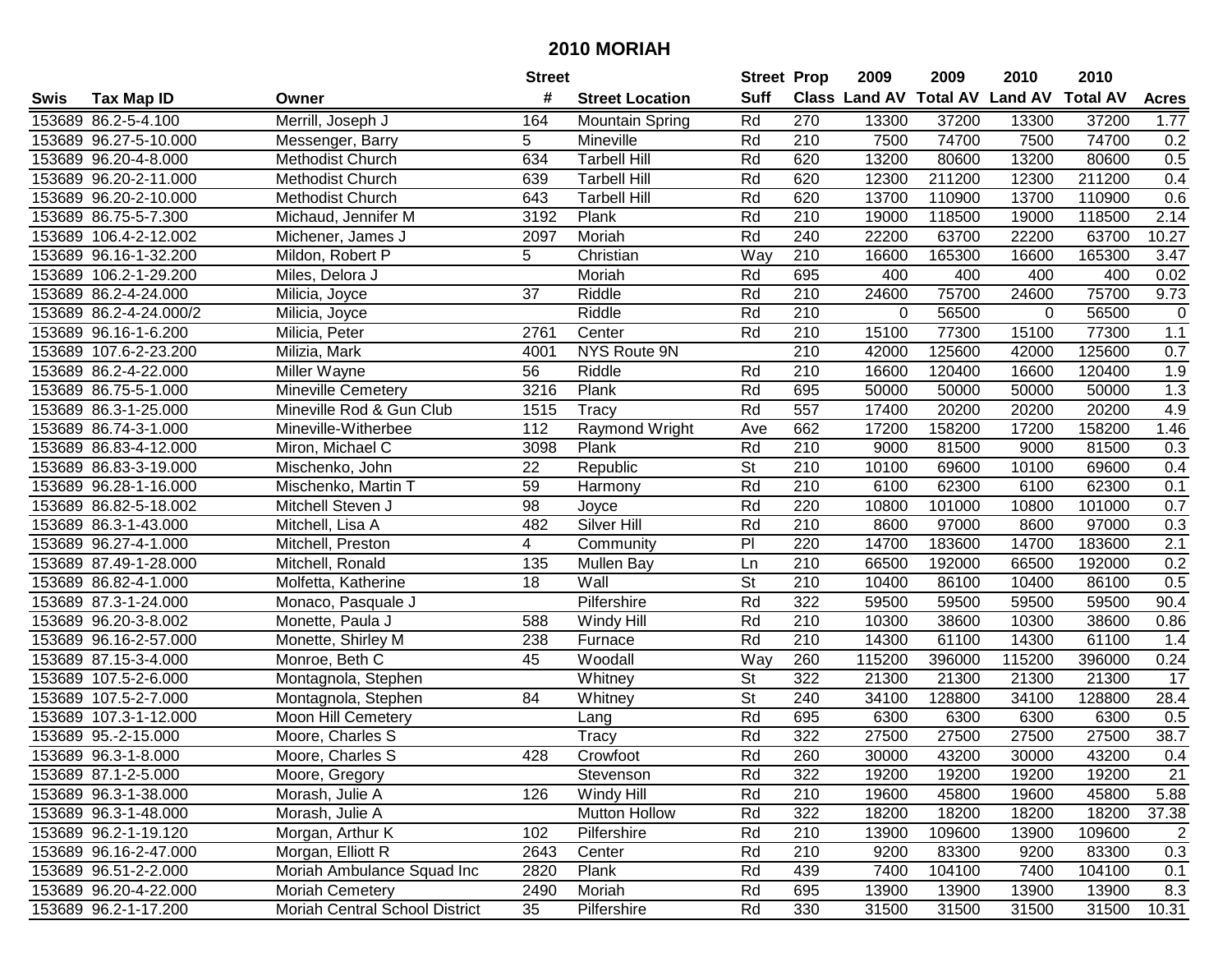|      |                       |                        | <b>Street</b>   |                        | <b>Street Prop</b> |                  | 2009                          | 2009   | 2010           | 2010            |                         |
|------|-----------------------|------------------------|-----------------|------------------------|--------------------|------------------|-------------------------------|--------|----------------|-----------------|-------------------------|
| Swis | <b>Tax Map ID</b>     | Owner                  | #               | <b>Street Location</b> | <b>Suff</b>        |                  | <b>Class Land AV Total AV</b> |        | <b>Land AV</b> | <b>Total AV</b> | <b>Acres</b>            |
|      | 153689 96.20-4-6.000  | Moriah Fire District 1 | 630             | <b>Tarbell Hill</b>    | Rd                 | 662              | 38800                         | 337400 | 38800          | 337400          | 3.1                     |
|      | 153689 86.81-3-10.000 | Morin, Cheyenne        | 410             | Witherbee              | Rd                 | 210              | 6300                          | 24900  | 6300           | 24900           | 0.2                     |
|      | 153689 86.82-3-4.000  | Morin, Emile D Jr      | 9               | Wall                   | St                 | 210              | 8900                          | 29100  | 8900           | 29100           | 0.3                     |
|      | 153689 86.81-2-13.000 | Morin, Joann           | 395             | Witherbee              | Rd                 | 210              | 6200                          | 29600  | 6200           | 29600           | 0.1                     |
|      | 153689 86.82-3-2.001  | Morin, Rocky A         | 3               | Wall                   | St                 | 220              | 11400                         | 55900  | 11400          | 55900           | 0.6                     |
|      | 153689 106.2-1-4.000  | Morrell, Douglas A     | 263             | <b>Mutton Hollow</b>   | Rd                 | $\overline{210}$ | 15000                         | 52400  | 15000          | 52400           | 1.74                    |
|      | 153689 106.2-1-3.000  | Morrell, Douglas A     |                 | <b>Mutton Hollow</b>   | Rd                 | 311              | 700                           | 700    | 700            | 700             | 1.2                     |
|      | 153689 106.2-1-10.200 | Morrell, Richard       |                 | <b>Fairy Lake</b>      | Rd                 | 314              | 11700                         | 11700  | 11700          | 11700           | 1.6                     |
|      | 153689 106.2-1-9.000  | Morrell, Richard       | 443             | Fairy Lake             | Rd                 | $\overline{210}$ | 30700                         | 85400  | 30700          | 85400           | 9.7                     |
|      | 153689 97.13-2-8.000  | Morris, David D        | 10              | Switchback             | Rd                 | 210              | 10200                         | 78700  | 10200          | 84500           | 0.4                     |
|      | 153689 86.74-5-7.000  | Morse, Thomas E        | 15              | Maple                  | Ln                 | 210              | 26700                         | 95200  | 26700          | 95200           | 1.56                    |
|      | 153689 96.19-1-8.000  | Mosman, Herbert H      | 423             | Windy Hill             | Rd                 | 210              | 14300                         | 72800  | 14300          | 72800           | 1.5                     |
|      | 153689 87.11-2-10.000 | Moss, Darren           | 103             | Mullen Bay             | Ln                 | 270              | 53800                         | 67200  | 106000         | 121200          | 0.86                    |
|      | 153689 106.2-1-37.110 | Moulton Daniel C       |                 | Moriah                 | Rd                 | 322              | 229200                        | 229200 | 229200         | 229200          | 238.6                   |
|      | 153689 106.2-1-37.300 | Moulton Daniel C       |                 | Moriah                 | Rd                 | 322              | 99600                         | 99600  | 99600          | 99600           | 95.5                    |
|      | 153689 106.2-1-38.000 | Moulton Daniel C       |                 | <b>Fairy Lake</b>      | Rd                 | 322              | 10400                         | 10400  | 10400          | 10400           | 25                      |
|      | 153689 106.2-1-53.000 | Moulton Daniel C       |                 | Fairy Lake             | Rd                 | 322              | 45800                         | 45800  | 45800          | 45800           | 59.5                    |
|      | 153689 86.4-2-13.120  | Moulton, Elmer J       | 72              | <b>Meadows</b>         | Way                | 270              |                               |        | 19500          | 55000           | 16.82                   |
|      | 153689 87.15-3-13.000 | Mucciolo, Peter        | 62              | Woodall                | Way                | 260              | 109600                        | 149600 | 109600         | 149600          | 0.3                     |
|      | 153689 96.27-4-2.000  | Mullen, Barbara        | 14              | Community              | P                  | 210              | 6700                          | 64900  | 6700           | 64900           | 0.2                     |
|      | 153689 86.83-4-14.000 | Mullen, Dennis D       |                 | Plank                  | Rd                 | 311              | 100                           | 100    | 100            | 100             | 0.22                    |
|      | 153689 86.83-3-5.000  | Mullen, Dennis D       | 3150            | Plank                  | Rd                 | 210              | 14000                         | 94600  | 14000          | 94600           | 1.3                     |
|      | 153689 107.6-2-30.001 | Mullen, William J      |                 | NYS Route 9N           |                    | 314              | 27800                         | 27800  | 27800          | 27800           | 2.1                     |
|      | 153689 96.20-2-15.000 | Munson, Douglas        | 629             | <b>Tarbell Hill</b>    | Rd                 | 270              | 9900                          | 23400  | 9900           | 23400           | 0.4                     |
|      | 153689 86.66-1-5.200  | Munson, Douglas H Jr   |                 | <b>Fisher Hill</b>     | Rd                 | 314              | 2900                          | 2900   | 2900           | 2900            | 1.3                     |
|      | 153689 86.4-1-5.120   | Munson, Douglas H Jr   |                 | <b>Fisher Hill</b>     | Rd                 | 322              | 11000                         | 11000  | 11000          | 11000           | 14.2                    |
|      | 153689 96.20-1-5.000  | Munson, Ford           | 2591            | Center                 | Rd                 | 210              | 8600                          | 56100  | 8600           | 56100           | 0.2                     |
|      | 153689 86.66-1-4.203  | Munson, Susan A        | 3343            | <b>Fisher Hill</b>     | Rd                 | 240              | 20100                         | 175300 | 20100          | 175300          | 12.27                   |
|      | 153689 107.10-1-1.220 | Murcray, Gerald        |                 | Lake View              | Ave                | 314              | 100                           | 100    | 100            | 100             | 0.68                    |
|      | 153689 107.10-2-1.112 | Murcray, Gerald        | 278             | Lake View              | Ave                | $\overline{210}$ | 13000                         | 101200 | 13000          | 101200          | 1.8                     |
|      | 153689 96.20-3-27.000 | Murdock, Donald C      | 2531            | Moriah                 | Rd                 | 270              | 8000                          | 15300  | 8000           | 15300           | 0.2                     |
|      | 153689 96.20-4-32.112 | Murdock, William       |                 | Moriah                 | Rd                 | 311              | 5100                          | 5100   | 5100           | 5100            | $\mathbf{1}$            |
|      | 153689 86.81-3-6.000  | Murdock, William S     | $\overline{28}$ | Lamos                  | Ln                 | $\overline{210}$ | 8300                          | 56600  | 8300           | 56600           | 0.3                     |
|      | 153689 87.3-1-21.000  | Muro, John             | 534             | Pilfershire            | Rd                 | 270              | 17100                         | 39400  | 17100          | 39400           | $\overline{\mathbf{4}}$ |
|      | 153689 87.3-1-18.200  | Muro, John A           |                 | Pilfershire            | Rd                 | 322              | 94400                         | 94400  | 94400          | 94400           | 54.8                    |
|      | 153689 96.19-1-27.034 | Murphy, Patrick        | 367             | <b>Mutton Hollow</b>   | Rd                 | 210              | 27800                         | 138800 | 27800          | 138800          | 3.4                     |
|      | 153689 86.75-3-3.000  | Murphy, Robert J       | 3258            | <b>Fisher Hill</b>     | Rd                 | 210              | 14100                         | 105700 | 14100          | 105700          | 1.4                     |
|      | 153689 96.16-2-1.002  | Muth, Sylvia A         | 2768            | Center                 | Rd                 | 210              | 11000                         | 111000 | 11000          | 111000          | 0.4                     |
|      | 153689 106.2-1-10.110 | Mydlarz, Dianne M      | 458             | <b>Fairy Lake</b>      | Rd                 | 240              | 28700                         | 71500  | 28700          | 132500          | 31.79                   |
|      | 153689 106.2-1-10.120 | Mydlarz, Michael E     |                 | <b>Fairy Lake</b>      | Rd                 | 312              | 13900                         | 17100  | 13900          | 17100           | 8.5                     |
|      | 153689 96.19-1-17.000 | Mydlarz, Michael E     | 428             | Windy Hill             | Rd                 | 210              | 9200                          | 52900  | 9200           | 52900           | 0.3                     |
|      | 153689 86.73-5-24.000 | Myers, William         | 553             | Silver Hill            | Rd                 | 210              | 18800                         | 98900  | 18800          | 98900           | 5.3                     |
|      |                       |                        |                 |                        |                    |                  |                               |        |                |                 |                         |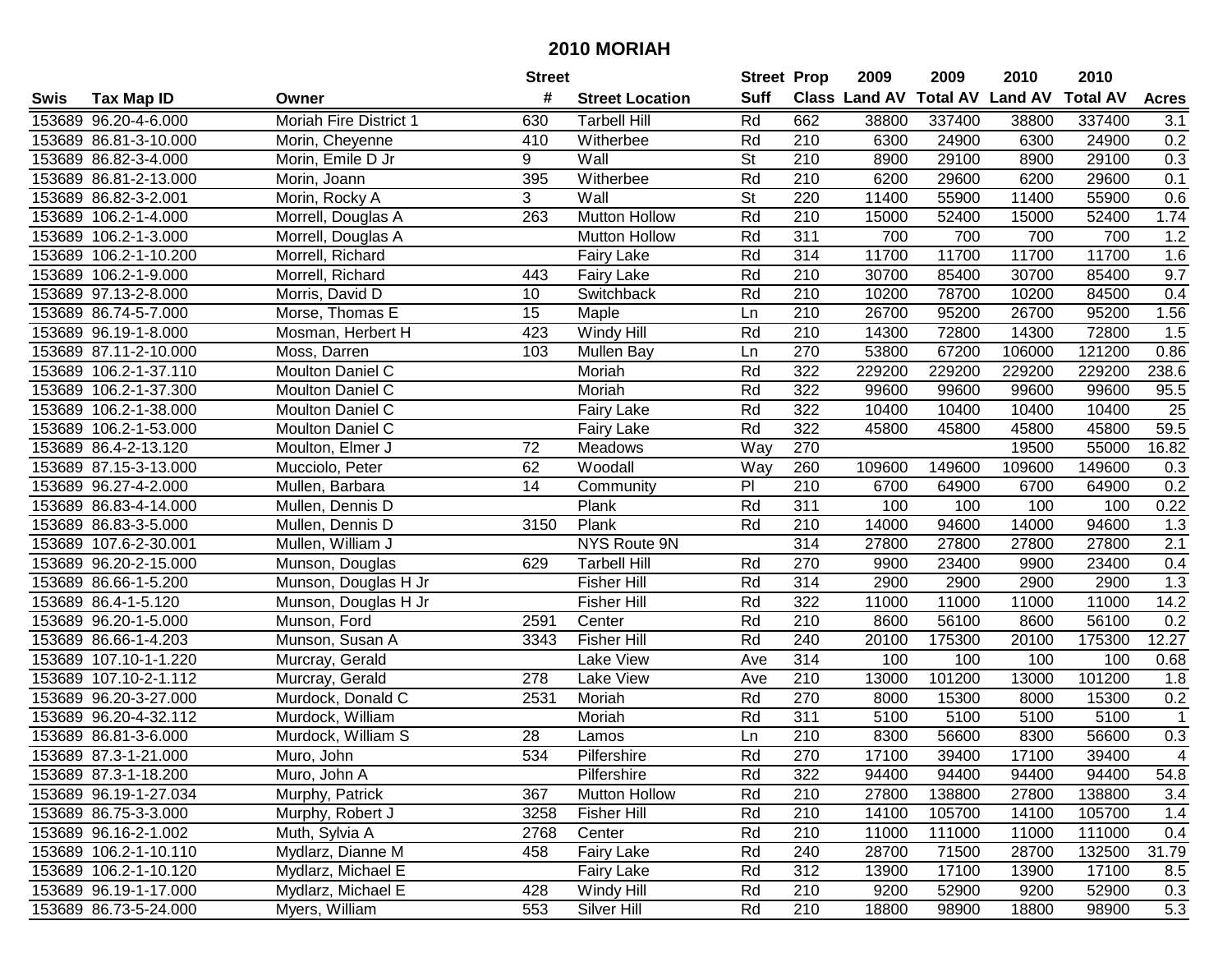|      |                                               |                          | <b>Street</b>   |                            | <b>Street Prop</b>       |                  | 2009                          | 2009   | 2010           | 2010            |                |
|------|-----------------------------------------------|--------------------------|-----------------|----------------------------|--------------------------|------------------|-------------------------------|--------|----------------|-----------------|----------------|
| Swis | <b>Tax Map ID</b>                             | Owner                    | #               | <b>Street Location</b>     | <b>Suff</b>              |                  | <b>Class Land AV Total AV</b> |        | <b>Land AV</b> | <b>Total AV</b> | <b>Acres</b>   |
|      | 153689 86.66-1-23.200                         | Nailor, John J           | 33              | <b>Bartlett Pond</b>       | Rd                       | 210              | 13800                         | 105500 | 13800          | 105500          | 1.05           |
|      | 153689 97.13-2-3.000                          | <b>National Grid</b>     | 59              | Switchback                 | Rd                       | 872              | 16000                         | 168682 | 16000          | 219484          | 1.7            |
|      | 153689 97.13-2-4.000                          | <b>National Grid</b>     |                 | Stone                      | St                       | 870              | 90000                         | 90000  | 90000          | 90000           | 45.1           |
|      | 153689 97.17-5-2.000                          | <b>National Grid</b>     |                 | Whitney                    | St                       | 870              | 13400                         | 13400  | 13400          | 13400           | 6.7            |
|      | 153689 107.1-2-1.000                          | <b>National Grid</b>     |                 | <b>Bay View</b>            | Ln                       | 870              | 44000                         | 44000  | 44000          | 44000           | 22.2           |
|      | 153689 107.3-8-1.000                          | <b>National Grid</b>     |                 | <b>Bay View</b>            | Ln                       | 870              | 15000                         | 15000  | 15000          | 15000           | 7.4            |
|      | 153689 636.89-9999-132.350/102 National Grid  |                          |                 | Ticonderoga Republic 2     |                          | 882              | 0                             | 193617 | 0              | 205972          | 0              |
|      | 153689 636.89-9999-132.350/102. National Grid |                          |                 | Ticonderoga Republic 2     |                          | 882              | $\mathbf 0$                   | 1956   | $\mathbf 0$    | 2081            | $\overline{0}$ |
|      | 153689 636.89-9999-132.350/188 National Grid  |                          |                 | <b>Total Electric Dist</b> |                          | 884              | 0                             | 792524 | $\mathbf 0$    | 878006          | $\pmb{0}$      |
|      | 153689 636.89-9999-132.350/188. National Grid |                          |                 | <b>Total Electric Dist</b> |                          | 884              | $\mathbf 0$                   | 8255   | $\mathbf 0$    | 9146            | $\pmb{0}$      |
|      | 153689 636.89-9999-132.350/188. National Grid |                          |                 | <b>Total Electric Dist</b> |                          | 884              | 0                             | 24766  | $\mathbf 0$    | 27438           | $\pmb{0}$      |
|      | 153689 97.17-2-18.000                         | <b>National Grid</b>     |                 | Whitney                    | St                       | 872              | 14400                         | 154986 | 14400          | 162292          | 3.6            |
|      | 153689 96.20-3-23.024                         | Neaves, Robert           | 2543            | Moriah                     | Rd                       | 210              | 12600                         | 61900  | 12600          | 61900           | 0.81           |
|      | 153689 87.49-1-9.000                          | Neissen, Ronald          | 195             | Mullen Bay                 | Ln                       | 260              | 10400                         | 37200  | 10400          | 37200           | 0.05           |
|      | 153689 96.20-3-5.002                          | Nels, Frances E          | 506             | Windy Hill                 | Rd                       | 270              | 12000                         | 52600  | 12000          | 52600           | 0.71           |
|      | 153689 86.83-1-20.000                         | Nels, John               |                 | Joyce                      | Rd                       | 311              | 10700                         | 10700  | 10700          | 10700           | 1              |
|      | 153689 87.15-1-7.000                          | Nelson, Ben W            | 5046            | NYS Route 9N               |                          | 417              | 55900                         | 223100 | 55900          | 223100          | 9.18           |
|      | 153689 96.27-2-18.000                         | Nephew, Calvin W         | 25              | Harmony                    | Rd                       | 210              | 7100                          | 83500  | 7100           | 83500           | 0.2            |
|      | 153689 97.17-6-41.200                         | Nephew, Casey D          | 303             | Fisk                       | Rd                       | 210              | 24500                         | 163000 | 24500          | 163000          | 5.5            |
|      | 153689 96.16-2-7.002                          | Nephew, Cledas J         | 2752            | Center                     | Rd                       | 210              | 12100                         | 115100 | 12100          | 115100          | 0.41           |
|      | 153689 96.27-2-22.000                         | Nephew, Harold J         | 17              | Harmony                    | Rd                       | 210              | 6200                          | 64500  | 6200           | 64500           | 0.2            |
|      | 153689 96.3-1-35.000                          | Nephew, Martin J         | 123             | Windy Hill                 | Rd                       | 210              | 14600                         | 105500 | 14600          | 105500          | 1.87           |
|      | 153689 96.2-1-51.100                          | Nephew, Martin J         | 224             | Witherbee                  | Rd                       | 322              | 43300                         | 43300  | 43300          | 43300           | 51.5           |
|      | 153689 96.27-2-29.000                         | Nephew, Rita             | 3008            | Plank                      | Rd                       | 210              | 7500                          | 65600  | 7500           | 65600           | 0.2            |
|      | 153689 96.27-2-17.000                         | Nephew, Scott L          | 27              | Harmony                    | Rd                       | 210              | 7600                          | 56100  | 7600           | 56100           | 0.2            |
|      | 153689 97.14-1-10.000                         | Newhall, Patricia A      | 63              | Stone                      | $\overline{\mathsf{St}}$ | 210              | 14500                         | 79900  | 14500          | 79900           | 1.9            |
|      | 153689 86.4-1-2.009                           | Nji, Winifred Ayuk       |                 | <b>Barton Hill</b>         | Ln                       | 314              | 24900                         | 24900  | 24900          | 24900           | 1.8            |
|      | 153689 107.6-1-18.100                         | Nolan, Brian J           | 118             | Lake View                  | Ave                      | 210              | 26800                         | 122900 | 26800          | 122900          | 1.5            |
|      | 153689 107.6-1-7.100                          | Nolan, Brian J           |                 | Edgemont                   | Rd                       | 314              | 1700                          | 1700   | 1700           | 1700            | 0.9            |
|      | 153689 96.16-1-36.000                         | Norris, William K        |                 | Ensign Pond                | Rd                       | 314              | 6700                          | 6700   | 6700           | 6700            | 8.49           |
|      | 153689 96.16-1-35.000                         | Norris, William K        | 2556            | <b>Ensign Pond</b>         | Rd                       | 240              | 39900                         | 67700  | 39900          | 67700           | 32.5           |
|      | 153689 96.20-4-3.000                          | North Country Federal CU | 2578            | Moriah                     | Rd                       | $\overline{210}$ | 8300                          | 61700  | 8300           | 61700           | 0.2            |
|      | 153689 86.4-2-8.300                           | Northup, John K          | $\overline{24}$ | <b>Bartlett Pond</b>       | Rd                       | $\overline{210}$ | 24200                         | 178000 | 24200          | 178000          | 9.47           |
|      | 153689 86.66-1-11.001                         | Northup, John K          |                 | <b>Bartlett Pond</b>       | Rd                       | 314              | 3000                          | 3000   | 3000           | 3000            | 0.26           |
|      | 153689 86.66-1-30.000                         | Northup, John K          | 8               | <b>Bartlett Pond</b>       | Rd                       | 210              | 13400                         | 97200  | 13400          | 97200           | $\mathbf{1}$   |
|      | 153689 86.4-2-8.200                           | Northup, John K          |                 | <b>Bartlett Pond</b>       | Rd                       | 314              | 5100                          | 5100   | 5100           | 5100            | 0.87           |
|      | 153689 86.82-3-3.000                          | Norton Christine M       | 11              | Wall                       | <b>St</b>                | 220              | 9000                          | 74900  | 9000           | 74900           | 0.22           |
|      | 153689 96.51-2-3.200                          | Norton, Pamela A         | 2814            | Plank                      | Rd                       | 422              | 11700                         | 124700 | 11700          | 124700          | 0.31           |
|      | 153689 96.27-6-8.000                          | Norton, Richard M        | 26              | Champlain                  | Dr                       | 220              | 8300                          | 68200  | 8300           | 68200           | 0.2            |
|      | 153689 87.49-1-6.000                          | Novak, Edward            | 173             | Mullen Bay                 | Ln                       | 260              | 14500                         | 52000  | 14500          | 52000           | 0.11           |
|      | 153689 86.75-3-11.000                         | <b>NYSEG Corp</b>        | 36              | Waterworks                 | Ln                       | 872              | 7500                          | 380633 | 7500           | 360909          | 0.5            |
|      | 153689 636.89-9999-131.600/101 NYSEG Corp     |                          |                 | Republic                   | <b>St</b>                | 882              | $\overline{0}$                | 545492 | 0              | 486332          | $\mathbf 0$    |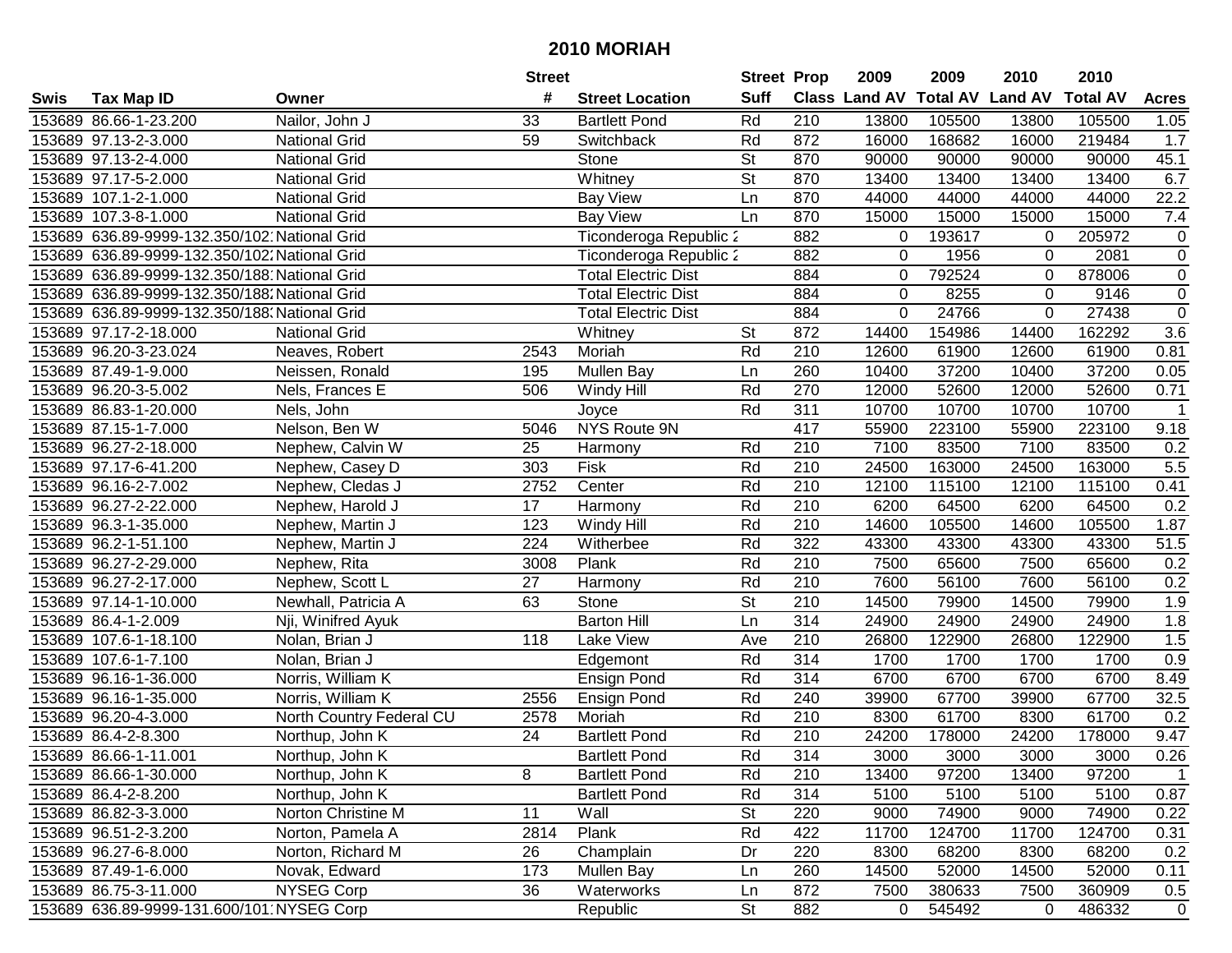| #<br><b>Suff</b><br><b>Class Land AV Total AV</b><br><b>Tax Map ID</b><br><b>Street Location</b><br>Swis<br>Owner |                 |                |                 |              |
|-------------------------------------------------------------------------------------------------------------------|-----------------|----------------|-----------------|--------------|
|                                                                                                                   |                 | <b>Land AV</b> | <b>Total AV</b> | <b>Acres</b> |
| 153689 86.73-5-13.000<br>O'Donnell, Billie Jo<br>Row<br>210<br><b>Bridal</b><br>4                                 | 10900<br>96300  | 10900          | 96300           | 0.5          |
| Silver Hill<br>311<br>153689 86.73-3-2.120<br>Rd<br>O'Donnell, Billie Jo                                          | 5900<br>5900    | 5900           | 5900            | 0.44         |
| 153689 96.27-6-3.000<br>Dr<br>210<br>Oaksford, Garth<br>8<br>Champlain                                            | 7800<br>65700   | 7800           | 65700           | 0.2          |
| 337<br>Rd<br>314<br>153689 96.19-1-5.112<br>OBanion, Jennifer<br>Windy Hill                                       | 16400<br>16400  | 16400          | 16400           | 8.58         |
| 153689 96.19-1-7.000<br>Rd<br>210<br>OBanion, Robert<br>409<br>Windy Hill                                         | 14500<br>97000  | 14500          | 97000           | 2.1          |
| 153689 96.19-1-5.111<br>OBanion, Shiela V<br>Rd<br>322<br>Windy Hill                                              | 22500<br>22500  | 22500          | 22500           | 26.3         |
| Rd<br>312<br>153689 96.19-1-5.210<br>OBanion, Tim<br>396<br>Windy Hill                                            | 20000<br>142100 | 20000          | 142100          | 2.07         |
| OBanion, Timothy W<br>Rd<br>322<br>153689 96.19-1-20.000<br>Fairy Lake                                            | 48600<br>48600  | 48600          | 48600           | 41.6         |
| 2562<br>Rd<br>$\overline{210}$<br>153689 96.20-4-33.000<br>OBorn, Robert T<br>Moriah                              | 10500<br>101300 | 10500          | 101300          | 0.6          |
| Rd<br>153689 96.3-1-43.000<br>OBrien, Daniel J<br>2112<br>240<br>Ensign Pond                                      | 21500<br>77700  | 21500          | 77700           | 12.5         |
| 210<br>153689 96.28-2-7.000<br>OConnor, Jessica L<br>83<br>Dr<br>Champlain                                        | 8800<br>77700   | 8800           | 77700           | 0.2          |
| 153689 86.73-5-6.000<br>21<br>Row<br>210<br>OConnor, Joseph P<br><b>Bridal</b>                                    | 9000<br>83500   | 9000           | 83500           | 0.3          |
| 49<br><b>Bartlett Pond</b><br>Rd<br>210<br>153689 86.66-1-19.000<br>OConnor, Louise                               | 12100<br>76400  | 12100          | 76400           | 0.69         |
| 65<br>Rd<br>210<br>153689 96.28-1-17.000<br>OConnor, Sharon M<br>Harmony                                          | 7000<br>59500   | 7000           | 59500           | 0.2          |
| $\overline{\mathsf{St}}$<br>45<br>210<br>153689 86.74-6-8.000<br>Wall<br>OHara, Barbara                           | 12700<br>69300  | 12700          | 69300           | 0.9          |
| Rd<br>240<br>153689 96.1-1-5.110<br>305<br>Silver Hill<br>103000<br>OKusky, Carl                                  | 169800          | 103000         | 169800          | 88.18        |
| Rd<br>240<br>153689 96.19-1-15.027<br>440<br>Olcott Gary G<br>Windy Hill                                          | 35800<br>139600 | 35800          | 139600          | 21.21        |
| $\overline{\mathsf{St}}$<br>14<br>210<br>153689 86.83-3-16.000<br>Olcott, Christine<br>Republic                   | 9300<br>54700   | 9300           | 88500           | 0.3          |
| Rd<br>153689 96.3-1-10.000<br>419<br>Crowfoot<br>260<br>Olcott, Gary                                              | 25300<br>64200  | 25300          | 64200           | 0.3          |
| 153689 96.19-1-10.110<br>11<br>Way<br>312<br>Olcott, Gary<br>Rocky Top                                            | 53400<br>67900  | 53400          | 67900           | 58.3         |
| 12<br>210<br>153689 96.19-1-10.210<br>Olcott, Gary G<br>Way<br>Rocky Top                                          | 14100<br>71200  | 14100          | 86600           | 1.77         |
| 153689 96.19-1-10.230<br>Rd<br>311<br>Olcott, Gary G<br>Windy Hill                                                | 400<br>400      | 400            | 400             | 0.2          |
| 153689 96.19-1-10.110/1<br>Way<br>210<br>Olcott, Gary G<br>Rocky Top                                              | 0<br>83900      | $\mathbf 0$    | 83900           | $\mathsf 0$  |
| 153689 96.15-1-19.100<br>Rd<br>322<br>Olcott, Gary G<br>Furnace                                                   | 17500<br>17500  | 17500          | 17500           | 40           |
| Rd<br>240<br>153689 96.19-1-4.000<br>Olcott, Gary G Jr<br>Windy Hill                                              | 59500<br>197300 | 75000          | 210900          | 61.25        |
| 5<br>Way<br>210<br>153689 96.19-1-10.120<br>Olcott, Thomas M<br>Rocky Top                                         | 127000<br>19100 | 19100          | 127000          | 1.7          |
| Rd<br>210<br>153689 86.82-2-9.000<br>Olsen, Beulah<br>348<br>Witherbee                                            | 6400<br>52400   | 6400           | 52400           | 0.2          |
| Rd<br>153689 96.2-1-39.000<br>ONeil, Charles M Jr<br>2917<br>Plank<br>210                                         | 134300<br>17100 | 17100          | 134300          | 4            |
| 322<br>Silver Hill<br>Rd<br>153689 96.1-1-8.000<br>Ordway, Mary                                                   | 22100<br>22100  | 22100          | 22100           | 26           |
| Rd<br>322<br>153689 86.73-5-22.100<br>Silver Hill<br>Ordway, Mary                                                 | 36300<br>36300  | 36300          | 36300           | 32.32        |
| 153689 86.2-3-3.000<br>Rd<br>$\overline{210}$<br>Orr, Chloe<br>3598<br><b>Fisher Hill</b>                         | 13200<br>99600  | 13200          | 99600           |              |
| 153689 86.81-4-3.000<br>210<br>Orr, Michael D<br>21<br>Ln<br>Lamos                                                | 8700<br>19500   | 8700           | 19500           | 0.2          |
| 153689 86.2-3-4.000<br>Rd<br>322<br><b>Fisher Hill</b><br>Orr, Robert J                                           | 15800<br>15800  | 15800          | 15800           | 11.83        |
| Rd<br>$\overline{210}$<br>153689 86.82-5-14.000<br>107<br>Ouellette, Tina L<br>Joyce                              | 10700<br>56500  | 10700          | 56500           | 0.5          |
| 153689 96.2-1-43.000<br>Overbeek, Hendrik<br>Plank<br>Rd<br>311                                                   | 11200<br>11200  | 11200          | 11200           | 1.1          |
| 10<br>Way<br>260<br>153689 87.49-1-22.000<br>Pappalardo, Nicholas<br>Association                                  | 38700<br>10800  | 10800          | 38700           | 0.04         |
| 32<br>153689 96.27-3-2.000<br>Paquette, Lawrence<br>Rd<br>220<br>Pilfershire                                      | 7500<br>69400   | 7500           | 69400           | 0.2          |
| <b>St</b><br>210<br>153689 86.73-7-14.002<br>Paris, Louis T Sr<br>86<br>Wasson                                    | 10700<br>59400  | 10700          | 59400           | 1            |
| Parry, Griffith T<br>312<br>153689 86.81-2-5.000<br><b>Bridge</b><br><b>St</b>                                    | 2200<br>2800    | 2200           | 2800            | 0.1          |
| <b>St</b><br>311<br>153689 86.81-2-6.000<br>Parry, Griffith T<br><b>Bridge</b>                                    | 5900<br>5900    | 5900           | 5900            | 0.5          |
| 153689 96.51-1-7.110<br>Parry, Griffith T<br>Rd<br>311<br>Witherbee                                               | 1300<br>1300    | 1300           | 1300            | 0.16         |
| 6<br>312<br>153689 86.81-2-4.000<br>Parry, Griffith T<br>Rd<br>Middle                                             | 5900<br>6100    | 5900           | 6100            | 0.2          |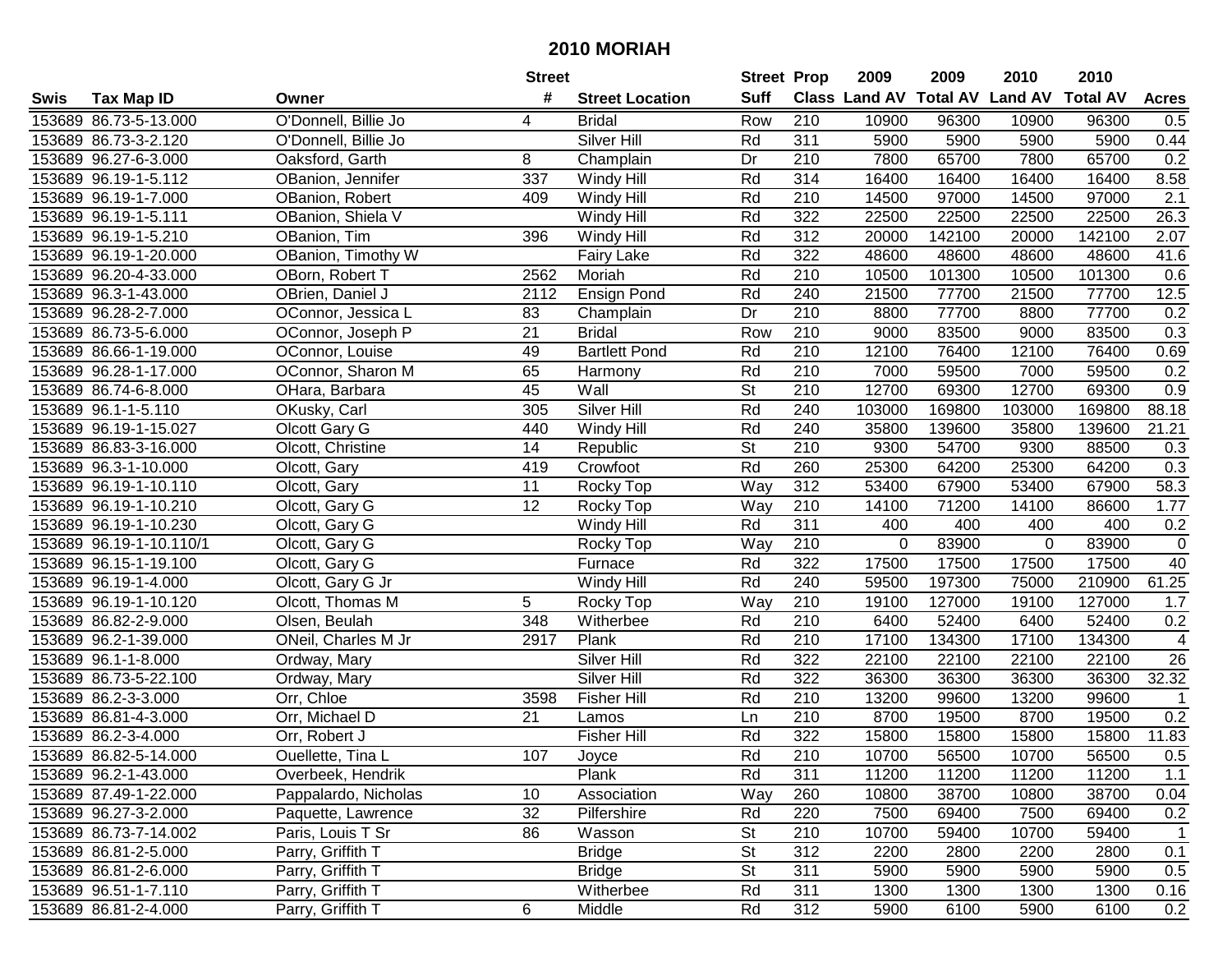|      |                       |                                | <b>Street</b>   |                        | <b>Street Prop</b> |                  | 2009                          | 2009   | 2010           | 2010            |                |
|------|-----------------------|--------------------------------|-----------------|------------------------|--------------------|------------------|-------------------------------|--------|----------------|-----------------|----------------|
| Swis | <b>Tax Map ID</b>     | Owner                          | #               | <b>Street Location</b> | <b>Suff</b>        |                  | <b>Class Land AV Total AV</b> |        | <b>Land AV</b> | <b>Total AV</b> | <b>Acres</b>   |
|      | 153689 107.3-7-2.000  | Parry, Robert J                |                 | NYS Route 9N           |                    | 260              | 77000                         | 122400 | 77000          | 122400          | $\overline{c}$ |
|      | 153689 86.82-4-8.000  | Patenaude, Kerry               | 4               | Wall                   | <b>St</b>          | 220              | 10700                         | 58200  | 10700          | 58200           | 0.5            |
|      | 153689 86.83-4-7.000  | Patnode, Brandy                | $\overline{7}$  | Teft                   | Ln                 | 210              | 12200                         | 41600  | 12200          | 41600           | 0.8            |
|      | 153689 87.11-2-4.000  | Patterson, James               | 33              | Mullen Bay             | Ln                 | 260              | 80200                         | 118100 | 80200          | 118100          | 0.4            |
|      | 153689 96.20-4-10.000 | Pattison, Alan E               | 644             | <b>Tarbell Hill</b>    | Rd                 | 210              | 11400                         | 61400  | 11400          | 61400           | 0.6            |
|      | 153689 106.-1-24.000  | Pattison, Lewis G              |                 | <b>Mutton Hollow</b>   | Rd                 | 311              | 18300                         | 18300  | 18300          | 18300           | 41.97          |
|      | 153689 96.27-3-19.000 | Pattison, Sandra R             | 9               | Community              | P                  | 210              | 7700                          | 72600  | 7700           | 72600           | 0.2            |
|      | 153689 107.5-2-23.000 | Pattison, Warren M             | $\overline{33}$ | Timber                 | Way                | 210              | 18200                         | 141700 | 18200          | 141700          | 8.58           |
|      | 153689 97.17-6-41.300 | Pattison, Warren M Sr          | 311             | Fisk                   | Rd                 | $\overline{210}$ | 13800                         | 86600  | 13800          | 86600           | $\overline{1}$ |
|      | 153689 86.82-1-1.000  | Pearl Property Investments Inc | 383             | Witherbee              | Rd                 | 210              | 7800                          | 28100  | 7800           | 28100           | 0.3            |
|      | 153689 107.6-2-23.100 | Pelkey, Stephan R              | 4009            | NYS Route 9N           |                    | 210              | 40000                         | 185200 | 40000          | 185200          | 0.5            |
|      | 153689 97.17-6-13.000 | Pelkey, Stephen R              | 212             | Fisk                   | Rd                 | 210              | 21400                         | 123700 | 21400          | 123700          | 3              |
|      | 153689 96.20-3-6.220  | Penrose, Wendy                 |                 | Windy Hill             | Rd                 | 910              | 2700                          | 3400   | 2700           | 3400            | 0.18           |
|      | 153689 96.20-3-40.110 | Penrose, Wendy                 | 512             | Windy Hill             | Rd                 | 322              | 55400                         | 55400  | 55400          | 55400           | 37.2           |
|      | 153689 86.83-4-6.200  | <b>PENSCO Trust Company</b>    | 3118            | Plank                  | Rd                 | 411              | 22200                         | 95000  | 22200          | 95000           | 0.6            |
|      | 153689 97.10-1-1.200  | Pepper, Franklin               | 152             | Elk Inn                | Rd                 | 210              | 14000                         | 72300  | 14000          | 72300           | 1.65           |
|      | 153689 97.17-6-9.000  | Pepper, Hilda                  | 290             | Fisk                   | Rd                 | 210              | 19300                         | 78100  | 19300          | 78100           | 5.7            |
|      | 153689 96.16-2-43.000 | Pepper, Hilda                  | 2627            | Center                 | Rd                 | 322              | 6500                          | 6500   | 6500           | 6500            | 14.2           |
|      | 153689 106.-1-10.120  | Pepper, James E                | 62              | <b>Mutton Hollow</b>   | Rd                 | 210              | 9400                          | 67700  | 9400           | 67700           | 0.73           |
|      | 153689 106.-1-10.110  | Pepper, James E                | 56              | <b>Mutton Hollow</b>   | Rd                 | 240              | 60000                         | 96600  | 60000          | 96600           | 56.27          |
|      | 153689 97.13-4-7.000  | Pepper, Leslie                 | 822             | <b>Tarbell Hill</b>    | Rd                 | 210              | 13900                         | 87900  | 13900          | 87900           | 1.25           |
|      | 153689 97.6-1-2.000   | Pereau, Clarence               |                 | NYS Route 9N           |                    | 322              | 104300                        | 104300 | 104300         | 104300          | 119.9          |
|      | 153689 107.6-2-26.000 | Pereau, Clarence               | 434             | Edgemont               | Rd                 | 112              | 187200                        | 281200 | 187200         | 281200          | 162.5          |
|      | 153689 107.6-1-11.110 | Pereau, Frederick P            |                 | Edgemont               | Rd                 | 322              |                               |        | 20900          | 20900           | 13.67          |
|      | 153689 97.10-1-1.111  | Pereau, Helen                  | 153             | Elk Inn                | Rd                 | $\frac{11}{2}$   | 136700                        | 149000 | 136700         | 149000          | 210.16         |
|      | 153689 97.17-6-16.000 | Pereau, Lowell                 | 192             | Fisk                   | Rd                 | 210              | 12900                         | 61400  | 12900          | 61400           | 1.65           |
|      | 153689 97.17-6-19.000 | Perez, Manuel V                | 188             | Fisk                   | Rd                 | 210              | 12900                         | 73400  | 12900          | 73400           | 0.9            |
|      | 153689 86.4-2-3.200   | Perry, Dennis                  | 6               | Kelsi                  | Way                | 210              | 11300                         | 63000  | 11300          | 63000           | 1.2            |
|      | 153689 86.3-1-18.000  | Perry, Joann                   | 631             | Dalton Hill            | Rd                 | 210              | 16500                         | 67700  | 16500          | 67700           | 3.6            |
|      | 153689 96.51-2-12.000 | Perry, Linda J                 | 2802            | Center                 | Rd                 | $\overline{210}$ | 9600                          | 70000  | 9600           | 70000           | 0.36           |
|      | 153689 86.82-6-2.100  | Persons Trust                  |                 | Joyce                  | Rd                 | $\overline{312}$ | 7000                          | 7500   | 7000           | 7500            | 0.41           |
|      | 153689 86.82-6-2.200  | Persons Trust                  |                 | Joyce                  | Rd                 | 311              | 14000                         | 14000  | 14000          | 14000           | 1.26           |
|      | 153689 86.73-2-4.100  | Persons Trust                  |                 | <b>Barton Hill</b>     | Ln                 | 311              | 26200                         | 26200  | 26200          | 26200           | 2.89           |
|      | 153689 86.74-7-6.000  | Persons Trust                  | 27              | King                   | Ln                 | 270              | 13900                         | 32700  | 13900          | 32700           | 2.71           |
|      | 153689 86.74-7-7.000  | Persons Trust                  | 171             | Raymond Wright         | Ave                | 270              | 15300                         | 56300  | 15300          | 56300           | 1.68           |
|      | 153689 86.74-7-12.000 | Persons Trust                  | 32              | King                   | Ln                 | 270              | 10000                         | 31100  | 10000          | 31100           | 0.26           |
|      | 153689 86.82-6-8.000  | Persons Trust                  |                 | Joyce                  | Rd                 | 311              | 13900                         | 13900  | 13900          | 13900           | 2.9            |
|      | 153689 86.73-2-3.111  | Persons, Maynard C             |                 | Powerhouse             | Rd                 | 311              | 4400                          | 4400   | 4400           | 4400            | 0.37           |
|      | 153689 97.17-4-1.000  | Peters, Keith M                | 24              | Lake View              | Ave                | 210              | 13000                         | 158000 | 13000          | 158000          | 1.6            |
|      | 153689 96.16-2-29.120 | Peters, Scott                  | 707             | <b>Tarbell Hill</b>    | Rd                 | 210              | 13200                         | 99900  | 13200          | 99900           | 1.02           |
|      | 153689 86.82-4-7.000  | Peterson, Donald A             | 3               | Foote                  | St                 | 210              | 8300                          | 69900  | 8300           | 69900           | 0.2            |
|      | 153689 86.58-1-11.000 | Petro-Wallingford, Donna J     | 3381            | <b>Fisher Hill</b>     | Rd                 | 210              | 10600                         | 61400  | 10600          | 61400           | 0.4            |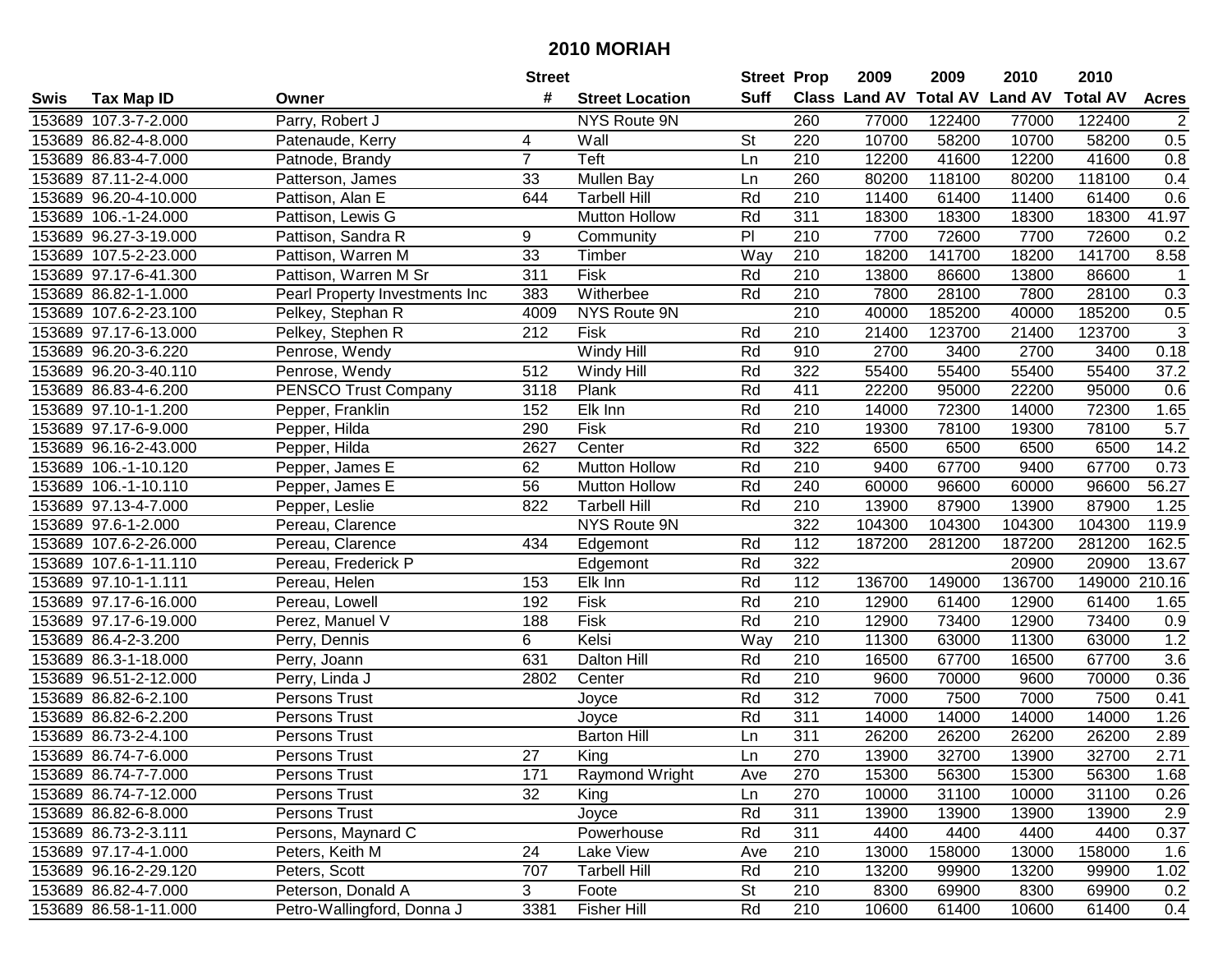|      |                       |                     | <b>Street</b>  |                        | <b>Street Prop</b>       |                  | 2009  | 2009   | 2010                                    | 2010   |                |
|------|-----------------------|---------------------|----------------|------------------------|--------------------------|------------------|-------|--------|-----------------------------------------|--------|----------------|
| Swis | <b>Tax Map ID</b>     | Owner               | #              | <b>Street Location</b> | <b>Suff</b>              |                  |       |        | Class Land AV Total AV Land AV Total AV |        | <b>Acres</b>   |
|      | 153689 96.28-3-5.000  | Petro, Carol S      | 84             | Champlain              | Dr                       | 270              | 8700  | 61100  | 8700                                    | 61100  | 0.2            |
|      | 153689 107.6-2-5.202  | Petro, Douglas E    | 379            | Edgemont               | Rd                       | 210              | 23500 | 137100 | 23500                                   | 137100 | 3.29           |
|      | 153689 97.13-4-2.000  | Petro, Edward R     | 2962           | Dugway                 | Rd                       | 210              | 19000 | 145000 | 19000                                   | 145000 | 1.27           |
|      | 153689 86.58-2-2.008  | Petro, John J Jr    | 3390           | <b>Fisher Hill</b>     | Rd                       | 240              | 33900 | 198400 | 33900                                   | 198400 | 33.72          |
|      | 153689 86.58-2-9.000  | Petro, John Jr      |                | <b>Fisher Hill</b>     | Rd                       | 882              | 2900  | 2900   | 2900                                    | 2900   | 1.4            |
|      | 153689 86.66-1-4.103  | Petro, Richard      |                | <b>Fisher Hill</b>     | Rd                       | 322              | 20100 | 20100  | 20100                                   | 20100  | 12.27          |
|      | 153689 86.66-1-27.000 | Petro, Ronald       | 3320           | <b>Fisher Hill</b>     | Rd                       | $\overline{210}$ | 13100 | 128000 | 13100                                   | 128000 | $\mathbf 1$    |
|      | 153689 97.13-2-28.100 | Petro, William      |                | Forge Hollow           | Rd                       | 314              | 2900  | 2900   | 2900                                    | 2900   | 3.66           |
|      | 153689 97.13-1-11.000 | Petro, William      | 66             | Forge Hollow           | Rd                       | 314              | 3000  | 3000   | 3000                                    | 3000   | 4.2            |
|      | 153689 96.27-2-10.000 | Petro, William      | 37             | Federal                | $\overline{\mathsf{St}}$ | 220              | 7800  | 61600  | 7800                                    | 61600  | 0.2            |
|      | 153689 97.13-3-1.202  | Petro, William H Jr | 3095           | <b>Broad</b>           | $\overline{\mathsf{St}}$ | 271              | 9400  | 26400  | 9400                                    | 26400  | 0.5            |
|      | 153689 97.13-1-16.001 | Petro, William Jr   | 38             | Forge Hollow           | Rd                       | 210              | 8800  | 127700 | 8800                                    | 127700 | 0.3            |
|      | 153689 96.27-5-23.000 | Petro, William Sr   | 15             | Champlain              | Dr                       | 220              | 7700  | 55400  | 7700                                    | 55400  | 0.2            |
|      | 153689 97.13-1-10.000 | Petro, William Sr   | 58             | Forge Hollow           | Rd                       | 210              | 14500 | 109200 | 14500                                   | 109200 | 1.9            |
|      | 153689 97.13-1-12.000 | Petro, William Sr   |                | <b>Broad</b>           | <b>St</b>                | 322              | 17300 | 17300  | 17300                                   | 17300  | 25             |
|      | 153689 97.14-1-8.200  | Petro, William Sr   |                | Stone                  | St                       | 311              | 900   | 900    | 900                                     | 900    | 1.6            |
|      | 153689 96.20-3-13.000 | Phelps, Thomas L    | 612            | Windy Hill             | Rd                       | 210              | 7400  | 35200  | 7400                                    | 35200  | 0.2            |
|      | 153689 96.20-3-12.000 | Phelps, Thomas L Jr |                | Windy Hill             | Rd                       | 311              | 5600  | 5600   | 5600                                    | 5600   | 0.2            |
|      | 153689 96.3-1-55.000  | Phelps, Thomas L Jr |                | <b>Ensign Pond</b>     | Rd                       | 314              | 14400 | 14400  | 14400                                   | 14400  | $\overline{4}$ |
|      | 153689 96.3-1-49.000  | Phelps, Thomas L Jr |                | <b>Ensign Pond</b>     | Rd                       | 314              | 7500  | 7500   | 7500                                    | 7500   | 0.3            |
|      | 153689 96.2-1-12.000  | Phillpott, Norman T | 494            | Switchback             | Rd                       | 312              | 21800 | 36300  | 21800                                   | 36300  | 9.5            |
|      | 153689 96.2-2-2.002   | Phinney, James D    |                | Chipmunk               | Ln                       | 322              | 25600 | 25600  | 25600                                   | 25600  | 58.5           |
|      | 153689 96.2-2-4.000   | Phinney, James D    | 191            | Chipmunk               | Ln                       | 322              | 65600 | 65600  | 65600                                   | 65600  | 65             |
|      | 153689 96.20-3-29.000 | Phinney, Jean       | 2525           | Moriah                 | Rd                       | 210              | 24400 | 98200  | 24400                                   | 98200  | $\sqrt{2}$     |
|      | 153689 106.-1-25.000  | Phinney, Ned        |                | <b>Mutton Hollow</b>   | Rd                       | 322              | 18300 | 18300  | 18300                                   | 18300  | 41.97          |
|      | 153689 96.2-2-5.000   | Phinney, Ned        |                | Chipmunk               | Ln                       | 322              | 13700 | 13700  | 13700                                   | 13700  | 16             |
|      | 153689 96.2-1-35.000  | Phinney, Ned M      | 2843           | Plank                  | Rd                       | 210              | 16300 | 116400 | 16300                                   | 116400 | 3.4            |
|      | 153689 96.16-1-6.110  | Phinney, Ned M      |                | Center                 | Rd                       | 322              | 41200 | 41200  | 41200                                   | 41200  | 18.7           |
|      | 153689 86.74-1-2.000  | Pierce, Margaret    | 11             | Office                 | Rd                       | 210              | 8900  | 65500  | 8900                                    | 65500  | 0.3            |
|      | 153689 107.1-1-10.000 | Pierson, Bernadette | 200            | Edgemont               | Rd                       | $\overline{210}$ | 11800 | 84100  | 11800                                   | 84100  | 0.7            |
|      | 153689 96.20-3-14.000 | Pilger, Gail        | 2581           | Moriah                 | Rd                       | 210              | 7500  | 107000 | 7500                                    | 107000 | 0.2            |
|      | 153689 96.16-1-18.000 | Pilger, George O    | 251            | Furnace                | Rd                       | 210              | 24300 | 136000 | 24300                                   | 136000 | 1.1            |
|      | 153689 86.81-1-25.000 | Plac, Larry L       | 27             | Wasson                 | <b>St</b>                | 311              | 4400  | 4400   | 4400                                    | 4400   | 0.1            |
|      | 153689 96.1-1-7.000   | Platero, Tracy      | 196            | Silver Hill            | Rd                       | $\overline{240}$ | 41100 | 98500  | 41100                                   | 98500  | 24.7           |
|      | 153689 96.20-2-4.000  | Pliscofsky, Alex    | 2588           | Center                 | Rd                       | 210              | 7800  | 61900  | 7800                                    | 61900  | 0.2            |
|      | 153689 96.27-6-2.000  | Ploufe, Amos J      | 6              | Champlain              | Dr                       | 210              | 8900  | 83900  | 8900                                    | 83900  | 0.3            |
|      | 153689 96.51-1-7.120  | Plouffe Gerard A    | $\overline{7}$ | Witherbee              | Rd                       | 210              | 8700  | 58900  | 8700                                    | 58900  | 0.24           |
|      | 153689 106.2-1-24.000 | Plumadore, David    | 2305           | Moriah                 | Rd                       | 210              | 15200 | 69800  | 15200                                   | 69800  | 2.5            |
|      | 153689 106.2-1-22.000 | Plumadore, David    |                | Moriah                 | Rd                       | 322              | 51400 | 51400  | 51400                                   | 51400  | 52.65          |
|      | 153689 106.2-1-23.000 | Plumadore, Linda C  | 2323           | Moriah                 | Rd                       | 210              | 11600 | 72200  | 11600                                   | 72200  | 0.6            |
|      | 153689 86.3-1-46.000  | Podmore, Richard    |                | Silver Hill            | Rd                       | 314              | 7200  | 7200   | 7200                                    | 7200   | 10             |
|      | 153689 86.81-3-4.000  | Podres, John        | 18             | Lamos                  | Ln                       | 210              | 8000  | 35300  | 8000                                    | 35300  | 0.2            |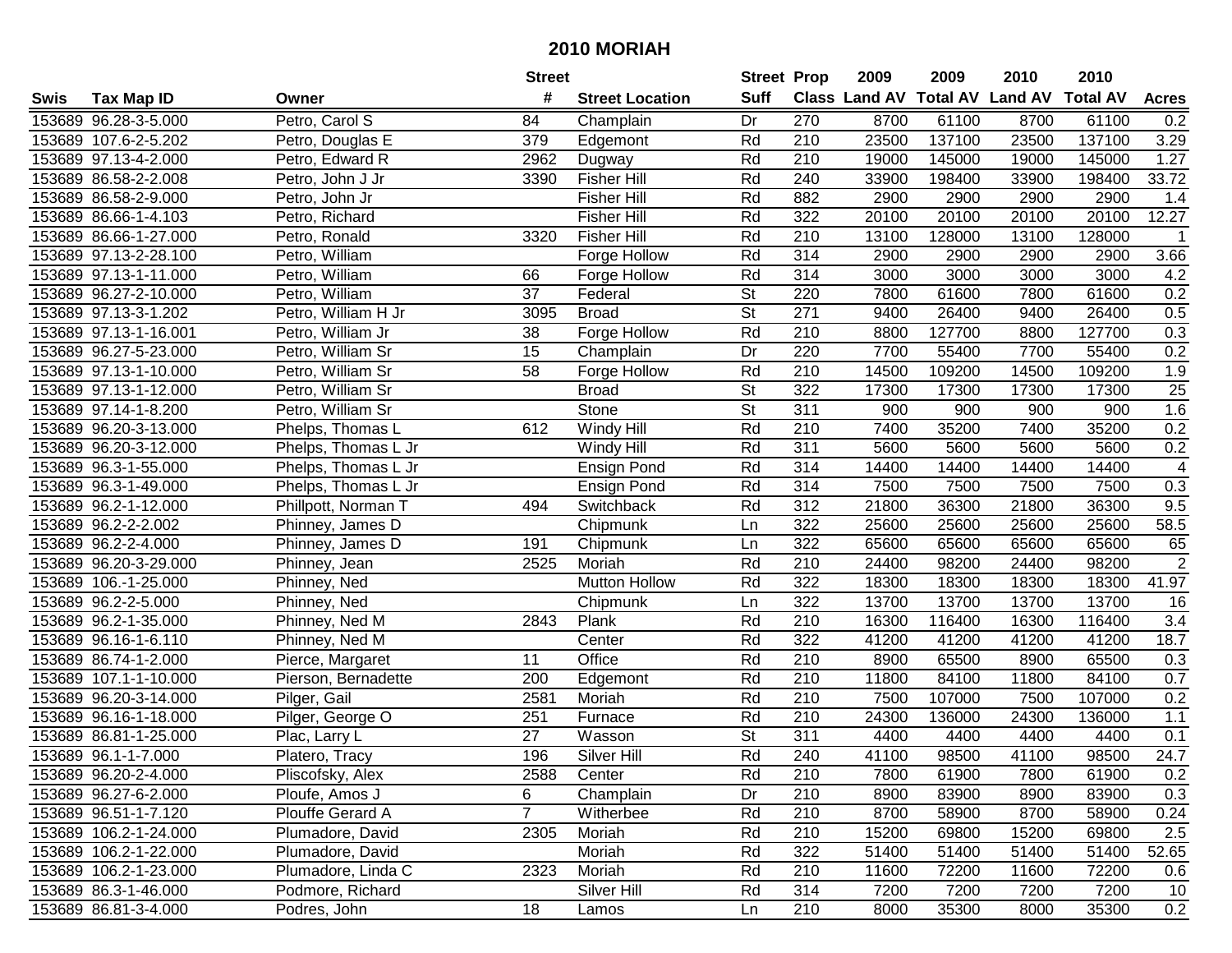|      |                        |                         | <b>Street</b>  |                        | <b>Street Prop</b>       |                  | 2009   | 2009   | 2010                           | 2010            |                |
|------|------------------------|-------------------------|----------------|------------------------|--------------------------|------------------|--------|--------|--------------------------------|-----------------|----------------|
| Swis | <b>Tax Map ID</b>      | Owner                   | #              | <b>Street Location</b> | <b>Suff</b>              |                  |        |        | Class Land AV Total AV Land AV | <b>Total AV</b> | <b>Acres</b>   |
|      | 153689 97.13-2-13.000  | Poirier, Mary V         | 24             | Elk Inn                | Rd                       | 210              | 13900  | 65600  | 13900                          | 65600           |                |
|      | 153689 97.10-1-6.500   | Polinsky, Andrew Jr     | 25             | <b>Treble Cliff</b>    | Way                      | 210              | 45500  | 198000 | 45500                          | 203000          | 7.7            |
|      | 153689 86.74-6-1.120   | Pollock, Barbara        | 23             | Foote                  | St                       | 210              | 8900   | 88000  | 8900                           | 88000           | 0.19           |
|      | 153689 86.73-1-17.000  | Pollock, Betty J        | 547            | Dalton Hill            | Rd                       | 210              | 3100   | 33000  | 3100                           | 33000           | 0.1            |
|      | 153689 96.3-1-44.000   | Pooler, Barbara A       | 2108           | Ensign Pond            | Rd                       | 220              | 9000   | 46400  | 9000                           | 46400           | 0.4            |
|      | 153689 96.27-2-25.000  | Popitan, Maria          | 9              | Harmony                | Rd                       | 220              | 7400   | 75000  | 7400                           | 75000           | 0.2            |
|      | 153689 96.27-3-20.000  | Popp, Elaine            | 5              | Community              | PI                       | $\overline{210}$ | 7500   | 62200  | 7500                           | 62200           | 0.2            |
|      | 153689 97.17-2-15.000  | Port Henry Country Club | 3122           | <b>Broad</b>           | $\overline{\mathsf{St}}$ | 553              | 162000 | 198500 | 162000                         | 198500          | 29.9           |
|      | 153689 86.73-3-11.000  | Posada, Joseph          | 3              | Maiden                 | Way                      | 210              | 9300   | 40000  | 9300                           | 40000           | 0.2            |
|      | 153689 86.73-1-1.000   | Posada, Joseph E Sr     |                | Dalton Hill            | Rd                       | 311              | 4400   | 4400   | 4400                           | 4400            | 0.9            |
|      | 153689 86.73-1-13.021  | Posada, Joseph T        | 553            | <b>Dalton Hill</b>     | Rd                       | 210              | 10500  | 27100  | 10500                          | 27100           | 0.4            |
|      | 153689 86.73-3-9.000   | Posada, Stefanie        | $\overline{7}$ | <b>Barton Hill</b>     | Ln                       | 210              | 9300   | 30900  | 9300                           | 30900           | 0.2            |
|      | 153689 107.10-2-10.000 | Potter, George          |                | Potter                 | Ln                       | 314              | 5200   | 5200   | 5200                           | 5200            | 0.1            |
|      | 153689 107.10-2-8.000  | Potter, George          |                | Potter                 | Ln                       | 314              | 5200   | 5200   | 5200                           | 5200            | 0.1            |
|      | 153689 107.6-2-5.100   | Potter, George A        | 393            | Edgemont               | Rd                       | 220              | 30400  | 123800 | 30400                          | 123800          | 6.41           |
|      | 153689 107.10-2-11.016 | Potter, George A II     | 41             | Potter                 | Ln                       | 210              | 11800  | 71300  | 11800                          | 71300           | 0.2            |
|      | 153689 107.6-2-28.000  | Potter, Julia           | 398            | Edgemont               | Rd                       | 270              | 10500  | 61400  | 10500                          | 61400           | 0.5            |
|      | 153689 107.10-2-12.100 | Potter, Marilyn         | 64             | Potter                 | Ln                       | 240              | 98000  | 141700 | 98000                          | 141700          | 130.2          |
|      | 153689 96.27-2-11.000  | Powalski, Janice A      | 35             | Federal                | $\overline{\mathsf{St}}$ | 210              | 7100   | 57900  | 7100                           | 57900           | 0.2            |
|      | 153689 87.15-3-7.000   | <b>Pratt Sherry</b>     | 41             | Woodall                | Way                      | 260              | 79200  | 129600 | 79200                          | 129600          | 0.1            |
|      | 153689 96.2-1-54.200   | Pratt, Arthur A         | 10             | Diamond                | Way                      | 270              | 14200  | 51800  | 14200                          | 168300          | 1.5            |
|      | 153689 86.82-1-14.001  | Pratt, Arthur R         | 337            | Witherbee              | Rd                       | 210              | 12900  | 52900  | 12900                          | 52900           | 0.9            |
|      | 153689 97.14-1-19.000  | Pratt, Linda            | 95             | Stone                  | St                       | 210              | 6700   | 56300  | 6700                           | 56300           | 0.3            |
|      | 153689 97.10-1-4.220   | Pratt, Linda M          |                | NYS Route 9N           |                          | 314              | 10400  | 10400  | 10400                          | 10400           | 1.06           |
|      | 153689 96.2-1-48.001   | Pratt, Michael J        | 174            | Witherbee              | Rd                       | 210              | 14400  | 155700 | 14400                          | 155700          | $\overline{2}$ |
|      | 153689 97.10-1-4.300   | Pratt, Roger T          | 4608           | NYS Route 9N           |                          | $\overline{210}$ | 14600  | 114900 | 14600                          | 114900          | 1.79           |
|      | 153689 97.17-2-21.200  | Pratt, William H        | 100            | <b>Golf Course</b>     | Way                      | 210              |        |        | 17000                          | 75000           | 1.02           |
|      | 153689 86.2-4-10.000   | Prentice, John          |                | <b>Bartlett Pond</b>   | Rd                       | 314              | 6100   | 6100   | 6100                           | 6100            | 0.9            |
|      | 153689 96.27-2-7.000   | Prew, Mera B            | 49             | Federal                | St                       | 210              | 8300   | 69400  | 8300                           | 69400           | 0.2            |
|      | 153689 97.17-6-38.000  | Prew, William           | 271            | Fisk                   | Rd                       | $\overline{210}$ | 14800  | 141100 | 14800                          | 141100          | 2.3            |
|      | 153689 97.14-1-15.000  | Provoncha, Anthony      | 81             | Stone                  | St                       | 210              | 9500   | 51500  | 9500                           | 51500           | 0.3            |
|      | 153689 97.14-1-16.000  | Provoncha, Anthony R    | 83             | Stone                  | $\overline{\mathsf{St}}$ | 210              | 7900   | 51100  | 7900                           | 51100           | 0.2            |
|      | 153689 97.10-1-14.016  | Provoncha, Gerald       | 4535           | NYS Route 9N           |                          | 210              | 7900   | 91800  | 7900                           | 91800           | 0.24           |
|      | 153689 97.9-2-5.000    | Putnam, Larry E         |                | Cheney                 | Rd                       | 322              | 54300  | 54300  | 54300                          | 54300           | 96.67          |
|      | 153689 97.13-2-1.100   | Putnam, Larry E         | 117            | Switchback             | Rd                       | 240              |        |        | 58000                          | 106800          | 29.15          |
|      | 153689 97.13-2-28.210  | Putnam, Lawrence        |                | Stone                  | St                       | 322              | 9700   | 9700   | 9700                           | 9700            | 11.55          |
|      | 153689 106.4-2-15.000  | Putnam, Ruth H          | 2090           | Moriah                 | Rd                       | 210              | 20100  | 77700  | 20100                          | 77700           | 2.8            |
|      | 153689 86.83-2-1.000   | Putnam, Sheila          | 3186           | Plank                  | Rd                       | 210              | 9300   | 55500  | 9300                           | 55500           | 0.22           |
|      | 153689 96.27-3-8.000   | Putnam, Thomas W        | 11             | Liberty                | <b>St</b>                | 220              | 7400   | 55400  | 7400                           | 55400           | 0.2            |
|      | 153689 96.27-5-19.000  | Quain, Gregory S        | 31             | Champlain              | Dr                       | 210              | 9500   | 85000  | 9500                           | 85000           | 0.2            |
|      | 153689 96.1-1-30.000   | Quesnel, Dale           |                | Crowfoot               | Rd                       | 314              | 6500   | 6500   | 6500                           | 6500            | 9.9            |
|      | 153689 96.27-3-13.000  | Rabideau, Garry F       | 6              | Liberty                | <b>St</b>                | 210              | 6900   | 65700  | 6900                           | 65700           | 0.2            |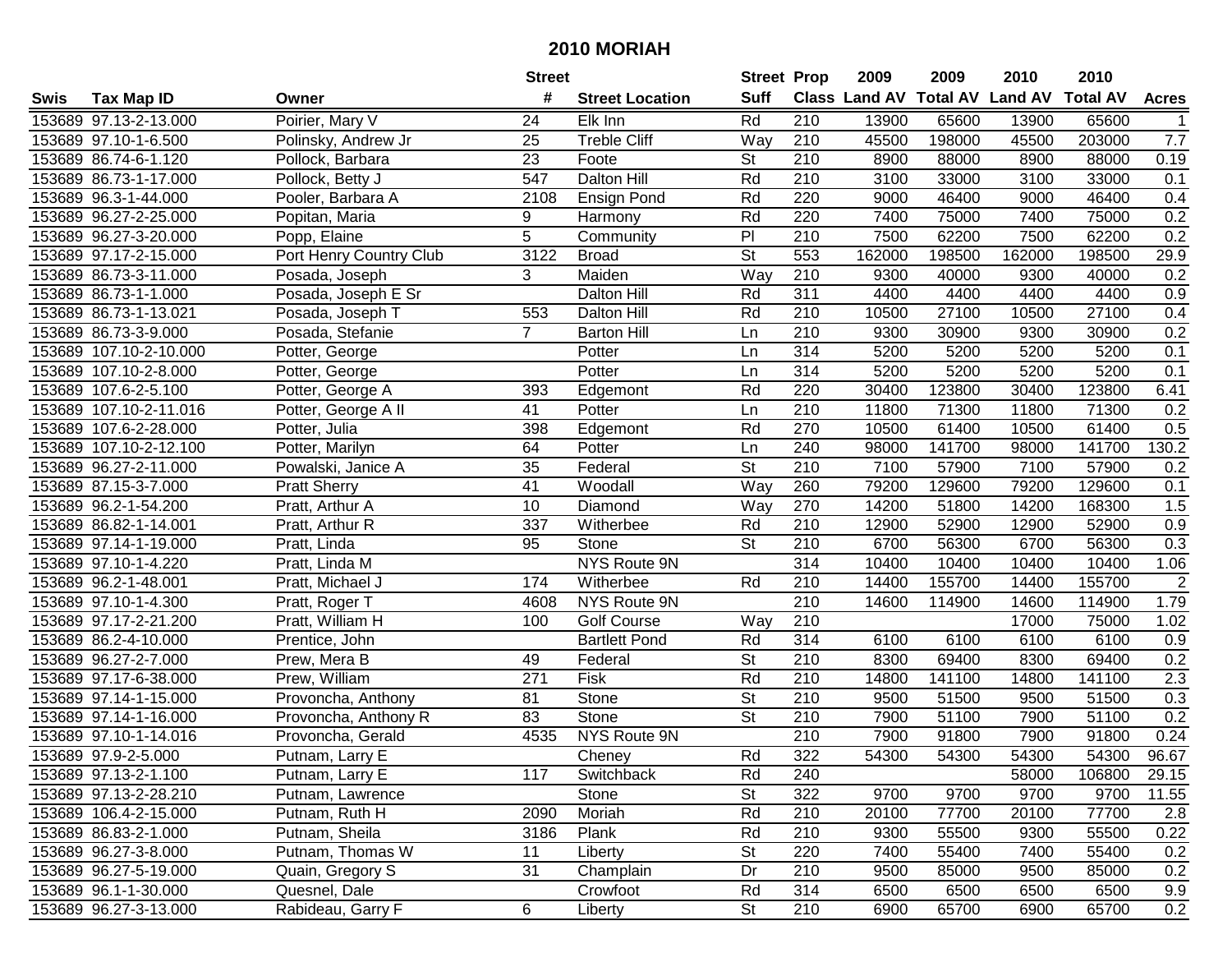|      |                       |                    | <b>Street</b> |                        | <b>Street Prop</b>       |                  | 2009   | 2009   | 2010                           | 2010            |              |
|------|-----------------------|--------------------|---------------|------------------------|--------------------------|------------------|--------|--------|--------------------------------|-----------------|--------------|
| Swis | <b>Tax Map ID</b>     | Owner              | #             | <b>Street Location</b> | <b>Suff</b>              |                  |        |        | Class Land AV Total AV Land AV | <b>Total AV</b> | <b>Acres</b> |
|      | 153689 86.73-7-6.019  | Radburn, Edward    |               | <b>Bridge</b>          | <b>St</b>                | 311              | 2000   | 2000   | 2000                           | 2000            | 0.07         |
|      | 153689 86.81-1-5.000  | Rafferty, Lorrie   | 69            | Wasson                 | <b>St</b>                | 210              | 8700   | 36300  | 8700                           | 36300           | 0.2          |
|      | 153689 87.49-1-7.000  | Rajkowski, Nancy F | 171           | Mullen Bay             | Ln                       | 260              | 12400  | 44300  | 12400                          | 44300           | 0.07         |
|      | 153689 96.16-1-33.000 | Rancour, Carol A   | 137           | Furnace                | Rd                       | $\overline{210}$ | 16600  | 69000  | 16600                          | 69000           | 3.7          |
|      | 153689 107.1-1-7.000  | Rancour, Gary      | 146           | Edgemont               | Rd                       | 240              | 62200  | 188400 | 62200                          | 188400          | 62.3         |
|      | 153689 96.15-1-3.100  | Rancour, Gary      | 45            | Furnace                | Rd                       | 210              | 16600  | 102100 | 16600                          | 131600          | 4.94         |
|      | 153689 96.20-3-32.000 | Rancour, Neil F    | 2499          | Moriah                 | Rd                       | 210              | 12100  | 94000  | 12100                          | 94000           | 0.9          |
|      | 153689 86.74-7-2.000  | Rand, Harvey A Jr  | 36            | Curtis                 | Ln                       | 270              | 13200  | 40000  | 13200                          | 40000           | 0.74         |
|      | 153689 86.74-7-1.000  | Rand, Robert       |               | Curtis                 | Ln                       | $\overline{311}$ | 9700   | 9700   | 9700                           | 9700            | 0.58         |
|      | 153689 96.28-2-24.000 | Rasmussen, John    | 42            | Mineville              | Rd                       | 270              | 10000  | 69000  | 10000                          | 69000           | 0.4          |
|      | 153689 86.82-2-8.000  | Raymond, Guy       | 350           | Witherbee              | Rd                       | 210              | 6700   | 43600  | 6700                           | 43600           | 0.2          |
|      | 153689 97.2-1-1.000   | Reale, Anthony P   |               | <b>NYS Route 9N</b>    |                          | 910              | 152600 | 152600 | 152600                         | 152600          | 180.5        |
|      | 153689 96.2-2-11.100  | Redman, Richard    | 2531          | Ensign Pond            | Rd                       | 210              | 14400  | 52800  | 14400                          | 52800           | 1.97         |
|      | 153689 96.2-2-11.200  | Redman, Richard    |               | <b>Ensign Pond</b>     | Rd                       | 314              | 3300   | 3300   | 3300                           | 3300            | 2.5          |
|      | 153689 96.2-2-3.001   | Redman, Richard F  | 2515          | <b>Ensign Pond</b>     | Rd                       | 312              | 14300  | 14900  | 14300                          | 14900           | 1.5          |
|      | 153689 87.3-1-16.112  | Reese, Paul A      | 4978          | NYS Route 9N           |                          | 314              | 30000  | 30000  | 30000                          | 30000           | 9.4          |
|      | 153689 87.3-1-17.000  | Reese, Paul A      | 4856          | <b>NYS Route 9N</b>    |                          | 240              | 31400  | 182200 | 31400                          | 182200          | 12.9         |
|      | 153689 86.83-3-10.000 | Resignato, Michael | 3135          | Plank                  | Rd                       | 210              | 12500  | 168700 | 12500                          | 128000          | 0.7          |
|      | 153689 96.15-1-5.023  | Reynolds, Patricia | 2451          | Ensign Pond            | Rd                       | 240              | 34400  | 236200 | 34400                          | 236200          | 26           |
|      | 153689 97.10-1-8.000  | Reyor, Kevin       | 4611          | <b>NYS Route 9N</b>    |                          | 240              | 23900  | 108800 | 23900                          | 108800          | 10.1         |
|      | 153689 96.27-5-7.000  | Reyor, Kevin       | 12            | Federal                | <b>St</b>                | 210              | 9400   | 64700  | 9400                           | 64700           | 0.3          |
|      | 153689 86.75-3-10.000 | Rheaume, Leonard A | 8             | Dynamite               | Way                      | 330              | 27100  | 27100  | 27100                          | 27100           | 30.6         |
|      | 153689 97.9-1-9.000   | Rhodia Inc         |               | Stone                  | <b>St</b>                | 720              | 2700   | 2700   | 2700                           | 2700            | 0.14         |
|      | 153689 97.5-2-1.000   | Rhodia Inc         |               | Pilfershire            | Rd                       | 322              | 30100  | 30100  | 30100                          | 30100           | 25.43        |
|      | 153689 97.5-2-2.000   | Rhodia Inc         |               | Switchback             | Rd                       | 720              | 4600   | 4600   | 4600                           | 4600            | 2.6          |
|      | 153689 97.13-1-8.000  | Rhodia Inc         |               | Dugway                 | Rd                       | 720              | 60900  | 60900  | 60900                          | 60900           | 72           |
|      | 153689 97.9-1-4.000   | Rhodia Inc         |               | Switchback             | Rd                       | 720              | 240800 | 240800 | 240800                         | 240800          | 43.47        |
|      | 153689 97.13-1-4.000  | Rhodia Inc         |               | Dugway                 | Rd                       | 720              | 16900  | 16900  | 16900                          | 16900           | 9.7          |
|      | 153689 97.9-2-1.200   | Rhodia Inc         |               | Cheney                 | Rd                       | 720              | 14300  | 14300  | 14300                          | 14300           | 3.91         |
|      | 153689 97.9-1-8.000   | Rhodia Inc         |               | Cheney                 | Rd                       | 720              | 13000  | 13000  | 13000                          | 13000           | 7.4          |
|      | 153689 97.5-5-1.000   | Rhodia Inc         |               | Cheney                 | Rd                       | 322              | 15200  | 15200  | 15200                          | 15200           | 14.67        |
|      | 153689 97.9-1-7.000   | Rhodia Inc         |               | Stone                  | $\overline{\mathsf{St}}$ | 720              | 30700  | 30700  | 30700                          | 30700           | 17.6         |
|      | 153689 97.9-1-6.100   | Rhodia Inc         |               | Cheney                 | Rd                       | 720              | 14500  | 14500  | 14500                          | 14500           | 8.3          |
|      | 153689 97.5-6-1.000   | Rhodia Inc         | 156           | Cheney                 | Rd                       | 720              | 1600   | 1600   | 1600                           | 1600            | 0.62         |
|      | 153689 97.5-6-2.000   | Rhodia Inc         |               | Pilfershire            | Rd                       | 322              | 97000  | 97000  | 97000                          |                 | 97000 112.46 |
|      | 153689 97.5-6-10.000  | Rhodia Inc         |               | Cheney                 | Rd                       | 720              | 200    | 200    | 200                            | 200             | 0.53         |
|      | 153689 97.9-1-2.000   | Rhodia Inc         |               | Switchback             | Rd                       | 720              | 1600   | 1600   | 1600                           | 1600            | 0.9          |
|      | 153689 97.9-2-6.000   | Rhodia Inc         |               | Cheney                 | Rd                       | 720              | 700    | 700    | 700                            | 700             | 0.6          |
|      | 153689 97.9-1-5.000   | Rhodia Inc         |               | Cheney                 | Rd                       | 720              | 91900  | 91900  | 91900                          | 91900           | 52.5         |
|      | 153689 97.5-4-1.000   | Rhodia Inc         |               | Switchback             | Rd                       | 314              | 4700   | 4700   | 4700                           | 4700            | 0.4          |
|      | 153689 86.74-3-3.000  | Rhodia Inc         |               | <b>Broad</b>           | <b>St</b>                | 720              | 141500 | 160700 | 141500                         | 160700          | 80.82        |
|      | 153689 86.74-3-4.000  | Rhodia Inc         |               | Curtis                 | Ln                       | 330              | 16500  | 16500  | 16500                          | 16500           | 0.96         |
|      |                       |                    |               |                        |                          |                  |        |        |                                |                 |              |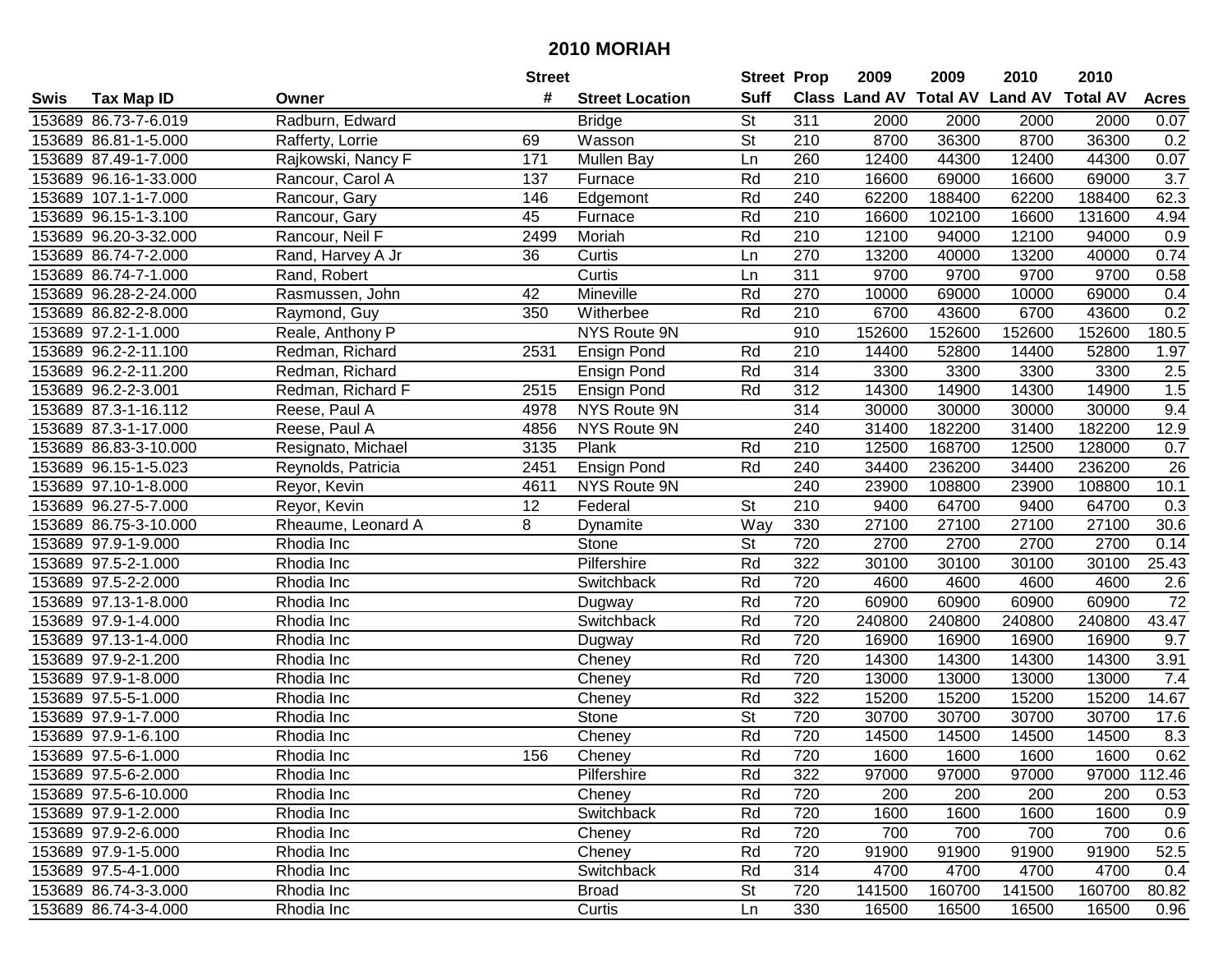|      |                       |                                      | <b>Street</b>   |                        | <b>Street Prop</b>       |                  | 2009                          | 2009   | 2010           | 2010            |                  |
|------|-----------------------|--------------------------------------|-----------------|------------------------|--------------------------|------------------|-------------------------------|--------|----------------|-----------------|------------------|
| Swis | <b>Tax Map ID</b>     | Owner                                | #               | <b>Street Location</b> | <b>Suff</b>              |                  | <b>Class Land AV Total AV</b> |        | <b>Land AV</b> | <b>Total AV</b> | <b>Acres</b>     |
|      | 153689 86.74-3-6.000  | Rhodia Inc                           |                 | Curtis                 | Ln                       | 330              | 8000                          | 8000   | 8000           | 8000            | 0.4              |
|      | 153689 96.52-1-5.001  | Rhodia Inc                           |                 | Stone                  | St                       | 314              | 2300                          | 2300   | 2300           | 2300            | 1.8              |
|      | 153689 97.9-1-3.000   | Rhodia Inc                           | 382             | Switchback             | Rd                       | 720              | 806300                        | 908300 | 806300         | 908300          | 170.1            |
|      | 153689 96.51-1-3.000  | Rice, Rose M                         | 41              | Witherbee              | Rd                       | 210              | 15700                         | 95300  | 15700          | 95300           | 3                |
|      | 153689 86.82-5-20.000 | Rice, Wayne D                        | 93              | Joyce                  | Rd                       | 210              | 10600                         | 97100  | 10600          | 97100           | 0.5              |
|      | 153689 86.2-4-21.201  | Riddle, George                       | 64              | Riddle                 | Rd                       | 210              | 15300                         | 72600  | 15300          | 72600           | 2.79             |
|      | 153689 86.2-4-20.200  | Riddle, Ronald J                     | 128             | Riddle                 | Rd                       | 210              | 15100                         | 74800  | 15100          | 74800           | 3.9              |
|      | 153689 86.2-4-3.120   | Riddle, Ronald J                     |                 | Riddle                 | Rd                       | 311              | 11200                         | 11200  | 11200          | 11200           | 1.7              |
|      | 153689 86.73-5-4.000  | Rielly Jennifer E                    | 13              | <b>Bridal</b>          | Row                      | $\overline{210}$ | 8900                          | 57500  | 8900           | 57500           | 0.3              |
|      | 153689 87.3-1-15.000  | Rielly, Kimberly L                   | 627             | Pilfershire            | Rd                       | 240              | 28700                         | 117900 | 28700          | 117900          | 19.4             |
|      | 153689 86.83-3-23.000 | Riemersma, Jeremy F                  | 36              | Republic               | $\overline{\mathsf{St}}$ | 210              | 9800                          | 56100  | 9800           | 56100           | 0.4              |
|      | 153689 106.2-1-12.000 | Rivenburgh, Cathy                    | 506             | <b>Fairy Lake</b>      | Rd                       | 210              | 16300                         | 58400  | 16300          | 58400           | 3.4              |
|      | 153689 86.81-3-3.002  | <b>RMS Residential Properties LL</b> | 432             | Witherbee              | Rd                       | 210              | 7000                          | 58100  | 7000           | 58100           | 0.4              |
|      | 153689 97.17-3-2.000  | Robarge, Deba M                      |                 | Whitney                | <b>St</b>                | 314              | 10000                         | 10000  | 10000          | 10000           | 0.3              |
|      | 153689 86.2-5-7.000   | Robarts, Cathy A                     | 12              | Cookshaft              | Ln                       | 210              | 15200                         | 40200  | 15200          | 40200           | $\overline{2.7}$ |
|      | 153689 106.2-1-39.000 | Roberts, Alonzo H                    | 293             | Fairy Lake             | Rd                       | 112              | 64700                         | 137300 | 64700          | 137300          | 82               |
|      | 153689 96.27-2-15.000 | Roberts, Edward                      | 307             | Federal                | $\overline{\mathsf{St}}$ | 210              | 12500                         | 75500  | 12500          | 75500           | 0.8              |
|      | 153689 96.27-5-5.000  | Roberts, Marion E                    | 42              | Harmony                | Rd                       | 210              | 9100                          | 64800  | 9100           | 64800           | 0.4              |
|      | 153689 86.58-1-12.100 | Robertson Kathy                      |                 | <b>Fisher Hill</b>     | Rd                       | 311              | 1000                          | 1000   | 1000           | 1000            | 0.04             |
|      | 153689 86.58-2-3.100  | Robertson Kathy                      | 3380            | <b>Fisher Hill</b>     | Rd                       | 270              | 9600                          | 21900  | 9600           | 21900           | 0.35             |
|      | 153689 97.17-5-7.000  | Robinson, Mark F                     | 86              | $\overline{V}$ iking   | Ln                       | 411              | 43100                         | 164500 | 43100          | 164500          | $\overline{7}$   |
|      | 153689 97.17-5-6.000  | Robinson, Stacy                      |                 | Whitney                | St                       | 322              | 87800                         | 87800  | 87800          | 87800           | 89.34            |
|      | 153689 96.20-2-12.000 | Rochon, Mary                         | 637             | <b>Tarbell Hill</b>    | Rd                       | 210              | 8400                          | 61100  | 8400           | 61100           | 0.4              |
|      | 153689 86.82-2-5.000  | Rodd, Melanie                        | 356             | Witherbee              | Rd                       | 210              | 7500                          | 82800  | 7500           | 82800           | 0.2              |
|      | 153689 105.-2-14.000  | Roden, William M                     |                 | Ensign Pond            | Rd                       | 911              | 78900                         | 78900  | 78900          | 78900           | 165.8            |
|      | 153689 105.-2-6.100   | Roden, William M                     |                 | Ensign Pond            | Rd                       | 314              | 16600                         | 16600  | 16600          | 16600           | 1.22             |
|      | 153689 86.66-1-14.110 | Rodriguez Lisa M                     | 55              | <b>Bartlett Pond</b>   | Rd                       | 240              | 20700                         | 84700  | 20700          | 84700           | 12.85            |
|      | 153689 86.81-1-29.000 | Rodriguez, Ricardo J                 | 17              | Wasson                 | St                       | 210              | 8800                          | 43700  | 8800           | 43700           | 0.3              |
|      | 153689 86.73-1-11.000 | Rodriguez, Thomas                    | 542             | Dalton Hill            | Rd                       | 210              | 6500                          | 28500  | 6500           | 27000           | 0.2              |
|      | 153689 96.28-2-11.000 | Rogers Randy S                       | 67              | Champlain              | Dr                       | $\overline{210}$ | 9400                          | 93000  | 9400           | 93000           | 0.3              |
|      | 153689 96.2-1-62.000  | Rogers, Eleanor H                    | 8               | Chipmunk               | Ln                       | 270              | 14300                         | 70800  | 14300          | 70800           | 1.6              |
|      | 153689 96.16-1-29.000 | Rogers, Joseph                       | 163             | Furnace                | Rd                       | $\overline{210}$ | 13500                         | 52800  | 13500          | 52800           | $1.1$            |
|      | 153689 96.2-1-11.000  | Rogers, Kathleen A                   | 298             | Witherbee              | Rd                       | $\overline{210}$ | 14500                         | 115600 | 14500          | 115600          | 1.8              |
|      | 153689 86.73-3-7.000  | Rogers, Nicole                       | $\overline{11}$ | <b>Barton Hill</b>     | Ln                       | $\overline{210}$ | 8700                          | 45800  | 8700           | 45800           | 0.3              |
|      | 153689 96.2-1-65.320  | Rohrer, Danielle                     | 54              | Chipmunk               | Ln                       | 210              | 13400                         | 125000 | 13400          | 125000          | 1.81             |
|      | 153689 86.81-3-2.000  | Rosselli, Eric T                     | 16              | Lamos                  | Ln                       | 210              | 9300                          | 45800  | 9300           | 45800           | 0.3              |
|      | 153689 96.27-5-9.000  | Rosselli, Thomas                     | 9               | Mineville              | Rd                       | 210              | 7800                          | 76300  | 7800           | 76300           | 0.2              |
|      | 153689 86.83-4-11.100 | Rotella, David                       | 3104            | Plank                  | Rd                       | 280              | 15000                         | 142700 | 19500          | 153100          | 2.4              |
|      | 153689 96.20-1-13.000 | Rotella, Jason E                     | 587             | Windy Hill             | Rd                       | 210              | 8300                          | 67800  | 8300           | 64800           | 0.2              |
|      | 153689 96.27-3-18.000 | Rotella, Joseph                      | 13              | Community              | PI                       | 210              | 7500                          | 62000  | 7500           | 62000           | 0.2              |
|      | 153689 96.2-3-1.000   | Rotella, Joseph F                    |                 | Plank                  | Rd                       | 311              | 6300                          | 6300   | 6300           | 6300            | 9.6              |
|      | 153689 86.4-2-15.000  | Rotella, Joseph F                    |                 | Plank                  | Rd                       | 314              | 200                           | 200    | 200            | 200             | 0.8              |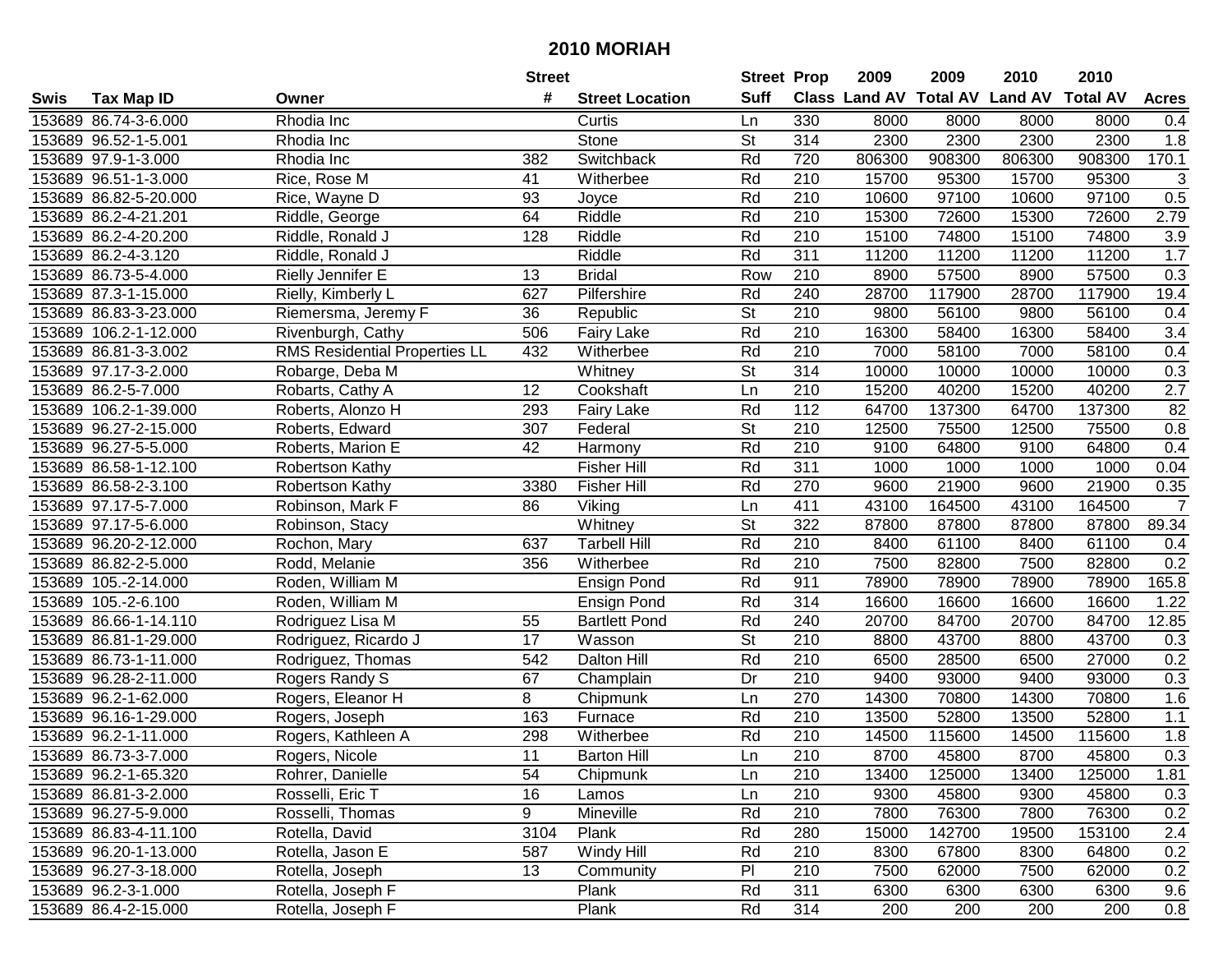|      |                       |                       | <b>Street</b> |                        | <b>Street Prop</b> |                  | 2009                 | 2009            | 2010           | 2010            |                |
|------|-----------------------|-----------------------|---------------|------------------------|--------------------|------------------|----------------------|-----------------|----------------|-----------------|----------------|
| Swis | <b>Tax Map ID</b>     | Owner                 | #             | <b>Street Location</b> | <b>Suff</b>        |                  | <b>Class Land AV</b> | <b>Total AV</b> | <b>Land AV</b> | <b>Total AV</b> | <b>Acres</b>   |
|      | 153689 106.2-1-46.200 | Rotella, Rory         | 360           | <b>Fairy Lake</b>      | Rd                 | 240              | 24100                | 173900          | 24100          | 173900          | 14.49          |
|      | 153689 96.27-2-6.000  | Rule, Alfred          | 3048          | Plank                  | Rd                 | 280              | 17900                | 124100          | 17900          | 124100          | 3.3            |
|      | 153689 96.2-1-19.110  | Rule, Alfred          |               | Switchback             | Rd                 | 311              | 18600                | 18600           | 18600          | 18600           | 9              |
|      | 153689 97.10-1-6.230  | Rushby, Ruth          | 46            | Coyote Ridge           | Way                | 210              | 29000                | 133100          | 29000          | 133100          | 3.85           |
|      | 153689 97.10-1-6.211  | Rushby, Ruth          |               | NYS Route 9N           |                    | 314              | 39500                | 39500           | 39500          | 39500           | 6.1            |
|      | 153689 97.10-1-6.212  | Rushby, Ruth E        |               | <b>NYS Route 9N</b>    |                    | 314              | 27400                | 27400           | 27400          | 27400           | 4.06           |
|      | 153689 106.4-2-18.000 | Rushby, Walter H      | 1967          | Moriah                 | Rd                 | 210              | 17100                | 70800           | 17100          | 70800           | 4              |
|      | 153689 96.3-1-32.100  | Rushby, Walter H      |               | <b>Ensign Pond</b>     | Rd                 | 314              | 17800                | 17800           | 17800          | 17800           | 9.76           |
|      | 153689 97.10-1-6.217  | Rushby, Walter T      |               | <b>NYS Route 9N</b>    |                    | 314              | 29100                | 29100           | 29100          | 29100           | 6.2            |
|      | 153689 97.10-1-6.215  | Rushby, Walter T      | 19            | Coyote Ridge           | Way                | 210              | 38100                | 150100          | 38100          | 150100          | 4.87           |
|      | 153689 97.17-6-11.000 | Russo, Carlo F        | 240           | Fisk                   | Rd                 | 210              | 30900                | 161200          | 30900          | 161200          | 6.03           |
|      | 153689 97.17-6-8.120  | Russo, Carlo F        |               | Fisk                   | Rd                 | 311              | 18300                | 18300           | 18300          | 18300           | 2.31           |
|      | 153689 86.73-4-4.000  | Russo, Carlo J        | 44            | Raymond Wright         | Ave                | 220              | 10700                | 71000           | 5300           | 35500           | 0.6            |
|      | 153689 86.2-4-16.000  | Russo, John           | 67            | Riddle                 | Rd                 | 210              | 16800                | 64800           | 16800          | 64800           | 3.9            |
|      | 153689 96.52-1-4.210  | Sadowski, Daniel E    | 2716          | Dugway                 | Rd                 | 210              | 11700                | 101200          | 11700          | 101200          | 0.56           |
|      | 153689 96.20-1-8.001  | Sadowski, Gary        | 583           | Windy Hill             | Rd                 | 210              | 8800                 | 66900           | 8800           | 66900           | 0.23           |
|      | 153689 86.58-2-7.000  | Sadowski, Susan E     | 45            | <b>Mountain Spring</b> | Rd                 | 270              | 15200                | 36500           | 15200          | 36500           | 2.6            |
|      | 153689 86.82-1-3.000  | Safford, Joe          | 377           | Witherbee              | Rd                 | 210              | 5100                 | 30600           | 5100           | 30600           | 0.2            |
|      | 153689 86.73-3-2.110  | Safford, Marlene E    | 484           | Witherbee              | Rd                 | 270              | 32200                | 61100           | 32200          | 61100           | 10.62          |
|      | 153689 86.2-4-19.000  | Salerno, Anthony      | 38            | Riddle                 | Rd                 | 312              | 33700                | 49100           | 33700          | 49100           | 14.5           |
|      | 153689 86.58-2-8.110  | Salerno, Anthony R    | 53            | <b>Mountain Spring</b> | Rd                 | 210              | 14400                | 151400          | 14400          | 151400          | $\sqrt{2}$     |
|      | 153689 86.2-4-20.132  | Salerno, Anthony R    | 108           | Riddle                 | Rd                 | 314              | 8000                 | 8000            | 8000           | 8000            | 1.5            |
|      | 153689 107.6-1-17.000 | Salerno, Patrick S Jr | 124           | Lake View              | Ave                | 210              | 34400                | 133200          | 34400          | 133200          | 0.9            |
|      | 153689 107.6-1-16.100 | Salerno, Patrick S Jr |               | Edgemont               | Rd                 | 311              | 1400                 | 1400            | 1400           | 1400            | 0.19           |
|      | 153689 96.27-2-37.000 | Salerno, Paul J Jr    | 3038          | Plank                  | Rd                 | 270              | 10600                | 23400           | 10600          | 23400           | 0.5            |
|      | 153689 107.3-7-1.000  | Sample, Michael D     |               | NYS Route 9N           |                    | 260              | 77000                | 149600          | 77000          | 149600          | $\overline{2}$ |
|      | 153689 87.15-3-6.000  | Sanchez, Elizabeth K  | 47            | Woodall                | Way                | 260              | 90000                | 155500          | 90000          | 155500          | 0.23           |
|      | 153689 96.28-1-8.100  | Santose, Nichol M     | 60            | Harmony                | Rd                 | 210              | 9400                 | 76200           | 9400           | 76200           | 0.25           |
|      | 153689 97.9-2-1.110   | Sargent Richard N     | 105           | Cheney                 | Rd                 | 240              | 19200                | 98100           | 19200          | 98100           | 11.04          |
|      | 153689 106.2-1-21.000 | Sargent, Bernard      | 2351          | Moriah                 | Rd                 | $\overline{210}$ | 17400                | 134500          | 17400          | 134500          | 4.3            |
|      | 153689 96.20-3-2.000  | Sargent, Gary J       | 490           | Windy Hill             | Rd                 | $\overline{210}$ | 16200                | 90700           | 16200          | 90700           | 1.3            |
|      | 153689 96.20-3-24.100 | Sargent, Gary J Sr    | 484           | Windy Hill             | Rd                 | 280              | 65700                | 175000          | 65700          | 175000          | 63.56          |
|      | 153689 96.20-3-24.200 | Sargent, Gary Jr      | 468           | Windy Hill             | Rd                 | $\overline{210}$ | 20400                | 113900          | 20400          | 113900          | 9.04           |
|      | 153689 106.2-1-48.000 | Sargent, Jeremy W     | 244           | <b>Mutton Hollow</b>   | Rd                 | $\overline{210}$ | 27900                | 162600          | 27900          | 162600          | 9.44           |
|      | 153689 107.10-2-7.001 | Sargent, Richard      | 303           | Lake View              | Ave                | 210              | 13100                | 70200           | 13100          | 70200           |                |
|      | 153689 97.9-1-6.200   | Sargent, Richard N    |               | Cheney                 | Rd                 | 314              | 2900                 | 2900            | 2900           | 2900            | 2.29           |
|      | 153689 106.2-1-20.200 | Sargent, Ronald C     | 2353          | Moriah                 | Rd                 | 240              | 25000                | 94600           | 25000          | 94600           | 12.26          |
|      | 153689 86.82-5-5.000  | Savage, George        | 46            | Wall                   | <b>St</b>          | 210              | 8700                 | 35700           | 8700           | 27500           | 0.4            |
|      | 153689 86.2-4-11.000  | Savage, Mary          | 101           | Riddle                 | Rd                 | 240              | 42400                | 162100          | 42400          | 162100          | 45.6           |
|      | 153689 96.28-3-6.000  | Savage, Paul J        | 80            | Champlain              | Dr                 | 270              | 8900                 | 20100           | 16200          | 27400           | 0.4            |
|      | 153689 97.5-6-9.000   | Savage, Peter W       | 126           | Pilfershire            | Rd                 | 210              | 11200                | 72100           | 11200          | 72100           | 1.23           |
|      | 153689 96.27-2-16.000 | Savage, Roger K       | 21            | Federal                | <b>St</b>          | 210              | 7600                 | 105500          | 7600           | 105500          | 0.2            |
|      |                       |                       |               |                        |                    |                  |                      |                 |                |                 |                |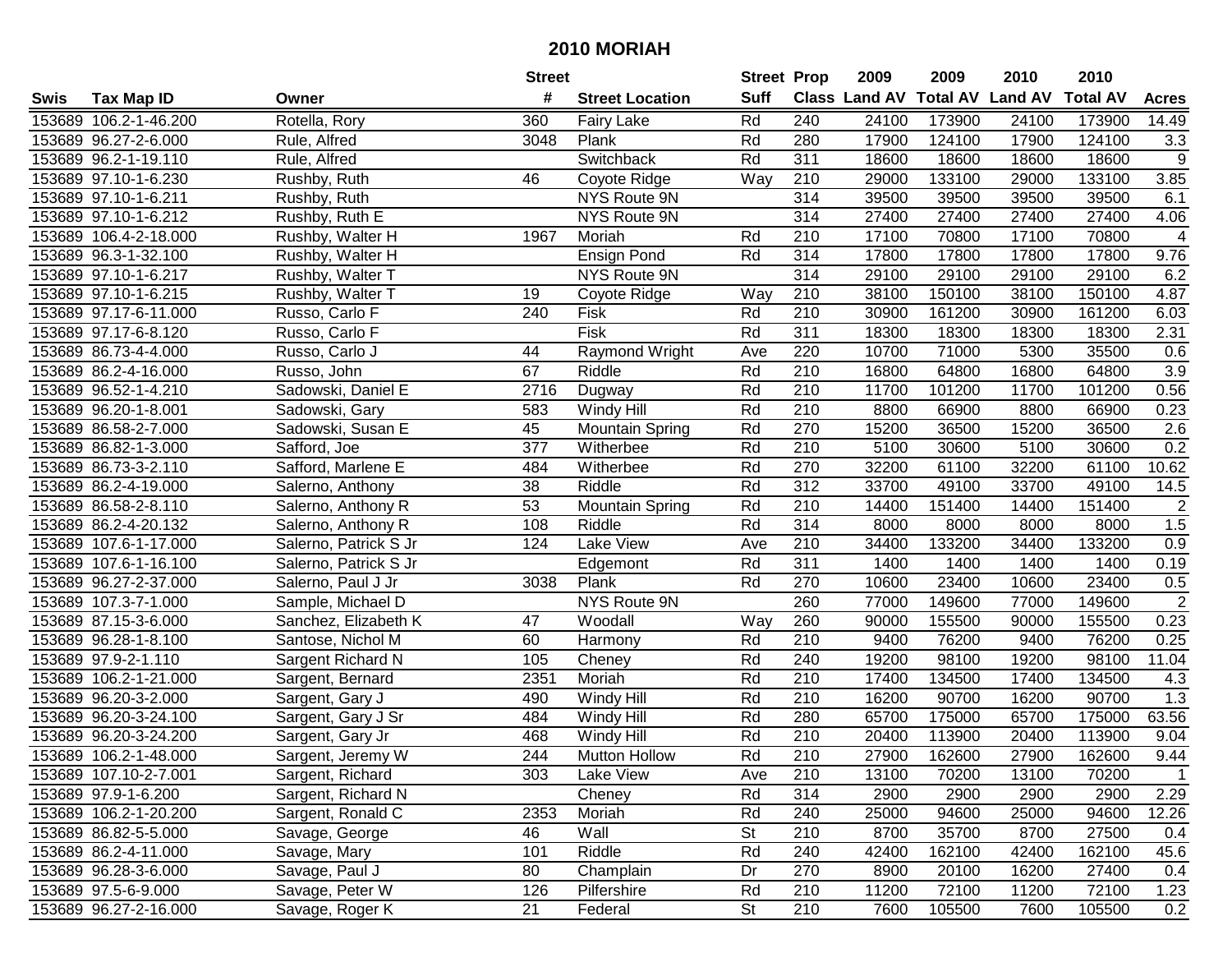|      |                       |                                                       | <b>Street</b>   |                        | <b>Street Prop</b>       |                  | 2009                          | 2009   | 2010           | 2010            |                |
|------|-----------------------|-------------------------------------------------------|-----------------|------------------------|--------------------------|------------------|-------------------------------|--------|----------------|-----------------|----------------|
| Swis | <b>Tax Map ID</b>     | Owner                                                 | #               | <b>Street Location</b> | <b>Suff</b>              |                  | <b>Class Land AV Total AV</b> |        | <b>Land AV</b> | <b>Total AV</b> | <b>Acres</b>   |
|      | 153689 86.73-8-2.000  | Savage, Theodore F                                    | 452             | Witherbee              | Rd                       | 210              | 9000                          | 30600  | 9000           | 30600           | 0.4            |
|      | 153689 96.2-3-2.000   | Savage, William P                                     |                 | Pilfershire            | Rd                       | 311              | 5000                          | 5000   | 5000           | 5000            | 5              |
|      | 153689 86.4-2-16.000  | Savage, William P                                     | 123             | Pilfershire            | Rd                       | 270              | 54500                         | 74500  | 54500          | 74500           | 70.2           |
|      |                       | 153689 636.89-9999-705.820/188. SAVVIS Communications |                 | <b>Outside Plant</b>   |                          | 836              | $\Omega$                      | 291    | $\Omega$       | 280             | $\mathbf 0$    |
|      | 153689 86.81-1-27.000 | Sayyeau, Frederick D                                  | 23              | Wasson                 | <b>St</b>                | 411              | 14000                         | 72200  | 14000          | 72200           | 0.5            |
|      | 153689 86.81-1-28.000 | Sayyeau, Sandra L                                     | 19              | Wasson                 | $\overline{\mathsf{St}}$ | 230              | 11800                         | 99000  | 11800          | 99000           | 0.6            |
|      | 153689 96.16-2-8.202  | Scalzo, Geneva                                        | 17              | Spruce                 | Way                      | 270              | 16200                         | 67400  | 16200          | 67400           | 4              |
|      | 153689 96.15-1-16.000 | Scalzo, Thomas Jr                                     | 82              | Furnace                | Rd                       | 240              | 26300                         | 120900 | 26300          | 120900          | 11.2           |
|      | 153689 87.15-3-9.000  | Scauri, Ronald M                                      | $\overline{57}$ | Woodall                | Way                      | 260              | 78000                         | 127200 | 78000          | 127200          | 0.22           |
|      | 153689 86.73-7-3.000  | Scharpf, Craig W                                      | 477             | Witherbee              | Rd                       | 210              | 5200                          | 35700  | 5200           | 35700           | 0.1            |
|      | 153689 87.49-1-8.000  | Schmid, Edward                                        | 193             | Mullen Bay             | Ln                       | 260              | 15600                         | 55900  | 15600          | 55900           | $\mathbf 0$    |
|      | 153689 96.19-1-26.200 | Schofield, Ralph J Jr                                 | 422             | Windy Hill             | Rd                       | 210              | 11500                         | 51800  | 11500          | 51800           | 0.59           |
|      | 153689 96.19-1-10.220 | Schofield, Ronald                                     | 447             | Windy Hill             | Rd                       | 210              | 14000                         | 134000 | 14000          | 134000          | 1.19           |
|      | 153689 105.-2-23.000  | School Dist 2                                         |                 | <b>Ensign Pond</b>     | Rd                       | 330              | 40800                         | 40800  | 40800          | 40800           | 97.6           |
|      | 153689 106.2-1-36.000 | Scollon, Edwin R                                      | 2249            | Moriah                 | Rd                       | 240              | 36700                         | 125000 | 36700          | 125000          | 15.5           |
|      | 153689 107.6-1-14.000 | Scorsome, James W                                     | 166             | Lake View              | Ave                      | 210              | 26800                         | 146900 | 26800          | 146900          |                |
|      | 153689 86.73-4-6.002  | Scozafava, Thomas J                                   | 5               | <b>Barton Hill</b>     | Ln                       | $\overline{210}$ | 17000                         | 49900  | 17000          | 49900           | 4              |
|      | 153689 96.16-1-34.000 | Scozzafava, James                                     | 2574            | Ensign Pond            | Rd                       | 210              | 18200                         | 165300 | 18200          | 165300          | 5              |
|      | 153689 96.27-3-15.000 | Scozzafava, Joseph L                                  | 14              | Liberty                | <b>St</b>                | 210              | 6800                          | 67900  | 6800           | 67900           | 0.2            |
|      | 153689 97.13-2-16.000 | Searles, Craig                                        |                 | Stone                  | <b>St</b>                | 314              | 10200                         | 10200  | 10200          | 10200           | 0.9            |
|      | 153689 97.13-2-10.000 | Searles, Craig E                                      |                 | Elk Inn                | Rd                       | 210              | 14100                         | 68200  | 14100          | 68200           | 1.3            |
|      | 153689 96.16-2-33.200 | Secretary of Veteran Affairs                          | 2624            | Center                 | Rd                       | 210              | 15100                         | 100600 | 15100          | 100600          | $1.1$          |
|      | 153689 96.20-3-9.100  | Seigler, Mary A                                       | 594             | Windy Hill             | Rd                       | 210              | 13900                         | 87500  | 13900          | 87500           | 1.64           |
|      | 153689 86.3-1-45.000  | Seow Lena                                             | 466             | Silver Hill            | Rd                       | 240              | 49000                         | 100300 | 49000          | 100300          | 41.1           |
|      | 153689 105.-2-4.000   | Serina, Stephen J III                                 | 1560            | <b>Ensign Pond</b>     | Rd                       | 240              | 191500                        | 241500 | 191500         | 241500          | 215.8          |
|      | 153689 97.9-2-3.000   | Shappy, Floyd H                                       | 81              | Elk Inn                | Rd                       | 210              | 11100                         | 27000  | 11100          | 27000           | 0.54           |
|      | 153689 86.73-1-15.000 | Sharrow, Norman J                                     | 543             | Dalton Hill            | Rd                       | 210              | 5100                          | 11000  | 5100           | 11000           | 0.2            |
|      | 153689 96.51-2-13.000 | Shaw, Robin M                                         | 2798            | Center                 | Rd                       | 210              | 12400                         | 84200  | 12400          | 84200           | 0.8            |
|      | 153689 96.1-1-5.120   | Shaw, Tammy L                                         | 252             | Silver Hill            | Rd                       | 210              | 19700                         | 83600  | 19700          | 57700           | 8.5            |
|      | 153689 86.83-3-15.000 | Shea, Robert W Jr                                     | 10              | Republic               | $\overline{\mathsf{St}}$ | 210              | 11400                         | 120500 | 11400          | 120500          | 0.5            |
|      | 153689 87.3-1-23.000  | Sheffer, Richard A                                    |                 | Pilfershire            | Rd                       | 910              | 49600                         | 49600  | 49600          | 49600           | 89.2           |
|      | 153689 96.3-1-24.000  | <b>Sherman Cemetery</b>                               |                 | Crowfoot               | Rd                       | 695              | 13700                         | 13700  | 13700          | 13700           | 0.59           |
|      | 153689 86.74-4-2.000  | Sherman, Brenda                                       | 70              | Curtis                 | Ln                       | $\overline{210}$ | 11000                         | 36300  | 11000          | 36300           | 0.7            |
|      | 153689 86.58-2-8.121  | Sherman, Craig J                                      | $\overline{77}$ | <b>Mountain Spring</b> | Rd                       | $\overline{210}$ | 14400                         | 128200 | 14400          | 128200          | 1.92           |
|      | 153689 96.16-1-26.000 | Sherman, Donald                                       | 177             | Furnace                | Rd                       | 210              | 15400                         | 78400  | 15400          | 78400           | 2.7            |
|      | 153689 86.66-1-17.000 | Sherman, Eleanor B                                    | 39              | <b>Mountain Spring</b> | Rd                       | 270              | 8400                          | 31700  | 8400           | 31700           | 0.2            |
|      | 153689 96.16-1-27.000 | Sherman, Fayette                                      | 171             | Furnace                | Rd                       | 210              | 14500                         | 56100  | 14500          | 56100           | $\overline{2}$ |
|      | 153689 86.58-2-6.100  | Sherman, James B                                      | 31              | <b>Mountain Spring</b> | Rd                       | 210              | 18900                         | 106300 | 18900          | 106300          | 3.88           |
|      | 153689 86.58-2-8.124  | Sherman, James D                                      | 69              | <b>Mountain Spring</b> | Rd                       | 210              | 14600                         | 105700 | 14600          | 105700          | 2.01           |
|      | 153689 96.27-2-4.000  | Sherman, Jody L                                       |                 | Pilfershire            | Rd                       | 311              | 5200                          | 5200   | 5200           | 5200            | 0.1            |
|      | 153689 96.27-2-5.000  | Sherman, Jody L                                       | 23              | Pilfershire            | Rd                       | 484              | 16700                         | 135600 | 16700          | 135600          | 0.1            |
|      | 153689 86.58-2-6.200  | Sherman, Richard F                                    | 35              | <b>Mountain Spring</b> | Rd                       | 210              | 16400                         | 115900 | 16400          | 115900          | 3.57           |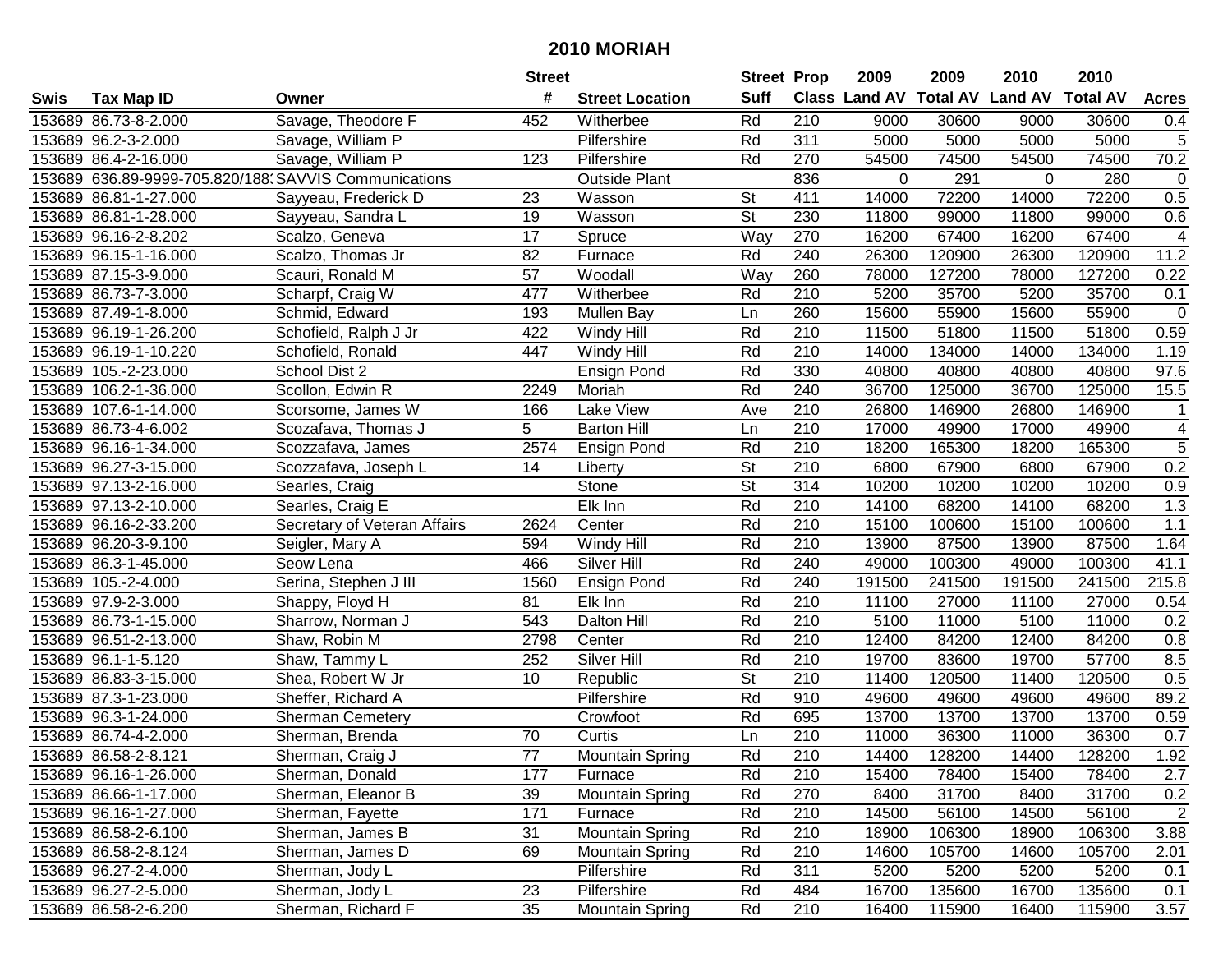|      |                       |                       | <b>Street</b>   |                        | <b>Street Prop</b>       |                  | 2009                          | 2009   | 2010           | 2010            |                  |
|------|-----------------------|-----------------------|-----------------|------------------------|--------------------------|------------------|-------------------------------|--------|----------------|-----------------|------------------|
| Swis | <b>Tax Map ID</b>     | Owner                 | #               | <b>Street Location</b> | <b>Suff</b>              |                  | <b>Class Land AV Total AV</b> |        | <b>Land AV</b> | <b>Total AV</b> | <b>Acres</b>     |
|      | 153689 96.16-1-3.111  | Sherman, Richard F Jr | 2584            | <b>Ensign Pond</b>     | Rd                       | 210              | 14700                         | 135900 | 16000          | 86000           | 3.68             |
|      | 153689 86.83-2-5.100  | Shirley, Sylvia       | 3174            | Plank                  | Rd                       | 210              | 14000                         | 105500 | 14000          | 105500          | 0.39             |
|      | 153689 96.28-1-2.000  | Shova, Edward L       | 78              | Harmony                | Rd                       | 220              | 7900                          | 47200  | 7900           | 47200           | 0.2              |
|      | 153689 96.2-1-65.310  | Shpur, Thomas J       | 40              | Chipmunk               | Ln                       | 210              | 16700                         | 111600 | 16700          | 111600          | 4.27             |
|      | 153689 96.2-1-3.200   | Shpur, Timothy        | 91              | Silver Hill            | Rd                       | 210              | 18800                         | 149200 | 18800          | 149200          | 5.29             |
|      | 153689 86.73-1-16.000 | Sim, Margaret M       | 545             | Dalton Hill            | Rd                       | 210              | 6300                          | 22100  | 6300           | 22100           | 0.2              |
|      | 153689 86.73-1-14.000 | Sim, Margaret M       | 543             | <b>Dalton Hill</b>     | Rd                       | 210              | 3200                          | 27000  | 3200           | 27000           | 0.1              |
|      | 153689 96.27-6-4.000  | Simard, Angela M      | $\overline{12}$ | Champlain              | Dr                       | 210              | 7900                          | 62000  | 7900           | 62000           | 0.2              |
|      | 153689 86.58-2-8.140  | Simard, Lionel        | $\overline{57}$ | <b>Mountain Spring</b> | Rd                       | $\overline{210}$ | 14500                         | 91000  | 14500          | 91000           | $\overline{2.1}$ |
|      | 153689 86.83-2-2.000  | Simard, Lionel R Jr   | 3182            | Plank                  | Rd                       | 210              | 9300                          | 73900  | 9300           | 73900           | 0.29             |
|      | 153689 96.27-3-9.000  | Simard, Mona          | 9               | Liberty                | $\overline{\mathsf{St}}$ | 210              | 7600                          | 79400  | 7600           | 79400           | 0.2              |
|      | 153689 86.82-1-8.000  | Simard, Wayne M       | 359             | Witherbee              | Rd                       | 210              | 11700                         | 77100  | 11700          | 77100           | 0.7              |
|      | 153689 86.3-1-23.110  | Simard, Wayne M Sr    | 587             | Dalton Hill            | Rd                       | 240              | 44500                         | 125100 | 44500          | 125100          | 48.4             |
|      | 153689 86.83-2-5.200  | Simpson, George Jr    | 3172            | Plank                  | Rd                       | 210              | 10000                         | 65400  | 10000          | 65400           | 0.41             |
|      | 153689 86.75-3-9.200  | Simpson, Harvey       |                 | <b>Fisher Hill</b>     | Rd                       | 322              | 33300                         | 33300  | 33300          | 33300           | 18.3             |
|      | 153689 86.83-1-6.000  | Simpson, Howard       | 139             | Joyce                  | Rd                       | 210              | 14000                         | 34000  | 14000          | 34000           | 1.3              |
|      | 153689 86.83-1-17.000 | Simpson, James B      | 3181            | Plank                  | Rd                       | 210              | 11500                         | 64800  | 11500          | 64800           | 0.5              |
|      | 153689 86.82-1-15.000 | Simpson, Johanna M    | 347             | Witherbee              | Rd                       | 210              | 8000                          | 32500  | 8000           | 32500           | 0.2              |
|      | 153689 96.51-1-6.200  | Simpson, John E       | 11              | Witherbee              | Rd                       | 220              | 9000                          | 67500  | 9000           | 67500           | 0.3              |
|      | 153689 86.75-4-1.000  | Simpson, Steven L Jr  | 183             | Raymond Wright         | Ave                      | 270              | 8200                          | 24400  | 8200           | 24400           | 0.2              |
|      | 153689 86.75-4-2.000  | Simpson, Steven L Jr  |                 | <b>Broad</b>           | <b>St</b>                | 311              | 700                           | 700    | 700            | 700             | 0.2              |
|      | 153689 96.20-3-16.000 | Slattery, Brian       | 2575            | Moriah                 | Rd                       | 210              | 7800                          | 49800  | 7800           | 49800           | 0.2              |
|      | 153689 96.28-3-8.000  | Slattery, Christina E | 72              | Champlain              | Dr                       | 210              | 9500                          | 77300  | 9500           | 77300           | 0.3              |
|      | 153689 97.13-1-21.120 | Slattery, James P     | 759             | <b>Tarbell Hill</b>    | Rd                       | 210              | 19900                         | 190700 | 19900          | 190700          | 1.25             |
|      | 153689 96.27-2-21.000 | Slattery, Joan A      | 19              | Harmony                | Rd                       | 210              | 8500                          | 54100  | 8500           | 54100           | 0.3              |
|      | 153689 96.20-1-7.000  | Slattery, Maria       | 2585            | Center                 | Rd                       | 210              | 9300                          | 96700  | 9300           | 96700           | 0.3              |
|      | 153689 96.16-1-9.000  | Slattery, Maria T     | 2733            | Center                 | Rd                       | 210              | 12900                         | 70000  | 12900          | 70000           | 0.6              |
|      | 153689 97.13-1-21.200 | Slattery, Mark A      | 745             | <b>Tarbell Hill</b>    | Rd                       | 210              | 19900                         | 150200 | 19900          | 150200          | 1.25             |
|      | 153689 96.27-5-12.000 | Slattery, Michael F   | 3               | Mineville              | Rd                       | $\overline{210}$ | 7500                          | 64900  | 7500           | 64900           | 0.2              |
|      | 153689 96.28-1-7.000  | Slattery, Thomas      | 29              | Mineville              | Rd                       | 210              | 10000                         | 79900  | 10000          | 79900           | 0.4              |
|      | 153689 97.13-1-1.000  | Sleeper, Phillip      | 2822            | Dugway                 | Rd                       | $\overline{210}$ | 19100                         | 93100  | 19100          | 93100           | 5.5              |
|      | 153689 96.2-1-7.000   | Sleeper, Phillip C Jr | 275             | Witherbee              | Rd                       | 210              | 13200                         | 64800  | 13200          | 64800           | 0.9              |
|      | 153689 96.51-2-11.000 | Sleeper, Richard E    | 2660            | Dugway                 | Rd                       | 433              | 8400                          | 40800  | 8400           | 40800           | 0.6              |
|      | 153689 86.58-2-1.000  | Sleeper, Richard E    |                 | <b>Fisher Hill</b>     | Rd                       | 322              | 15700                         | 15700  | 15700          | 15700           | 21.4             |
|      | 153689 86.58-1-7.000  | Sleeper, Richard E    | 3420            | <b>Fisher Hill</b>     | Rd                       | 210              | 18100                         | 53100  | 18100          | 53100           | 4.8              |
|      | 153689 96.27-4-7.000  | Smith, Bernice J      | 37              | Harmony                | Rd                       | 210              | 6200                          | 67400  | 6200           | 67400           | 0.2              |
|      | 153689 97.13-1-24.300 | Smith, Carol          |                 | <b>Tarbell Hill</b>    | Rd                       | 311              | 8400                          | 8400   | 8400           | 8400            | 2.93             |
|      | 153689 97.13-1-24.100 | Smith, Carol          | 727             | <b>Tarbell Hill</b>    | Rd                       | 210              | 16900                         | 105700 | 16900          | 105700          | 0.98             |
|      | 153689 86.75-3-9.112  | Smith, Craig A        | 10              | Dynamite               | Way                      | 270              | 22000                         | 57700  | 22000          | 57700           | 10               |
|      | 153689 97.13-1-24.200 | Smith, Jami J         | 723             | <b>Tarbell Hill</b>    | Rd                       | 210              | 17500                         | 87000  | 17500          | 87000           | 1.09             |
|      | 153689 86.2-4-20.120  | Smith, Karen J        | 92              | Riddle                 | Rd                       | 210              | 17900                         | 87500  | 17900          | 87500           | 4.7              |
|      | 153689 106.-1-18.000  | Smith, Mark E         | 132             | Mutton Hollow          | Rd                       | 280              | 84400                         | 141300 | 84400          | 141300          | 86.9             |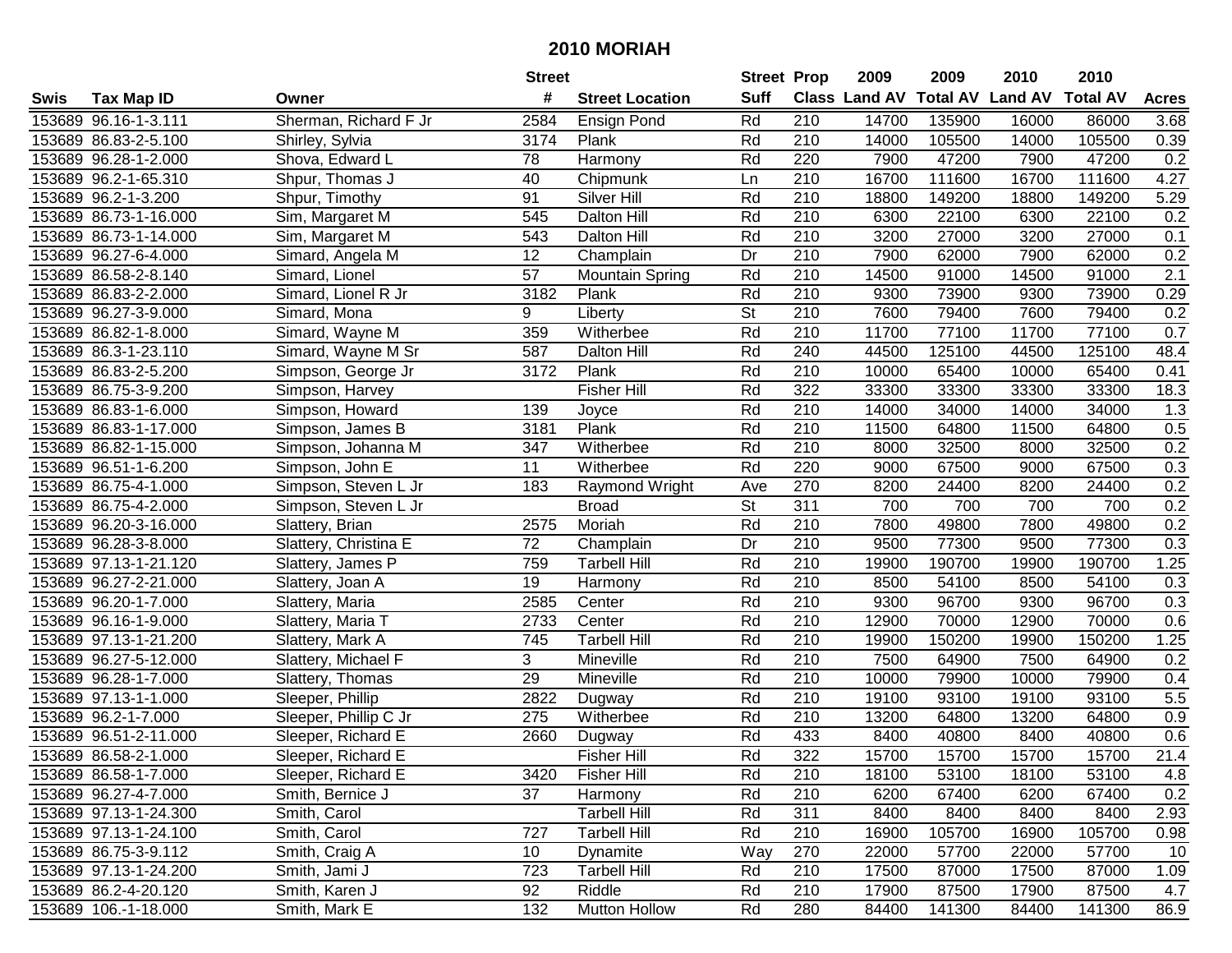|      |                       |                        | <b>Street</b>   |                        | <b>Street Prop</b>       |                  | 2009                          | 2009        | 2010           | 2010            |                  |
|------|-----------------------|------------------------|-----------------|------------------------|--------------------------|------------------|-------------------------------|-------------|----------------|-----------------|------------------|
| Swis | <b>Tax Map ID</b>     | Owner                  | #               | <b>Street Location</b> | <b>Suff</b>              |                  | <b>Class Land AV Total AV</b> |             | <b>Land AV</b> | <b>Total AV</b> | <b>Acres</b>     |
|      | 153689 106.-1-7.000   | Smith, Mark E          |                 | <b>Mutton Hollow</b>   | Rd                       | 314              | 3700                          | 3700        | 3700           | 3700            | 0.1              |
|      | 153689 86.4-2-17.000  | Smith, Noel C          |                 | Pilfershire            | Rd                       | 910              | 43400                         | 43400       | 43400          | 43400           | 51.1             |
|      | 153689 96.2-1-34.110  | Smith, Noel C          | 2850            | Plank                  | Rd                       | 210              | 18900                         | 86900       | 18900          | 86900           | 4.74             |
|      | 153689 96.16-2-29.200 | Smith, Randy           | 713             | <b>Tarbell Hill</b>    | Rd                       | 210              | 13100                         | 92000       | 13100          | 92000           | 0.76             |
|      | 153689 96.16-2-29.110 | Smith, Ricki           | 699             | <b>Tarbell Hill</b>    | Rd                       | 240              | 27300                         | 126300      | 27300          | 126300          | 17.72            |
|      | 153689 97.17-6-23.000 | Smith, Ronald F        | 158             | Fisk                   | Rd                       | 210              | 15700                         | 106100      | 15700          | 106100          | 3.89             |
|      | 153689 96.15-1-11.300 | Smith, William         | 95              | Furnace                | Rd                       | 210              | 12400                         | 50400       | 12400          | 50400           | 0.93             |
|      | 153689 86.66-1-18.000 | Snide, Joseph E        | 54              | <b>Bartlett Pond</b>   | Rd                       | 210              | 10500                         | 85100       | 10500          | 85100           | 0.4              |
|      | 153689 97.17-2-1.000  | Snow, LeRoy K          | 3093            | <b>Broad</b>           | $\overline{\mathsf{St}}$ | 483              | 43800                         | 141100      | 43800          | 141100          | 1.05             |
|      | 153689 96.20-3-21.000 | Snow, Leroy K          | 2549            | Moriah                 | Rd                       | 484              | 18600                         | 118800      | 40300          | 130500          | 10.8             |
|      | 153689 86.2-4-2.000   | <b>SNY Moriah Camp</b> | 75              | <b>Burhart</b>         | Ln                       | 670              | 2235300                       | $1.8E + 07$ | 2235300        | 18187900        | 53.68            |
|      | 153689 86.2-3-5.101   | Snyder, Allison L      |                 | <b>Fisher Hill</b>     | Rd                       | 322              | 28600                         | 28600       | 28600          | 28600           | 35.8             |
|      | 153689 86.2-3-2.000   | Snyder, Allison L      | 3585            | Fisher Hill            | Rd                       | $\overline{210}$ | 16100                         | 105600      | 16100          | 105600          | 3.6              |
|      | 153689 96.27-3-5.000  | Snyder, Ethan          | 42              | Pilfershire            | Rd                       | 220              | 8100                          | 66900       | 8100           | 66900           | 0.3              |
|      | 153689 107.1-1-3.000  | <b>Speer Cemetery</b>  | 90              | Harry Allen            | Rd                       | 695              | 6500                          | 6500        | 6500           | 6500            | 0.4              |
|      | 153689 96.2-1-14.102  | Speshock, Michael      | 3059            | Plank                  | Rd                       | 210              | 15600                         | 185800      | 15600          | 185800          | 2.94             |
|      | 153689 96.3-1-22.200  | Speshock, Michael Jr   |                 | <b>Ensign Pond</b>     | Rd                       | 314              | 2800                          | 2800        | 2800           | 2800            | $\overline{2.1}$ |
|      | 153689 86.83-1-5.000  | Speshock, Paul J       | 84              | Wall                   | $\overline{\mathsf{St}}$ | 210              | 13100                         | 100300      | 13100          | 100300          | 0.9              |
|      | 153689 87.4-1-2.120   | Spetla, Harold         | 5004            | NYS Route 9N           |                          | 260              | 17100                         | 35200       | 17100          | 35200           | 4.1              |
|      | 153689 86.74-6-1.110  | Sprague, Alberta F     | 25              | Wall                   | <b>St</b>                | 270              | 9400                          | 61800       | 9400           | 61800           | 0.52             |
|      | 153689 86.73-2-4.200  | Sprague, Derek J       | $\overline{31}$ | <b>Barton Hill</b>     | Ln                       | 210              | 26200                         | 91300       | 26200          | 91300           | $\overline{2.9}$ |
|      | 153689 86.82-2-6.000  | Sprague, Derek L       | 354             | Witherbee              | Rd                       | 210              | 6800                          | 33700       | 6800           | 33700           | 0.2              |
|      | 153689 96.15-1-21.000 | Sprague, Derek L       | 134             | <b>Turner Hill</b>     | Way                      | 240              | 54100                         | 190000      | 54100          | 190000          | 48               |
|      | 153689 96.15-1-20.210 | Sprague, Derek L       |                 | <b>Ensign Pond</b>     | Rd                       | 322              | 9200                          | 9200        | 9200           | 9200            | 21               |
|      | 153689 96.2-1-44.100  | Sprague, Donald        | 2969            | Plank                  | Rd                       | $\overline{210}$ | 19500                         | 114100      | 19500          | 114100          | $\overline{3.4}$ |
|      | 153689 106.-1-9.000   | Sprague, Howard        | 88              | <b>Mutton Hollow</b>   | Rd                       | 240              | 28200                         | 149000      | 28200          | 149000          | 20               |
|      | 153689 96.3-1-53.200  | Sprague, Howard        |                 | <b>Ensign Pond</b>     | Rd                       | 322              | 37400                         | 37400       | 37400          | 37400           | 73.1             |
|      | 153689 96.19-1-22.000 | Sprague, Howard D      | 624             | <b>Fairy Lake</b>      | Rd                       | 270              | 11200                         | 19000       | 11200          | 19000           | 0.5              |
|      | 153689 106.-1-5.000   | Sprague, Howard D      |                 | <b>Mutton Hollow</b>   | Rd                       | 910              | 75000                         | 75000       | 75000          | 75000           | 171.6            |
|      | 153689 106.-1-21.000  | Sprague, Howard D      |                 | <b>Mutton Hollow</b>   | Rd                       | 322              | 37400                         | 37400       | 37400          | 37400           | 85.7             |
|      | 153689 106.4-2-14.220 | Sprague, Jadon J       |                 | Moriah                 | Rd                       | 314              | 13300                         | 13300       | 13300          | 13300           | 1.2              |
|      | 153689 96.1-1-21.000  | Sprague, Jadon J       |                 | Chipmunk               | Ln                       | 322              | 42300                         | 42300       | 42300          | 42300           | 47.6             |
|      | 153689 107.6-2-8.000  | Sprague, James E       |                 | <b>NYS Route 9N</b>    |                          | 312              | 1200                          | 2000        | 1200           | 2000            | 0.3              |
|      | 153689 106.2-1-25.500 | Sprague, James III     |                 | Moriah                 | Rd                       | 311              | 21900                         | 21900       | 21900          | 21900           | 3.2              |
|      | 153689 106.2-1-25.600 | Sprague, James III     |                 | Moriah                 | Rd                       | 311              | 21900                         | 21900       | 21900          | 21900           | 3.4              |
|      | 153689 107.1-1-1.220  | Sprague, James III     | 22              | Harry Allen            | Rd                       | 210              | 18200                         | 104100      | 18200          | 104100          | 8                |
|      | 153689 96.15-1-20.130 | Sprague, Jason S       | 88              | Hunter                 | Way                      | 240              | 52400                         | 201400      | 52400          | 201400          | 40               |
|      | 153689 87.11-1-1.200  | Sprague, John B        | 5218            | NYS Route 9N           |                          | 312              | 62500                         | 66600       | 62500          | 66600           | 43               |
|      | 153689 96.1-1-19.000  | Sprague, Kane J        | 332             | Chipmunk               | Ln                       | 322              | 67600                         | 67600       | 67600          | 67600           | 80               |
|      | 153689 96.2-1-44.200  | Sprague, Kevin A       | 2947            | Plank                  | Rd                       | 210              | 14500                         | 79000       | 14500          | 79000           | 1.84             |
|      | 153689 96.3-1-57.000  | Sprague, Laura         | 1896            | Ensign Pond            | Rd                       | 270              | 10000                         | 20400       | 10000          | 20400           | 0.4              |
|      | 153689 96.3-1-58.000  | Sprague, Laura         | 1890            | Ensign Pond            | Rd                       | 240              | 23000                         | 139400      | 23000          | 139400          | 12.5             |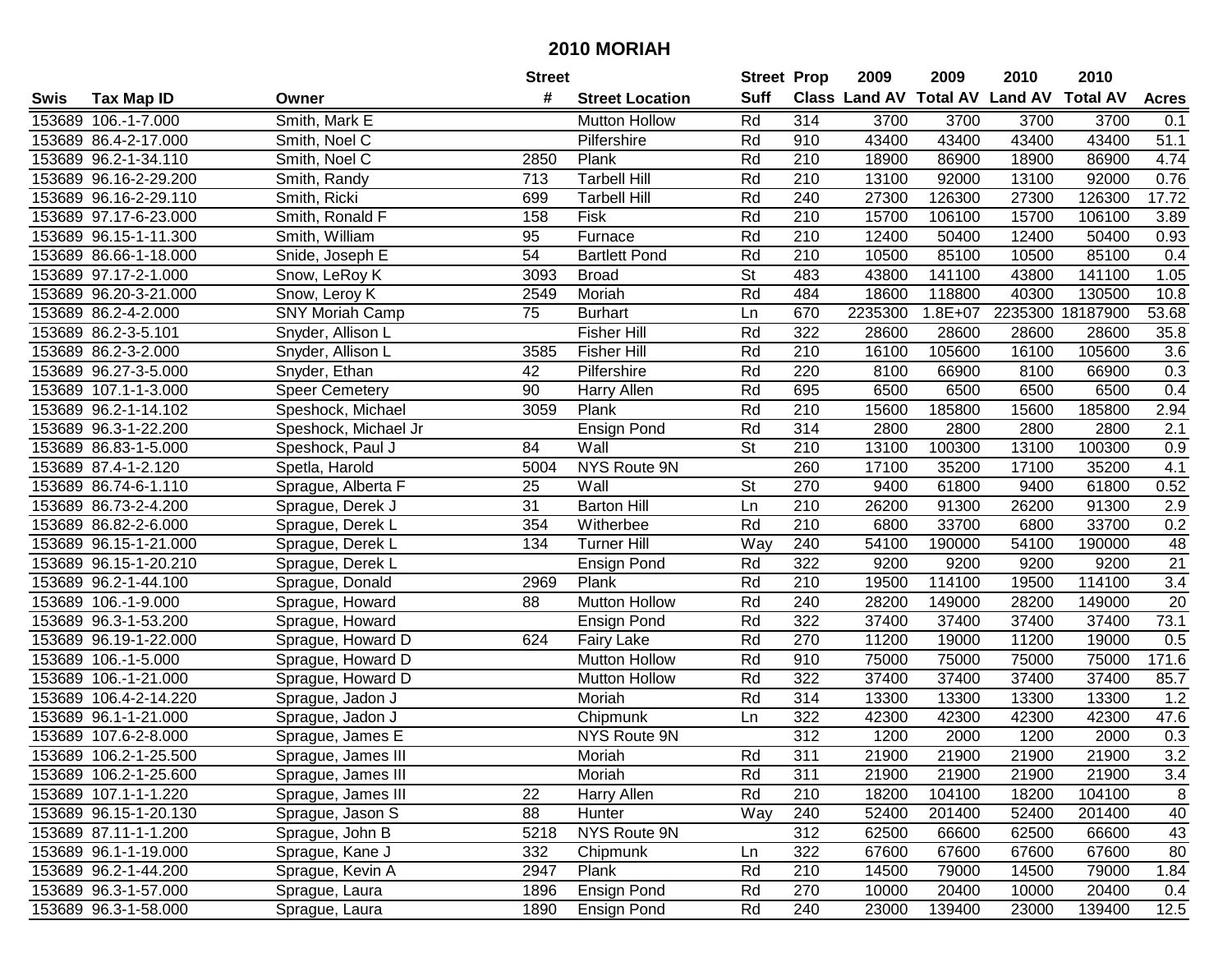|      |                       |                                   | <b>Street</b>   |                        | <b>Street Prop</b>       |                  | 2009                          | 2009   | 2010           | 2010            |                  |
|------|-----------------------|-----------------------------------|-----------------|------------------------|--------------------------|------------------|-------------------------------|--------|----------------|-----------------|------------------|
| Swis | <b>Tax Map ID</b>     | Owner                             | #               | <b>Street Location</b> | <b>Suff</b>              |                  | <b>Class Land AV Total AV</b> |        | <b>Land AV</b> | <b>Total AV</b> | <b>Acres</b>     |
|      | 153689 86.74-5-8.000  | Sprague, Leilani M                | 25              | Maple                  | Ln                       | 210              | 12400                         | 47300  | 12400          | 47300           | 0.8              |
|      | 153689 96.19-1-21.000 | Sprague, Margaret                 | 610             | <b>Fairy Lake</b>      | Rd                       | 270              | 14200                         | 27100  | 14200          | 27100           | 1.6              |
|      | 153689 96.16-2-18.000 | Sprague, Mary F                   | 2698            | Center                 | Rd                       | 210              | 10000                         | 53600  | 10000          | 53600           | 0.4              |
|      | 153689 96.19-1-23.242 | Sprague, Paul                     | 630             | Fairy Lake             | Rd                       | 210              | 12100                         | 40600  | 12100          | 40600           | 0.68             |
|      | 153689 106.4-2-14.100 | Sprague, Terri A                  | 2100            | Moriah                 | Rd                       | 210              | 11800                         | 132000 | 11800          | 132000          | 0.9              |
|      | 153689 107.1-1-1.210  | Sprague, Terri A                  |                 | <b>Harry Allen</b>     | Rd                       | 322              | 25000                         | 25000  | 25000          | 25000           | 20.5             |
|      | 153689 97.10-1-3.000  | Sprague, Timothy W                | 4644            | NYS Route 9N           |                          | $\overline{210}$ | 13200                         | 80000  | 13200          | 80000           | $\mathbf{1}$     |
|      | 153689 86.83-1-12.000 | Sprague, Tracy                    | 94              | Wall                   | $\overline{\mathsf{St}}$ | 210              | 6800                          | 30900  | 6800           | 30900           | 0.1              |
|      | 153689 96.28-1-10.000 | Sprague, Wilbur                   | 41              | Mineville              | Rd                       | 270              | 9400                          | 51100  | 9400           | 51100           | 0.4              |
|      | 153689 96.28-2-9.000  | Sprague, Wilbur E Jr              | 75              | Champlain              | Dr                       | 210              | 13900                         | 117200 | 13900          | 117200          | 0.6              |
|      | 153689 97.6-1-21.000  | Spring, Jessie L                  | 4682            | NYS Route 9N           |                          | 210              | 13800                         | 85200  | 13800          | 85200           | 1.6              |
|      | 153689 86.73-4-5.200  | Sprouse, Steven                   | 50              | Raymond Wright         | Ave                      | 210              | 8000                          | 69100  | 8000           | 69100           | 0.63             |
|      | 153689 107.10-2-2.000 | St Andrews, Donald                | 298             | Lake View              | Ave                      | 270              | 6900                          | 32700  | 6900           | 32700           | 0.3              |
|      | 153689 97.13-3-2.000  | St Cyr, Daniel J Jr               | 3099            | <b>Broad</b>           | <b>St</b>                | 210              | 10800                         | 64400  | 10800          | 64400           | 0.6              |
|      | 153689 96.20-3-20.000 | St George, Roger P                | 2553            | Moriah                 | Rd                       | 210              | 14900                         | 96200  | 14900          | 96200           | $\overline{2.4}$ |
|      | 153689 96.20-3-22.000 | St George, Roger P                |                 | Moriah                 | Rd                       | 311              | 1300                          | 1300   | 1300           | 1300            | 0.2              |
|      | 153689 97.13-1-5.200  | <b>St Patricks Cemetery Assoc</b> |                 | Dugway                 | Rd                       | 695              | 13900                         | 13900  | 13900          | 13900           | 8.32             |
|      | 153689 96.27-4-5.000  | St Pierre, James W Jr             | 45              | Harmony                | Rd                       | 220              | 6900                          | 69900  | 6900           | 69900           | 0.2              |
|      | 153689 96.20-1-9.002  | Staber, Richard                   | 601             | Windy Hill             | Rd                       | 210              | 13800                         | 71900  | 13800          | 71900           | 0.8              |
|      | 153689 97.17-6-5.000  | Stahl, James                      | 800             | Tarbell Hill           | Rd                       | 210              | 29400                         | 189400 | 29400          | 189400          | 6.65             |
|      | 153689 107.6-1-19.000 | Stahl, Michael T                  | 108             | Lake View              | Ave                      | 210              | 16900                         | 158200 | 16900          | 158200          | 0.6              |
|      | 153689 107.6-1-20.000 | Stahl, Stephen                    | 100             | Lake View              | Ave                      | 210              | 12200                         | 104600 | 12200          | 104600          | 0.8              |
|      | 153689 107.5-1-1.112  | Staples, Steven M                 | 131             | Fisk                   | Rd                       | 210              | 12700                         | 150200 | 12700          | 150200          | 0.87             |
|      | 153689 96.19-1-9.000  | Staples, Steven M                 | 3               | Rocky Top              | Way                      | 312              | 14300                         | 14900  | 14300          | 14900           | 1.8              |
|      | 153689 96.20-2-3.000  | Staunches, Kenneth F              | 661             | <b>Tarbell Hill</b>    | Rd                       | $\overline{210}$ | 14200                         | 118700 | 14200          | 118700          | 3.46             |
|      | 153689 106.4-2-21.110 | Stearns, Augusta                  | 2011            | Moriah                 | Rd                       | 240              | 59500                         | 169000 | 59500          | 169000          | 49               |
|      | 153689 87.49-1-1.000  | Stephan III, William              | 186             | <b>Mullen Bay</b>      | Ln                       | 260              | 18500                         | 66100  | 18500          | 66100           | 0.1              |
|      | 153689 87.49-1-17.000 | Stephan, Arthur J                 | 161             | <b>Mullen Bay</b>      | Ln                       | 260              | 7700                          | 36100  | 7700           | 36100           | 0.03             |
|      | 153689 87.49-1-11.000 | Stephan, Paul                     | 199             | Mullen Bay             | Ln                       | 260              | 13500                         | 48400  | 13500          | 48400           | 0.05             |
|      | 153689 86.3-1-10.000  | Sternbach, Sheldon                |                 | Dalton Hill            | Rd                       | $\overline{322}$ | 29900                         | 29900  | 29900          | 29900           | 38.7             |
|      | 153689 87.1-2-6.000   | <b>Stevenson Cemetery</b>         | 5243            | NYS Route 9N           |                          | 695              | 23500                         | 23500  | 23500          | 23500           | $\overline{1}$   |
|      | 153689 87.3-1-11.000  | Stevenson, Barbara A              | 11              | <b>Bigelow</b>         | Rd                       | 210              | 20500                         | 120700 | 40000          | 169800          | 6.51             |
|      | 153689 86.82-5-9.110  | Stevenson, Duane M Jr             | 64              | Wall                   | $\overline{\mathsf{St}}$ | $\overline{210}$ | 10000                         | 66700  | 10000          | 66700           | 0.59             |
|      | 153689 86.74-7-3.000  | Stevenson, Jacob D                | $\overline{13}$ | King                   | Ln                       | 270              | 12400                         | 40800  | 12400          | 40800           | 0.47             |
|      | 153689 86.2-4-7.000   | Stevenson, Robert L               | 244             | Colby                  | Way                      | 240              | 30000                         | 63300  | 30000          | 63300           | 10.5             |
|      | 153689 96.20-4-14.000 | Stobierski, Joseph                | 668             | <b>Tarbell Hill</b>    | Rd                       | 270              | 13400                         | 42000  | 13400          | 42000           | $\mathbf 1$      |
|      | 153689 96.28-2-3.002  | Stoddard, Brian M                 | 101             | Champlain              | Dr                       | 210              | 10400                         | 101500 | 10400          | 101500          | 0.4              |
|      | 153689 96.19-1-11.000 | Stoddard, Donald                  | 457             | Windy Hill             | Rd                       | 270              | 10000                         | 34100  | 10000          | 34100           | 0.3              |
|      | 153689 97.17-6-15.000 | Stoddard, Gary A Sr               |                 | Fisk                   | Rd                       | 311              | 14500                         | 14500  | 14500          | 14500           | 5.86             |
|      | 153689 97.17-6-14.000 | Stoddard, Gary Sr                 | 200             | Fisk                   | Rd                       | 220              | 10900                         | 116800 | 10900          | 116800          | 0.4              |
|      | 153689 96.27-5-13.000 | Stoddard, Kenneth                 | 6               | Harmony                | Rd                       | 210              | 7800                          | 92900  | 7800           | 92900           | 0.2              |
|      | 153689 96.27-2-38.000 | Stoddard, Michael                 |                 | Plank                  | Rd                       | 311              | 1300                          | 1300   | 1300           | 1300            | $\mathbf{1}$     |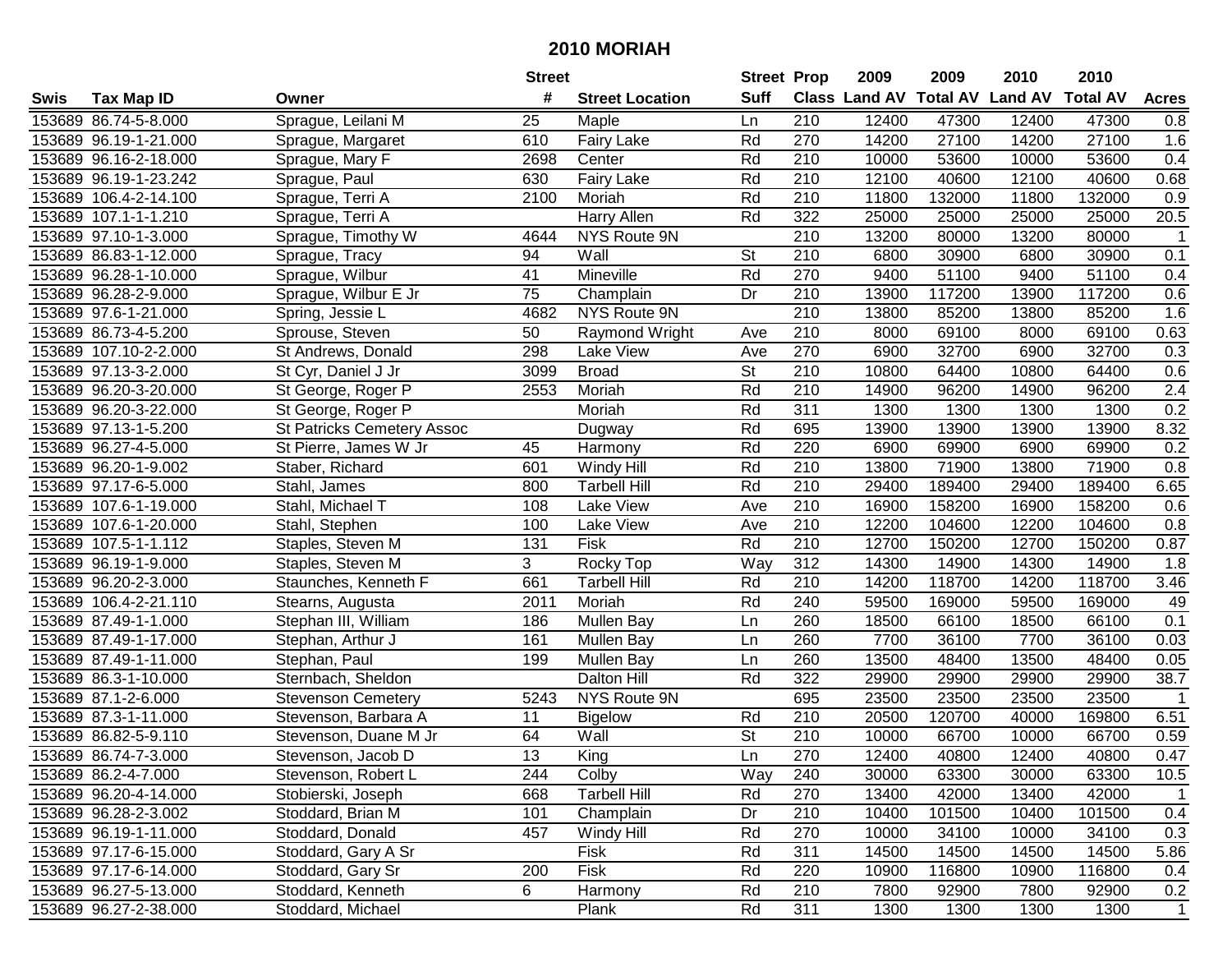|      |                       |                            | <b>Street</b>   |                        | <b>Street Prop</b>       |                  | 2009                          | 2009   | 2010           | 2010            |                         |
|------|-----------------------|----------------------------|-----------------|------------------------|--------------------------|------------------|-------------------------------|--------|----------------|-----------------|-------------------------|
| Swis | <b>Tax Map ID</b>     | Owner                      | #               | <b>Street Location</b> | <b>Suff</b>              |                  | <b>Class Land AV Total AV</b> |        | <b>Land AV</b> | <b>Total AV</b> | <b>Acres</b>            |
|      | 153689 96.27-2-12.000 | Stoddard, Michael J        | 33              | Federal                | <b>St</b>                | 210              | 8000                          | 93400  | 8000           | 93400           | 0.2                     |
|      | 153689 96.20-3-36.000 | Stoddard, Randy            | 2565            | Moriah                 | Rd                       | 270              | 6900                          | 45200  | 6900           | 45200           | 0.2                     |
|      | 153689 96.20-3-35.000 | Stoddard, Randy            |                 | Moriah                 | Rd                       | 311              | 2100                          | 2100   | 2100           | 2100            | 0.2                     |
|      | 153689 106.2-1-34.110 | Stone, Robert              | 1489            | <b>Breed Hill</b>      | Rd                       | 314              | 15500                         | 15500  | 15500          | 15500           | 9.2                     |
|      | 153689 106.4-2-7.000  | Stone, Vernon              | 1405            | <b>Breed Hill</b>      | Rd                       | 240              | 16900                         | 58500  | 16900          | 58500           | 13.4                    |
|      | 153689 106.2-1-34.200 | Stone, Vernon              | 1410            | <b>Breed Hill</b>      | Rd                       | 210              | 16000                         | 20300  | 16000          | 20300           | 10                      |
|      | 153689 107.6-2-18.000 | Strack, Charles E          | 4029            | NYS Route 9N           |                          | 210              | 40000                         | 169500 | 40000          | 169500          | 0.5                     |
|      | 153689 107.6-2-19.000 | Strack, Charles E          |                 | <b>NYS Route 9N</b>    |                          | 311              | 5900                          | 5900   | 5900           | 5900            | 0.5                     |
|      | 153689 97.13-1-9.000  | Streibl, Mary M            | 17              | Forge Hollow           | Rd                       | 270              | 18700                         | 40600  | 18700          | 40600           | 9.5                     |
|      | 153689 96.19-1-14.000 | Streible, Ivan M Jr        | 454             | Windy Hill             | Rd                       | 210              | 12600                         | 85200  | 12600          | 85200           | 0.9                     |
|      | 153689 96.16-2-23.130 | Strieble, Jason M          | 37              | Spruce                 | Way                      | 210              | 25500                         | 194100 | 25500          | 194100          | 6.42                    |
|      | 153689 96.20-1-10.000 | Strieble, Joan A           | 597             | Windy Hill             | Rd                       | 210              | 8300                          | 65600  | 8300           | 65600           | 0.23                    |
|      | 153689 107.3-1-11.000 | Strong, Horton             |                 | Lang                   | Rd                       | 322              | 14400                         | 14400  | 14400          | 14400           | 17.1                    |
|      | 153689 96.20-4-21.000 | Suddard, William H         | 2464            | Moriah                 | Rd                       | 210              | 14400                         | 71200  | 14400          | 71200           | 1.5                     |
|      | 153689 107.6-2-10.000 | Super Flame Gas Co Inc     | 4088            | NYS Route 9N           |                          | 441              | 7300                          | 60100  | 7300           | 60100           | 0.1                     |
|      | 153689 107.6-2-11.000 | Super Flame Gas Co Inc     | 4080            | NYS Route 9N           |                          | 441              | 19000                         | 24000  | 19000          | 24000           | 1.1                     |
|      | 153689 86.75-3-1.200  | Supernault, Allen C        | 3274            | <b>Fisher Hill</b>     | Rd                       | 210              | 15100                         | 113000 | 19500          | 115000          | 2.6                     |
|      | 153689 107.10-2-6.003 | Supernault, Alvin A        | 31              | Potter                 | Ln                       | 210              | 28100                         | 51600  | 28100          | 51600           | 2.2                     |
|      | 153689 96.20-3-33.000 | Supernault, David          | 2495            | Moriah                 | Rd                       | 210              | 11400                         | 47000  | 11400          | 47000           | 0.6                     |
|      | 153689 107.6-1-23.000 | Surprenant, Laura J        | 80              | Lake View              | Ave                      | 210              | 13900                         | 94000  | 21000          | 82000           | 1.87                    |
|      | 153689 96.20-2-6.000  | Swan, Claudia N            | 671             | <b>Tarbell Hill</b>    | Rd                       | 210              | 10200                         | 60400  | 10200          | 60400           | 0.4                     |
|      | 153689 96.20-2-8.001  | Swan, Howard A Jr          | 663             | <b>Tarbell Hill</b>    | Rd                       | 270              | 11600                         | 40700  | 11600          | 40700           | 0.53                    |
|      | 153689 96.2-1-31.100  | Swan, Howard Jr            | 43              | <b>Titus</b>           | Rd                       | 240              | 59900                         | 127400 | 59900          | 127400          | 56.4                    |
|      | 153689 96.28-2-8.000  | Swan, Matt                 | 79              | Champlain              | Dr                       | 311              | 8800                          | 8800   | 8800           | 8800            | 0.26                    |
|      | 153689 96.20-4-32.120 | Swan, Paul                 |                 | Moriah                 | Rd                       | 311              | 5100                          | 5100   | 5100           | 5100            | $\overline{\mathbf{1}}$ |
|      | 153689 86.2-4-23.000  | Swartout, Cathleen         | 52              | Riddle                 | Rd                       | 210              | 7500                          | 45100  | 7500           | 45100           | 0.2                     |
|      | 153689 86.73-1-9.000  | Sweet, Susan               | 552             | Dalton Hill            | Rd                       | 210              | 12700                         | 62000  | 12700          | 62000           | 0.8                     |
|      | 153689 96.28-3-16.001 | Swenor, Kendra D           | 36              | Champlain              | Dr                       | 270              | 21000                         | 36200  | 21000          | 36200           | 0.81                    |
|      | 153689 97.10-1-13.000 | <b>Syre Cemetery</b>       |                 | Elk Inn                | Rd                       | 695              | 16000                         | 16000  | 16000          | 16000           | $\overline{1}$          |
|      | 153689 86.73-4-1.000  | <b>Taft Properties LLC</b> | 36              | Raymond Wright         | Ave                      | $\overline{210}$ | 5900                          | 27800  | 5900           | 27800           | 0.2                     |
|      | 153689 96.28-2-16.000 | Taft Properties LLC        | 49              | Champlain              | Dr                       | 270              | 8900                          | 44400  | 8900           | 44400           | 0.2                     |
|      | 153689 86.74-7-15.000 | <b>Taft Properties LLC</b> |                 | <b>Broad</b>           | $\overline{\mathsf{St}}$ | 311              | 11000                         | 11000  | 11000          | 11000           | 0.5                     |
|      | 153689 86.73-1-10.000 | <b>Taft Properties LLC</b> | 544             | Dalton Hill            | Rd                       | $\overline{210}$ | 10700                         | 36100  | 10700          | 36100           | 0.5                     |
|      | 153689 86.74-7-5.000  | <b>Taft Properties LLC</b> | $\overline{25}$ | King                   | Ln                       | 270              | 16100                         | 27500  | 8000           | 27500           | 0.5                     |
|      | 153689 86.2-4-33.100  | <b>Taft Properties LLC</b> | 132             | <b>Bartlett Pond</b>   | Rd                       | 270              | 4400                          | 27200  | 4400           | 27200           | 0.3                     |
|      | 153689 96.51-2-9.000  | Tatro, Roger               | 2659            | Dugway                 | Rd                       | 422              | 9400                          | 79000  | 9400           | 79000           | 0.2                     |
|      | 153689 97.13-2-15.000 | Tatro, Roger               | 158             | Stone                  | <b>St</b>                | 210              | 13200                         | 61900  | 13200          | 61900           | $\mathbf 1$             |
|      | 153689 87.11-2-6.110  | Taylor, Donna A            | 61              | <b>Mullen Bay</b>      | Ln                       | 210              | 313100                        | 462400 | 313100         | 462400          | 4.11                    |
|      | 153689 97.9-1-10.000  | Taylor, Leon               | $\overline{2}$  | Cheney                 | Rd                       | 270              | 10400                         | 32300  | 10400          | 34600           | 0.64                    |
|      | 153689 96.2-1-3.300   | Taylor, Robert I           |                 | Silver Hill            | Rd                       | 314              | 18200                         | 18200  | 18200          | 18200           | 6.92                    |
|      | 153689 96.2-1-68.000  | Taylor, Robert I           | 253             | Witherbee              | Rd                       | 240              | 48700                         | 123400 | 48700          | 123400          | 54.7                    |
|      | 153689 96.27-2-35.000 | Taylor, Wayne E Jr         | 3032            | Plank                  | Rd                       | 210              | 10200                         | 102000 | 10200          | 102000          | 0.5                     |
|      |                       |                            |                 |                        |                          |                  |                               |        |                |                 |                         |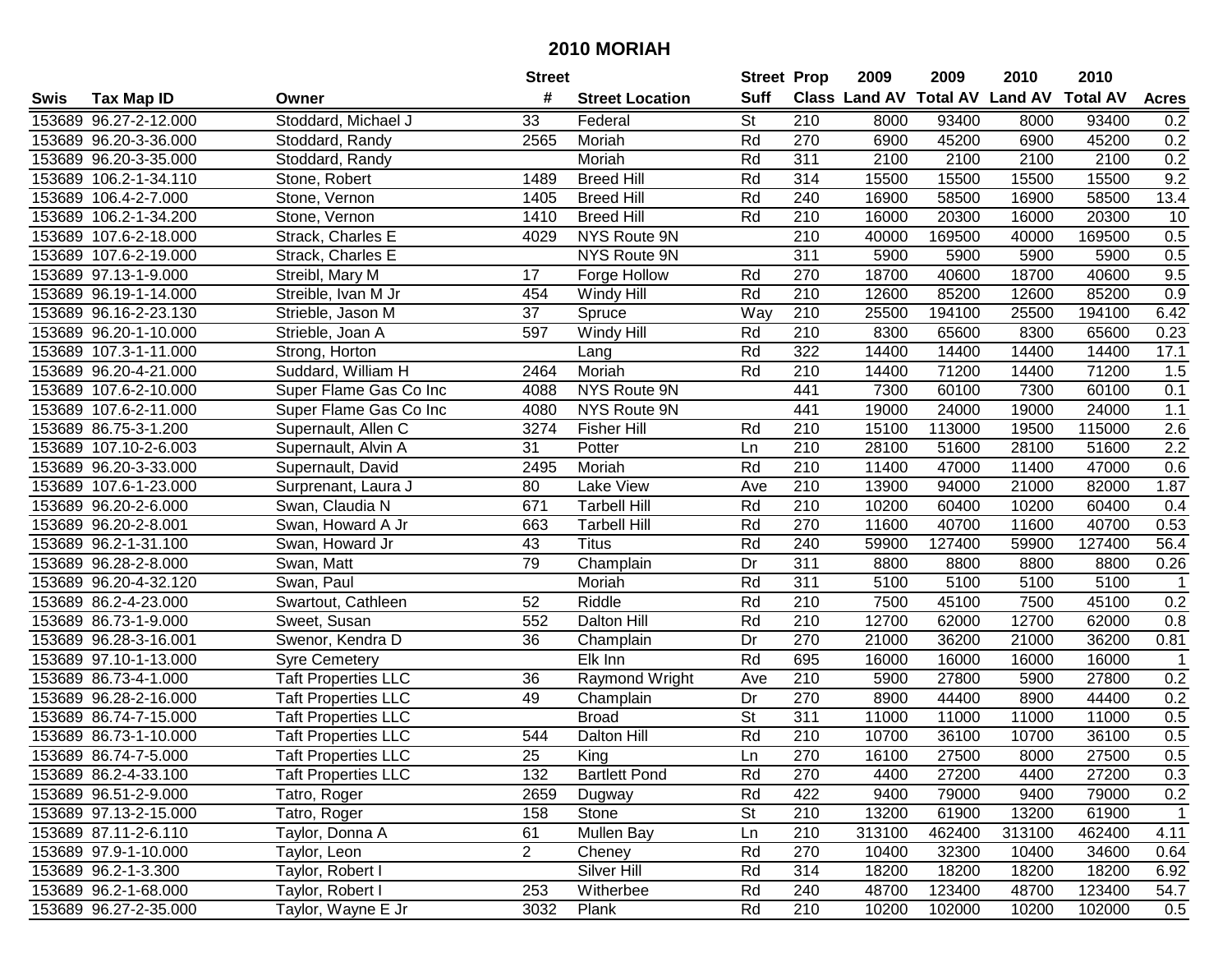| #<br><b>Suff</b><br><b>Class Land AV Total AV</b><br><b>Land AV</b><br><b>Total AV</b><br><b>Tax Map ID</b><br><b>Street Location</b><br><b>Acres</b><br>Swis<br>Owner<br>St<br>153689 86.73-6-11.000<br>Teachout, Donald<br>81<br>210<br>4300<br>35700<br>4300<br>35700<br>Wasson<br>0.1<br><b>St</b><br>153689 86.73-6-10.000<br>83<br>Wasson<br>210<br>9200<br>43600<br>9200<br>43600<br>0.3<br>Teachout, Donald<br>153689 96.20-4-19.200<br>2454<br>Moriah<br>Rd<br>270<br>12200<br>22400<br>12200<br>22400<br>0.7<br>Tedford, Fay A<br>2.5<br>Rd<br>311<br>15300<br>153689 96.20-4-19.100<br>Tedford, James<br>Moriah<br>15300<br>15300<br>15300<br>0.3<br>153689 96.20-4-18.000<br>2452<br>Rd<br>311<br>9500<br>9500<br>9500<br>9500<br>Tedford, James<br>Moriah<br>0.7<br>153689 106.2-1-13.200<br><b>Fairy Lake</b><br>Rd<br>210<br>11600<br>90100<br>11600<br>90100<br>Tedford, James<br>516<br>Rd<br>210<br>3100<br>153689 86.82-1-5.000<br>Tefoe, Mary<br>373<br>Witherbee<br>3100<br>31600<br>31600<br>0.1<br>$\overline{5}$<br>270<br>Rd<br>13100<br>49400<br>13100<br>49400<br>153689 106.4-2-17.000<br>Tefoe, William<br>$\mathbf{1}$<br>Lang<br>153689 636.89-9999-701.800/188 Telus Communications Inc<br>831<br>11791<br>$\pmb{0}$<br>888888 Outside Plant<br>11376<br>$\mathbf 0$<br>$\mathbf 0$<br>831<br>$\mathbf 0$<br>$\pmb{0}$<br>153689 636.89-9999-701.800/188. Telus Communications Inc<br>888888 Outside Plant<br>$\mathbf 0$<br>123<br>119<br>356<br>$\pmb{0}$<br>831<br>$\mathbf 0$<br>$\mathbf 0$<br>153689 636.89-9999-701.800/188. Telus Communications Inc<br>888888 Outside Plant<br>368<br>153689 97.10-1-6.100<br>NYS Route 9N<br>910<br>88800<br>88800<br>88800<br>88800<br>89.34<br><b>Terra Mountain LLC</b><br>153689 87.49-1-26.000<br>260<br>254000<br>254000<br>Terrasi, Charles P<br>147<br><b>Mullen Bay</b><br>165000<br>165000<br>0.79<br>Ln<br>210<br>153689 96.20-4-25.000<br>Moriah<br>Rd<br>14400<br>144600<br>14400<br>144600<br>1.6<br>Tesar, David J<br>2508<br><b>St</b><br>210<br>153689 107.5-3-3.000<br>23<br>Whitney<br>20900<br>56850<br>5.08<br>Tesar, Erica<br>20900<br>20900<br>Rd<br>210<br>2510<br>7000<br>85600<br>0.2<br>153689 96.20-4-26.000<br>Moriah<br>85600<br>7000<br>Tesar, Tammy J<br>$\overline{311}$<br>Rd<br>0.2<br>153689 96.20-4-27.000<br>3700<br>3700<br>3700<br>3700<br>Tesar, Tammy J<br>Moriah<br>Rd<br>322<br>14.5<br>153689 86.2-4-17.000<br>35200<br>35200<br>35200<br>35200<br>Thelen, Karl E<br><b>Bartlett Pond</b><br>153689 86.2-4-14.000<br>Rd<br>280<br>31000<br>149700<br>31000<br>149700<br>13.1<br>Thelen, Karl E<br>228<br><b>Bartlett Pond</b><br>153689 96.2-1-54.111<br>Thierry, Robert B<br>Rd<br>240<br>43000<br>168000<br>43000<br>173200<br>32.8<br>148<br>Witherbee<br>220<br>12600<br>0.27<br>153689 86.73-4-3.000<br>Thomas Sweet Investments LL<br>40<br>Raymond Wright<br>39400<br>12600<br>39400<br>Ave<br>Plank<br>1.5<br>153689 96.2-1-16.002<br><b>Thompson Family Trust</b><br>3071<br>Rd<br>210<br>13900<br>143200<br>143200<br>13900<br><b>St</b><br>0.2<br>153689 96.27-5-8.000<br>13<br>Federal<br>220<br>6900<br>56900<br><b>Thompson Family Trust</b><br>56900<br>6900<br>3.2<br>153689 97.17-6-2.000<br>740<br>Rd<br>210<br>22000<br>123800<br>22000<br>123800<br>Thompson, Alan L<br><b>Tarbell Hill</b><br>$\overline{72}$<br>312<br>Rd<br>137900<br>138300<br>138300<br>142.6<br>153689 107.1-1-2.000<br>137900<br>Thompson, Bradley<br>Harry Allen<br>67<br>Rd<br>210<br>153689 107.1-1-4.000<br>21200<br>117400<br>21200<br>117400<br>7.9<br>Thompson, Bradley<br>Harry Allen<br>Rd<br>145500<br>153689 96.2-1-30.000<br>2881<br>Plank<br>240<br>50700<br>50700<br>145500<br>45.5<br>Thompson, Brett M<br>Rd<br>153689 107.1-1-1.100<br>51<br>Harry Allen<br>240<br>55200<br>109000<br>55200<br>109000<br>53<br>Thompson, William<br>$\overline{\mathsf{St}}$<br>$\overline{311}$<br>5700<br>5700<br>5700<br>5700<br>0.4<br>153689 86.81-2-9.000<br>Ti Federal Credit Union<br>Wasson<br>Rd<br>$\overline{210}$<br>71400<br>13800<br>71400<br>153689 97.13-2-7.000<br>Tichonuk Erick L<br>26<br>13800<br>Switchback<br>$\mathbf 1$<br>Rd<br>314<br>7200<br>7200<br>7200<br>7200<br>6.9<br>153689 97.5-6-7.000<br><b>Tiger Ventures</b><br>Cheney<br>264400<br>311.9<br>153689 97.6-1-1.000<br>NYS Route 9N<br>322<br>264400<br>264400<br>264400<br><b>Tiger Ventures</b><br>240<br>153689 106.2-1-51.002<br>526<br>Rd<br>77900<br>110000<br>77900<br>110000<br>105.2<br>Tilley, Carolyn P<br>Fairy Lake<br>Rd<br>$\overline{210}$<br>153689 96.16-2-49.002<br>2661<br>13800<br>84200<br>13800<br>84200<br>1.43<br>Tilley, Carolyn P<br>Center<br>153689 96.3-1-12.000<br>Tilley, Glenda A<br>407<br>Crowfoot<br>Rd<br>260<br>14600<br>24300<br>14600<br>24300<br>0.34<br>8<br>153689 86.74-1-7.000<br>Tomas, Petrona<br><b>Valley View</b><br>210<br>2900<br>21900<br>2900<br>21900<br>0.2<br>Ln<br>Rd<br>57700<br>57<br>153689 96.3-1-39.000<br>Tompkins, Robert<br>2170<br><b>Ensign Pond</b><br>240<br>186400<br>57700<br>186400<br>Rd<br>1.97<br>153689 86.58-2-8.123<br>Tonner, Niles D<br>89<br><b>Mountain Spring</b><br>210<br>14400<br>112000<br>112000<br>14400<br>Toohey, Michael P<br>270<br>0.2<br>153689 96.28-2-5.000<br>93<br>Champlain<br>Dr<br>8700<br>56100<br>8700<br>56100<br>Tougas, Gene R<br>Rd<br>210<br>153689 96.27-6-1.000<br>2994<br>Plank<br>8100<br>65600<br>8100<br>65600<br>0.2<br>153689 86.73-1-20.000<br>Touhey, Charles L<br>551<br>Dalton Hill<br>Rd<br>210<br>9000<br>28100<br>28100<br>0.2<br>9000<br>822<br>153689 86.4-1-8.000<br>Town of Moriah<br>Rd<br>13900<br>465100<br>465100<br>Dalton Hill<br>13900<br>4.91 |  | <b>Street</b> | <b>Street Prop</b> | 2009 | 2009 | 2010 | 2010 |  |
|-------------------------------------------------------------------------------------------------------------------------------------------------------------------------------------------------------------------------------------------------------------------------------------------------------------------------------------------------------------------------------------------------------------------------------------------------------------------------------------------------------------------------------------------------------------------------------------------------------------------------------------------------------------------------------------------------------------------------------------------------------------------------------------------------------------------------------------------------------------------------------------------------------------------------------------------------------------------------------------------------------------------------------------------------------------------------------------------------------------------------------------------------------------------------------------------------------------------------------------------------------------------------------------------------------------------------------------------------------------------------------------------------------------------------------------------------------------------------------------------------------------------------------------------------------------------------------------------------------------------------------------------------------------------------------------------------------------------------------------------------------------------------------------------------------------------------------------------------------------------------------------------------------------------------------------------------------------------------------------------------------------------------------------------------------------------------------------------------------------------------------------------------------------------------------------------------------------------------------------------------------------------------------------------------------------------------------------------------------------------------------------------------------------------------------------------------------------------------------------------------------------------------------------------------------------------------------------------------------------------------------------------------------------------------------------------------------------------------------------------------------------------------------------------------------------------------------------------------------------------------------------------------------------------------------------------------------------------------------------------------------------------------------------------------------------------------------------------------------------------------------------------------------------------------------------------------------------------------------------------------------------------------------------------------------------------------------------------------------------------------------------------------------------------------------------------------------------------------------------------------------------------------------------------------------------------------------------------------------------------------------------------------------------------------------------------------------------------------------------------------------------------------------------------------------------------------------------------------------------------------------------------------------------------------------------------------------------------------------------------------------------------------------------------------------------------------------------------------------------------------------------------------------------------------------------------------------------------------------------------------------------------------------------------------------------------------------------------------------------------------------------------------------------------------------------------------------------------------------------------------------------------------------------------------------------------------------------------------------------------------------------------------------------------------------------------------------------------------------------------------------------------------------------------------------------------------------------------------------------------------------------------------------------------------------------------------------------------------------------------------------------------------------------------------------------------------------------------------------------------------------------------------------------------------------------------------------------------------------------------------------------------------------------------------------------------------------------------------------------------------------------------------------------------------------------------------------------------------------------------------------------------------------------------------------------------------------------------------------------------------------------------------------------------------------------------------|--|---------------|--------------------|------|------|------|------|--|
|                                                                                                                                                                                                                                                                                                                                                                                                                                                                                                                                                                                                                                                                                                                                                                                                                                                                                                                                                                                                                                                                                                                                                                                                                                                                                                                                                                                                                                                                                                                                                                                                                                                                                                                                                                                                                                                                                                                                                                                                                                                                                                                                                                                                                                                                                                                                                                                                                                                                                                                                                                                                                                                                                                                                                                                                                                                                                                                                                                                                                                                                                                                                                                                                                                                                                                                                                                                                                                                                                                                                                                                                                                                                                                                                                                                                                                                                                                                                                                                                                                                                                                                                                                                                                                                                                                                                                                                                                                                                                                                                                                                                                                                                                                                                                                                                                                                                                                                                                                                                                                                                                                                                                                                                                                                                                                                                                                                                                                                                                                                                                                                                                                                                                                 |  |               |                    |      |      |      |      |  |
|                                                                                                                                                                                                                                                                                                                                                                                                                                                                                                                                                                                                                                                                                                                                                                                                                                                                                                                                                                                                                                                                                                                                                                                                                                                                                                                                                                                                                                                                                                                                                                                                                                                                                                                                                                                                                                                                                                                                                                                                                                                                                                                                                                                                                                                                                                                                                                                                                                                                                                                                                                                                                                                                                                                                                                                                                                                                                                                                                                                                                                                                                                                                                                                                                                                                                                                                                                                                                                                                                                                                                                                                                                                                                                                                                                                                                                                                                                                                                                                                                                                                                                                                                                                                                                                                                                                                                                                                                                                                                                                                                                                                                                                                                                                                                                                                                                                                                                                                                                                                                                                                                                                                                                                                                                                                                                                                                                                                                                                                                                                                                                                                                                                                                                 |  |               |                    |      |      |      |      |  |
|                                                                                                                                                                                                                                                                                                                                                                                                                                                                                                                                                                                                                                                                                                                                                                                                                                                                                                                                                                                                                                                                                                                                                                                                                                                                                                                                                                                                                                                                                                                                                                                                                                                                                                                                                                                                                                                                                                                                                                                                                                                                                                                                                                                                                                                                                                                                                                                                                                                                                                                                                                                                                                                                                                                                                                                                                                                                                                                                                                                                                                                                                                                                                                                                                                                                                                                                                                                                                                                                                                                                                                                                                                                                                                                                                                                                                                                                                                                                                                                                                                                                                                                                                                                                                                                                                                                                                                                                                                                                                                                                                                                                                                                                                                                                                                                                                                                                                                                                                                                                                                                                                                                                                                                                                                                                                                                                                                                                                                                                                                                                                                                                                                                                                                 |  |               |                    |      |      |      |      |  |
|                                                                                                                                                                                                                                                                                                                                                                                                                                                                                                                                                                                                                                                                                                                                                                                                                                                                                                                                                                                                                                                                                                                                                                                                                                                                                                                                                                                                                                                                                                                                                                                                                                                                                                                                                                                                                                                                                                                                                                                                                                                                                                                                                                                                                                                                                                                                                                                                                                                                                                                                                                                                                                                                                                                                                                                                                                                                                                                                                                                                                                                                                                                                                                                                                                                                                                                                                                                                                                                                                                                                                                                                                                                                                                                                                                                                                                                                                                                                                                                                                                                                                                                                                                                                                                                                                                                                                                                                                                                                                                                                                                                                                                                                                                                                                                                                                                                                                                                                                                                                                                                                                                                                                                                                                                                                                                                                                                                                                                                                                                                                                                                                                                                                                                 |  |               |                    |      |      |      |      |  |
|                                                                                                                                                                                                                                                                                                                                                                                                                                                                                                                                                                                                                                                                                                                                                                                                                                                                                                                                                                                                                                                                                                                                                                                                                                                                                                                                                                                                                                                                                                                                                                                                                                                                                                                                                                                                                                                                                                                                                                                                                                                                                                                                                                                                                                                                                                                                                                                                                                                                                                                                                                                                                                                                                                                                                                                                                                                                                                                                                                                                                                                                                                                                                                                                                                                                                                                                                                                                                                                                                                                                                                                                                                                                                                                                                                                                                                                                                                                                                                                                                                                                                                                                                                                                                                                                                                                                                                                                                                                                                                                                                                                                                                                                                                                                                                                                                                                                                                                                                                                                                                                                                                                                                                                                                                                                                                                                                                                                                                                                                                                                                                                                                                                                                                 |  |               |                    |      |      |      |      |  |
|                                                                                                                                                                                                                                                                                                                                                                                                                                                                                                                                                                                                                                                                                                                                                                                                                                                                                                                                                                                                                                                                                                                                                                                                                                                                                                                                                                                                                                                                                                                                                                                                                                                                                                                                                                                                                                                                                                                                                                                                                                                                                                                                                                                                                                                                                                                                                                                                                                                                                                                                                                                                                                                                                                                                                                                                                                                                                                                                                                                                                                                                                                                                                                                                                                                                                                                                                                                                                                                                                                                                                                                                                                                                                                                                                                                                                                                                                                                                                                                                                                                                                                                                                                                                                                                                                                                                                                                                                                                                                                                                                                                                                                                                                                                                                                                                                                                                                                                                                                                                                                                                                                                                                                                                                                                                                                                                                                                                                                                                                                                                                                                                                                                                                                 |  |               |                    |      |      |      |      |  |
|                                                                                                                                                                                                                                                                                                                                                                                                                                                                                                                                                                                                                                                                                                                                                                                                                                                                                                                                                                                                                                                                                                                                                                                                                                                                                                                                                                                                                                                                                                                                                                                                                                                                                                                                                                                                                                                                                                                                                                                                                                                                                                                                                                                                                                                                                                                                                                                                                                                                                                                                                                                                                                                                                                                                                                                                                                                                                                                                                                                                                                                                                                                                                                                                                                                                                                                                                                                                                                                                                                                                                                                                                                                                                                                                                                                                                                                                                                                                                                                                                                                                                                                                                                                                                                                                                                                                                                                                                                                                                                                                                                                                                                                                                                                                                                                                                                                                                                                                                                                                                                                                                                                                                                                                                                                                                                                                                                                                                                                                                                                                                                                                                                                                                                 |  |               |                    |      |      |      |      |  |
|                                                                                                                                                                                                                                                                                                                                                                                                                                                                                                                                                                                                                                                                                                                                                                                                                                                                                                                                                                                                                                                                                                                                                                                                                                                                                                                                                                                                                                                                                                                                                                                                                                                                                                                                                                                                                                                                                                                                                                                                                                                                                                                                                                                                                                                                                                                                                                                                                                                                                                                                                                                                                                                                                                                                                                                                                                                                                                                                                                                                                                                                                                                                                                                                                                                                                                                                                                                                                                                                                                                                                                                                                                                                                                                                                                                                                                                                                                                                                                                                                                                                                                                                                                                                                                                                                                                                                                                                                                                                                                                                                                                                                                                                                                                                                                                                                                                                                                                                                                                                                                                                                                                                                                                                                                                                                                                                                                                                                                                                                                                                                                                                                                                                                                 |  |               |                    |      |      |      |      |  |
|                                                                                                                                                                                                                                                                                                                                                                                                                                                                                                                                                                                                                                                                                                                                                                                                                                                                                                                                                                                                                                                                                                                                                                                                                                                                                                                                                                                                                                                                                                                                                                                                                                                                                                                                                                                                                                                                                                                                                                                                                                                                                                                                                                                                                                                                                                                                                                                                                                                                                                                                                                                                                                                                                                                                                                                                                                                                                                                                                                                                                                                                                                                                                                                                                                                                                                                                                                                                                                                                                                                                                                                                                                                                                                                                                                                                                                                                                                                                                                                                                                                                                                                                                                                                                                                                                                                                                                                                                                                                                                                                                                                                                                                                                                                                                                                                                                                                                                                                                                                                                                                                                                                                                                                                                                                                                                                                                                                                                                                                                                                                                                                                                                                                                                 |  |               |                    |      |      |      |      |  |
|                                                                                                                                                                                                                                                                                                                                                                                                                                                                                                                                                                                                                                                                                                                                                                                                                                                                                                                                                                                                                                                                                                                                                                                                                                                                                                                                                                                                                                                                                                                                                                                                                                                                                                                                                                                                                                                                                                                                                                                                                                                                                                                                                                                                                                                                                                                                                                                                                                                                                                                                                                                                                                                                                                                                                                                                                                                                                                                                                                                                                                                                                                                                                                                                                                                                                                                                                                                                                                                                                                                                                                                                                                                                                                                                                                                                                                                                                                                                                                                                                                                                                                                                                                                                                                                                                                                                                                                                                                                                                                                                                                                                                                                                                                                                                                                                                                                                                                                                                                                                                                                                                                                                                                                                                                                                                                                                                                                                                                                                                                                                                                                                                                                                                                 |  |               |                    |      |      |      |      |  |
|                                                                                                                                                                                                                                                                                                                                                                                                                                                                                                                                                                                                                                                                                                                                                                                                                                                                                                                                                                                                                                                                                                                                                                                                                                                                                                                                                                                                                                                                                                                                                                                                                                                                                                                                                                                                                                                                                                                                                                                                                                                                                                                                                                                                                                                                                                                                                                                                                                                                                                                                                                                                                                                                                                                                                                                                                                                                                                                                                                                                                                                                                                                                                                                                                                                                                                                                                                                                                                                                                                                                                                                                                                                                                                                                                                                                                                                                                                                                                                                                                                                                                                                                                                                                                                                                                                                                                                                                                                                                                                                                                                                                                                                                                                                                                                                                                                                                                                                                                                                                                                                                                                                                                                                                                                                                                                                                                                                                                                                                                                                                                                                                                                                                                                 |  |               |                    |      |      |      |      |  |
|                                                                                                                                                                                                                                                                                                                                                                                                                                                                                                                                                                                                                                                                                                                                                                                                                                                                                                                                                                                                                                                                                                                                                                                                                                                                                                                                                                                                                                                                                                                                                                                                                                                                                                                                                                                                                                                                                                                                                                                                                                                                                                                                                                                                                                                                                                                                                                                                                                                                                                                                                                                                                                                                                                                                                                                                                                                                                                                                                                                                                                                                                                                                                                                                                                                                                                                                                                                                                                                                                                                                                                                                                                                                                                                                                                                                                                                                                                                                                                                                                                                                                                                                                                                                                                                                                                                                                                                                                                                                                                                                                                                                                                                                                                                                                                                                                                                                                                                                                                                                                                                                                                                                                                                                                                                                                                                                                                                                                                                                                                                                                                                                                                                                                                 |  |               |                    |      |      |      |      |  |
|                                                                                                                                                                                                                                                                                                                                                                                                                                                                                                                                                                                                                                                                                                                                                                                                                                                                                                                                                                                                                                                                                                                                                                                                                                                                                                                                                                                                                                                                                                                                                                                                                                                                                                                                                                                                                                                                                                                                                                                                                                                                                                                                                                                                                                                                                                                                                                                                                                                                                                                                                                                                                                                                                                                                                                                                                                                                                                                                                                                                                                                                                                                                                                                                                                                                                                                                                                                                                                                                                                                                                                                                                                                                                                                                                                                                                                                                                                                                                                                                                                                                                                                                                                                                                                                                                                                                                                                                                                                                                                                                                                                                                                                                                                                                                                                                                                                                                                                                                                                                                                                                                                                                                                                                                                                                                                                                                                                                                                                                                                                                                                                                                                                                                                 |  |               |                    |      |      |      |      |  |
|                                                                                                                                                                                                                                                                                                                                                                                                                                                                                                                                                                                                                                                                                                                                                                                                                                                                                                                                                                                                                                                                                                                                                                                                                                                                                                                                                                                                                                                                                                                                                                                                                                                                                                                                                                                                                                                                                                                                                                                                                                                                                                                                                                                                                                                                                                                                                                                                                                                                                                                                                                                                                                                                                                                                                                                                                                                                                                                                                                                                                                                                                                                                                                                                                                                                                                                                                                                                                                                                                                                                                                                                                                                                                                                                                                                                                                                                                                                                                                                                                                                                                                                                                                                                                                                                                                                                                                                                                                                                                                                                                                                                                                                                                                                                                                                                                                                                                                                                                                                                                                                                                                                                                                                                                                                                                                                                                                                                                                                                                                                                                                                                                                                                                                 |  |               |                    |      |      |      |      |  |
|                                                                                                                                                                                                                                                                                                                                                                                                                                                                                                                                                                                                                                                                                                                                                                                                                                                                                                                                                                                                                                                                                                                                                                                                                                                                                                                                                                                                                                                                                                                                                                                                                                                                                                                                                                                                                                                                                                                                                                                                                                                                                                                                                                                                                                                                                                                                                                                                                                                                                                                                                                                                                                                                                                                                                                                                                                                                                                                                                                                                                                                                                                                                                                                                                                                                                                                                                                                                                                                                                                                                                                                                                                                                                                                                                                                                                                                                                                                                                                                                                                                                                                                                                                                                                                                                                                                                                                                                                                                                                                                                                                                                                                                                                                                                                                                                                                                                                                                                                                                                                                                                                                                                                                                                                                                                                                                                                                                                                                                                                                                                                                                                                                                                                                 |  |               |                    |      |      |      |      |  |
|                                                                                                                                                                                                                                                                                                                                                                                                                                                                                                                                                                                                                                                                                                                                                                                                                                                                                                                                                                                                                                                                                                                                                                                                                                                                                                                                                                                                                                                                                                                                                                                                                                                                                                                                                                                                                                                                                                                                                                                                                                                                                                                                                                                                                                                                                                                                                                                                                                                                                                                                                                                                                                                                                                                                                                                                                                                                                                                                                                                                                                                                                                                                                                                                                                                                                                                                                                                                                                                                                                                                                                                                                                                                                                                                                                                                                                                                                                                                                                                                                                                                                                                                                                                                                                                                                                                                                                                                                                                                                                                                                                                                                                                                                                                                                                                                                                                                                                                                                                                                                                                                                                                                                                                                                                                                                                                                                                                                                                                                                                                                                                                                                                                                                                 |  |               |                    |      |      |      |      |  |
|                                                                                                                                                                                                                                                                                                                                                                                                                                                                                                                                                                                                                                                                                                                                                                                                                                                                                                                                                                                                                                                                                                                                                                                                                                                                                                                                                                                                                                                                                                                                                                                                                                                                                                                                                                                                                                                                                                                                                                                                                                                                                                                                                                                                                                                                                                                                                                                                                                                                                                                                                                                                                                                                                                                                                                                                                                                                                                                                                                                                                                                                                                                                                                                                                                                                                                                                                                                                                                                                                                                                                                                                                                                                                                                                                                                                                                                                                                                                                                                                                                                                                                                                                                                                                                                                                                                                                                                                                                                                                                                                                                                                                                                                                                                                                                                                                                                                                                                                                                                                                                                                                                                                                                                                                                                                                                                                                                                                                                                                                                                                                                                                                                                                                                 |  |               |                    |      |      |      |      |  |
|                                                                                                                                                                                                                                                                                                                                                                                                                                                                                                                                                                                                                                                                                                                                                                                                                                                                                                                                                                                                                                                                                                                                                                                                                                                                                                                                                                                                                                                                                                                                                                                                                                                                                                                                                                                                                                                                                                                                                                                                                                                                                                                                                                                                                                                                                                                                                                                                                                                                                                                                                                                                                                                                                                                                                                                                                                                                                                                                                                                                                                                                                                                                                                                                                                                                                                                                                                                                                                                                                                                                                                                                                                                                                                                                                                                                                                                                                                                                                                                                                                                                                                                                                                                                                                                                                                                                                                                                                                                                                                                                                                                                                                                                                                                                                                                                                                                                                                                                                                                                                                                                                                                                                                                                                                                                                                                                                                                                                                                                                                                                                                                                                                                                                                 |  |               |                    |      |      |      |      |  |
|                                                                                                                                                                                                                                                                                                                                                                                                                                                                                                                                                                                                                                                                                                                                                                                                                                                                                                                                                                                                                                                                                                                                                                                                                                                                                                                                                                                                                                                                                                                                                                                                                                                                                                                                                                                                                                                                                                                                                                                                                                                                                                                                                                                                                                                                                                                                                                                                                                                                                                                                                                                                                                                                                                                                                                                                                                                                                                                                                                                                                                                                                                                                                                                                                                                                                                                                                                                                                                                                                                                                                                                                                                                                                                                                                                                                                                                                                                                                                                                                                                                                                                                                                                                                                                                                                                                                                                                                                                                                                                                                                                                                                                                                                                                                                                                                                                                                                                                                                                                                                                                                                                                                                                                                                                                                                                                                                                                                                                                                                                                                                                                                                                                                                                 |  |               |                    |      |      |      |      |  |
|                                                                                                                                                                                                                                                                                                                                                                                                                                                                                                                                                                                                                                                                                                                                                                                                                                                                                                                                                                                                                                                                                                                                                                                                                                                                                                                                                                                                                                                                                                                                                                                                                                                                                                                                                                                                                                                                                                                                                                                                                                                                                                                                                                                                                                                                                                                                                                                                                                                                                                                                                                                                                                                                                                                                                                                                                                                                                                                                                                                                                                                                                                                                                                                                                                                                                                                                                                                                                                                                                                                                                                                                                                                                                                                                                                                                                                                                                                                                                                                                                                                                                                                                                                                                                                                                                                                                                                                                                                                                                                                                                                                                                                                                                                                                                                                                                                                                                                                                                                                                                                                                                                                                                                                                                                                                                                                                                                                                                                                                                                                                                                                                                                                                                                 |  |               |                    |      |      |      |      |  |
|                                                                                                                                                                                                                                                                                                                                                                                                                                                                                                                                                                                                                                                                                                                                                                                                                                                                                                                                                                                                                                                                                                                                                                                                                                                                                                                                                                                                                                                                                                                                                                                                                                                                                                                                                                                                                                                                                                                                                                                                                                                                                                                                                                                                                                                                                                                                                                                                                                                                                                                                                                                                                                                                                                                                                                                                                                                                                                                                                                                                                                                                                                                                                                                                                                                                                                                                                                                                                                                                                                                                                                                                                                                                                                                                                                                                                                                                                                                                                                                                                                                                                                                                                                                                                                                                                                                                                                                                                                                                                                                                                                                                                                                                                                                                                                                                                                                                                                                                                                                                                                                                                                                                                                                                                                                                                                                                                                                                                                                                                                                                                                                                                                                                                                 |  |               |                    |      |      |      |      |  |
|                                                                                                                                                                                                                                                                                                                                                                                                                                                                                                                                                                                                                                                                                                                                                                                                                                                                                                                                                                                                                                                                                                                                                                                                                                                                                                                                                                                                                                                                                                                                                                                                                                                                                                                                                                                                                                                                                                                                                                                                                                                                                                                                                                                                                                                                                                                                                                                                                                                                                                                                                                                                                                                                                                                                                                                                                                                                                                                                                                                                                                                                                                                                                                                                                                                                                                                                                                                                                                                                                                                                                                                                                                                                                                                                                                                                                                                                                                                                                                                                                                                                                                                                                                                                                                                                                                                                                                                                                                                                                                                                                                                                                                                                                                                                                                                                                                                                                                                                                                                                                                                                                                                                                                                                                                                                                                                                                                                                                                                                                                                                                                                                                                                                                                 |  |               |                    |      |      |      |      |  |
|                                                                                                                                                                                                                                                                                                                                                                                                                                                                                                                                                                                                                                                                                                                                                                                                                                                                                                                                                                                                                                                                                                                                                                                                                                                                                                                                                                                                                                                                                                                                                                                                                                                                                                                                                                                                                                                                                                                                                                                                                                                                                                                                                                                                                                                                                                                                                                                                                                                                                                                                                                                                                                                                                                                                                                                                                                                                                                                                                                                                                                                                                                                                                                                                                                                                                                                                                                                                                                                                                                                                                                                                                                                                                                                                                                                                                                                                                                                                                                                                                                                                                                                                                                                                                                                                                                                                                                                                                                                                                                                                                                                                                                                                                                                                                                                                                                                                                                                                                                                                                                                                                                                                                                                                                                                                                                                                                                                                                                                                                                                                                                                                                                                                                                 |  |               |                    |      |      |      |      |  |
|                                                                                                                                                                                                                                                                                                                                                                                                                                                                                                                                                                                                                                                                                                                                                                                                                                                                                                                                                                                                                                                                                                                                                                                                                                                                                                                                                                                                                                                                                                                                                                                                                                                                                                                                                                                                                                                                                                                                                                                                                                                                                                                                                                                                                                                                                                                                                                                                                                                                                                                                                                                                                                                                                                                                                                                                                                                                                                                                                                                                                                                                                                                                                                                                                                                                                                                                                                                                                                                                                                                                                                                                                                                                                                                                                                                                                                                                                                                                                                                                                                                                                                                                                                                                                                                                                                                                                                                                                                                                                                                                                                                                                                                                                                                                                                                                                                                                                                                                                                                                                                                                                                                                                                                                                                                                                                                                                                                                                                                                                                                                                                                                                                                                                                 |  |               |                    |      |      |      |      |  |
|                                                                                                                                                                                                                                                                                                                                                                                                                                                                                                                                                                                                                                                                                                                                                                                                                                                                                                                                                                                                                                                                                                                                                                                                                                                                                                                                                                                                                                                                                                                                                                                                                                                                                                                                                                                                                                                                                                                                                                                                                                                                                                                                                                                                                                                                                                                                                                                                                                                                                                                                                                                                                                                                                                                                                                                                                                                                                                                                                                                                                                                                                                                                                                                                                                                                                                                                                                                                                                                                                                                                                                                                                                                                                                                                                                                                                                                                                                                                                                                                                                                                                                                                                                                                                                                                                                                                                                                                                                                                                                                                                                                                                                                                                                                                                                                                                                                                                                                                                                                                                                                                                                                                                                                                                                                                                                                                                                                                                                                                                                                                                                                                                                                                                                 |  |               |                    |      |      |      |      |  |
|                                                                                                                                                                                                                                                                                                                                                                                                                                                                                                                                                                                                                                                                                                                                                                                                                                                                                                                                                                                                                                                                                                                                                                                                                                                                                                                                                                                                                                                                                                                                                                                                                                                                                                                                                                                                                                                                                                                                                                                                                                                                                                                                                                                                                                                                                                                                                                                                                                                                                                                                                                                                                                                                                                                                                                                                                                                                                                                                                                                                                                                                                                                                                                                                                                                                                                                                                                                                                                                                                                                                                                                                                                                                                                                                                                                                                                                                                                                                                                                                                                                                                                                                                                                                                                                                                                                                                                                                                                                                                                                                                                                                                                                                                                                                                                                                                                                                                                                                                                                                                                                                                                                                                                                                                                                                                                                                                                                                                                                                                                                                                                                                                                                                                                 |  |               |                    |      |      |      |      |  |
|                                                                                                                                                                                                                                                                                                                                                                                                                                                                                                                                                                                                                                                                                                                                                                                                                                                                                                                                                                                                                                                                                                                                                                                                                                                                                                                                                                                                                                                                                                                                                                                                                                                                                                                                                                                                                                                                                                                                                                                                                                                                                                                                                                                                                                                                                                                                                                                                                                                                                                                                                                                                                                                                                                                                                                                                                                                                                                                                                                                                                                                                                                                                                                                                                                                                                                                                                                                                                                                                                                                                                                                                                                                                                                                                                                                                                                                                                                                                                                                                                                                                                                                                                                                                                                                                                                                                                                                                                                                                                                                                                                                                                                                                                                                                                                                                                                                                                                                                                                                                                                                                                                                                                                                                                                                                                                                                                                                                                                                                                                                                                                                                                                                                                                 |  |               |                    |      |      |      |      |  |
|                                                                                                                                                                                                                                                                                                                                                                                                                                                                                                                                                                                                                                                                                                                                                                                                                                                                                                                                                                                                                                                                                                                                                                                                                                                                                                                                                                                                                                                                                                                                                                                                                                                                                                                                                                                                                                                                                                                                                                                                                                                                                                                                                                                                                                                                                                                                                                                                                                                                                                                                                                                                                                                                                                                                                                                                                                                                                                                                                                                                                                                                                                                                                                                                                                                                                                                                                                                                                                                                                                                                                                                                                                                                                                                                                                                                                                                                                                                                                                                                                                                                                                                                                                                                                                                                                                                                                                                                                                                                                                                                                                                                                                                                                                                                                                                                                                                                                                                                                                                                                                                                                                                                                                                                                                                                                                                                                                                                                                                                                                                                                                                                                                                                                                 |  |               |                    |      |      |      |      |  |
|                                                                                                                                                                                                                                                                                                                                                                                                                                                                                                                                                                                                                                                                                                                                                                                                                                                                                                                                                                                                                                                                                                                                                                                                                                                                                                                                                                                                                                                                                                                                                                                                                                                                                                                                                                                                                                                                                                                                                                                                                                                                                                                                                                                                                                                                                                                                                                                                                                                                                                                                                                                                                                                                                                                                                                                                                                                                                                                                                                                                                                                                                                                                                                                                                                                                                                                                                                                                                                                                                                                                                                                                                                                                                                                                                                                                                                                                                                                                                                                                                                                                                                                                                                                                                                                                                                                                                                                                                                                                                                                                                                                                                                                                                                                                                                                                                                                                                                                                                                                                                                                                                                                                                                                                                                                                                                                                                                                                                                                                                                                                                                                                                                                                                                 |  |               |                    |      |      |      |      |  |
|                                                                                                                                                                                                                                                                                                                                                                                                                                                                                                                                                                                                                                                                                                                                                                                                                                                                                                                                                                                                                                                                                                                                                                                                                                                                                                                                                                                                                                                                                                                                                                                                                                                                                                                                                                                                                                                                                                                                                                                                                                                                                                                                                                                                                                                                                                                                                                                                                                                                                                                                                                                                                                                                                                                                                                                                                                                                                                                                                                                                                                                                                                                                                                                                                                                                                                                                                                                                                                                                                                                                                                                                                                                                                                                                                                                                                                                                                                                                                                                                                                                                                                                                                                                                                                                                                                                                                                                                                                                                                                                                                                                                                                                                                                                                                                                                                                                                                                                                                                                                                                                                                                                                                                                                                                                                                                                                                                                                                                                                                                                                                                                                                                                                                                 |  |               |                    |      |      |      |      |  |
|                                                                                                                                                                                                                                                                                                                                                                                                                                                                                                                                                                                                                                                                                                                                                                                                                                                                                                                                                                                                                                                                                                                                                                                                                                                                                                                                                                                                                                                                                                                                                                                                                                                                                                                                                                                                                                                                                                                                                                                                                                                                                                                                                                                                                                                                                                                                                                                                                                                                                                                                                                                                                                                                                                                                                                                                                                                                                                                                                                                                                                                                                                                                                                                                                                                                                                                                                                                                                                                                                                                                                                                                                                                                                                                                                                                                                                                                                                                                                                                                                                                                                                                                                                                                                                                                                                                                                                                                                                                                                                                                                                                                                                                                                                                                                                                                                                                                                                                                                                                                                                                                                                                                                                                                                                                                                                                                                                                                                                                                                                                                                                                                                                                                                                 |  |               |                    |      |      |      |      |  |
|                                                                                                                                                                                                                                                                                                                                                                                                                                                                                                                                                                                                                                                                                                                                                                                                                                                                                                                                                                                                                                                                                                                                                                                                                                                                                                                                                                                                                                                                                                                                                                                                                                                                                                                                                                                                                                                                                                                                                                                                                                                                                                                                                                                                                                                                                                                                                                                                                                                                                                                                                                                                                                                                                                                                                                                                                                                                                                                                                                                                                                                                                                                                                                                                                                                                                                                                                                                                                                                                                                                                                                                                                                                                                                                                                                                                                                                                                                                                                                                                                                                                                                                                                                                                                                                                                                                                                                                                                                                                                                                                                                                                                                                                                                                                                                                                                                                                                                                                                                                                                                                                                                                                                                                                                                                                                                                                                                                                                                                                                                                                                                                                                                                                                                 |  |               |                    |      |      |      |      |  |
|                                                                                                                                                                                                                                                                                                                                                                                                                                                                                                                                                                                                                                                                                                                                                                                                                                                                                                                                                                                                                                                                                                                                                                                                                                                                                                                                                                                                                                                                                                                                                                                                                                                                                                                                                                                                                                                                                                                                                                                                                                                                                                                                                                                                                                                                                                                                                                                                                                                                                                                                                                                                                                                                                                                                                                                                                                                                                                                                                                                                                                                                                                                                                                                                                                                                                                                                                                                                                                                                                                                                                                                                                                                                                                                                                                                                                                                                                                                                                                                                                                                                                                                                                                                                                                                                                                                                                                                                                                                                                                                                                                                                                                                                                                                                                                                                                                                                                                                                                                                                                                                                                                                                                                                                                                                                                                                                                                                                                                                                                                                                                                                                                                                                                                 |  |               |                    |      |      |      |      |  |
|                                                                                                                                                                                                                                                                                                                                                                                                                                                                                                                                                                                                                                                                                                                                                                                                                                                                                                                                                                                                                                                                                                                                                                                                                                                                                                                                                                                                                                                                                                                                                                                                                                                                                                                                                                                                                                                                                                                                                                                                                                                                                                                                                                                                                                                                                                                                                                                                                                                                                                                                                                                                                                                                                                                                                                                                                                                                                                                                                                                                                                                                                                                                                                                                                                                                                                                                                                                                                                                                                                                                                                                                                                                                                                                                                                                                                                                                                                                                                                                                                                                                                                                                                                                                                                                                                                                                                                                                                                                                                                                                                                                                                                                                                                                                                                                                                                                                                                                                                                                                                                                                                                                                                                                                                                                                                                                                                                                                                                                                                                                                                                                                                                                                                                 |  |               |                    |      |      |      |      |  |
|                                                                                                                                                                                                                                                                                                                                                                                                                                                                                                                                                                                                                                                                                                                                                                                                                                                                                                                                                                                                                                                                                                                                                                                                                                                                                                                                                                                                                                                                                                                                                                                                                                                                                                                                                                                                                                                                                                                                                                                                                                                                                                                                                                                                                                                                                                                                                                                                                                                                                                                                                                                                                                                                                                                                                                                                                                                                                                                                                                                                                                                                                                                                                                                                                                                                                                                                                                                                                                                                                                                                                                                                                                                                                                                                                                                                                                                                                                                                                                                                                                                                                                                                                                                                                                                                                                                                                                                                                                                                                                                                                                                                                                                                                                                                                                                                                                                                                                                                                                                                                                                                                                                                                                                                                                                                                                                                                                                                                                                                                                                                                                                                                                                                                                 |  |               |                    |      |      |      |      |  |
|                                                                                                                                                                                                                                                                                                                                                                                                                                                                                                                                                                                                                                                                                                                                                                                                                                                                                                                                                                                                                                                                                                                                                                                                                                                                                                                                                                                                                                                                                                                                                                                                                                                                                                                                                                                                                                                                                                                                                                                                                                                                                                                                                                                                                                                                                                                                                                                                                                                                                                                                                                                                                                                                                                                                                                                                                                                                                                                                                                                                                                                                                                                                                                                                                                                                                                                                                                                                                                                                                                                                                                                                                                                                                                                                                                                                                                                                                                                                                                                                                                                                                                                                                                                                                                                                                                                                                                                                                                                                                                                                                                                                                                                                                                                                                                                                                                                                                                                                                                                                                                                                                                                                                                                                                                                                                                                                                                                                                                                                                                                                                                                                                                                                                                 |  |               |                    |      |      |      |      |  |
|                                                                                                                                                                                                                                                                                                                                                                                                                                                                                                                                                                                                                                                                                                                                                                                                                                                                                                                                                                                                                                                                                                                                                                                                                                                                                                                                                                                                                                                                                                                                                                                                                                                                                                                                                                                                                                                                                                                                                                                                                                                                                                                                                                                                                                                                                                                                                                                                                                                                                                                                                                                                                                                                                                                                                                                                                                                                                                                                                                                                                                                                                                                                                                                                                                                                                                                                                                                                                                                                                                                                                                                                                                                                                                                                                                                                                                                                                                                                                                                                                                                                                                                                                                                                                                                                                                                                                                                                                                                                                                                                                                                                                                                                                                                                                                                                                                                                                                                                                                                                                                                                                                                                                                                                                                                                                                                                                                                                                                                                                                                                                                                                                                                                                                 |  |               |                    |      |      |      |      |  |
|                                                                                                                                                                                                                                                                                                                                                                                                                                                                                                                                                                                                                                                                                                                                                                                                                                                                                                                                                                                                                                                                                                                                                                                                                                                                                                                                                                                                                                                                                                                                                                                                                                                                                                                                                                                                                                                                                                                                                                                                                                                                                                                                                                                                                                                                                                                                                                                                                                                                                                                                                                                                                                                                                                                                                                                                                                                                                                                                                                                                                                                                                                                                                                                                                                                                                                                                                                                                                                                                                                                                                                                                                                                                                                                                                                                                                                                                                                                                                                                                                                                                                                                                                                                                                                                                                                                                                                                                                                                                                                                                                                                                                                                                                                                                                                                                                                                                                                                                                                                                                                                                                                                                                                                                                                                                                                                                                                                                                                                                                                                                                                                                                                                                                                 |  |               |                    |      |      |      |      |  |
|                                                                                                                                                                                                                                                                                                                                                                                                                                                                                                                                                                                                                                                                                                                                                                                                                                                                                                                                                                                                                                                                                                                                                                                                                                                                                                                                                                                                                                                                                                                                                                                                                                                                                                                                                                                                                                                                                                                                                                                                                                                                                                                                                                                                                                                                                                                                                                                                                                                                                                                                                                                                                                                                                                                                                                                                                                                                                                                                                                                                                                                                                                                                                                                                                                                                                                                                                                                                                                                                                                                                                                                                                                                                                                                                                                                                                                                                                                                                                                                                                                                                                                                                                                                                                                                                                                                                                                                                                                                                                                                                                                                                                                                                                                                                                                                                                                                                                                                                                                                                                                                                                                                                                                                                                                                                                                                                                                                                                                                                                                                                                                                                                                                                                                 |  |               |                    |      |      |      |      |  |
|                                                                                                                                                                                                                                                                                                                                                                                                                                                                                                                                                                                                                                                                                                                                                                                                                                                                                                                                                                                                                                                                                                                                                                                                                                                                                                                                                                                                                                                                                                                                                                                                                                                                                                                                                                                                                                                                                                                                                                                                                                                                                                                                                                                                                                                                                                                                                                                                                                                                                                                                                                                                                                                                                                                                                                                                                                                                                                                                                                                                                                                                                                                                                                                                                                                                                                                                                                                                                                                                                                                                                                                                                                                                                                                                                                                                                                                                                                                                                                                                                                                                                                                                                                                                                                                                                                                                                                                                                                                                                                                                                                                                                                                                                                                                                                                                                                                                                                                                                                                                                                                                                                                                                                                                                                                                                                                                                                                                                                                                                                                                                                                                                                                                                                 |  |               |                    |      |      |      |      |  |
|                                                                                                                                                                                                                                                                                                                                                                                                                                                                                                                                                                                                                                                                                                                                                                                                                                                                                                                                                                                                                                                                                                                                                                                                                                                                                                                                                                                                                                                                                                                                                                                                                                                                                                                                                                                                                                                                                                                                                                                                                                                                                                                                                                                                                                                                                                                                                                                                                                                                                                                                                                                                                                                                                                                                                                                                                                                                                                                                                                                                                                                                                                                                                                                                                                                                                                                                                                                                                                                                                                                                                                                                                                                                                                                                                                                                                                                                                                                                                                                                                                                                                                                                                                                                                                                                                                                                                                                                                                                                                                                                                                                                                                                                                                                                                                                                                                                                                                                                                                                                                                                                                                                                                                                                                                                                                                                                                                                                                                                                                                                                                                                                                                                                                                 |  |               |                    |      |      |      |      |  |
|                                                                                                                                                                                                                                                                                                                                                                                                                                                                                                                                                                                                                                                                                                                                                                                                                                                                                                                                                                                                                                                                                                                                                                                                                                                                                                                                                                                                                                                                                                                                                                                                                                                                                                                                                                                                                                                                                                                                                                                                                                                                                                                                                                                                                                                                                                                                                                                                                                                                                                                                                                                                                                                                                                                                                                                                                                                                                                                                                                                                                                                                                                                                                                                                                                                                                                                                                                                                                                                                                                                                                                                                                                                                                                                                                                                                                                                                                                                                                                                                                                                                                                                                                                                                                                                                                                                                                                                                                                                                                                                                                                                                                                                                                                                                                                                                                                                                                                                                                                                                                                                                                                                                                                                                                                                                                                                                                                                                                                                                                                                                                                                                                                                                                                 |  |               |                    |      |      |      |      |  |
|                                                                                                                                                                                                                                                                                                                                                                                                                                                                                                                                                                                                                                                                                                                                                                                                                                                                                                                                                                                                                                                                                                                                                                                                                                                                                                                                                                                                                                                                                                                                                                                                                                                                                                                                                                                                                                                                                                                                                                                                                                                                                                                                                                                                                                                                                                                                                                                                                                                                                                                                                                                                                                                                                                                                                                                                                                                                                                                                                                                                                                                                                                                                                                                                                                                                                                                                                                                                                                                                                                                                                                                                                                                                                                                                                                                                                                                                                                                                                                                                                                                                                                                                                                                                                                                                                                                                                                                                                                                                                                                                                                                                                                                                                                                                                                                                                                                                                                                                                                                                                                                                                                                                                                                                                                                                                                                                                                                                                                                                                                                                                                                                                                                                                                 |  |               |                    |      |      |      |      |  |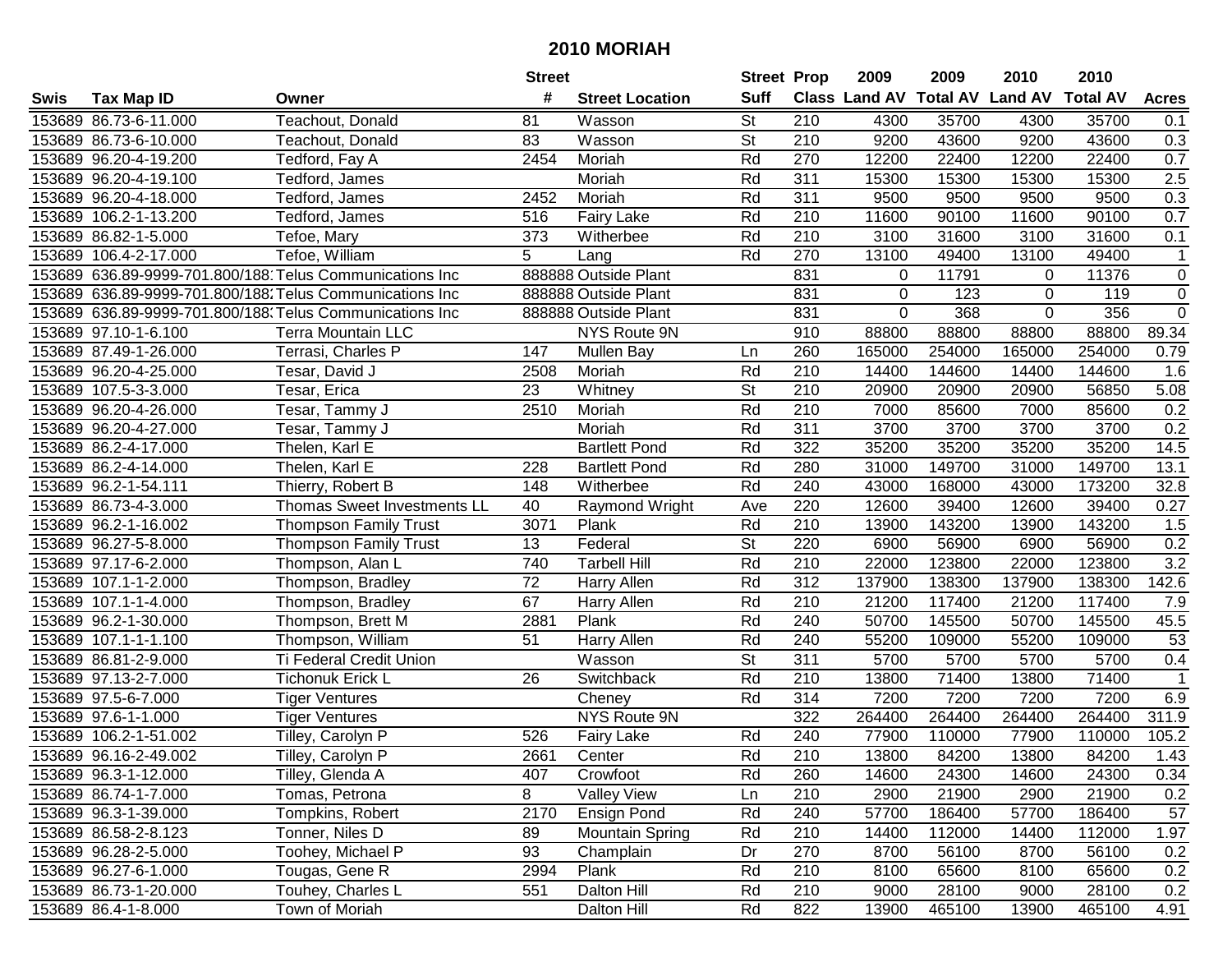| #<br><b>Suff</b><br><b>Class Land AV Total AV</b><br><b>Land AV</b><br><b>Total AV</b><br><b>Tax Map ID</b><br><b>Street Location</b><br><b>Acres</b><br>Swis<br>Owner<br>153689 86.3-1-27.000<br>Town Of Moriah<br>Rd<br>910<br>22900<br>22900<br>22900<br>22900<br>19.3<br>Tracy<br>153689 96.51-2-3.100<br>Town Of Moriah<br>Moriah<br>Rd<br>330<br>13900<br>13900<br>13900<br>0.34<br>13900<br><b>St</b><br>153689 96.51-2-4.000<br>Town Of Moriah<br>Stone<br>330<br>2800<br>2800<br>2800<br>2800<br>0.3<br>Rd<br>311<br>4700<br>153689 96.20-4-1.000<br>Town Of Moriah<br>Moriah<br>4700<br>4700<br>4700<br>0.1<br>153689 97.5-6-5.000<br>Town Of Moriah<br>Rd<br>852<br>38600<br>38600<br>38600<br>44.2<br>Cheney<br>38600<br>153689 96.52-1-1.000<br>Town Of Moriah<br>Stone<br><b>St</b><br>330<br>17300<br>17300<br>17300<br>2.6<br>17300<br>3<br>Town Of Moriah<br>9<br><b>Titus</b><br>853<br>153689 96.2-1-33.000<br>Rd<br>19200<br>41600<br>19200<br>41600<br>153689 97.17-6-6.000<br><b>Town Of Moriah</b><br><b>Tarbell Hill</b><br>Rd<br>853<br>3300<br>4700<br>3300<br>4700<br>0.02<br>312<br>71800<br>71800<br>80700<br>104.5<br>153689 97.5-6-6.000<br>Town Of Moriah<br>Rd<br>80700<br>Cheney<br>642<br>153689 96.2-1-14.220<br>Town of Moriah<br>33<br>Tom Phelps<br>54400<br>1387500<br>54400<br>1387500<br>2.69<br>Ln<br>NYS Route 9N<br>311<br>13100<br>13100<br>153689 87.11-1-2.200<br>Town of Moriah<br>13100<br>13100<br>0.14<br>153689 86.75-3-8.000<br>Plank<br>Rd<br>330<br>15400<br>15400<br>15400<br>15400<br>Town Of Moriah<br>3218<br>0.9<br>153689 86.82-6-6.000<br>30<br>Rd<br>651<br>33600<br>382300<br>33600<br>382300<br>13.7<br>Town Of Moriah<br>Joyce<br>31<br>Rd<br>153689 86.82-6-3.000<br>Town Of Moriah<br>311<br>48600<br>48600<br>48600<br>48600<br>12.55<br>Joyce<br>Rd<br>153689 86.73-3-1.000<br>Town Of Moriah<br>652<br>18000<br>52300<br>18000<br>52300<br>2.2<br>1644<br>Powerhouse<br>2.9<br>153689 86.4-2-4.000<br>Town Of Moriah<br>15<br>Way<br>652<br>27800<br>6129800<br>27800<br>6129800<br>Kelsi<br>2.1<br>$\overline{26}$<br>Rd<br>652<br>153689 86.74-1-4.001<br>Town Of Moriah<br>17900<br>226200<br>17900<br>226200<br>Hospital<br>314<br>153689 86.4-2-18.001<br>Rd<br>13800<br>13800<br>13800<br>2.02<br>Town Of Moriah<br><b>Bartlett Pond</b><br>13800<br>21.3<br>153689 86.3-1-24.000<br>Rd<br>330<br>16600<br>16600<br>16600<br>Town Of Moriah<br>Tracy<br>16600<br>153689 86.3-1-38.001<br>Town Of Moriah<br>Rd<br>822<br>2400<br>2400<br>2400<br>2400<br>1.47<br>Tracy<br>Rd<br>411<br>19700<br>0.2<br>153689 86.73-7-13.200<br>459<br>Witherbee<br>169400<br>19700<br>169400<br><b>Trans Global Realty Inc</b><br>153689 96.20-4-30.000<br>2532<br>Moriah<br>Rd<br>270<br>11100<br>67900<br>11100<br>54900<br>0.5<br>Trapasso, Lari<br>$\mathbf 1$<br>153689 96.20-4-31.000<br>2546<br>Rd<br>210<br>13200<br>110000<br>13200<br>110000<br>Trapasso, Lari S<br>Moriah<br>25.16<br>153689 96.20-4-32.111<br>2560<br>Rd<br>311<br>22300<br>22300<br>22300<br>22300<br>Trapasso, Lari S<br>Moriah<br>Rd<br>210<br>9000<br>52600<br>52600<br>153689 86.2-4-31.000<br>108<br><b>Bartlett Pond</b><br>9000<br>0.4<br>Trapasso, Lisa A<br>$\overline{\mathsf{St}}$<br>Stone<br>210<br>11500<br>153689 97.14-1-14.000<br>Trapasso, Louis R Sr<br>53600<br>11500<br>53600<br>0.6<br>Rd<br>210<br>153689 96.20-3-11.000<br>Treadway, Lemuel A<br>602<br>Windy Hill<br>10700<br>64800<br>10700<br>64800<br>0.4<br>153689 86.4-1-4.011<br>80<br>210<br>9600<br>75000<br>9600<br>75000<br>0.6<br>Treadway, Steven J<br><b>Barton Hill</b><br>Ln<br>210<br>153689 96.28-2-17.000<br>43<br>Dr<br>9500<br>9500<br>69400<br>0.2<br>Champlain<br>69400<br>Trepanier, Terry M<br>Rd<br>312<br>12800<br>153689 96.51-1-16.000<br>2616<br>11100<br>12800<br>11100<br>$\mathbf{1}$<br><b>Tromblee Richard</b><br><b>Ensign Pond</b><br>68<br>$\overline{210}$<br>175000<br>175000<br>$\overline{3.3}$<br>153689 96.2-1-65.200<br>Tromblee, Brian<br>16300<br>16300<br>Chipmunk<br>Ln<br>0.7<br>153689 86.75-3-5.000<br>3250<br><b>Fisher Hill</b><br>Rd<br>210<br>11900<br>Tromblee, Catherine<br>130000<br>11900<br>130000<br>113<br>37.86<br>153689 87.11-1-2.100<br>Tromblee, Gerald<br>5279<br><b>NYS Route 9N</b><br>58900<br>152600<br>58900<br>152600<br>314<br>153689 87.11-2-1.000<br>NYS Route 9N<br>169300<br>169300<br>3.4<br>Tromblee, Gerald<br>169300<br>169300<br>153689 87.1-2-11.000<br>Tromblee, Gerald<br>NYS Route 9N<br>910<br>49100<br>49100<br>49100<br>49100<br>75<br>NYS Route 9N<br>314<br>51600<br>51600<br>51600<br>51600<br>0.1<br>153689 87.49-1-15.000<br>Tromblee, James<br>64900<br>153689 96.2-1-34.200<br>Tromblee, John F III<br>2832<br>Plank<br>Rd<br>210<br>14400<br>64900<br>14400<br>2<br>$\overline{2}$<br>Rd<br>311<br>20000<br>20000<br>153689 97.17-6-35.000<br>Tromblee, John III<br>251<br><b>Fisk</b><br>20000<br>20000<br>Tromblee, Patricia M<br>Ensign Pond<br>0.5<br>153689 96.51-1-19.000<br>2623<br>Rd<br>270<br>9700<br>9700<br>37600<br>37600<br>70<br>210<br>92700<br>153689 96.28-1-4.000<br>Tromblee, Paul W<br>Rd<br>12200<br>92700<br>12200<br>0.96<br>Harmony<br>153689 96.51-1-18.000<br>Tromblee, Richard J<br>2617<br>Ensign Pond<br>Rd<br>210<br>9800<br>83400<br>9800<br>83400<br>0.5<br>Fisk<br>210<br>153689 97.17-6-29.100<br>Tromblee, William J<br>173<br>Rd<br>11100<br>11100<br>0.73<br>69000<br>69000 |  | <b>Street</b> | <b>Street Prop</b> | 2009 | 2009 | 2010 | 2010 |  |
|------------------------------------------------------------------------------------------------------------------------------------------------------------------------------------------------------------------------------------------------------------------------------------------------------------------------------------------------------------------------------------------------------------------------------------------------------------------------------------------------------------------------------------------------------------------------------------------------------------------------------------------------------------------------------------------------------------------------------------------------------------------------------------------------------------------------------------------------------------------------------------------------------------------------------------------------------------------------------------------------------------------------------------------------------------------------------------------------------------------------------------------------------------------------------------------------------------------------------------------------------------------------------------------------------------------------------------------------------------------------------------------------------------------------------------------------------------------------------------------------------------------------------------------------------------------------------------------------------------------------------------------------------------------------------------------------------------------------------------------------------------------------------------------------------------------------------------------------------------------------------------------------------------------------------------------------------------------------------------------------------------------------------------------------------------------------------------------------------------------------------------------------------------------------------------------------------------------------------------------------------------------------------------------------------------------------------------------------------------------------------------------------------------------------------------------------------------------------------------------------------------------------------------------------------------------------------------------------------------------------------------------------------------------------------------------------------------------------------------------------------------------------------------------------------------------------------------------------------------------------------------------------------------------------------------------------------------------------------------------------------------------------------------------------------------------------------------------------------------------------------------------------------------------------------------------------------------------------------------------------------------------------------------------------------------------------------------------------------------------------------------------------------------------------------------------------------------------------------------------------------------------------------------------------------------------------------------------------------------------------------------------------------------------------------------------------------------------------------------------------------------------------------------------------------------------------------------------------------------------------------------------------------------------------------------------------------------------------------------------------------------------------------------------------------------------------------------------------------------------------------------------------------------------------------------------------------------------------------------------------------------------------------------------------------------------------------------------------------------------------------------------------------------------------------------------------------------------------------------------------------------------------------------------------------------------------------------------------------------------------------------------------------------------------------------------------------------------------------------------------------------------------------------------------------------------------------------------------------------------------------------------------------------------------------------------------------------------------------------------------------------------------------------------------------------------------------------------------------------------------------------------------------------------------------------------------------------------------------------------------------------------------------------------------------------------------------------------------------------------------------------------------------------------------------------------|--|---------------|--------------------|------|------|------|------|--|
|                                                                                                                                                                                                                                                                                                                                                                                                                                                                                                                                                                                                                                                                                                                                                                                                                                                                                                                                                                                                                                                                                                                                                                                                                                                                                                                                                                                                                                                                                                                                                                                                                                                                                                                                                                                                                                                                                                                                                                                                                                                                                                                                                                                                                                                                                                                                                                                                                                                                                                                                                                                                                                                                                                                                                                                                                                                                                                                                                                                                                                                                                                                                                                                                                                                                                                                                                                                                                                                                                                                                                                                                                                                                                                                                                                                                                                                                                                                                                                                                                                                                                                                                                                                                                                                                                                                                                                                                                                                                                                                                                                                                                                                                                                                                                                                                                                                                                                                                                                                                                                                                                                                                                                                                                                                                                                                                                                                                                                          |  |               |                    |      |      |      |      |  |
|                                                                                                                                                                                                                                                                                                                                                                                                                                                                                                                                                                                                                                                                                                                                                                                                                                                                                                                                                                                                                                                                                                                                                                                                                                                                                                                                                                                                                                                                                                                                                                                                                                                                                                                                                                                                                                                                                                                                                                                                                                                                                                                                                                                                                                                                                                                                                                                                                                                                                                                                                                                                                                                                                                                                                                                                                                                                                                                                                                                                                                                                                                                                                                                                                                                                                                                                                                                                                                                                                                                                                                                                                                                                                                                                                                                                                                                                                                                                                                                                                                                                                                                                                                                                                                                                                                                                                                                                                                                                                                                                                                                                                                                                                                                                                                                                                                                                                                                                                                                                                                                                                                                                                                                                                                                                                                                                                                                                                                          |  |               |                    |      |      |      |      |  |
|                                                                                                                                                                                                                                                                                                                                                                                                                                                                                                                                                                                                                                                                                                                                                                                                                                                                                                                                                                                                                                                                                                                                                                                                                                                                                                                                                                                                                                                                                                                                                                                                                                                                                                                                                                                                                                                                                                                                                                                                                                                                                                                                                                                                                                                                                                                                                                                                                                                                                                                                                                                                                                                                                                                                                                                                                                                                                                                                                                                                                                                                                                                                                                                                                                                                                                                                                                                                                                                                                                                                                                                                                                                                                                                                                                                                                                                                                                                                                                                                                                                                                                                                                                                                                                                                                                                                                                                                                                                                                                                                                                                                                                                                                                                                                                                                                                                                                                                                                                                                                                                                                                                                                                                                                                                                                                                                                                                                                                          |  |               |                    |      |      |      |      |  |
|                                                                                                                                                                                                                                                                                                                                                                                                                                                                                                                                                                                                                                                                                                                                                                                                                                                                                                                                                                                                                                                                                                                                                                                                                                                                                                                                                                                                                                                                                                                                                                                                                                                                                                                                                                                                                                                                                                                                                                                                                                                                                                                                                                                                                                                                                                                                                                                                                                                                                                                                                                                                                                                                                                                                                                                                                                                                                                                                                                                                                                                                                                                                                                                                                                                                                                                                                                                                                                                                                                                                                                                                                                                                                                                                                                                                                                                                                                                                                                                                                                                                                                                                                                                                                                                                                                                                                                                                                                                                                                                                                                                                                                                                                                                                                                                                                                                                                                                                                                                                                                                                                                                                                                                                                                                                                                                                                                                                                                          |  |               |                    |      |      |      |      |  |
|                                                                                                                                                                                                                                                                                                                                                                                                                                                                                                                                                                                                                                                                                                                                                                                                                                                                                                                                                                                                                                                                                                                                                                                                                                                                                                                                                                                                                                                                                                                                                                                                                                                                                                                                                                                                                                                                                                                                                                                                                                                                                                                                                                                                                                                                                                                                                                                                                                                                                                                                                                                                                                                                                                                                                                                                                                                                                                                                                                                                                                                                                                                                                                                                                                                                                                                                                                                                                                                                                                                                                                                                                                                                                                                                                                                                                                                                                                                                                                                                                                                                                                                                                                                                                                                                                                                                                                                                                                                                                                                                                                                                                                                                                                                                                                                                                                                                                                                                                                                                                                                                                                                                                                                                                                                                                                                                                                                                                                          |  |               |                    |      |      |      |      |  |
|                                                                                                                                                                                                                                                                                                                                                                                                                                                                                                                                                                                                                                                                                                                                                                                                                                                                                                                                                                                                                                                                                                                                                                                                                                                                                                                                                                                                                                                                                                                                                                                                                                                                                                                                                                                                                                                                                                                                                                                                                                                                                                                                                                                                                                                                                                                                                                                                                                                                                                                                                                                                                                                                                                                                                                                                                                                                                                                                                                                                                                                                                                                                                                                                                                                                                                                                                                                                                                                                                                                                                                                                                                                                                                                                                                                                                                                                                                                                                                                                                                                                                                                                                                                                                                                                                                                                                                                                                                                                                                                                                                                                                                                                                                                                                                                                                                                                                                                                                                                                                                                                                                                                                                                                                                                                                                                                                                                                                                          |  |               |                    |      |      |      |      |  |
|                                                                                                                                                                                                                                                                                                                                                                                                                                                                                                                                                                                                                                                                                                                                                                                                                                                                                                                                                                                                                                                                                                                                                                                                                                                                                                                                                                                                                                                                                                                                                                                                                                                                                                                                                                                                                                                                                                                                                                                                                                                                                                                                                                                                                                                                                                                                                                                                                                                                                                                                                                                                                                                                                                                                                                                                                                                                                                                                                                                                                                                                                                                                                                                                                                                                                                                                                                                                                                                                                                                                                                                                                                                                                                                                                                                                                                                                                                                                                                                                                                                                                                                                                                                                                                                                                                                                                                                                                                                                                                                                                                                                                                                                                                                                                                                                                                                                                                                                                                                                                                                                                                                                                                                                                                                                                                                                                                                                                                          |  |               |                    |      |      |      |      |  |
|                                                                                                                                                                                                                                                                                                                                                                                                                                                                                                                                                                                                                                                                                                                                                                                                                                                                                                                                                                                                                                                                                                                                                                                                                                                                                                                                                                                                                                                                                                                                                                                                                                                                                                                                                                                                                                                                                                                                                                                                                                                                                                                                                                                                                                                                                                                                                                                                                                                                                                                                                                                                                                                                                                                                                                                                                                                                                                                                                                                                                                                                                                                                                                                                                                                                                                                                                                                                                                                                                                                                                                                                                                                                                                                                                                                                                                                                                                                                                                                                                                                                                                                                                                                                                                                                                                                                                                                                                                                                                                                                                                                                                                                                                                                                                                                                                                                                                                                                                                                                                                                                                                                                                                                                                                                                                                                                                                                                                                          |  |               |                    |      |      |      |      |  |
|                                                                                                                                                                                                                                                                                                                                                                                                                                                                                                                                                                                                                                                                                                                                                                                                                                                                                                                                                                                                                                                                                                                                                                                                                                                                                                                                                                                                                                                                                                                                                                                                                                                                                                                                                                                                                                                                                                                                                                                                                                                                                                                                                                                                                                                                                                                                                                                                                                                                                                                                                                                                                                                                                                                                                                                                                                                                                                                                                                                                                                                                                                                                                                                                                                                                                                                                                                                                                                                                                                                                                                                                                                                                                                                                                                                                                                                                                                                                                                                                                                                                                                                                                                                                                                                                                                                                                                                                                                                                                                                                                                                                                                                                                                                                                                                                                                                                                                                                                                                                                                                                                                                                                                                                                                                                                                                                                                                                                                          |  |               |                    |      |      |      |      |  |
|                                                                                                                                                                                                                                                                                                                                                                                                                                                                                                                                                                                                                                                                                                                                                                                                                                                                                                                                                                                                                                                                                                                                                                                                                                                                                                                                                                                                                                                                                                                                                                                                                                                                                                                                                                                                                                                                                                                                                                                                                                                                                                                                                                                                                                                                                                                                                                                                                                                                                                                                                                                                                                                                                                                                                                                                                                                                                                                                                                                                                                                                                                                                                                                                                                                                                                                                                                                                                                                                                                                                                                                                                                                                                                                                                                                                                                                                                                                                                                                                                                                                                                                                                                                                                                                                                                                                                                                                                                                                                                                                                                                                                                                                                                                                                                                                                                                                                                                                                                                                                                                                                                                                                                                                                                                                                                                                                                                                                                          |  |               |                    |      |      |      |      |  |
|                                                                                                                                                                                                                                                                                                                                                                                                                                                                                                                                                                                                                                                                                                                                                                                                                                                                                                                                                                                                                                                                                                                                                                                                                                                                                                                                                                                                                                                                                                                                                                                                                                                                                                                                                                                                                                                                                                                                                                                                                                                                                                                                                                                                                                                                                                                                                                                                                                                                                                                                                                                                                                                                                                                                                                                                                                                                                                                                                                                                                                                                                                                                                                                                                                                                                                                                                                                                                                                                                                                                                                                                                                                                                                                                                                                                                                                                                                                                                                                                                                                                                                                                                                                                                                                                                                                                                                                                                                                                                                                                                                                                                                                                                                                                                                                                                                                                                                                                                                                                                                                                                                                                                                                                                                                                                                                                                                                                                                          |  |               |                    |      |      |      |      |  |
|                                                                                                                                                                                                                                                                                                                                                                                                                                                                                                                                                                                                                                                                                                                                                                                                                                                                                                                                                                                                                                                                                                                                                                                                                                                                                                                                                                                                                                                                                                                                                                                                                                                                                                                                                                                                                                                                                                                                                                                                                                                                                                                                                                                                                                                                                                                                                                                                                                                                                                                                                                                                                                                                                                                                                                                                                                                                                                                                                                                                                                                                                                                                                                                                                                                                                                                                                                                                                                                                                                                                                                                                                                                                                                                                                                                                                                                                                                                                                                                                                                                                                                                                                                                                                                                                                                                                                                                                                                                                                                                                                                                                                                                                                                                                                                                                                                                                                                                                                                                                                                                                                                                                                                                                                                                                                                                                                                                                                                          |  |               |                    |      |      |      |      |  |
|                                                                                                                                                                                                                                                                                                                                                                                                                                                                                                                                                                                                                                                                                                                                                                                                                                                                                                                                                                                                                                                                                                                                                                                                                                                                                                                                                                                                                                                                                                                                                                                                                                                                                                                                                                                                                                                                                                                                                                                                                                                                                                                                                                                                                                                                                                                                                                                                                                                                                                                                                                                                                                                                                                                                                                                                                                                                                                                                                                                                                                                                                                                                                                                                                                                                                                                                                                                                                                                                                                                                                                                                                                                                                                                                                                                                                                                                                                                                                                                                                                                                                                                                                                                                                                                                                                                                                                                                                                                                                                                                                                                                                                                                                                                                                                                                                                                                                                                                                                                                                                                                                                                                                                                                                                                                                                                                                                                                                                          |  |               |                    |      |      |      |      |  |
|                                                                                                                                                                                                                                                                                                                                                                                                                                                                                                                                                                                                                                                                                                                                                                                                                                                                                                                                                                                                                                                                                                                                                                                                                                                                                                                                                                                                                                                                                                                                                                                                                                                                                                                                                                                                                                                                                                                                                                                                                                                                                                                                                                                                                                                                                                                                                                                                                                                                                                                                                                                                                                                                                                                                                                                                                                                                                                                                                                                                                                                                                                                                                                                                                                                                                                                                                                                                                                                                                                                                                                                                                                                                                                                                                                                                                                                                                                                                                                                                                                                                                                                                                                                                                                                                                                                                                                                                                                                                                                                                                                                                                                                                                                                                                                                                                                                                                                                                                                                                                                                                                                                                                                                                                                                                                                                                                                                                                                          |  |               |                    |      |      |      |      |  |
|                                                                                                                                                                                                                                                                                                                                                                                                                                                                                                                                                                                                                                                                                                                                                                                                                                                                                                                                                                                                                                                                                                                                                                                                                                                                                                                                                                                                                                                                                                                                                                                                                                                                                                                                                                                                                                                                                                                                                                                                                                                                                                                                                                                                                                                                                                                                                                                                                                                                                                                                                                                                                                                                                                                                                                                                                                                                                                                                                                                                                                                                                                                                                                                                                                                                                                                                                                                                                                                                                                                                                                                                                                                                                                                                                                                                                                                                                                                                                                                                                                                                                                                                                                                                                                                                                                                                                                                                                                                                                                                                                                                                                                                                                                                                                                                                                                                                                                                                                                                                                                                                                                                                                                                                                                                                                                                                                                                                                                          |  |               |                    |      |      |      |      |  |
|                                                                                                                                                                                                                                                                                                                                                                                                                                                                                                                                                                                                                                                                                                                                                                                                                                                                                                                                                                                                                                                                                                                                                                                                                                                                                                                                                                                                                                                                                                                                                                                                                                                                                                                                                                                                                                                                                                                                                                                                                                                                                                                                                                                                                                                                                                                                                                                                                                                                                                                                                                                                                                                                                                                                                                                                                                                                                                                                                                                                                                                                                                                                                                                                                                                                                                                                                                                                                                                                                                                                                                                                                                                                                                                                                                                                                                                                                                                                                                                                                                                                                                                                                                                                                                                                                                                                                                                                                                                                                                                                                                                                                                                                                                                                                                                                                                                                                                                                                                                                                                                                                                                                                                                                                                                                                                                                                                                                                                          |  |               |                    |      |      |      |      |  |
|                                                                                                                                                                                                                                                                                                                                                                                                                                                                                                                                                                                                                                                                                                                                                                                                                                                                                                                                                                                                                                                                                                                                                                                                                                                                                                                                                                                                                                                                                                                                                                                                                                                                                                                                                                                                                                                                                                                                                                                                                                                                                                                                                                                                                                                                                                                                                                                                                                                                                                                                                                                                                                                                                                                                                                                                                                                                                                                                                                                                                                                                                                                                                                                                                                                                                                                                                                                                                                                                                                                                                                                                                                                                                                                                                                                                                                                                                                                                                                                                                                                                                                                                                                                                                                                                                                                                                                                                                                                                                                                                                                                                                                                                                                                                                                                                                                                                                                                                                                                                                                                                                                                                                                                                                                                                                                                                                                                                                                          |  |               |                    |      |      |      |      |  |
|                                                                                                                                                                                                                                                                                                                                                                                                                                                                                                                                                                                                                                                                                                                                                                                                                                                                                                                                                                                                                                                                                                                                                                                                                                                                                                                                                                                                                                                                                                                                                                                                                                                                                                                                                                                                                                                                                                                                                                                                                                                                                                                                                                                                                                                                                                                                                                                                                                                                                                                                                                                                                                                                                                                                                                                                                                                                                                                                                                                                                                                                                                                                                                                                                                                                                                                                                                                                                                                                                                                                                                                                                                                                                                                                                                                                                                                                                                                                                                                                                                                                                                                                                                                                                                                                                                                                                                                                                                                                                                                                                                                                                                                                                                                                                                                                                                                                                                                                                                                                                                                                                                                                                                                                                                                                                                                                                                                                                                          |  |               |                    |      |      |      |      |  |
|                                                                                                                                                                                                                                                                                                                                                                                                                                                                                                                                                                                                                                                                                                                                                                                                                                                                                                                                                                                                                                                                                                                                                                                                                                                                                                                                                                                                                                                                                                                                                                                                                                                                                                                                                                                                                                                                                                                                                                                                                                                                                                                                                                                                                                                                                                                                                                                                                                                                                                                                                                                                                                                                                                                                                                                                                                                                                                                                                                                                                                                                                                                                                                                                                                                                                                                                                                                                                                                                                                                                                                                                                                                                                                                                                                                                                                                                                                                                                                                                                                                                                                                                                                                                                                                                                                                                                                                                                                                                                                                                                                                                                                                                                                                                                                                                                                                                                                                                                                                                                                                                                                                                                                                                                                                                                                                                                                                                                                          |  |               |                    |      |      |      |      |  |
|                                                                                                                                                                                                                                                                                                                                                                                                                                                                                                                                                                                                                                                                                                                                                                                                                                                                                                                                                                                                                                                                                                                                                                                                                                                                                                                                                                                                                                                                                                                                                                                                                                                                                                                                                                                                                                                                                                                                                                                                                                                                                                                                                                                                                                                                                                                                                                                                                                                                                                                                                                                                                                                                                                                                                                                                                                                                                                                                                                                                                                                                                                                                                                                                                                                                                                                                                                                                                                                                                                                                                                                                                                                                                                                                                                                                                                                                                                                                                                                                                                                                                                                                                                                                                                                                                                                                                                                                                                                                                                                                                                                                                                                                                                                                                                                                                                                                                                                                                                                                                                                                                                                                                                                                                                                                                                                                                                                                                                          |  |               |                    |      |      |      |      |  |
|                                                                                                                                                                                                                                                                                                                                                                                                                                                                                                                                                                                                                                                                                                                                                                                                                                                                                                                                                                                                                                                                                                                                                                                                                                                                                                                                                                                                                                                                                                                                                                                                                                                                                                                                                                                                                                                                                                                                                                                                                                                                                                                                                                                                                                                                                                                                                                                                                                                                                                                                                                                                                                                                                                                                                                                                                                                                                                                                                                                                                                                                                                                                                                                                                                                                                                                                                                                                                                                                                                                                                                                                                                                                                                                                                                                                                                                                                                                                                                                                                                                                                                                                                                                                                                                                                                                                                                                                                                                                                                                                                                                                                                                                                                                                                                                                                                                                                                                                                                                                                                                                                                                                                                                                                                                                                                                                                                                                                                          |  |               |                    |      |      |      |      |  |
|                                                                                                                                                                                                                                                                                                                                                                                                                                                                                                                                                                                                                                                                                                                                                                                                                                                                                                                                                                                                                                                                                                                                                                                                                                                                                                                                                                                                                                                                                                                                                                                                                                                                                                                                                                                                                                                                                                                                                                                                                                                                                                                                                                                                                                                                                                                                                                                                                                                                                                                                                                                                                                                                                                                                                                                                                                                                                                                                                                                                                                                                                                                                                                                                                                                                                                                                                                                                                                                                                                                                                                                                                                                                                                                                                                                                                                                                                                                                                                                                                                                                                                                                                                                                                                                                                                                                                                                                                                                                                                                                                                                                                                                                                                                                                                                                                                                                                                                                                                                                                                                                                                                                                                                                                                                                                                                                                                                                                                          |  |               |                    |      |      |      |      |  |
|                                                                                                                                                                                                                                                                                                                                                                                                                                                                                                                                                                                                                                                                                                                                                                                                                                                                                                                                                                                                                                                                                                                                                                                                                                                                                                                                                                                                                                                                                                                                                                                                                                                                                                                                                                                                                                                                                                                                                                                                                                                                                                                                                                                                                                                                                                                                                                                                                                                                                                                                                                                                                                                                                                                                                                                                                                                                                                                                                                                                                                                                                                                                                                                                                                                                                                                                                                                                                                                                                                                                                                                                                                                                                                                                                                                                                                                                                                                                                                                                                                                                                                                                                                                                                                                                                                                                                                                                                                                                                                                                                                                                                                                                                                                                                                                                                                                                                                                                                                                                                                                                                                                                                                                                                                                                                                                                                                                                                                          |  |               |                    |      |      |      |      |  |
|                                                                                                                                                                                                                                                                                                                                                                                                                                                                                                                                                                                                                                                                                                                                                                                                                                                                                                                                                                                                                                                                                                                                                                                                                                                                                                                                                                                                                                                                                                                                                                                                                                                                                                                                                                                                                                                                                                                                                                                                                                                                                                                                                                                                                                                                                                                                                                                                                                                                                                                                                                                                                                                                                                                                                                                                                                                                                                                                                                                                                                                                                                                                                                                                                                                                                                                                                                                                                                                                                                                                                                                                                                                                                                                                                                                                                                                                                                                                                                                                                                                                                                                                                                                                                                                                                                                                                                                                                                                                                                                                                                                                                                                                                                                                                                                                                                                                                                                                                                                                                                                                                                                                                                                                                                                                                                                                                                                                                                          |  |               |                    |      |      |      |      |  |
|                                                                                                                                                                                                                                                                                                                                                                                                                                                                                                                                                                                                                                                                                                                                                                                                                                                                                                                                                                                                                                                                                                                                                                                                                                                                                                                                                                                                                                                                                                                                                                                                                                                                                                                                                                                                                                                                                                                                                                                                                                                                                                                                                                                                                                                                                                                                                                                                                                                                                                                                                                                                                                                                                                                                                                                                                                                                                                                                                                                                                                                                                                                                                                                                                                                                                                                                                                                                                                                                                                                                                                                                                                                                                                                                                                                                                                                                                                                                                                                                                                                                                                                                                                                                                                                                                                                                                                                                                                                                                                                                                                                                                                                                                                                                                                                                                                                                                                                                                                                                                                                                                                                                                                                                                                                                                                                                                                                                                                          |  |               |                    |      |      |      |      |  |
|                                                                                                                                                                                                                                                                                                                                                                                                                                                                                                                                                                                                                                                                                                                                                                                                                                                                                                                                                                                                                                                                                                                                                                                                                                                                                                                                                                                                                                                                                                                                                                                                                                                                                                                                                                                                                                                                                                                                                                                                                                                                                                                                                                                                                                                                                                                                                                                                                                                                                                                                                                                                                                                                                                                                                                                                                                                                                                                                                                                                                                                                                                                                                                                                                                                                                                                                                                                                                                                                                                                                                                                                                                                                                                                                                                                                                                                                                                                                                                                                                                                                                                                                                                                                                                                                                                                                                                                                                                                                                                                                                                                                                                                                                                                                                                                                                                                                                                                                                                                                                                                                                                                                                                                                                                                                                                                                                                                                                                          |  |               |                    |      |      |      |      |  |
|                                                                                                                                                                                                                                                                                                                                                                                                                                                                                                                                                                                                                                                                                                                                                                                                                                                                                                                                                                                                                                                                                                                                                                                                                                                                                                                                                                                                                                                                                                                                                                                                                                                                                                                                                                                                                                                                                                                                                                                                                                                                                                                                                                                                                                                                                                                                                                                                                                                                                                                                                                                                                                                                                                                                                                                                                                                                                                                                                                                                                                                                                                                                                                                                                                                                                                                                                                                                                                                                                                                                                                                                                                                                                                                                                                                                                                                                                                                                                                                                                                                                                                                                                                                                                                                                                                                                                                                                                                                                                                                                                                                                                                                                                                                                                                                                                                                                                                                                                                                                                                                                                                                                                                                                                                                                                                                                                                                                                                          |  |               |                    |      |      |      |      |  |
|                                                                                                                                                                                                                                                                                                                                                                                                                                                                                                                                                                                                                                                                                                                                                                                                                                                                                                                                                                                                                                                                                                                                                                                                                                                                                                                                                                                                                                                                                                                                                                                                                                                                                                                                                                                                                                                                                                                                                                                                                                                                                                                                                                                                                                                                                                                                                                                                                                                                                                                                                                                                                                                                                                                                                                                                                                                                                                                                                                                                                                                                                                                                                                                                                                                                                                                                                                                                                                                                                                                                                                                                                                                                                                                                                                                                                                                                                                                                                                                                                                                                                                                                                                                                                                                                                                                                                                                                                                                                                                                                                                                                                                                                                                                                                                                                                                                                                                                                                                                                                                                                                                                                                                                                                                                                                                                                                                                                                                          |  |               |                    |      |      |      |      |  |
|                                                                                                                                                                                                                                                                                                                                                                                                                                                                                                                                                                                                                                                                                                                                                                                                                                                                                                                                                                                                                                                                                                                                                                                                                                                                                                                                                                                                                                                                                                                                                                                                                                                                                                                                                                                                                                                                                                                                                                                                                                                                                                                                                                                                                                                                                                                                                                                                                                                                                                                                                                                                                                                                                                                                                                                                                                                                                                                                                                                                                                                                                                                                                                                                                                                                                                                                                                                                                                                                                                                                                                                                                                                                                                                                                                                                                                                                                                                                                                                                                                                                                                                                                                                                                                                                                                                                                                                                                                                                                                                                                                                                                                                                                                                                                                                                                                                                                                                                                                                                                                                                                                                                                                                                                                                                                                                                                                                                                                          |  |               |                    |      |      |      |      |  |
|                                                                                                                                                                                                                                                                                                                                                                                                                                                                                                                                                                                                                                                                                                                                                                                                                                                                                                                                                                                                                                                                                                                                                                                                                                                                                                                                                                                                                                                                                                                                                                                                                                                                                                                                                                                                                                                                                                                                                                                                                                                                                                                                                                                                                                                                                                                                                                                                                                                                                                                                                                                                                                                                                                                                                                                                                                                                                                                                                                                                                                                                                                                                                                                                                                                                                                                                                                                                                                                                                                                                                                                                                                                                                                                                                                                                                                                                                                                                                                                                                                                                                                                                                                                                                                                                                                                                                                                                                                                                                                                                                                                                                                                                                                                                                                                                                                                                                                                                                                                                                                                                                                                                                                                                                                                                                                                                                                                                                                          |  |               |                    |      |      |      |      |  |
|                                                                                                                                                                                                                                                                                                                                                                                                                                                                                                                                                                                                                                                                                                                                                                                                                                                                                                                                                                                                                                                                                                                                                                                                                                                                                                                                                                                                                                                                                                                                                                                                                                                                                                                                                                                                                                                                                                                                                                                                                                                                                                                                                                                                                                                                                                                                                                                                                                                                                                                                                                                                                                                                                                                                                                                                                                                                                                                                                                                                                                                                                                                                                                                                                                                                                                                                                                                                                                                                                                                                                                                                                                                                                                                                                                                                                                                                                                                                                                                                                                                                                                                                                                                                                                                                                                                                                                                                                                                                                                                                                                                                                                                                                                                                                                                                                                                                                                                                                                                                                                                                                                                                                                                                                                                                                                                                                                                                                                          |  |               |                    |      |      |      |      |  |
|                                                                                                                                                                                                                                                                                                                                                                                                                                                                                                                                                                                                                                                                                                                                                                                                                                                                                                                                                                                                                                                                                                                                                                                                                                                                                                                                                                                                                                                                                                                                                                                                                                                                                                                                                                                                                                                                                                                                                                                                                                                                                                                                                                                                                                                                                                                                                                                                                                                                                                                                                                                                                                                                                                                                                                                                                                                                                                                                                                                                                                                                                                                                                                                                                                                                                                                                                                                                                                                                                                                                                                                                                                                                                                                                                                                                                                                                                                                                                                                                                                                                                                                                                                                                                                                                                                                                                                                                                                                                                                                                                                                                                                                                                                                                                                                                                                                                                                                                                                                                                                                                                                                                                                                                                                                                                                                                                                                                                                          |  |               |                    |      |      |      |      |  |
|                                                                                                                                                                                                                                                                                                                                                                                                                                                                                                                                                                                                                                                                                                                                                                                                                                                                                                                                                                                                                                                                                                                                                                                                                                                                                                                                                                                                                                                                                                                                                                                                                                                                                                                                                                                                                                                                                                                                                                                                                                                                                                                                                                                                                                                                                                                                                                                                                                                                                                                                                                                                                                                                                                                                                                                                                                                                                                                                                                                                                                                                                                                                                                                                                                                                                                                                                                                                                                                                                                                                                                                                                                                                                                                                                                                                                                                                                                                                                                                                                                                                                                                                                                                                                                                                                                                                                                                                                                                                                                                                                                                                                                                                                                                                                                                                                                                                                                                                                                                                                                                                                                                                                                                                                                                                                                                                                                                                                                          |  |               |                    |      |      |      |      |  |
|                                                                                                                                                                                                                                                                                                                                                                                                                                                                                                                                                                                                                                                                                                                                                                                                                                                                                                                                                                                                                                                                                                                                                                                                                                                                                                                                                                                                                                                                                                                                                                                                                                                                                                                                                                                                                                                                                                                                                                                                                                                                                                                                                                                                                                                                                                                                                                                                                                                                                                                                                                                                                                                                                                                                                                                                                                                                                                                                                                                                                                                                                                                                                                                                                                                                                                                                                                                                                                                                                                                                                                                                                                                                                                                                                                                                                                                                                                                                                                                                                                                                                                                                                                                                                                                                                                                                                                                                                                                                                                                                                                                                                                                                                                                                                                                                                                                                                                                                                                                                                                                                                                                                                                                                                                                                                                                                                                                                                                          |  |               |                    |      |      |      |      |  |
|                                                                                                                                                                                                                                                                                                                                                                                                                                                                                                                                                                                                                                                                                                                                                                                                                                                                                                                                                                                                                                                                                                                                                                                                                                                                                                                                                                                                                                                                                                                                                                                                                                                                                                                                                                                                                                                                                                                                                                                                                                                                                                                                                                                                                                                                                                                                                                                                                                                                                                                                                                                                                                                                                                                                                                                                                                                                                                                                                                                                                                                                                                                                                                                                                                                                                                                                                                                                                                                                                                                                                                                                                                                                                                                                                                                                                                                                                                                                                                                                                                                                                                                                                                                                                                                                                                                                                                                                                                                                                                                                                                                                                                                                                                                                                                                                                                                                                                                                                                                                                                                                                                                                                                                                                                                                                                                                                                                                                                          |  |               |                    |      |      |      |      |  |
|                                                                                                                                                                                                                                                                                                                                                                                                                                                                                                                                                                                                                                                                                                                                                                                                                                                                                                                                                                                                                                                                                                                                                                                                                                                                                                                                                                                                                                                                                                                                                                                                                                                                                                                                                                                                                                                                                                                                                                                                                                                                                                                                                                                                                                                                                                                                                                                                                                                                                                                                                                                                                                                                                                                                                                                                                                                                                                                                                                                                                                                                                                                                                                                                                                                                                                                                                                                                                                                                                                                                                                                                                                                                                                                                                                                                                                                                                                                                                                                                                                                                                                                                                                                                                                                                                                                                                                                                                                                                                                                                                                                                                                                                                                                                                                                                                                                                                                                                                                                                                                                                                                                                                                                                                                                                                                                                                                                                                                          |  |               |                    |      |      |      |      |  |
|                                                                                                                                                                                                                                                                                                                                                                                                                                                                                                                                                                                                                                                                                                                                                                                                                                                                                                                                                                                                                                                                                                                                                                                                                                                                                                                                                                                                                                                                                                                                                                                                                                                                                                                                                                                                                                                                                                                                                                                                                                                                                                                                                                                                                                                                                                                                                                                                                                                                                                                                                                                                                                                                                                                                                                                                                                                                                                                                                                                                                                                                                                                                                                                                                                                                                                                                                                                                                                                                                                                                                                                                                                                                                                                                                                                                                                                                                                                                                                                                                                                                                                                                                                                                                                                                                                                                                                                                                                                                                                                                                                                                                                                                                                                                                                                                                                                                                                                                                                                                                                                                                                                                                                                                                                                                                                                                                                                                                                          |  |               |                    |      |      |      |      |  |
|                                                                                                                                                                                                                                                                                                                                                                                                                                                                                                                                                                                                                                                                                                                                                                                                                                                                                                                                                                                                                                                                                                                                                                                                                                                                                                                                                                                                                                                                                                                                                                                                                                                                                                                                                                                                                                                                                                                                                                                                                                                                                                                                                                                                                                                                                                                                                                                                                                                                                                                                                                                                                                                                                                                                                                                                                                                                                                                                                                                                                                                                                                                                                                                                                                                                                                                                                                                                                                                                                                                                                                                                                                                                                                                                                                                                                                                                                                                                                                                                                                                                                                                                                                                                                                                                                                                                                                                                                                                                                                                                                                                                                                                                                                                                                                                                                                                                                                                                                                                                                                                                                                                                                                                                                                                                                                                                                                                                                                          |  |               |                    |      |      |      |      |  |
|                                                                                                                                                                                                                                                                                                                                                                                                                                                                                                                                                                                                                                                                                                                                                                                                                                                                                                                                                                                                                                                                                                                                                                                                                                                                                                                                                                                                                                                                                                                                                                                                                                                                                                                                                                                                                                                                                                                                                                                                                                                                                                                                                                                                                                                                                                                                                                                                                                                                                                                                                                                                                                                                                                                                                                                                                                                                                                                                                                                                                                                                                                                                                                                                                                                                                                                                                                                                                                                                                                                                                                                                                                                                                                                                                                                                                                                                                                                                                                                                                                                                                                                                                                                                                                                                                                                                                                                                                                                                                                                                                                                                                                                                                                                                                                                                                                                                                                                                                                                                                                                                                                                                                                                                                                                                                                                                                                                                                                          |  |               |                    |      |      |      |      |  |
|                                                                                                                                                                                                                                                                                                                                                                                                                                                                                                                                                                                                                                                                                                                                                                                                                                                                                                                                                                                                                                                                                                                                                                                                                                                                                                                                                                                                                                                                                                                                                                                                                                                                                                                                                                                                                                                                                                                                                                                                                                                                                                                                                                                                                                                                                                                                                                                                                                                                                                                                                                                                                                                                                                                                                                                                                                                                                                                                                                                                                                                                                                                                                                                                                                                                                                                                                                                                                                                                                                                                                                                                                                                                                                                                                                                                                                                                                                                                                                                                                                                                                                                                                                                                                                                                                                                                                                                                                                                                                                                                                                                                                                                                                                                                                                                                                                                                                                                                                                                                                                                                                                                                                                                                                                                                                                                                                                                                                                          |  |               |                    |      |      |      |      |  |
|                                                                                                                                                                                                                                                                                                                                                                                                                                                                                                                                                                                                                                                                                                                                                                                                                                                                                                                                                                                                                                                                                                                                                                                                                                                                                                                                                                                                                                                                                                                                                                                                                                                                                                                                                                                                                                                                                                                                                                                                                                                                                                                                                                                                                                                                                                                                                                                                                                                                                                                                                                                                                                                                                                                                                                                                                                                                                                                                                                                                                                                                                                                                                                                                                                                                                                                                                                                                                                                                                                                                                                                                                                                                                                                                                                                                                                                                                                                                                                                                                                                                                                                                                                                                                                                                                                                                                                                                                                                                                                                                                                                                                                                                                                                                                                                                                                                                                                                                                                                                                                                                                                                                                                                                                                                                                                                                                                                                                                          |  |               |                    |      |      |      |      |  |
|                                                                                                                                                                                                                                                                                                                                                                                                                                                                                                                                                                                                                                                                                                                                                                                                                                                                                                                                                                                                                                                                                                                                                                                                                                                                                                                                                                                                                                                                                                                                                                                                                                                                                                                                                                                                                                                                                                                                                                                                                                                                                                                                                                                                                                                                                                                                                                                                                                                                                                                                                                                                                                                                                                                                                                                                                                                                                                                                                                                                                                                                                                                                                                                                                                                                                                                                                                                                                                                                                                                                                                                                                                                                                                                                                                                                                                                                                                                                                                                                                                                                                                                                                                                                                                                                                                                                                                                                                                                                                                                                                                                                                                                                                                                                                                                                                                                                                                                                                                                                                                                                                                                                                                                                                                                                                                                                                                                                                                          |  |               |                    |      |      |      |      |  |
|                                                                                                                                                                                                                                                                                                                                                                                                                                                                                                                                                                                                                                                                                                                                                                                                                                                                                                                                                                                                                                                                                                                                                                                                                                                                                                                                                                                                                                                                                                                                                                                                                                                                                                                                                                                                                                                                                                                                                                                                                                                                                                                                                                                                                                                                                                                                                                                                                                                                                                                                                                                                                                                                                                                                                                                                                                                                                                                                                                                                                                                                                                                                                                                                                                                                                                                                                                                                                                                                                                                                                                                                                                                                                                                                                                                                                                                                                                                                                                                                                                                                                                                                                                                                                                                                                                                                                                                                                                                                                                                                                                                                                                                                                                                                                                                                                                                                                                                                                                                                                                                                                                                                                                                                                                                                                                                                                                                                                                          |  |               |                    |      |      |      |      |  |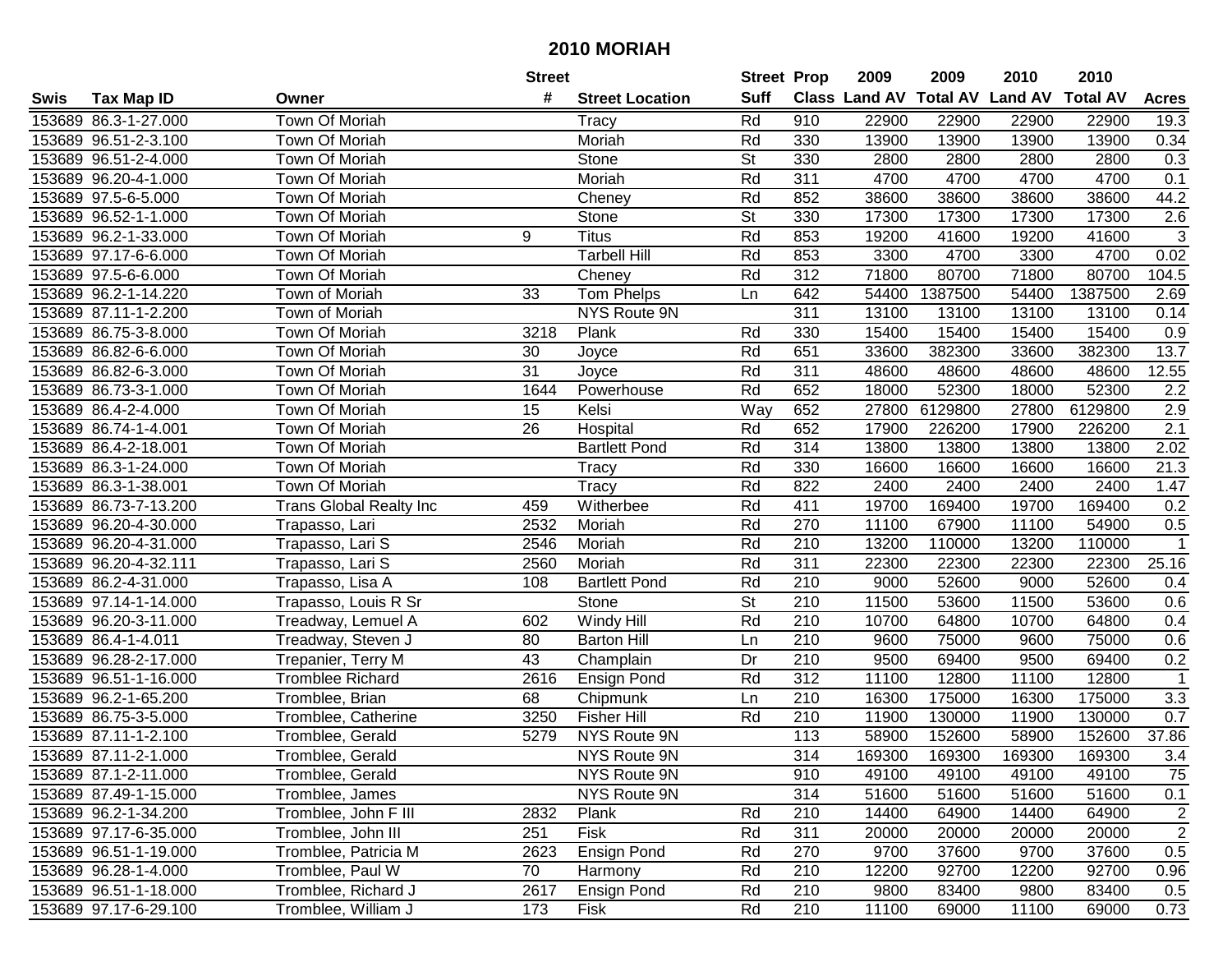| #<br><b>Suff</b><br><b>Class Land AV Total AV</b><br><b>Land AV</b><br><b>Total AV</b><br><b>Tax Map ID</b><br><b>Street Location</b><br><b>Acres</b><br>Owner<br><b>St</b><br>153689 86.74-6-7.000<br>Trombley, Edmund<br>41<br>Wall<br>210<br>8900<br>46800<br>8900<br>46800<br>0.3<br>153689 86.83-1-16.151<br>148<br>Rd<br>210<br>11000<br>90100<br>90100<br>0.47<br>Trombley, Edmund<br>Joyce<br>11000<br>153689 86.82-5-4.000<br>Trombley, Edmund D<br>42<br>St<br>9600<br>14500<br>14500<br>Wall<br>210<br>9600<br>0.4<br>Rd<br>Trombley, Edmund D<br>3153<br>Plank<br>13200<br>22900<br>0.9<br>153689 86.83-3-6.000<br>270<br>22900<br>13200<br>153689 86.75-4-11.000<br>Raymond Wright<br>210<br>8700<br>38800<br>38800<br>0.2<br>Trombley, Frederick J Sr<br>198<br>Ave<br>8700<br>270<br>24<br>8300<br>26900<br>26900<br>0.3<br>153689 86.81-3-5.000<br>Trombley, Jeanie L<br>Ln<br>8300<br>Lamos<br>210<br>35400<br>0.2<br>153689 86.81-3-8.000<br>Trombley, Katrinka<br>36<br>Ln<br>6900<br>35400<br>6900<br>Lamos<br>73<br>Rd<br>$\overline{210}$<br>12200<br>77800<br>12200<br>77800<br>0.7<br>153689 86.66-1-16.000<br><b>Bartlett Pond</b><br>Trombley, Leo A<br>$\overline{210}$<br>153689 86.82-1-2.200<br>381<br>Rd<br>3300<br>29100<br>3300<br>29100<br>0.1<br>Trombley, Leonard<br>Witherbee<br>210<br>5500<br>153689 86.82-1-4.100<br>375<br>Rd<br>29700<br>29700<br>0.18<br>Trombley, Rose<br>Witherbee<br>5500<br>St<br>210<br>153689 86.82-5-6.002<br>Trombley, Tina L<br>50<br>Wall<br>9200<br>78100<br>9200<br>78100<br>0.41<br>135<br>210<br>29800<br>146100<br>29800<br>146100<br>153689 107.6-1-10.000<br>Trow, Thomas<br>Lake View<br>Ave<br>0.6<br>3143<br>Plank<br>Rd<br>210<br>13300<br>13300<br>105900<br>153689 86.83-3-8.000<br>Trybendis, Damon S<br>105900<br>Rd<br>2637<br>210<br>18500<br>161100<br>18500<br>1.8<br>153689 96.16-2-46.000<br>Trybendis, William<br>Center<br>161100<br>Rd<br>912<br>31.27<br>Tubb Mill Pond LLC<br>61600<br>61600<br>61600<br>61600<br>153689 106.-1-2.000<br>Ensign Pond<br>Rd<br>912<br>644310<br>644310<br>644310<br>644310<br>723.9<br>153689 106.-1-22.000<br>Tubb Mill Pond LLC<br>Ensign Pond<br>Rd<br>912<br>62.93<br>153689 96.3-1-21.001<br>154825<br>154825<br>154825<br>154825<br><b>Tubb Mill Pond LLC</b><br><b>Ensign Pond</b><br>Rd<br>912<br>21.57<br>43100<br>43100<br>43100<br>43100<br>153689 106.-1-1.100<br><b>Tubb Mill Pond LLC</b><br>Ensign Pond<br>153689 106.-1-3.000<br>Rd<br>912<br>103200<br>103200<br>103200<br>103200<br>175<br>Tubb Mill Pond LLC<br>Ensign Pond<br>153689 106.-1-4.000<br><b>Tubb Mill Pond LLC</b><br>Rd<br>912<br>113220<br>113220<br>113220<br>113220<br>191.7<br><b>Ensign Pond</b><br>St<br>210<br>8700<br>0.2<br>153689 86.81-1-6.000<br>67<br>Wasson<br>32100<br>8700<br>32100<br>Tur, Ann Marie<br>Rd<br>153689 97.13-1-23.100<br>739<br>210<br>18200<br>45100<br>18200<br>45100<br>0.96<br>Tur, June<br><b>Tarbell Hill</b><br>Rd<br>153689 97.13-1-22.000<br>733<br>210<br>19500<br>130200<br>130200<br>$\mathbf 1$<br>Tur, Robert F<br><b>Tarbell Hill</b><br>19500<br>153689 97.13-1-23.200<br>Rd<br>311<br>15000<br>15000<br>15000<br>15000<br>3.94<br>Tur, Robert F<br><b>Tarbell Hill</b><br>Rd<br>210<br>153689 107.6-1-16.200<br>Turbini, Leonard L<br>309<br>38900<br>131900<br>38900<br>131900<br>1.1<br>Edgemont<br>Rd<br>210<br>153689 86.73-1-12.013<br>Turevich, Helen<br>541<br>10200<br>57700<br>10200<br>57700<br><b>Dalton Hill</b><br>0.49<br>Rd<br>210<br>105600<br>153689 96.16-2-10.000<br>2744<br>Center<br>10100<br>14300<br>109000<br>0.6<br>Turner, Lawrence<br>Rd<br>153689 96.27-1-5.000<br>3037<br>Plank<br>210<br>15400<br>132900<br>15400<br>132900<br>1.59<br><b>Tursky Sylvia</b><br>Plank<br>Rd<br>210<br>16900<br>16900<br>160500<br>2.27<br>153689 96.27-1-3.000<br>3043<br>160500<br>Tursky, Joseph F II<br>Rd<br>330<br>153689 96.2-1-1.000<br>95600<br>95600<br>95600<br>95600<br>113.2<br><b>Ultan George S</b><br>Joyce<br>$\overline{\mathsf{St}}$<br>58200<br>153689 97.13-1-13.000<br>3033<br>695<br>33000<br>58200<br>33000<br><b>Union Cemetery</b><br><b>Broad</b><br>19.8<br>Rd<br>210<br>11600<br>45700<br>45700<br>0.7<br>153689 96.51-1-5.000<br>Urban, David J<br>19<br>Witherbee<br>11600<br>$\overline{210}$<br>153689 107.10-2-4.000<br>275<br>10000<br>85500<br>10000<br>85500<br>0.4<br>Urban, Joseph A<br>Lake View<br>Ave<br>Rd<br>$\overline{210}$<br>0.2<br>153689 86.73-7-2.000<br>479<br>7400<br>65000<br>7400<br>65000<br>Urban, Stephen<br>Witherbee<br>153689 96.2-1-45.000<br>Urban, Stephen<br>2977<br>Plank<br>Rd<br>240<br>31200<br>107200<br>31200<br>228300<br>12.5<br>153689 96.27-2-34.200<br>Urban, Virginia A<br>Plank<br>Rd<br>210<br>10700<br>56700<br>56700<br>0.5<br>3026<br>10700<br><b>Mutton Hollow</b><br>153689 106.-1-17.200<br>Uunila, Kristi E<br>Rd<br>314<br>15400<br>15400<br>15400<br>15400<br>3.6<br>6.3<br>153689 106.2-1-50.200<br>238<br>Mutton Hollow<br>Rd<br>210<br>23900<br>23900<br>89300<br>Uunila, Kristi E<br>23900<br>153689 96.15-1-9.120 |      |                   | <b>Street</b> |                    | <b>Street Prop</b> |     | 2009  | 2009  | 2010  | 2010  |      |
|-------------------------------------------------------------------------------------------------------------------------------------------------------------------------------------------------------------------------------------------------------------------------------------------------------------------------------------------------------------------------------------------------------------------------------------------------------------------------------------------------------------------------------------------------------------------------------------------------------------------------------------------------------------------------------------------------------------------------------------------------------------------------------------------------------------------------------------------------------------------------------------------------------------------------------------------------------------------------------------------------------------------------------------------------------------------------------------------------------------------------------------------------------------------------------------------------------------------------------------------------------------------------------------------------------------------------------------------------------------------------------------------------------------------------------------------------------------------------------------------------------------------------------------------------------------------------------------------------------------------------------------------------------------------------------------------------------------------------------------------------------------------------------------------------------------------------------------------------------------------------------------------------------------------------------------------------------------------------------------------------------------------------------------------------------------------------------------------------------------------------------------------------------------------------------------------------------------------------------------------------------------------------------------------------------------------------------------------------------------------------------------------------------------------------------------------------------------------------------------------------------------------------------------------------------------------------------------------------------------------------------------------------------------------------------------------------------------------------------------------------------------------------------------------------------------------------------------------------------------------------------------------------------------------------------------------------------------------------------------------------------------------------------------------------------------------------------------------------------------------------------------------------------------------------------------------------------------------------------------------------------------------------------------------------------------------------------------------------------------------------------------------------------------------------------------------------------------------------------------------------------------------------------------------------------------------------------------------------------------------------------------------------------------------------------------------------------------------------------------------------------------------------------------------------------------------------------------------------------------------------------------------------------------------------------------------------------------------------------------------------------------------------------------------------------------------------------------------------------------------------------------------------------------------------------------------------------------------------------------------------------------------------------------------------------------------------------------------------------------------------------------------------------------------------------------------------------------------------------------------------------------------------------------------------------------------------------------------------------------------------------------------------------------------------------------------------------------------------------------------------------------------------------------------------------------------------------------------------------------------------------------------------------------------------------------------------------------------------------------------------------------------------------------------------------------------------------------------|------|-------------------|---------------|--------------------|--------------------|-----|-------|-------|-------|-------|------|
|                                                                                                                                                                                                                                                                                                                                                                                                                                                                                                                                                                                                                                                                                                                                                                                                                                                                                                                                                                                                                                                                                                                                                                                                                                                                                                                                                                                                                                                                                                                                                                                                                                                                                                                                                                                                                                                                                                                                                                                                                                                                                                                                                                                                                                                                                                                                                                                                                                                                                                                                                                                                                                                                                                                                                                                                                                                                                                                                                                                                                                                                                                                                                                                                                                                                                                                                                                                                                                                                                                                                                                                                                                                                                                                                                                                                                                                                                                                                                                                                                                                                                                                                                                                                                                                                                                                                                                                                                                                                                                                                                                                                                                                                                                                                                                                                                                                                                                                                                                                                                                                                                           | Swis |                   |               |                    |                    |     |       |       |       |       |      |
|                                                                                                                                                                                                                                                                                                                                                                                                                                                                                                                                                                                                                                                                                                                                                                                                                                                                                                                                                                                                                                                                                                                                                                                                                                                                                                                                                                                                                                                                                                                                                                                                                                                                                                                                                                                                                                                                                                                                                                                                                                                                                                                                                                                                                                                                                                                                                                                                                                                                                                                                                                                                                                                                                                                                                                                                                                                                                                                                                                                                                                                                                                                                                                                                                                                                                                                                                                                                                                                                                                                                                                                                                                                                                                                                                                                                                                                                                                                                                                                                                                                                                                                                                                                                                                                                                                                                                                                                                                                                                                                                                                                                                                                                                                                                                                                                                                                                                                                                                                                                                                                                                           |      |                   |               |                    |                    |     |       |       |       |       |      |
|                                                                                                                                                                                                                                                                                                                                                                                                                                                                                                                                                                                                                                                                                                                                                                                                                                                                                                                                                                                                                                                                                                                                                                                                                                                                                                                                                                                                                                                                                                                                                                                                                                                                                                                                                                                                                                                                                                                                                                                                                                                                                                                                                                                                                                                                                                                                                                                                                                                                                                                                                                                                                                                                                                                                                                                                                                                                                                                                                                                                                                                                                                                                                                                                                                                                                                                                                                                                                                                                                                                                                                                                                                                                                                                                                                                                                                                                                                                                                                                                                                                                                                                                                                                                                                                                                                                                                                                                                                                                                                                                                                                                                                                                                                                                                                                                                                                                                                                                                                                                                                                                                           |      |                   |               |                    |                    |     |       |       |       |       |      |
|                                                                                                                                                                                                                                                                                                                                                                                                                                                                                                                                                                                                                                                                                                                                                                                                                                                                                                                                                                                                                                                                                                                                                                                                                                                                                                                                                                                                                                                                                                                                                                                                                                                                                                                                                                                                                                                                                                                                                                                                                                                                                                                                                                                                                                                                                                                                                                                                                                                                                                                                                                                                                                                                                                                                                                                                                                                                                                                                                                                                                                                                                                                                                                                                                                                                                                                                                                                                                                                                                                                                                                                                                                                                                                                                                                                                                                                                                                                                                                                                                                                                                                                                                                                                                                                                                                                                                                                                                                                                                                                                                                                                                                                                                                                                                                                                                                                                                                                                                                                                                                                                                           |      |                   |               |                    |                    |     |       |       |       |       |      |
|                                                                                                                                                                                                                                                                                                                                                                                                                                                                                                                                                                                                                                                                                                                                                                                                                                                                                                                                                                                                                                                                                                                                                                                                                                                                                                                                                                                                                                                                                                                                                                                                                                                                                                                                                                                                                                                                                                                                                                                                                                                                                                                                                                                                                                                                                                                                                                                                                                                                                                                                                                                                                                                                                                                                                                                                                                                                                                                                                                                                                                                                                                                                                                                                                                                                                                                                                                                                                                                                                                                                                                                                                                                                                                                                                                                                                                                                                                                                                                                                                                                                                                                                                                                                                                                                                                                                                                                                                                                                                                                                                                                                                                                                                                                                                                                                                                                                                                                                                                                                                                                                                           |      |                   |               |                    |                    |     |       |       |       |       |      |
|                                                                                                                                                                                                                                                                                                                                                                                                                                                                                                                                                                                                                                                                                                                                                                                                                                                                                                                                                                                                                                                                                                                                                                                                                                                                                                                                                                                                                                                                                                                                                                                                                                                                                                                                                                                                                                                                                                                                                                                                                                                                                                                                                                                                                                                                                                                                                                                                                                                                                                                                                                                                                                                                                                                                                                                                                                                                                                                                                                                                                                                                                                                                                                                                                                                                                                                                                                                                                                                                                                                                                                                                                                                                                                                                                                                                                                                                                                                                                                                                                                                                                                                                                                                                                                                                                                                                                                                                                                                                                                                                                                                                                                                                                                                                                                                                                                                                                                                                                                                                                                                                                           |      |                   |               |                    |                    |     |       |       |       |       |      |
|                                                                                                                                                                                                                                                                                                                                                                                                                                                                                                                                                                                                                                                                                                                                                                                                                                                                                                                                                                                                                                                                                                                                                                                                                                                                                                                                                                                                                                                                                                                                                                                                                                                                                                                                                                                                                                                                                                                                                                                                                                                                                                                                                                                                                                                                                                                                                                                                                                                                                                                                                                                                                                                                                                                                                                                                                                                                                                                                                                                                                                                                                                                                                                                                                                                                                                                                                                                                                                                                                                                                                                                                                                                                                                                                                                                                                                                                                                                                                                                                                                                                                                                                                                                                                                                                                                                                                                                                                                                                                                                                                                                                                                                                                                                                                                                                                                                                                                                                                                                                                                                                                           |      |                   |               |                    |                    |     |       |       |       |       |      |
|                                                                                                                                                                                                                                                                                                                                                                                                                                                                                                                                                                                                                                                                                                                                                                                                                                                                                                                                                                                                                                                                                                                                                                                                                                                                                                                                                                                                                                                                                                                                                                                                                                                                                                                                                                                                                                                                                                                                                                                                                                                                                                                                                                                                                                                                                                                                                                                                                                                                                                                                                                                                                                                                                                                                                                                                                                                                                                                                                                                                                                                                                                                                                                                                                                                                                                                                                                                                                                                                                                                                                                                                                                                                                                                                                                                                                                                                                                                                                                                                                                                                                                                                                                                                                                                                                                                                                                                                                                                                                                                                                                                                                                                                                                                                                                                                                                                                                                                                                                                                                                                                                           |      |                   |               |                    |                    |     |       |       |       |       |      |
|                                                                                                                                                                                                                                                                                                                                                                                                                                                                                                                                                                                                                                                                                                                                                                                                                                                                                                                                                                                                                                                                                                                                                                                                                                                                                                                                                                                                                                                                                                                                                                                                                                                                                                                                                                                                                                                                                                                                                                                                                                                                                                                                                                                                                                                                                                                                                                                                                                                                                                                                                                                                                                                                                                                                                                                                                                                                                                                                                                                                                                                                                                                                                                                                                                                                                                                                                                                                                                                                                                                                                                                                                                                                                                                                                                                                                                                                                                                                                                                                                                                                                                                                                                                                                                                                                                                                                                                                                                                                                                                                                                                                                                                                                                                                                                                                                                                                                                                                                                                                                                                                                           |      |                   |               |                    |                    |     |       |       |       |       |      |
|                                                                                                                                                                                                                                                                                                                                                                                                                                                                                                                                                                                                                                                                                                                                                                                                                                                                                                                                                                                                                                                                                                                                                                                                                                                                                                                                                                                                                                                                                                                                                                                                                                                                                                                                                                                                                                                                                                                                                                                                                                                                                                                                                                                                                                                                                                                                                                                                                                                                                                                                                                                                                                                                                                                                                                                                                                                                                                                                                                                                                                                                                                                                                                                                                                                                                                                                                                                                                                                                                                                                                                                                                                                                                                                                                                                                                                                                                                                                                                                                                                                                                                                                                                                                                                                                                                                                                                                                                                                                                                                                                                                                                                                                                                                                                                                                                                                                                                                                                                                                                                                                                           |      |                   |               |                    |                    |     |       |       |       |       |      |
|                                                                                                                                                                                                                                                                                                                                                                                                                                                                                                                                                                                                                                                                                                                                                                                                                                                                                                                                                                                                                                                                                                                                                                                                                                                                                                                                                                                                                                                                                                                                                                                                                                                                                                                                                                                                                                                                                                                                                                                                                                                                                                                                                                                                                                                                                                                                                                                                                                                                                                                                                                                                                                                                                                                                                                                                                                                                                                                                                                                                                                                                                                                                                                                                                                                                                                                                                                                                                                                                                                                                                                                                                                                                                                                                                                                                                                                                                                                                                                                                                                                                                                                                                                                                                                                                                                                                                                                                                                                                                                                                                                                                                                                                                                                                                                                                                                                                                                                                                                                                                                                                                           |      |                   |               |                    |                    |     |       |       |       |       |      |
|                                                                                                                                                                                                                                                                                                                                                                                                                                                                                                                                                                                                                                                                                                                                                                                                                                                                                                                                                                                                                                                                                                                                                                                                                                                                                                                                                                                                                                                                                                                                                                                                                                                                                                                                                                                                                                                                                                                                                                                                                                                                                                                                                                                                                                                                                                                                                                                                                                                                                                                                                                                                                                                                                                                                                                                                                                                                                                                                                                                                                                                                                                                                                                                                                                                                                                                                                                                                                                                                                                                                                                                                                                                                                                                                                                                                                                                                                                                                                                                                                                                                                                                                                                                                                                                                                                                                                                                                                                                                                                                                                                                                                                                                                                                                                                                                                                                                                                                                                                                                                                                                                           |      |                   |               |                    |                    |     |       |       |       |       |      |
|                                                                                                                                                                                                                                                                                                                                                                                                                                                                                                                                                                                                                                                                                                                                                                                                                                                                                                                                                                                                                                                                                                                                                                                                                                                                                                                                                                                                                                                                                                                                                                                                                                                                                                                                                                                                                                                                                                                                                                                                                                                                                                                                                                                                                                                                                                                                                                                                                                                                                                                                                                                                                                                                                                                                                                                                                                                                                                                                                                                                                                                                                                                                                                                                                                                                                                                                                                                                                                                                                                                                                                                                                                                                                                                                                                                                                                                                                                                                                                                                                                                                                                                                                                                                                                                                                                                                                                                                                                                                                                                                                                                                                                                                                                                                                                                                                                                                                                                                                                                                                                                                                           |      |                   |               |                    |                    |     |       |       |       |       |      |
|                                                                                                                                                                                                                                                                                                                                                                                                                                                                                                                                                                                                                                                                                                                                                                                                                                                                                                                                                                                                                                                                                                                                                                                                                                                                                                                                                                                                                                                                                                                                                                                                                                                                                                                                                                                                                                                                                                                                                                                                                                                                                                                                                                                                                                                                                                                                                                                                                                                                                                                                                                                                                                                                                                                                                                                                                                                                                                                                                                                                                                                                                                                                                                                                                                                                                                                                                                                                                                                                                                                                                                                                                                                                                                                                                                                                                                                                                                                                                                                                                                                                                                                                                                                                                                                                                                                                                                                                                                                                                                                                                                                                                                                                                                                                                                                                                                                                                                                                                                                                                                                                                           |      |                   |               |                    |                    |     |       |       |       |       |      |
|                                                                                                                                                                                                                                                                                                                                                                                                                                                                                                                                                                                                                                                                                                                                                                                                                                                                                                                                                                                                                                                                                                                                                                                                                                                                                                                                                                                                                                                                                                                                                                                                                                                                                                                                                                                                                                                                                                                                                                                                                                                                                                                                                                                                                                                                                                                                                                                                                                                                                                                                                                                                                                                                                                                                                                                                                                                                                                                                                                                                                                                                                                                                                                                                                                                                                                                                                                                                                                                                                                                                                                                                                                                                                                                                                                                                                                                                                                                                                                                                                                                                                                                                                                                                                                                                                                                                                                                                                                                                                                                                                                                                                                                                                                                                                                                                                                                                                                                                                                                                                                                                                           |      |                   |               |                    |                    |     |       |       |       |       |      |
|                                                                                                                                                                                                                                                                                                                                                                                                                                                                                                                                                                                                                                                                                                                                                                                                                                                                                                                                                                                                                                                                                                                                                                                                                                                                                                                                                                                                                                                                                                                                                                                                                                                                                                                                                                                                                                                                                                                                                                                                                                                                                                                                                                                                                                                                                                                                                                                                                                                                                                                                                                                                                                                                                                                                                                                                                                                                                                                                                                                                                                                                                                                                                                                                                                                                                                                                                                                                                                                                                                                                                                                                                                                                                                                                                                                                                                                                                                                                                                                                                                                                                                                                                                                                                                                                                                                                                                                                                                                                                                                                                                                                                                                                                                                                                                                                                                                                                                                                                                                                                                                                                           |      |                   |               |                    |                    |     |       |       |       |       |      |
|                                                                                                                                                                                                                                                                                                                                                                                                                                                                                                                                                                                                                                                                                                                                                                                                                                                                                                                                                                                                                                                                                                                                                                                                                                                                                                                                                                                                                                                                                                                                                                                                                                                                                                                                                                                                                                                                                                                                                                                                                                                                                                                                                                                                                                                                                                                                                                                                                                                                                                                                                                                                                                                                                                                                                                                                                                                                                                                                                                                                                                                                                                                                                                                                                                                                                                                                                                                                                                                                                                                                                                                                                                                                                                                                                                                                                                                                                                                                                                                                                                                                                                                                                                                                                                                                                                                                                                                                                                                                                                                                                                                                                                                                                                                                                                                                                                                                                                                                                                                                                                                                                           |      |                   |               |                    |                    |     |       |       |       |       |      |
|                                                                                                                                                                                                                                                                                                                                                                                                                                                                                                                                                                                                                                                                                                                                                                                                                                                                                                                                                                                                                                                                                                                                                                                                                                                                                                                                                                                                                                                                                                                                                                                                                                                                                                                                                                                                                                                                                                                                                                                                                                                                                                                                                                                                                                                                                                                                                                                                                                                                                                                                                                                                                                                                                                                                                                                                                                                                                                                                                                                                                                                                                                                                                                                                                                                                                                                                                                                                                                                                                                                                                                                                                                                                                                                                                                                                                                                                                                                                                                                                                                                                                                                                                                                                                                                                                                                                                                                                                                                                                                                                                                                                                                                                                                                                                                                                                                                                                                                                                                                                                                                                                           |      |                   |               |                    |                    |     |       |       |       |       |      |
|                                                                                                                                                                                                                                                                                                                                                                                                                                                                                                                                                                                                                                                                                                                                                                                                                                                                                                                                                                                                                                                                                                                                                                                                                                                                                                                                                                                                                                                                                                                                                                                                                                                                                                                                                                                                                                                                                                                                                                                                                                                                                                                                                                                                                                                                                                                                                                                                                                                                                                                                                                                                                                                                                                                                                                                                                                                                                                                                                                                                                                                                                                                                                                                                                                                                                                                                                                                                                                                                                                                                                                                                                                                                                                                                                                                                                                                                                                                                                                                                                                                                                                                                                                                                                                                                                                                                                                                                                                                                                                                                                                                                                                                                                                                                                                                                                                                                                                                                                                                                                                                                                           |      |                   |               |                    |                    |     |       |       |       |       |      |
|                                                                                                                                                                                                                                                                                                                                                                                                                                                                                                                                                                                                                                                                                                                                                                                                                                                                                                                                                                                                                                                                                                                                                                                                                                                                                                                                                                                                                                                                                                                                                                                                                                                                                                                                                                                                                                                                                                                                                                                                                                                                                                                                                                                                                                                                                                                                                                                                                                                                                                                                                                                                                                                                                                                                                                                                                                                                                                                                                                                                                                                                                                                                                                                                                                                                                                                                                                                                                                                                                                                                                                                                                                                                                                                                                                                                                                                                                                                                                                                                                                                                                                                                                                                                                                                                                                                                                                                                                                                                                                                                                                                                                                                                                                                                                                                                                                                                                                                                                                                                                                                                                           |      |                   |               |                    |                    |     |       |       |       |       |      |
|                                                                                                                                                                                                                                                                                                                                                                                                                                                                                                                                                                                                                                                                                                                                                                                                                                                                                                                                                                                                                                                                                                                                                                                                                                                                                                                                                                                                                                                                                                                                                                                                                                                                                                                                                                                                                                                                                                                                                                                                                                                                                                                                                                                                                                                                                                                                                                                                                                                                                                                                                                                                                                                                                                                                                                                                                                                                                                                                                                                                                                                                                                                                                                                                                                                                                                                                                                                                                                                                                                                                                                                                                                                                                                                                                                                                                                                                                                                                                                                                                                                                                                                                                                                                                                                                                                                                                                                                                                                                                                                                                                                                                                                                                                                                                                                                                                                                                                                                                                                                                                                                                           |      |                   |               |                    |                    |     |       |       |       |       |      |
|                                                                                                                                                                                                                                                                                                                                                                                                                                                                                                                                                                                                                                                                                                                                                                                                                                                                                                                                                                                                                                                                                                                                                                                                                                                                                                                                                                                                                                                                                                                                                                                                                                                                                                                                                                                                                                                                                                                                                                                                                                                                                                                                                                                                                                                                                                                                                                                                                                                                                                                                                                                                                                                                                                                                                                                                                                                                                                                                                                                                                                                                                                                                                                                                                                                                                                                                                                                                                                                                                                                                                                                                                                                                                                                                                                                                                                                                                                                                                                                                                                                                                                                                                                                                                                                                                                                                                                                                                                                                                                                                                                                                                                                                                                                                                                                                                                                                                                                                                                                                                                                                                           |      |                   |               |                    |                    |     |       |       |       |       |      |
|                                                                                                                                                                                                                                                                                                                                                                                                                                                                                                                                                                                                                                                                                                                                                                                                                                                                                                                                                                                                                                                                                                                                                                                                                                                                                                                                                                                                                                                                                                                                                                                                                                                                                                                                                                                                                                                                                                                                                                                                                                                                                                                                                                                                                                                                                                                                                                                                                                                                                                                                                                                                                                                                                                                                                                                                                                                                                                                                                                                                                                                                                                                                                                                                                                                                                                                                                                                                                                                                                                                                                                                                                                                                                                                                                                                                                                                                                                                                                                                                                                                                                                                                                                                                                                                                                                                                                                                                                                                                                                                                                                                                                                                                                                                                                                                                                                                                                                                                                                                                                                                                                           |      |                   |               |                    |                    |     |       |       |       |       |      |
|                                                                                                                                                                                                                                                                                                                                                                                                                                                                                                                                                                                                                                                                                                                                                                                                                                                                                                                                                                                                                                                                                                                                                                                                                                                                                                                                                                                                                                                                                                                                                                                                                                                                                                                                                                                                                                                                                                                                                                                                                                                                                                                                                                                                                                                                                                                                                                                                                                                                                                                                                                                                                                                                                                                                                                                                                                                                                                                                                                                                                                                                                                                                                                                                                                                                                                                                                                                                                                                                                                                                                                                                                                                                                                                                                                                                                                                                                                                                                                                                                                                                                                                                                                                                                                                                                                                                                                                                                                                                                                                                                                                                                                                                                                                                                                                                                                                                                                                                                                                                                                                                                           |      |                   |               |                    |                    |     |       |       |       |       |      |
|                                                                                                                                                                                                                                                                                                                                                                                                                                                                                                                                                                                                                                                                                                                                                                                                                                                                                                                                                                                                                                                                                                                                                                                                                                                                                                                                                                                                                                                                                                                                                                                                                                                                                                                                                                                                                                                                                                                                                                                                                                                                                                                                                                                                                                                                                                                                                                                                                                                                                                                                                                                                                                                                                                                                                                                                                                                                                                                                                                                                                                                                                                                                                                                                                                                                                                                                                                                                                                                                                                                                                                                                                                                                                                                                                                                                                                                                                                                                                                                                                                                                                                                                                                                                                                                                                                                                                                                                                                                                                                                                                                                                                                                                                                                                                                                                                                                                                                                                                                                                                                                                                           |      |                   |               |                    |                    |     |       |       |       |       |      |
|                                                                                                                                                                                                                                                                                                                                                                                                                                                                                                                                                                                                                                                                                                                                                                                                                                                                                                                                                                                                                                                                                                                                                                                                                                                                                                                                                                                                                                                                                                                                                                                                                                                                                                                                                                                                                                                                                                                                                                                                                                                                                                                                                                                                                                                                                                                                                                                                                                                                                                                                                                                                                                                                                                                                                                                                                                                                                                                                                                                                                                                                                                                                                                                                                                                                                                                                                                                                                                                                                                                                                                                                                                                                                                                                                                                                                                                                                                                                                                                                                                                                                                                                                                                                                                                                                                                                                                                                                                                                                                                                                                                                                                                                                                                                                                                                                                                                                                                                                                                                                                                                                           |      |                   |               |                    |                    |     |       |       |       |       |      |
|                                                                                                                                                                                                                                                                                                                                                                                                                                                                                                                                                                                                                                                                                                                                                                                                                                                                                                                                                                                                                                                                                                                                                                                                                                                                                                                                                                                                                                                                                                                                                                                                                                                                                                                                                                                                                                                                                                                                                                                                                                                                                                                                                                                                                                                                                                                                                                                                                                                                                                                                                                                                                                                                                                                                                                                                                                                                                                                                                                                                                                                                                                                                                                                                                                                                                                                                                                                                                                                                                                                                                                                                                                                                                                                                                                                                                                                                                                                                                                                                                                                                                                                                                                                                                                                                                                                                                                                                                                                                                                                                                                                                                                                                                                                                                                                                                                                                                                                                                                                                                                                                                           |      |                   |               |                    |                    |     |       |       |       |       |      |
|                                                                                                                                                                                                                                                                                                                                                                                                                                                                                                                                                                                                                                                                                                                                                                                                                                                                                                                                                                                                                                                                                                                                                                                                                                                                                                                                                                                                                                                                                                                                                                                                                                                                                                                                                                                                                                                                                                                                                                                                                                                                                                                                                                                                                                                                                                                                                                                                                                                                                                                                                                                                                                                                                                                                                                                                                                                                                                                                                                                                                                                                                                                                                                                                                                                                                                                                                                                                                                                                                                                                                                                                                                                                                                                                                                                                                                                                                                                                                                                                                                                                                                                                                                                                                                                                                                                                                                                                                                                                                                                                                                                                                                                                                                                                                                                                                                                                                                                                                                                                                                                                                           |      |                   |               |                    |                    |     |       |       |       |       |      |
|                                                                                                                                                                                                                                                                                                                                                                                                                                                                                                                                                                                                                                                                                                                                                                                                                                                                                                                                                                                                                                                                                                                                                                                                                                                                                                                                                                                                                                                                                                                                                                                                                                                                                                                                                                                                                                                                                                                                                                                                                                                                                                                                                                                                                                                                                                                                                                                                                                                                                                                                                                                                                                                                                                                                                                                                                                                                                                                                                                                                                                                                                                                                                                                                                                                                                                                                                                                                                                                                                                                                                                                                                                                                                                                                                                                                                                                                                                                                                                                                                                                                                                                                                                                                                                                                                                                                                                                                                                                                                                                                                                                                                                                                                                                                                                                                                                                                                                                                                                                                                                                                                           |      |                   |               |                    |                    |     |       |       |       |       |      |
|                                                                                                                                                                                                                                                                                                                                                                                                                                                                                                                                                                                                                                                                                                                                                                                                                                                                                                                                                                                                                                                                                                                                                                                                                                                                                                                                                                                                                                                                                                                                                                                                                                                                                                                                                                                                                                                                                                                                                                                                                                                                                                                                                                                                                                                                                                                                                                                                                                                                                                                                                                                                                                                                                                                                                                                                                                                                                                                                                                                                                                                                                                                                                                                                                                                                                                                                                                                                                                                                                                                                                                                                                                                                                                                                                                                                                                                                                                                                                                                                                                                                                                                                                                                                                                                                                                                                                                                                                                                                                                                                                                                                                                                                                                                                                                                                                                                                                                                                                                                                                                                                                           |      |                   |               |                    |                    |     |       |       |       |       |      |
|                                                                                                                                                                                                                                                                                                                                                                                                                                                                                                                                                                                                                                                                                                                                                                                                                                                                                                                                                                                                                                                                                                                                                                                                                                                                                                                                                                                                                                                                                                                                                                                                                                                                                                                                                                                                                                                                                                                                                                                                                                                                                                                                                                                                                                                                                                                                                                                                                                                                                                                                                                                                                                                                                                                                                                                                                                                                                                                                                                                                                                                                                                                                                                                                                                                                                                                                                                                                                                                                                                                                                                                                                                                                                                                                                                                                                                                                                                                                                                                                                                                                                                                                                                                                                                                                                                                                                                                                                                                                                                                                                                                                                                                                                                                                                                                                                                                                                                                                                                                                                                                                                           |      |                   |               |                    |                    |     |       |       |       |       |      |
|                                                                                                                                                                                                                                                                                                                                                                                                                                                                                                                                                                                                                                                                                                                                                                                                                                                                                                                                                                                                                                                                                                                                                                                                                                                                                                                                                                                                                                                                                                                                                                                                                                                                                                                                                                                                                                                                                                                                                                                                                                                                                                                                                                                                                                                                                                                                                                                                                                                                                                                                                                                                                                                                                                                                                                                                                                                                                                                                                                                                                                                                                                                                                                                                                                                                                                                                                                                                                                                                                                                                                                                                                                                                                                                                                                                                                                                                                                                                                                                                                                                                                                                                                                                                                                                                                                                                                                                                                                                                                                                                                                                                                                                                                                                                                                                                                                                                                                                                                                                                                                                                                           |      |                   |               |                    |                    |     |       |       |       |       |      |
|                                                                                                                                                                                                                                                                                                                                                                                                                                                                                                                                                                                                                                                                                                                                                                                                                                                                                                                                                                                                                                                                                                                                                                                                                                                                                                                                                                                                                                                                                                                                                                                                                                                                                                                                                                                                                                                                                                                                                                                                                                                                                                                                                                                                                                                                                                                                                                                                                                                                                                                                                                                                                                                                                                                                                                                                                                                                                                                                                                                                                                                                                                                                                                                                                                                                                                                                                                                                                                                                                                                                                                                                                                                                                                                                                                                                                                                                                                                                                                                                                                                                                                                                                                                                                                                                                                                                                                                                                                                                                                                                                                                                                                                                                                                                                                                                                                                                                                                                                                                                                                                                                           |      |                   |               |                    |                    |     |       |       |       |       |      |
|                                                                                                                                                                                                                                                                                                                                                                                                                                                                                                                                                                                                                                                                                                                                                                                                                                                                                                                                                                                                                                                                                                                                                                                                                                                                                                                                                                                                                                                                                                                                                                                                                                                                                                                                                                                                                                                                                                                                                                                                                                                                                                                                                                                                                                                                                                                                                                                                                                                                                                                                                                                                                                                                                                                                                                                                                                                                                                                                                                                                                                                                                                                                                                                                                                                                                                                                                                                                                                                                                                                                                                                                                                                                                                                                                                                                                                                                                                                                                                                                                                                                                                                                                                                                                                                                                                                                                                                                                                                                                                                                                                                                                                                                                                                                                                                                                                                                                                                                                                                                                                                                                           |      |                   |               |                    |                    |     |       |       |       |       |      |
|                                                                                                                                                                                                                                                                                                                                                                                                                                                                                                                                                                                                                                                                                                                                                                                                                                                                                                                                                                                                                                                                                                                                                                                                                                                                                                                                                                                                                                                                                                                                                                                                                                                                                                                                                                                                                                                                                                                                                                                                                                                                                                                                                                                                                                                                                                                                                                                                                                                                                                                                                                                                                                                                                                                                                                                                                                                                                                                                                                                                                                                                                                                                                                                                                                                                                                                                                                                                                                                                                                                                                                                                                                                                                                                                                                                                                                                                                                                                                                                                                                                                                                                                                                                                                                                                                                                                                                                                                                                                                                                                                                                                                                                                                                                                                                                                                                                                                                                                                                                                                                                                                           |      |                   |               |                    |                    |     |       |       |       |       |      |
|                                                                                                                                                                                                                                                                                                                                                                                                                                                                                                                                                                                                                                                                                                                                                                                                                                                                                                                                                                                                                                                                                                                                                                                                                                                                                                                                                                                                                                                                                                                                                                                                                                                                                                                                                                                                                                                                                                                                                                                                                                                                                                                                                                                                                                                                                                                                                                                                                                                                                                                                                                                                                                                                                                                                                                                                                                                                                                                                                                                                                                                                                                                                                                                                                                                                                                                                                                                                                                                                                                                                                                                                                                                                                                                                                                                                                                                                                                                                                                                                                                                                                                                                                                                                                                                                                                                                                                                                                                                                                                                                                                                                                                                                                                                                                                                                                                                                                                                                                                                                                                                                                           |      |                   |               |                    |                    |     |       |       |       |       |      |
|                                                                                                                                                                                                                                                                                                                                                                                                                                                                                                                                                                                                                                                                                                                                                                                                                                                                                                                                                                                                                                                                                                                                                                                                                                                                                                                                                                                                                                                                                                                                                                                                                                                                                                                                                                                                                                                                                                                                                                                                                                                                                                                                                                                                                                                                                                                                                                                                                                                                                                                                                                                                                                                                                                                                                                                                                                                                                                                                                                                                                                                                                                                                                                                                                                                                                                                                                                                                                                                                                                                                                                                                                                                                                                                                                                                                                                                                                                                                                                                                                                                                                                                                                                                                                                                                                                                                                                                                                                                                                                                                                                                                                                                                                                                                                                                                                                                                                                                                                                                                                                                                                           |      |                   |               |                    |                    |     |       |       |       |       |      |
|                                                                                                                                                                                                                                                                                                                                                                                                                                                                                                                                                                                                                                                                                                                                                                                                                                                                                                                                                                                                                                                                                                                                                                                                                                                                                                                                                                                                                                                                                                                                                                                                                                                                                                                                                                                                                                                                                                                                                                                                                                                                                                                                                                                                                                                                                                                                                                                                                                                                                                                                                                                                                                                                                                                                                                                                                                                                                                                                                                                                                                                                                                                                                                                                                                                                                                                                                                                                                                                                                                                                                                                                                                                                                                                                                                                                                                                                                                                                                                                                                                                                                                                                                                                                                                                                                                                                                                                                                                                                                                                                                                                                                                                                                                                                                                                                                                                                                                                                                                                                                                                                                           |      |                   |               |                    |                    |     |       |       |       |       |      |
|                                                                                                                                                                                                                                                                                                                                                                                                                                                                                                                                                                                                                                                                                                                                                                                                                                                                                                                                                                                                                                                                                                                                                                                                                                                                                                                                                                                                                                                                                                                                                                                                                                                                                                                                                                                                                                                                                                                                                                                                                                                                                                                                                                                                                                                                                                                                                                                                                                                                                                                                                                                                                                                                                                                                                                                                                                                                                                                                                                                                                                                                                                                                                                                                                                                                                                                                                                                                                                                                                                                                                                                                                                                                                                                                                                                                                                                                                                                                                                                                                                                                                                                                                                                                                                                                                                                                                                                                                                                                                                                                                                                                                                                                                                                                                                                                                                                                                                                                                                                                                                                                                           |      |                   |               |                    |                    |     |       |       |       |       |      |
|                                                                                                                                                                                                                                                                                                                                                                                                                                                                                                                                                                                                                                                                                                                                                                                                                                                                                                                                                                                                                                                                                                                                                                                                                                                                                                                                                                                                                                                                                                                                                                                                                                                                                                                                                                                                                                                                                                                                                                                                                                                                                                                                                                                                                                                                                                                                                                                                                                                                                                                                                                                                                                                                                                                                                                                                                                                                                                                                                                                                                                                                                                                                                                                                                                                                                                                                                                                                                                                                                                                                                                                                                                                                                                                                                                                                                                                                                                                                                                                                                                                                                                                                                                                                                                                                                                                                                                                                                                                                                                                                                                                                                                                                                                                                                                                                                                                                                                                                                                                                                                                                                           |      | Valentine, Kellie | 2496          | <b>Ensign Pond</b> | Rd                 | 210 | 17400 | 99700 | 17400 | 99700 | 5.96 |
| Rd<br>153689 96.3-1-62.100<br>Valentine, Kellie<br>240<br>31500<br>183300<br>31500<br>183300<br>22.7<br>1800<br><b>Ensign Pond</b>                                                                                                                                                                                                                                                                                                                                                                                                                                                                                                                                                                                                                                                                                                                                                                                                                                                                                                                                                                                                                                                                                                                                                                                                                                                                                                                                                                                                                                                                                                                                                                                                                                                                                                                                                                                                                                                                                                                                                                                                                                                                                                                                                                                                                                                                                                                                                                                                                                                                                                                                                                                                                                                                                                                                                                                                                                                                                                                                                                                                                                                                                                                                                                                                                                                                                                                                                                                                                                                                                                                                                                                                                                                                                                                                                                                                                                                                                                                                                                                                                                                                                                                                                                                                                                                                                                                                                                                                                                                                                                                                                                                                                                                                                                                                                                                                                                                                                                                                                        |      |                   |               |                    |                    |     |       |       |       |       |      |
| 153689 96.20-2-9.000<br>651<br><b>Tarbell Hill</b><br>Rd<br>210<br>12700<br>12700<br>60800<br>Vance, Linda<br>60800<br>0.9                                                                                                                                                                                                                                                                                                                                                                                                                                                                                                                                                                                                                                                                                                                                                                                                                                                                                                                                                                                                                                                                                                                                                                                                                                                                                                                                                                                                                                                                                                                                                                                                                                                                                                                                                                                                                                                                                                                                                                                                                                                                                                                                                                                                                                                                                                                                                                                                                                                                                                                                                                                                                                                                                                                                                                                                                                                                                                                                                                                                                                                                                                                                                                                                                                                                                                                                                                                                                                                                                                                                                                                                                                                                                                                                                                                                                                                                                                                                                                                                                                                                                                                                                                                                                                                                                                                                                                                                                                                                                                                                                                                                                                                                                                                                                                                                                                                                                                                                                                |      |                   |               |                    |                    |     |       |       |       |       |      |
| 153689 97.17-6-8.130<br>220<br>Fisk<br>Rd<br>240<br>140000<br>64300<br>140000<br>21<br>Vanier, Bernard<br>64300                                                                                                                                                                                                                                                                                                                                                                                                                                                                                                                                                                                                                                                                                                                                                                                                                                                                                                                                                                                                                                                                                                                                                                                                                                                                                                                                                                                                                                                                                                                                                                                                                                                                                                                                                                                                                                                                                                                                                                                                                                                                                                                                                                                                                                                                                                                                                                                                                                                                                                                                                                                                                                                                                                                                                                                                                                                                                                                                                                                                                                                                                                                                                                                                                                                                                                                                                                                                                                                                                                                                                                                                                                                                                                                                                                                                                                                                                                                                                                                                                                                                                                                                                                                                                                                                                                                                                                                                                                                                                                                                                                                                                                                                                                                                                                                                                                                                                                                                                                           |      |                   |               |                    |                    |     |       |       |       |       |      |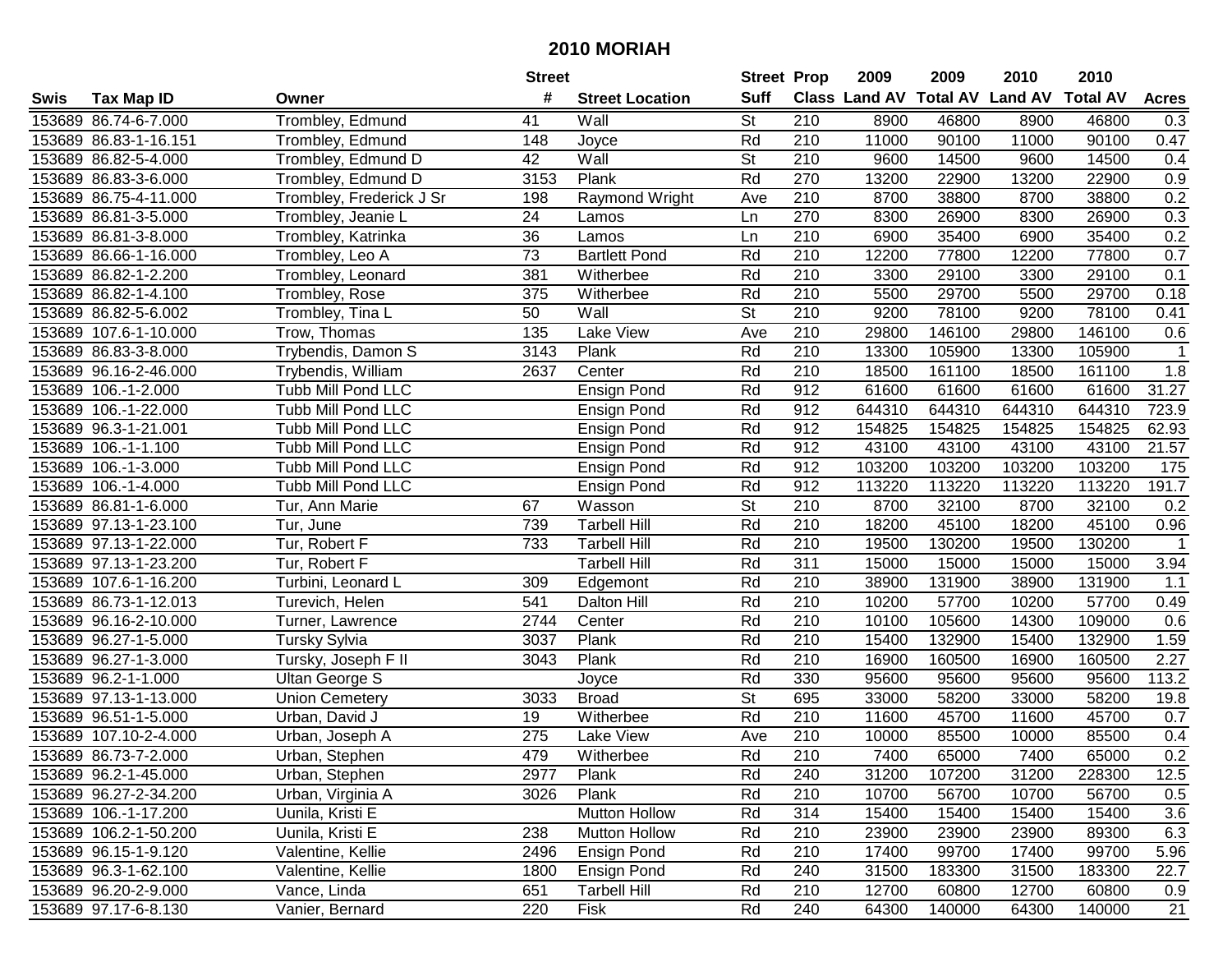|      |                        |                                                      | <b>Street</b>           |                        | <b>Street Prop</b>       |                  | 2009                          | 2009   | 2010           | 2010            |                   |
|------|------------------------|------------------------------------------------------|-------------------------|------------------------|--------------------------|------------------|-------------------------------|--------|----------------|-----------------|-------------------|
| Swis | <b>Tax Map ID</b>      | Owner                                                | #                       | <b>Street Location</b> | <b>Suff</b>              |                  | <b>Class Land AV Total AV</b> |        | <b>Land AV</b> | <b>Total AV</b> | <b>Acres</b>      |
|      | 153689 86.73-3-6.000   | Vargo, Bruce                                         | 1689                    | Powerhouse             | Rd                       | 210              | 9400                          | 55500  | 9400           | 55500           | 0.3               |
|      | 153689 86.73-5-9.000   | Vargo, Jason M                                       | 26                      | <b>Bridal</b>          | Row                      | 210              | 7500                          | 50200  | 7500           | 50200           | 0.2               |
|      | 153689 86.73-5-12.000  | Vargo, Michael T                                     | 16                      | <b>Bridal</b>          | Row                      | 210              | 9100                          | 42100  | 9100           | 42100           | 0.3               |
|      | 153689 96.27-2-27.000  | Varno, Regina                                        | 3                       | Champlain              | Dr                       | 210              | 6500                          | 61600  | 6500           | 61600           | 0.2               |
|      | 153689 86.73-3-5.000   | Vartuli, Joseph R                                    | 11                      | Maiden                 | Way                      | 210              | 14500                         | 76500  | 14500          | 76500           | 1.9               |
|      | 153689 96.28-3-13.000  | Vaughan, Bonita                                      | 58                      | Champlain              | Dr                       | 270              | 11000                         | 41500  | 11000          | 41500           | 0.6               |
|      | 153689 96.20-4-13.200  | Vaughan, John H                                      | 660                     | <b>Tarbell Hill</b>    | Rd                       | 210              | 7400                          | 53200  | 7400           | 53200           | 0.2               |
|      | 153689 96.20-4-13.100  | Vaughan, John H                                      | 662                     | <b>Tarbell Hill</b>    | Rd                       | $\overline{210}$ | 8200                          | 43700  | 8200           | 43700           | 0.3               |
|      | 153689 86.83-4-9.000   | Vaughan, Tracy                                       | 29                      | Teft                   | Ln                       | $\overline{271}$ | 11700                         | 30700  | 11700          | 30700           | 0.7               |
|      | 153689 96.27-3-12.000  | Velsini, Joanne                                      | $\overline{\mathbf{4}}$ | Liberty                | St                       | 210              | 6800                          | 60200  | 6800           | 60200           | 0.2               |
|      | 153689 97.14-1-5.001   | Velsini, Joseph                                      |                         | Stone                  | $\overline{\mathsf{St}}$ | 311              | 100                           | 100    | 100            | 100             | 0.02              |
|      | 153689 86.75-5-6.000   | Velsini, Vito J                                      | 3198                    | Plank                  | Rd                       | 210              | 6900                          | 84900  | 6900           | 84900           | 0.2               |
|      | 153689 96.27-1-6.000   | Venne, Mary K                                        | 3029                    | Plank                  | Rd                       | $\overline{210}$ | 17900                         | 87200  | 17900          | 87200           | 3.3               |
|      | 153689 96.27-1-8.001   | Venne, Vernon                                        |                         | Plank                  | Rd                       | 311              | 1000                          | 1000   | 1000           | 1000            | 1.6               |
|      | 153689 86.81-1-12.000  | <b>Ver-NY Properties LLC</b>                         | 53                      | Wasson                 | St                       | 210              | 3100                          | 22300  | 3100           | 22300           | 0.1               |
|      | 153689 86.83-3-3.000   | Ver-NY Properties LLC                                | 3159                    | Plank                  | Rd                       | 220              | 11100                         | 83300  | 11100          | 83300           | 0.5               |
|      | 153689 86.81-1-14.000  | Ver-NY Properties LLC                                | 49                      | Wasson                 | $\overline{\mathsf{St}}$ | 210              | 9200                          | 32000  | 9200           | 32000           | 0.3               |
|      | 153689 86.83-3-27.000  | <b>Ver-NY Properties LLC</b>                         |                         | Plank                  | Rd                       | 311              | 300                           | 300    | 300            | 300             | 0.1               |
|      | 153689 86.83-3-2.000   | Ver-NY Properties LLC                                | 3163                    | Plank                  | Rd                       | 270              | 8400                          | 41300  | 8400           | 41300           | 0.2               |
|      |                        | 153689 636.89-9999-631.900/188: Verizon New York Inc |                         | <b>Outside Plant</b>   |                          | 884              | $\mathbf 0$                   | 1977   | 0              | 1685            | 0                 |
|      |                        | 153689 636.89-9999-631.900/188. Verizon New York Inc |                         | <b>Outside Plant</b>   |                          | 884              | 0                             | 5932   | $\Omega$       | 5054            | $\overline{0}$    |
|      |                        | 153689 636.89-9999-631.900/188 Verizon New York Inc  |                         | <b>Outside Plant</b>   |                          | 884              | 0                             | 189832 | 0              | 161724          | $\pmb{0}$         |
|      | 153689 86.83-3-1.000   | Verizon New York Inc                                 | 3165                    | Plank                  | Rd                       | 831              | 7500                          | 27297  | 7500           | 27297           | 0.2               |
|      | 153689 86.3-1-30.000   | Vernum, George C Jr                                  | 1530                    | Tracy                  | Rd                       | 210              | 13900                         | 64200  | 13900          | 64200           | 1                 |
|      | 153689 96.2-1-61.000   | Vetter, Robert                                       |                         | Witherbee              | Rd                       | 314              | 20300                         | 20300  | 20300          | 20300           | 3.45              |
|      | 153689 96.2-1-55.000   | Vetter, Robert M                                     |                         | Witherbee              | Rd                       | 322              | 43200                         | 43200  | 43200          | 43200           | 39.75             |
|      | 153689 96.2-2-8.110    | Vetter, Robert M                                     | 105                     | Witherbee              | Rd                       | 240              | 37200                         | 174200 | 37200          | 174200          | 33.9              |
|      | 153689 86.74-2-3.000   | VFW Post 5802 Inc                                    | 9                       | Veterans               | Way                      | 534              | 22300                         | 291600 | 22300          | 291600          | 4.3               |
|      | 153689 86.74-2-3.000/1 | VFW Post 5802 Inc                                    |                         | Raymond Wright         | Ave                      | $\overline{541}$ | 100                           | 33300  | 100            | 33300           | $\mathbf 0$       |
|      | 153689 86.2-4-8.000    | Village Of Port Henry                                |                         | <b>Bartlett Pond</b>   | Rd                       | 330              | 895500                        | 895500 | 895500         | 895500          | 23.6              |
|      | 153689 86.2-4-6.000    | Village Of Port Henry                                |                         | <b>Bartlett Pond</b>   | Rd                       | 330              | 999700                        | 999700 | 999700         | 999700          | 26.4              |
|      | 153689 97.14-1-9.000   | Village Of Port Henry                                | 26                      | Pumphouse              | Ln                       | 652              | 31400                         | 56300  | 31400          | 56300           | 3.8               |
|      | 153689 97.14-1-8.100   | Village Of Port Henry                                |                         | Stone                  | $\overline{\mathsf{St}}$ | 330              | 37300                         | 37300  | 37300          | 37300           | $\overline{22.4}$ |
|      | 153689 106.2-1-1.100   | Vinciguerra, Melvin                                  | 306                     | Mutton Hollow          | Rd                       | 240              | 25600                         | 99600  | 25600          | 99600           | 18.7              |
|      | 153689 86.74-5-10.000  | Virmala, James                                       | 10                      | Maple                  | Ln                       | 270              | 12200                         | 66500  | 12200          | 66500           | 1.2               |
|      | 153689 86.74-5-2.000   | Virmala, James                                       | 3261                    | <b>Fisher Hill</b>     | Rd                       | 483              | 52300                         | 225000 | 52300          | 175000          | $\overline{2}$    |
|      | 153689 86.3-1-26.000   | Virmala, James                                       | 1565                    | Tracy                  | Rd                       | 240              | 32900                         | 94800  | 32900          | 94800           | 15.8              |
|      | 153689 86.73-8-1.000   | Vivarts Canada Dev Corp                              | 458                     | Witherbee              | Rd                       | 210              | 11000                         | 20000  | 11000          | 74900           | 0.7               |
|      | 153689 96.1-1-18.000   | VonFelten, Jacques                                   |                         | Chipmunk               | Ln                       | 912              | 43700                         | 43700  | 43700          | 43700           | 79.6              |
|      | 153689 96.3-1-17.002   | VonFelten, Jaques                                    | 104                     | Crowfoot               | Rd                       | 240              | 36500                         | 121500 | 36500          | 121500          | 23.17             |
|      | 153689 107.6-1-6.000   | Vosburg, David M                                     | 333                     | Edgemont               | Rd                       | 210              | 21100                         | 123700 | 21100          | 123700          | 0.91              |
|      | 153689 96.16-2-61.100  | Wachter, Klaus                                       | 182                     | Furnace                | Rd                       | 311              | 26300                         | 26300  | 26300          | 26300           | 27.1              |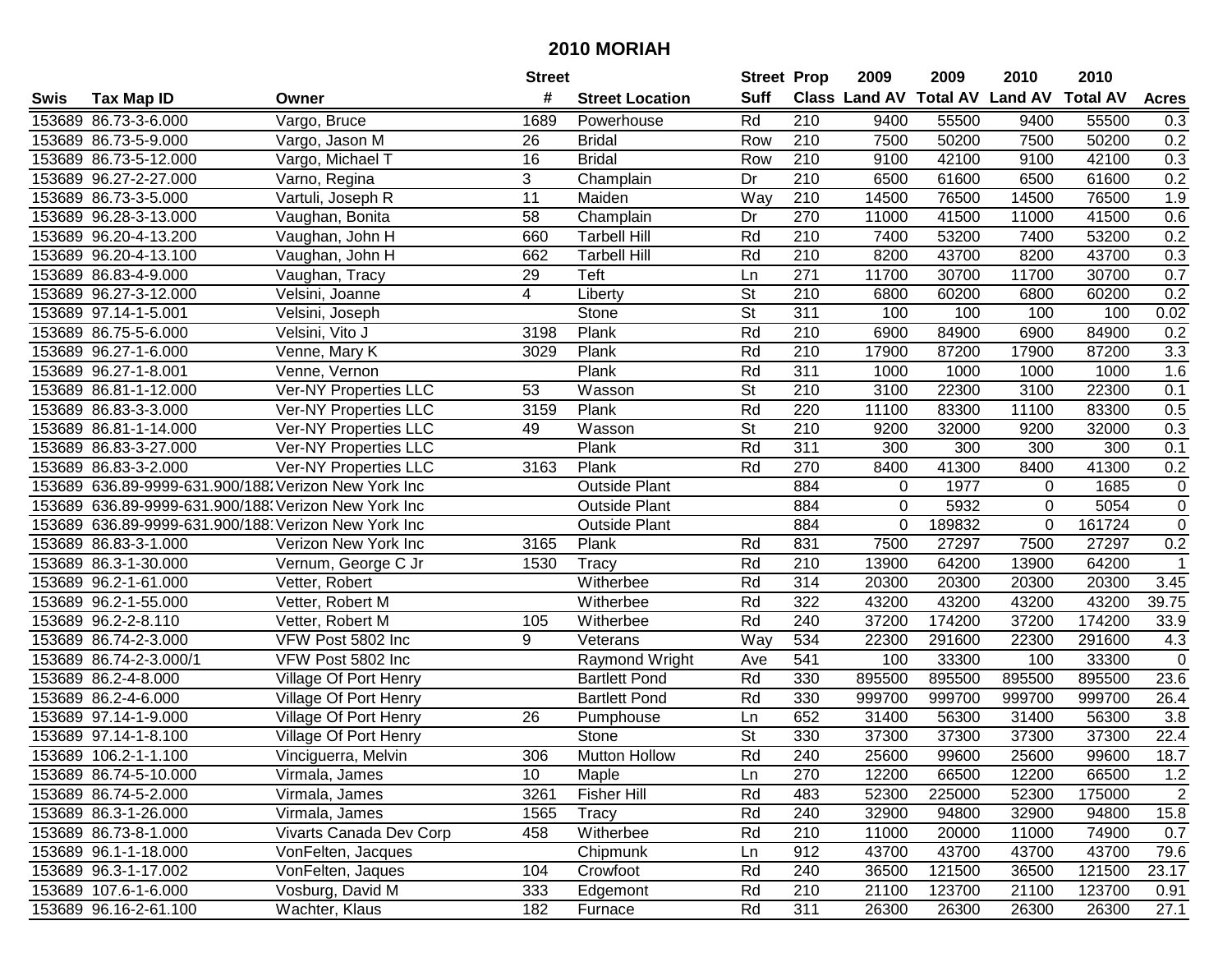|      |                        |                       | <b>Street</b> |                        | <b>Street Prop</b> |                  | 2009                          | 2009   | 2010           | 2010            |                 |
|------|------------------------|-----------------------|---------------|------------------------|--------------------|------------------|-------------------------------|--------|----------------|-----------------|-----------------|
| Swis | <b>Tax Map ID</b>      | Owner                 | #             | <b>Street Location</b> | <b>Suff</b>        |                  | <b>Class Land AV Total AV</b> |        | <b>Land AV</b> | <b>Total AV</b> | <b>Acres</b>    |
|      | 153689 107.10-2-13.000 | Wachter, Klaus        |               | <b>NYS Route 9N</b>    |                    | 912              | 48100                         | 48100  | 48100          | 48100           | 75              |
|      | 153689 107.3-1-2.000   | Wachter, Klaus        |               | Lang                   | Rd                 | 912              | 84600                         | 84600  | 84600          | 84600           | 100             |
|      | 153689 96.19-1-2.000   | Wachter, Klaus        |               | Windy Hill             | Rd                 | 912              | 60600                         | 60600  | 60600          | 60600           | 65              |
|      | 153689 96.16-2-27.000  | Wachter, Klaus        |               | Center                 | Rd                 | 322              | 40300                         | 40300  | 40300          | 40300           | 47.8            |
|      | 153689 96.3-1-40.000   | Wachter, Klaus        |               | Ensign Pond            | Rd                 | 322              | 83600                         | 83600  | 83600          | 83600           | 192.9           |
|      | 153689 96.16-2-28.220  | Wachter, Klaus        |               | Center                 | Rd                 | 314              | 5800                          | 5800   | 5800           | 5800            | 8.8             |
|      | 153689 96.20-1-21.100  | Wachter, Klaus        |               | Center                 | Rd                 | 912              |                               |        | 58500          | 58500           | 61.26           |
|      | 153689 96.16-2-45.100  | Wachter, Klaus        |               | Center                 | Rd                 | 912              |                               |        | 10500          | 10500           | 10              |
|      | 153689 96.16-2-4.002   | Waite, Bernard        | 2758          | Center                 | Rd                 | $\overline{210}$ | 12900                         | 83800  | 12900          | 83800           | 0.5             |
|      | 153689 96.16-2-3.000   | Waite, William        |               | Center                 | Rd                 | 311              | 9400                          | 9400   | 9400           | 9400            | 0.6             |
|      | 153689 96.27-5-21.000  | Waite, William F      | 3             | Federal                | St                 | 210              | 6800                          | 61900  | 6800           | 61900           | 0.2             |
|      | 153689 107.6-2-29.000  | Waldron, John         | 350           | Edgemont               | Rd                 | 210              | 25500                         | 151500 | 25500          | 151500          | 0.5             |
|      | 153689 107.6-2-2.000   | Waldron, Richard      | 351           | Edgemont               | Rd                 | 210              | 30400                         | 130300 | 30400          | 130300          | 2.9             |
|      | 153689 106.2-1-54.000  | Waldron, Richard L Jr |               | <b>Fairy Lake</b>      | Rd                 | 314              | 6500                          | 6500   | 6500           | 6500            | 4               |
|      | 153689 97.14-1-1.200   | Wallace, Michael F    | 56            | Elk Inn                | Rd                 | 240              | 73500                         | 179000 | 73500          | 179000          | 57.3            |
|      | 153689 86.81-2-16.000  | Wallace, Thomas E     | 6             | Wasson                 | <b>St</b>          | 220              | 11100                         | 79000  | 11100          | 79000           | 0.5             |
|      | 153689 86.58-1-8.200   | Wallingford Richard E |               | Fisher Hill            | Rd                 | 322              | 12400                         | 12400  | 12400          | 12400           | $\overline{15}$ |
|      | 153689 87.3-1-10.000   | Walsh, Arthur W       | 5053          | NYS Route 9N           |                    | 210              | 13400                         | 113100 | 13400          | 113100          | 1.07            |
|      | 153689 96.16-2-58.000  | Ward, Gary K          | 232           | Furnace                | Rd                 | 210              | 14000                         | 73500  | 14000          | 73500           | 1.2             |
|      | 153689 86.82-2-2.000   | Ward, Matthew         | 360           | Witherbee              | Rd                 | 210              | 10700                         | 35500  | 10700          | 35500           | 0.5             |
|      | 153689 86.82-2-3.000   | Ward, Matthew         | 360           | Witherbee              | Rd                 | 210              | 9200                          | 32500  | 9200           | 32500           | 0.3             |
|      | 153689 86.66-1-3.000   | Waters, Dawn M        | 3357          | <b>Fisher Hill</b>     | Rd                 | 210              | 9600                          | 58200  | 9600           | 58200           | 0.3             |
|      | 153689 96.16-2-21.000  | Webster, Franklin R   | 2684          | Center                 | Rd                 | 210              | 10600                         | 119900 | 10600          | 119900          | 0.4             |
|      | 153689 86.82-2-4.000   | Welch, Helen          | 358           | Witherbee              | Rd                 | 210              | 8100                          | 59900  | 8100           | 59900           | 0.2             |
|      | 153689 97.6-1-18.000   | Welch, Randall E      | 4712          | NYS Route 9N           |                    | $\overline{210}$ | 14200                         | 28900  | 14200          | 28900           | 1.4             |
|      | 153689 96.2-1-18.100   | Welch, Richard G      | 81            | Pilfershire            | Rd                 | $\overline{312}$ | 11600                         | 16000  | 11600          | 16000           | 1.4             |
|      | 153689 96.2-1-18.200   | Welch, Richard G      | 89            | Pilfershire            | Rd                 | 270              | 14700                         | 27100  | 14700          | 27100           | 2.1             |
|      | 153689 97.6-1-8.000    | Welch, Steven A       | 4818          | NYS Route 9N           |                    | 271              | 13900                         | 44600  | 13900          | 44600           | 1.25            |
|      | 153689 96.28-2-18.000  | Welch, Walter E Jr    | 39            | Champlain              | Dr                 | 270              | 9600                          | 21800  | 9600           | 21800           | 0.2             |
|      | 153689 86.83-1-15.200  | Wells Fargo Bank      | 3185          | Plank                  | Rd                 | 230              | 10600                         | 109900 | 10600          | 109900          | 0.38            |
|      | 153689 96.2-1-10.200   | Westover, Jason       |               | <b>Silver Hill</b>     | Rd                 | 322              | 31800                         | 31800  | 31800          | 31800           | 11.4            |
|      | 153689 96.2-1-54.120   | Westover, Jason       | 160           | Witherbee              | Rd                 | 270              | 13900                         | 62500  | 13900          | 62500           | 1.28            |
|      | 153689 96.2-1-54.112   | Westover, Norman      | 43            | Diamond                | Way                | 240              | 32000                         | 129500 | 32000          | 129500          | 14.3            |
|      | 153689 96.51-2-8.000   | Westover, Norman      | 2651          | Dugway                 | Rd                 | 425              | 10400                         | 129700 | 10400          | 129700          | 0.39            |
|      | 153689 86.81-4-1.002   | Whalen Paul           | 19            | Lamos                  | Ln                 | 210              | 8700                          | 61800  | 8700           | 61800           | 0.8             |
|      | 153689 86.73-3-8.000   | Whalen, Joseph        | 9             | <b>Barton Hill</b>     | Ln                 | 210              | 5500                          | 25400  | 5500           | 25400           | 0.1             |
|      | 153689 97.17-2-7.000   | Whalen, Joseph J      | 3119          | <b>Broad</b>           | <b>St</b>          | 210              | 7300                          | 91400  | 7300           | 91400           | 0.1             |
|      | 153689 86.82-2-11.000  | Whalen, Joseph Jr     | 342           | Witherbee              | Rd                 | 210              | 12500                         | 146900 | 12500          | 146900          | 0.7             |
|      | 153689 96.16-2-2.001   | Whalen, Paul          | 675           | <b>Tarbell Hill</b>    | Rd                 | 210              | 24400                         | 130500 | 24400          | 130500          | 9.8             |
|      | 153689 96.28-2-29.000  | Whalen, Peter P II    | 62            | Mineville              | Rd                 | 210              | 9400                          | 96500  | 9400           | 96500           | 0.3             |
|      | 153689 97.10-1-1.120   | Wheelock, Robert R Jr | 108           | Elk Inn                | Rd                 | 210              | 20000                         | 104800 | 20000          | 104800          | 1.3             |
|      | 153689 97.13-1-14.200  | Wheelock, Thomas J    | 2993          | <b>Broad</b>           | <b>St</b>          | 210              | 11400                         | 106400 | 11400          | 106400          | 0.52            |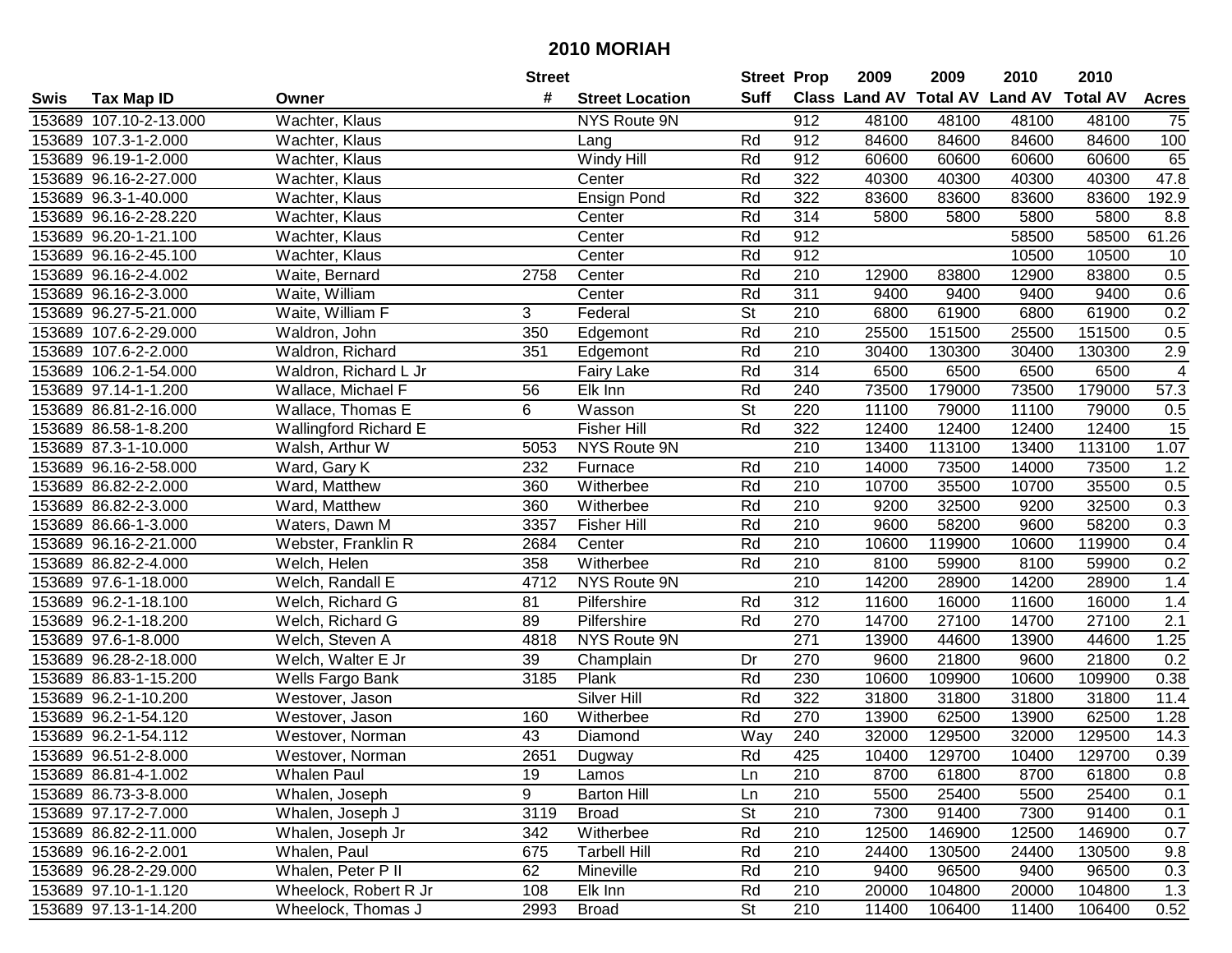|      |                       |                        | <b>Street</b>    |                        | <b>Street Prop</b> |                  | 2009                          | 2009   | 2010           | 2010            |                  |
|------|-----------------------|------------------------|------------------|------------------------|--------------------|------------------|-------------------------------|--------|----------------|-----------------|------------------|
| Swis | <b>Tax Map ID</b>     | Owner                  | #                | <b>Street Location</b> | <b>Suff</b>        |                  | <b>Class Land AV Total AV</b> |        | <b>Land AV</b> | <b>Total AV</b> | <b>Acres</b>     |
|      | 153689 86.73-3-2.200  | White David L          | 18               | Raymond Wright         | Ave                | 280              | 29100                         | 201600 | 29100          | 201600          | 14.1             |
|      | 153689 87.1-2-7.000   | White, Betty           |                  | NYS Route 9N           |                    | 322              | 18300                         | 18300  | 18300          | 18300           | 31.8             |
|      | 153689 87.11-1-3.001  | White, Daniel J        | 5354             | NYS Route 9N           |                    | 439              | 23200                         | 137200 | 23200          | 137200          | 4.7              |
|      | 153689 87.1-2-8.000   | White, Edward W        |                  | NYS Route 9N           |                    | 322              | 42400                         | 42400  | 42400          | 42400           | 98.2             |
|      | 153689 86.81-2-3.000  | White, Kelly M         | 5                | Middle                 | Rd                 | 210              | 7800                          | 26100  | 7800           | 26100           | 0.3              |
|      | 153689 86.81-2-15.000 | White, Kelly M         | 389              | Witherbee              | Rd                 | 210              | 11400                         | 64200  | 11400          | 64200           | 0.8              |
|      | 153689 86.81-2-2.000  | White, Kelly M         |                  | <b>Bridge</b>          | <b>St</b>          | 210              | 7800                          | 15000  | 7800           | 15000           | 0.6              |
|      | 153689 106.2-1-19.000 | Whitford, Charles      | 2415             | Moriah                 | Rd                 | $\overline{210}$ | 14600                         | 104700 | 14600          | 104700          | $\overline{2.1}$ |
|      | 153689 106.2-1-20.130 | Whitford, Charles E    |                  | Moriah                 | Rd                 | 322              | 7300                          | 7300   | 7300           | 7300            | 10               |
|      | 153689 87.49-1-29.000 | Whitford, David B      | 131              | Mullen Bay             | Ln                 | 210              | 66500                         | 112300 | 66500          | 112300          | 0.17             |
|      | 153689 96.20-3-39.000 | Whitford, Lisa W       | 2511             | Moriah                 | Rd                 | 270              | 37000                         | 85200  | 37000          | 85200           | 44               |
|      | 153689 96.20-4-28.000 | Whitford, Wilbur H     | 2520             | Moriah                 | Rd                 | 210              | 14400                         | 72600  | 14400          | 72600           | 1.9              |
|      | 153689 96.27-6-5.000  | Whitman, Christopher S | 14               | Champlain              | Dr                 | 210              | 8800                          | 101500 | 8800           | 101500          | 0.3              |
|      | 153689 86.82-5-12.000 | Whitman, Daniel C      | 112              | Joyce                  | Rd                 | 210              | 8400                          | 68200  | 8400           | 68200           | 0.3              |
|      | 153689 86.82-6-4.200  | Whitman, Daniel M      |                  | Joyce                  | Rd                 | 311              | 10500                         | 10500  | 10500          | 10500           | 1.12             |
|      | 153689 86.83-1-13.002 | Whitman, Mary F        | 96               | Wall                   | <b>St</b>          | 210              | 7700                          | 32700  | 7700           | 32700           | 0.14             |
|      | 153689 106.4-2-10.023 | Wilhelmson, Eric M     | 1170             | <b>Breed Hill</b>      | Rd                 | 240              | 69800                         | 106000 | 69800          | 106000          | 68               |
|      | 153689 86.75-4-18.000 | Williams, April J      | 3205             | Plank                  | Rd                 | 210              | 6700                          | 50400  | 6700           | 50400           | 0.07             |
|      | 153689 97.17-6-4.000  | Williams, Dixon D      | 788              | <b>Tarbell Hill</b>    | Rd                 | 210              | 29300                         | 119500 | 29300          | 119500          | 6.48             |
|      | 153689 97.17-4-2.000  | Williams, Eugene       | 12               | Lake View              | Ave                | 210              | 9600                          | 76500  | 9600           | 76500           | 0.77             |
|      | 153689 86.75-4-16.000 | Williams, Howard C     | 3203             | Plank                  | Rd                 | 210              | 7300                          | 86000  | 7300           | 86000           | 0.21             |
|      | 153689 97.13-2-6.000  | Williams, Thomas J     | 64               | Switchback             | Rd                 | 210              | 14500                         | 53800  | 14500          | 53800           | 2.1              |
|      | 153689 96.20-3-34.000 | Wilsey, Phyllis        | 2473             | Moriah                 | Rd                 | 210              | 10200                         | 64700  | 10200          | 64700           | 0.4              |
|      | 153689 96.20-3-37.000 | Wilsey, Phyllis        |                  | Moriah                 | Rd                 | 311              | 21500                         | 21500  | 21500          | 21500           | 27               |
|      | 153689 106.2-1-11.100 | Wilsey, Phyllis M      |                  | Moriah                 | Rd                 | 322              | 23800                         | 23800  | 23800          | 23800           | 36.4             |
|      | 153689 86.82-5-15.000 | Wilson, Jamie P        | 103              | Joyce                  | Rd                 | 210              | 10500                         | 78400  | 10500          | 78400           | 0.4              |
|      | 153689 97.17-6-10.000 | Winters, Benjamin      | 250              | Fisk                   | Rd                 | 210              | 24100                         | 124700 | 24100          | 124700          | 2.75             |
|      | 153689 107.6-1-22.000 | Winters, Jamie K       |                  | Lake View              | Ave                | 311              | 11800                         | 11800  | 11800          | 11800           | 0.3              |
|      | 153689 106.2-1-28.100 | Winters, Jeffrey F     | 80               | Edgemont               | Rd                 | 240              | 36600                         | 131000 | 36600          | 131000          | 22.73            |
|      | 153689 107.1-1-5.000  | Winters, Jeffrey F     | 98               | Edgemont               | Rd                 | $\overline{210}$ | 16200                         | 52600  | 16200          | 52600           | 5.7              |
|      | 153689 96.51-1-20.000 | Winters, Shelly A      | 2815             | Plank                  | Rd                 | 441              | 29400                         | 108900 | 29400          | 108900          | 7.4              |
|      | 153689 106.2-1-28.200 | Winters, Shelly A      | 54               | Edgemont               | Rd                 | 210              | 14200                         | 124500 | 14200          | 124500          | 1.47             |
|      | 153689 96.51-3-4.000  | Winters, William E     | 2831             | Plank                  | Rd                 | $\overline{210}$ | 9600                          | 75500  | 9600           | 75500           | 0.4              |
|      | 153689 106.2-1-43.000 | Wintle, Larry V Jr     | $\overline{225}$ | <b>Fairy Lake</b>      | Rd                 | 912              | 65700                         | 154300 | 65700          | 154300          | 63.3             |
|      | 153689 106.2-1-45.000 | Wintle, Larry V Jr     |                  | <b>Fairy Lake</b>      | Rd                 | 912              | 104800                        | 104800 | 104800         | 104800          | 142.3            |
|      | 153689 86.2-5-10.000  | Wisell, Jack           | 55               | Cookshaft              | Ln                 | 210              | 14500                         | 191900 | 14500          | 191900          | 2.06             |
|      | 153689 86.2-5-1.200   | Wisell, Jack S         |                  | <b>Mountain Spring</b> | Rd                 | 322              | 9000                          | 9000   | 9000           | 9000            | 15               |
|      | 153689 86.2-5-11.000  | Wisell, Michelle       | 65               | Cookshaft              | Ln                 | 210              | 15900                         | 57900  | 15900          | 57900           | 7.4              |
|      | 153689 96.20-2-1.000  | Wisnefski, Anna        | 2592             | Center                 | Rd                 | 210              | 22000                         | 150400 | 22000          | 150400          | 3.2              |
|      | 153689 86.74-7-4.000  | Witherbee, John D      | 19               | King                   | Ln                 | 210              | 8100                          | 47300  | 8100           | 47300           | 0.5              |
|      | 153689 96.3-1-9.000   | Witherbee, Theodore    | 423              | Crowfoot               | Rd                 | 260              | 28100                         | 42600  | 28100          | 42600           | 0.4              |
|      | 153689 96.19-1-18.002 | Witherbee, Theodore    | 434              | Windy Hill             | Rd                 | 210              | 9100                          | 75500  | 9100           | 75500           | 0.5              |
|      |                       |                        |                  |                        |                    |                  |                               |        |                |                 |                  |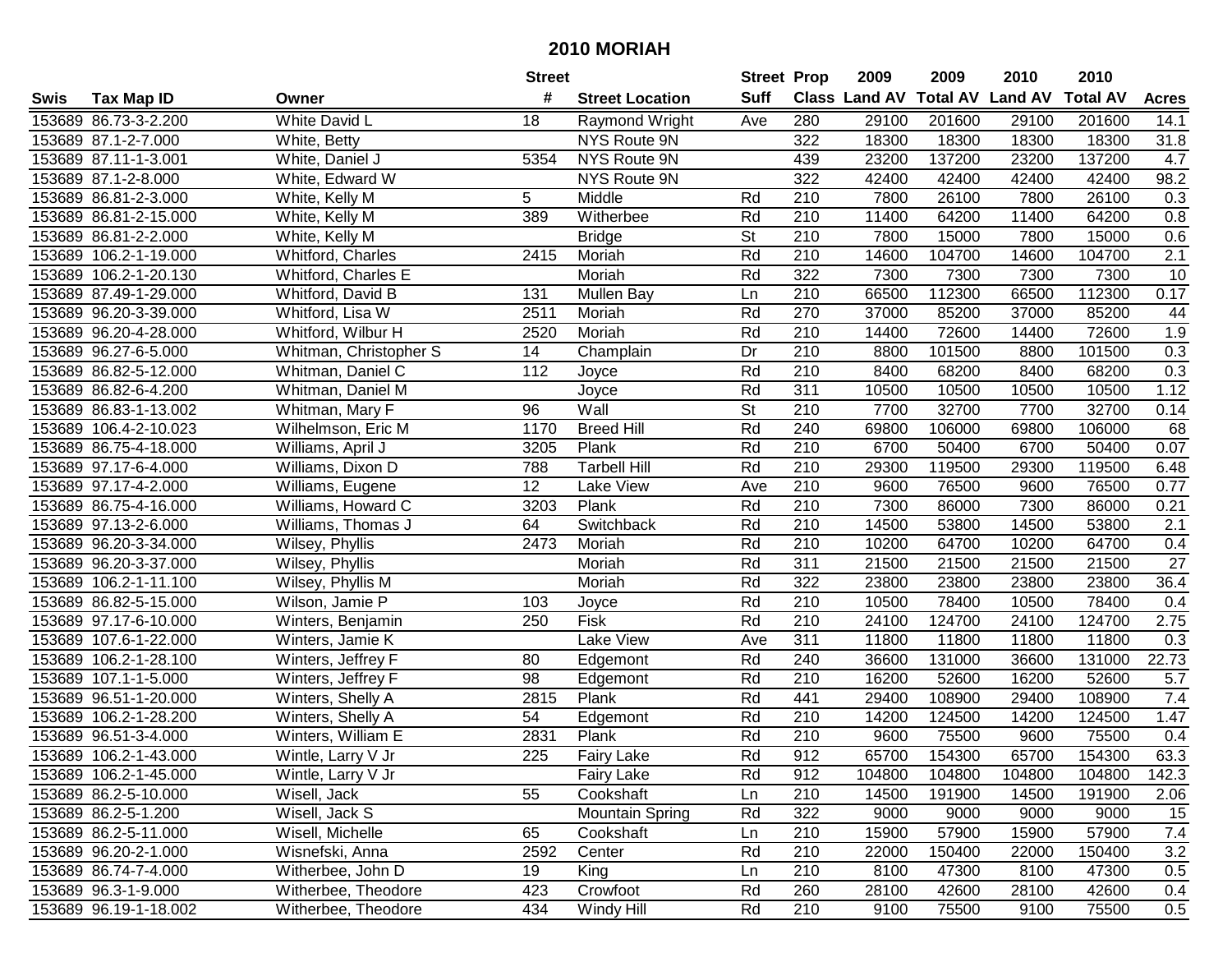| #<br><b>Suff</b><br><b>Total AV</b><br>Class Land AV<br><b>Land AV</b><br><b>Total AV</b><br><b>Tax Map ID</b><br><b>Street Location</b><br><b>Acres</b><br>Swis<br>Owner<br>Wittreich, Katherine H<br>153689 107.5-1-2.000<br>139<br>Fisk<br>Rd<br>210<br>12400<br>164900<br>12400<br>164900<br>0.8<br>Lake View<br>153689 107.5-2-12.100<br>58<br>210<br>13900<br>75600<br>13900<br>75600<br>1.21<br>Wojcik, John J<br>Ave<br>153689 107.6-1-2.100<br>Lake View<br>314<br>11100<br>11100<br>11100<br>11100<br>1.35<br>Wojcik, John J<br>Ave<br>$\overline{3.1}$<br>Rd<br>210<br>15800<br>76900<br>153689 96.3-1-34.110<br>Wojcik, Nancy J<br>151<br>Windy Hill<br>76900<br>15800<br>153689 96.2-1-4.000<br>Silver Hill<br>Rd<br>322<br>16800<br>16800<br>16800<br>16800<br>11.9<br>Wojciukiewicz, Anthony<br>322<br>153689 96.2-1-10.300<br>Wojciukiewicz, Anthony<br>Rd<br>19200<br>19200<br>19200<br>19200<br>11.3<br>Witherbee<br>Silver Hill<br>Rd<br>240<br>22200<br>74000<br>11.5<br>153689 96.2-1-5.000<br>Wojciukiewicz, Cecelia A<br>50<br>22200<br>74000<br>Fisk<br>210<br>153689 107.5-1-4.000<br>Wojewodzic, Gerald W<br>93<br>Rd<br>13500<br>106200<br>13500<br>106200<br>1.1<br>$\overline{210}$<br>123200<br>123200<br>153689 96.16-2-17.000<br>2702<br>Center<br>Rd<br>13900<br>13900<br>0.8<br>Wojewodzic, Janet<br>Fisk<br>Rd<br>210<br>7700<br>51700<br>0.2<br>153689 107.5-1-3.000<br>Wojewodzic, Janet<br>103<br>51700<br>7700<br>Fisk<br>85<br>Rd<br>210<br>153689 107.5-1-5.110<br>Wojewodzic, John J<br>12800<br>78500<br>12800<br>78500<br>0.83<br>$\overline{c}$<br>153689 96.3-1-34.120<br>167<br>Rd<br>210<br>14300<br>106400<br>14300<br>106400<br>Wojewodzic, Lorraine<br>Windy Hill<br>$\overline{\mathsf{St}}$<br>270<br>0.7<br>17<br>Wall<br>9900<br>50500<br>153689 86.82-3-1.002<br>Wojewodzic, Michael<br>50500<br>9900<br>Rd<br>210<br>9700<br>9700<br>32600<br>153689 86.73-8-4.001<br>Witherbee<br>32600<br>0.4<br>Wojewodzic, Richard B<br>440<br>322<br>153689 96.2-2-8.200<br>131000<br>131000<br>131000<br>131000<br>183.1<br>Wong, Francis J<br>Chipmunk<br>Ln<br>210<br>Wood, Thomas V<br>Plank<br>Rd<br>17000<br>112300<br>112300<br>153689 96.2-1-40.000<br>2923<br>17000<br>4<br>$\overline{311}$<br>Rd<br>700<br>153689 96.20-1-18.000<br>Woodard, Clifford C<br>700<br>700<br>700<br>0.1<br>Windy Hill<br>Rd<br>153689 96.20-1-20.000<br>Woodard, Clifford C<br>240<br>25300<br>67400<br>25300<br>67400<br>10.2<br>469<br>Windy Hill<br>153689 96.20-1-19.000<br>Woodard, Clifford C<br>Rd<br>210<br>8100<br>114100<br>8100<br>114100<br>0.2<br>461<br>Windy Hill<br>153689 96.28-2-27.000<br>Woodard, Michelle C<br>54<br>Rd<br>270<br>9400<br>42700<br>42700<br>0.3<br>Mineville<br>9400<br>0.3<br>210<br>8700<br>36500<br>153689 86.74-1-8.000<br>Woodruff, Frances<br>10<br><b>Valley View</b><br>Ln<br>36500<br>8700<br>St<br>0.2<br>153689 86.74-6-4.000<br>33<br>Wall<br>210<br>8000<br>8000<br>57500<br>Woods, Chester L<br>57500<br>17<br>210<br>0.3<br>153689 86.73-5-5.000<br><b>Bridal</b><br>Row<br>8900<br>8900<br>57500<br>Woods, Marie C<br>57500<br>322<br>62.7<br>153689 107.3-1-5.000<br>Rd<br>53100<br>53100<br>53100<br>53100<br>Woods, McKinley Jr<br>Lang<br>$\overline{210}$<br>Rd<br>12000<br>144900<br>144900<br>153689 96.2-1-52.000<br>210<br>Witherbee<br>12000<br>0.7<br>Woods, Michelle<br>Rd<br>210<br>126700<br>153689 96.15-1-14.200<br>118<br>Furnace<br>9500<br>126700<br>0.7<br>Woods, Robert E<br>9500<br>Rd<br>210<br>18200<br>4.9<br>153689 96.15-1-14.111<br>Woods, Robert E<br>128<br>Furnace<br>64800<br>18200<br>64800<br>Rd<br>2.2<br>153689 86.73-3-4.000<br>Woods, William M<br>1674<br>210<br>14600<br>75000<br>14600<br>75000<br>Powerhouse<br>Rd<br>210<br>22200<br>127700<br>22200<br>127700<br>1.74<br>153689 86.66-1-14.200<br>Wright, Adam<br>3354<br><b>Fisher Hill</b><br>Rd<br>$\overline{210}$<br>153689 96.20-3-7.002<br>574<br>19500<br>78400<br>19500<br>78400<br>5.62<br>Wright, Andrea L<br>Windy Hill<br>153689 86.73-7-9.000<br>Rd<br>$\overline{210}$<br>26200<br>26200<br>Wright, Brian<br>445<br>3800<br>3800<br>0.1<br>Witherbee<br>Rd<br>128<br>210<br>8700<br>72500<br>8700<br>72500<br>0.5<br>153689 86.83-1-18.000<br>Wright, Gary<br>Joyce<br>Rd<br>$\overline{210}$<br>48200<br>153689 86.82-5-10.100<br>123<br>12500<br>48200<br>12500<br>0.8<br>Wright, James R<br>Joyce<br>Rd<br>65.9<br>1929<br>240<br>54200<br>136500<br>54200<br>136500<br>153689 96.3-1-53.100<br><b>Ensign Pond</b><br>Wright, John<br>153689 86.4-2-2.200<br>Wright, Michael J<br>204<br><b>Bartlett Pond</b><br>Rd<br>210<br>18000<br>18000<br>18000<br>69900<br>2.38<br><b>St</b><br>153689 86.82-4-9.000<br>Wright, Norman B<br>10<br>Wall<br>210<br>10400<br>49500<br>10400<br>49500<br>0.5<br>Rd<br>210<br>7500<br>70200<br>0.2<br>153689 96.27-5-15.000<br>Wright, Ralph<br>10<br>Mineville<br>70200<br>7500<br>Rd<br>153689 96.51-1-11.000<br>2801<br>210<br>9500<br>51100<br>51100<br>Wright, Roger<br>Center<br>9500<br>0.4<br>Wright, Wayne R<br>Rd<br>210<br>14400<br>153689 87.3-1-5.200<br>64<br><b>Bigelow</b><br>129300<br>14400<br>129300<br>2.03<br>Rd<br>314<br>3<br>153689 96.3-1-54.000<br>Wright, William<br>Ensign Pond<br>2800<br>2800<br>2800<br>2800<br>153689 96.51-1-7.200<br>Wright, William W<br>Witherbee<br>Rd<br>311<br>2100<br>2100<br>2100<br>2100<br>0.1<br>153689 96.51-1-4.000 |  |                   | <b>Street</b>   |           | <b>Street Prop</b> |     | 2009  | 2009  | 2010  | 2010  |     |
|-----------------------------------------------------------------------------------------------------------------------------------------------------------------------------------------------------------------------------------------------------------------------------------------------------------------------------------------------------------------------------------------------------------------------------------------------------------------------------------------------------------------------------------------------------------------------------------------------------------------------------------------------------------------------------------------------------------------------------------------------------------------------------------------------------------------------------------------------------------------------------------------------------------------------------------------------------------------------------------------------------------------------------------------------------------------------------------------------------------------------------------------------------------------------------------------------------------------------------------------------------------------------------------------------------------------------------------------------------------------------------------------------------------------------------------------------------------------------------------------------------------------------------------------------------------------------------------------------------------------------------------------------------------------------------------------------------------------------------------------------------------------------------------------------------------------------------------------------------------------------------------------------------------------------------------------------------------------------------------------------------------------------------------------------------------------------------------------------------------------------------------------------------------------------------------------------------------------------------------------------------------------------------------------------------------------------------------------------------------------------------------------------------------------------------------------------------------------------------------------------------------------------------------------------------------------------------------------------------------------------------------------------------------------------------------------------------------------------------------------------------------------------------------------------------------------------------------------------------------------------------------------------------------------------------------------------------------------------------------------------------------------------------------------------------------------------------------------------------------------------------------------------------------------------------------------------------------------------------------------------------------------------------------------------------------------------------------------------------------------------------------------------------------------------------------------------------------------------------------------------------------------------------------------------------------------------------------------------------------------------------------------------------------------------------------------------------------------------------------------------------------------------------------------------------------------------------------------------------------------------------------------------------------------------------------------------------------------------------------------------------------------------------------------------------------------------------------------------------------------------------------------------------------------------------------------------------------------------------------------------------------------------------------------------------------------------------------------------------------------------------------------------------------------------------------------------------------------------------------------------------------------------------------------------------------------------------------------------------------------------------------------------------------------------------------------------------------------------------------------------------------------------------------------------------------------------------------------------------------------------------------------------------------------------------------------------------------------------------------------------------------------------------------------------------------------------------------------------------------------------------------------------------------------------------------------------------------------------------------------------------------------------------------------------------------------------------------------------------------------------------------------------------------------------------|--|-------------------|-----------------|-----------|--------------------|-----|-------|-------|-------|-------|-----|
|                                                                                                                                                                                                                                                                                                                                                                                                                                                                                                                                                                                                                                                                                                                                                                                                                                                                                                                                                                                                                                                                                                                                                                                                                                                                                                                                                                                                                                                                                                                                                                                                                                                                                                                                                                                                                                                                                                                                                                                                                                                                                                                                                                                                                                                                                                                                                                                                                                                                                                                                                                                                                                                                                                                                                                                                                                                                                                                                                                                                                                                                                                                                                                                                                                                                                                                                                                                                                                                                                                                                                                                                                                                                                                                                                                                                                                                                                                                                                                                                                                                                                                                                                                                                                                                                                                                                                                                                                                                                                                                                                                                                                                                                                                                                                                                                                                                                                                                                                                                                                                                                                                                                                                                                                                                                                                                                                                                                                             |  |                   |                 |           |                    |     |       |       |       |       |     |
|                                                                                                                                                                                                                                                                                                                                                                                                                                                                                                                                                                                                                                                                                                                                                                                                                                                                                                                                                                                                                                                                                                                                                                                                                                                                                                                                                                                                                                                                                                                                                                                                                                                                                                                                                                                                                                                                                                                                                                                                                                                                                                                                                                                                                                                                                                                                                                                                                                                                                                                                                                                                                                                                                                                                                                                                                                                                                                                                                                                                                                                                                                                                                                                                                                                                                                                                                                                                                                                                                                                                                                                                                                                                                                                                                                                                                                                                                                                                                                                                                                                                                                                                                                                                                                                                                                                                                                                                                                                                                                                                                                                                                                                                                                                                                                                                                                                                                                                                                                                                                                                                                                                                                                                                                                                                                                                                                                                                                             |  |                   |                 |           |                    |     |       |       |       |       |     |
|                                                                                                                                                                                                                                                                                                                                                                                                                                                                                                                                                                                                                                                                                                                                                                                                                                                                                                                                                                                                                                                                                                                                                                                                                                                                                                                                                                                                                                                                                                                                                                                                                                                                                                                                                                                                                                                                                                                                                                                                                                                                                                                                                                                                                                                                                                                                                                                                                                                                                                                                                                                                                                                                                                                                                                                                                                                                                                                                                                                                                                                                                                                                                                                                                                                                                                                                                                                                                                                                                                                                                                                                                                                                                                                                                                                                                                                                                                                                                                                                                                                                                                                                                                                                                                                                                                                                                                                                                                                                                                                                                                                                                                                                                                                                                                                                                                                                                                                                                                                                                                                                                                                                                                                                                                                                                                                                                                                                                             |  |                   |                 |           |                    |     |       |       |       |       |     |
|                                                                                                                                                                                                                                                                                                                                                                                                                                                                                                                                                                                                                                                                                                                                                                                                                                                                                                                                                                                                                                                                                                                                                                                                                                                                                                                                                                                                                                                                                                                                                                                                                                                                                                                                                                                                                                                                                                                                                                                                                                                                                                                                                                                                                                                                                                                                                                                                                                                                                                                                                                                                                                                                                                                                                                                                                                                                                                                                                                                                                                                                                                                                                                                                                                                                                                                                                                                                                                                                                                                                                                                                                                                                                                                                                                                                                                                                                                                                                                                                                                                                                                                                                                                                                                                                                                                                                                                                                                                                                                                                                                                                                                                                                                                                                                                                                                                                                                                                                                                                                                                                                                                                                                                                                                                                                                                                                                                                                             |  |                   |                 |           |                    |     |       |       |       |       |     |
|                                                                                                                                                                                                                                                                                                                                                                                                                                                                                                                                                                                                                                                                                                                                                                                                                                                                                                                                                                                                                                                                                                                                                                                                                                                                                                                                                                                                                                                                                                                                                                                                                                                                                                                                                                                                                                                                                                                                                                                                                                                                                                                                                                                                                                                                                                                                                                                                                                                                                                                                                                                                                                                                                                                                                                                                                                                                                                                                                                                                                                                                                                                                                                                                                                                                                                                                                                                                                                                                                                                                                                                                                                                                                                                                                                                                                                                                                                                                                                                                                                                                                                                                                                                                                                                                                                                                                                                                                                                                                                                                                                                                                                                                                                                                                                                                                                                                                                                                                                                                                                                                                                                                                                                                                                                                                                                                                                                                                             |  |                   |                 |           |                    |     |       |       |       |       |     |
|                                                                                                                                                                                                                                                                                                                                                                                                                                                                                                                                                                                                                                                                                                                                                                                                                                                                                                                                                                                                                                                                                                                                                                                                                                                                                                                                                                                                                                                                                                                                                                                                                                                                                                                                                                                                                                                                                                                                                                                                                                                                                                                                                                                                                                                                                                                                                                                                                                                                                                                                                                                                                                                                                                                                                                                                                                                                                                                                                                                                                                                                                                                                                                                                                                                                                                                                                                                                                                                                                                                                                                                                                                                                                                                                                                                                                                                                                                                                                                                                                                                                                                                                                                                                                                                                                                                                                                                                                                                                                                                                                                                                                                                                                                                                                                                                                                                                                                                                                                                                                                                                                                                                                                                                                                                                                                                                                                                                                             |  |                   |                 |           |                    |     |       |       |       |       |     |
|                                                                                                                                                                                                                                                                                                                                                                                                                                                                                                                                                                                                                                                                                                                                                                                                                                                                                                                                                                                                                                                                                                                                                                                                                                                                                                                                                                                                                                                                                                                                                                                                                                                                                                                                                                                                                                                                                                                                                                                                                                                                                                                                                                                                                                                                                                                                                                                                                                                                                                                                                                                                                                                                                                                                                                                                                                                                                                                                                                                                                                                                                                                                                                                                                                                                                                                                                                                                                                                                                                                                                                                                                                                                                                                                                                                                                                                                                                                                                                                                                                                                                                                                                                                                                                                                                                                                                                                                                                                                                                                                                                                                                                                                                                                                                                                                                                                                                                                                                                                                                                                                                                                                                                                                                                                                                                                                                                                                                             |  |                   |                 |           |                    |     |       |       |       |       |     |
|                                                                                                                                                                                                                                                                                                                                                                                                                                                                                                                                                                                                                                                                                                                                                                                                                                                                                                                                                                                                                                                                                                                                                                                                                                                                                                                                                                                                                                                                                                                                                                                                                                                                                                                                                                                                                                                                                                                                                                                                                                                                                                                                                                                                                                                                                                                                                                                                                                                                                                                                                                                                                                                                                                                                                                                                                                                                                                                                                                                                                                                                                                                                                                                                                                                                                                                                                                                                                                                                                                                                                                                                                                                                                                                                                                                                                                                                                                                                                                                                                                                                                                                                                                                                                                                                                                                                                                                                                                                                                                                                                                                                                                                                                                                                                                                                                                                                                                                                                                                                                                                                                                                                                                                                                                                                                                                                                                                                                             |  |                   |                 |           |                    |     |       |       |       |       |     |
|                                                                                                                                                                                                                                                                                                                                                                                                                                                                                                                                                                                                                                                                                                                                                                                                                                                                                                                                                                                                                                                                                                                                                                                                                                                                                                                                                                                                                                                                                                                                                                                                                                                                                                                                                                                                                                                                                                                                                                                                                                                                                                                                                                                                                                                                                                                                                                                                                                                                                                                                                                                                                                                                                                                                                                                                                                                                                                                                                                                                                                                                                                                                                                                                                                                                                                                                                                                                                                                                                                                                                                                                                                                                                                                                                                                                                                                                                                                                                                                                                                                                                                                                                                                                                                                                                                                                                                                                                                                                                                                                                                                                                                                                                                                                                                                                                                                                                                                                                                                                                                                                                                                                                                                                                                                                                                                                                                                                                             |  |                   |                 |           |                    |     |       |       |       |       |     |
|                                                                                                                                                                                                                                                                                                                                                                                                                                                                                                                                                                                                                                                                                                                                                                                                                                                                                                                                                                                                                                                                                                                                                                                                                                                                                                                                                                                                                                                                                                                                                                                                                                                                                                                                                                                                                                                                                                                                                                                                                                                                                                                                                                                                                                                                                                                                                                                                                                                                                                                                                                                                                                                                                                                                                                                                                                                                                                                                                                                                                                                                                                                                                                                                                                                                                                                                                                                                                                                                                                                                                                                                                                                                                                                                                                                                                                                                                                                                                                                                                                                                                                                                                                                                                                                                                                                                                                                                                                                                                                                                                                                                                                                                                                                                                                                                                                                                                                                                                                                                                                                                                                                                                                                                                                                                                                                                                                                                                             |  |                   |                 |           |                    |     |       |       |       |       |     |
|                                                                                                                                                                                                                                                                                                                                                                                                                                                                                                                                                                                                                                                                                                                                                                                                                                                                                                                                                                                                                                                                                                                                                                                                                                                                                                                                                                                                                                                                                                                                                                                                                                                                                                                                                                                                                                                                                                                                                                                                                                                                                                                                                                                                                                                                                                                                                                                                                                                                                                                                                                                                                                                                                                                                                                                                                                                                                                                                                                                                                                                                                                                                                                                                                                                                                                                                                                                                                                                                                                                                                                                                                                                                                                                                                                                                                                                                                                                                                                                                                                                                                                                                                                                                                                                                                                                                                                                                                                                                                                                                                                                                                                                                                                                                                                                                                                                                                                                                                                                                                                                                                                                                                                                                                                                                                                                                                                                                                             |  |                   |                 |           |                    |     |       |       |       |       |     |
|                                                                                                                                                                                                                                                                                                                                                                                                                                                                                                                                                                                                                                                                                                                                                                                                                                                                                                                                                                                                                                                                                                                                                                                                                                                                                                                                                                                                                                                                                                                                                                                                                                                                                                                                                                                                                                                                                                                                                                                                                                                                                                                                                                                                                                                                                                                                                                                                                                                                                                                                                                                                                                                                                                                                                                                                                                                                                                                                                                                                                                                                                                                                                                                                                                                                                                                                                                                                                                                                                                                                                                                                                                                                                                                                                                                                                                                                                                                                                                                                                                                                                                                                                                                                                                                                                                                                                                                                                                                                                                                                                                                                                                                                                                                                                                                                                                                                                                                                                                                                                                                                                                                                                                                                                                                                                                                                                                                                                             |  |                   |                 |           |                    |     |       |       |       |       |     |
|                                                                                                                                                                                                                                                                                                                                                                                                                                                                                                                                                                                                                                                                                                                                                                                                                                                                                                                                                                                                                                                                                                                                                                                                                                                                                                                                                                                                                                                                                                                                                                                                                                                                                                                                                                                                                                                                                                                                                                                                                                                                                                                                                                                                                                                                                                                                                                                                                                                                                                                                                                                                                                                                                                                                                                                                                                                                                                                                                                                                                                                                                                                                                                                                                                                                                                                                                                                                                                                                                                                                                                                                                                                                                                                                                                                                                                                                                                                                                                                                                                                                                                                                                                                                                                                                                                                                                                                                                                                                                                                                                                                                                                                                                                                                                                                                                                                                                                                                                                                                                                                                                                                                                                                                                                                                                                                                                                                                                             |  |                   |                 |           |                    |     |       |       |       |       |     |
|                                                                                                                                                                                                                                                                                                                                                                                                                                                                                                                                                                                                                                                                                                                                                                                                                                                                                                                                                                                                                                                                                                                                                                                                                                                                                                                                                                                                                                                                                                                                                                                                                                                                                                                                                                                                                                                                                                                                                                                                                                                                                                                                                                                                                                                                                                                                                                                                                                                                                                                                                                                                                                                                                                                                                                                                                                                                                                                                                                                                                                                                                                                                                                                                                                                                                                                                                                                                                                                                                                                                                                                                                                                                                                                                                                                                                                                                                                                                                                                                                                                                                                                                                                                                                                                                                                                                                                                                                                                                                                                                                                                                                                                                                                                                                                                                                                                                                                                                                                                                                                                                                                                                                                                                                                                                                                                                                                                                                             |  |                   |                 |           |                    |     |       |       |       |       |     |
|                                                                                                                                                                                                                                                                                                                                                                                                                                                                                                                                                                                                                                                                                                                                                                                                                                                                                                                                                                                                                                                                                                                                                                                                                                                                                                                                                                                                                                                                                                                                                                                                                                                                                                                                                                                                                                                                                                                                                                                                                                                                                                                                                                                                                                                                                                                                                                                                                                                                                                                                                                                                                                                                                                                                                                                                                                                                                                                                                                                                                                                                                                                                                                                                                                                                                                                                                                                                                                                                                                                                                                                                                                                                                                                                                                                                                                                                                                                                                                                                                                                                                                                                                                                                                                                                                                                                                                                                                                                                                                                                                                                                                                                                                                                                                                                                                                                                                                                                                                                                                                                                                                                                                                                                                                                                                                                                                                                                                             |  |                   |                 |           |                    |     |       |       |       |       |     |
|                                                                                                                                                                                                                                                                                                                                                                                                                                                                                                                                                                                                                                                                                                                                                                                                                                                                                                                                                                                                                                                                                                                                                                                                                                                                                                                                                                                                                                                                                                                                                                                                                                                                                                                                                                                                                                                                                                                                                                                                                                                                                                                                                                                                                                                                                                                                                                                                                                                                                                                                                                                                                                                                                                                                                                                                                                                                                                                                                                                                                                                                                                                                                                                                                                                                                                                                                                                                                                                                                                                                                                                                                                                                                                                                                                                                                                                                                                                                                                                                                                                                                                                                                                                                                                                                                                                                                                                                                                                                                                                                                                                                                                                                                                                                                                                                                                                                                                                                                                                                                                                                                                                                                                                                                                                                                                                                                                                                                             |  |                   |                 |           |                    |     |       |       |       |       |     |
|                                                                                                                                                                                                                                                                                                                                                                                                                                                                                                                                                                                                                                                                                                                                                                                                                                                                                                                                                                                                                                                                                                                                                                                                                                                                                                                                                                                                                                                                                                                                                                                                                                                                                                                                                                                                                                                                                                                                                                                                                                                                                                                                                                                                                                                                                                                                                                                                                                                                                                                                                                                                                                                                                                                                                                                                                                                                                                                                                                                                                                                                                                                                                                                                                                                                                                                                                                                                                                                                                                                                                                                                                                                                                                                                                                                                                                                                                                                                                                                                                                                                                                                                                                                                                                                                                                                                                                                                                                                                                                                                                                                                                                                                                                                                                                                                                                                                                                                                                                                                                                                                                                                                                                                                                                                                                                                                                                                                                             |  |                   |                 |           |                    |     |       |       |       |       |     |
|                                                                                                                                                                                                                                                                                                                                                                                                                                                                                                                                                                                                                                                                                                                                                                                                                                                                                                                                                                                                                                                                                                                                                                                                                                                                                                                                                                                                                                                                                                                                                                                                                                                                                                                                                                                                                                                                                                                                                                                                                                                                                                                                                                                                                                                                                                                                                                                                                                                                                                                                                                                                                                                                                                                                                                                                                                                                                                                                                                                                                                                                                                                                                                                                                                                                                                                                                                                                                                                                                                                                                                                                                                                                                                                                                                                                                                                                                                                                                                                                                                                                                                                                                                                                                                                                                                                                                                                                                                                                                                                                                                                                                                                                                                                                                                                                                                                                                                                                                                                                                                                                                                                                                                                                                                                                                                                                                                                                                             |  |                   |                 |           |                    |     |       |       |       |       |     |
|                                                                                                                                                                                                                                                                                                                                                                                                                                                                                                                                                                                                                                                                                                                                                                                                                                                                                                                                                                                                                                                                                                                                                                                                                                                                                                                                                                                                                                                                                                                                                                                                                                                                                                                                                                                                                                                                                                                                                                                                                                                                                                                                                                                                                                                                                                                                                                                                                                                                                                                                                                                                                                                                                                                                                                                                                                                                                                                                                                                                                                                                                                                                                                                                                                                                                                                                                                                                                                                                                                                                                                                                                                                                                                                                                                                                                                                                                                                                                                                                                                                                                                                                                                                                                                                                                                                                                                                                                                                                                                                                                                                                                                                                                                                                                                                                                                                                                                                                                                                                                                                                                                                                                                                                                                                                                                                                                                                                                             |  |                   |                 |           |                    |     |       |       |       |       |     |
|                                                                                                                                                                                                                                                                                                                                                                                                                                                                                                                                                                                                                                                                                                                                                                                                                                                                                                                                                                                                                                                                                                                                                                                                                                                                                                                                                                                                                                                                                                                                                                                                                                                                                                                                                                                                                                                                                                                                                                                                                                                                                                                                                                                                                                                                                                                                                                                                                                                                                                                                                                                                                                                                                                                                                                                                                                                                                                                                                                                                                                                                                                                                                                                                                                                                                                                                                                                                                                                                                                                                                                                                                                                                                                                                                                                                                                                                                                                                                                                                                                                                                                                                                                                                                                                                                                                                                                                                                                                                                                                                                                                                                                                                                                                                                                                                                                                                                                                                                                                                                                                                                                                                                                                                                                                                                                                                                                                                                             |  |                   |                 |           |                    |     |       |       |       |       |     |
|                                                                                                                                                                                                                                                                                                                                                                                                                                                                                                                                                                                                                                                                                                                                                                                                                                                                                                                                                                                                                                                                                                                                                                                                                                                                                                                                                                                                                                                                                                                                                                                                                                                                                                                                                                                                                                                                                                                                                                                                                                                                                                                                                                                                                                                                                                                                                                                                                                                                                                                                                                                                                                                                                                                                                                                                                                                                                                                                                                                                                                                                                                                                                                                                                                                                                                                                                                                                                                                                                                                                                                                                                                                                                                                                                                                                                                                                                                                                                                                                                                                                                                                                                                                                                                                                                                                                                                                                                                                                                                                                                                                                                                                                                                                                                                                                                                                                                                                                                                                                                                                                                                                                                                                                                                                                                                                                                                                                                             |  |                   |                 |           |                    |     |       |       |       |       |     |
|                                                                                                                                                                                                                                                                                                                                                                                                                                                                                                                                                                                                                                                                                                                                                                                                                                                                                                                                                                                                                                                                                                                                                                                                                                                                                                                                                                                                                                                                                                                                                                                                                                                                                                                                                                                                                                                                                                                                                                                                                                                                                                                                                                                                                                                                                                                                                                                                                                                                                                                                                                                                                                                                                                                                                                                                                                                                                                                                                                                                                                                                                                                                                                                                                                                                                                                                                                                                                                                                                                                                                                                                                                                                                                                                                                                                                                                                                                                                                                                                                                                                                                                                                                                                                                                                                                                                                                                                                                                                                                                                                                                                                                                                                                                                                                                                                                                                                                                                                                                                                                                                                                                                                                                                                                                                                                                                                                                                                             |  |                   |                 |           |                    |     |       |       |       |       |     |
|                                                                                                                                                                                                                                                                                                                                                                                                                                                                                                                                                                                                                                                                                                                                                                                                                                                                                                                                                                                                                                                                                                                                                                                                                                                                                                                                                                                                                                                                                                                                                                                                                                                                                                                                                                                                                                                                                                                                                                                                                                                                                                                                                                                                                                                                                                                                                                                                                                                                                                                                                                                                                                                                                                                                                                                                                                                                                                                                                                                                                                                                                                                                                                                                                                                                                                                                                                                                                                                                                                                                                                                                                                                                                                                                                                                                                                                                                                                                                                                                                                                                                                                                                                                                                                                                                                                                                                                                                                                                                                                                                                                                                                                                                                                                                                                                                                                                                                                                                                                                                                                                                                                                                                                                                                                                                                                                                                                                                             |  |                   |                 |           |                    |     |       |       |       |       |     |
|                                                                                                                                                                                                                                                                                                                                                                                                                                                                                                                                                                                                                                                                                                                                                                                                                                                                                                                                                                                                                                                                                                                                                                                                                                                                                                                                                                                                                                                                                                                                                                                                                                                                                                                                                                                                                                                                                                                                                                                                                                                                                                                                                                                                                                                                                                                                                                                                                                                                                                                                                                                                                                                                                                                                                                                                                                                                                                                                                                                                                                                                                                                                                                                                                                                                                                                                                                                                                                                                                                                                                                                                                                                                                                                                                                                                                                                                                                                                                                                                                                                                                                                                                                                                                                                                                                                                                                                                                                                                                                                                                                                                                                                                                                                                                                                                                                                                                                                                                                                                                                                                                                                                                                                                                                                                                                                                                                                                                             |  |                   |                 |           |                    |     |       |       |       |       |     |
|                                                                                                                                                                                                                                                                                                                                                                                                                                                                                                                                                                                                                                                                                                                                                                                                                                                                                                                                                                                                                                                                                                                                                                                                                                                                                                                                                                                                                                                                                                                                                                                                                                                                                                                                                                                                                                                                                                                                                                                                                                                                                                                                                                                                                                                                                                                                                                                                                                                                                                                                                                                                                                                                                                                                                                                                                                                                                                                                                                                                                                                                                                                                                                                                                                                                                                                                                                                                                                                                                                                                                                                                                                                                                                                                                                                                                                                                                                                                                                                                                                                                                                                                                                                                                                                                                                                                                                                                                                                                                                                                                                                                                                                                                                                                                                                                                                                                                                                                                                                                                                                                                                                                                                                                                                                                                                                                                                                                                             |  |                   |                 |           |                    |     |       |       |       |       |     |
|                                                                                                                                                                                                                                                                                                                                                                                                                                                                                                                                                                                                                                                                                                                                                                                                                                                                                                                                                                                                                                                                                                                                                                                                                                                                                                                                                                                                                                                                                                                                                                                                                                                                                                                                                                                                                                                                                                                                                                                                                                                                                                                                                                                                                                                                                                                                                                                                                                                                                                                                                                                                                                                                                                                                                                                                                                                                                                                                                                                                                                                                                                                                                                                                                                                                                                                                                                                                                                                                                                                                                                                                                                                                                                                                                                                                                                                                                                                                                                                                                                                                                                                                                                                                                                                                                                                                                                                                                                                                                                                                                                                                                                                                                                                                                                                                                                                                                                                                                                                                                                                                                                                                                                                                                                                                                                                                                                                                                             |  |                   |                 |           |                    |     |       |       |       |       |     |
|                                                                                                                                                                                                                                                                                                                                                                                                                                                                                                                                                                                                                                                                                                                                                                                                                                                                                                                                                                                                                                                                                                                                                                                                                                                                                                                                                                                                                                                                                                                                                                                                                                                                                                                                                                                                                                                                                                                                                                                                                                                                                                                                                                                                                                                                                                                                                                                                                                                                                                                                                                                                                                                                                                                                                                                                                                                                                                                                                                                                                                                                                                                                                                                                                                                                                                                                                                                                                                                                                                                                                                                                                                                                                                                                                                                                                                                                                                                                                                                                                                                                                                                                                                                                                                                                                                                                                                                                                                                                                                                                                                                                                                                                                                                                                                                                                                                                                                                                                                                                                                                                                                                                                                                                                                                                                                                                                                                                                             |  |                   |                 |           |                    |     |       |       |       |       |     |
|                                                                                                                                                                                                                                                                                                                                                                                                                                                                                                                                                                                                                                                                                                                                                                                                                                                                                                                                                                                                                                                                                                                                                                                                                                                                                                                                                                                                                                                                                                                                                                                                                                                                                                                                                                                                                                                                                                                                                                                                                                                                                                                                                                                                                                                                                                                                                                                                                                                                                                                                                                                                                                                                                                                                                                                                                                                                                                                                                                                                                                                                                                                                                                                                                                                                                                                                                                                                                                                                                                                                                                                                                                                                                                                                                                                                                                                                                                                                                                                                                                                                                                                                                                                                                                                                                                                                                                                                                                                                                                                                                                                                                                                                                                                                                                                                                                                                                                                                                                                                                                                                                                                                                                                                                                                                                                                                                                                                                             |  |                   |                 |           |                    |     |       |       |       |       |     |
|                                                                                                                                                                                                                                                                                                                                                                                                                                                                                                                                                                                                                                                                                                                                                                                                                                                                                                                                                                                                                                                                                                                                                                                                                                                                                                                                                                                                                                                                                                                                                                                                                                                                                                                                                                                                                                                                                                                                                                                                                                                                                                                                                                                                                                                                                                                                                                                                                                                                                                                                                                                                                                                                                                                                                                                                                                                                                                                                                                                                                                                                                                                                                                                                                                                                                                                                                                                                                                                                                                                                                                                                                                                                                                                                                                                                                                                                                                                                                                                                                                                                                                                                                                                                                                                                                                                                                                                                                                                                                                                                                                                                                                                                                                                                                                                                                                                                                                                                                                                                                                                                                                                                                                                                                                                                                                                                                                                                                             |  |                   |                 |           |                    |     |       |       |       |       |     |
|                                                                                                                                                                                                                                                                                                                                                                                                                                                                                                                                                                                                                                                                                                                                                                                                                                                                                                                                                                                                                                                                                                                                                                                                                                                                                                                                                                                                                                                                                                                                                                                                                                                                                                                                                                                                                                                                                                                                                                                                                                                                                                                                                                                                                                                                                                                                                                                                                                                                                                                                                                                                                                                                                                                                                                                                                                                                                                                                                                                                                                                                                                                                                                                                                                                                                                                                                                                                                                                                                                                                                                                                                                                                                                                                                                                                                                                                                                                                                                                                                                                                                                                                                                                                                                                                                                                                                                                                                                                                                                                                                                                                                                                                                                                                                                                                                                                                                                                                                                                                                                                                                                                                                                                                                                                                                                                                                                                                                             |  |                   |                 |           |                    |     |       |       |       |       |     |
|                                                                                                                                                                                                                                                                                                                                                                                                                                                                                                                                                                                                                                                                                                                                                                                                                                                                                                                                                                                                                                                                                                                                                                                                                                                                                                                                                                                                                                                                                                                                                                                                                                                                                                                                                                                                                                                                                                                                                                                                                                                                                                                                                                                                                                                                                                                                                                                                                                                                                                                                                                                                                                                                                                                                                                                                                                                                                                                                                                                                                                                                                                                                                                                                                                                                                                                                                                                                                                                                                                                                                                                                                                                                                                                                                                                                                                                                                                                                                                                                                                                                                                                                                                                                                                                                                                                                                                                                                                                                                                                                                                                                                                                                                                                                                                                                                                                                                                                                                                                                                                                                                                                                                                                                                                                                                                                                                                                                                             |  |                   |                 |           |                    |     |       |       |       |       |     |
|                                                                                                                                                                                                                                                                                                                                                                                                                                                                                                                                                                                                                                                                                                                                                                                                                                                                                                                                                                                                                                                                                                                                                                                                                                                                                                                                                                                                                                                                                                                                                                                                                                                                                                                                                                                                                                                                                                                                                                                                                                                                                                                                                                                                                                                                                                                                                                                                                                                                                                                                                                                                                                                                                                                                                                                                                                                                                                                                                                                                                                                                                                                                                                                                                                                                                                                                                                                                                                                                                                                                                                                                                                                                                                                                                                                                                                                                                                                                                                                                                                                                                                                                                                                                                                                                                                                                                                                                                                                                                                                                                                                                                                                                                                                                                                                                                                                                                                                                                                                                                                                                                                                                                                                                                                                                                                                                                                                                                             |  |                   |                 |           |                    |     |       |       |       |       |     |
|                                                                                                                                                                                                                                                                                                                                                                                                                                                                                                                                                                                                                                                                                                                                                                                                                                                                                                                                                                                                                                                                                                                                                                                                                                                                                                                                                                                                                                                                                                                                                                                                                                                                                                                                                                                                                                                                                                                                                                                                                                                                                                                                                                                                                                                                                                                                                                                                                                                                                                                                                                                                                                                                                                                                                                                                                                                                                                                                                                                                                                                                                                                                                                                                                                                                                                                                                                                                                                                                                                                                                                                                                                                                                                                                                                                                                                                                                                                                                                                                                                                                                                                                                                                                                                                                                                                                                                                                                                                                                                                                                                                                                                                                                                                                                                                                                                                                                                                                                                                                                                                                                                                                                                                                                                                                                                                                                                                                                             |  |                   |                 |           |                    |     |       |       |       |       |     |
|                                                                                                                                                                                                                                                                                                                                                                                                                                                                                                                                                                                                                                                                                                                                                                                                                                                                                                                                                                                                                                                                                                                                                                                                                                                                                                                                                                                                                                                                                                                                                                                                                                                                                                                                                                                                                                                                                                                                                                                                                                                                                                                                                                                                                                                                                                                                                                                                                                                                                                                                                                                                                                                                                                                                                                                                                                                                                                                                                                                                                                                                                                                                                                                                                                                                                                                                                                                                                                                                                                                                                                                                                                                                                                                                                                                                                                                                                                                                                                                                                                                                                                                                                                                                                                                                                                                                                                                                                                                                                                                                                                                                                                                                                                                                                                                                                                                                                                                                                                                                                                                                                                                                                                                                                                                                                                                                                                                                                             |  |                   |                 |           |                    |     |       |       |       |       |     |
|                                                                                                                                                                                                                                                                                                                                                                                                                                                                                                                                                                                                                                                                                                                                                                                                                                                                                                                                                                                                                                                                                                                                                                                                                                                                                                                                                                                                                                                                                                                                                                                                                                                                                                                                                                                                                                                                                                                                                                                                                                                                                                                                                                                                                                                                                                                                                                                                                                                                                                                                                                                                                                                                                                                                                                                                                                                                                                                                                                                                                                                                                                                                                                                                                                                                                                                                                                                                                                                                                                                                                                                                                                                                                                                                                                                                                                                                                                                                                                                                                                                                                                                                                                                                                                                                                                                                                                                                                                                                                                                                                                                                                                                                                                                                                                                                                                                                                                                                                                                                                                                                                                                                                                                                                                                                                                                                                                                                                             |  |                   |                 |           |                    |     |       |       |       |       |     |
|                                                                                                                                                                                                                                                                                                                                                                                                                                                                                                                                                                                                                                                                                                                                                                                                                                                                                                                                                                                                                                                                                                                                                                                                                                                                                                                                                                                                                                                                                                                                                                                                                                                                                                                                                                                                                                                                                                                                                                                                                                                                                                                                                                                                                                                                                                                                                                                                                                                                                                                                                                                                                                                                                                                                                                                                                                                                                                                                                                                                                                                                                                                                                                                                                                                                                                                                                                                                                                                                                                                                                                                                                                                                                                                                                                                                                                                                                                                                                                                                                                                                                                                                                                                                                                                                                                                                                                                                                                                                                                                                                                                                                                                                                                                                                                                                                                                                                                                                                                                                                                                                                                                                                                                                                                                                                                                                                                                                                             |  |                   |                 |           |                    |     |       |       |       |       |     |
|                                                                                                                                                                                                                                                                                                                                                                                                                                                                                                                                                                                                                                                                                                                                                                                                                                                                                                                                                                                                                                                                                                                                                                                                                                                                                                                                                                                                                                                                                                                                                                                                                                                                                                                                                                                                                                                                                                                                                                                                                                                                                                                                                                                                                                                                                                                                                                                                                                                                                                                                                                                                                                                                                                                                                                                                                                                                                                                                                                                                                                                                                                                                                                                                                                                                                                                                                                                                                                                                                                                                                                                                                                                                                                                                                                                                                                                                                                                                                                                                                                                                                                                                                                                                                                                                                                                                                                                                                                                                                                                                                                                                                                                                                                                                                                                                                                                                                                                                                                                                                                                                                                                                                                                                                                                                                                                                                                                                                             |  |                   |                 |           |                    |     |       |       |       |       |     |
|                                                                                                                                                                                                                                                                                                                                                                                                                                                                                                                                                                                                                                                                                                                                                                                                                                                                                                                                                                                                                                                                                                                                                                                                                                                                                                                                                                                                                                                                                                                                                                                                                                                                                                                                                                                                                                                                                                                                                                                                                                                                                                                                                                                                                                                                                                                                                                                                                                                                                                                                                                                                                                                                                                                                                                                                                                                                                                                                                                                                                                                                                                                                                                                                                                                                                                                                                                                                                                                                                                                                                                                                                                                                                                                                                                                                                                                                                                                                                                                                                                                                                                                                                                                                                                                                                                                                                                                                                                                                                                                                                                                                                                                                                                                                                                                                                                                                                                                                                                                                                                                                                                                                                                                                                                                                                                                                                                                                                             |  |                   |                 |           |                    |     |       |       |       |       |     |
|                                                                                                                                                                                                                                                                                                                                                                                                                                                                                                                                                                                                                                                                                                                                                                                                                                                                                                                                                                                                                                                                                                                                                                                                                                                                                                                                                                                                                                                                                                                                                                                                                                                                                                                                                                                                                                                                                                                                                                                                                                                                                                                                                                                                                                                                                                                                                                                                                                                                                                                                                                                                                                                                                                                                                                                                                                                                                                                                                                                                                                                                                                                                                                                                                                                                                                                                                                                                                                                                                                                                                                                                                                                                                                                                                                                                                                                                                                                                                                                                                                                                                                                                                                                                                                                                                                                                                                                                                                                                                                                                                                                                                                                                                                                                                                                                                                                                                                                                                                                                                                                                                                                                                                                                                                                                                                                                                                                                                             |  |                   |                 |           |                    |     |       |       |       |       |     |
|                                                                                                                                                                                                                                                                                                                                                                                                                                                                                                                                                                                                                                                                                                                                                                                                                                                                                                                                                                                                                                                                                                                                                                                                                                                                                                                                                                                                                                                                                                                                                                                                                                                                                                                                                                                                                                                                                                                                                                                                                                                                                                                                                                                                                                                                                                                                                                                                                                                                                                                                                                                                                                                                                                                                                                                                                                                                                                                                                                                                                                                                                                                                                                                                                                                                                                                                                                                                                                                                                                                                                                                                                                                                                                                                                                                                                                                                                                                                                                                                                                                                                                                                                                                                                                                                                                                                                                                                                                                                                                                                                                                                                                                                                                                                                                                                                                                                                                                                                                                                                                                                                                                                                                                                                                                                                                                                                                                                                             |  |                   |                 |           |                    |     |       |       |       |       |     |
|                                                                                                                                                                                                                                                                                                                                                                                                                                                                                                                                                                                                                                                                                                                                                                                                                                                                                                                                                                                                                                                                                                                                                                                                                                                                                                                                                                                                                                                                                                                                                                                                                                                                                                                                                                                                                                                                                                                                                                                                                                                                                                                                                                                                                                                                                                                                                                                                                                                                                                                                                                                                                                                                                                                                                                                                                                                                                                                                                                                                                                                                                                                                                                                                                                                                                                                                                                                                                                                                                                                                                                                                                                                                                                                                                                                                                                                                                                                                                                                                                                                                                                                                                                                                                                                                                                                                                                                                                                                                                                                                                                                                                                                                                                                                                                                                                                                                                                                                                                                                                                                                                                                                                                                                                                                                                                                                                                                                                             |  |                   |                 |           |                    |     |       |       |       |       |     |
|                                                                                                                                                                                                                                                                                                                                                                                                                                                                                                                                                                                                                                                                                                                                                                                                                                                                                                                                                                                                                                                                                                                                                                                                                                                                                                                                                                                                                                                                                                                                                                                                                                                                                                                                                                                                                                                                                                                                                                                                                                                                                                                                                                                                                                                                                                                                                                                                                                                                                                                                                                                                                                                                                                                                                                                                                                                                                                                                                                                                                                                                                                                                                                                                                                                                                                                                                                                                                                                                                                                                                                                                                                                                                                                                                                                                                                                                                                                                                                                                                                                                                                                                                                                                                                                                                                                                                                                                                                                                                                                                                                                                                                                                                                                                                                                                                                                                                                                                                                                                                                                                                                                                                                                                                                                                                                                                                                                                                             |  |                   |                 |           |                    |     |       |       |       |       |     |
|                                                                                                                                                                                                                                                                                                                                                                                                                                                                                                                                                                                                                                                                                                                                                                                                                                                                                                                                                                                                                                                                                                                                                                                                                                                                                                                                                                                                                                                                                                                                                                                                                                                                                                                                                                                                                                                                                                                                                                                                                                                                                                                                                                                                                                                                                                                                                                                                                                                                                                                                                                                                                                                                                                                                                                                                                                                                                                                                                                                                                                                                                                                                                                                                                                                                                                                                                                                                                                                                                                                                                                                                                                                                                                                                                                                                                                                                                                                                                                                                                                                                                                                                                                                                                                                                                                                                                                                                                                                                                                                                                                                                                                                                                                                                                                                                                                                                                                                                                                                                                                                                                                                                                                                                                                                                                                                                                                                                                             |  | Wright, William W | $\overline{27}$ | Witherbee | Rd                 | 210 | 14500 | 92400 | 14500 | 92400 | 1.9 |